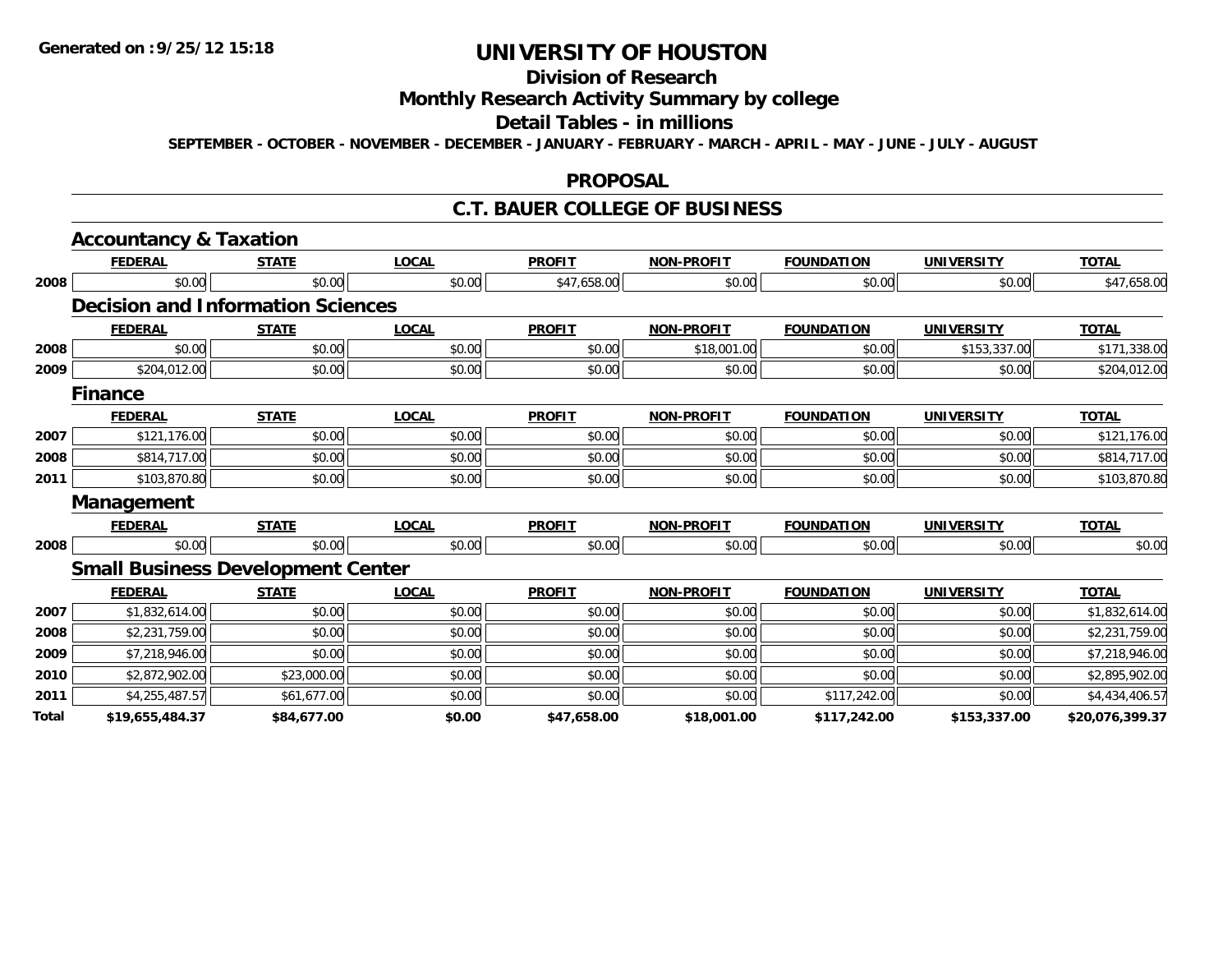#### **Division of Research**

# **Monthly Research Activity Summary by college**

#### **Detail Tables - in millions**

**SEPTEMBER - OCTOBER - NOVEMBER - DECEMBER - JANUARY - FEBRUARY - MARCH - APRIL - MAY - JUNE - JULY - AUGUST**

### **PROPOSAL**

### **COLLEGE OF ARCHITECTURE**

|      | <b>FEDERAL</b> | <b>STATE</b> | <b>LOCAL</b> | <b>PROFIT</b> | <b>NON-PROFIT</b> | <b>FOUNDATION</b> | <b>UNIVERSITY</b> | <b>TOTAL</b>   |
|------|----------------|--------------|--------------|---------------|-------------------|-------------------|-------------------|----------------|
| 2008 | \$79,738.00    | \$96,124.00  | \$0.00       | \$65,000.00   | \$0.00            | \$0.00            | \$0.00            | \$240,862.00   |
| 2009 | \$25,000.00    | \$0.00       | \$0.00       | \$47,500.00   | \$0.00            | \$0.00            | \$49,500.00       | \$122,000.00   |
| 2010 | \$4,039,084.60 | \$0.00       | \$0.00       | \$0.00        | \$0.00            | \$0.00            | \$0.00            | \$4,039,084.60 |
| 2011 | \$1,587,604.88 | \$25,000.00  | \$0.00       | \$5,000.00    | \$5,000.00        | \$25,000.00       | \$0.00            | \$1,647,604.88 |

|              | <b>FEDERAL</b>            | <b>STATE</b>       | <b>.OCAL</b> | <b>PROFIT</b> | <b>NON-PROFIT</b> | <b>FOUNDATION</b> | UNIVERSITY  | <b>TOTAL</b>       |
|--------------|---------------------------|--------------------|--------------|---------------|-------------------|-------------------|-------------|--------------------|
| 2011         | \$0.00                    | \$25,000.00        | \$0.00       | \$0.00        | \$0.00            | \$0.00            | \$0.00      | 000<br>.uuu.u      |
| <b>Total</b> | t5 721<br>427.48<br>,,, , | .124.00<br>$*146.$ | \$0.00       | 500.00!       | \$5,000.00        | \$25,000.00       | \$49,500.00 | .551.48<br>\$6,074 |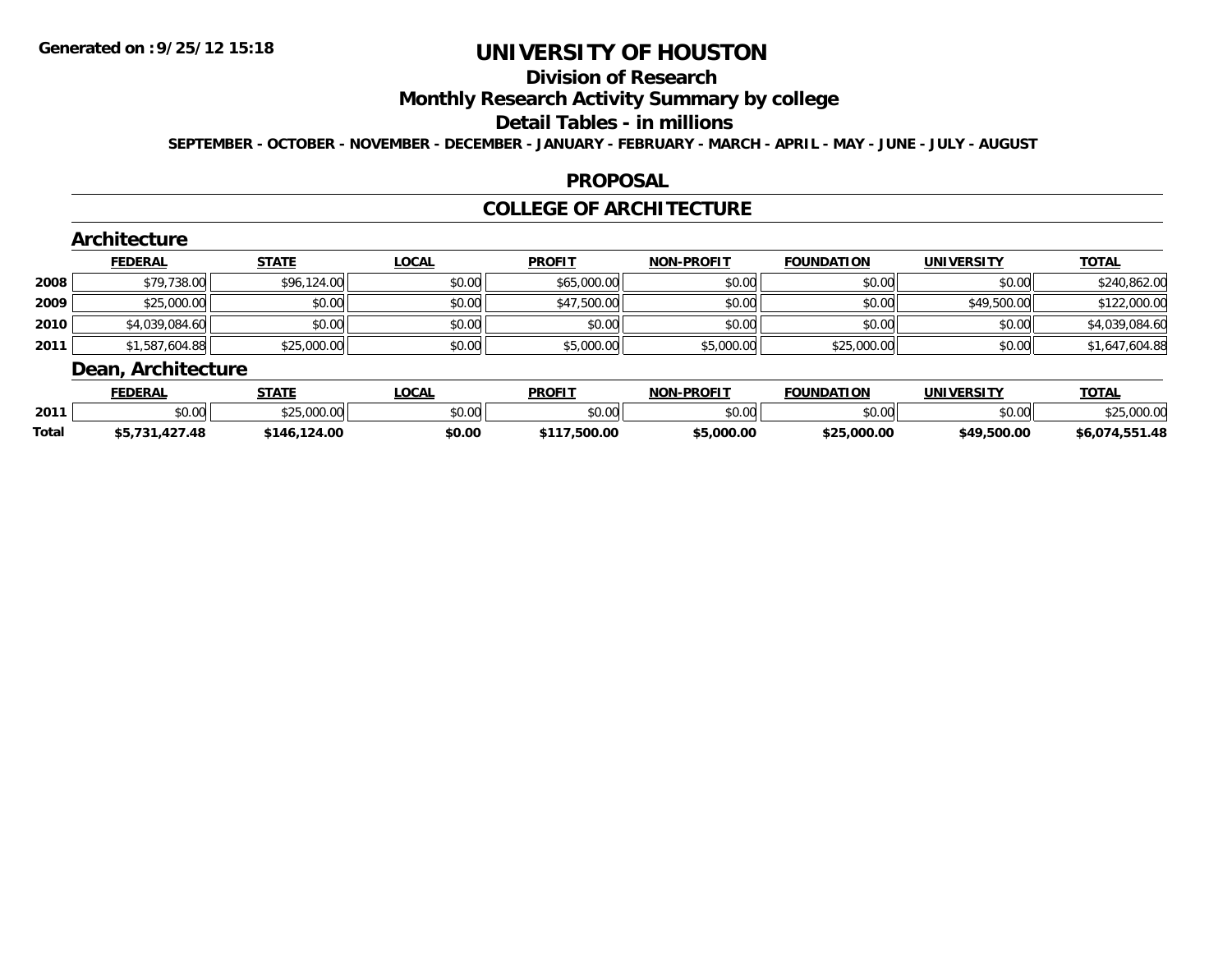# **Division of Research**

### **Monthly Research Activity Summary by college**

### **Detail Tables - in millions**

**SEPTEMBER - OCTOBER - NOVEMBER - DECEMBER - JANUARY - FEBRUARY - MARCH - APRIL - MAY - JUNE - JULY - AUGUST**

### **PROPOSAL**

## **COLLEGE OF EDUCATION**

## **Consistency Mgmt and Coop Disc**

|      | <b>FEDERAL</b>          | CTATI                                                      | 001<br>.UCAI       | <b>PROFIT</b>                         | -PROFIT<br>NON- | <b>FOUNDATION</b> | <b>IINIVEDSITV</b> | <b>TOTAL</b>           |
|------|-------------------------|------------------------------------------------------------|--------------------|---------------------------------------|-----------------|-------------------|--------------------|------------------------|
| 2010 | 0000<br>,uu             | ሖ ヘ<br>ט.ט                                                 | $\sim$ 00<br>JU.UU | $\sim$ $\sim$<br>JU.UU                | 0000<br>vv.vv   | 0000<br>.JU.UU    | 0000<br>JU.UU      | $\sim$ $\sim$<br>DU.UU |
| 2011 | 0 <sub>0</sub><br>DU.UU | $\mathfrak{g} \cap \mathfrak{g} \cap \mathfrak{g}$<br>JU.U | 0.00<br>vv.vv      | $\overline{a}$ $\overline{a}$<br>JU.V | 0000<br>vu.vu   | 0000              | 0000<br>PO.OO      | $\sim$ $\sim$<br>ง∪.∪บ |

### **Curriculum and Instruction**

|        | <b>FEDERAL</b>  | <u>STATE</u>   | <u>LOCAL</u> | <b>PROFIT</b> | <b>NON-PROFIT</b> | <b>FOUNDATION</b> | <b>UNIVERSITY</b> | <b>TOTAL</b>    |
|--------|-----------------|----------------|--------------|---------------|-------------------|-------------------|-------------------|-----------------|
| 2007   | \$23,094,321.00 | \$1,275,000.00 | \$137,252.08 | \$841,062.00  | \$1,060,152.00    | \$0.00            | \$10,000.00       | \$26,417,787.08 |
| 2008   | \$4,899,826.50  | \$281,000.00   | \$175,041.00 | \$195,831.58  | \$507,306.65      | \$49,562.00       | \$321,755.00      | \$6,430,322.73  |
| 2009   | \$7,501,915.00  | \$100,000.00   | \$35,197.00  | \$100,428.00  | \$656,539.54      | \$3,188,643.46    | \$156,791.00      | \$11,739,514.00 |
| ا 2010 | \$7,700,448.99  | \$950,477.00   | \$92,786.00  | \$0.00        | \$208,889.00      | \$39,952.00       | \$0.00            | \$8,992,552.99  |
| 2011   | \$7,419,120.60  | \$1,658,613.20 | \$295,410.00 | \$124,500.00  | \$281,374.00      | \$24,901.40       | \$246,279.00      | \$10,050,198.20 |
|        | Dean, Education |                |              |               |                   |                   |                   |                 |

|      | <b>FEDERA</b>        | <b>CTATE</b>    | <b>OCAL</b> | <b>DDAEIT</b><br><b>RUI</b> | <b>LDDOEIT</b><br>NON | <b>FOUNDATION</b>  | 11111111001717         | <b>TOTAL</b>           |
|------|----------------------|-----------------|-------------|-----------------------------|-----------------------|--------------------|------------------------|------------------------|
| 2009 | $\sim$ 00<br>וטטוע   | 0.00<br>wu.uu   | \$0.00      | 0.00<br>JU.UU               | $\sim$ $\sim$<br>0.00 | $\sim$ 00<br>JU.UU | $\sim$ $\sim$<br>40.00 | $\sim$ $\sim$<br>DU.UG |
| 2010 | $\sim$ $\sim$<br>110 | 0.00<br>- JU.UU | \$0.00      | 0000<br>JU.UU               | \$0.00                | ሐሴ ሰሰ<br>JU.UU     | 0.00<br>vv.vv          | ററ                     |

## **Educational Leadership & Cultural Studies**

|      | <b>FEDERAL</b> | <b>STATE</b> | <u>LOCAL</u> | <b>PROFIT</b> | <b>NON-PROFIT</b> | <b>FOUNDATION</b> | UNIVERSITY | <b>TOTAL</b>   |
|------|----------------|--------------|--------------|---------------|-------------------|-------------------|------------|----------------|
| 2007 | \$1,082,859.00 | \$0.00       | \$0.00       | \$0.00        | \$245,179.50      | \$0.00            | \$0.00     | \$1,328,038.50 |
| 2008 | \$0.00         | \$10,000.00  | \$0.00       | \$0.00        | \$39,988.00       | \$0.00            | \$0.00     | \$49,988.00    |
| 2009 | \$634,715.50   | \$0.00       | \$0.00       | \$0.00        | \$0.00            | \$0.00            | \$0.00     | \$634,715.50   |
| 2010 | \$494,390.50   | \$0.00       | \$0.00       | \$0.00        | \$0.00            | \$169,377.00      | \$0.00     | \$663,767.50   |

# **Educational Psychology**

|      | <b>FEDERAL</b> | <b>STATE</b>   | <b>LOCAL</b> | <b>PROFIT</b> | <b>NON-PROFIT</b> | <b>FOUNDATION</b> | <b>UNIVERSITY</b> | <b>TOTAL</b>   |
|------|----------------|----------------|--------------|---------------|-------------------|-------------------|-------------------|----------------|
| 2007 | \$1,517,667.60 | \$150,000.00   | \$0.00       | \$3,000.00    | \$229,921.85      | \$306,626.50      | \$217,577.25      | \$2,424,793.20 |
| 2008 | \$2,378,588.75 | \$60,000.00    | \$0.00       | \$0.00        | \$0.00            | \$0.00            | \$442,474.00      | \$2,881,062.75 |
| 2009 | \$1,497,422.70 | \$190,532.00   | \$0.00       | \$0.00        | \$15,494.00       | \$168,589.90      | \$389,000.00      | \$2,261,038.60 |
| 2010 | \$2,047,863.50 | \$1,832,371.90 | \$0.00       | \$118,211.00  | \$469,644,00      | \$288,840.26      | \$361,299.00      | \$5,118,229.66 |
| 2011 | \$6,106,381.50 | \$1,434,129.18 | \$0.00       | \$68,419.00   | \$41,873.00       | \$510,310.65      | \$20,758.00       | \$8,181,871.33 |

### **Institute for Urban Education**

|       | <b>FEDERAL</b>      | <b>STATE</b>   | ∟OCAI          | <b>PROFIT</b> | <b>NON-PROFIT</b> | <b>FOUNDATION</b>         | UNIVERSITY           | TOTAL           |
|-------|---------------------|----------------|----------------|---------------|-------------------|---------------------------|----------------------|-----------------|
| 2007  | ልስ ሰሰ<br>.          | \$0.00         | ሶስ ሰሰ<br>DU.UU | \$0.00        | nn on<br>DU.UU    | \$0.00                    | 0.00<br>JU.UU        | \$0.00          |
| Total | ,125,518.02<br>\$67 | \$7,942,123.28 | \$735.686.08   | 451.58<br>451 | \$3.756.361.54    | $+746.803.1$ <sup>-</sup> | <b>*2,165,933.25</b> | \$87,923,876.92 |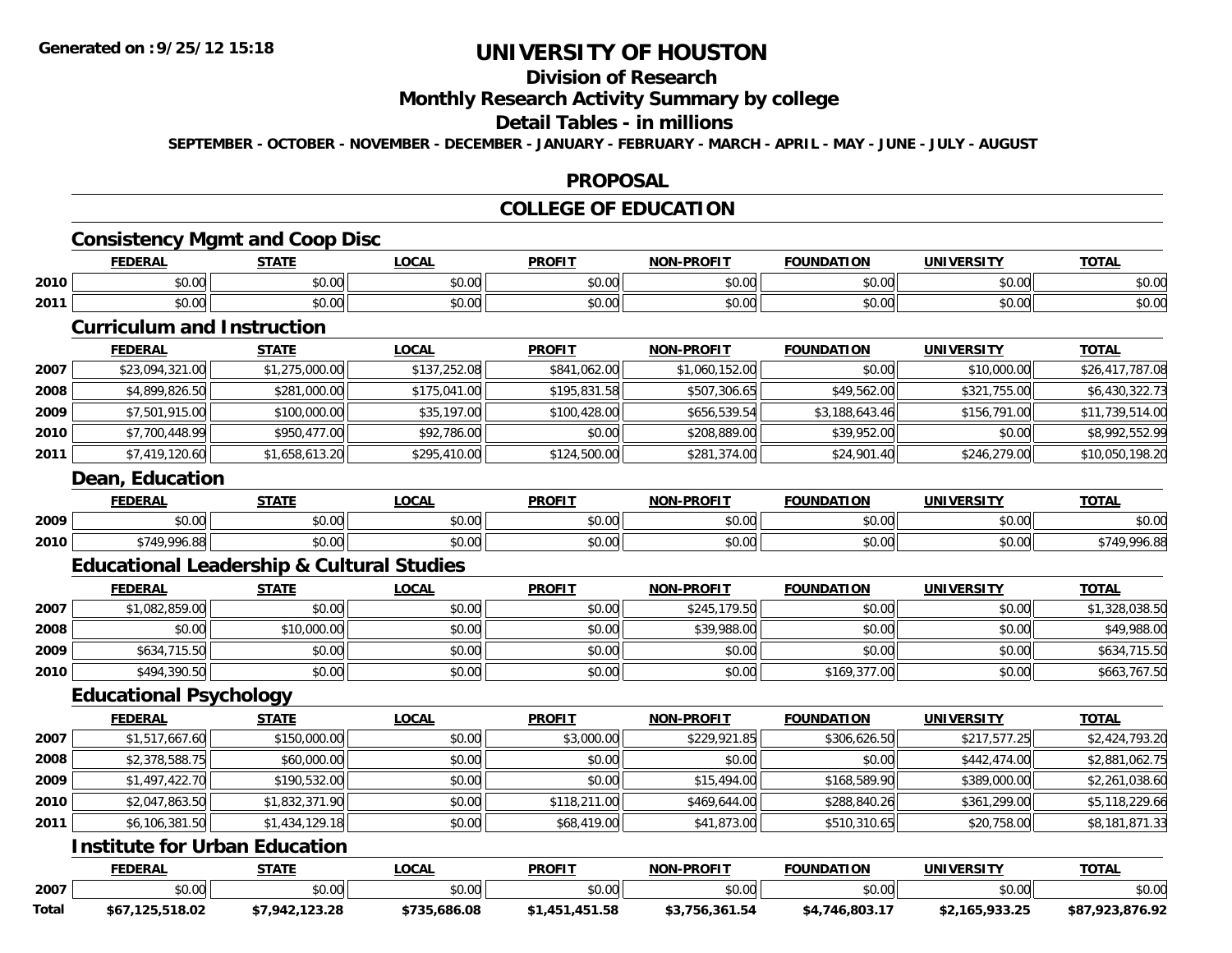# **Division of Research**

# **Monthly Research Activity Summary by college**

#### **Detail Tables - in millions**

**SEPTEMBER - OCTOBER - NOVEMBER - DECEMBER - JANUARY - FEBRUARY - MARCH - APRIL - MAY - JUNE - JULY - AUGUST**

### **PROPOSAL**

### **COLLEGE OF LIBERAL ARTS AND SOCIAL SCIENCES**

|      | Art                                 |              |              |               |                   |                   |                   |                |
|------|-------------------------------------|--------------|--------------|---------------|-------------------|-------------------|-------------------|----------------|
|      | <b>FEDERAL</b>                      | <b>STATE</b> | <b>LOCAL</b> | <b>PROFIT</b> | <b>NON-PROFIT</b> | <b>FOUNDATION</b> | <b>UNIVERSITY</b> | <b>TOTAL</b>   |
| 2008 | \$0.00                              | \$0.00       | \$0.00       | \$0.00        | \$9,300.00        | \$0.00            | \$0.00            | \$9,300.00     |
| 2010 | \$10,000.00                         | \$0.00       | \$0.00       | \$0.00        | \$0.00            | \$0.00            | \$0.00            | \$10,000.00    |
| 2011 | \$114,979.30                        | \$0.00       | \$0.00       | \$0.00        | \$0.00            | \$0.00            | \$0.00            | \$114,979.30   |
|      | <b>Arte Publico Press</b>           |              |              |               |                   |                   |                   |                |
|      | <b>FEDERAL</b>                      | <b>STATE</b> | <b>LOCAL</b> | <b>PROFIT</b> | <b>NON-PROFIT</b> | <b>FOUNDATION</b> | <b>UNIVERSITY</b> | <b>TOTAL</b>   |
| 2007 | \$160,000.00                        | \$0.00       | \$0.00       | \$0.00        | \$124,196.00      | \$0.00            | \$0.00            | \$284,196.00   |
| 2008 | \$337,134.60                        | \$0.00       | \$0.00       | \$0.00        | \$121,655.00      | \$0.00            | \$0.00            | \$458,789.60   |
| 2009 | \$125,000.00                        | \$0.00       | \$0.00       | \$0.00        | \$128,032.00      | \$400,000.00      | \$0.00            | \$653,032.00   |
| 2010 | \$100,000.00                        | \$180,000.00 | \$0.00       | \$0.00        | \$145,536.00      | \$75,000.00       | \$0.00            | \$500,536.00   |
| 2011 | \$100,000.00                        | \$15,000.00  | \$0.00       | \$0.00        | \$105,079.00      | \$120,000.00      | \$0.00            | \$340,079.00   |
|      | <b>Blaffer Gallery</b>              |              |              |               |                   |                   |                   |                |
|      | <b>FEDERAL</b>                      | <b>STATE</b> | <b>LOCAL</b> | <b>PROFIT</b> | <b>NON-PROFIT</b> | <b>FOUNDATION</b> | <b>UNIVERSITY</b> | <b>TOTAL</b>   |
| 2007 | \$0.00                              | \$20,000.00  | \$0.00       | \$0.00        | \$124,742.00      | \$0.00            | \$0.00            | \$144,742.00   |
| 2008 | \$179,200.00                        | \$20,000.00  | \$0.00       | \$0.00        | \$258,022.00      | \$0.00            | \$0.00            | \$457,222.00   |
| 2009 | \$50,000.00                         | \$3,000.00   | \$0.00       | \$0.00        | \$149,858.00      | \$0.00            | \$0.00            | \$202,858.00   |
| 2010 | \$35,000.00                         | \$13,500.00  | \$0.00       | \$0.00        | \$159,425.00      | \$0.00            | \$0.00            | \$207,925.00   |
| 2011 | \$50,000.00                         | \$8,500.00   | \$0.00       | \$0.00        | \$102,445.00      | \$0.00            | \$0.00            | \$160,945.00   |
|      | <b>Center for Public History</b>    |              |              |               |                   |                   |                   |                |
|      | <b>FEDERAL</b>                      | <b>STATE</b> | <b>LOCAL</b> | <b>PROFIT</b> | <b>NON-PROFIT</b> | <b>FOUNDATION</b> | <b>UNIVERSITY</b> | <b>TOTAL</b>   |
| 2011 | \$250,000.00                        | \$0.00       | \$0.00       | \$0.00        | \$369,000.00      | \$0.00            | \$0.00            | \$619,000.00   |
|      | <b>Communication Disorders</b>      |              |              |               |                   |                   |                   |                |
|      | <b>FEDERAL</b>                      | <b>STATE</b> | <b>LOCAL</b> | <b>PROFIT</b> | <b>NON-PROFIT</b> | <b>FOUNDATION</b> | <b>UNIVERSITY</b> | <b>TOTAL</b>   |
| 2007 | \$111,263.80                        | \$36,064.00  | \$3,400.00   | \$0.00        | \$237,817.00      | \$34,395.00       | \$153,229.00      | \$576,168.80   |
| 2008 | \$735,506.10                        | \$30,008.00  | \$3,200.00   | \$0.00        | \$242,574.00      | \$48,945.00       | \$95,658.00       | \$1,155,891.10 |
| 2009 | \$0.00                              | \$305,085.00 | \$1,500.00   | \$0.00        | \$247,668.00      | \$89,981.00       | \$424,813.00      | \$1,069,047.00 |
| 2010 | \$2,294,587.00                      | \$227,907.00 | \$0.00       | \$0.00        | \$327,276.00      | \$10,000.00       | \$0.00            | \$2,859,770.00 |
| 2011 | \$148,670.00                        | \$17,940.10  | \$0.00       | \$0.00        | \$0.00            | \$10,000.00       | \$0.00            | \$176,610.10   |
|      | <b>Comparative Cultural Studies</b> |              |              |               |                   |                   |                   |                |
|      | <b>FEDERAL</b>                      | <b>STATE</b> | <b>LOCAL</b> | <b>PROFIT</b> | <b>NON-PROFIT</b> | <b>FOUNDATION</b> | <b>UNIVERSITY</b> | <b>TOTAL</b>   |
| 2007 | \$0.00                              | \$0.00       | \$0.00       | \$0.00        | \$18,883.00       | \$0.00            | \$0.00            | \$18,883.00    |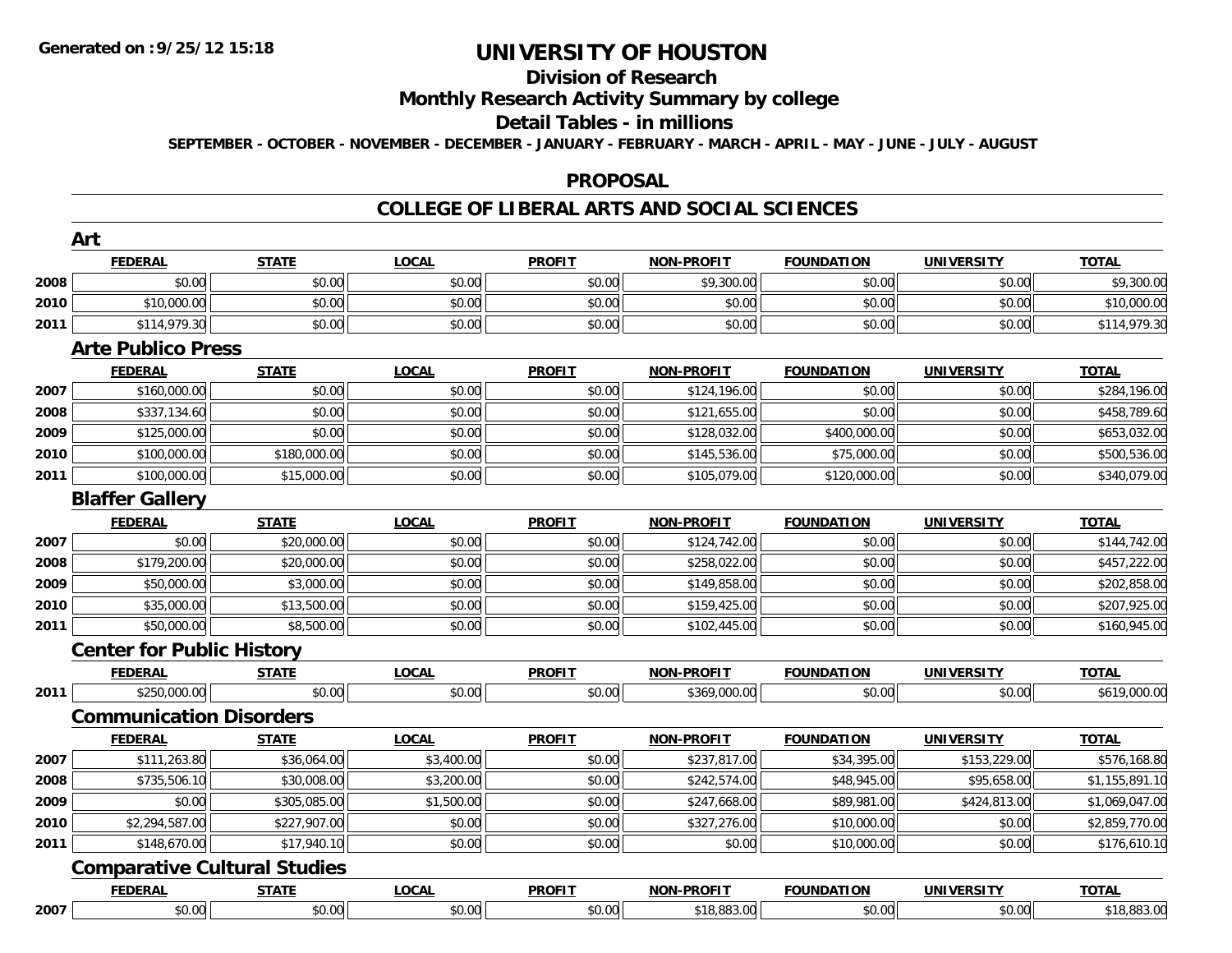#### **Division of Research**

## **Monthly Research Activity Summary by college**

#### **Detail Tables - in millions**

**SEPTEMBER - OCTOBER - NOVEMBER - DECEMBER - JANUARY - FEBRUARY - MARCH - APRIL - MAY - JUNE - JULY - AUGUST**

#### **PROPOSAL**

### **COLLEGE OF LIBERAL ARTS AND SOCIAL SCIENCES**

|      | <b>Comparative Cultural Studies</b>               |              |              |                |                   |                   |                   |                |
|------|---------------------------------------------------|--------------|--------------|----------------|-------------------|-------------------|-------------------|----------------|
|      | <b>FEDERAL</b>                                    | <b>STATE</b> | <b>LOCAL</b> | <b>PROFIT</b>  | <b>NON-PROFIT</b> | <b>FOUNDATION</b> | <b>UNIVERSITY</b> | <b>TOTAL</b>   |
| 2008 | \$74,500.00                                       | \$0.00       | \$0.00       | \$0.00         | \$0.00            | \$0.00            | \$0.00            | \$74,500.00    |
| 2009 | \$74,500.00                                       | \$0.00       | \$0.00       | \$0.00         | \$40,000.00       | \$24,590.00       | \$0.00            | \$139,090.00   |
|      | <b>Cynthia Woods Mitchell Center for the Arts</b> |              |              |                |                   |                   |                   |                |
|      | <b>FEDERAL</b>                                    | <b>STATE</b> | <b>LOCAL</b> | <b>PROFIT</b>  | <b>NON-PROFIT</b> | <b>FOUNDATION</b> | <b>UNIVERSITY</b> | <b>TOTAL</b>   |
| 2009 | \$0.00                                            | \$0.00       | \$0.00       | \$0.00         | \$10,000.00       | \$0.00            | \$0.00            | \$10,000.00    |
| 2010 | \$0.00                                            | \$0.00       | \$0.00       | \$0.00         | \$15,000.00       | \$0.00            | \$0.00            | \$15,000.00    |
| 2011 | \$0.00                                            | \$0.00       | \$0.00       | \$0.00         | \$0.00            | \$10,000.00       | \$0.00            | \$10,000.00    |
|      | Dean, Liberal Arts and Social Sciences            |              |              |                |                   |                   |                   |                |
|      | <b>FEDERAL</b>                                    | <b>STATE</b> | <b>LOCAL</b> | <b>PROFIT</b>  | <b>NON-PROFIT</b> | <b>FOUNDATION</b> | <b>UNIVERSITY</b> | <b>TOTAL</b>   |
| 2007 | \$924,999.00                                      | \$0.00       | \$0.00       | \$0.00         | \$0.00            | \$0.00            | \$0.00            | \$924,999.00   |
| 2008 | \$712,114.50                                      | \$0.00       | \$0.00       | \$0.00         | \$0.00            | \$0.00            | \$0.00            | \$712,114.50   |
| 2009 | \$2,313,197.50                                    | \$0.00       | \$0.00       | \$0.00         | \$0.00            | \$0.00            | \$0.00            | \$2,313,197.50 |
| 2010 | \$10,000.00                                       | \$0.00       | \$0.00       | \$0.00         | \$0.00            | \$0.00            | \$0.00            | \$10,000.00    |
|      | <b>Economics</b>                                  |              |              |                |                   |                   |                   |                |
|      | <b>FEDERAL</b>                                    | <b>STATE</b> | <b>LOCAL</b> | <b>PROFIT</b>  | <b>NON-PROFIT</b> | <b>FOUNDATION</b> | <b>UNIVERSITY</b> | <b>TOTAL</b>   |
| 2007 | \$323,733.00                                      | \$0.00       | \$0.00       | \$0.00         | \$51,822.00       | \$4,500.00        | \$40,000.00       | \$420,055.00   |
| 2008 | \$1,262,358.00                                    | \$75,000.00  | \$0.00       | \$0.00         | \$0.00            | \$100,000.00      | \$0.00            | \$1,437,358.00 |
| 2009 | \$379,871.00                                      | \$0.00       | \$0.00       | \$0.00         | \$0.00            | \$0.00            | \$0.00            | \$379,871.00   |
| 2010 | \$724,770.00                                      | \$0.00       | \$0.00       | \$0.00         | \$98,160.00       | \$62,000.00       | \$227,082.00      | \$1,112,012.00 |
| 2011 | \$840,856.00                                      | \$0.00       | \$0.00       | \$75,000.00    | \$78,014.00       | \$312,521.00      | \$75,000.00       | \$1,381,391.00 |
|      | <b>English</b>                                    |              |              |                |                   |                   |                   |                |
|      | <b>FEDERAL</b>                                    | <b>STATE</b> | LOCAL        | <b>PROFIT</b>  | <b>NON-PROFIT</b> | <b>FOUNDATION</b> | <b>UNIVERSITY</b> | <b>TOTAL</b>   |
| 2007 | \$61,500.00                                       | \$0.00       | \$0.00       | \$0.00         | \$28,000.00       | \$0.00            | \$0.00            | \$89,500.00    |
| 2008 | \$0.00                                            | \$0.00       | \$0.00       | \$0.00         | \$58,875.00       | \$0.00            | \$0.00            | \$58,875.00    |
| 2009 | \$0.00                                            | \$0.00       | \$0.00       | \$0.00         | \$0.00            | \$0.00            | \$0.00            | \$0.00         |
| 2010 | \$190,000.00                                      | \$0.00       | \$0.00       | \$0.00         | \$1,000.00        | \$0.00            | \$0.00            | \$191,000.00   |
| 2011 | \$0.00                                            | \$7,500.00   | \$0.00       | \$0.00         | \$1,500.00        | \$0.00            | \$0.00            | \$9,000.00     |
|      | <b>Health and Human Performance</b>               |              |              |                |                   |                   |                   |                |
|      | <b>FEDERAL</b>                                    | <b>STATE</b> | <b>LOCAL</b> | <b>PROFIT</b>  | <b>NON-PROFIT</b> | <b>FOUNDATION</b> | <b>UNIVERSITY</b> | <b>TOTAL</b>   |
| 2007 | \$3,268,629.00                                    | \$331,431.00 | \$0.00       | \$1,535,783.25 | \$628,160.35      | \$77,494.50       | \$1,050,970.00    | \$6,892,468.10 |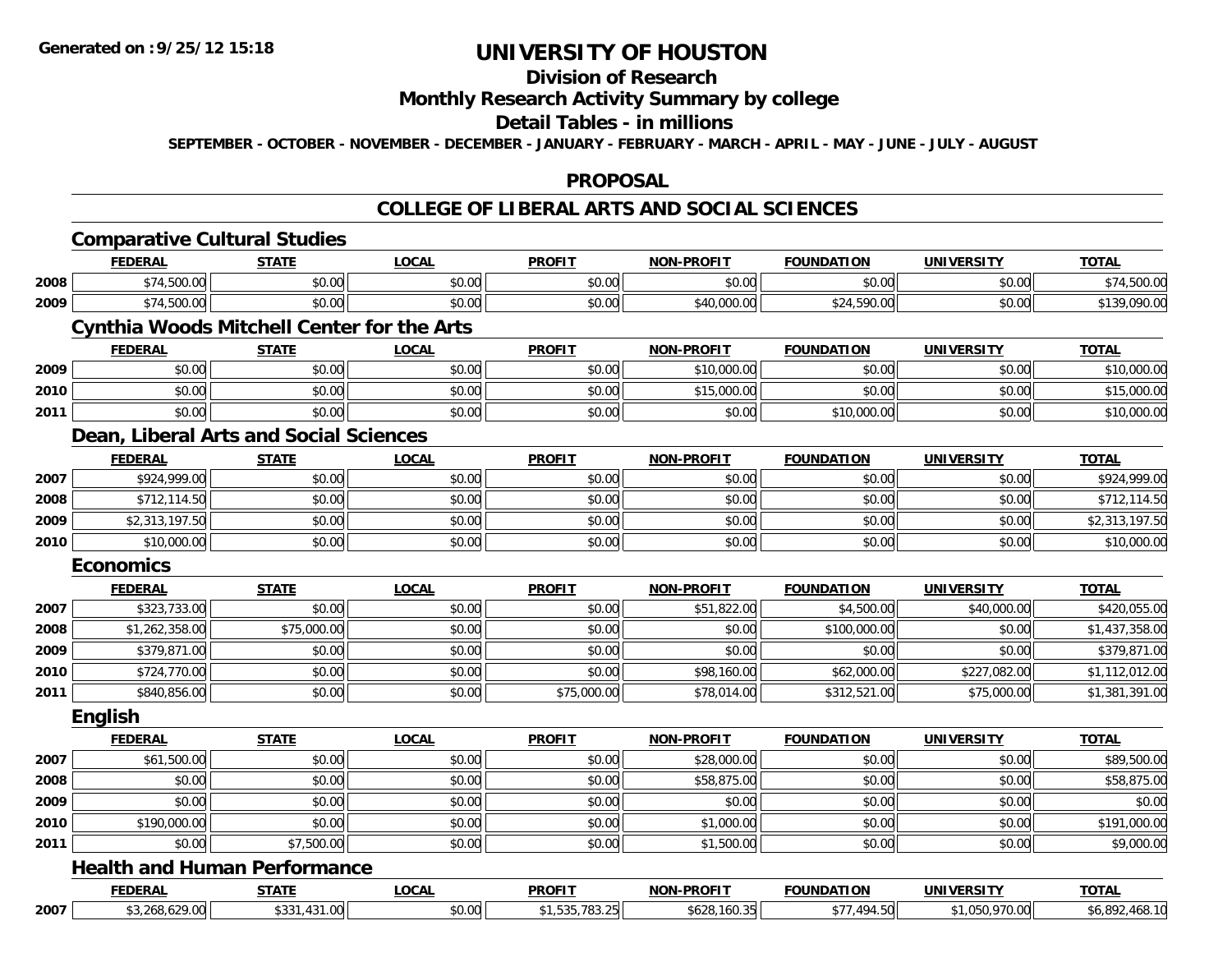**2010**

**2011**

# **UNIVERSITY OF HOUSTON**

## **Division of Research**

## **Monthly Research Activity Summary by college**

### **Detail Tables - in millions**

**SEPTEMBER - OCTOBER - NOVEMBER - DECEMBER - JANUARY - FEBRUARY - MARCH - APRIL - MAY - JUNE - JULY - AUGUST**

### **PROPOSAL**

# **COLLEGE OF LIBERAL ARTS AND SOCIAL SCIENCES**

# **Health and Human Performance**

|      | <b>FEDERAL</b>                        | <b>STATE</b>   | <b>LOCAL</b> | <b>PROFIT</b>  | <b>NON-PROFIT</b> | <b>FOUNDATION</b> | <b>UNIVERSITY</b> | <b>TOTAL</b>    |
|------|---------------------------------------|----------------|--------------|----------------|-------------------|-------------------|-------------------|-----------------|
| 2008 | \$3,911,339.00                        | \$372,437.00   | \$0.00       | \$4,207,105.43 | \$1,310,567.00    | \$149,195.00      | \$2,120,280.00    | \$12,070,923.43 |
| 2009 | \$7,142,460.80                        | \$15,740.00    | \$0.00       | \$3,364,053.50 | \$1,212,582.50    | \$557,460.00      | \$2,741,813.90    | \$15,034,110.70 |
| 2010 | \$11,401,210.50                       | \$3,918,466.61 | \$0.00       | \$1,031,733.00 | \$1,080,000.00    | \$300,968.74      | \$271,482.00      | \$18,003,860.85 |
| 2011 | \$13,004,771.40                       | \$0.00         | \$0.00       | \$94,276.00    | \$205,000.00      | \$209,569.30      | \$1,002,452.00    | \$14,516,068.70 |
|      | <b>Hispanic Studies</b>               |                |              |                |                   |                   |                   |                 |
|      | <b>FEDERAL</b>                        | <b>STATE</b>   | <b>LOCAL</b> | <b>PROFIT</b>  | <b>NON-PROFIT</b> | <b>FOUNDATION</b> | <b>UNIVERSITY</b> | <b>TOTAL</b>    |
| 2009 | \$0.00                                | \$0.00         | \$0.00       | \$0.00         | \$0.00            | \$173,561.40      | \$0.00            | \$173,561.40    |
| 2010 | \$0.00                                | \$0.00         | \$0.00       | \$0.00         | \$0.00            | \$234,260.80      | \$0.00            | \$234,260.80    |
| 2011 | \$0.00                                | \$0.00         | \$0.00       | \$0.00         | \$0.00            | \$74,704.20       | \$0.00            | \$74,704.20     |
|      | <b>History</b>                        |                |              |                |                   |                   |                   |                 |
|      | <b>FEDERAL</b>                        | <b>STATE</b>   | <b>LOCAL</b> | <b>PROFIT</b>  | <b>NON-PROFIT</b> | <b>FOUNDATION</b> | <b>UNIVERSITY</b> | <b>TOTAL</b>    |
| 2007 | \$0.00                                | \$0.00         | \$0.00       | \$100,000.00   | \$0.00            | \$0.00            | \$0.00            | \$100,000.00    |
| 2008 | \$40,000.00                           | \$0.00         | \$0.00       | \$0.00         | \$0.00            | \$0.00            | \$0.00            | \$40,000.00     |
| 2009 | \$366,730.00                          | \$0.00         | \$0.00       | \$0.00         | \$0.00            | \$225,000.00      | \$0.00            | \$591,730.00    |
| 2010 | \$919,406.00                          | \$0.00         | \$0.00       | \$0.00         | \$12,500.00       | \$0.00            | \$0.00            | \$931,906.00    |
| 2011 | \$350,000.00                          | \$0.00         | \$0.00       | \$0.00         | \$14,000.00       | \$0.00            | \$0.00            | \$364,000.00    |
|      | <b>Hobby Center for Public Policy</b> |                |              |                |                   |                   |                   |                 |
|      | <b>FEDERAL</b>                        | <b>STATE</b>   | <b>LOCAL</b> | <b>PROFIT</b>  | <b>NON-PROFIT</b> | <b>FOUNDATION</b> | <b>UNIVERSITY</b> | <b>TOTAL</b>    |
| 2007 | \$374,799.00                          | \$0.00         | \$0.00       | \$0.00         | \$0.00            | \$0.00            | \$0.00            | \$374,799.00    |
| 2008 | \$2,910,741.00                        | \$0.00         | \$0.00       | \$0.00         | \$0.00            | \$0.00            | \$0.00            | \$2,910,741.00  |
| 2009 | \$1,922,613.00                        | \$0.00         | \$0.00       | \$0.00         | \$0.00            | \$0.00            | \$0.00            | \$1,922,613.00  |
| 2010 | \$2,594,675.88                        | \$0.00         | \$0.00       | \$82,118.50    | \$0.00            | \$0.00            | \$10,925.00       | \$2,687,719.38  |
| 2011 | \$8,435.00                            | \$0.00         | \$0.00       | \$0.00         | \$0.00            | \$0.00            | \$0.00            | \$8,435.00      |
|      | <b>Modern/Classical Languages</b>     |                |              |                |                   |                   |                   |                 |
|      | <b>FEDERAL</b>                        | <b>STATE</b>   | <b>LOCAL</b> | <b>PROFIT</b>  | <b>NON-PROFIT</b> | <b>FOUNDATION</b> | <b>UNIVERSITY</b> | <b>TOTAL</b>    |
| 2007 | \$896,398.00                          | \$0.00         | \$0.00       | \$0.00         | \$0.00            | \$0.00            | \$70,569.00       | \$966,967.00    |
| 2009 | \$175,528.00                          | \$0.00         | \$0.00       | \$0.00         | \$19,899.50       | \$0.00            | \$0.00            | \$195,427.50    |

\$0.00 \$0.00 \$0.00 \$0.00 \$7,000.00 \$25,300.00 \$0.00 \$32,300.00

1 \$413,091.00 \$0.00 \$0.00 \$0.00 \$0.00 \$0.00 \$0.00 \$0.00 \$0.00 \$0.00 \$0.00 \$0.00 \$0.00 \$113,091.00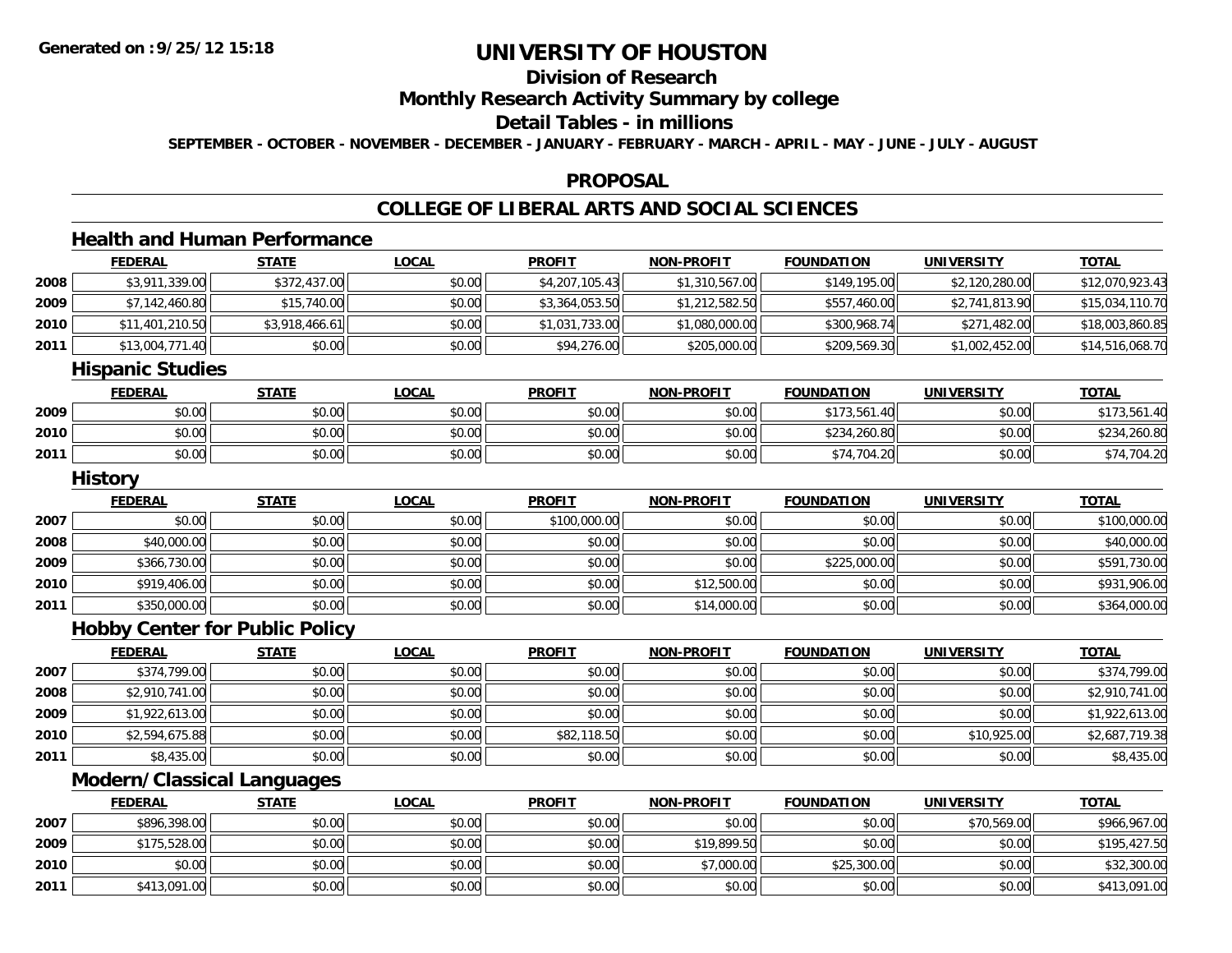#### **Division of Research**

## **Monthly Research Activity Summary by college**

#### **Detail Tables - in millions**

**SEPTEMBER - OCTOBER - NOVEMBER - DECEMBER - JANUARY - FEBRUARY - MARCH - APRIL - MAY - JUNE - JULY - AUGUST**

#### **PROPOSAL**

### **COLLEGE OF LIBERAL ARTS AND SOCIAL SCIENCES**

|      | Philosophy                     |                |              |               |                   |                   |                   |                 |
|------|--------------------------------|----------------|--------------|---------------|-------------------|-------------------|-------------------|-----------------|
|      | <b>FEDERAL</b>                 | <b>STATE</b>   | <b>LOCAL</b> | <b>PROFIT</b> | <b>NON-PROFIT</b> | <b>FOUNDATION</b> | <b>UNIVERSITY</b> | <b>TOTAL</b>    |
| 2011 | \$29,932.50                    | \$0.00         | \$0.00       | \$0.00        | \$0.00            | \$0.00            | \$0.00            | \$29,932.50     |
|      | <b>Political Science</b>       |                |              |               |                   |                   |                   |                 |
|      | <b>FEDERAL</b>                 | <b>STATE</b>   | <b>LOCAL</b> | <b>PROFIT</b> | <b>NON-PROFIT</b> | <b>FOUNDATION</b> | <b>UNIVERSITY</b> | <b>TOTAL</b>    |
| 2007 | \$203,755.00                   | \$0.00         | \$0.00       | \$0.00        | \$0.00            | \$0.00            | \$0.00            | \$203,755.00    |
| 2008 | \$267,751.00                   | \$0.00         | \$0.00       | \$0.00        | \$0.00            | \$0.00            | \$90,236.00       | \$357,987.00    |
| 2009 | \$89,420.00                    | \$0.00         | \$0.00       | \$0.00        | \$0.00            | \$118,042.00      | \$0.00            | \$207,462.00    |
| 2010 | $\overline{$456,141.00}$       | \$0.00         | \$0.00       | \$82,118.50   | \$0.00            | \$0.00            | \$0.00            | \$538,259.50    |
| 2011 | \$1,953,313.50                 | \$0.00         | \$0.00       | \$0.00        | \$3,250.00        | \$0.00            | \$0.00            | \$1,956,563.50  |
|      | <b>Psychology</b>              |                |              |               |                   |                   |                   |                 |
|      | <b>FEDERAL</b>                 | <b>STATE</b>   | <b>LOCAL</b> | <b>PROFIT</b> | <b>NON-PROFIT</b> | <b>FOUNDATION</b> | <b>UNIVERSITY</b> | <b>TOTAL</b>    |
| 2007 | \$2,015,176.27                 | \$4,219,850.22 | \$7,804.62   | \$441,817.96  | \$239,885.92      | \$0.00            | \$1,612,534.55    | \$8,537,069.54  |
| 2008 | \$11,155,071.83                | \$883,607.66   | \$0.00       | \$484,000.00  | \$273,136.00      | \$329,367.00      | \$340,050.00      | \$13,465,232.49 |
| 2009 | \$18,702,480.22                | \$1,379,946.36 | \$0.00       | \$461,362.00  | \$1,338,488.00    | \$265,922.00      | \$1,186,152.10    | \$23,334,350.68 |
| 2010 | \$21,688,957.24                | \$5,002,035.40 | \$0.00       | \$229,230.00  | \$419,460.00      | \$31,672.00       | \$4,623,587.00    | \$31,994,941.64 |
| 2011 | \$11,748,214.00                | \$2,013,145.00 | \$189,193.60 | \$796,632.00  | \$260,433.00      | \$178,772.00      | \$3,329,901.80    | \$18,516,291.40 |
|      | <b>School of Communication</b> |                |              |               |                   |                   |                   |                 |
|      | <b>FEDERAL</b>                 | <b>STATE</b>   | <b>LOCAL</b> | <b>PROFIT</b> | <b>NON-PROFIT</b> | <b>FOUNDATION</b> | <b>UNIVERSITY</b> | <b>TOTAL</b>    |
| 2007 | \$0.00                         | \$0.00         | \$0.00       | \$0.00        | \$240,000.00      | \$15,000.00       | \$2,000.00        | \$257,000.00    |
| 2008 | \$307,279.28                   | \$0.00         | \$0.00       | \$0.00        | \$0.00            | \$0.00            | \$0.00            | \$307,279.28    |
| 2010 | \$0.00                         | \$0.00         | \$0.00       | \$0.00        | \$0.00            | \$0.00            | \$286,646.00      | \$286,646.00    |
| 2011 | \$294,900.00                   | \$0.00         | \$0.00       | \$0.00        | \$0.00            | \$0.00            | \$0.00            | \$294,900.00    |
|      | <b>School of Music</b>         |                |              |               |                   |                   |                   |                 |
|      | <b>FEDERAL</b>                 | <b>STATE</b>   | <b>LOCAL</b> | <b>PROFIT</b> | <b>NON-PROFIT</b> | <b>FOUNDATION</b> | <b>UNIVERSITY</b> | <b>TOTAL</b>    |
| 2007 | \$0.00                         | \$0.00         | \$0.00       | \$0.00        | \$10,000.00       | \$0.00            | \$0.00            | \$10,000.00     |
| 2009 | \$0.00                         | \$143,067.00   | \$0.00       | \$0.00        | \$98,060.00       | \$0.00            | \$0.00            | \$241,127.00    |
| 2010 | \$0.00                         | \$14,500.00    | \$0.00       | \$0.00        | \$0.00            | \$0.00            | \$0.00            | \$14,500.00     |
| 2011 | \$0.00                         | \$26,500.00    | \$0.00       | \$0.00        | \$0.00            | \$0.00            | \$0.00            | \$26,500.00     |
|      | <b>Sociology</b>               |                |              |               |                   |                   |                   |                 |
|      | <b>FEDERAL</b>                 | <b>STATE</b>   | <b>LOCAL</b> | <b>PROFIT</b> | <b>NON-PROFIT</b> | <b>FOUNDATION</b> | <b>UNIVERSITY</b> | <b>TOTAL</b>    |
| 2007 | \$1,136,173.40                 | \$0.00         | \$45,000.00  | \$0.00        | \$11,964.60       | \$0.00            | \$0.00            | \$1,193,138.00  |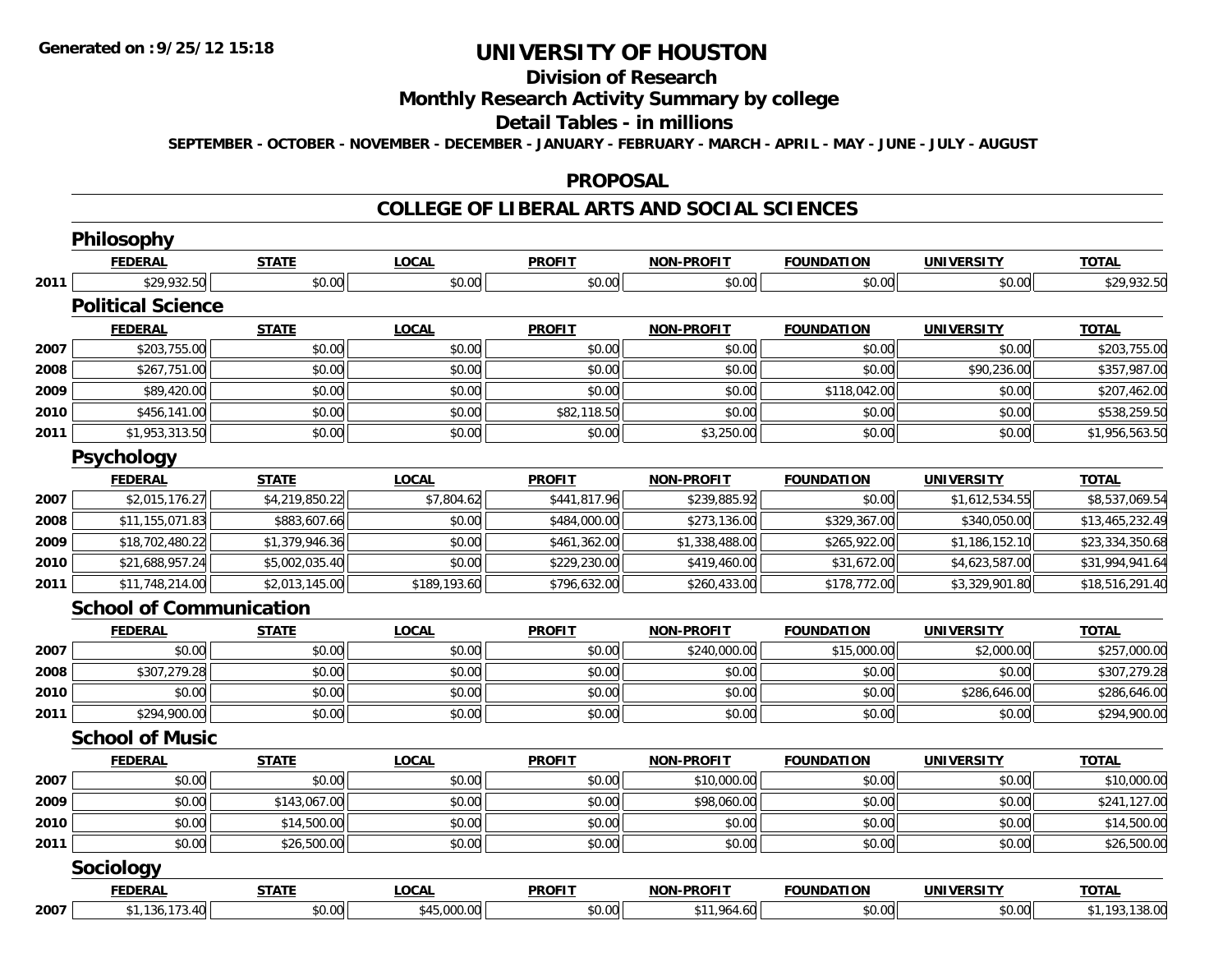# **Division of Research**

# **Monthly Research Activity Summary by college**

#### **Detail Tables - in millions**

**SEPTEMBER - OCTOBER - NOVEMBER - DECEMBER - JANUARY - FEBRUARY - MARCH - APRIL - MAY - JUNE - JULY - AUGUST**

### **PROPOSAL**

### **COLLEGE OF LIBERAL ARTS AND SOCIAL SCIENCES**

|       | <b>Sociology</b> |                 |              |                 |                   |                   |                   |                  |
|-------|------------------|-----------------|--------------|-----------------|-------------------|-------------------|-------------------|------------------|
|       | <b>FEDERAL</b>   | <b>STATE</b>    | <b>LOCAL</b> | <b>PROFIT</b>   | <b>NON-PROFIT</b> | <b>FOUNDATION</b> | <b>UNIVERSITY</b> | <b>TOTAL</b>     |
| 2008  | \$1,134,727.60   | \$0.00          | \$59,350.00  | \$0.00          | \$0.00            | \$0.00            | \$26,250.00       | \$1,220,327.60   |
| 2009  | \$1,631,052.04   | \$0.00          | \$60,000.00  | \$0.00          | \$32,000.00       | \$14,997.00       | \$0.00            | \$1,738,049.04   |
| 2010  | \$1,415,674.00   | \$0.00          | \$0.00       | \$0.00          | \$3,500.00        | \$0.00            | \$0.00            | \$1,419,174.00   |
| 2011  | \$796,309.80     | \$0.00          | \$0.00       | \$0.00          | \$4,500.00        | \$0.00            | \$0.00            | \$800,809.80     |
|       | <b>Theatre</b>   |                 |              |                 |                   |                   |                   |                  |
|       | <b>FEDERAL</b>   | <b>STATE</b>    | <b>LOCAL</b> | <b>PROFIT</b>   | <b>NON-PROFIT</b> | <b>FOUNDATION</b> | <b>UNIVERSITY</b> | <b>TOTAL</b>     |
| 2007  | \$242,000.00     | \$0.00          | \$0.00       | \$0.00          | \$90,000.00       | \$0.00            | \$0.00            | \$332,000.00     |
| 2008  | \$0.00           | \$0.00          | \$0.00       | \$0.00          | \$80,000.00       | \$0.00            | \$0.00            | \$80,000.00      |
| 2009  | \$0.00           | \$0.00          | \$0.00       | \$90,000.00     | \$0.00            | \$0.00            | \$0.00            | \$90,000.00      |
| 2010  | \$2,468,678.00   | \$0.00          | \$0.00       | \$90,000.00     | \$0.00            | \$0.00            | \$0.00            | \$2,558,678.00   |
| 2011  | \$0.00           | \$0.00          | \$0.00       | \$105,027.00    | \$0.00            | \$0.00            | \$0.00            | \$105,027.00     |
| Total | \$140,131,574.06 | \$19,280,230.35 | \$369,448.22 | \$13,270,257.14 | \$10,848,265.87   | \$4,283,217.94    | \$19,781,631.35   | \$207,964,624.93 |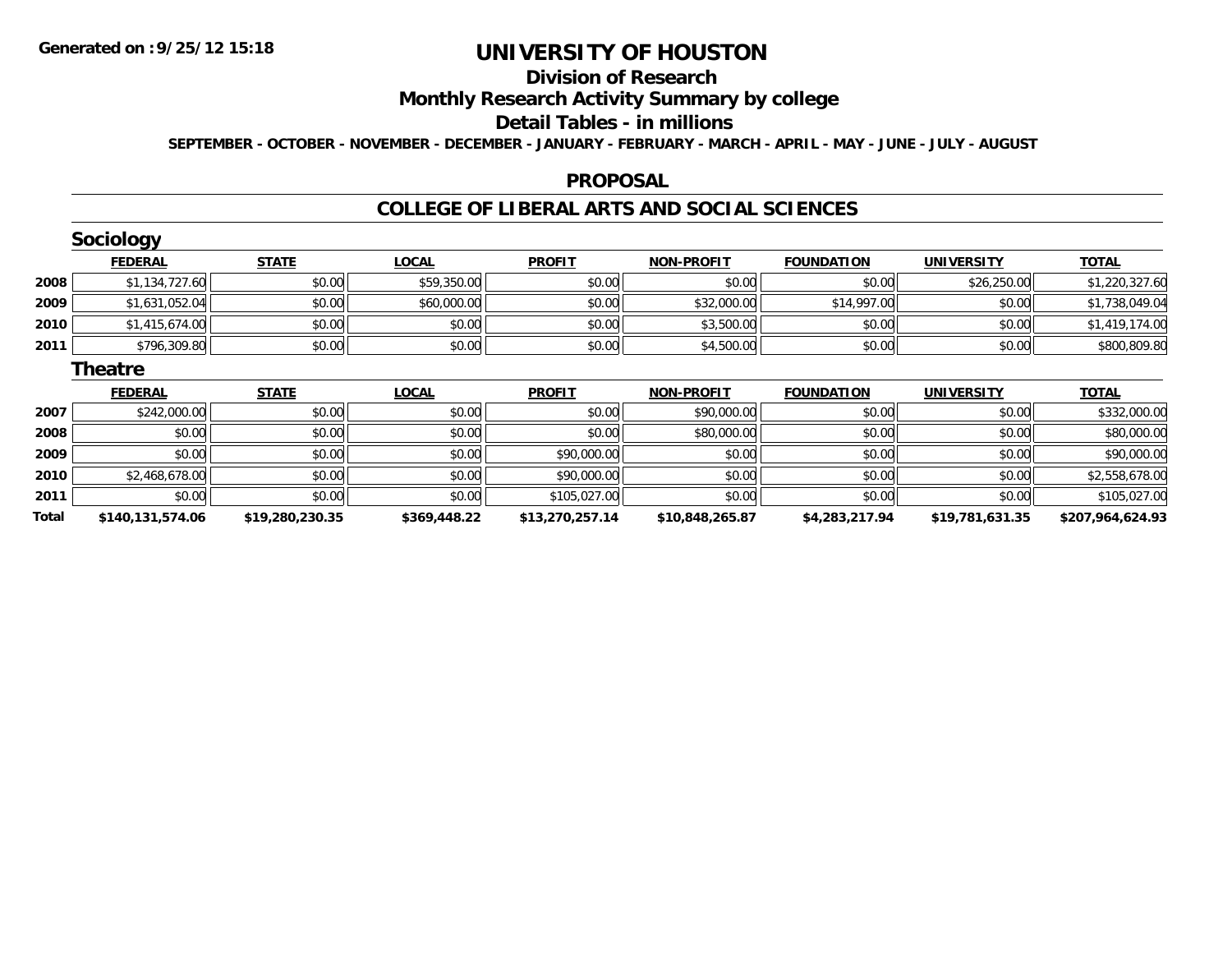# **Division of Research**

## **Monthly Research Activity Summary by college**

#### **Detail Tables - in millions**

**SEPTEMBER - OCTOBER - NOVEMBER - DECEMBER - JANUARY - FEBRUARY - MARCH - APRIL - MAY - JUNE - JULY - AUGUST**

### **PROPOSAL**

### **COLLEGE OF NATURAL SCIENCES AND MATHEMATICS**

# **Allied Geophysical Laboratories**

| <b>FEDERAL</b>  | <b>STATE</b>      | <b>LOCAL</b>                                           | <b>PROFIT</b>                          | <b>NON-PROFIT</b>                                      | <b>FOUNDATION</b> | <b>UNIVERSITY</b> | <b>TOTAL</b>    |
|-----------------|-------------------|--------------------------------------------------------|----------------------------------------|--------------------------------------------------------|-------------------|-------------------|-----------------|
| \$0.00          | \$0.00            | \$0.00                                                 | \$70,000.00                            | \$0.00                                                 | \$0.00            | \$0.00            | \$70,000.00     |
|                 |                   |                                                        |                                        |                                                        |                   |                   |                 |
| <b>FEDERAL</b>  | <b>STATE</b>      | <b>LOCAL</b>                                           | <b>PROFIT</b>                          | <b>NON-PROFIT</b>                                      | <b>FOUNDATION</b> | <b>UNIVERSITY</b> | <b>TOTAL</b>    |
| \$24,826,794.90 | \$131,869.00      | \$0.00                                                 | \$399,103.00                           | \$447,312.00                                           | \$1,738,150.00    | \$1,567,444.80    | \$29,110,673.70 |
| \$24,576,597.65 | \$2,630,242.45    | \$0.00                                                 | \$3,268,743.50                         | \$1,217,689.00                                         | \$1,777,412.37    | \$4,013,851.22    | \$37,484,536.19 |
| \$35,432,159.17 | \$118,851.50      | \$0.00                                                 | \$4,814,578.60                         | \$1,884,300.00                                         | \$1,509,541.00    | \$3,939,580.70    | \$47,699,010.97 |
| \$27,109,196.23 | \$10,042,266.73   | \$0.00                                                 | \$1,576,583.00                         | \$3,864,978.00                                         | \$3,742,847.80    | \$8,605,218.00    | \$54,941,089.76 |
| \$53,323,561.43 | \$5,998,253.00    | \$0.00                                                 | \$669,344.17                           | \$1,675,243.31                                         | \$1,389,276.00    | \$1,932,495.50    | \$64,988,173.41 |
|                 |                   |                                                        |                                        |                                                        |                   |                   |                 |
| <b>FEDERAL</b>  | <b>STATE</b>      | <b>LOCAL</b>                                           | <b>PROFIT</b>                          | <b>NON-PROFIT</b>                                      | <b>FOUNDATION</b> | <b>UNIVERSITY</b> | <b>TOTAL</b>    |
| \$12,005,377.30 | \$2,948,000.00    | \$0.00                                                 | \$0.00                                 | \$0.00                                                 | \$588,121.00      | \$0.00            | \$15,541,498.30 |
| \$15,793,823.50 | \$8,778,690.50    | \$0.00                                                 | \$58,989.00                            | \$220,000.00                                           | \$4,509,025.00    | \$659,826.00      | \$30,020,354.00 |
| \$12,674,313.18 | \$13,914,807.00   | \$0.00                                                 | \$332,729.00                           | \$600,126.00                                           | \$1,459,011.00    | \$818,762.00      | \$29,799,748.18 |
|                 |                   |                                                        |                                        |                                                        |                   |                   |                 |
| <b>FEDERAL</b>  | <b>STATE</b>      | <b>LOCAL</b>                                           | <b>PROFIT</b>                          | <b>NON-PROFIT</b>                                      | <b>FOUNDATION</b> | <b>UNIVERSITY</b> | <b>TOTAL</b>    |
| \$23,863,905.75 | \$0.00            | \$0.00                                                 | \$256,963.61                           | \$1,018,955.00                                         | \$2,250,000.00    | \$400,555.00      | \$27,790,379.36 |
| \$18,670,215.36 | \$2,020,818.00    | \$0.00                                                 | \$92,918.00                            | \$358,475.80                                           | \$2,245,774.00    | \$1,221,185.36    | \$24,609,386.52 |
| \$36,807,955.01 | \$4,368,672.50    | \$0.00                                                 | \$156,904.00                           | \$2,392,989.00                                         | \$3,035,430.00    | \$3,060,900.30    | \$49,822,850.81 |
| \$23,684,167.95 | \$13,930,480.37   | \$0.00                                                 | \$211,699.50                           | \$2,930,116.26                                         | \$1,538,260.99    | \$855,992.00      | \$43,150,717.07 |
| \$23,067,022.63 | \$1,033,083.70    | \$0.00                                                 | \$130,000.00                           | \$276,248.00                                           | \$1,101,420.00    | \$669,942.00      | \$26,277,716.33 |
|                 |                   |                                                        |                                        |                                                        |                   |                   |                 |
| <b>FEDERAL</b>  | <b>STATE</b>      | <b>LOCAL</b>                                           | <b>PROFIT</b>                          | NON-PROFIT                                             | <b>FOUNDATION</b> | <b>UNIVERSITY</b> | <b>TOTAL</b>    |
| \$17,858,293.66 | \$714,144.30      | \$0.00                                                 | \$2,166,221.00                         | \$2,191,553.20                                         | \$0.00            | \$746,458.00      | \$23,676,670.16 |
| \$34,121,932.76 | \$2,783,283.00    | \$0.00                                                 | \$1,175,310.24                         | \$1,097,049.80                                         | \$199,535.00      | \$7,145,819.00    | \$46,522,929.80 |
| \$26,651,633.82 | \$1,818,810.00    | \$0.00                                                 | \$2,499,614.30                         | \$2,850,196.61                                         | \$60,000.00       | \$1,325,837.05    | \$35,206,091.78 |
| \$24,079,980.99 | \$4,571,502.00    | \$0.00                                                 | \$3,670,611.14                         | \$1,976,357.50                                         | \$0.00            | \$1,307,724.00    | \$35,606,175.63 |
| \$26,240,158.20 | \$1,864,941.00    | \$0.00                                                 | \$1,443,244.70                         | \$4,216,815.16                                         | \$357,247.25      | \$34,145.00       | \$34,156,551.31 |
|                 |                   |                                                        |                                        |                                                        |                   |                   |                 |
| <b>FEDERAL</b>  | <b>STATE</b>      | <b>LOCAL</b>                                           | <b>PROFIT</b>                          | <b>NON-PROFIT</b>                                      | <b>FOUNDATION</b> | <b>UNIVERSITY</b> | <b>TOTAL</b>    |
| \$0.00          | \$0.00            | \$0.00                                                 | \$0.00                                 | \$0.00                                                 | \$0.00            | \$0.00            | \$0.00          |
|                 | Chemistry<br>2008 | <b>Biology/Biochemistry</b><br><b>Computer Science</b> | Dean, Natural Sciences and Mathematics | <b>Center for Nuclear Receptors and Cell Signaling</b> |                   |                   |                 |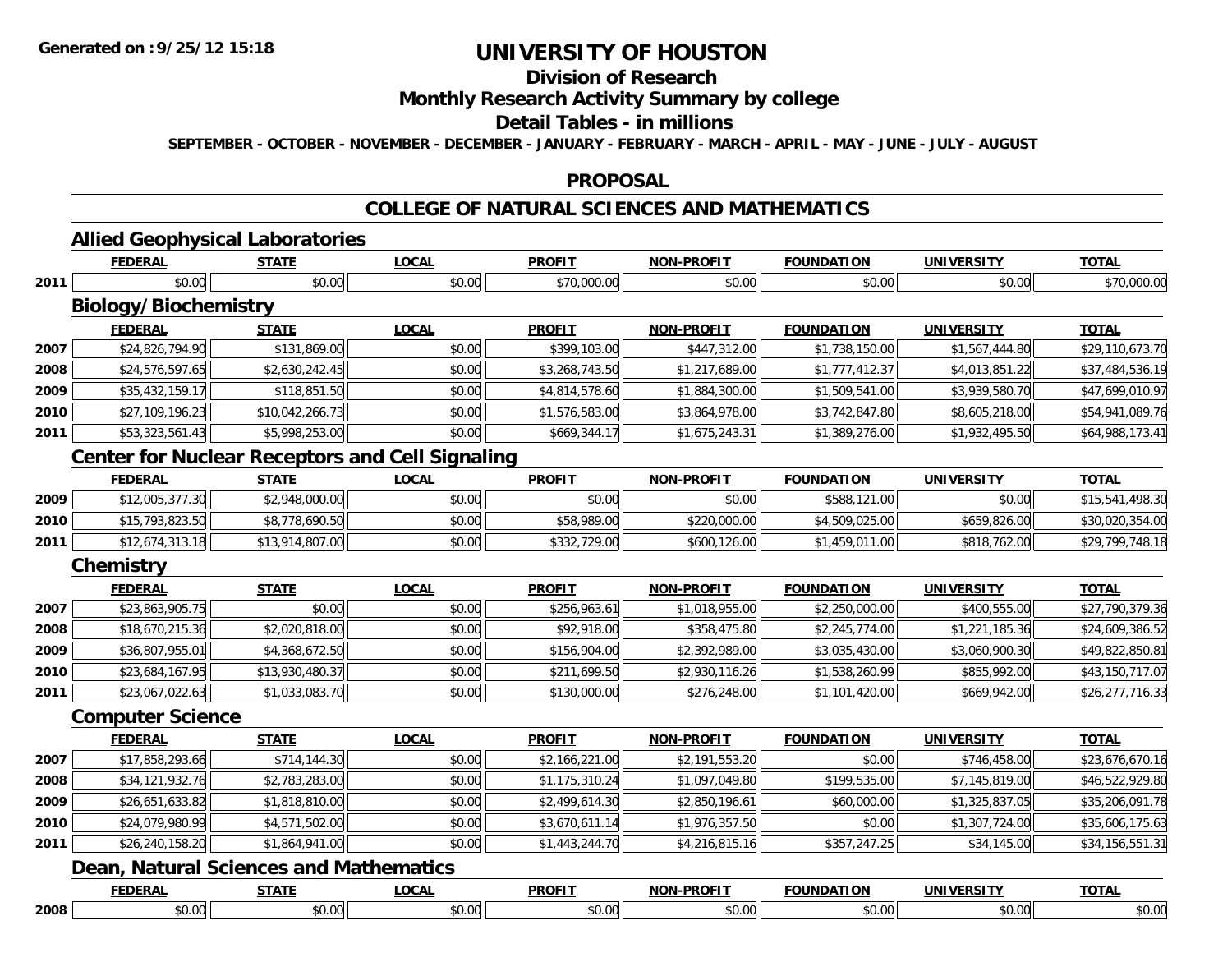# **Division of Research**

### **Monthly Research Activity Summary by college**

### **Detail Tables - in millions**

**SEPTEMBER - OCTOBER - NOVEMBER - DECEMBER - JANUARY - FEBRUARY - MARCH - APRIL - MAY - JUNE - JULY - AUGUST**

### **PROPOSAL**

# **COLLEGE OF NATURAL SCIENCES AND MATHEMATICS**

## **Dean, Natural Sciences and Mathematics**

|      | <u>FEDERAL</u> | STATE        | LOCAL  | <b>PROFIT</b> | <b>NON-PROFIT</b> | <b>FOUNDATION</b> | <b>UNIVERSITY</b> | <b>TOTAL</b>   |
|------|----------------|--------------|--------|---------------|-------------------|-------------------|-------------------|----------------|
| 2009 | \$4,260,231.26 | \$74,390.50  | \$0.00 | \$0.00        | \$0.00            | \$0.00            | \$0.00            | \$4,334,621.76 |
| 2010 | \$108,398.00   | 026,576.00   | \$0.00 | \$0.00        | \$0.00            | \$0.00            | \$0.00            | ,134,974.00    |
| 2011 | \$2,088,294.18 | \$882,314.52 | \$0.00 | \$0.00        | \$0.00            | \$0.00            | \$0.00            | \$2,970,608.70 |

### **Earth & Atmospheric Sciences**

|      | <b>FEDERAL</b> | <b>STATE</b>   | <u>LOCAL</u> | <b>PROFIT</b>  | <b>NON-PROFIT</b> | <b>FOUNDATION</b> | UNIVERSITY     | <b>TOTAL</b>    |
|------|----------------|----------------|--------------|----------------|-------------------|-------------------|----------------|-----------------|
| 2007 | \$5,650,889.38 | \$365,000.00   | \$150,000.00 | \$876,022.00   | \$775,862.60      | \$0.00            | \$223,040.00   | \$8,040,813.98  |
| 2008 | \$4,598,277.00 | \$653,092.00   | \$25,000.00  | \$1,007,510.00 | \$2,090,610.50    | \$0.00            | \$896,194.00   | \$9,270,683.50  |
| 2009 | \$8,692,673.00 | \$727,378.00   | \$0.00       | \$1,981,878.88 | \$449,475,00      | \$0.00            | \$0.00         | \$11,851,404.88 |
| 2010 | \$6,500,577.50 | \$2,782,640.80 | \$0.00       | \$703,614.34   | \$591,664.00      | \$0.00            | \$1,132,394.00 | \$11,710,890.64 |
| 2011 | \$8,053,458.58 | \$990,980.20   | \$0.00       | \$3,663,710.00 | \$18,097,982.38   | \$120,000.00      | \$1,412,133.00 | \$32,338,264.16 |

### **Institute for Multidimensional Air Quality Studies**

|      | <b>FEDERA</b> | CT A TE | .OCAI     | <b>PROFIT</b>                     | ------                           | <b>FOUNDATION</b> |               | TOT   |
|------|---------------|---------|-----------|-----------------------------------|----------------------------------|-------------------|---------------|-------|
| 2009 | 0000          | 0000    | ሶስ ሰሰ     | 0.00                              | 0 <sup>n</sup>                   | 0000              | $\sim$ $\sim$ | ልስ ሰሰ |
|      | DU.UU         | PU.UU   | JU.UU     | PO.OO                             | ΨU.                              | JU.UU             | vv.vv         | pu.uu |
| 2011 | 0000          | 0000    | $\sim$ 00 | 0000                              | $\uparrow$ $\uparrow$ $\uparrow$ | 0000              | $\sim$ $\sim$ | 0000  |
|      | DU.UU         | vv.vv   | ₽U.UU     | $\downarrow$ $\cup$ $\cup$ $\cup$ | vv.v                             | vv.vv             | vv.vv         | DU.UU |

#### **Mathematics**

|      | <u>FEDERAL</u>  | <b>STATE</b>   | <b>LOCAL</b> | <b>PROFIT</b> | <b>NON-PROFIT</b> | <b>FOUNDATION</b> | <b>UNIVERSITY</b> | <b>TOTAL</b>    |
|------|-----------------|----------------|--------------|---------------|-------------------|-------------------|-------------------|-----------------|
| 2007 | \$5,659,020.59  | \$14,878.20    | \$0.00       | \$146,290.00  | \$735,650.00      | \$181,328.00      | \$0.00            | \$6,737,166.79  |
| 2008 | \$9,723,951.69  | \$1,433,114.00 | \$0.00       | \$14,293.00   | \$432,408.60      | \$139,098.63      | \$366,149.89      | \$12,109,015.81 |
| 2009 | \$13,787,681.25 | \$150,000.00   | \$0.00       | \$72,653.70   | \$2,359,574.20    | \$0.00            | \$54,880.95       | \$16,424,790.10 |
| 2010 | \$9,378,726.00  | \$1,643,473.00 | \$0.00       | \$604,786.50  | \$634,691.50      | \$80,000.00       | \$156,111.00      | \$12,497,788.00 |
| 2011 | \$8,055,564.66  | \$784,756.00   | \$9,700.00   | \$329,690.00  | \$48,424.00       | \$115,000.00      | \$74,383.00       | \$9,417,517.66  |

**Physics**

|              | <b>FEDERAL</b>   | <b>STATE</b>    | <b>LOCAL</b> | <b>PROFIT</b>   | <b>NON-PROFIT</b> | <b>FOUNDATION</b> | UNIVERSITY      | <b>TOTAL</b>     |
|--------------|------------------|-----------------|--------------|-----------------|-------------------|-------------------|-----------------|------------------|
| 2007         | \$22,005,303.93  | \$159,996.00    | \$0.00       | \$3,432,664.00  | \$383,549.25      | \$1,915,361.00    | \$2,507,956.00  | \$30,404,830.17  |
| 2008         | \$23,527,375.11  | \$3,147,007.00  | \$0.00       | \$391,494.00    | \$496,909.80      | \$1,200,782.00    | \$2,429,551.89  | \$31,193,119.80  |
| 2009         | \$14,730,520.09  | \$889,204.50    | \$0.00       | \$3,900,849.00  | \$839,019.00      | \$1,529,793.00    | \$5,765,240.00  | \$27,654,625.59  |
| 2010         | \$37,543,222.18  | \$3,307,000.00  | \$8,000.00   | \$2,190,004.00  | \$3,707,957.74    | \$945,990.21      | \$126,160.00    | \$47,828,334.13  |
| 2011         | \$19,473,961.81  | \$506,397.30    | \$6,000.00   | \$1,977,077.00  | \$2,232,441.60    | \$658,356.00      | \$0.00          | \$24,854,233.71  |
| <b>Total</b> | \$664,625,215.71 | \$97,206,913.07 | \$198,700.00 | \$44,286,093.18 | \$63,094,624.81   | \$34,386,760.25   | \$53,449,929.66 | \$957,248,236.67 |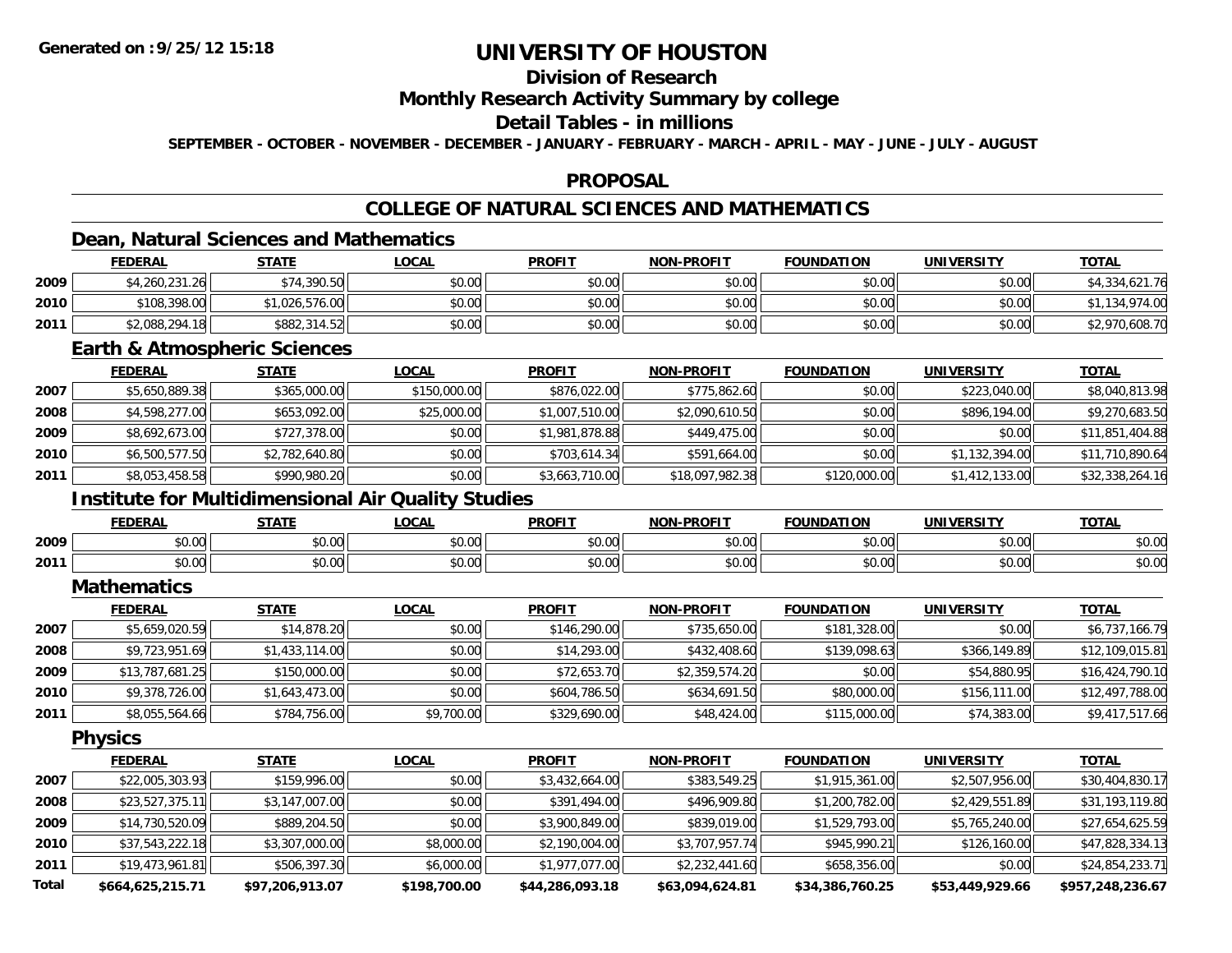# **Division of Research**

**Monthly Research Activity Summary by college**

#### **Detail Tables - in millions**

**SEPTEMBER - OCTOBER - NOVEMBER - DECEMBER - JANUARY - FEBRUARY - MARCH - APRIL - MAY - JUNE - JULY - AUGUST**

#### **PROPOSAL**

### **COLLEGE OF OPTOMETRY**

# **Optometry, Community**

|       | ___             |                |              |                |                   |                   |                   |                 |
|-------|-----------------|----------------|--------------|----------------|-------------------|-------------------|-------------------|-----------------|
|       | <b>FEDERAL</b>  | <b>STATE</b>   | <u>LOCAL</u> | <b>PROFIT</b>  | <b>NON-PROFIT</b> | <b>FOUNDATION</b> | <b>UNIVERSITY</b> | <b>TOTAL</b>    |
| 2007  | \$5,763,622.90  | \$55,897.00    | \$0.00       | \$357,451.00   | \$44,000.00       | \$175,000.00      | \$657,345.00      | \$7,053,315.90  |
| 2008  | \$15,816,120.00 | \$1,035,733.52 | \$0.00       | \$267,120.00   | \$90,000.00       | \$159,448.00      | \$35,000.00       | \$17,403,421.52 |
| 2009  | \$18,470,417.35 | \$73,713.52    | \$0.00       | \$537,819.25   | \$23,663.00       | \$164,996.00      | \$356,044.00      | \$19,626,653.12 |
| 2010  | \$8,809,298.10  | \$1,132,859.00 | \$0.00       | \$581,687.40   | \$50,027.00       | \$0.00            | \$1,421,644.50    | \$11,995,516.00 |
| 2011  | \$18,170,240.25 | \$62,945.00    | \$0.00       | \$1,645,824.12 | \$338,578.00      | \$239,995.00      | \$546,158.00      | \$21,003,740.37 |
| Total | \$67,029,698.60 | \$2,361,148.04 | \$0.00       | \$3,389,901.77 | \$546,268.00      | \$739,439.00      | \$3,016,191.50    | \$77,082,646.91 |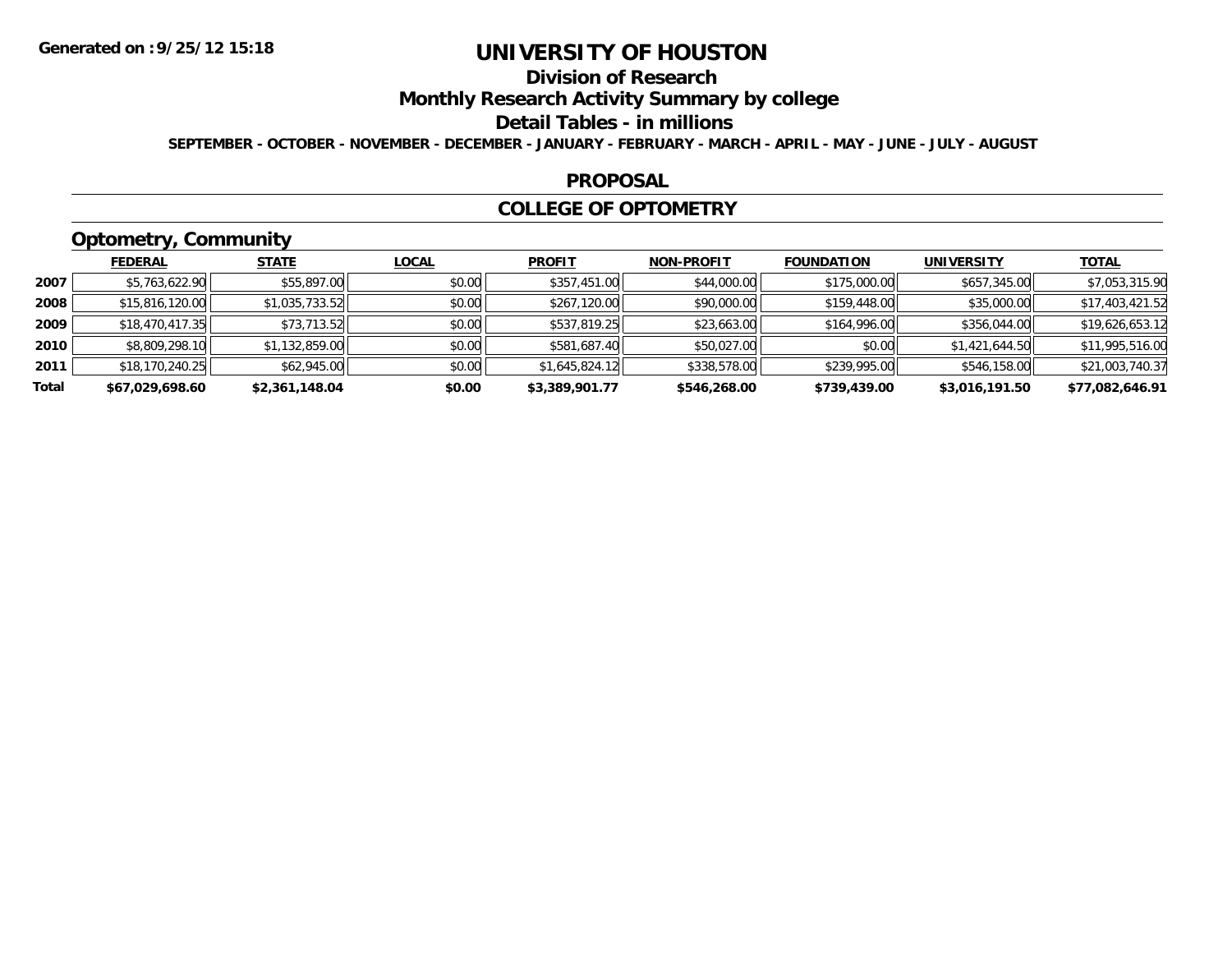# **Division of Research**

## **Monthly Research Activity Summary by college**

### **Detail Tables - in millions**

**SEPTEMBER - OCTOBER - NOVEMBER - DECEMBER - JANUARY - FEBRUARY - MARCH - APRIL - MAY - JUNE - JULY - AUGUST**

#### **PROPOSAL**

## **COLLEGE OF PHARMACY**

# **Clinical Sciences and Administration**

|      | <b>FEDERAL</b>  | <b>STATE</b> | <b>LOCAL</b> | <b>PROFIT</b>  | <b>NON-PROFIT</b> | <b>FOUNDATION</b> | <b>UNIVERSITY</b> | <b>TOTAL</b>    |
|------|-----------------|--------------|--------------|----------------|-------------------|-------------------|-------------------|-----------------|
| 2007 | \$11,009,072.00 | \$0.00       | \$0.00       | \$1,146,104.00 | \$17,272,010.75   | \$232,918.00      | \$79,476.60       | \$29,739,581.35 |
| 2008 | \$6,661,505.00  | \$99,400.00  | \$0.00       | \$579,765.32   | \$481,499.00      | \$139,000.00      | \$62,519.00       | \$8,023,688.32  |
| 2009 | \$5,421,187.02  | \$283,457.00 | \$0.00       | \$442,148.00   | \$56,500.00       | \$5,000.00        | \$58,519.01       | \$6,266,811.03  |
| 2010 | \$5,629,756.08  | \$521,897.80 | \$0.00       | \$1,238,523.47 | \$884,410.00      | \$5,000.00        | \$949,432.00      | \$9,229,019.35  |
| 2011 | \$11,359,826.06 | \$11,000.00  | \$530,487.50 | \$528,749.80   | \$416,854.50      | \$170,340.00      | \$710,769.35      | \$13,728,027.21 |
|      | Dean, Pharmacy  |              |              |                |                   |                   |                   |                 |
|      | <b>FEDERAL</b>  | <b>STATE</b> | <b>LOCAL</b> | <b>PROFIT</b>  | <b>NON-PROFIT</b> | <b>FOUNDATION</b> | <b>UNIVERSITY</b> | <b>TOTAL</b>    |
| 2007 | \$0.00          | \$0.00       | \$0.00       | \$0.00         | \$0.00            | \$0.00            | \$0.00            | \$0.00          |
| 2009 | \$0.00          | \$0.00       | \$0.00       | \$0.00         | \$25,000.00       | \$0.00            | \$0.00            | \$25,000.00     |
| 2010 | \$0.00          | \$0.00       | \$0.00       | \$0.00         | \$0.00            | \$0.00            | \$0.00            | \$0.00          |

## **Institute for Community Health**

**2011**

|      | ______<br>. . | 6787F                  | 001<br>vuni          | <b>DDOEIT</b>                           | <b>DDAFIT</b><br><b>NON</b><br>. II I | .                 | IMIVI           | $T^{\prime}$ |
|------|---------------|------------------------|----------------------|-----------------------------------------|---------------------------------------|-------------------|-----------------|--------------|
| 2011 | $\sim$        | $\sim$ $\sim$<br>DU.UU | $\sim$ 00<br>∍DU.UU. | $\uparrow$ $\uparrow$ $\uparrow$<br>vv. | 0.00<br>JU.UU                         | $\sim$ 00<br>,,,, | 30.00<br>וטט.טע |              |

\$0.00 \$0.00 \$9,762.50 \$0.00 \$0.00 \$0.00 \$0.00 \$9,762.50

### **Pharmacological and Pharmaceutical Sciences**

|       | <b>FEDERAL</b>   | <b>STATE</b>    | <b>LOCAL</b> | <b>PROFIT</b>  | <b>NON-PROFIT</b> | <b>FOUNDATION</b> | <b>UNIVERSITY</b> | <b>TOTAL</b>     |
|-------|------------------|-----------------|--------------|----------------|-------------------|-------------------|-------------------|------------------|
| 2007  | \$15,589,067.00  | \$879,752.00    | \$0.00       | \$130,000.00   | \$2,269,612.00    | \$487,000.00      | \$779,061.40      | \$20,134,492.40  |
| 2008  | \$20,462,805.00  | \$3,289,197.00  | \$0.00       | \$201,752.00   | \$2,635,714.00    | \$1,167,908.00    | \$0.00            | \$27,757,376.00  |
| 2009  | \$24,980,813.24  | \$797,873.00    | \$0.00       | \$182,129.00   | \$2,295,680.00    | \$812,765.00      | \$2,419,130.99    | \$31,488,391.23  |
| 2010  | \$27,705,559.64  | \$7,460,115.20  | \$0.00       | \$71,200.00    | \$2,955,560.00    | \$406,178.00      | \$1,024,092.00    | \$39,622,704.84  |
| 2011  | \$36,083,799.94  | \$1,049,997.00  | \$0.00       | \$217,117.00   | \$2,214,669.50    | \$1,436,265.00    | \$1,347,334.15    | \$42,349,182.59  |
| Total | \$167,451,008.98 | \$14,392,689.00 | \$540,250.00 | \$4,737,488.59 | \$31,507,509.75   | \$4,862,374.00    | \$7,430,334.50    | \$230,921,654.82 |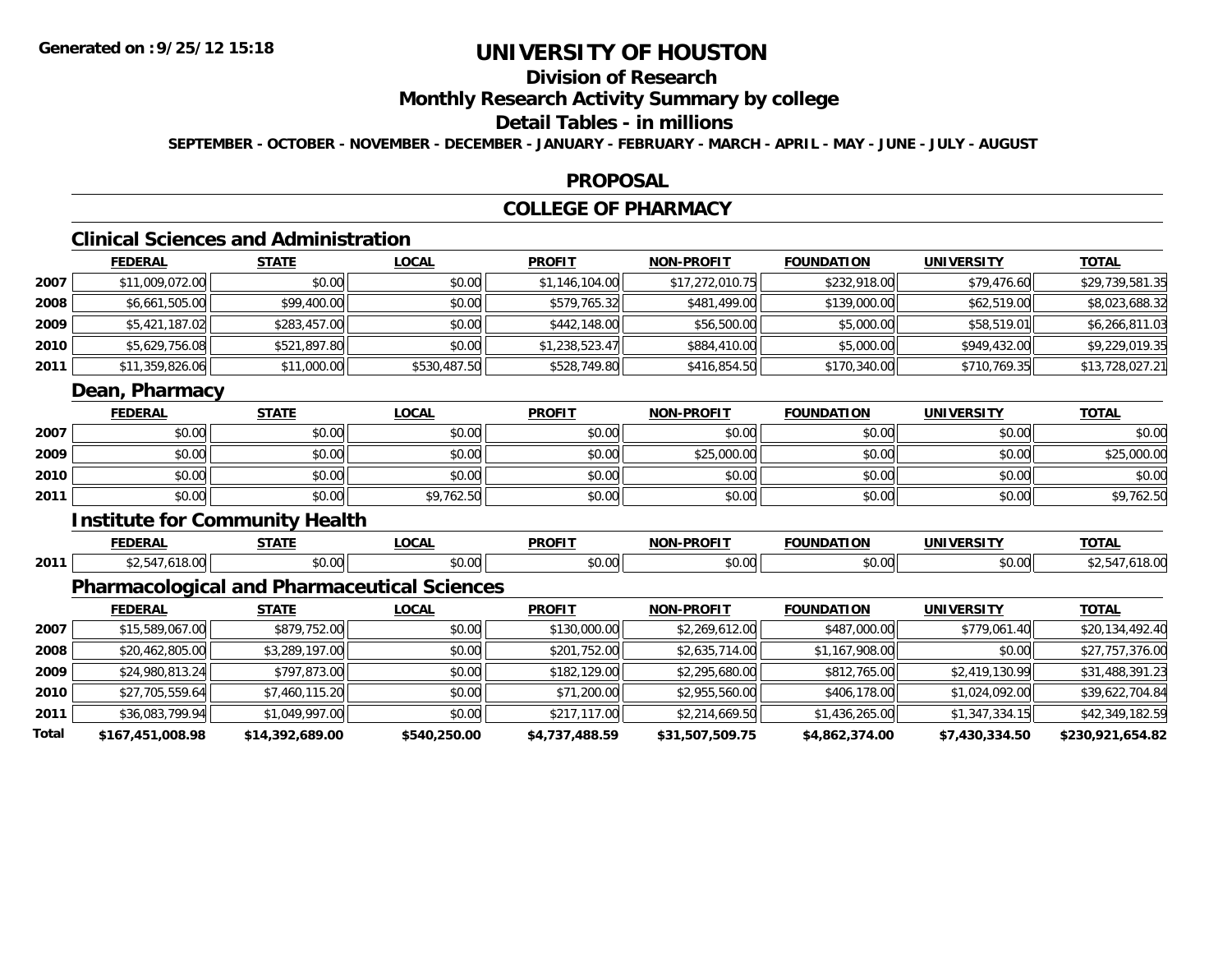## **Division of Research**

## **Monthly Research Activity Summary by college**

#### **Detail Tables - in millions**

**SEPTEMBER - OCTOBER - NOVEMBER - DECEMBER - JANUARY - FEBRUARY - MARCH - APRIL - MAY - JUNE - JULY - AUGUST**

#### **PROPOSAL**

#### **COLLEGE OF TECHNOLOGY**

|      | <b>Center for Life Sciences Technology</b>    |                |              |                |                   |                   |                   |                 |
|------|-----------------------------------------------|----------------|--------------|----------------|-------------------|-------------------|-------------------|-----------------|
|      | <b>FEDERAL</b>                                | <b>STATE</b>   | <b>LOCAL</b> | <b>PROFIT</b>  | <b>NON-PROFIT</b> | <b>FOUNDATION</b> | <b>UNIVERSITY</b> | <b>TOTAL</b>    |
| 2009 | \$0.00                                        | \$0.00         | \$0.00       | \$0.00         | \$0.00            | \$0.00            | \$0.00            | \$0.00          |
|      | <b>Center for Technology Literacy</b>         |                |              |                |                   |                   |                   |                 |
|      | <b>FEDERAL</b>                                | <b>STATE</b>   | <b>LOCAL</b> | <b>PROFIT</b>  | <b>NON-PROFIT</b> | <b>FOUNDATION</b> | <b>UNIVERSITY</b> | <b>TOTAL</b>    |
| 2009 | \$16,800.00                                   | \$0.00         | \$0.00       | \$0.00         | \$0.00            | \$0.00            | \$0.00            | \$16,800.00     |
| 2010 | \$2,499,903.90                                | \$0.00         | \$0.00       | \$0.00         | \$376,947.50      | \$0.00            | \$0.00            | \$2,876,851.40  |
| 2011 | \$59,903.20                                   | \$0.00         | \$0.00       | \$230,106.00   | \$0.00            | \$0.00            | \$0.00            | \$290,009.20    |
|      | Dean, Technology                              |                |              |                |                   |                   |                   |                 |
|      | <b>FEDERAL</b>                                | <b>STATE</b>   | <b>LOCAL</b> | <b>PROFIT</b>  | <b>NON-PROFIT</b> | <b>FOUNDATION</b> | <b>UNIVERSITY</b> | <b>TOTAL</b>    |
| 2007 | \$567,479.70                                  | \$521,741.00   | \$0.00       | \$0.00         | \$318,769.00      | \$0.00            | \$0.00            | \$1,407,989.70  |
| 2008 | \$0.00                                        | \$736,051.00   | \$0.00       | \$0.00         | \$318,769.00      | \$0.00            | \$0.00            | \$1,054,820.00  |
| 2009 | \$44,855.10                                   | \$761,051.00   | \$0.00       | \$0.00         | \$318,769.50      | \$0.00            | \$0.00            | \$1,124,675.60  |
| 2010 | \$0.00                                        | \$1,460,115.00 | \$0.00       | \$0.00         | \$0.00            | \$0.00            | \$0.00            | \$1,460,115.00  |
| 2011 | \$501,908.50                                  | \$1,153,800.00 | \$0.00       | \$0.00         | \$0.00            | \$0.00            | \$31,415.00       | \$1,687,123.50  |
|      | <b>Engineering Technology</b>                 |                |              |                |                   |                   |                   |                 |
|      | <b>FEDERAL</b>                                | <b>STATE</b>   | <b>LOCAL</b> | <b>PROFIT</b>  | <b>NON-PROFIT</b> | <b>FOUNDATION</b> | <b>UNIVERSITY</b> | <b>TOTAL</b>    |
| 2007 | \$7,641,534.83                                | \$991,207.29   | \$0.00       | \$589,145.16   | \$53,010.00       | \$0.00            | \$81,995.73       | \$9,356,893.01  |
| 2008 | \$8,868,798.71                                | \$1,535,480.45 | \$0.00       | \$298,343.00   | \$184,101.00      | \$0.00            | \$612,141.30      | \$11,498,864.46 |
| 2009 | \$13,137,685.15                               | \$874,336.00   | \$0.00       | \$1,977,642.20 | \$503,296.25      | \$19,284.60       | \$748,029.00      | \$17,260,273.20 |
| 2010 | \$9,020,385.15                                | \$3,463,067.00 | \$0.00       | \$89,928.00    | \$566,570.00      | \$41,690.20       | \$366,565.92      | \$13,548,206.27 |
| 2011 | \$5,379,123.88                                | \$1,466,429.00 | \$0.00       | \$134,702.00   | \$1,132,124.58    | \$214,335.70      | \$68,025.50       | \$8,394,740.66  |
|      | <b>Human Development and Consumer Science</b> |                |              |                |                   |                   |                   |                 |
|      | <b>FEDERAL</b>                                | <b>STATE</b>   | <b>LOCAL</b> | <b>PROFIT</b>  | <b>NON-PROFIT</b> | <b>FOUNDATION</b> | <b>UNIVERSITY</b> | <b>TOTAL</b>    |
| 2007 | \$557,451.00                                  | \$372,255.00   | \$0.00       | \$10,500.00    | \$31,575.00       | \$0.00            | \$0.00            | \$971,781.00    |
| 2008 | \$3,037,183.25                                | \$37,500.00    | \$0.00       | \$10,000.00    | \$0.00            | \$0.00            | \$0.00            | \$3,084,683.25  |
| 2009 | \$127,020.40                                  | \$120,000.00   | \$0.00       | \$0.00         | \$189,631.00      | \$19,999.00       | \$169,226.00      | \$625,876.40    |
| 2010 | \$1,155,242.75                                | \$0.00         | \$0.00       | \$75,704.00    | \$0.00            | \$66,442.00       | \$0.00            | \$1,297,388.75  |
| 2011 | \$115,500.00                                  | \$0.00         | \$0.00       | \$0.00         | \$0.00            | \$0.00            | \$0.00            | \$115,500.00    |
|      | <b>Information &amp; Logistics Technology</b> |                |              |                |                   |                   |                   |                 |
|      | <b>FEDERAL</b>                                | <b>STATE</b>   | <b>LOCAL</b> | <b>PROFIT</b>  | NON-PROFIT        | <b>FOUNDATION</b> | <b>UNIVERSITY</b> | <b>TOTAL</b>    |
| 2007 | \$147,531.30                                  | \$559,828.71   | \$0.00       | \$0.00         | \$0.00            | \$0.00            | \$0.00            | \$707,360.01    |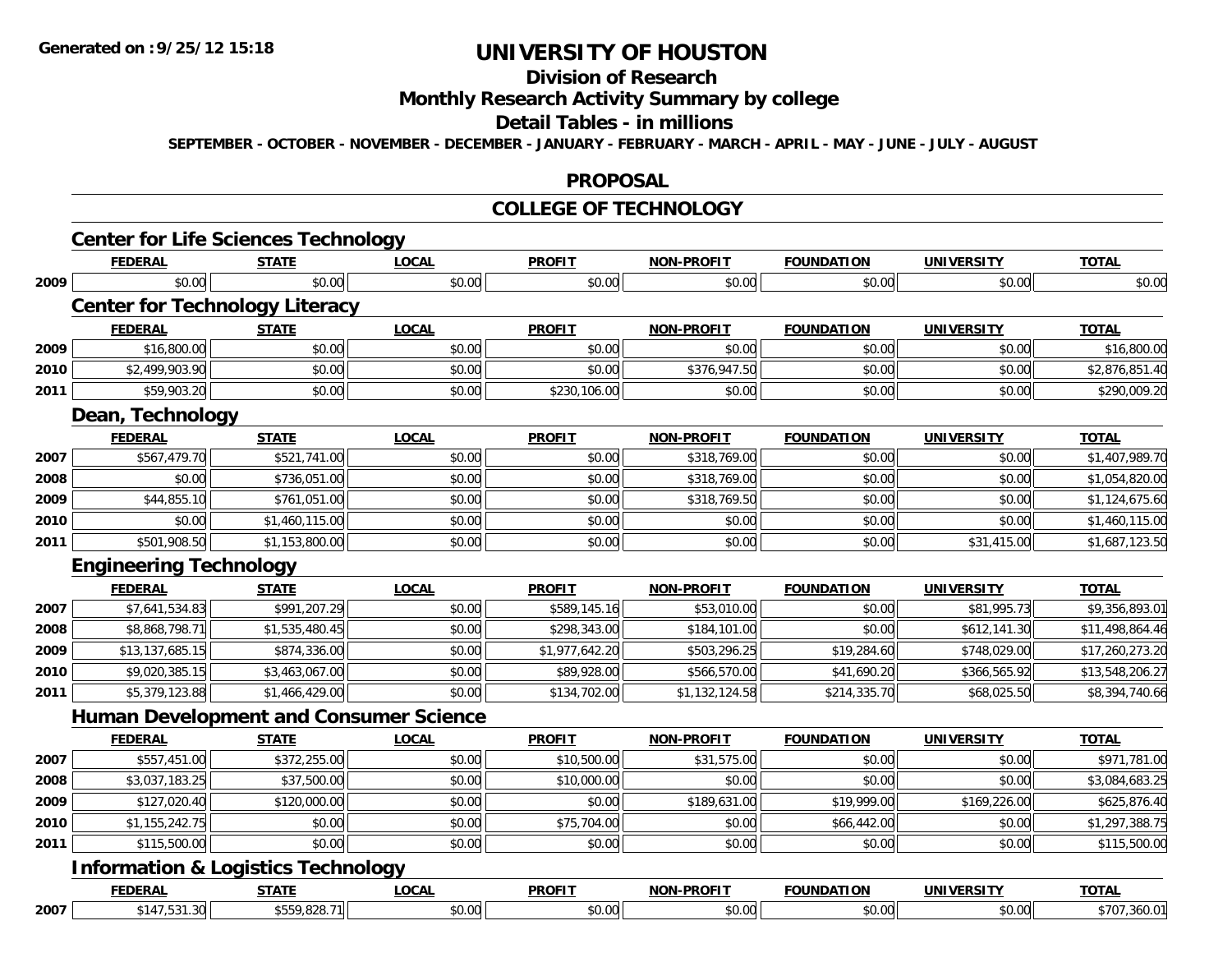## **Division of Research**

## **Monthly Research Activity Summary by college**

#### **Detail Tables - in millions**

**SEPTEMBER - OCTOBER - NOVEMBER - DECEMBER - JANUARY - FEBRUARY - MARCH - APRIL - MAY - JUNE - JULY - AUGUST**

### **PROPOSAL**

### **COLLEGE OF TECHNOLOGY**

## **Information & Logistics Technology**

|      | <b>FEDERAL</b> | <u>STATE</u> | <u>LOCAL</u> | <b>PROFIT</b>  | <b>NON-PROFIT</b> | <b>FOUNDATION</b> | <b>UNIVERSITY</b> | <b>TOTAL</b>    |
|------|----------------|--------------|--------------|----------------|-------------------|-------------------|-------------------|-----------------|
| 2008 | \$704,668.89   | \$12,500.00  | \$0.00       | \$1,500.00     | \$0.00            | \$0.00            | \$0.00            | \$718,668.89    |
| 2009 | \$1,413,836.00 | \$180,000.00 | \$0.00       | \$0.00         | \$23,494.00       | \$19,999.00       | \$0.00            | \$1,637,329.00  |
| 2010 | \$7,830,173.00 | \$200,000.00 | \$0.00       | \$6,377,367.00 | \$306,447.50      | \$19,999.00       | \$0.00            | \$14,733,986.50 |
| 2011 | \$4,048,700.90 | \$31,800.00  | \$0.00       | \$0.00         | \$0.00            | \$0.00            | \$0.00            | \$4,080,500.90  |

## **Texas Manufacturing Assistance Center**

|              | <b>FEDERAL</b>  | <b>STATE</b>    | <u>LOCAL</u> | <b>PROFIT</b>  | <b>NON-PROFIT</b> | <b>FOUNDATION</b> | <b>UNIVERSITY</b> | <b>TOTAL</b>    |
|--------------|-----------------|-----------------|--------------|----------------|-------------------|-------------------|-------------------|-----------------|
| 2008         | \$0.00          | \$0.00          | \$0.00       | \$0.00         | \$0.00            | \$0.00            | \$0.00            | \$0.00          |
| 2009         | \$1,132,551.00  | \$0.00          | \$0.00       | \$0.00         | \$0.00            | \$0.00            | \$0.00            | \$1,132,551.00  |
| 2010         | \$0.00          | \$0.00          | \$0.00       | \$0.00         | \$0.00            | \$0.00            | \$0.00            | \$0.00          |
| 2011         | \$0.00          | \$0.00          | \$0.00       | \$0.00         | \$0.00            | \$0.00            | \$0.00            | \$0.00          |
| <b>Total</b> | \$68,008,236.61 | \$14,477,161.45 | \$0.00       | \$9,794,937.36 | \$4,323,504.33    | \$401,749.50      | \$2,077,398.45    | \$99,082,987.70 |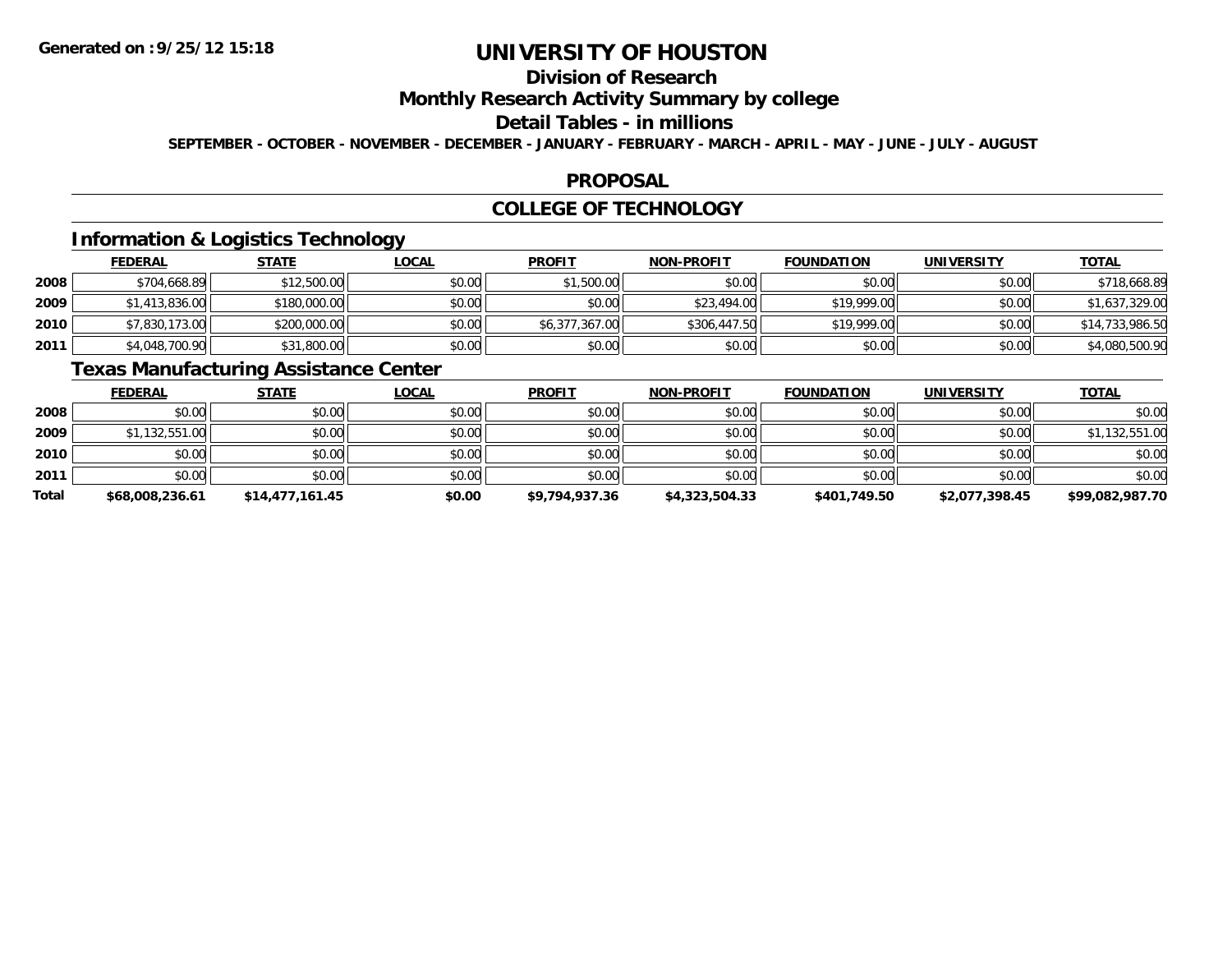# **Division of Research**

### **Monthly Research Activity Summary by college**

## **Detail Tables - in millions**

**SEPTEMBER - OCTOBER - NOVEMBER - DECEMBER - JANUARY - FEBRUARY - MARCH - APRIL - MAY - JUNE - JULY - AUGUST**

### **PROPOSAL**

# **CULLEN COLLEGE OF ENGINEERING**

# **Biomedical Engineering**

|      | <b>FEDERAL</b> | <b>STATE</b> | <b>LOCAL</b>                                             | <b>PROFIT</b> | <b>NON-PROFIT</b> | <b>FOUNDATION</b> | <b>UNIVERSITY</b> | <b>TOTAL</b>   |
|------|----------------|--------------|----------------------------------------------------------|---------------|-------------------|-------------------|-------------------|----------------|
| 2007 | \$6,831,183.00 | \$253,300.00 | \$0.00                                                   | \$0.00        | \$230,000.00      | \$0.00            | \$0.00            | \$7,314,483.00 |
| 2008 | \$7,851,303.25 | \$150,000.00 | \$0.00                                                   | \$0.00        | \$290,001.00      | \$125,000.00      | \$697,320.00      | \$9,113,624.25 |
| 2009 | \$3,350,822.10 | \$200,000.00 | \$0.00                                                   | \$0.00        | \$75,000.00       | \$139,900.36      | \$1,677,048.00    | \$5,442,770.46 |
| 2010 | \$2,917,406.23 | \$200,000.00 | \$0.00                                                   | \$0.00        | \$525,000.00      | \$0.00            | \$206,250.00      | \$3,848,656.23 |
| 2011 | \$7,771,469.95 | \$0.00       | \$0.00                                                   | \$0.00        | \$0.00            | \$0.00            | \$1,383,750.00    | \$9,155,219.95 |
|      |                |              | <b>Center for Innovative Grouting Materials and Tech</b> |               |                   |                   |                   |                |
|      | <b>FEDERAL</b> | <b>STATE</b> | <b>LOCAL</b>                                             | <b>PROFIT</b> | <b>NON-PROFIT</b> | <b>FOUNDATION</b> | <b>UNIVERSITY</b> | <b>TOTAL</b>   |
| 2009 | \$0.00         | \$0.00       | \$0.00                                                   | \$0.00        | \$0.00            | \$0.00            | \$0.00            | \$0.00         |
| 2010 | \$0.00         | \$0.00       | \$0.00                                                   | \$0.00        | \$0.00            | \$0.00            | \$0.00            | \$0.00         |

## **Chemical Engineering**

**2011**

|      | <b>FEDERAL</b>  | <b>STATE</b>    | <u>LOCAL</u> | <b>PROFIT</b>  | <b>NON-PROFIT</b> | <b>FOUNDATION</b> | <b>UNIVERSITY</b> | <u>TOTAL</u>    |
|------|-----------------|-----------------|--------------|----------------|-------------------|-------------------|-------------------|-----------------|
| 2007 | \$12,811,267.10 | \$11,796,308.00 | \$248,944,00 | \$1,216,617.00 | \$16,980,983.00   | \$748,959.00      | \$736,698.76      | \$44,539,776.86 |
| 2008 | \$9,646,950.60  | \$3,465,168.81  | \$0.00       | \$2,586,095.58 | \$2,303,060.00    | \$600,000.00      | \$1,490,000.00    | \$20,091,274.99 |
| 2009 | \$44,289,272.60 | \$3,342,991.15  | \$0.00       | \$2,560,599.52 | \$2,340,685.00    | \$535,230.00      | \$2,934,313.00    | \$56,003,091.27 |
| 2010 | \$16,338,033.41 | \$5,145,941.50  | \$94,400.00  | \$1,612,146.43 | \$475,000.00      | \$704,140.00      | \$1,210,315.00    | \$25,579,976.34 |
| 2011 | \$23,187,501.50 | \$1,061,670.00  | \$153,000.00 | \$5,893,897.61 | \$7,649,327.76    | \$1,180,847.50    | \$794,367.00      | \$39,920,611.37 |

\$0.00 \$0.00 \$0.00 \$0.00 \$0.00 \$0.00 \$0.00 \$0.00

### **Civil Engineering**

|      | <b>FEDERAL</b>  | <u>STATE</u>   | <u>LOCAL</u> | <b>PROFIT</b> | <b>NON-PROFIT</b> | <b>FOUNDATION</b> | <b>UNIVERSITY</b> | <b>TOTAL</b>    |
|------|-----------------|----------------|--------------|---------------|-------------------|-------------------|-------------------|-----------------|
| 2007 | \$1,139,591.38  | \$2,684,277.00 | \$226,620.00 | \$219,202.00  | \$246,905.50      | \$49,993.00       | \$780,079.00      | \$5,346,667.88  |
| 2008 | \$4,869,283.46  | \$4,524,284.08 | \$0.00       | \$40,000.00   | \$14,000.00       | \$0.00            | \$325,079.62      | \$9,772,647.16  |
| 2009 | \$10,645,349.83 | \$1,802,575.73 | \$165,000.00 | \$370,823.00  | \$217,499.60      | \$150,000.00      | \$649,306.00      | \$14,000,554.16 |
| 2010 | \$11,982,581.00 | \$4,454,363.00 | \$0.00       | \$311,581.00  | \$260,171,00      | \$0.00            | \$3,087,108.00    | \$20,095,804.00 |
| 2011 | \$26,329,787.01 | \$4,303,984.20 | \$100,000.00 | \$281,050.00  | \$13,707,605.20   | \$274,006.75      | \$931,819.00      | \$45,928,252.16 |

# **Composites Engineering and Applications Center**

|      | <b>FEDERAL</b>       | <u>STATE</u> | <u>LOCAL</u> | <b>PROFIT</b> | <b>NON-PROFIT</b> | <b>FOUNDATION</b> | <b>UNIVERSITY</b> | <b>TOTAL</b> |
|------|----------------------|--------------|--------------|---------------|-------------------|-------------------|-------------------|--------------|
| 2010 | \$0.00               | \$0.00       | \$0.00       | \$0.00        | \$0.00            | \$0.00            | \$0.00            | \$0.00       |
|      | Dean,<br>Engineering |              |              |               |                   |                   |                   |              |
|      | <b>FEDERAL</b>       | <b>STATE</b> | <u>LOCAL</u> | <b>PROFIT</b> | <b>NON-PROFIT</b> | <b>FOUNDATION</b> | <b>UNIVERSITY</b> | <b>TOTAL</b> |
| 2007 | \$332,902.50         | \$0.00       | \$0.00       | \$0.00        | \$29,700.00       | \$0.00            | \$0.00            | \$362,602.50 |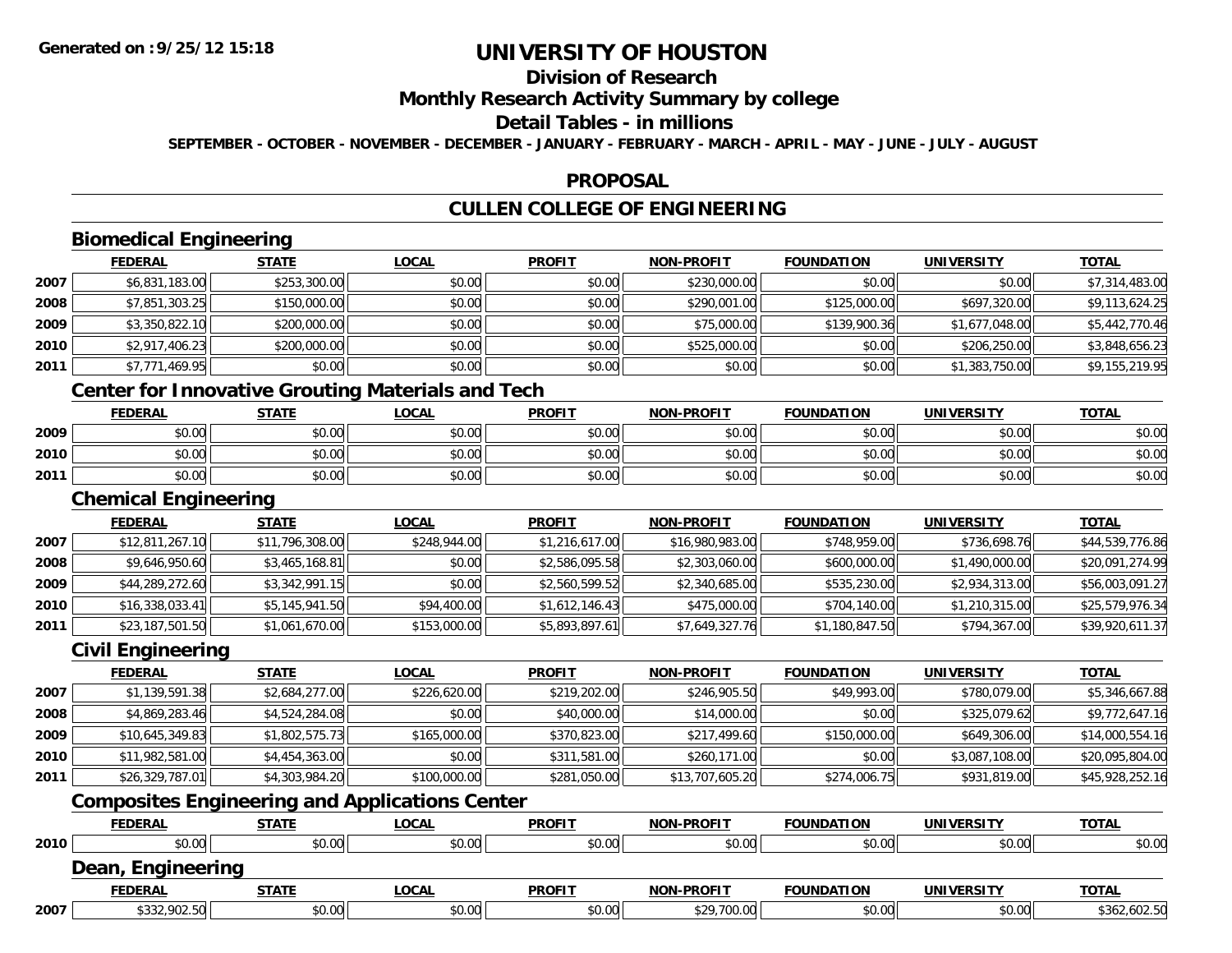# **Division of Research**

### **Monthly Research Activity Summary by college**

### **Detail Tables - in millions**

**SEPTEMBER - OCTOBER - NOVEMBER - DECEMBER - JANUARY - FEBRUARY - MARCH - APRIL - MAY - JUNE - JULY - AUGUST**

### **PROPOSAL**

# **CULLEN COLLEGE OF ENGINEERING**

# **Dean, Engineering**

|      | <b>FEDERAL</b> | <b>STATE</b> | <u>LOCAL</u> | <b>PROFIT</b> | <b>NON-PROFIT</b> | <b>FOUNDATION</b> | <b>UNIVERSITY</b> | <b>TOTAL</b>      |
|------|----------------|--------------|--------------|---------------|-------------------|-------------------|-------------------|-------------------|
| 2008 | \$753,067.15   | \$80,000.00  | \$0.00       | \$0.00        | \$0.00            | \$0.00            | \$0.00            | \$833,067.15      |
| 2009 | \$325,710.00   | \$0.00       | \$0.00       | \$0.00        | \$0.00            | \$0.00            | \$0.00            | .710.00<br>\$325, |
| 2010 | \$0.00         | \$0.00       | \$0.00       | \$0.00        | \$0.00            | \$12,465.50       | \$0.00            | 12,465.50         |

<u> 1989 - Johann Stoff, deutscher Stoffen und der Stoffen und der Stoffen und der Stoffen und der Stoffen und der</u>

<u> 1980 - Johann Barn, amerikan besteman besteman besteman besteman besteman besteman besteman besteman bestema</u>

### **Electrical & Computer Engineering**

|      | <b>FEDERAL</b>  | <b>STATE</b>   | <u>LOCAL</u> | <b>PROFIT</b>  | <b>NON-PROFIT</b> | <b>FOUNDATION</b> | UNIVERSITY     | <u>TOTAL</u>    |
|------|-----------------|----------------|--------------|----------------|-------------------|-------------------|----------------|-----------------|
| 2007 | \$12,439,974.13 | \$2,628,355.91 | \$265,351.00 | \$819,094.50   | \$243,668.80      | \$49,993.00       | \$1,666,708.00 | \$18,113,145.34 |
| 2008 | \$17,072,618.70 | \$5,156,438.69 | \$144,000.00 | \$638,503.00   | \$1,001,992.30    | \$0.00            | \$1,349,007.78 | \$25,362,560.47 |
| 2009 | \$17,352,344.69 | \$1,296,788.00 | \$0.00       | \$309,885.00   | \$82,000.00       | \$349,786.00      | \$397,430.00   | \$19,788,233.69 |
| 2010 | \$14,818,290.50 | \$4,352,478.70 | \$204,000.00 | \$3,126,330.00 | \$758,835,00      | \$288,721.06      | \$2,040,489.08 | \$25,589,144.34 |
| 2011 | \$18,242,213.43 | \$80,000.00    | \$0.00       | \$2,394,744.81 | \$9,183,865.00    | \$446,524.00      | \$1,464,899.00 | \$31,812,246.24 |

## **Industrial Engineering**

|      | <b>FEDERAL</b> | <b>STATE</b> | <u>LOCAL</u> | <b>PROFIT</b> | <b>NON-PROFIT</b> | <b>FOUNDATION</b> | <b>UNIVERSITY</b> | <b>TOTAL</b>   |
|------|----------------|--------------|--------------|---------------|-------------------|-------------------|-------------------|----------------|
| 2007 | \$2,018,325.04 | \$908,617.30 | \$5,501.00   | \$0.00        | \$20,949.00       | \$0.00            | \$1,390,063.00    | \$4,343,455.34 |
| 2008 | \$2,181,283.80 | \$611,988.00 | \$7,410.00   | \$0.00        | \$7,966.00        | \$0.00            | \$79,728.00       | \$2,888,375.80 |
| 2009 | \$2,405,194.90 | \$292,071.00 | \$31,554.00  | \$0.00        | \$549,945.00      | \$0.00            | \$1,056,426.00    | \$4,335,190.90 |
| 2010 | \$2,576,916.68 | \$409,080.00 | \$404,701.00 | \$0.00        | \$45,772.00       | \$85,502.50       | \$20,000.00       | \$3,541,972.18 |
| 2011 | \$1,174,612.38 | \$353,870.00 | \$0.00       | \$11,317.00   | \$0.00            | \$336,822.00      | \$49,959.00       | \$1,926,580.38 |

### **Mechanical Engineering**

|      | <b>FEDERAL</b>  | <b>STATE</b>                | <b>LOCAL</b> | <b>PROFIT</b>  | <b>NON-PROFIT</b> | <b>FOUNDATION</b> | <b>UNIVERSITY</b> | <b>TOTAL</b>    |
|------|-----------------|-----------------------------|--------------|----------------|-------------------|-------------------|-------------------|-----------------|
| 2007 | \$7,722,754.67  | \$3,249,911.00              | \$0.00       | \$897,190.00   | \$16, 121, 846.25 | \$0.00            | \$495,903.00      | \$28,487,604.92 |
| 2008 | \$11,816,231.06 | \$2,711,310.00              | \$0.00       | \$2,339,177.00 | \$535,367.60      | \$149,640.00      | \$584,808.64      | \$18,136,534.30 |
| 2009 | \$38,119,039.07 | \$3,022,753.00              | \$0.00       | \$3,790,521.00 | \$1,047,196.40    | \$242,453.64      | \$2,461,005.00    | \$48,682,968.11 |
| 2010 | \$24,612,570.34 | \$10,621,267.40             | \$0.00       | \$2,654,927.00 | \$463,098.00      | \$2,711,972.44    | \$530,219.00      | \$41,594,054.18 |
| 2011 | \$31,315,034.24 | \$886,842.00                | \$0.00       | \$3,771,133.50 | \$5,061,318.62    | \$1,338,678.20    | \$1,165,283.00    | \$43,538,289.56 |
|      |                 | National Wind Energy Conter |              |                |                   |                   |                   |                 |

#### **National Wind Energy Center**

|      | <b>FEDERAL</b>                            | STATE        | <u>LOCAL</u> | <b>PROFIT</b> | <b>NON-PROFIT</b> | <b>FOUNDATION</b> | <b>UNIVERSITY</b> | <b>TOTAL</b> |
|------|-------------------------------------------|--------------|--------------|---------------|-------------------|-------------------|-------------------|--------------|
| 2010 | \$0.00                                    | \$0.00       | \$0.00       | \$0.00        | \$0.00            | \$0.00            | \$0.00            | \$0.00       |
|      | <b>SW Public Safety Technology Center</b> |              |              |               |                   |                   |                   |              |
|      | <b>FEDERAL</b>                            | <u>STATE</u> | <b>LOCAL</b> | <b>PROFIT</b> | <b>NON-PROFIT</b> | <b>FOUNDATION</b> | UNIVERSITY        | <b>TOTAL</b> |
| 2007 | \$0.00                                    | \$66,000.10  | \$0.00       | \$0.00        | \$0.00            | \$0.00            | \$0.00            | \$66,000.10  |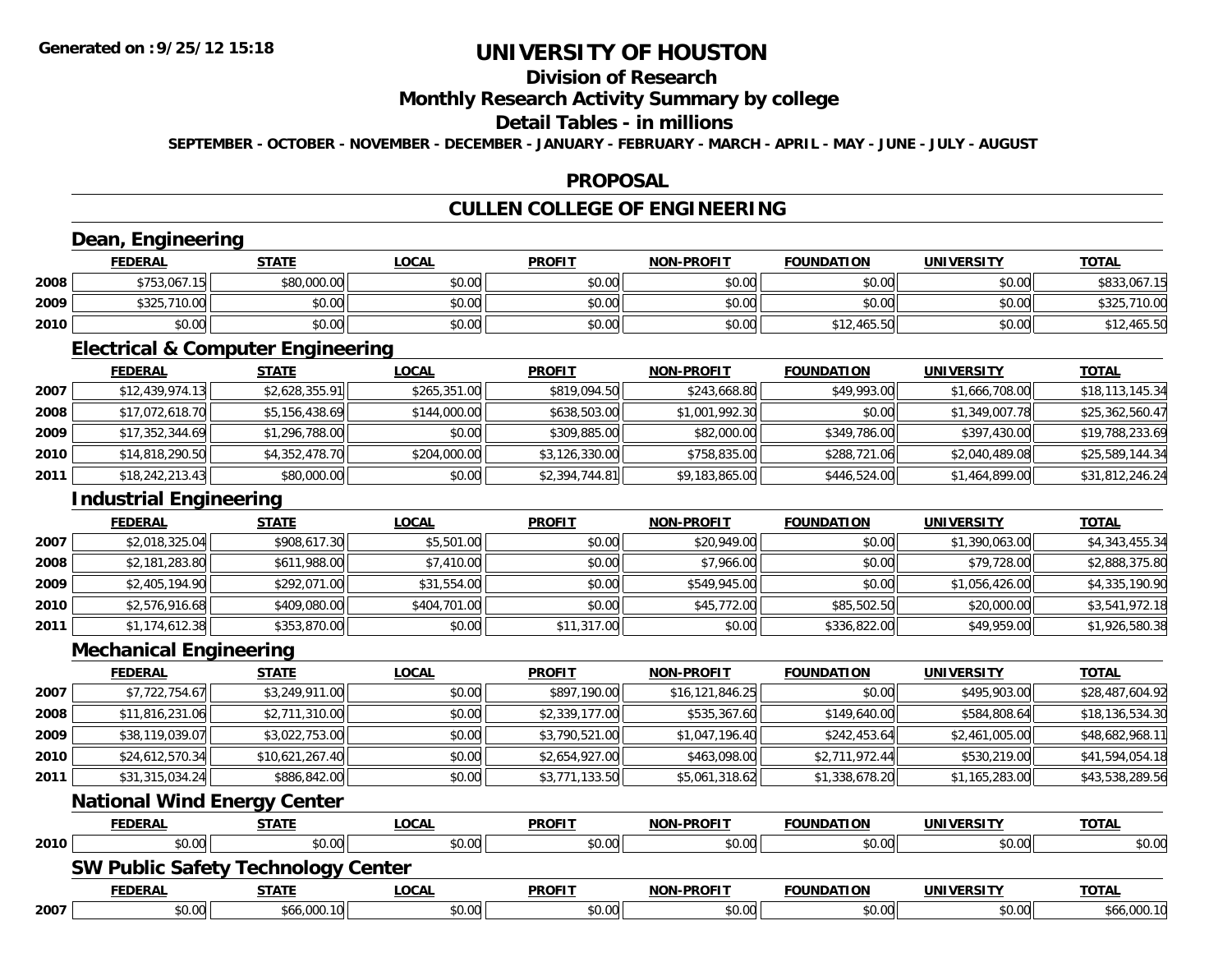# **Division of Research**

**Monthly Research Activity Summary by college**

#### **Detail Tables - in millions**

**SEPTEMBER - OCTOBER - NOVEMBER - DECEMBER - JANUARY - FEBRUARY - MARCH - APRIL - MAY - JUNE - JULY - AUGUST**

### **PROPOSAL**

## **CULLEN COLLEGE OF ENGINEERING**

## **SW Public Safety Technology Center**

|              | <u>FEDERAL</u>   | <b>STATE</b>    | <u>_OCAL</u>   | <b>PROFIT</b>   | <b>NON-PROFIT</b> | <b>FOUNDATION</b> | UNIVERSITY      | <u>TOTAL</u>     |
|--------------|------------------|-----------------|----------------|-----------------|-------------------|-------------------|-----------------|------------------|
| 2008         | \$209,956.20     | \$0.00          | \$0.00         | \$0.00          | \$0.00            | \$0.00            | \$900,000.00    | .109.956.20      |
| 2009         | \$178,000.40     | \$0.00          | \$0.00         | \$0.00          | \$0.00            | \$0.00            | \$0.00          | \$178,000.40     |
| <b>Total</b> | \$395.628.842.29 | \$80,112,634.57 | \$2,050,481.00 | \$35,844,834,94 | \$80,468,758.03   | \$10.520.634.95   | \$32,555,381.88 | \$637,181,567.67 |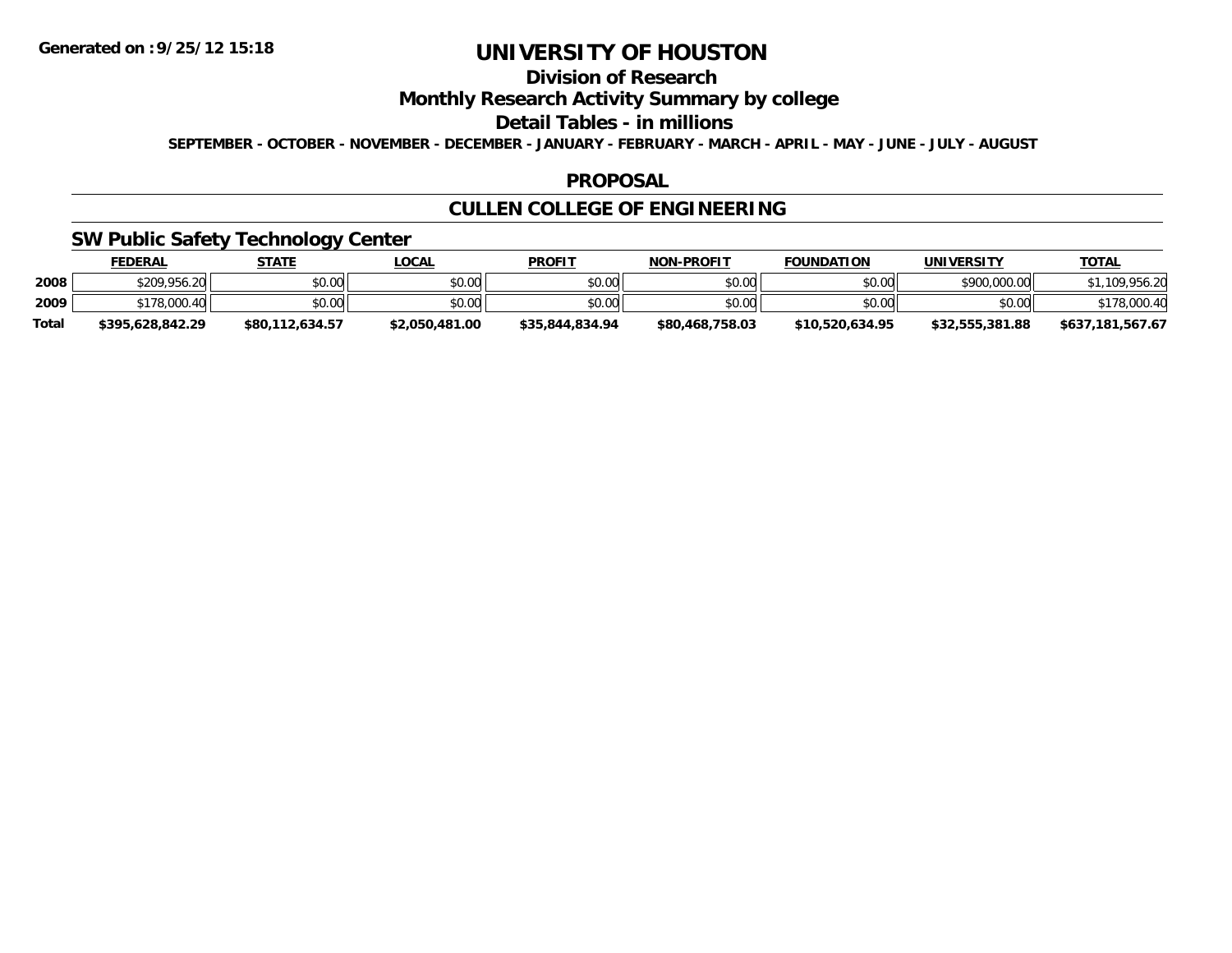## **Division of Research**

### **Monthly Research Activity Summary by college**

### **Detail Tables - in millions**

**SEPTEMBER - OCTOBER - NOVEMBER - DECEMBER - JANUARY - FEBRUARY - MARCH - APRIL - MAY - JUNE - JULY - AUGUST**

## **PROPOSAL**

## **DIVISION OF RESEARCH**

# **Animal Care Operations**

|      | EENED/<br>-n.e | 27.77          | <b>OCAL</b>   | <b>PROFIT</b>                                                                                                                                                                                                                                                                                                                              | <b>DDOELT</b><br>NON | ΠΟΝ<br>FOLIN    | <b>UNIVERSITY</b> | $T^{\prime}$<br>101n |
|------|----------------|----------------|---------------|--------------------------------------------------------------------------------------------------------------------------------------------------------------------------------------------------------------------------------------------------------------------------------------------------------------------------------------------|----------------------|-----------------|-------------------|----------------------|
| 2009 | ،49ء           | ტი იი<br>JU.UU | 0000<br>PO.OO | 0 <sub>n</sub><br>JU.U                                                                                                                                                                                                                                                                                                                     | 0000<br>vu.uu        | 0000<br>- 50.UU | 0.00<br>JU.UU     | .                    |
| 2010 |                | ტი იი<br>PO.OO | 0000<br>PU.UU | $\mathbb{C}$ $\mathbb{C}$ $\mathbb{C}$ $\mathbb{C}$ $\mathbb{C}$ $\mathbb{C}$ $\mathbb{C}$ $\mathbb{C}$ $\mathbb{C}$ $\mathbb{C}$ $\mathbb{C}$ $\mathbb{C}$ $\mathbb{C}$ $\mathbb{C}$ $\mathbb{C}$ $\mathbb{C}$ $\mathbb{C}$ $\mathbb{C}$ $\mathbb{C}$ $\mathbb{C}$ $\mathbb{C}$ $\mathbb{C}$ $\mathbb{C}$ $\mathbb{C}$ $\mathbb{$<br>vu.u | 0000<br>PO.OO        | \$0.00          | 0000<br>\$U.UU    |                      |

## **Center for Advanced Materials**

|      | <b>FEDERAL</b> | <u>STATE</u> | <u>LOCAL</u> | <b>PROFIT</b> | <b>NON-PROFIT</b> | <b>FOUNDATION</b> | <b>UNIVERSITY</b> | <b>TOTAL</b>   |
|------|----------------|--------------|--------------|---------------|-------------------|-------------------|-------------------|----------------|
| 2007 | \$1,558,041.00 | \$0.00       | \$0.00       | \$0.00        | \$0.00            | \$0.00            | \$0.00            | \$1,558,041.00 |
| 2008 | \$4,957,989.70 | \$368,200.00 | \$0.00       | \$63,785.00   | \$0.00            | \$0.00            | \$0.00            | \$5,389,974.70 |
| 2009 | \$820,397.60   | \$0.00       | \$0.00       | \$0.00        | \$0.00            | \$0.00            | \$272,644.00      | \$1,093,041.60 |
| 2010 | \$33,000.00    | \$485,594.19 | \$0.00       | \$10,000.00   | \$0.00            | \$0.00            | \$0.00            | \$528,594.19   |
| 2011 | \$952,781.50   | \$0.00       | \$0.00       | \$409,411.00  | \$26,098.50       | \$0.00            | \$0.00            | \$1,388,291.00 |

## **Center for Biomedical & Environmental Genomics**

|      | <u>FEDERAL</u> | <b>STATE</b> | <u>LOCAL</u> | <b>PROFIT</b> | <b>NON-PROFIT</b> | <b>FOUNDATION</b> | <b>UNIVERSITY</b> | <b>TOTAL</b> |
|------|----------------|--------------|--------------|---------------|-------------------|-------------------|-------------------|--------------|
| 2007 | \$0.00         | \$0.00       | \$0.00       | \$0.00        | \$0.00            | \$0.00            | \$0.00            | \$0.00       |
| 2008 | \$0.00         | \$0.00       | \$0.00       | \$0.00        | \$0.00            | \$0.00            | \$0.00            | \$0.00       |
| 2009 | \$0.00         | \$0.00       | \$0.00       | \$0.00        | \$0.00            | \$0.00            | \$0.00            | \$0.00       |
| 2010 | \$0.00         | \$0.00       | \$0.00       | \$0.00        | \$0.00            | \$0.00            | \$0.00            | \$0.00       |
| 2011 | \$0.00         | \$0.00       | \$0.00       | \$0.00        | \$0.00            | \$0.00            | \$0.00            | \$0.00       |

### **Center for Industrial Partnerships**

|      | <u>FEDERAL</u> | <u>STATE</u> | <u>LOCAL</u> | <b>PROFIT</b> | <b>NON-PROFIT</b> | <b>FOUNDATION</b> | <b>UNIVERSITY</b> | <b>TOTAL</b>   |
|------|----------------|--------------|--------------|---------------|-------------------|-------------------|-------------------|----------------|
| 2008 | \$793,589.00   | \$0.00       | \$0.00       | \$60,825.60   | \$0.00            | \$0.00            | \$0.00            | \$854,414.60   |
| 2009 | \$1,689,443.20 | \$0.00       | \$0.00       | \$50,250.00   | \$9,973.50        | \$100,000.00      | \$0.00            | \$1,849,666.70 |
| 2010 | \$0.00         | \$0.00       | \$0.00       | \$44,000.00   | \$0.00            | \$0.00            | \$0.00            | \$44,000.00    |
| 2011 | \$160,371.95   | \$0.00       | \$0.00       | \$0.00        | \$0.00            | \$0.00            | \$0.00            | \$160,371.95   |

# **Center for Neuromotor & Biomechanics Research**

|      | <b>FEDERAL</b>          | <b>STATE</b> | LOCAI          | <b>PROFIT</b>                   | <b>DDAFIT</b><br><b>AIAB</b> | <b>FOUNDATION</b> | <b><i>'INIVERSITY</i></b><br>13. J | <b>TOTA.</b> |
|------|-------------------------|--------------|----------------|---------------------------------|------------------------------|-------------------|------------------------------------|--------------|
| 2008 | 0 <sub>n</sub><br>,u.uu | ÷n.<br>JU.U  | ტი იი<br>JU.UU | \$0.00                          | ≮∩ ∩r<br>PO.OO               | 0000<br>JU.UU     | \$0.00                             | \$0.00       |
| 2010 | 0000<br>DU.UU           | ÷0.<br>JU.UU | 0000<br>JU.UU  | $\uparrow$ $\uparrow$<br>\$0.00 | 0 <sub>n</sub><br>\$U.UU     | 0000<br>JU.UU     | \$0.00                             | \$0.00       |
| 2011 | \$0.00                  | ¢∩<br>PU.UU  | ልስ ስስ<br>ง∪.∪บ | \$0.00                          | \$0.00                       | \$0.00            | \$0.00                             | \$0.00       |

### **Division of Research**

|      | <b>FEDERAI</b>             | <b>CTATE</b>                 | _OCAI  | <b>DDOEIT</b><br>ושי | <b>-PROFIT</b><br>וחרות | $\sim$<br>I INDAT  | ידו אם:<br>UNIVE<br>- IN . 31 | $-2$<br>$\mathbf{v}$                                      |
|------|----------------------------|------------------------------|--------|----------------------|-------------------------|--------------------|-------------------------------|-----------------------------------------------------------|
| 2008 | $\cdot$ $\cdot$<br>O۵<br>ᇈ | $*$ $\circ$ $\circ$<br>⊸∪.∪∿ | $\cap$ | ٠n<br>vv.u           | $\sim$ $\sim$<br>U.UU   | $\sim$ 00<br>וטטוע | ሶስ ስስ<br>PO.OO                | $^4$ Q <sub>61</sub><br>$\sim$ / $\sim$<br>. . <i>. .</i> |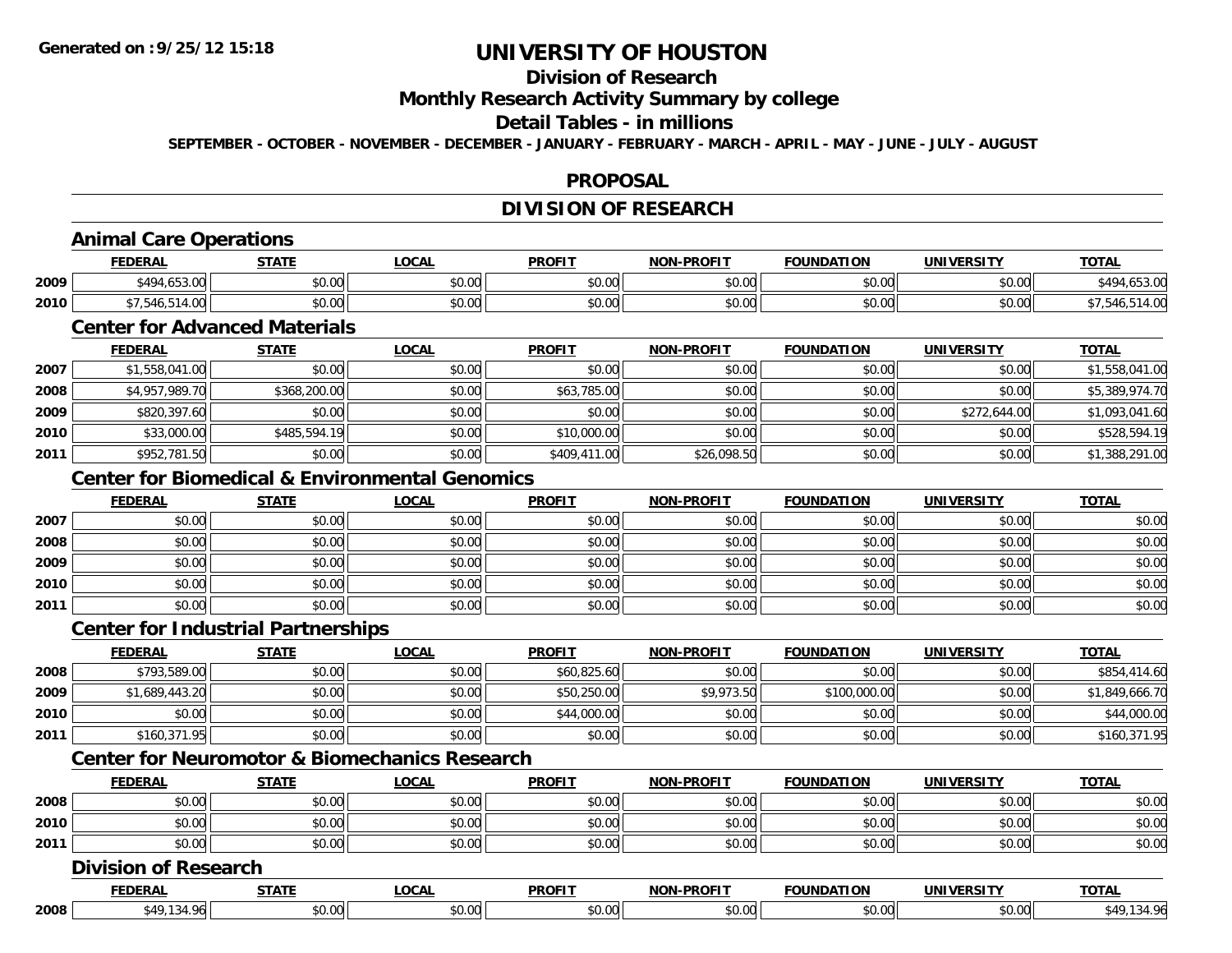# **Division of Research**

# **Monthly Research Activity Summary by college**

#### **Detail Tables - in millions**

**SEPTEMBER - OCTOBER - NOVEMBER - DECEMBER - JANUARY - FEBRUARY - MARCH - APRIL - MAY - JUNE - JULY - AUGUST**

#### **PROPOSAL**

# **DIVISION OF RESEARCH**

|      | <b>Division of Research</b>              |                |              |               |                   |                   |                   |                |
|------|------------------------------------------|----------------|--------------|---------------|-------------------|-------------------|-------------------|----------------|
|      | <b>FEDERAL</b>                           | <b>STATE</b>   | <b>LOCAL</b> | <b>PROFIT</b> | <b>NON-PROFIT</b> | <b>FOUNDATION</b> | <b>UNIVERSITY</b> | <b>TOTAL</b>   |
| 2009 | \$3,241,558.00                           | \$0.00         | \$0.00       | \$0.00        | \$0.00            | \$0.00            | \$0.00            | \$3,241,558.00 |
|      | <b>Energy Laboratory</b>                 |                |              |               |                   |                   |                   |                |
|      | <b>FEDERAL</b>                           | <b>STATE</b>   | <b>LOCAL</b> | <b>PROFIT</b> | <b>NON-PROFIT</b> | <b>FOUNDATION</b> | <b>UNIVERSITY</b> | <b>TOTAL</b>   |
| 2007 | \$0.00                                   | \$4,950.00     | \$0.00       | \$0.00        | \$0.00            | \$0.00            | \$0.00            | \$4,950.00     |
|      | <b>Institute for Nanoenergy</b>          |                |              |               |                   |                   |                   |                |
|      | <b>FEDERAL</b>                           | <b>STATE</b>   | <b>LOCAL</b> | <b>PROFIT</b> | <b>NON-PROFIT</b> | <b>FOUNDATION</b> | <b>UNIVERSITY</b> | <b>TOTAL</b>   |
| 2008 | \$0.00                                   | \$0.00         | \$0.00       | \$0.00        | \$0.00            | \$0.00            | \$0.00            | \$0.00         |
| 2011 | \$0.00                                   | \$0.00         | \$0.00       | \$0.00        | \$0.00            | \$0.00            | \$0.00            | \$0.00         |
|      | <b>Office of Contracts and Grants</b>    |                |              |               |                   |                   |                   |                |
|      | <b>FEDERAL</b>                           | <b>STATE</b>   | <b>LOCAL</b> | <b>PROFIT</b> | <b>NON-PROFIT</b> | <b>FOUNDATION</b> | <b>UNIVERSITY</b> | <b>TOTAL</b>   |
| 2007 | \$0.00                                   | \$0.00         | \$0.00       | \$0.00        | \$0.00            | \$0.00            | \$0.00            | \$0.00         |
| 2009 | \$0.00                                   | \$0.00         | \$0.00       | \$0.00        | \$0.00            | \$2,300,000.00    | \$0.00            | \$2,300,000.00 |
|      | <b>Research Financial Services</b>       |                |              |               |                   |                   |                   |                |
|      | <b>FEDERAL</b>                           | <b>STATE</b>   | <b>LOCAL</b> | <b>PROFIT</b> | <b>NON-PROFIT</b> | <b>FOUNDATION</b> | <b>UNIVERSITY</b> | <b>TOTAL</b>   |
| 2007 | \$0.00                                   | \$0.00         | \$0.00       | \$0.00        | \$0.00            | \$0.00            | \$0.00            | \$0.00         |
| 2008 | \$0.00                                   | \$5,000,000.00 | \$0.00       | \$0.00        | \$0.00            | \$0.00            | \$0.00            | \$5,000,000.00 |
|      | <b>TcSAM</b>                             |                |              |               |                   |                   |                   |                |
|      | <b>FEDERAL</b>                           | <b>STATE</b>   | <b>LOCAL</b> | <b>PROFIT</b> | <b>NON-PROFIT</b> | <b>FOUNDATION</b> | <b>UNIVERSITY</b> | <b>TOTAL</b>   |
| 2009 | \$0.00                                   | \$0.00         | \$0.00       | \$0.00        | \$0.00            | \$0.00            | \$0.00            | \$0.00         |
|      | <b>TcSUH</b>                             |                |              |               |                   |                   |                   |                |
|      | <b>FEDERAL</b>                           | <b>STATE</b>   | <b>LOCAL</b> | <b>PROFIT</b> | <b>NON-PROFIT</b> | <b>FOUNDATION</b> | <b>UNIVERSITY</b> | <b>TOTAL</b>   |
| 2007 | \$1,529,306.13                           | \$247,987.00   | \$0.00       | \$50,000.00   | \$0.00            | \$50,000.00       | \$39,428.00       | \$1,916,721.13 |
| 2008 | \$3,019,602.84                           | \$1,102,900.00 | \$0.00       | \$175,006.00  | \$0.00            | \$298,347.00      | \$0.00            | \$4,595,855.84 |
| 2009 | \$4,030,259.58                           | \$556,454.50   | \$0.00       | \$206,938.00  | \$94,655.75       | \$311,313.00      | \$0.00            | \$5,199,620.83 |
| 2010 | \$418,260.00                             | \$689,508.00   | \$0.00       | \$488,006.00  | \$0.00            | \$98,596.00       | \$65,718.00       | \$1,760,088.00 |
| 2011 | \$518,946.76                             | \$0.00         | \$0.00       | \$52,320.00   | \$72,000.00       | \$0.00            | \$0.00            | \$643,266.76   |
|      | <b>Texas Learning/Computation Center</b> |                |              |               |                   |                   |                   |                |
|      | <b>FEDERAL</b>                           | <b>STATE</b>   | <b>LOCAL</b> | <b>PROFIT</b> | <b>NON-PROFIT</b> | <b>FOUNDATION</b> | <b>UNIVERSITY</b> | <b>TOTAL</b>   |
| 2007 | \$0.00                                   | \$0.00         | \$0.00       | \$0.00        | \$0.00            | \$0.00            | \$0.00            | \$0.00         |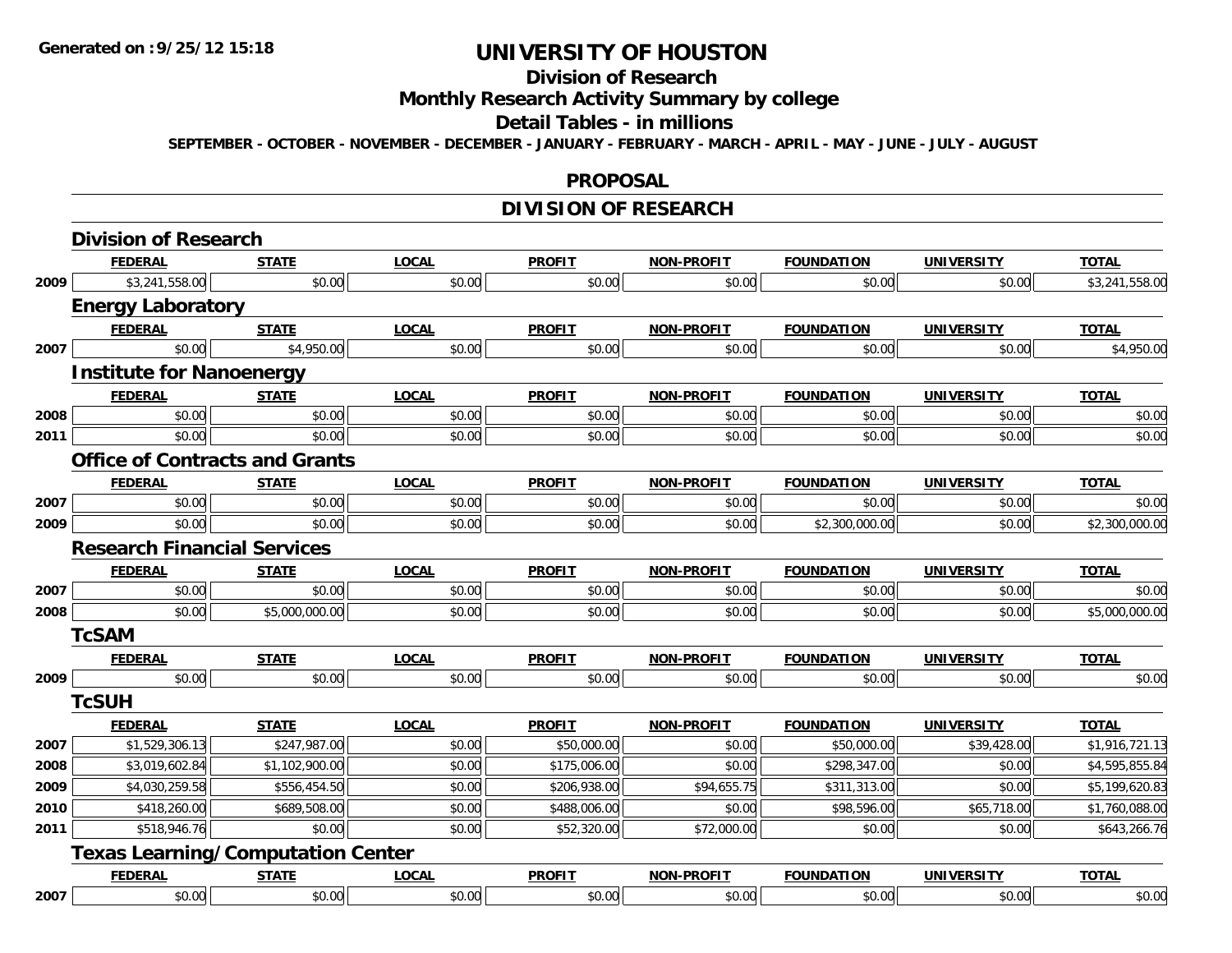# **Division of Research**

### **Monthly Research Activity Summary by college**

#### **Detail Tables - in millions**

**SEPTEMBER - OCTOBER - NOVEMBER - DECEMBER - JANUARY - FEBRUARY - MARCH - APRIL - MAY - JUNE - JULY - AUGUST**

### **PROPOSAL**

## **DIVISION OF RESEARCH**

## **Texas Learning/Computation Center**

|      | <b>FEDERAL</b> | <b>STATE</b> | <u>LOCAL</u> | <b>PROFIT</b> | <b>NON-PROFIT</b> | <b>FOUNDATION</b> | <b>UNIVERSITY</b> | <b>TOTAL</b> |
|------|----------------|--------------|--------------|---------------|-------------------|-------------------|-------------------|--------------|
| 2008 | \$0.00         | \$0.00       | \$0.00       | \$0.00        | \$0.00            | \$0.00            | \$300,000.00      | \$300,000.00 |
| 2009 | \$0.00         | \$0.00       | \$0.00       | \$0.00        | \$0.00            | \$0.00            | \$0.00            | \$0.00       |
| 2010 | \$0.00         | \$0.00       | \$0.00       | \$71,992.20   | \$0.00            | \$0.00            | \$0.00            | \$71,992.20  |
| 2011 | \$0.00         | \$0.00       | \$0.00       | \$0.30        | \$0.00            | \$0.00            | \$0.00            | \$0.30       |

## **Texas Obesity Research Center**

|      | <b>FEDERAL</b>          | <b>STATE</b> | <b>OCAL</b>    | <b>PROFIT</b> | <b>NON-PROFIT</b> | <b>FOUNDATION</b> | <b>UNIVERSITY</b> | <u>TOTAL</u> |
|------|-------------------------|--------------|----------------|---------------|-------------------|-------------------|-------------------|--------------|
| 2009 | ሶስ ሰሰ<br>JU.UU          | \$0.00       | ≮N UU<br>vv.vv | \$0.00        | \$0.00            | \$0.00            | \$0.00            | \$0.00       |
| 2010 | 0 <sub>n</sub><br>JU.UU | \$0.00       | \$0.00         | \$0.00        | \$0.00            | ደበ በበ<br>JU.UU    | \$0.00            | \$0.00       |
| 2011 | 0000<br>JU.UU           | \$0.00       | \$0.00         | \$0.00        | \$0.00            | \$0.00            | \$0.00            | \$0.00       |

#### **TIMES**

|       | <b>FEDERAL</b>  | <b>STATE</b>    | <b>LOCAL</b> | <b>PROFIT</b>  | <b>NON-PROFIT</b> | <b>FOUNDATION</b> | <b>UNIVERSITY</b> | <u>TOTAL</u>     |
|-------|-----------------|-----------------|--------------|----------------|-------------------|-------------------|-------------------|------------------|
| 2007  | \$929,295.00    | \$5,186,608.50  | \$0.00       | \$0.00         | \$217,702.00      | \$0.00            | \$13,392.00       | \$6,346,997.50   |
| 2008  | \$741,204.66    | \$828,102.00    | \$0.00       | \$0.00         | \$0.00            | \$71,899.00       | \$1,267,183.00    | \$2,908,388.66   |
| 2009  | \$14,157,589.09 | \$4,588,349.40  | \$0.00       | \$0.00         | \$395,046,00      | \$0.00            | \$644,290.00      | \$19,785,274.49  |
| 2010  | \$20,527,287.50 | \$7,022,763.95  | \$630,307.00 | \$408,000.00   | \$7,530,858.00    | \$0.00            | \$4,878,468.00    | \$40,997,684.45  |
| 2011  | \$20,153,762.80 | \$1,342,206.10  | \$283,790.40 | \$1,701,715.40 | \$254,256.00      | \$0.00            | \$4,585,293.00    | \$28,321,023.70  |
| Total | \$88,322,988.27 | \$27,423,623.64 | \$914,097.40 | \$3,792,249.50 | \$8,600,589.75    | \$3,230,155.00    | \$12,066,416.00   | \$144,350,119.55 |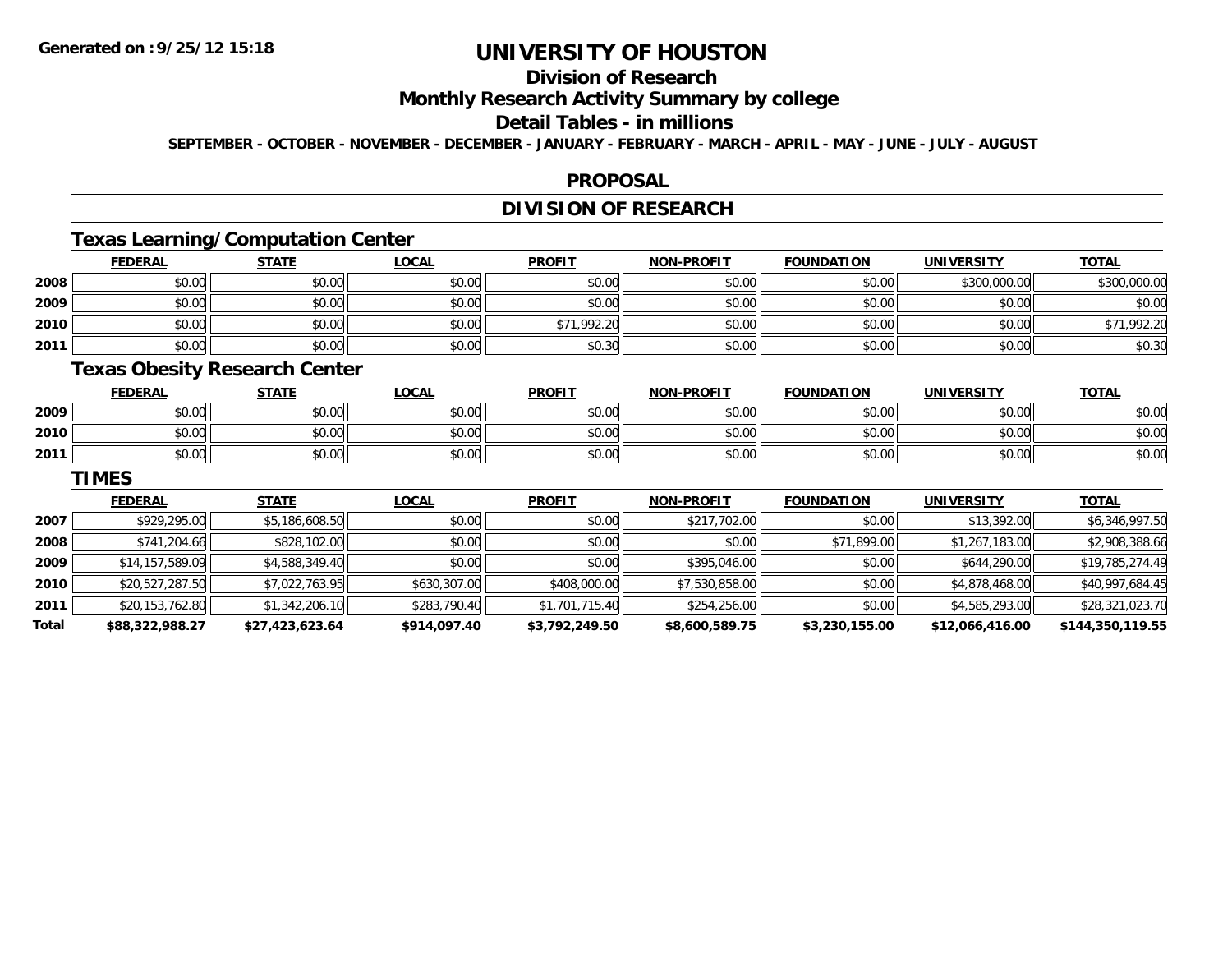**Division of Research**

**Monthly Research Activity Summary by college**

**Detail Tables - in millions**

**SEPTEMBER - OCTOBER - NOVEMBER - DECEMBER - JANUARY - FEBRUARY - MARCH - APRIL - MAY - JUNE - JULY - AUGUST**

### **PROPOSAL**

### **GRADUATE COLLEGE OF SOCIAL WORK**

## **Center for Health Equities & Evaluation Research**

|      | <b>FEDERAL</b>             | <b>STATE</b>                                      | <b>LOCAL</b> | <b>PROFIT</b>  | <b>NON-PROFIT</b> | <b>FOUNDATION</b> | <b>UNIVERSITY</b> | <b>TOTAL</b>    |
|------|----------------------------|---------------------------------------------------|--------------|----------------|-------------------|-------------------|-------------------|-----------------|
| 2011 | \$9,196,080.00             | \$266,367.00                                      | \$228,236.00 | \$0.00         | \$0.00            | \$0.00            | \$0.00            | \$9,690,683.00  |
|      |                            | <b>Child &amp; Family for Innovative Research</b> |              |                |                   |                   |                   |                 |
|      | <b>FEDERAL</b>             | <b>STATE</b>                                      | <b>LOCAL</b> | <b>PROFIT</b>  | <b>NON-PROFIT</b> | <b>FOUNDATION</b> | <b>UNIVERSITY</b> | <b>TOTAL</b>    |
| 2007 | \$0.00                     | \$0.00                                            | \$0.00       | \$0.00         | \$155,000.00      | \$0.00            | \$0.00            | \$155,000.00    |
| 2008 | \$0.00                     | \$349,613.00                                      | \$0.00       | \$0.00         | \$85,813.00       | \$0.00            | \$0.00            | \$435,426.00    |
| 2009 | \$0.00                     | \$0.00                                            | \$0.00       | \$0.00         | \$40,333.00       | \$0.00            | \$0.00            | \$40,333.00     |
| 2010 | \$0.00                     | \$0.00                                            | \$0.00       | \$0.00         | \$41,440.00       | \$0.00            | \$0.00            | \$41,440.00     |
| 2011 | \$0.00                     | \$17,940.10                                       | \$101,305.00 | \$176,505.00   | \$25,000.00       | \$0.00            | \$0.00            | \$320,750.10    |
|      |                            | <b>Community Projects - Social Work</b>           |              |                |                   |                   |                   |                 |
|      | <b>FEDERAL</b>             | <b>STATE</b>                                      | <b>LOCAL</b> | <b>PROFIT</b>  | <b>NON-PROFIT</b> | <b>FOUNDATION</b> | <b>UNIVERSITY</b> | <b>TOTAL</b>    |
| 2007 | \$0.00                     | \$0.00                                            | \$0.00       | \$0.00         | \$22,000.00       | \$0.00            | \$78,138.70       | \$100,138.70    |
| 2008 | \$354,500.00               | \$0.00                                            | \$0.00       | \$0.00         | \$27,507.00       | \$0.00            | \$36,900.00       | \$418,907.00    |
| 2009 | \$396,000.00               | \$0.00                                            | \$0.00       | \$0.00         | \$0.00            | \$0.00            | \$0.00            | \$396,000.00    |
| 2010 | \$0.00                     | \$0.00                                            | \$0.00       | \$0.00         | \$0.00            | \$0.00            | \$0.00            | \$0.00          |
| 2011 | \$2,420,245.00             | \$17,940.10                                       | \$0.00       | \$0.00         | \$0.00            | \$0.00            | \$0.00            | \$2,438,185.10  |
|      | Dean, Social Work          |                                                   |              |                |                   |                   |                   |                 |
|      | <b>FEDERAL</b>             | <b>STATE</b>                                      | <b>LOCAL</b> | <b>PROFIT</b>  | <b>NON-PROFIT</b> | <b>FOUNDATION</b> | <b>UNIVERSITY</b> | <b>TOTAL</b>    |
| 2007 | \$5,261,880.36             | \$819,412.00                                      | \$0.00       | \$64,662.00    | \$94,181.40       | \$223,500.00      | \$0.00            | \$6,463,635.76  |
| 2008 | \$9,234,706.10             | \$2,084,318.00                                    | \$0.00       | \$65,138.00    | \$226,446.00      | \$0.00            | \$163,907.00      | \$11,774,515.10 |
| 2009 | \$7,818,513.26             | \$2,533,497.10                                    | \$0.00       | \$545,459.00   | \$0.00            | \$91,365.90       | \$121,413.00      | \$11,110,248.26 |
| 2010 | \$2,493,681.00             | \$1,422,784.00                                    | \$0.00       | \$1,083,714.00 | \$1,108,831.00    | \$283,634.00      | \$0.00            | \$6,392,644.00  |
| 2011 | \$9,978,050.80             | \$984,400.20                                      | \$0.00       | \$100,982.00   | \$0.00            | \$19,979.05       | \$154,609.00      | \$11,238,021.05 |
|      |                            | <b>Drug and Social Policy Research</b>            |              |                |                   |                   |                   |                 |
|      | <b>FEDERAL</b>             | <b>STATE</b>                                      | <b>LOCAL</b> | <b>PROFIT</b>  | <b>NON-PROFIT</b> | <b>FOUNDATION</b> | <b>UNIVERSITY</b> | <b>TOTAL</b>    |
| 2008 | \$0.00                     | \$0.00                                            | \$0.00       | \$0.00         | \$0.00            | \$0.00            | \$0.00            | \$0.00          |
| 2009 | \$0.00                     | \$0.00                                            | \$0.00       | \$0.00         | \$0.00            | \$0.00            | \$0.00            | \$0.00          |
|      | <b>Office for Drug SPR</b> |                                                   |              |                |                   |                   |                   |                 |
|      | <b>FEDERAL</b>             | <b>STATE</b>                                      | <b>LOCAL</b> | <b>PROFIT</b>  | <b>NON-PROFIT</b> | <b>FOUNDATION</b> | <b>UNIVERSITY</b> | <b>TOTAL</b>    |
| 2008 | \$0.00                     | \$0.00                                            | \$0.00       | \$0.00         | \$0.00            | \$0.00            | \$0.00            | \$0.00          |
| 2009 | \$0.00                     | \$0.00                                            | \$0.00       | \$0.00         | \$0.00            | \$0.00            | \$0.00            | \$0.00          |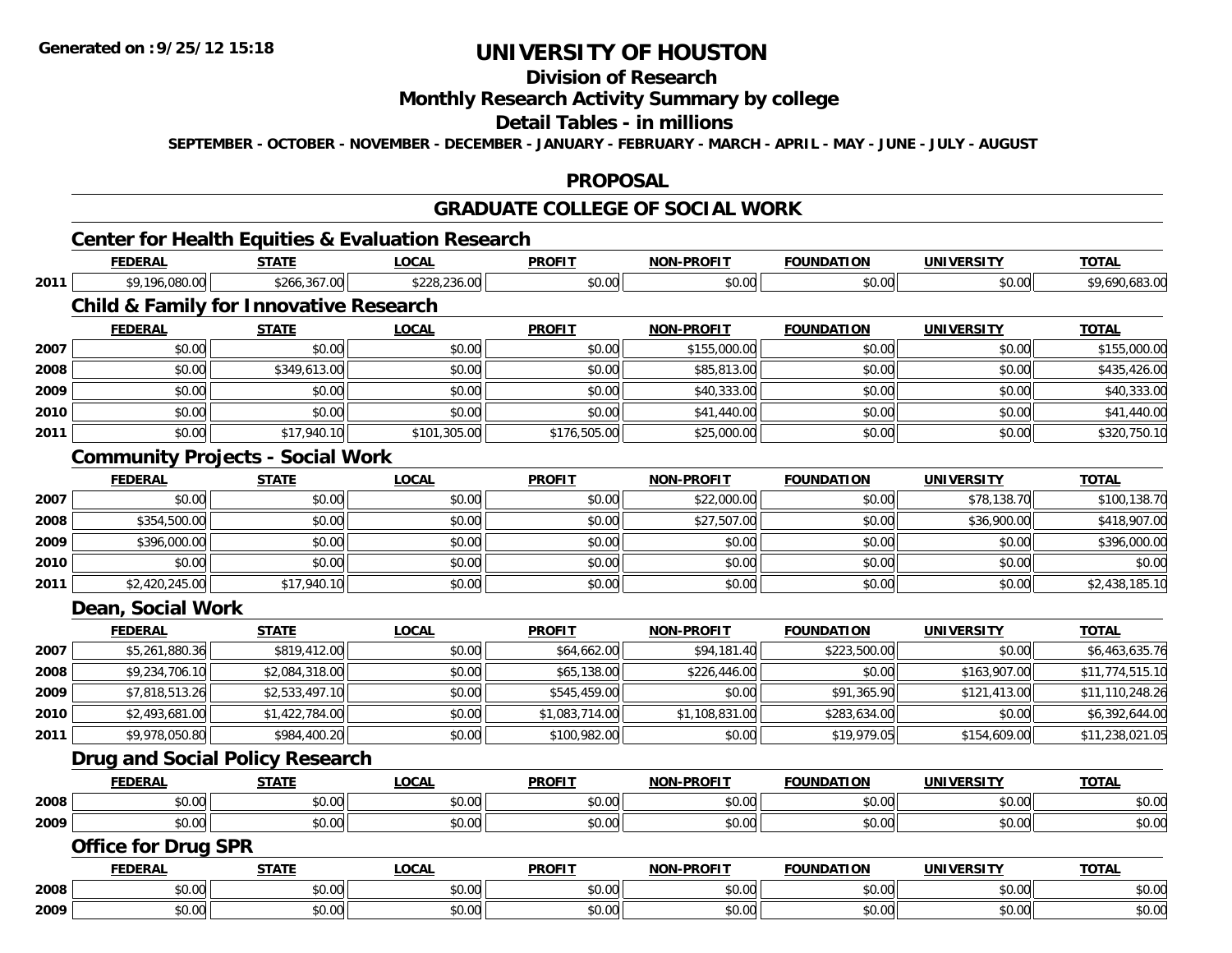# **Division of Research**

## **Monthly Research Activity Summary by college**

#### **Detail Tables - in millions**

**SEPTEMBER - OCTOBER - NOVEMBER - DECEMBER - JANUARY - FEBRUARY - MARCH - APRIL - MAY - JUNE - JULY - AUGUST**

#### **PROPOSAL**

### **GRADUATE COLLEGE OF SOCIAL WORK**

## **Office for Drug SPR**

|              | <b>FEDERAL</b> | <b>STATE</b>         | <b>_OCAL</b> | <b>PROFIT</b>  | <b>NON-PROFIT</b> | <b>FOUNDATION</b> | UNIVERSITY   | <b>TOTAL</b>    |
|--------------|----------------|----------------------|--------------|----------------|-------------------|-------------------|--------------|-----------------|
| 2010         | \$0.00         | 0000<br><b>JU.UU</b> | \$0.00       | \$0.00         | ልስ ሰሰ<br>PO.OO    | \$0.00            | \$0.00       | \$0.00          |
| <b>Total</b> | ,153,656.52    | \$8,496,271.50       | \$329,541.00 | \$2.036.460.00 | \$1.826.551.40    | \$618,478.95      | \$554,967.70 | \$61,015,927.07 |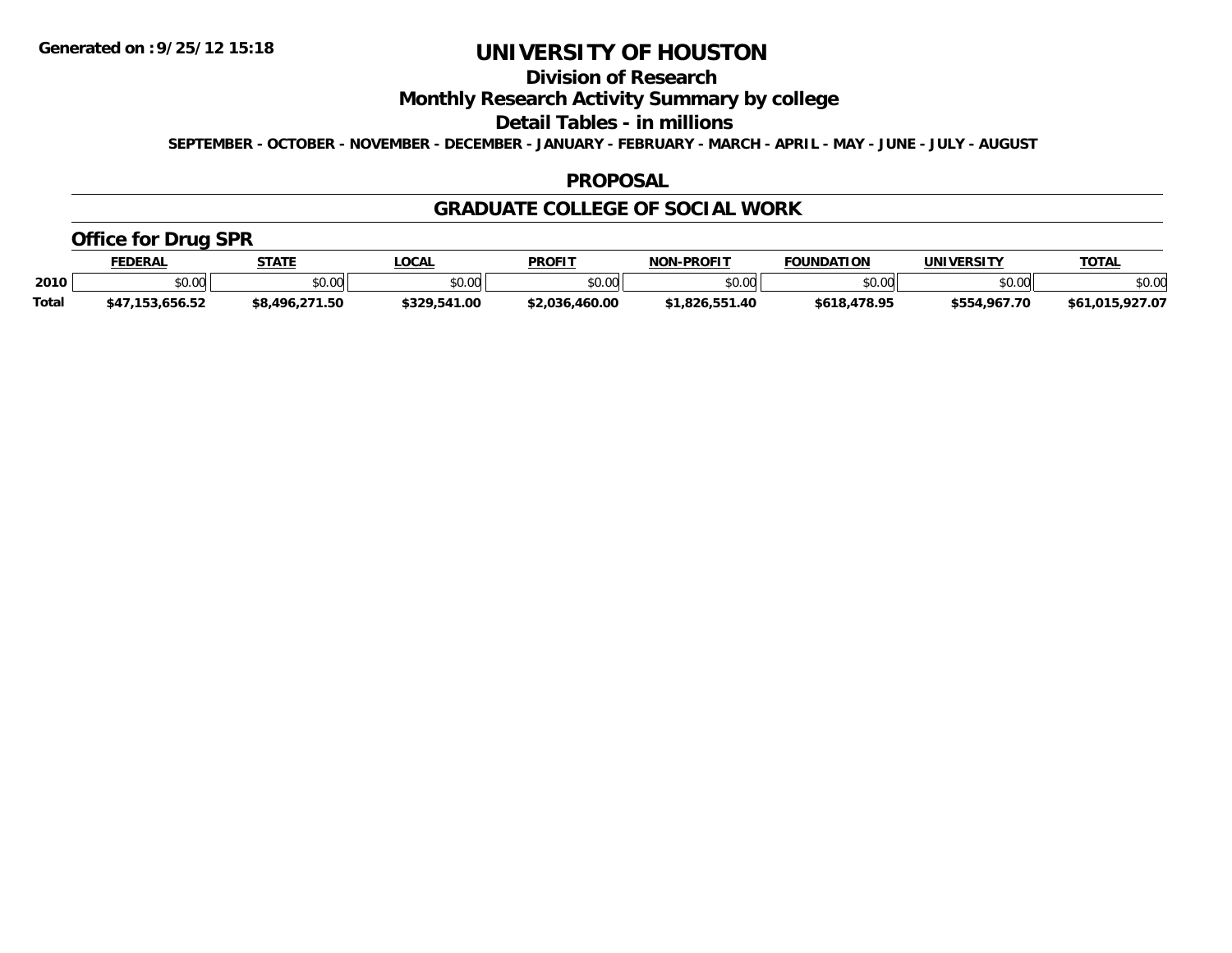# **Division of Research**

## **Monthly Research Activity Summary by college**

#### **Detail Tables - in millions**

**SEPTEMBER - OCTOBER - NOVEMBER - DECEMBER - JANUARY - FEBRUARY - MARCH - APRIL - MAY - JUNE - JULY - AUGUST**

### **PROPOSAL**

### **HILTON COLLEGE OF HOTEL AND RESTAURANT MANAGEMENT**

### **Hotel and Restaurant Management**

|       | <b>FEDERAL</b> | <b>STATE</b> | <b>LOCAL</b> | <b>PROFIT</b> | <b>NON-PROFIT</b> | <b>FOUNDATION</b> | <b>UNIVERSITY</b> | <b>TOTAL</b>   |
|-------|----------------|--------------|--------------|---------------|-------------------|-------------------|-------------------|----------------|
| 2007  | \$0.00         | \$298,900.30 | \$0.00       | \$0.00        | \$0.00            | \$5,000.00        | \$0.00            | \$303,900.30   |
| 2008  | \$0.00         | \$145,215.00 | \$0.00       | \$0.00        | \$0.00            | \$0.00            | \$0.00            | \$145,215.00   |
| 2009  | \$0.00         | \$0.00       | \$60,000.00  | \$9,047.50    | \$135,002.00      | \$0.00            | \$0.00            | \$204,049.50   |
| 2010  | \$560,802.00   | \$178,158.00 | \$70,000.00  | \$0.00        | \$82,548.00       | \$0.00            | \$163,662.00      | \$1,055,170.00 |
| 2011  | \$2,191,266.00 | \$73,547.00  | \$0.00       | \$223,500.00  | \$43,271.00       | \$81,463.00       | \$312,542.00      | \$2,925,589.00 |
| Total | \$2,752,068.00 | \$695,820.30 | \$130,000.00 | \$232,547.50  | \$260.821.00      | \$86,463.00       | \$476,204.00      | \$4,633,923.80 |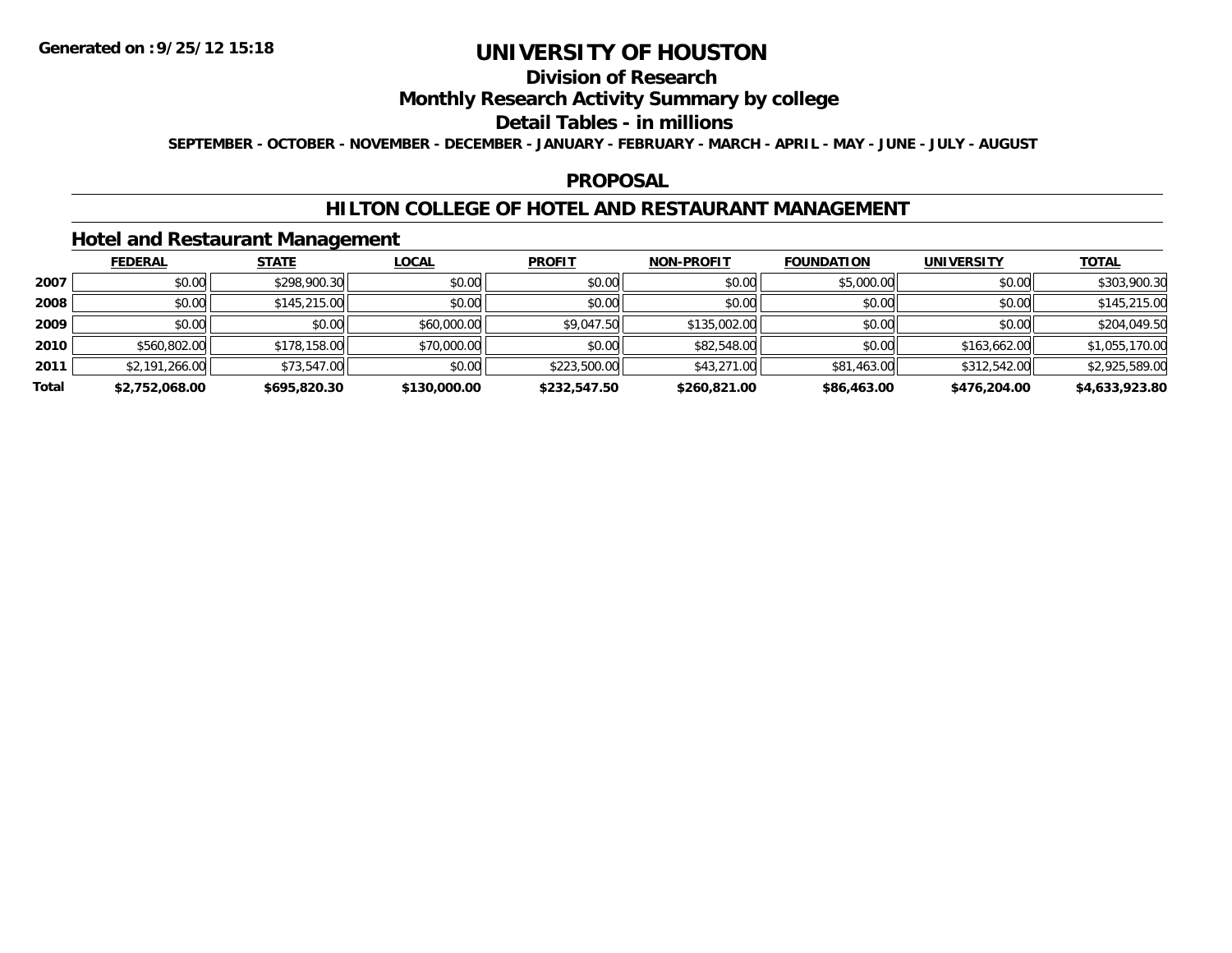# **Division of Research**

**Monthly Research Activity Summary by college**

#### **Detail Tables - in millions**

**SEPTEMBER - OCTOBER - NOVEMBER - DECEMBER - JANUARY - FEBRUARY - MARCH - APRIL - MAY - JUNE - JULY - AUGUST**

### **PROPOSAL**

#### **HONORS COLLEGE**

# **Dean, Honors College**

|       | <b>FEDERAL</b>                    | <b>STATE</b> | <b>LOCAL</b> | <b>PROFIT</b> | <b>NON-PROFIT</b> | <b>FOUNDATION</b> | <b>UNIVERSITY</b> | <b>TOTAL</b>   |
|-------|-----------------------------------|--------------|--------------|---------------|-------------------|-------------------|-------------------|----------------|
| 2011  | \$147,957.00                      | \$0.00       | \$0.00       | \$0.00        | \$0.00            | \$0.00            | \$0.00            | \$147,957.00   |
|       | <b>Houston Teachers Institute</b> |              |              |               |                   |                   |                   |                |
|       | <b>FEDERAL</b>                    | <b>STATE</b> | <b>LOCAL</b> | <b>PROFIT</b> | <b>NON-PROFIT</b> | <b>FOUNDATION</b> | <b>UNIVERSITY</b> | <b>TOTAL</b>   |
| 2008  | \$175,000.00                      | \$0.00       | \$0.00       | \$0.00        | \$0.00            | \$0.00            | \$0.00            | \$175,000.00   |
| 2009  | \$894,435.50                      | \$0.00       | \$0.00       | \$0.00        | \$4,899.50        | \$0.00            | \$0.00            | \$899,335.00   |
| 2010  | \$530,851.00                      | \$25,000.00  | \$0.00       | \$54,637.32   | \$0.00            | \$0.00            | \$0.00            | \$610,488.32   |
| 2011  | \$34,951.70                       | \$0.00       | \$0.00       | \$0.00        | \$53,185.20       | \$0.00            | \$0.00            | \$88,136.90    |
| Total | \$1,783,195.20                    | \$25,000.00  | \$0.00       | \$54,637.32   | \$58,084.70       | \$0.00            | \$0.00            | \$1,920,917.22 |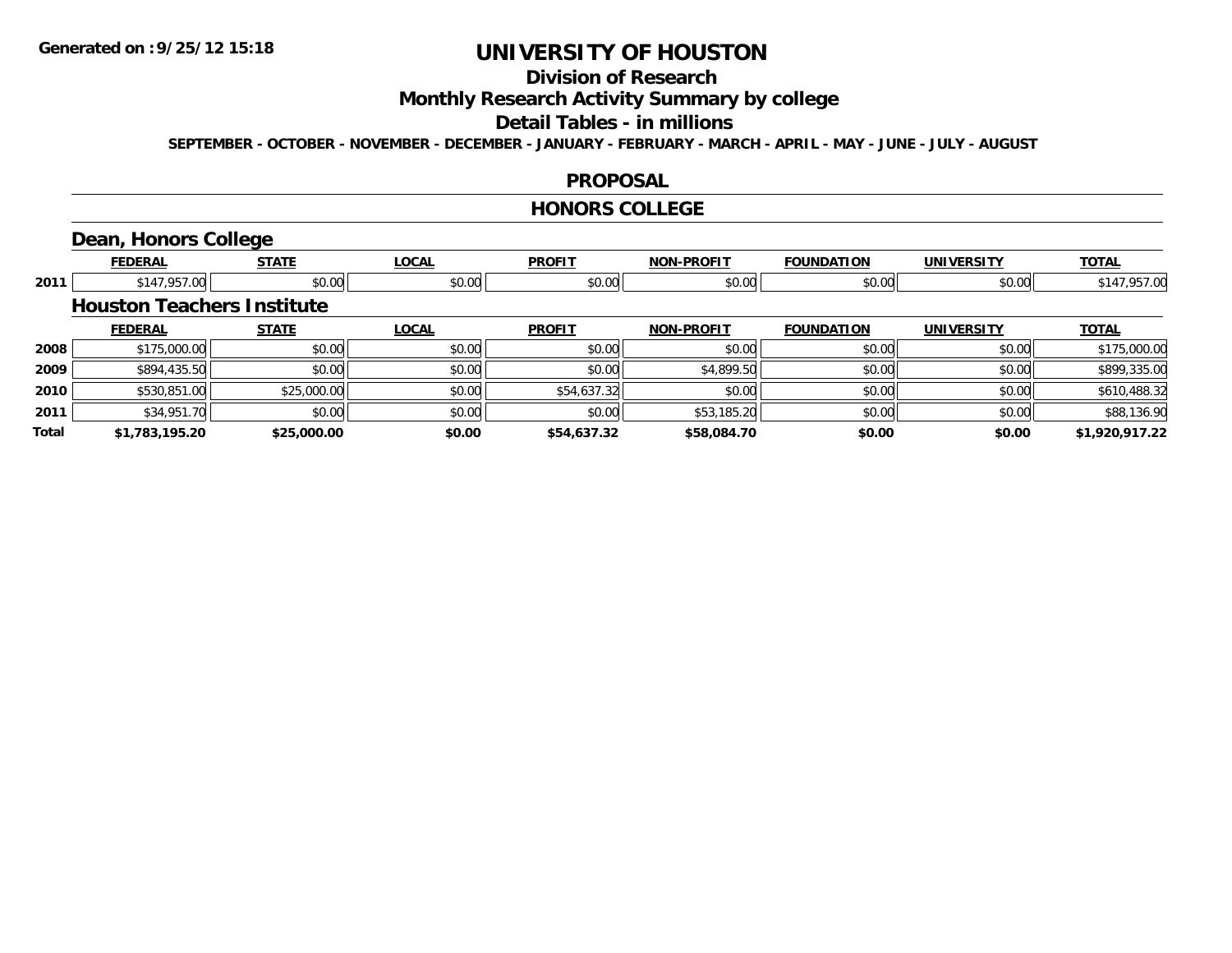# **Division of Research**

**Monthly Research Activity Summary by college**

#### **Detail Tables - in millions**

**SEPTEMBER - OCTOBER - NOVEMBER - DECEMBER - JANUARY - FEBRUARY - MARCH - APRIL - MAY - JUNE - JULY - AUGUST**

#### **PROPOSAL**

#### **LIBRARY**

## **Administration, Library**

|       | <b>FEDERAL</b> | <b>STATE</b> | <b>LOCAL</b> | <b>PROFIT</b> | <b>NON-PROFIT</b> | <b>FOUNDATION</b> | <b>UNIVERSITY</b> | <b>TOTAL</b> |
|-------|----------------|--------------|--------------|---------------|-------------------|-------------------|-------------------|--------------|
| 2007  | \$0.00         | \$100,834.00 | \$0.00       | \$0.00        | \$0.00            | \$0.00            | \$0.00            | \$100,834.00 |
| 2008  | \$150,479.40   | \$0.00       | \$0.00       | \$0.00        | \$0.00            | \$0.00            | \$0.00            | \$150,479.40 |
| 2009  | \$0.00         | \$0.00       | \$0.00       | \$0.00        | \$0.00            | \$0.00            | \$0.00            | \$0.00       |
| 2010  | \$30,000.00    | \$19,863.00  | \$0.00       | \$0.00        | \$0.00            | \$0.00            | \$0.00            | \$49,863.00  |
| 2011  | \$242,982.00   | \$0.00       | \$0.00       | \$0.00        | \$0.00            | \$0.00            | \$0.00            | \$242,982.00 |
| Total | \$423,461.40   | \$120,697.00 | \$0.00       | \$0.00        | \$0.00            | \$0.00            | \$0.00            | \$544,158.40 |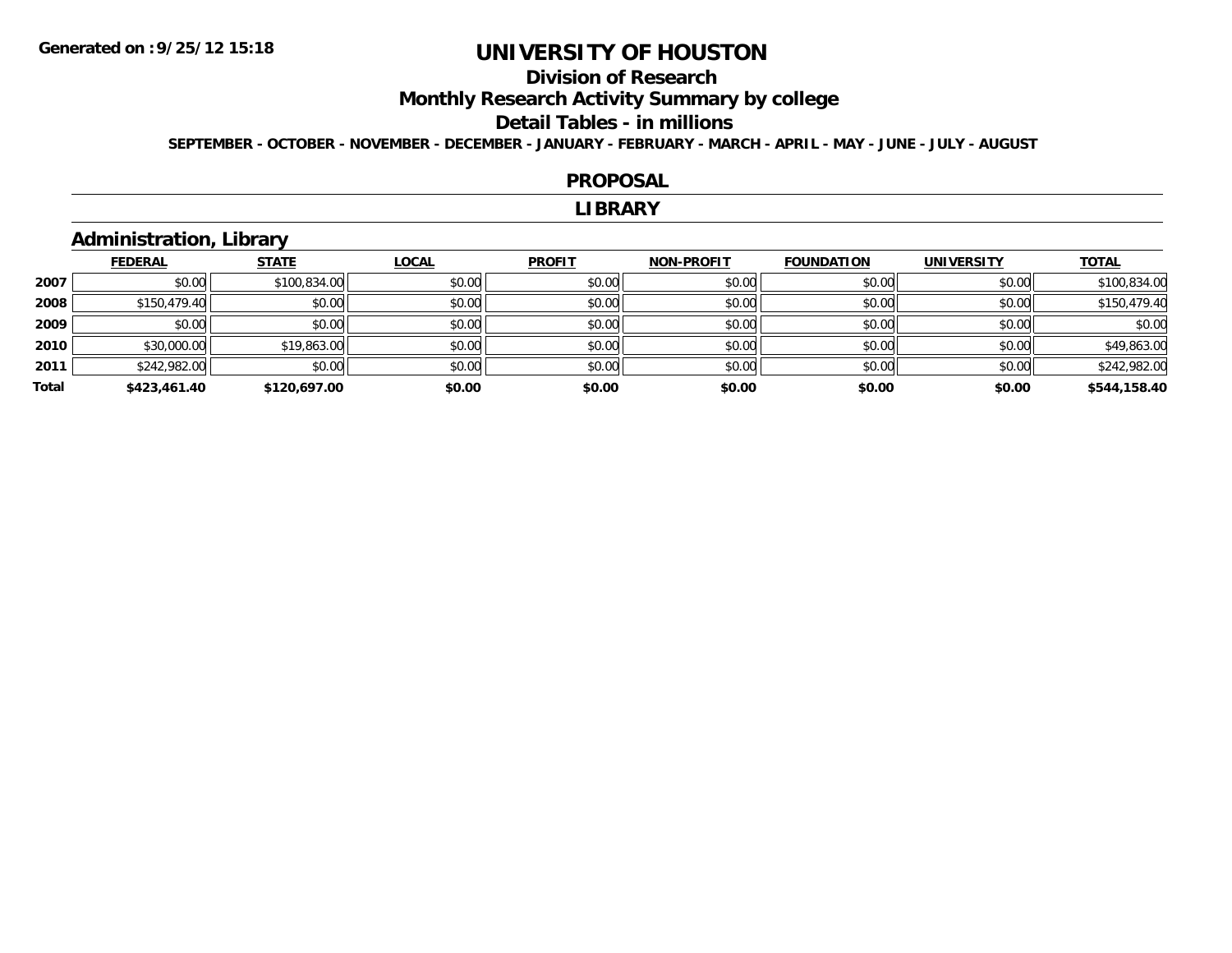# **Division of Research**

**Monthly Research Activity Summary by college**

#### **Detail Tables - in millions**

**SEPTEMBER - OCTOBER - NOVEMBER - DECEMBER - JANUARY - FEBRUARY - MARCH - APRIL - MAY - JUNE - JULY - AUGUST**

### **PROPOSAL**

#### **PRESIDENT**

#### **Office of the President**

|      | <b>FEDERAL</b>                      | <b>STATE</b> | <u>LOCAL</u> | <b>PROFIT</b> | <b>NON-PROFIT</b> | <b>FOUNDATION</b> | <b>UNIVERSITY</b> | <b>TOTAL</b>   |
|------|-------------------------------------|--------------|--------------|---------------|-------------------|-------------------|-------------------|----------------|
| 2009 | \$0.00                              | \$0.00       | \$0.00       | \$0.00        | \$0.00            | \$0.00            | \$0.00            | \$0.00         |
|      | <b>Vice President Admin/Finance</b> |              |              |               |                   |                   |                   |                |
|      |                                     |              |              |               |                   |                   |                   |                |
|      | <b>FEDERAL</b>                      | <u>STATE</u> | <u>LOCAL</u> | <b>PROFIT</b> | <b>NON-PROFIT</b> | <b>FOUNDATION</b> | <b>UNIVERSITY</b> | <b>TOTAL</b>   |
| 2011 | \$1,935,000.00                      | \$0.00       | \$0.00       | \$0.00        | \$0.00            | \$0.00            | \$0.00            | \$1,935,000.00 |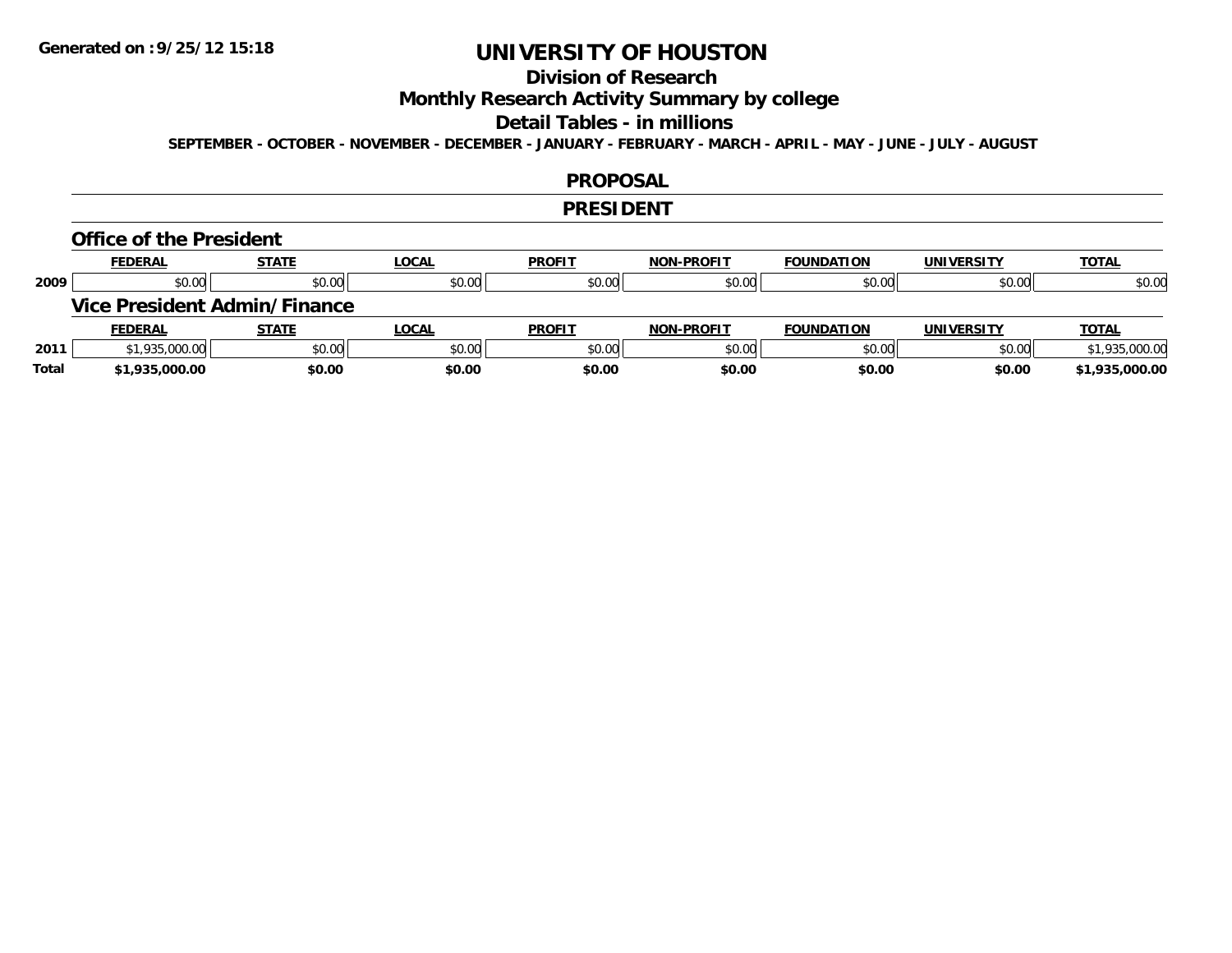#### **Division of Research**

## **Monthly Research Activity Summary by college**

#### **Detail Tables - in millions**

**SEPTEMBER - OCTOBER - NOVEMBER - DECEMBER - JANUARY - FEBRUARY - MARCH - APRIL - MAY - JUNE - JULY - AUGUST**

#### **PROPOSAL**

### **SENIOR V.P. FOR ACADEMIC AFFAIRS AND PROVOST**

|      | <b>KUHF - Radio</b>                     |                |                                              |               |                   |                   |                   |                |
|------|-----------------------------------------|----------------|----------------------------------------------|---------------|-------------------|-------------------|-------------------|----------------|
|      | <b>FEDERAL</b>                          | <b>STATE</b>   | <b>LOCAL</b>                                 | <b>PROFIT</b> | <b>NON-PROFIT</b> | <b>FOUNDATION</b> | <b>UNIVERSITY</b> | <b>TOTAL</b>   |
| 2007 | \$0.00                                  | \$0.00         | \$0.00                                       | \$0.00        | \$465,065.00      | \$0.00            | \$0.00            | \$465,065.00   |
| 2008 | \$126,705.00                            | \$0.00         | \$0.00                                       | \$0.00        | \$467,974.00      | \$0.00            | \$0.00            | \$594,679.00   |
| 2009 | \$101,338.00                            | \$250,000.00   | \$0.00                                       | \$0.00        | \$465,086.00      | \$87,660.00       | \$0.00            | \$904,084.00   |
| 2010 | \$192,564.00                            | \$12,500.00    | \$0.00                                       | \$0.00        | \$699,308.46      | \$0.00            | \$0.00            | \$904,372.46   |
| 2011 | \$0.00                                  | \$12,500.00    | \$0.00                                       | \$0.00        | \$623,146.00      | \$0.00            | \$0.00            | \$635,646.00   |
|      | <b>Learning and Assessment Services</b> |                |                                              |               |                   |                   |                   |                |
|      | <b>FEDERAL</b>                          | <b>STATE</b>   | LOCAL                                        | <b>PROFIT</b> | <b>NON-PROFIT</b> | <b>FOUNDATION</b> | <b>UNIVERSITY</b> | <b>TOTAL</b>   |
| 2007 | \$960,691.00                            | \$138,744.00   | \$0.00                                       | \$0.00        | \$68,856.00       | \$50,628.00       | \$0.00            | \$1,218,919.00 |
| 2008 | \$0.00                                  | \$127,630.00   | \$0.00                                       | \$0.00        | \$67,500.00       | \$4,000.00        | \$0.00            | \$199,130.00   |
| 2009 | \$0.00                                  | \$166,043.09   | \$0.00                                       | \$0.00        | \$67,500.00       | \$0.00            | \$0.00            | \$233,543.09   |
| 2010 | \$1,869,569.00                          | \$148,029.00   | \$0.00                                       | \$0.00        | \$67,500.00       | \$10,000.00       | \$0.00            | \$2,095,098.00 |
| 2011 | \$0.00                                  | \$219,384.00   | \$0.00                                       | \$0.00        | \$498,889.00      | \$0.00            | \$0.00            | \$718,273.00   |
|      | <b>Learning Support Services</b>        |                |                                              |               |                   |                   |                   |                |
|      | <b>FEDERAL</b>                          | <b>STATE</b>   | <b>LOCAL</b>                                 | <b>PROFIT</b> | <b>NON-PROFIT</b> | <b>FOUNDATION</b> | <b>UNIVERSITY</b> | <b>TOTAL</b>   |
| 2007 | \$266,372.00                            | \$49,513.00    | \$0.00                                       | \$0.00        | \$0.00            | \$0.00            | \$0.00            | \$315,885.00   |
| 2008 | \$185,580.00                            | \$37,501.00    | \$0.00                                       | \$0.00        | \$0.00            | \$0.00            | \$0.00            | \$223,081.00   |
| 2009 | \$0.00                                  | \$0.00         | \$0.00                                       | \$0.00        | \$1,500.00        | \$0.00            | \$0.00            | \$1,500.00     |
|      | <b>Office of Admissions</b>             |                |                                              |               |                   |                   |                   |                |
|      | <b>FEDERAL</b>                          | <b>STATE</b>   | <b>LOCAL</b>                                 | <b>PROFIT</b> | <b>NON-PROFIT</b> | <b>FOUNDATION</b> | <b>UNIVERSITY</b> | <b>TOTAL</b>   |
| 2011 | \$0.00                                  | \$0.00         | \$0.00                                       | \$0.00        | \$0.00            | \$0.00            | \$0.00            | \$0.00         |
|      |                                         |                | Senior V.P. for Academic Affairs and Provost |               |                   |                   |                   |                |
|      | <b>FEDERAL</b>                          | <b>STATE</b>   | <b>LOCAL</b>                                 | <b>PROFIT</b> | <b>NON-PROELI</b> | <b>FOUNDATION</b> | <b>UNIVERSITY</b> | <b>TOTAL</b>   |
| 2009 | \$649,461.15                            | \$0.00         | \$0.00                                       | \$0.00        | \$189,990.69      | \$0.00            | \$0.00            | \$839,451.84   |
| 2010 | \$4,981,470.00                          | \$0.00         | \$0.00                                       | \$0.00        | \$0.00            | \$0.00            | \$0.00            | \$4,981,470.00 |
| 2011 | \$0.00                                  | \$0.00         | \$0.00                                       | \$0.00        | \$149,488.00      | \$0.00            | \$0.00            | \$149,488.00   |
|      | <b>UH Charter School</b>                |                |                                              |               |                   |                   |                   |                |
|      | <b>FEDERAL</b>                          | <b>STATE</b>   | <b>LOCAL</b>                                 | <b>PROFIT</b> | <b>NON-PROFIT</b> | <b>FOUNDATION</b> | <b>UNIVERSITY</b> | <b>TOTAL</b>   |
| 2011 | \$0.00                                  | \$1,055,698.00 | \$0.00                                       | \$0.00        | \$0.00            | \$0.00            | \$0.00            | \$1,055,698.00 |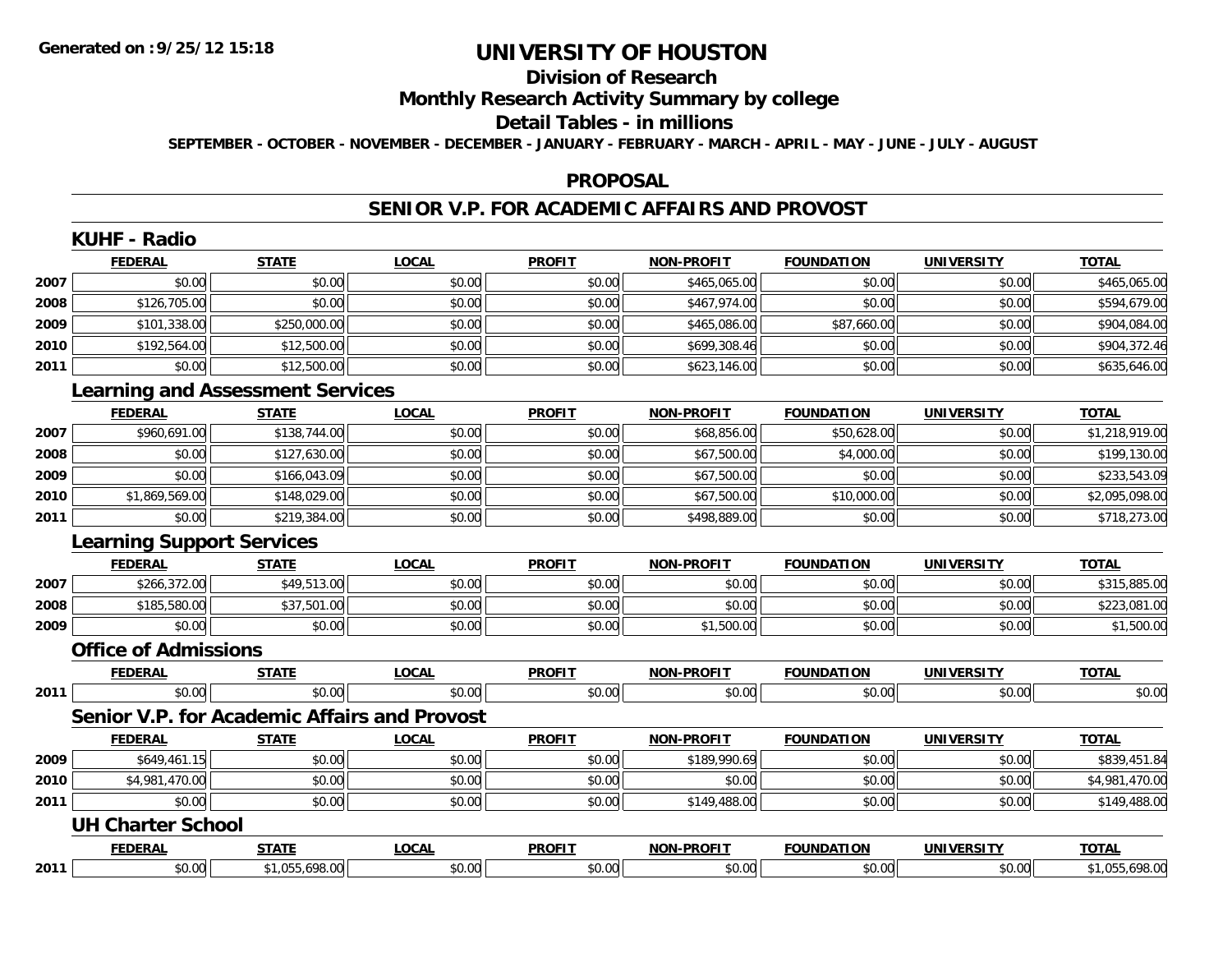# **Division of Research**

## **Monthly Research Activity Summary by college**

#### **Detail Tables - in millions**

**SEPTEMBER - OCTOBER - NOVEMBER - DECEMBER - JANUARY - FEBRUARY - MARCH - APRIL - MAY - JUNE - JULY - AUGUST**

### **PROPOSAL**

### **SENIOR V.P. FOR ACADEMIC AFFAIRS AND PROVOST**

# **Undergraduate Scholars**

|      | <b>FEDERAL</b> | <b>STATE</b> | <u>LOCAL</u> | <b>PROFIT</b> | <b>NON-PROFIT</b> | <b>FOUNDATION</b> | UNIVERSITY | <b>TOTAL</b> |
|------|----------------|--------------|--------------|---------------|-------------------|-------------------|------------|--------------|
| 2009 | \$0.00         | 15,000.00    | \$0.00       | \$0.00        | \$0.00            | \$0.00            | \$0.00     | \$15,000.00  |
| 2010 | \$0.00         | 15,000.00    | \$0.00       | \$0.00        | \$0.00            | \$0.00            | \$0.00     | \$15,000.00  |
| 2011 | \$0.00         | \$29,456.00  | \$0.00       | \$0.00        | \$0.00            | \$0.00            | \$0.00     | \$29,456.00  |

## **Undergraduate Studies**

|              | <u>FEDERAL</u> | <b>STATE</b>   | <u>LOCAL</u> | <b>PROFIT</b> | <b>NON-PROFIT</b> | <b>FOUNDATION</b> | <b>UNIVERSITY</b> | <b>TOTAL</b>    |
|--------------|----------------|----------------|--------------|---------------|-------------------|-------------------|-------------------|-----------------|
| 2009         | \$0.00         | \$215,000.00   | \$0.00       | \$0.00        | \$0.00            | \$0.00            | \$0.00            | \$215,000.00    |
| 2010         | \$0.00         | \$10,000.00    | \$0.00       | \$0.00        | \$0.00            | \$28,750.00       | \$0.00            | \$38,750.00     |
| 2011         | \$0.00         | \$350,500.00   | \$0.00       | \$0.00        | \$0.00            | \$0.00            | \$0.00            | \$350,500.00    |
| <b>Total</b> | \$9,333,750.15 | \$2,852,498.09 | \$0.00       | \$0.00        | \$3,831,803.15    | \$181,038.00      | \$0.00            | \$16,199,089.39 |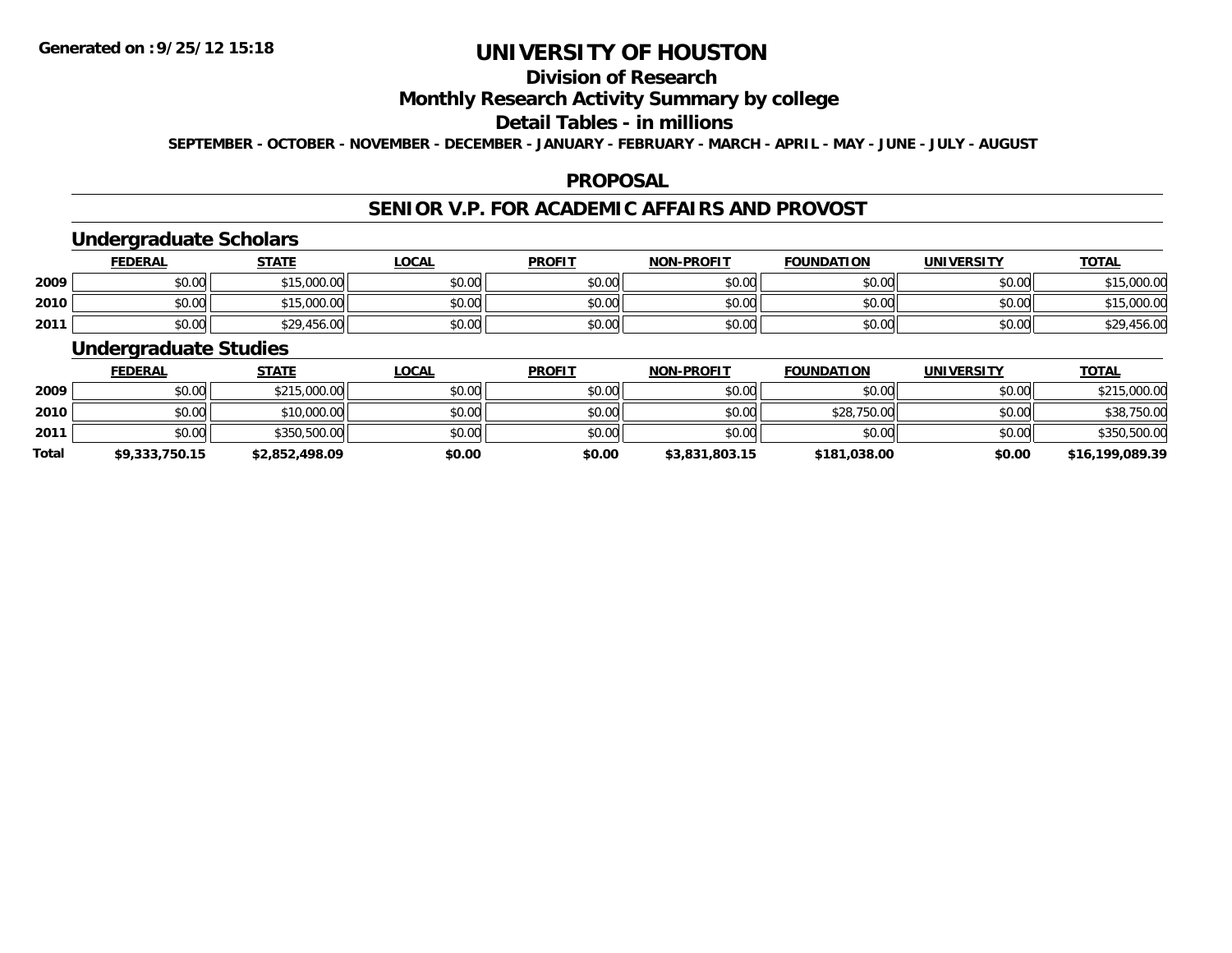**2010**

**2011**

**Total**

# **UNIVERSITY OF HOUSTON**

## **Division of Research**

**Monthly Research Activity Summary by college**

#### **Detail Tables - in millions**

**SEPTEMBER - OCTOBER - NOVEMBER - DECEMBER - JANUARY - FEBRUARY - MARCH - APRIL - MAY - JUNE - JULY - AUGUST**

### **PROPOSAL**

#### **UH LAW CENTER**

|      | Dean, Law      |              |              |               |                   |                   |                   |                |
|------|----------------|--------------|--------------|---------------|-------------------|-------------------|-------------------|----------------|
|      | <b>FEDERAL</b> | <b>STATE</b> | <b>LOCAL</b> | <b>PROFIT</b> | <b>NON-PROFIT</b> | <b>FOUNDATION</b> | <b>UNIVERSITY</b> | <b>TOTAL</b>   |
| 2007 | \$0.00         | \$0.00       | \$0.00       | \$0.00        | \$0.00            | \$44,558.00       | \$0.00            | \$44,558.00    |
| 2009 | \$1,495,475.50 | \$100,000.00 | \$0.00       | \$0.00        | \$0.00            | \$0.00            | \$0.00            | \$1,595,475.50 |
|      | Law-UH         |              |              |               |                   |                   |                   |                |
|      | <b>FEDERAL</b> | <b>STATE</b> | <b>LOCAL</b> | <b>PROFIT</b> | <b>NON-PROFIT</b> | <b>FOUNDATION</b> | <b>UNIVERSITY</b> | <u>TOTAL</u>   |
| 2007 | \$0.00         | \$115,000.00 | \$0.00       | \$0.00        | \$0.00            | \$0.00            | \$0.00            | \$115,000.00   |
| 2008 | \$0.00         | \$0.00       | \$0.00       | \$100,079.00  | \$0.00            | \$0.00            | \$0.00            | \$100,079.00   |
| 2009 | \$1,050,565.28 | \$220,000.00 | \$0.00       | \$10,704.00   | \$0.00            | \$384,268.00      | \$420,062.00      | \$2,085,599.28 |

\$0.40 \$200,000.00 \$0.00 \$0.00 \$14,137.00 \$279,068.00 \$0.00 \$493,205.40

\$0.00 \$121,906.10 \$0.00 \$10,063.00 \$0.00 \$201,639.00 \$68,956.00 \$402,564.10

**\$2,546,041.18 \$756,906.10 \$0.00 \$120,846.00 \$14,137.00 \$909,533.00 \$489,018.00 \$4,836,481.28**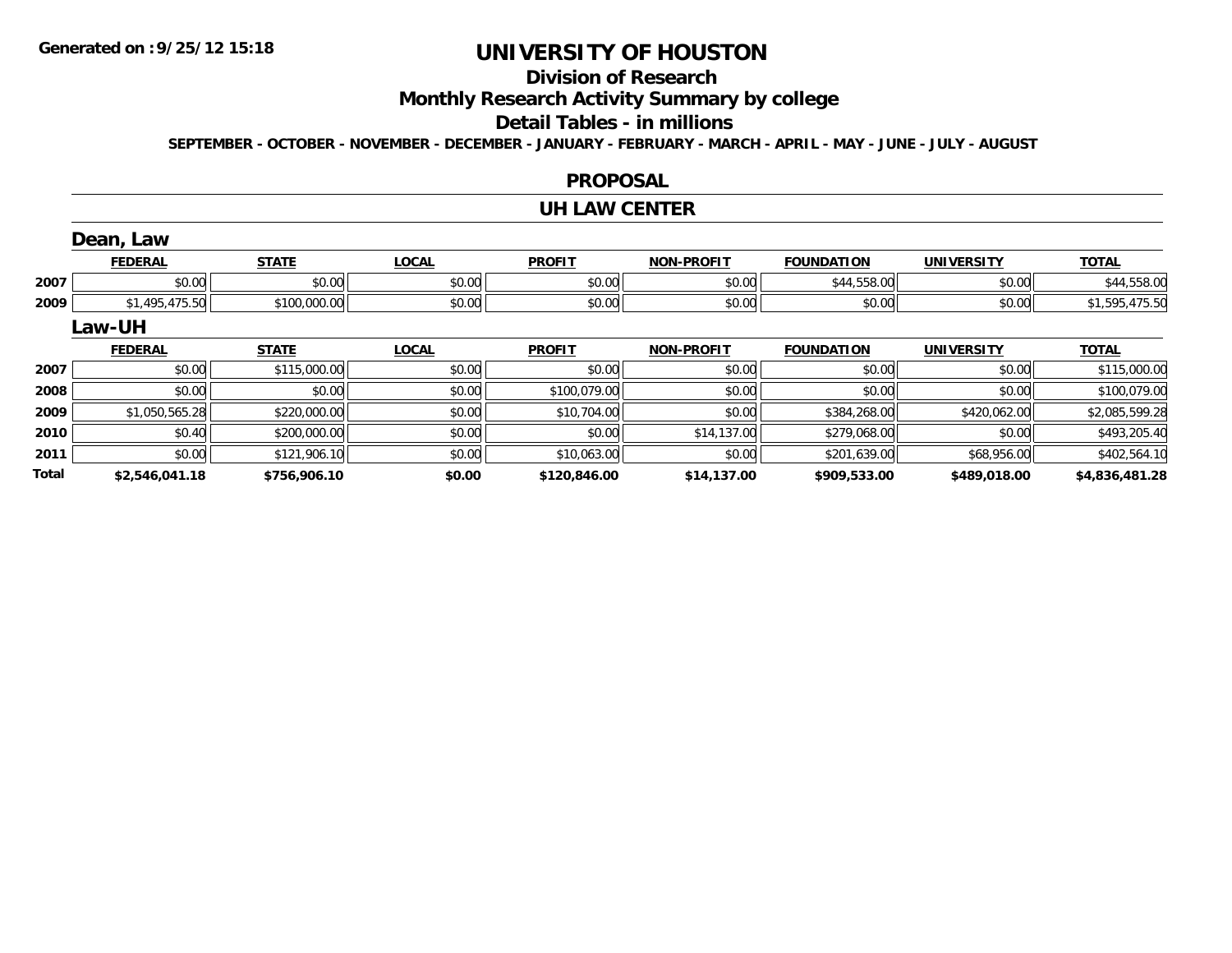## **Division of Research**

**Monthly Research Activity Summary by college**

#### **Detail Tables - in millions**

**SEPTEMBER - OCTOBER - NOVEMBER - DECEMBER - JANUARY - FEBRUARY - MARCH - APRIL - MAY - JUNE - JULY - AUGUST**

#### **PROPOSAL**

### **UH SYSTEM**

### **KUHT-TV**

|       | <b>FEDERAL</b> | <b>STATE</b> | <b>LOCAL</b> | <b>PROFIT</b> | <b>NON-PROFIT</b> | <b>FOUNDATION</b> | <b>UNIVERSITY</b> | <b>TOTAL</b>   |
|-------|----------------|--------------|--------------|---------------|-------------------|-------------------|-------------------|----------------|
| 2007  | \$0.00         | \$21,458.00  | \$0.00       | \$0.00        | \$1,770,535.25    | \$0.00            | \$0.00            | \$1,791,993.25 |
| 2008  | \$0.00         | \$0.00       | \$0.00       | \$0.00        | \$1,310,104.00    | \$0.00            | \$0.00            | \$1,310,104.00 |
| 2009  | \$0.00         | \$0.00       | \$0.00       | \$0.00        | \$1,701,386.00    | \$0.00            | \$0.00            | \$1,701,386.00 |
| 2010  | \$104,421.00   | \$0.00       | \$0.00       | \$0.00        | \$1,483,936.12    | \$0.00            | \$0.00            | \$1,588,357.12 |
| 2011  | \$0.00         | \$0.00       | \$0.00       | \$0.00        | \$1,606,903.00    | \$0.00            | \$0.00            | \$1,606,903.00 |
| Total | \$104,421.00   | \$21,458.00  | \$0.00       | \$0.00        | \$7,872,864.37    | \$0.00            | \$0.00            | \$7,998,743.37 |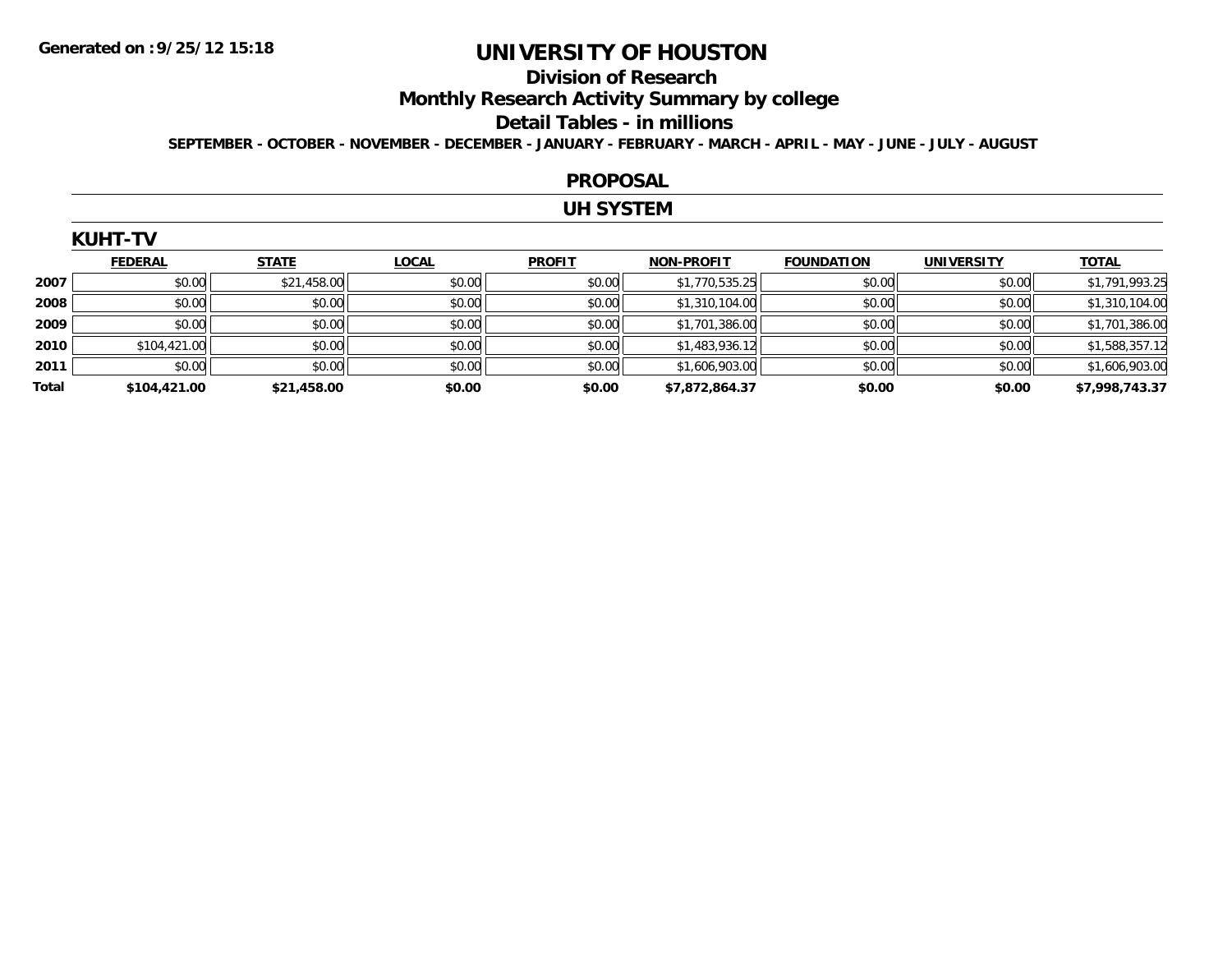# **Division of Research**

**Monthly Research Activity Summary by college**

#### **Detail Tables - in millions**

**SEPTEMBER - OCTOBER - NOVEMBER - DECEMBER - JANUARY - FEBRUARY - MARCH - APRIL - MAY - JUNE - JULY - AUGUST**

### **PROPOSAL**

#### **UKNOWN COLLEGE**

## **Unknown Department**

|       | <b>FEDERAL</b> | <b>STATE</b> | <b>LOCAL</b> | <b>PROFIT</b> | <b>NON-PROFIT</b> | <b>FOUNDATION</b> | <b>UNIVERSITY</b> | <b>TOTAL</b> |
|-------|----------------|--------------|--------------|---------------|-------------------|-------------------|-------------------|--------------|
|       |                |              |              |               |                   |                   |                   |              |
| 2007  | \$0.00         | \$0.00       | \$0.00       | \$0.00        | \$0.00            | \$0.00            | \$0.00            | \$0.00       |
| 2008  | \$0.00         | \$0.00       | \$0.00       | \$0.00        | \$0.00            | \$0.00            | \$0.00            | \$0.00       |
| 2009  | \$0.00         | \$0.00       | \$0.00       | \$0.00        | \$0.00            | \$0.00            | \$0.00            | \$0.00       |
| 2010  | \$0.00         | \$0.00       | \$0.00       | \$80,000.00   | \$0.00            | \$0.00            | \$0.00            | \$80,000.00  |
| 2011  | \$376,025.00   | \$31,800.00  | \$0.00       | \$52,500.00   | \$0.00            | \$0.00            | \$0.00            | \$460,325.00 |
| Total | \$376,025.00   | \$31,800.00  | \$0.00       | \$132,500.00  | \$0.00            | \$0.00            | \$0.00            | \$540,325.00 |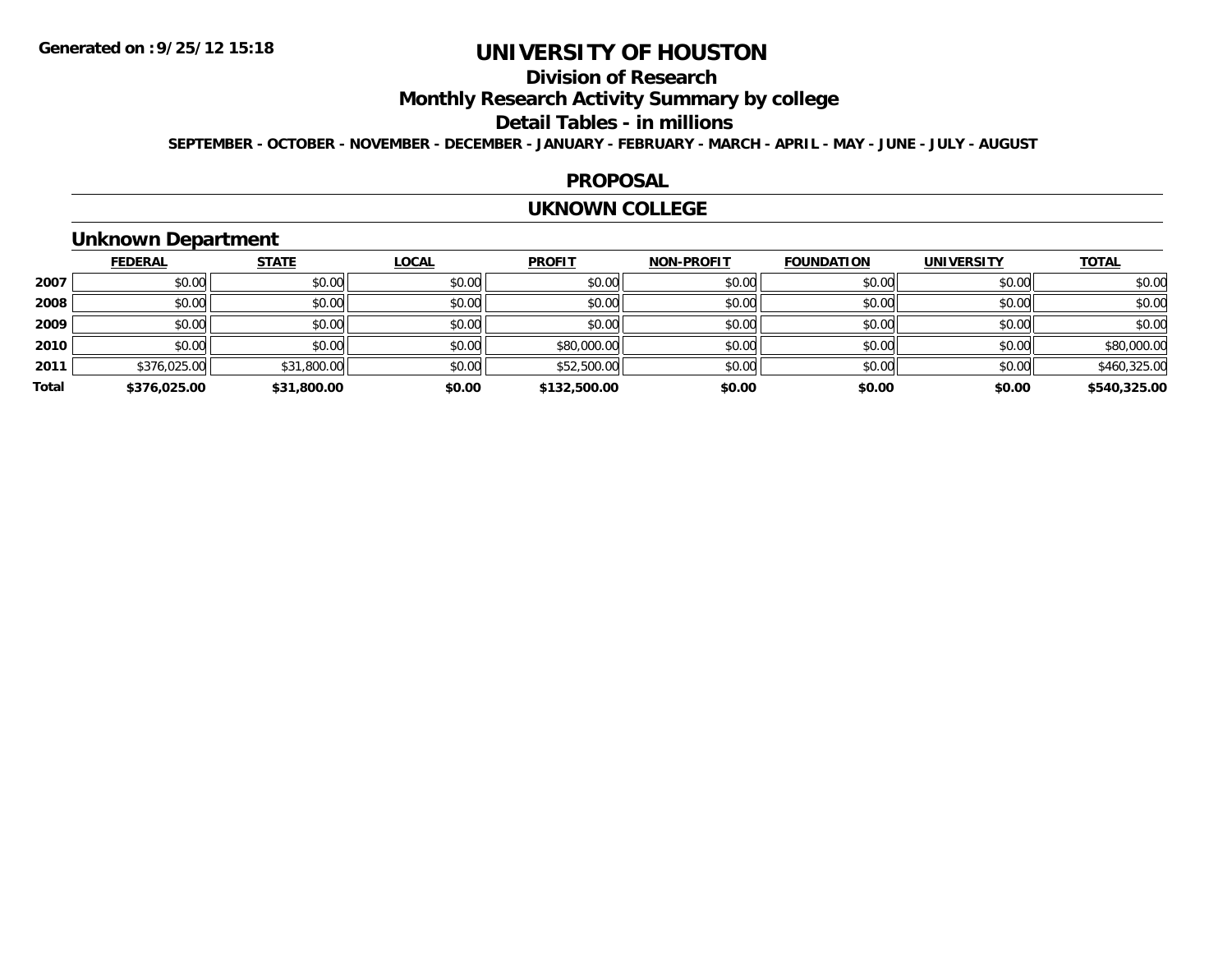# **Division of Research**

## **Monthly Research Activity Summary by college**

#### **Detail Tables - in millions**

**SEPTEMBER - OCTOBER - NOVEMBER - DECEMBER - JANUARY - FEBRUARY - MARCH - APRIL - MAY - JUNE - JULY - AUGUST**

### **PROPOSAL**

# **VICE PRESIDENT FOR ADMINISTRATION**

# **Physical Plant**

|       | <b>FEDERAL</b>              | <b>STATE</b> | <b>LOCAL</b> | <b>PROFIT</b> | <b>NON-PROFIT</b> | <b>FOUNDATION</b> | <b>UNIVERSITY</b> | <b>TOTAL</b> |
|-------|-----------------------------|--------------|--------------|---------------|-------------------|-------------------|-------------------|--------------|
| 2009  | \$0.00                      | \$0.00       | \$0.00       | \$0.00        | \$0.00            | \$0.00            | \$0.00            | \$0.00       |
|       | <b>UH Police Department</b> |              |              |               |                   |                   |                   |              |
|       | <b>FEDERAL</b>              | <b>STATE</b> | <b>LOCAL</b> | <b>PROFIT</b> | <b>NON-PROFIT</b> | <b>FOUNDATION</b> | <b>UNIVERSITY</b> | <b>TOTAL</b> |
| 2009  | \$0.00                      | \$227,432.50 | \$0.00       | \$0.00        | \$0.00            | \$0.00            | \$0.00            | \$227,432.50 |
| 2010  | \$88,917.00                 | \$0.00       | \$0.00       | \$0.00        | \$0.00            | \$0.00            | \$0.00            | \$88,917.00  |
| 2011  | \$53,805.00                 | \$4,755.00   | \$0.00       | \$0.00        | \$0.00            | \$0.00            | \$0.00            | \$58,560.00  |
| Total | \$142.722.00                | \$232,187.50 | \$0.00       | \$0.00        | \$0.00            | \$0.00            | \$0.00            | \$374,909.50 |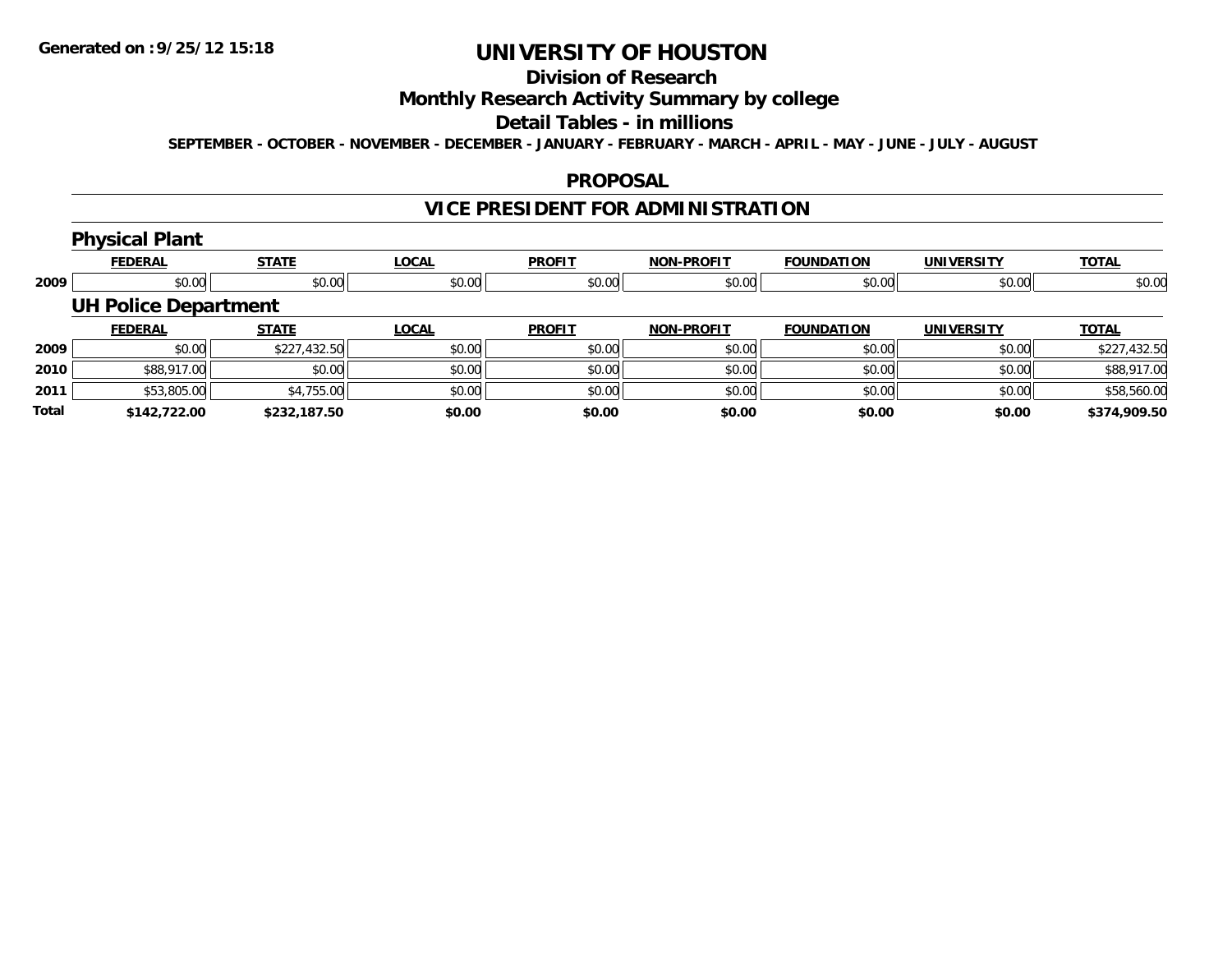# **Division of Research**

## **Monthly Research Activity Summary by college**

#### **Detail Tables - in millions**

**SEPTEMBER - OCTOBER - NOVEMBER - DECEMBER - JANUARY - FEBRUARY - MARCH - APRIL - MAY - JUNE - JULY - AUGUST**

### **PROPOSAL**

# **VICE PRESIDENT FOR COMPUTING**

## **Central Computing Services**

|       | DERAI  | <b>STATE</b>                       | <b>OCAL</b>    | <b>PROFIT</b>           | -PROFIT<br>NON | ΓΙΩΝ<br><b>EQUINDAT</b> | <b><i>INIVERSITY</i></b> | <b>TOTAL</b>             |
|-------|--------|------------------------------------|----------------|-------------------------|----------------|-------------------------|--------------------------|--------------------------|
| 2009  | \$0.00 | $-100-1$<br>ሐ ጣጣ<br>. . <i>. .</i> | ልስ ስሰ<br>JU.UL | 0 <sup>n</sup><br>JU.UU | ልስ ስስ<br>vu.uu | nn on<br>וט.טי          | \$0.00                   | +3∠.3U                   |
| Total | \$0.00 |                                    | \$0.00         | \$0.00                  | \$0.00         | \$0.00                  | \$0.0C                   | パクワ にへ<br>$-22$<br>32.OU |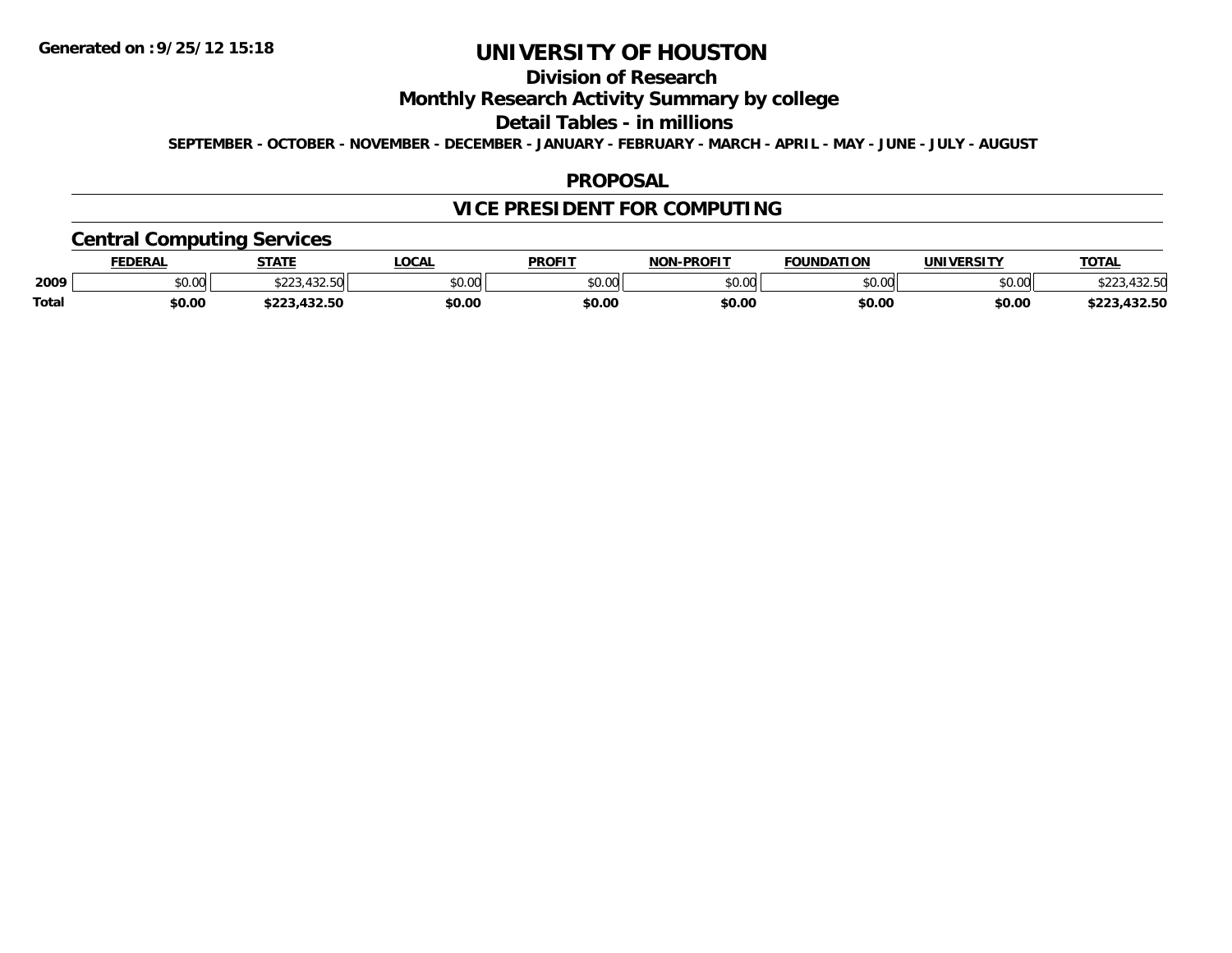# **Division of Research**

## **Monthly Research Activity Summary by college**

#### **Detail Tables - in millions**

**SEPTEMBER - OCTOBER - NOVEMBER - DECEMBER - JANUARY - FEBRUARY - MARCH - APRIL - MAY - JUNE - JULY - AUGUST**

### **PROPOSAL**

### **VICE PRESIDENT FOR STUDENT AFFAIRS**

## **Dean, Student Affairs**

|      | <b>FEDERA</b>         | <b>CTATE</b>    | $\sim$<br>UUAI         | <b>PROFIT</b> | <b>DDOFIT</b>                             | ΠΟΝ           | <b>INIIVERCITY</b><br>JN | <b>TOTAL</b>        |
|------|-----------------------|-----------------|------------------------|---------------|-------------------------------------------|---------------|--------------------------|---------------------|
| 2008 | $\sim$ 00<br>vu.uu    | ሶስ ሰሰ<br>טט.טט  | 0.00<br>ູນບ.ບບ∟        | \$0.00        | $\uparrow$ $\uparrow$ $\uparrow$<br>vv.vv | 0000<br>JU.UU | 0.00<br>PO.OO            | \$0.00              |
| 2010 | 0.01<br>$\sim$ $\sim$ | $\sim$<br>JJ.UU | $\sim$ 00<br>, י∪ט. ∪ש | \$0.00        | 0000<br>vv.vv                             | 0000<br>vv.vv | 0.00<br><b>JU.UU</b>     | $+00.$<br>O.U<br>טש |

### **Vice President, Student Affairs**

|              | <b>FEDERAL</b>              | <b>CTATE</b>  | .OCAL  | <b>PROFIT</b> | <b>J-PROFIT</b><br>NON | <b>FOUNDATION</b>  | <b>UNIVERSITY</b> | <b>TOTAL</b>   |
|--------------|-----------------------------|---------------|--------|---------------|------------------------|--------------------|-------------------|----------------|
| 2009         | $\overline{11100}$<br>\$982 | 0.00<br>JU.UU | \$0.00 | 0000<br>JU.UU | 0000<br>,u.uu          | $\sim$ 00<br>JU.UU | \$0.00            |                |
| <b>Total</b> | 145.00                      | DJ.CC         | \$0.00 | \$0.00        | \$0.00                 | \$0.00             | \$0.00            | ,200.00<br>.18 |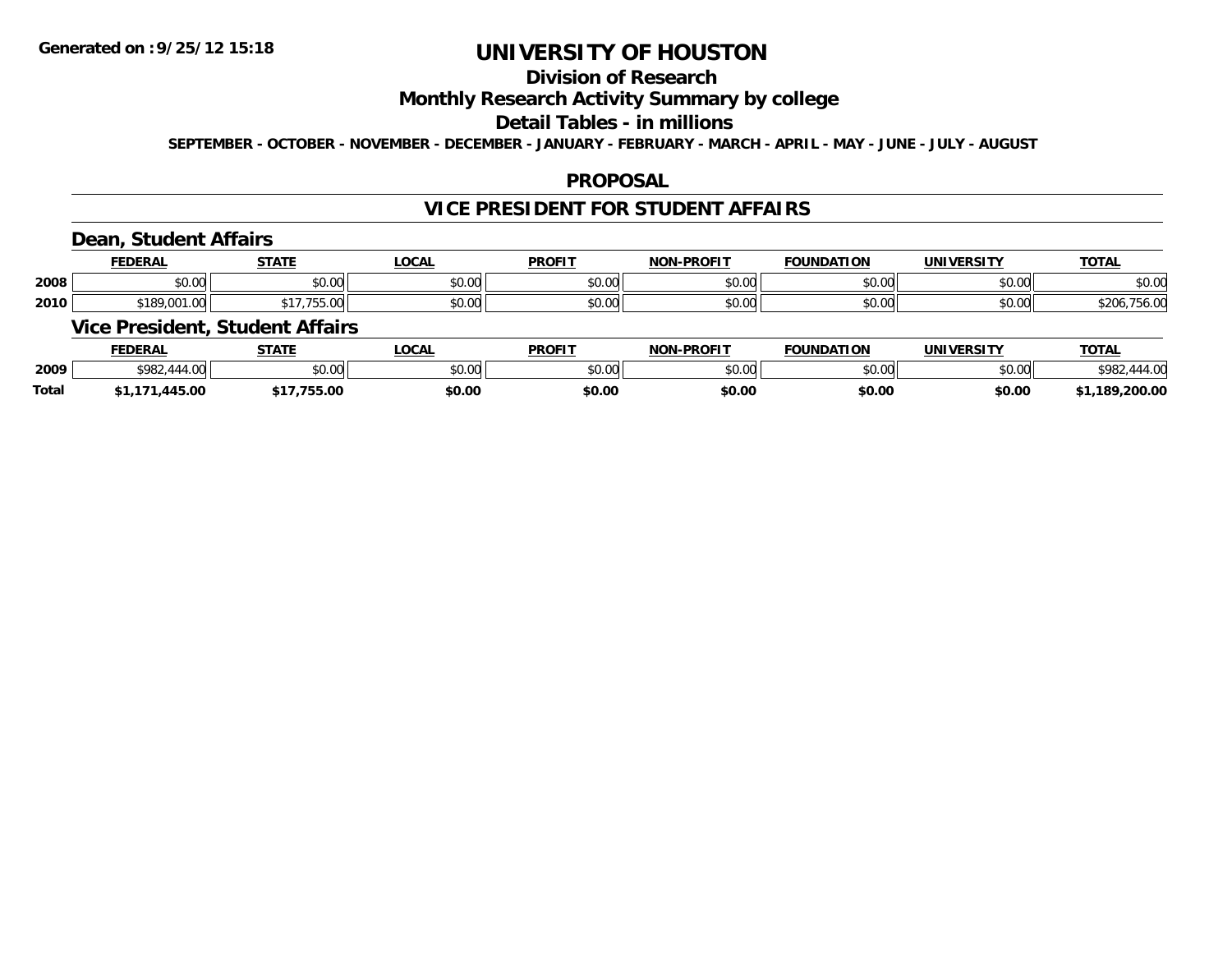# **Division of Research**

## **Monthly Research Activity Summary by college**

#### **Detail Tables - in millions**

**SEPTEMBER - OCTOBER - NOVEMBER - DECEMBER - JANUARY - FEBRUARY - MARCH - APRIL - MAY - JUNE - JULY - AUGUST**

### **PROPOSAL**

# **VP for Community Relations and Institutional Acces**

#### **Center for Student's with Disabilities**

|              | <b>FEDERAL</b> | <b>STATE</b>         | LOCAI          | <b>PROFIT</b> | -PROFIT<br><b>NON</b> | <b>FOUNDATION</b>  | <b>UNIVERSITY</b> | <b>TOTAL</b> |
|--------------|----------------|----------------------|----------------|---------------|-----------------------|--------------------|-------------------|--------------|
| 2011         | JU.UU          | 384<br>$. \, \cdots$ | ልስ ስስ<br>JU.UU | 0.00<br>ט.טע  | \$0.00                | $\sim$ 00<br>JU.UU | \$0.00            |              |
| <b>Total</b> | \$0.00         | .384.00              | \$0.OC         | \$0.00        | \$0.00                | \$0.00             | \$0.00            | .384.00      |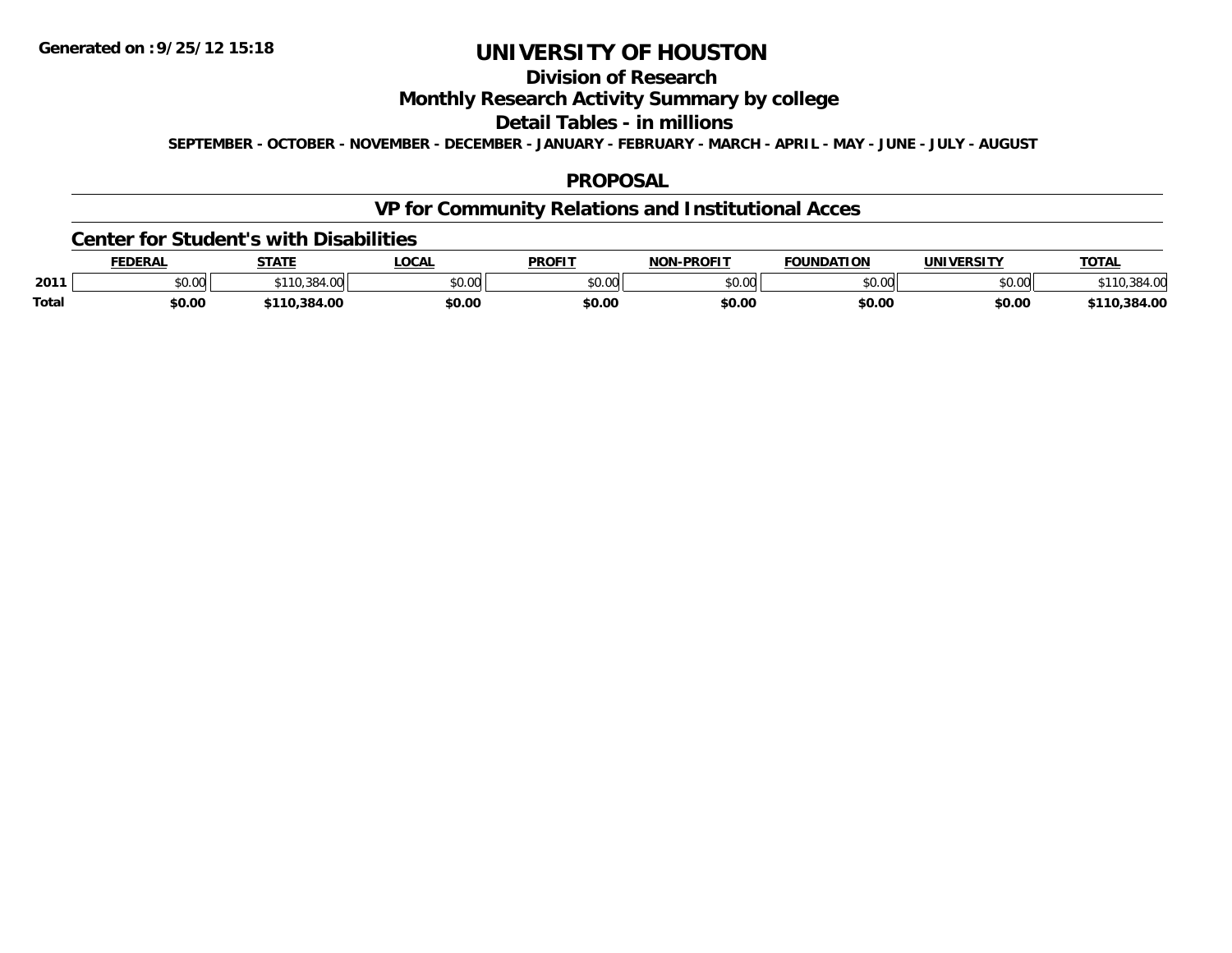# **Division of Research**

## **Monthly Research Activity Summary by college**

#### **Detail Tables - in millions**

**SEPTEMBER - OCTOBER - NOVEMBER - DECEMBER - JANUARY - FEBRUARY - MARCH - APRIL - MAY - JUNE - JULY - AUGUST**

### **AWARD**

### **C.T. BAUER COLLEGE OF BUSINESS**

#### **Decision and Information Sciences**

|       | <b>FEDERAL</b>                           | <b>STATE</b> | <b>LOCAL</b> | <b>PROFIT</b> | <b>NON-PROFIT</b> | <b>FOUNDATION</b> | <b>UNIVERSITY</b> | <b>TOTAL</b>    |
|-------|------------------------------------------|--------------|--------------|---------------|-------------------|-------------------|-------------------|-----------------|
| 2008  | \$30,082.00                              | \$0.00       | \$0.00       | \$0.00        | \$0.00            | \$0.00            | \$0.00            | \$30,082.00     |
|       | <b>Finance</b>                           |              |              |               |                   |                   |                   |                 |
|       | <b>FEDERAL</b>                           | <b>STATE</b> | <b>LOCAL</b> | <b>PROFIT</b> | <b>NON-PROFIT</b> | <b>FOUNDATION</b> | <b>UNIVERSITY</b> | <b>TOTAL</b>    |
| 2007  | \$570,000.00                             | \$0.00       | \$0.00       | \$0.00        | \$0.00            | \$0.00            | \$0.00            | \$570,000.00    |
| 2008  | \$531,727.00                             | \$0.00       | \$0.00       | \$0.00        | \$0.00            | \$0.00            | \$0.00            | \$531,727.00    |
| 2010  | \$309,428.00                             | \$0.00       | \$0.00       | \$0.00        | \$0.00            | \$0.00            | \$0.00            | \$309,428.00    |
| 2011  | \$230,759.80                             | \$0.00       | \$0.00       | \$0.00        | \$0.00            | \$0.00            | \$0.00            | \$230,759.80    |
|       | <b>Management</b>                        |              |              |               |                   |                   |                   |                 |
|       | <b>FEDERAL</b>                           | <b>STATE</b> | <b>LOCAL</b> | <b>PROFIT</b> | <b>NON-PROFIT</b> | <b>FOUNDATION</b> | <b>UNIVERSITY</b> | <b>TOTAL</b>    |
| 2008  | \$0.00                                   | \$0.00       | \$0.00       | \$0.00        | \$0.00            | \$0.00            | \$0.00            | \$0.00          |
| 2010  | \$0.00                                   | \$0.00       | \$0.00       | \$0.00        | \$0.00            | \$0.00            | \$0.00            | \$0.00          |
|       | <b>Small Business Development Center</b> |              |              |               |                   |                   |                   |                 |
|       | <b>FEDERAL</b>                           | <b>STATE</b> | <b>LOCAL</b> | <b>PROFIT</b> | <b>NON-PROFIT</b> | <b>FOUNDATION</b> | <b>UNIVERSITY</b> | <b>TOTAL</b>    |
| 2007  | \$1,832,614.00                           | \$0.00       | \$0.00       | \$0.00        | \$0.00            | \$0.00            | \$0.00            | \$1,832,614.00  |
| 2008  | \$1,992,812.00                           | \$0.00       | \$0.00       | \$0.00        | \$0.00            | \$0.00            | \$0.00            | \$1,992,812.00  |
| 2009  | \$6,072,855.00                           | \$0.00       | \$0.00       | \$0.00        | \$0.00            | \$0.00            | \$0.00            | \$6,072,855.00  |
| 2010  | \$3,723,450.00                           | \$0.00       | \$0.00       | \$0.00        | \$0.00            | \$0.00            | \$0.00            | \$3,723,450.00  |
| 2011  | \$3,399,854.00                           | \$61,677.00  | \$0.00       | \$0.00        | \$0.00            | \$0.00            | \$0.00            | \$3,461,531.00  |
| Total | \$18,693,581.80                          | \$61,677.00  | \$0.00       | \$0.00        | \$0.00            | \$0.00            | \$0.00            | \$18,755,258.80 |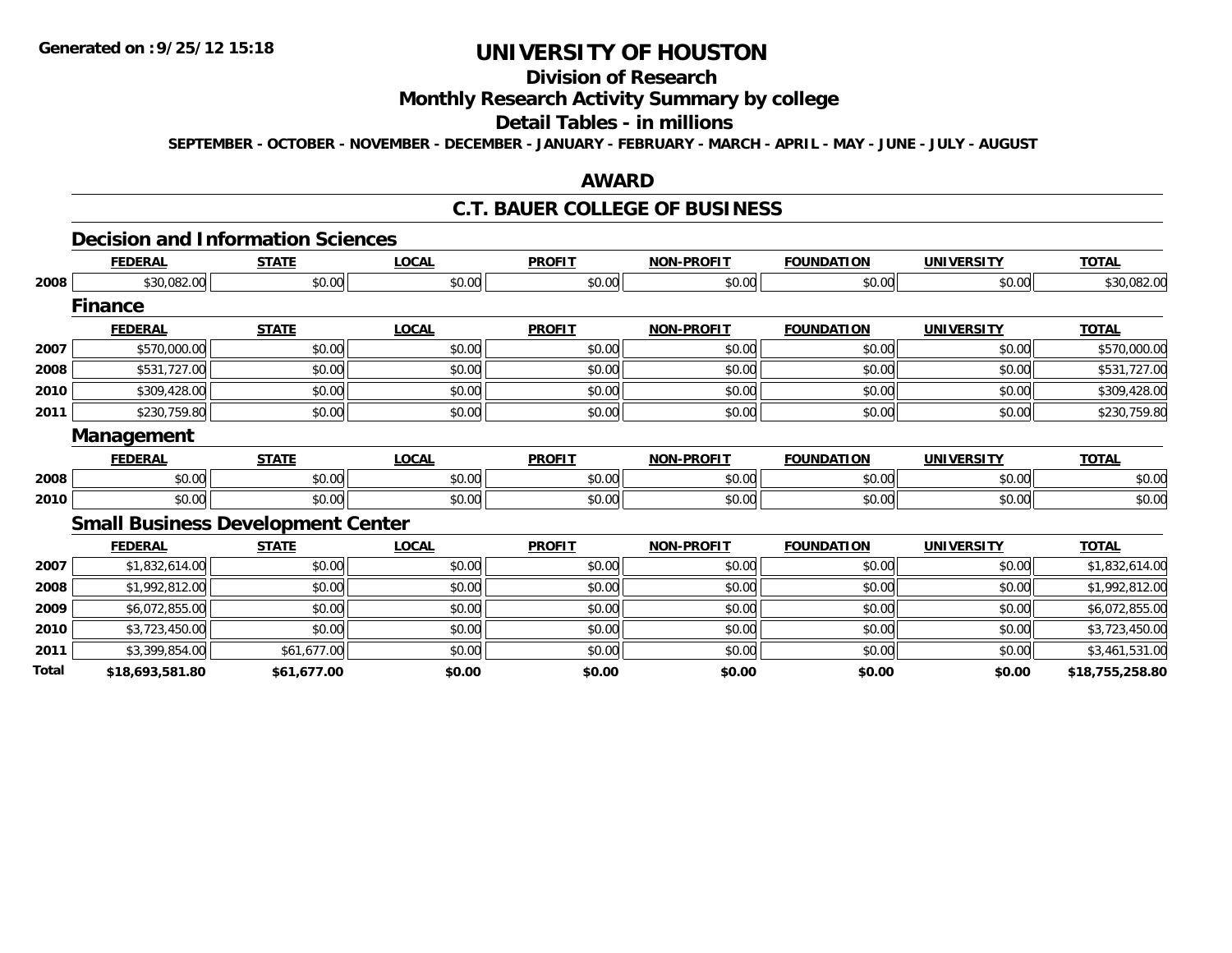#### **Division of Research**

## **Monthly Research Activity Summary by college**

#### **Detail Tables - in millions**

**SEPTEMBER - OCTOBER - NOVEMBER - DECEMBER - JANUARY - FEBRUARY - MARCH - APRIL - MAY - JUNE - JULY - AUGUST**

## **AWARD**

### **COLLEGE OF ARCHITECTURE**

|      | Architecture       |              |              |               |                   |                    |                    |              |
|------|--------------------|--------------|--------------|---------------|-------------------|--------------------|--------------------|--------------|
|      | <b>FEDERAL</b>     | <b>STATE</b> | <b>LOCAL</b> | <b>PROFIT</b> | <b>NON-PROFIT</b> | <b>FOUNDATION</b>  | <b>UNIVERSITY</b>  | <b>TOTAL</b> |
| 2008 | \$0.00             | \$0.00       | \$0.00       | \$65,000.00   | \$0.00            | \$0.00             | \$0.00             | \$65,000.00  |
| 2009 | \$20,000.00        | \$0.00       | \$0.00       | \$40,000.00   | \$0.00            | \$24,750.00        | \$0.00             | \$84,750.00  |
| 2010 | \$0.00             | \$0.00       | \$0.00       | \$0.00        | \$0.00            | \$24,750.00        | \$0.00             | \$24,750.00  |
| 2011 | \$25,000.00        | \$0.00       | \$0.00       | \$7,500.00    | \$0.00            | \$0.00             | \$0.00             | \$32,500.00  |
|      | Dean, Architecture |              |              |               |                   |                    |                    |              |
|      | <b>FFDFDAI</b>     | <b>STATE</b> | I OCAL       | <b>DDOFIT</b> | MON_PPOELT        | <b>EQUINDATION</b> | <b>IINIVEDSITY</b> | <b>TOTAL</b> |

|              | <b>FEDERAL</b> | STATI          | '.OCAL                              | <b>PROFI</b> | NON<br>-PROFIT | <b>FOUNDATION</b>          | <b>IINIVEDSITV</b>  | <b>TAT.</b><br><b>O</b> 1 |
|--------------|----------------|----------------|-------------------------------------|--------------|----------------|----------------------------|---------------------|---------------------------|
| 2007         | \$0.00         | ሶስ ሰሰ<br>JU.UU | $\theta$ $\theta$ $\theta$<br>DU.UU | \$0.00       | .300.00        | $*$ $\cap$ $\cap$<br>JU.UU | $\sim$ 00<br>וטט.טע | $-100.01$                 |
| <b>Total</b> | \$45,000.00    | \$0.00         | \$0.00                              | 500.00       | .300.00        | \$49.500.00                | \$0.00              | .300.00<br><b>¢クイ</b>     |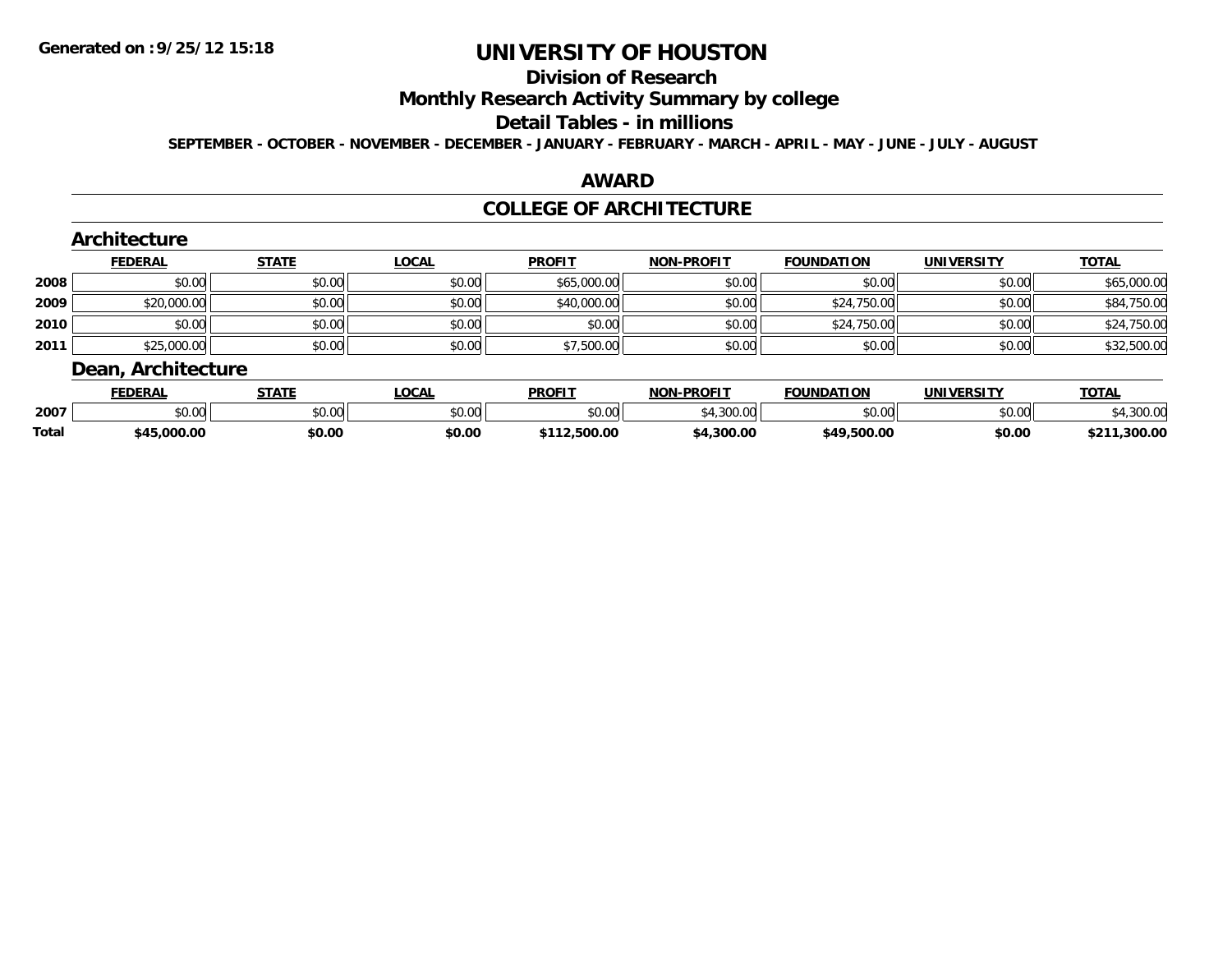**2009**

**2010**

## **UNIVERSITY OF HOUSTON**

## **Division of Research**

## **Monthly Research Activity Summary by college**

#### **Detail Tables - in millions**

**SEPTEMBER - OCTOBER - NOVEMBER - DECEMBER - JANUARY - FEBRUARY - MARCH - APRIL - MAY - JUNE - JULY - AUGUST**

### **AWARD**

## **COLLEGE OF EDUCATION**

|      | <b>FEDERAL</b>                                       | <b>STATE</b> | <b>LOCAL</b> | <b>PROFIT</b> | <b>NON-PROFIT</b> | <b>FOUNDATION</b> | <b>UNIVERSITY</b> | <b>TOTAL</b>   |
|------|------------------------------------------------------|--------------|--------------|---------------|-------------------|-------------------|-------------------|----------------|
| 2010 | \$0.00                                               | \$0.00       | \$0.00       | \$0.00        | \$0.00            | \$0.00            | \$0.00            | \$0.00         |
| 2011 | \$0.00                                               | \$0.00       | \$0.00       | \$0.00        | \$0.00            | \$0.00            | \$0.00            | \$0.00         |
|      | <b>Curriculum and Instruction</b>                    |              |              |               |                   |                   |                   |                |
|      | <b>FEDERAL</b>                                       | <b>STATE</b> | <b>LOCAL</b> | <b>PROFIT</b> | <b>NON-PROFIT</b> | <b>FOUNDATION</b> | <b>UNIVERSITY</b> | <b>TOTAL</b>   |
| 2007 | \$1,609,187.00                                       | \$137,928.10 | \$134,421.58 | \$476.74      | \$1,005,033.00    | \$11.39           | \$0.00            | \$2,887,057.81 |
| 2008 | \$1,943,917.00                                       | \$27,554.00  | \$10,041.00  | \$466.77      | \$548,563.50      | \$0.60            | \$0.00            | \$2,530,542.87 |
| 2009 | \$1,442,522.80                                       | \$55,000.00  | \$35,197.00  | \$397.76      | \$701,865.15      | \$3,023,207.00    | \$0.00            | \$5,258,189.71 |
| 2010 | \$1,454,668.60                                       | \$50,000.00  | \$37,786.06  | \$120.61      | \$209,206.00      | \$0.00            | \$0.00            | \$1,751,781.27 |
| 2011 | \$1,667,793.15                                       | \$279,999.00 | \$0.00       | \$0.00        | \$328,107.00      | \$0.00            | \$0.00            | \$2,275,899.15 |
|      | Dean, Education                                      |              |              |               |                   |                   |                   |                |
|      | <b>FEDERAL</b>                                       | <b>STATE</b> | <b>LOCAL</b> | <b>PROFIT</b> | <b>NON-PROFIT</b> | <b>FOUNDATION</b> | <b>UNIVERSITY</b> | <b>TOTAL</b>   |
| 2009 | \$0.00                                               | \$0.00       | \$0.00       | \$0.00        | \$0.00            | \$0.00            | \$0.00            | \$0.00         |
|      | <b>Educational Leadership &amp; Cultural Studies</b> |              |              |               |                   |                   |                   |                |
|      | <b>FEDERAL</b>                                       | <b>STATE</b> | <b>LOCAL</b> | <b>PROFIT</b> | <b>NON-PROFIT</b> | <b>FOUNDATION</b> | <b>UNIVERSITY</b> | <b>TOTAL</b>   |
| 2007 | \$0.00                                               | \$104,964.80 | \$0.00       | \$0.00        | \$33,700.00       | \$15.83           | \$0.00            | \$138,680.63   |
| 2009 | \$39,988.00                                          | \$0.00       | \$0.00       | \$0.00        | \$0.00            | \$0.00            | \$0.00            | \$39,988.00    |
|      | <b>Educational Psychology</b>                        |              |              |               |                   |                   |                   |                |
|      | <b>FEDERAL</b>                                       | <b>STATE</b> | <b>LOCAL</b> | <b>PROFIT</b> | <b>NON-PROFIT</b> | <b>FOUNDATION</b> | <b>UNIVERSITY</b> | <b>TOTAL</b>   |
| 2007 | \$305,271.00                                         | \$324,573.00 | \$0.00       | \$0.00        | \$0.00            | \$0.00            | \$0.00            | \$629,844.00   |
| 2008 | \$68,083.00                                          | \$199,995.00 | \$0.00       | \$0.00        | \$12,791.00       | \$210,048.00      | \$0.00            | \$490,917.00   |
| 2009 | \$0.00                                               | \$49,999.00  | \$0.00       | \$0.00        | \$15,488.00       | \$196,418.80      | \$0.00            | \$261,905.80   |
| 2010 | \$284,910.25                                         | \$185,995.00 | \$0.00       | \$0.00        | \$0.00            | \$96,244.00       | \$0.00            | \$567,149.25   |
| 2011 | \$312,337.60                                         | \$186,748.00 | \$0.00       | \$0.00        | \$2,000.00        | \$84,221.90       | \$0.00            | \$585,307.50   |
|      | <b>Institute for Urban Education</b>                 |              |              |               |                   |                   |                   |                |
|      | <b>FEDERAL</b>                                       | <b>STATE</b> | <b>LOCAL</b> | <b>PROFIT</b> | <b>NON-PROFIT</b> | <b>FOUNDATION</b> | <b>UNIVERSITY</b> | <b>TOTAL</b>   |
| 2007 | \$0.00                                               | \$0.00       | \$0.00       | \$0.00        | \$0.00            | \$0.00            | \$0.00            | \$0.00         |
|      |                                                      |              |              |               |                   |                   |                   |                |

\$0.00 \$0.00 \$0.00 \$0.00 \$0.00 \$0.00 \$0.00 \$0.00

0 \$0.00 \$0.00 \$0.00 \$0.00 \$0.00 \$0.00 \$0.00 \$0.00 \$0.00 \$0.00 \$0.00 \$0.00 \$0.00 \$0.00 \$0.00 \$0.00 \$0.00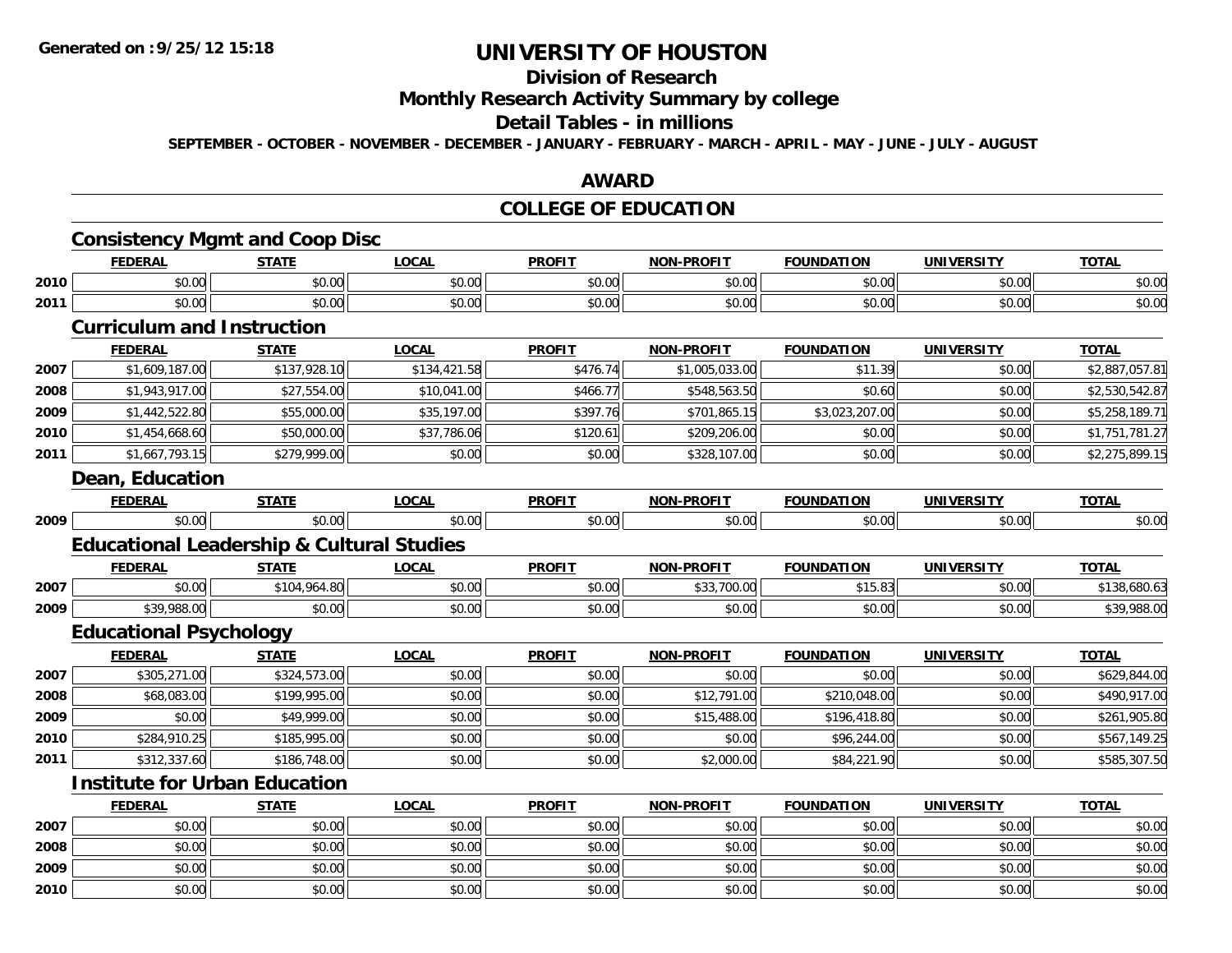## **Division of Research**

**Monthly Research Activity Summary by college**

**Detail Tables - in millions**

**SEPTEMBER - OCTOBER - NOVEMBER - DECEMBER - JANUARY - FEBRUARY - MARCH - APRIL - MAY - JUNE - JULY - AUGUST**

## **AWARD**

## **COLLEGE OF EDUCATION**

#### **Institute for Urban Education**

|              | FEDERAL        | <b>STATE</b> | <b>_OCAL</b>     | <b>PROFIT</b>  | <b>NON-PROFIT</b> | <b>FOUNDATION</b> | UNIVERSITY | <b>TOTAL</b> |
|--------------|----------------|--------------|------------------|----------------|-------------------|-------------------|------------|--------------|
| 2011         | 0.00<br>JU.UU  | \$0.00       | \$0.00           | \$0.00         | \$0.00            | \$0.00            | \$0.00     | \$0.00       |
| <b>Total</b> | \$9,128,678.40 | 1.602.755.90 | .445.64<br>\$217 | 1.461.88<br>AA | \$2.856.753.65    | \$3,610,167.52    | \$0.00     | /.417.262.99 |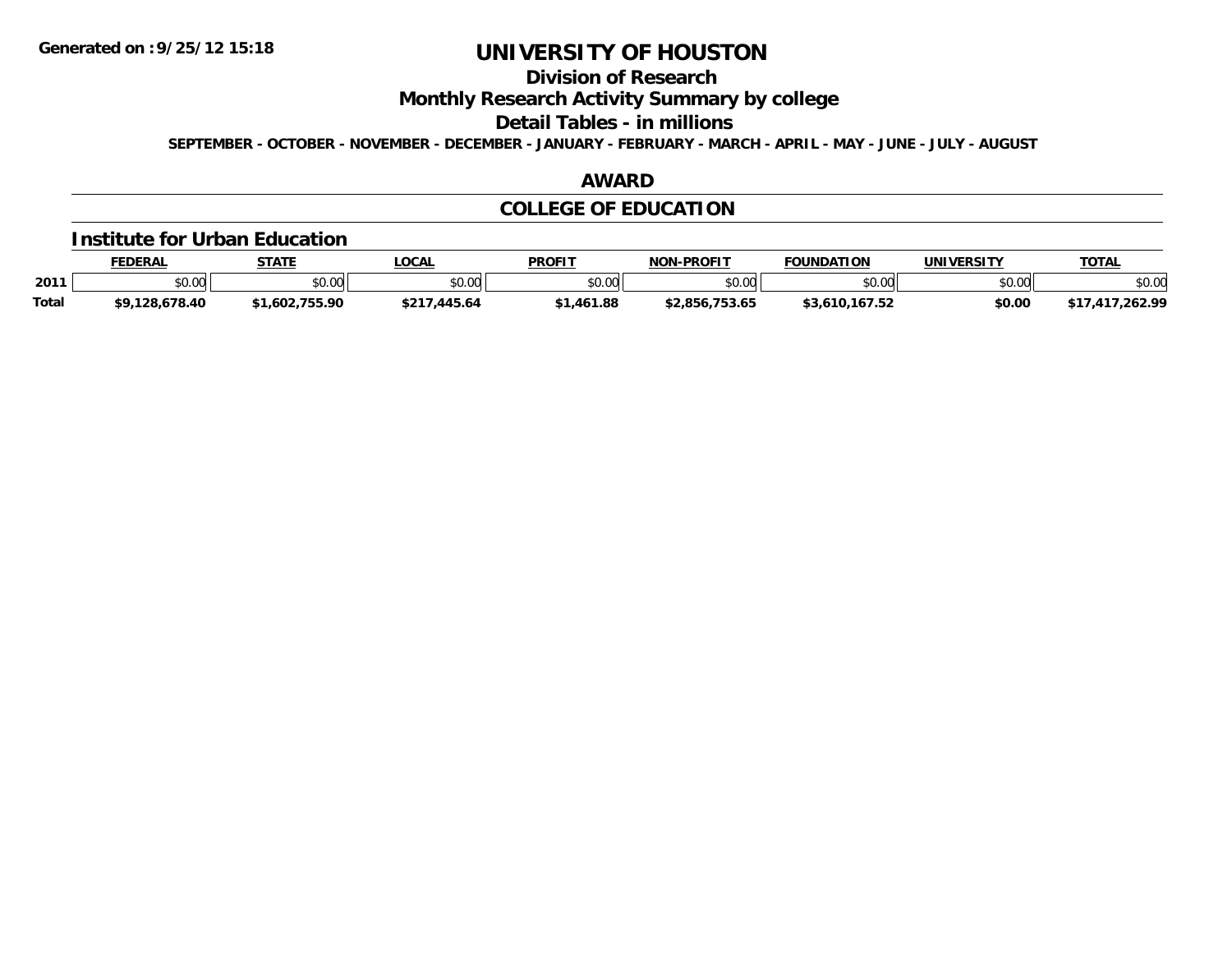#### **Division of Research**

## **Monthly Research Activity Summary by college**

#### **Detail Tables - in millions**

**SEPTEMBER - OCTOBER - NOVEMBER - DECEMBER - JANUARY - FEBRUARY - MARCH - APRIL - MAY - JUNE - JULY - AUGUST**

### **AWARD**

### **COLLEGE OF LIBERAL ARTS AND SOCIAL SCIENCES**

|      | Art                                               |              |              |               |                   |                   |                   |              |
|------|---------------------------------------------------|--------------|--------------|---------------|-------------------|-------------------|-------------------|--------------|
|      | <b>FEDERAL</b>                                    | <b>STATE</b> | <b>LOCAL</b> | <b>PROFIT</b> | <b>NON-PROFIT</b> | <b>FOUNDATION</b> | <b>UNIVERSITY</b> | <b>TOTAL</b> |
| 2008 | \$0.00                                            | \$0.00       | \$0.00       | \$0.00        | \$9,300.00        | \$0.00            | \$0.00            | \$9,300.00   |
|      | <b>Arte Publico Press</b>                         |              |              |               |                   |                   |                   |              |
|      | <b>FEDERAL</b>                                    | <b>STATE</b> | <b>LOCAL</b> | <b>PROFIT</b> | <b>NON-PROFIT</b> | <b>FOUNDATION</b> | <b>UNIVERSITY</b> | <b>TOTAL</b> |
| 2007 | \$0.00                                            | \$0.00       | \$0.00       | \$0.00        | \$75,200.00       | \$2,468.93        | \$0.00            | \$77,668.93  |
| 2008 | \$30,000.00                                       | \$0.00       | \$0.00       | \$0.00        | \$80,100.00       | \$107.03          | \$0.00            | \$110,207.03 |
| 2009 | \$25,000.00                                       | \$0.00       | \$0.00       | \$0.00        | \$56,800.00       | \$200,000.00      | \$0.00            | \$281,800.00 |
| 2010 | \$30,000.00                                       | \$0.00       | \$0.00       | \$0.00        | \$51,200.00       | \$275,000.00      | \$0.00            | \$356,200.00 |
| 2011 | \$30,000.00                                       | \$9,500.00   | \$0.00       | \$0.00        | \$56,600.00       | \$0.00            | \$0.00            | \$96,100.00  |
|      | <b>Blaffer Gallery</b>                            |              |              |               |                   |                   |                   |              |
|      | <b>FEDERAL</b>                                    | <b>STATE</b> | <b>LOCAL</b> | <b>PROFIT</b> | <b>NON-PROFIT</b> | <b>FOUNDATION</b> | <b>UNIVERSITY</b> | <b>TOTAL</b> |
| 2007 | \$147,234.00                                      | \$4,099.00   | \$0.00       | \$0.00        | \$41,000.00       | \$0.00            | \$0.00            | \$192,333.00 |
| 2008 | \$7,551.00                                        | \$0.00       | \$0.00       | \$0.00        | \$43,800.00       | \$0.00            | \$0.00            | \$51,351.00  |
| 2009 | \$20,000.00                                       | \$4,007.00   | \$0.00       | \$0.00        | \$64,400.00       | \$0.00            | \$0.00            | \$88,407.00  |
| 2010 | \$60,000.00                                       | \$8,500.00   | \$0.00       | \$0.00        | \$67,300.00       | \$0.00            | \$0.00            | \$135,800.00 |
| 2011 | \$0.00                                            | \$11,500.00  | \$0.00       | \$0.00        | \$70,200.00       | \$0.00            | \$0.00            | \$81,700.00  |
|      | <b>Communication Disorders</b>                    |              |              |               |                   |                   |                   |              |
|      | <b>FEDERAL</b>                                    | <b>STATE</b> | <b>LOCAL</b> | <b>PROFIT</b> | <b>NON-PROFIT</b> | <b>FOUNDATION</b> | <b>UNIVERSITY</b> | <b>TOTAL</b> |
| 2007 | \$30,013.00                                       | \$0.00       | \$8,400.00   | \$0.00        | \$242,574.00      | \$0.00            | \$0.00            | \$280,987.00 |
| 2008 | \$24,006.00                                       | \$0.00       | \$3,200.00   | \$0.00        | \$247,668.00      | \$0.00            | \$95,658.00       | \$370,532.00 |
| 2009 | \$27,007.00                                       | \$0.00       | \$1,500.00   | \$0.00        | \$235,161.00      | \$0.00            | \$0.00            | \$263,668.00 |
| 2010 | \$77,698.00                                       | \$0.00       | \$0.00       | \$0.00        | \$231,398.00      | \$10,000.00       | \$0.00            | \$319,096.00 |
| 2011 | \$0.00                                            | \$0.00       | \$0.00       | \$0.00        | \$233,713.00      | \$0.00            | \$0.00            | \$233,713.00 |
|      | <b>Comparative Cultural Studies</b>               |              |              |               |                   |                   |                   |              |
|      | <b>FEDERAL</b>                                    | <b>STATE</b> | <b>LOCAL</b> | <b>PROFIT</b> | <b>NON-PROFIT</b> | <b>FOUNDATION</b> | <b>UNIVERSITY</b> | <b>TOTAL</b> |
| 2008 | \$18,883.00                                       | \$0.00       | \$0.00       | \$0.00        | \$0.00            | \$0.00            | \$0.00            | \$18,883.00  |
|      | <b>Cynthia Woods Mitchell Center for the Arts</b> |              |              |               |                   |                   |                   |              |
|      | <b>FEDERAL</b>                                    | <b>STATE</b> | <b>LOCAL</b> | <b>PROFIT</b> | <b>NON-PROFIT</b> | <b>FOUNDATION</b> | <b>UNIVERSITY</b> | <b>TOTAL</b> |
| 2011 | \$0.00                                            | \$0.00       | \$0.00       | \$0.00        | \$15,000.00       | \$0.00            | \$0.00            | \$15,000.00  |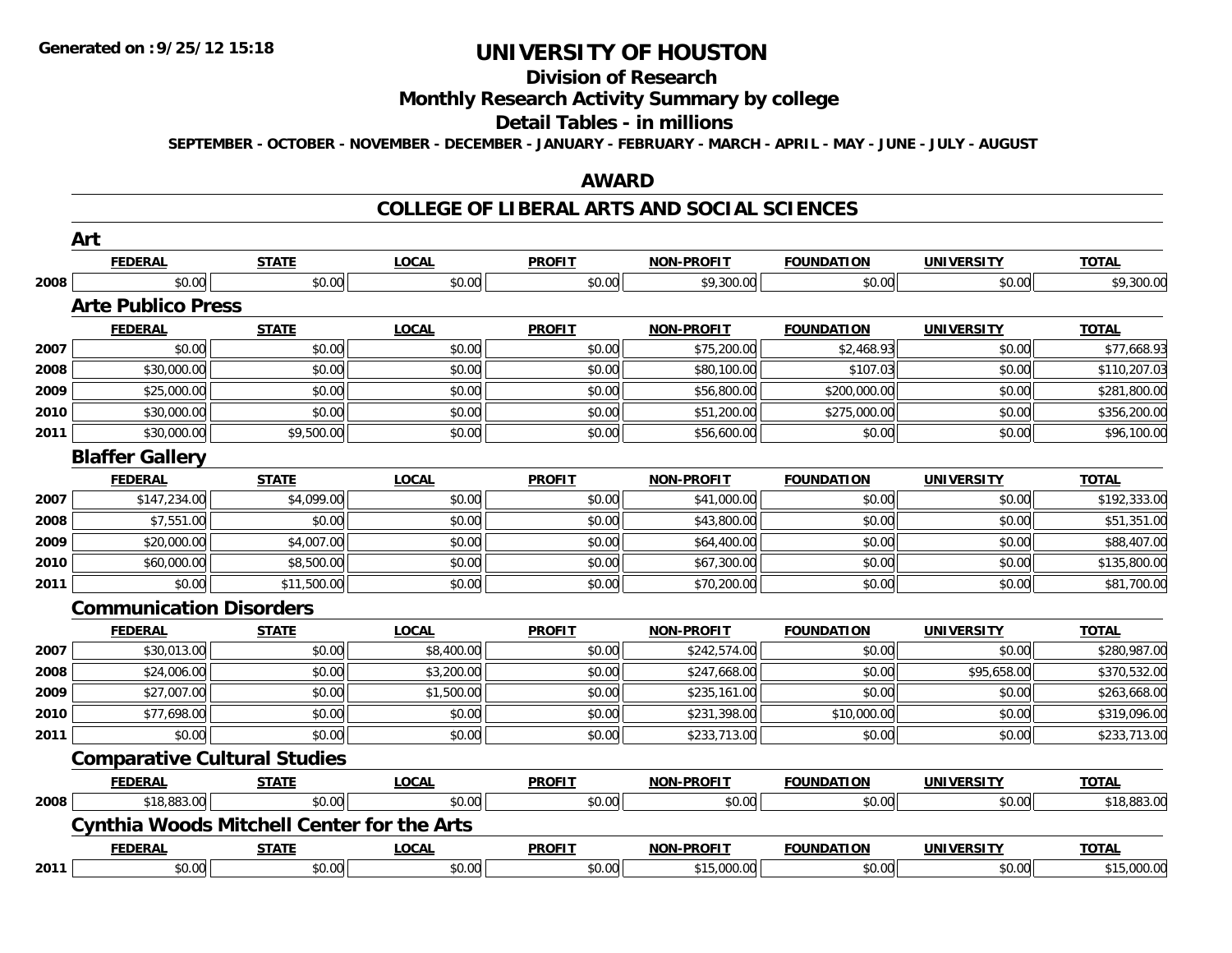## **Division of Research**

## **Monthly Research Activity Summary by college**

### **Detail Tables - in millions**

**SEPTEMBER - OCTOBER - NOVEMBER - DECEMBER - JANUARY - FEBRUARY - MARCH - APRIL - MAY - JUNE - JULY - AUGUST**

### **AWARD**

## **COLLEGE OF LIBERAL ARTS AND SOCIAL SCIENCES**

### **Dean, Liberal Arts and Social Sciences**

|      | <b>FEDERAL</b>                      | <b>STATE</b> | <b>LOCAL</b> | <b>PROFIT</b> | <b>NON-PROFIT</b> | <b>FOUNDATION</b> | <b>UNIVERSITY</b> | <b>TOTAL</b>   |
|------|-------------------------------------|--------------|--------------|---------------|-------------------|-------------------|-------------------|----------------|
| 2008 | \$162,000.00                        | \$0.00       | \$0.00       | \$0.00        | \$0.00            | \$0.00            | \$0.00            | \$162,000.00   |
| 2010 | \$8,250.00                          | \$0.00       | \$0.00       | \$0.00        | \$0.00            | \$0.00            | \$0.00            | \$8,250.00     |
|      | <b>Economics</b>                    |              |              |               |                   |                   |                   |                |
|      | <b>FEDERAL</b>                      | <b>STATE</b> | <b>LOCAL</b> | <b>PROFIT</b> | <b>NON-PROFIT</b> | <b>FOUNDATION</b> | <b>UNIVERSITY</b> | <b>TOTAL</b>   |
| 2007 | \$153,930.00                        | \$0.00       | \$0.00       | \$0.00        | \$0.00            | \$4,500.00        | \$0.00            | \$158,430.00   |
| 2008 | \$76,743.00                         | \$0.00       | \$0.00       | \$0.00        | \$0.00            | \$0.00            | \$0.00            | \$76,743.00    |
| 2009 | \$24,750.00                         | \$0.00       | \$0.00       | \$0.00        | \$0.00            | \$0.00            | \$0.00            | \$24,750.00    |
| 2010 | \$0.00                              | \$0.00       | \$0.00       | \$0.00        | \$0.00            | \$25,000.00       | \$0.00            | \$25,000.00    |
| 2011 | \$0.00                              | \$0.00       | \$0.00       | \$75,000.00   | \$55,000.00       | \$0.00            | \$0.00            | \$130,000.00   |
|      | English                             |              |              |               |                   |                   |                   |                |
|      | <b>FEDERAL</b>                      | <b>STATE</b> | <b>LOCAL</b> | <b>PROFIT</b> | <b>NON-PROFIT</b> | <b>FOUNDATION</b> | <b>UNIVERSITY</b> | <b>TOTAL</b>   |
| 2007 | \$1,500.00                          | \$0.00       | \$0.00       | \$0.00        | \$25,000.00       | \$0.00            | \$0.00            | \$26,500.00    |
| 2008 | \$0.00                              | \$0.00       | \$0.00       | \$0.00        | \$1,000.00        | \$0.00            | \$0.00            | \$1,000.00     |
| 2009 | \$7,500.00                          | \$0.00       | \$0.00       | \$0.00        | \$0.00            | \$0.00            | \$0.00            | \$7,500.00     |
| 2010 | \$1,000.00                          | \$0.00       | \$0.00       | \$14,264.60   | \$0.00            | \$0.00            | \$0.00            | \$15,264.60    |
| 2011 | \$1,000.00                          | \$0.00       | \$0.00       | \$0.00        | \$0.00            | \$0.00            | \$0.00            | \$1,000.00     |
|      | <b>Health and Human Performance</b> |              |              |               |                   |                   |                   |                |
|      | <b>FEDERAL</b>                      | <b>STATE</b> | <b>LOCAL</b> | <b>PROFIT</b> | <b>NON-PROFIT</b> | <b>FOUNDATION</b> | <b>UNIVERSITY</b> | <b>TOTAL</b>   |
| 2007 | \$2,699,557.77                      | \$0.00       | \$0.00       | \$129,692.00  | \$0.00            | \$0.00            | \$0.00            | \$2,829,249.77 |
| 2008 | \$1,368,080.50                      | \$0.00       | \$0.00       | \$134,000.00  | \$0.00            | \$25,266.00       | \$0.00            | \$1,527,346.50 |
| 2009 | \$1,580,450.94                      | \$0.00       | \$0.00       | \$366,750.00  | \$0.00            | \$27,795.60       | \$0.00            | \$1,974,996.54 |
| 2010 | \$2,379,922.98                      | \$0.00       | \$0.00       | \$146,304.00  | \$0.00            | \$0.00            | \$800.00          | \$2,527,026.98 |
| 2011 | \$925,560.00                        | \$0.00       | \$0.00       | \$98,370.00   | \$0.00            | \$56,877.80       | \$0.00            | \$1,080,807.80 |
|      | <b>Hispanic Studies</b>             |              |              |               |                   |                   |                   |                |
|      | <b>FEDERAL</b>                      | <b>STATE</b> | <b>LOCAL</b> | <b>PROFIT</b> | <b>NON-PROFIT</b> | <b>FOUNDATION</b> | <b>UNIVERSITY</b> | <b>TOTAL</b>   |
| 2010 | \$0.00                              | \$0.00       | \$0.00       | \$0.00        | \$0.00            | \$0.00            | \$0.00            | \$0.00         |
| 2011 | \$0.00                              | \$0.00       | \$0.00       | \$0.00        | \$0.00            | \$72,400.00       | \$0.00            | \$72,400.00    |
|      | <b>History</b>                      |              |              |               |                   |                   |                   |                |
|      | <b>FEDERAL</b>                      | <b>STATE</b> | <b>LOCAL</b> | <b>PROFIT</b> | <b>NON-PROFIT</b> | <b>FOUNDATION</b> | <b>UNIVERSITY</b> | <b>TOTAL</b>   |
| 2007 | \$0.00                              | \$0.00       | \$0.00       | \$75,794.00   | \$182,570.00      | \$0.00            | \$37,000.00       | \$295,364.00   |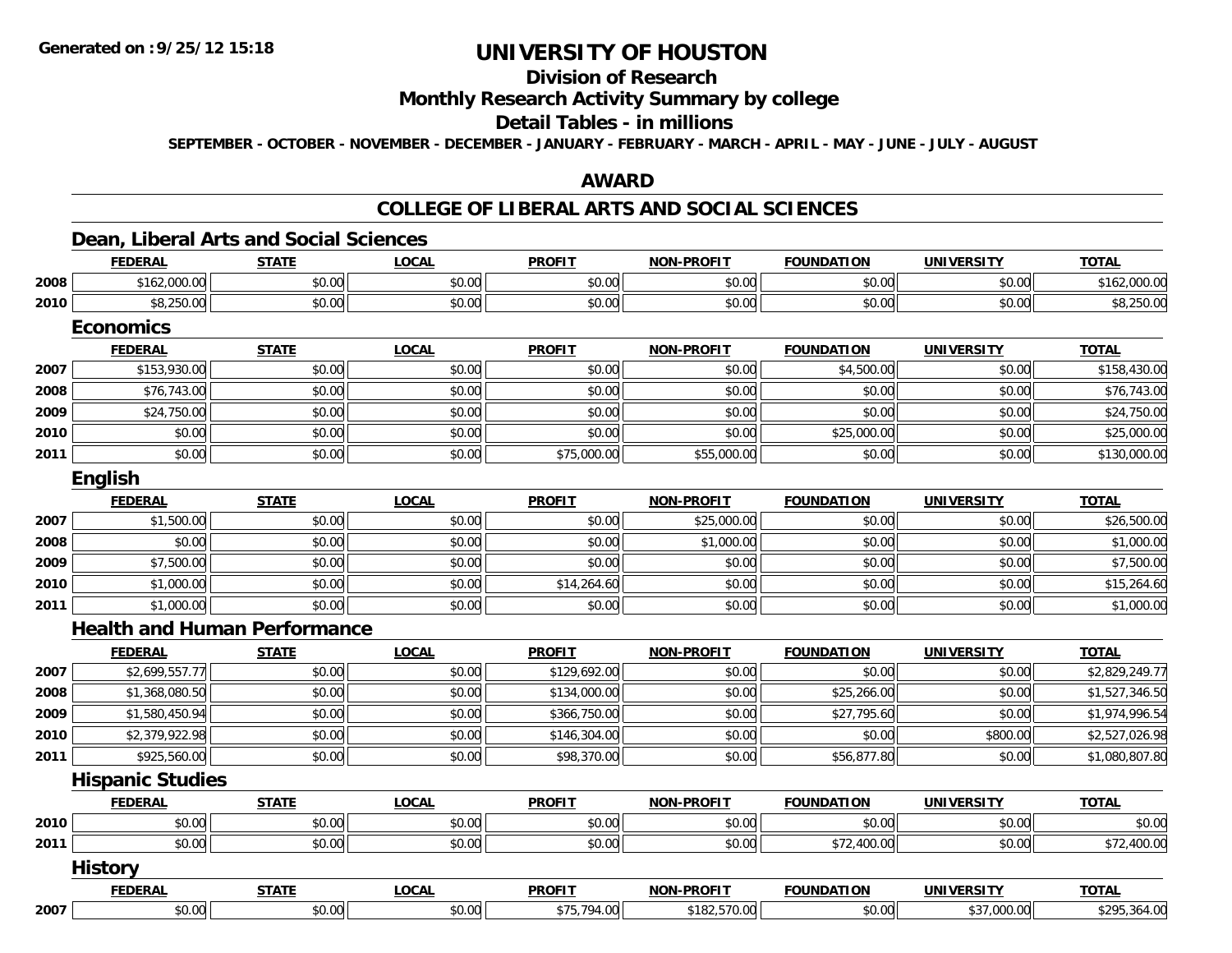#### **Division of Research**

## **Monthly Research Activity Summary by college**

#### **Detail Tables - in millions**

**SEPTEMBER - OCTOBER - NOVEMBER - DECEMBER - JANUARY - FEBRUARY - MARCH - APRIL - MAY - JUNE - JULY - AUGUST**

## **AWARD**

### **COLLEGE OF LIBERAL ARTS AND SOCIAL SCIENCES**

|      | <b>History</b>                        |                |              |               |                   |                   |                   |                 |
|------|---------------------------------------|----------------|--------------|---------------|-------------------|-------------------|-------------------|-----------------|
|      | <b>FEDERAL</b>                        | <b>STATE</b>   | <b>LOCAL</b> | <b>PROFIT</b> | <b>NON-PROFIT</b> | <b>FOUNDATION</b> | <b>UNIVERSITY</b> | <b>TOTAL</b>    |
| 2008 | \$0.00                                | \$0.00         | \$0.00       | \$131,643.49  | \$0.00            | \$0.00            | \$0.00            | \$131,643.49    |
| 2009 | \$0.00                                | \$0.00         | \$0.00       | \$87,646.04   | \$0.00            | \$225,000.00      | \$0.00            | \$312,646.04    |
| 2010 | \$29,250.00                           | \$0.00         | \$0.00       | \$47,990.42   | \$0.00            | \$0.00            | \$0.00            | \$77,240.42     |
| 2011 | \$18,125.00                           | \$0.00         | \$0.00       | \$19,256.96   | \$0.00            | \$0.00            | \$0.00            | \$37,381.96     |
|      | <b>Hobby Center for Public Policy</b> |                |              |               |                   |                   |                   |                 |
|      | <b>FEDERAL</b>                        | <b>STATE</b>   | <b>LOCAL</b> | <b>PROFIT</b> | <b>NON-PROFIT</b> | <b>FOUNDATION</b> | <b>UNIVERSITY</b> | <b>TOTAL</b>    |
| 2009 | \$24,750.00                           | \$0.00         | \$0.00       | \$0.00        | \$0.00            | \$0.00            | \$0.00            | \$24,750.00     |
| 2010 | \$259,986.00                          | \$0.00         | \$0.00       | \$0.00        | \$0.00            | \$0.00            | \$0.00            | \$259,986.00    |
|      | <b>Modern/Classical Languages</b>     |                |              |               |                   |                   |                   |                 |
|      | <b>FEDERAL</b>                        | <b>STATE</b>   | <b>LOCAL</b> | <b>PROFIT</b> | <b>NON-PROFIT</b> | <b>FOUNDATION</b> | <b>UNIVERSITY</b> | <b>TOTAL</b>    |
| 2007 | \$0.00                                | \$0.00         | \$0.00       | \$0.00        | \$0.00            | \$0.00            | \$0.00            | \$0.00          |
| 2008 | \$40,000.00                           | \$0.00         | \$0.00       | \$0.00        | \$0.00            | \$0.00            | \$0.00            | \$40,000.00     |
| 2011 | \$0.00                                | \$0.00         | \$0.00       | \$0.00        | \$0.00            | \$0.00            | \$0.00            | \$0.00          |
|      | Philosophy                            |                |              |               |                   |                   |                   |                 |
|      | <b>FEDERAL</b>                        | <b>STATE</b>   | <b>LOCAL</b> | <b>PROFIT</b> | <b>NON-PROFIT</b> | <b>FOUNDATION</b> | <b>UNIVERSITY</b> | <b>TOTAL</b>    |
| 2007 | \$0.00                                | \$0.00         | \$0.00       | \$0.00        | \$0.00            | \$0.00            | \$0.00            | \$0.00          |
| 2008 | \$0.00                                | \$0.00         | \$0.00       | \$0.00        | \$0.00            | \$0.00            | \$0.00            | \$0.00          |
| 2009 | \$0.00                                | \$0.00         | \$0.00       | \$0.00        | \$0.00            | \$0.00            | \$0.00            | \$0.00          |
| 2010 | \$0.00                                | \$0.00         | \$0.00       | \$0.00        | \$0.00            | \$0.00            | \$0.00            | \$0.00          |
|      | <b>Political Science</b>              |                |              |               |                   |                   |                   |                 |
|      | <b>FEDERAL</b>                        | <b>STATE</b>   | <b>LOCAL</b> | <b>PROFIT</b> | <b>NON-PROFIT</b> | <b>FOUNDATION</b> | <b>UNIVERSITY</b> | <b>TOTAL</b>    |
| 2007 | \$0.00                                | \$0.00         | \$0.00       | \$0.00        | \$0.00            | \$0.00            | \$0.00            | \$0.00          |
| 2008 | \$254,578.00                          | \$0.00         | \$0.00       | \$0.00        | \$0.00            | \$0.00            | \$36,041.00       | \$290,619.00    |
| 2009 | \$34,995.00                           | \$0.00         | \$0.00       | \$0.00        | \$0.00            | \$0.00            | \$19,200.00       | \$54,195.00     |
| 2010 | \$0.00                                | \$0.00         | \$0.00       | \$0.00        | \$0.00            | \$0.00            | \$0.00            | \$0.00          |
| 2011 | \$11,941.00                           | \$0.00         | \$0.00       | \$0.00        | \$3,250.00        | \$0.00            | \$0.00            | \$15,191.00     |
|      | <b>Psychology</b>                     |                |              |               |                   |                   |                   |                 |
|      | <b>FEDERAL</b>                        | <b>STATE</b>   | <b>LOCAL</b> | <b>PROFIT</b> | <b>NON-PROFIT</b> | <b>FOUNDATION</b> | <b>UNIVERSITY</b> | <b>TOTAL</b>    |
| 2007 | \$9,666,459.91                        | \$7,134,528.05 | \$0.00       | \$142,546.48  | \$18,546.48       | \$0.00            | \$69,534.42       | \$17,031,615.34 |
| 2008 | \$4,721,876.02                        | \$927,142.71   | \$7,804.62   | \$191,596.08  | \$82,063.36       | \$53,513.00       | \$50,325.44       | \$6,034,321.23  |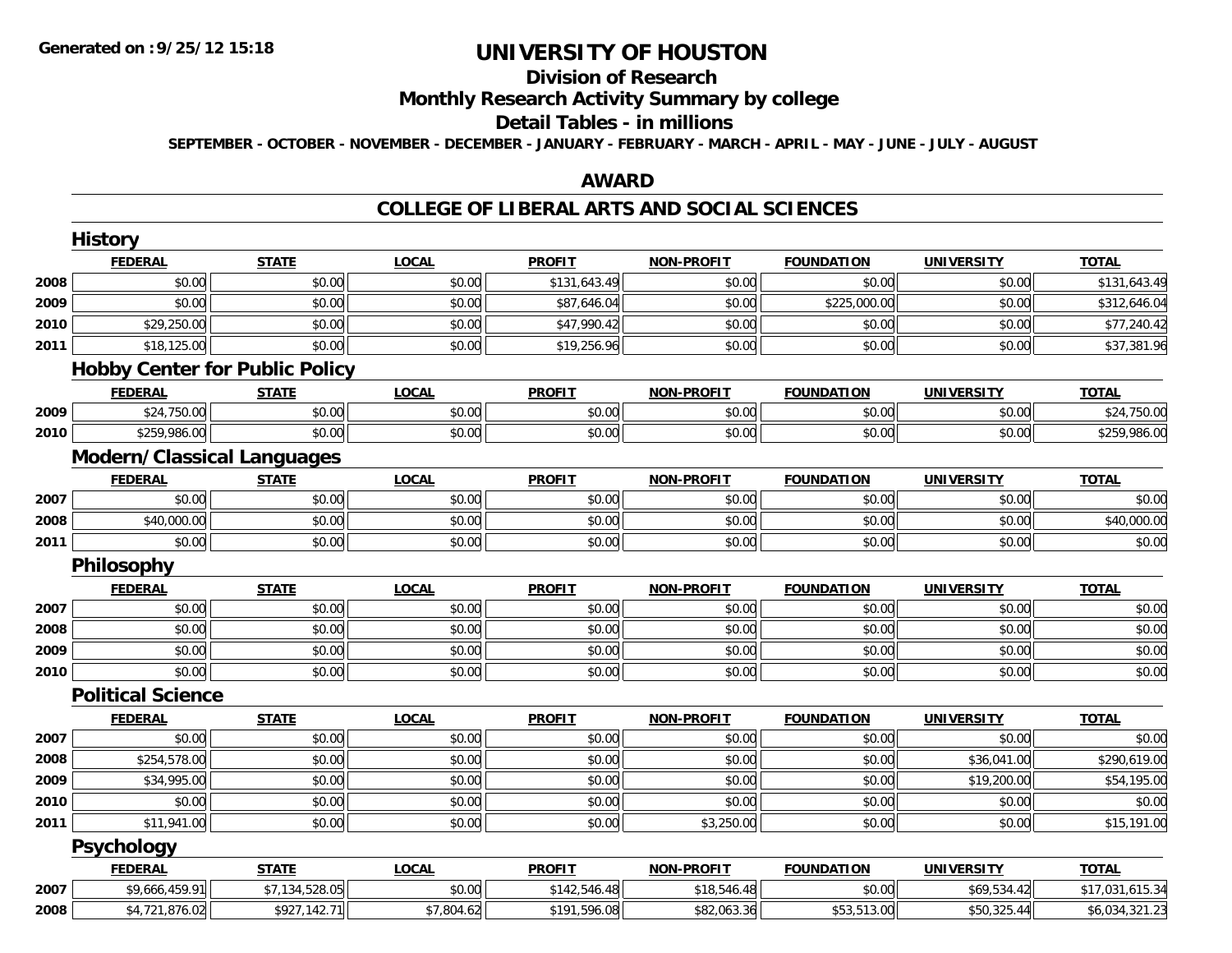## **Division of Research**

## **Monthly Research Activity Summary by college**

#### **Detail Tables - in millions**

**SEPTEMBER - OCTOBER - NOVEMBER - DECEMBER - JANUARY - FEBRUARY - MARCH - APRIL - MAY - JUNE - JULY - AUGUST**

### **AWARD**

### **COLLEGE OF LIBERAL ARTS AND SOCIAL SCIENCES**

|       | <b>Psychology</b>              |                 |              |                |                   |                   |                   |                 |
|-------|--------------------------------|-----------------|--------------|----------------|-------------------|-------------------|-------------------|-----------------|
|       | <b>FEDERAL</b>                 | <b>STATE</b>    | <b>LOCAL</b> | <b>PROFIT</b>  | <b>NON-PROFIT</b> | <b>FOUNDATION</b> | <b>UNIVERSITY</b> | <b>TOTAL</b>    |
| 2009  | \$2,720,914.28                 | \$574,779.76    | \$0.00       | \$294,355.00   | \$158,730.00      | \$75,258.00       | \$100,460.00      | \$3,924,497.03  |
| 2010  | \$3,121,506.73                 | \$828,357.98    | \$0.00       | \$102,067.00   | \$825,556.00      | \$138,704.77      | \$70,496.92       | \$5,086,689.40  |
| 2011  | \$4,093,237.82                 | \$559,097.36    | \$0.00       | \$168,730.00   | \$140,969.04      | \$229,331.15      | \$22,695.19       | \$5,214,060.56  |
|       | <b>School of Communication</b> |                 |              |                |                   |                   |                   |                 |
|       | <b>FEDERAL</b>                 | <b>STATE</b>    | <b>LOCAL</b> | <b>PROFIT</b>  | <b>NON-PROFIT</b> | <b>FOUNDATION</b> | <b>UNIVERSITY</b> | <b>TOTAL</b>    |
| 2007  | \$0.00                         | \$0.00          | \$0.00       | \$0.00         | \$0.00            | \$10,000.00       | \$0.00            | \$10,000.00     |
| 2009  | \$0.00                         | \$0.00          | \$0.00       | \$0.00         | \$0.00            | \$0.00            | \$0.00            | \$0.00          |
| 2011  | \$0.00                         | \$0.00          | \$0.00       | \$0.00         | \$0.00            | \$0.00            | \$0.00            | \$0.00          |
|       | <b>School of Music</b>         |                 |              |                |                   |                   |                   |                 |
|       | <b>FEDERAL</b>                 | <b>STATE</b>    | <b>LOCAL</b> | <b>PROFIT</b>  | <b>NON-PROFIT</b> | <b>FOUNDATION</b> | <b>UNIVERSITY</b> | <b>TOTAL</b>    |
| 2007  | \$0.00                         | \$1,587.00      | \$0.00       | \$0.00         | \$0.00            | \$0.00            | \$0.00            | \$1,587.00      |
| 2008  | \$0.00                         | \$0.00          | \$0.00       | \$0.00         | \$6,200.00        | \$0.00            | \$0.00            | \$6,200.00      |
| 2010  | \$14,500.00                    | \$0.00          | \$0.00       | \$0.00         | \$40,900.00       | \$0.00            | \$0.00            | \$55,400.00     |
| 2011  | \$0.00                         | \$15,865.00     | \$0.00       | \$0.00         | \$0.00            | \$0.00            | \$0.00            | \$15,865.00     |
|       | <b>Sociology</b>               |                 |              |                |                   |                   |                   |                 |
|       | <b>FEDERAL</b>                 | <b>STATE</b>    | <b>LOCAL</b> | <b>PROFIT</b>  | <b>NON-PROFIT</b> | <b>FOUNDATION</b> | <b>UNIVERSITY</b> | <b>TOTAL</b>    |
| 2007  | \$106,121.56                   | \$13,120.60     | \$45,000.00  | \$0.00         | \$0.00            | \$0.00            | \$0.00            | \$164,242.16    |
| 2008  | \$92,199.08                    | \$0.00          | \$59,350.00  | \$0.00         | \$1,500.00        | \$0.00            | \$26,250.00       | \$179,299.08    |
| 2009  | \$285,994.24                   | \$0.00          | \$60,000.00  | \$0.00         | \$32,000.00       | \$0.00            | \$0.00            | \$377,994.24    |
| 2010  | \$149,982.60                   | \$0.00          | \$0.00       | \$0.00         | \$0.00            | \$0.00            | \$0.00            | \$149,982.60    |
| 2011  | \$143,542.20                   | \$0.00          | \$0.00       | \$0.00         | \$3,500.00        | \$0.00            | \$0.00            | \$147,042.20    |
|       | <b>Theatre</b>                 |                 |              |                |                   |                   |                   |                 |
|       | <b>FEDERAL</b>                 | <b>STATE</b>    | <b>LOCAL</b> | <b>PROFIT</b>  | <b>NON-PROFIT</b> | <b>FOUNDATION</b> | <b>UNIVERSITY</b> | <b>TOTAL</b>    |
| 2007  | \$0.00                         | \$0.00          | \$0.00       | \$0.00         | \$40,535.78       | \$0.00            | \$0.00            | \$40,535.78     |
| 2008  | \$0.00                         | \$0.00          | \$0.00       | \$0.00         | \$91,809.16       | \$0.00            | \$0.00            | \$91,809.16     |
| 2010  | \$0.00                         | \$0.00          | \$0.00       | \$0.00         | \$46,537.16       | \$0.00            | \$0.00            | \$46,537.16     |
| 2011  | \$0.00                         | \$0.00          | \$0.00       | \$83,010.37    | \$0.00            | \$0.00            | \$0.00            | \$83,010.37     |
| Total | \$35,707,596.63                | \$10,092,084.46 | \$185,254.62 | \$2,309,016.44 | \$3,577,080.98    | \$1,431,222.28    | \$528,460.97      | \$53,830,716.37 |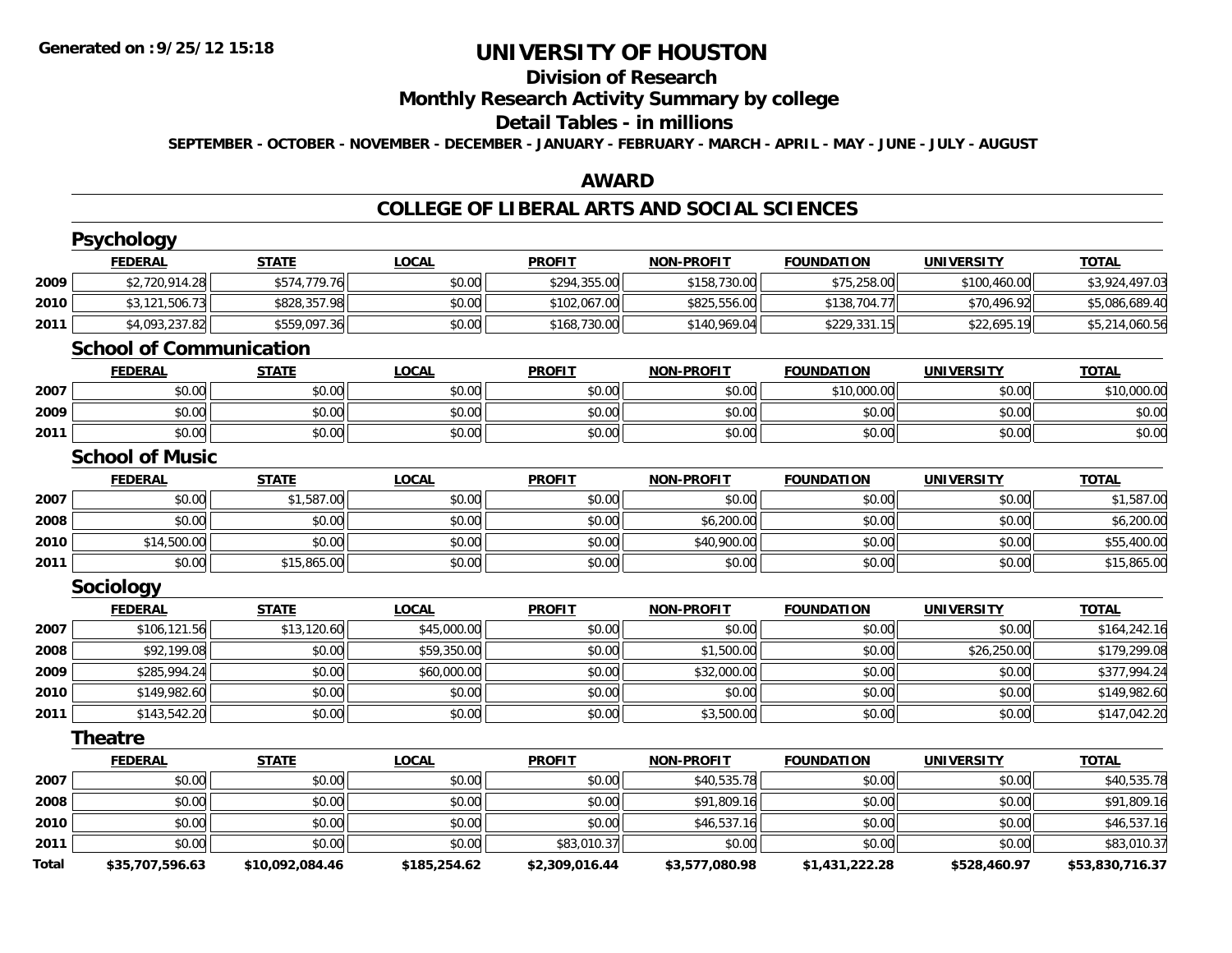## **Division of Research**

## **Monthly Research Activity Summary by college**

#### **Detail Tables - in millions**

**SEPTEMBER - OCTOBER - NOVEMBER - DECEMBER - JANUARY - FEBRUARY - MARCH - APRIL - MAY - JUNE - JULY - AUGUST**

### **AWARD**

## **COLLEGE OF NATURAL SCIENCES AND MATHEMATICS**

|      | <b>Allied Geophysical Laboratories</b>                 |                |              |               |                   |                   |                   |                 |
|------|--------------------------------------------------------|----------------|--------------|---------------|-------------------|-------------------|-------------------|-----------------|
|      | <b>FEDERAL</b>                                         | <b>STATE</b>   | <b>LOCAL</b> | <b>PROFIT</b> | <b>NON-PROFIT</b> | <b>FOUNDATION</b> | <b>UNIVERSITY</b> | <b>TOTAL</b>    |
| 2011 | \$0.00                                                 | \$0.00         | \$0.00       | \$70,000.00   | \$0.00            | \$0.00            | \$0.00            | \$70,000.00     |
|      | <b>Biology/Biochemistry</b>                            |                |              |               |                   |                   |                   |                 |
|      | <b>FEDERAL</b>                                         | <b>STATE</b>   | <b>LOCAL</b> | <b>PROFIT</b> | <b>NON-PROFIT</b> | <b>FOUNDATION</b> | <b>UNIVERSITY</b> | <b>TOTAL</b>    |
| 2007 | \$3,405,233.70                                         | \$0.00         | \$0.00       | \$0.00        | \$65,000.00       | \$410,000.00      | \$0.00            | \$3,880,233.70  |
| 2008 | \$2,649,233.00                                         | \$300,000.00   | \$0.00       | \$0.00        | \$89,646.00       | \$509,300.00      | \$6,511.00        | \$3,554,690.00  |
| 2009 | \$4,979,263.20                                         | \$0.00         | \$0.00       | \$0.00        | \$810,417.00      | \$366,871.42      | \$0.00            | \$6,156,551.62  |
| 2010 | \$4,029,796.69                                         | \$507,527.00   | \$0.00       | \$0.00        | \$509,854.00      | \$253,171.61      | \$0.00            | \$5,300,349.30  |
| 2011 | \$3,697,255.08                                         | \$445,435.75   | \$0.00       | \$0.00        | \$1,206,606.11    | \$184,378.25      | \$0.00            | \$5,533,675.19  |
|      | <b>Center for Applied Geoscience Excellence</b>        |                |              |               |                   |                   |                   |                 |
|      | <b>FEDERAL</b>                                         | <b>STATE</b>   | <b>LOCAL</b> | <b>PROFIT</b> | <b>NON-PROFIT</b> | <b>FOUNDATION</b> | <b>UNIVERSITY</b> | <b>TOTAL</b>    |
| 2008 | \$0.00                                                 | \$0.00         | \$0.00       | \$0.00        | \$0.00            | \$0.00            | \$0.00            | \$0.00          |
| 2009 | \$0.00                                                 | \$0.00         | \$0.00       | \$0.00        | \$0.00            | \$0.00            | \$0.00            | \$0.00          |
|      | <b>Center for Nuclear Receptors and Cell Signaling</b> |                |              |               |                   |                   |                   |                 |
|      | <b>FEDERAL</b>                                         | <b>STATE</b>   | <b>LOCAL</b> | <b>PROFIT</b> | <b>NON-PROFIT</b> | <b>FOUNDATION</b> | <b>UNIVERSITY</b> | <b>TOTAL</b>    |
| 2007 | \$0.00                                                 | \$0.00         | \$0.00       | \$0.00        | \$0.00            | \$0.00            | \$0.00            | \$0.00          |
| 2008 | \$0.00                                                 | \$0.00         | \$0.00       | \$0.00        | \$0.00            | \$0.00            | \$0.00            | \$0.00          |
| 2009 | \$0.00                                                 | \$2,750,000.00 | \$0.00       | \$0.00        | \$0.00            | \$1.00            | \$0.00            | \$2,750,001.00  |
| 2010 | \$4,226,889.18                                         | \$0.00         | \$0.00       | \$0.00        | \$100,000.00      | \$41,181.28       | \$0.00            | \$4,368,070.46  |
| 2011 | \$1,212,215.09                                         | \$2,630,323.00 | \$0.00       | \$240,000.00  | \$0.00            | \$50,000.00       | \$0.00            | \$4,132,538.09  |
|      | Chemistry                                              |                |              |               |                   |                   |                   |                 |
|      | <b>FEDERAL</b>                                         | <b>STATE</b>   | <b>LOCAL</b> | <b>PROFIT</b> | <b>NON-PROFIT</b> | <b>FOUNDATION</b> | <b>UNIVERSITY</b> | <b>TOTAL</b>    |
| 2007 | \$4,982,270.30                                         | \$0.00         | \$0.00       | \$62,500.00   | \$245,000.00      | \$895,000.00      | \$0.00            | \$6,184,770.30  |
| 2008 | \$4,529,092.58                                         | \$288,634.00   | \$0.00       | \$74,300.00   | \$321,178.00      | \$1,093,500.00    | \$100,000.00      | \$6,406,704.58  |
| 2009 | \$3,226,317.30                                         | \$2,772,222.00 | \$0.00       | \$130,634.40  | \$151,579.00      | \$1,915,705.56    | \$159,770.00      | \$8,356,228.26  |
| 2010 | \$4,851,118.60                                         | \$4,417,964.00 | \$0.00       | \$211,700.00  | \$100,000.00      | \$1,030,000.00    | \$226,934.00      | \$10,837,716.60 |
| 2011 | \$4,506,035.39                                         | \$0.00         | \$0.00       | \$80,000.00   | \$0.00            | \$1,209,880.58    | \$218,832.88      | \$6,014,748.85  |
|      | <b>Computer Science</b>                                |                |              |               |                   |                   |                   |                 |
|      | <b>FEDERAL</b>                                         | <b>STATE</b>   | <b>LOCAL</b> | <b>PROFIT</b> | <b>NON-PROFIT</b> | <b>FOUNDATION</b> | <b>UNIVERSITY</b> | <b>TOTAL</b>    |
| 2007 | \$4,273,580.60                                         | \$0.00         | \$0.00       | \$0.00        | \$0.00            | \$0.00            | \$0.00            | \$4,273,580.60  |
| 2008 | \$2,691,593.73                                         | \$307,712.00   | \$0.00       | \$353,454.00  | \$188,227.00      | \$0.00            | \$0.00            | \$3,540,986.73  |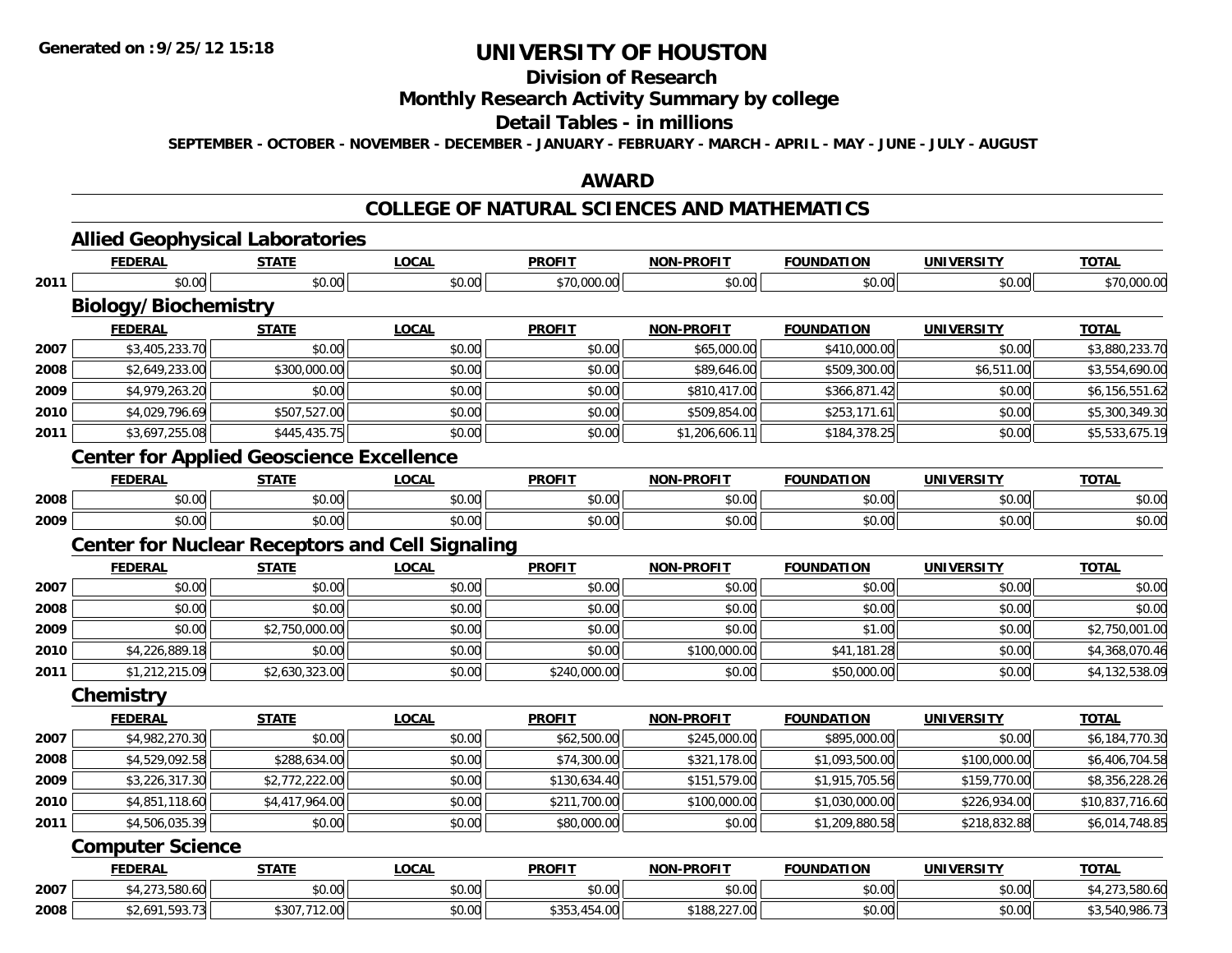## **Division of Research**

### **Monthly Research Activity Summary by college**

## **Detail Tables - in millions**

**SEPTEMBER - OCTOBER - NOVEMBER - DECEMBER - JANUARY - FEBRUARY - MARCH - APRIL - MAY - JUNE - JULY - AUGUST**

## **AWARD**

## **COLLEGE OF NATURAL SCIENCES AND MATHEMATICS**

## **Computer Science**

|      | FEDERAL        | <b>STATE</b> | <u>LOCAL</u> | <b>PROFIT</b> | <b>NON-PROFIT</b> | <b>FOUNDATION</b> | <b>UNIVERSITY</b> | <b>TOTAL</b>   |
|------|----------------|--------------|--------------|---------------|-------------------|-------------------|-------------------|----------------|
| 2009 | \$6,327,787.79 | \$0.00       | \$0.00       | \$134,801.00  | \$181,662.00      | \$0.00            | \$0.00            | \$6,644,250.79 |
| 2010 | \$7,345,465.06 | 1.496.00     | \$0.00       | \$152,865.00  | \$134,364.18      | \$0.00            | \$0.00            | \$7,684,190.24 |
| 2011 | \$2,579,749.10 | \$37,442.00  | \$0.00       | \$721,416.00  | \$189,965.62      | \$54,641.00       | \$0.00            | \$3,583,213.72 |

## **Dean, Natural Sciences and Mathematics**

|      | <b>FEDERAL</b> | <b>STATE</b> | <b>LOCAL</b> | <b>PROFIT</b> | <b>NON-PROFIT</b> | <b>FOUNDATION</b> | <b>UNIVERSITY</b> | <b>TOTAL</b>   |
|------|----------------|--------------|--------------|---------------|-------------------|-------------------|-------------------|----------------|
| 2007 | \$0.00         | \$0.00       | \$0.00       | \$0.00        | \$0.00            | \$0.00            | \$0.00            | \$0.00         |
| 2008 | \$0.00         | \$0.00       | \$0.00       | \$0.00        | \$0.00            | \$0.00            | \$0.00            | \$0.00         |
| 2009 | \$1,361,290.00 | \$0.00       | \$0.00       | \$0.00        | \$0.00            | \$0.00            | \$0.00            | \$1,361,290.00 |
| 2010 | \$0.00         | \$0.00       | \$0.00       | \$0.00        | \$0.00            | \$0.00            | \$0.00            | \$0.00         |
| 2011 | \$1,410,000.00 | \$0.00       | \$0.00       | \$0.00        | \$0.00            | \$0.00            | \$0.00            | \$1,410,000.00 |

## **Earth & Atmospheric Sciences**

|      | <b>FEDERAL</b> | <u>STATE</u>   | <b>LOCAL</b> | <b>PROFIT</b>  | <b>NON-PROFIT</b> | <b>FOUNDATION</b> | <b>UNIVERSITY</b> | <b>TOTAL</b>   |
|------|----------------|----------------|--------------|----------------|-------------------|-------------------|-------------------|----------------|
| 2007 | \$3,566,032.00 | \$536,212.00   | \$0.00       | \$1,136,844.00 | \$554,330.00      | \$0.00            | \$0.00            | \$5,793,418.00 |
| 2008 | \$820,628.00   | \$290,000.00   | \$0.00       | \$1,351,475.00 | \$304,124.00      | \$0.00            | \$0.00            | \$2,766,227.00 |
| 2009 | \$1,976,480.00 | \$619,482.00   | \$0.00       | \$2,419,414.00 | \$1,655,265.00    | \$0.00            | \$0.00            | \$6,670,641.00 |
| 2010 | \$1,279,623.00 | \$1,008,850.00 | \$0.00       | \$1,029,857.00 | \$287,560.00      | \$0.00            | \$0.00            | \$3,605,890.00 |
| 2011 | \$2,839,603.58 | \$1,107,477.00 | \$0.00       | \$2,007,776.00 | \$35,457.00       | \$0.00            | \$0.00            | \$5,990,313.58 |

### **Institute for Multidimensional Air Quality Studies**

|      | <u>FEDERAL</u> | <b>STATE</b> | <u>LOCAL</u> | <b>PROFIT</b> | <b>NON-PROFIT</b> | <b>FOUNDATION</b> | <b>UNIVERSITY</b> | <b>TOTAL</b> |
|------|----------------|--------------|--------------|---------------|-------------------|-------------------|-------------------|--------------|
| 2007 | \$0.00         | \$0.00       | \$0.00       | \$0.00        | \$0.00            | \$0.00            | \$0.00            | \$0.00       |
| 2009 | \$0.00         | \$0.00       | \$0.00       | \$0.00        | \$0.00            | \$0.00            | \$0.00            | \$0.00       |
| 2010 | \$0.00         | \$0.00       | \$0.00       | \$0.00        | \$0.00            | \$0.00            | \$0.00            | \$0.00       |
| 2011 | \$0.00         | \$0.00       | \$0.00       | \$0.00        | \$0.00            | \$0.00            | \$0.00            | \$0.00       |

#### **Mathematics**

|      | <b>FEDERAL</b> | <b>STATE</b> | <u>LOCAL</u> | <b>PROFIT</b> | <b>NON-PROFIT</b> | <b>FOUNDATION</b> | <b>UNIVERSITY</b> | <b>TOTAL</b>   |
|------|----------------|--------------|--------------|---------------|-------------------|-------------------|-------------------|----------------|
| 2007 | \$846,518.00   | \$124,807.50 | \$0.00       | \$148,500.00  | \$71,731.59       | \$0.00            | \$0.00            | \$1,191,557.09 |
| 2008 | \$1,971,682.00 | \$630,042.00 | \$0.00       | \$14,300.00   | \$12,500.00       | \$0.00            | \$0.00            | \$2,628,524.00 |
| 2009 | \$1,216,399.00 | \$396,181.00 | \$0.00       | \$0.00        | \$306,513.00      | \$57,563.53       | \$0.00            | \$1,976,656.53 |
| 2010 | \$1,528,238.82 | \$845,660.00 | \$0.00       | \$511,700.00  | \$137,087.00      | \$127,436.75      | \$0.00            | \$3,150,122.57 |
| 2011 | \$1,365,834.07 | \$100,036.00 | \$9,700.00   | \$158,064.00  | \$22,622.00       | \$118,708.69      | \$41,958.00       | \$1,816,922.76 |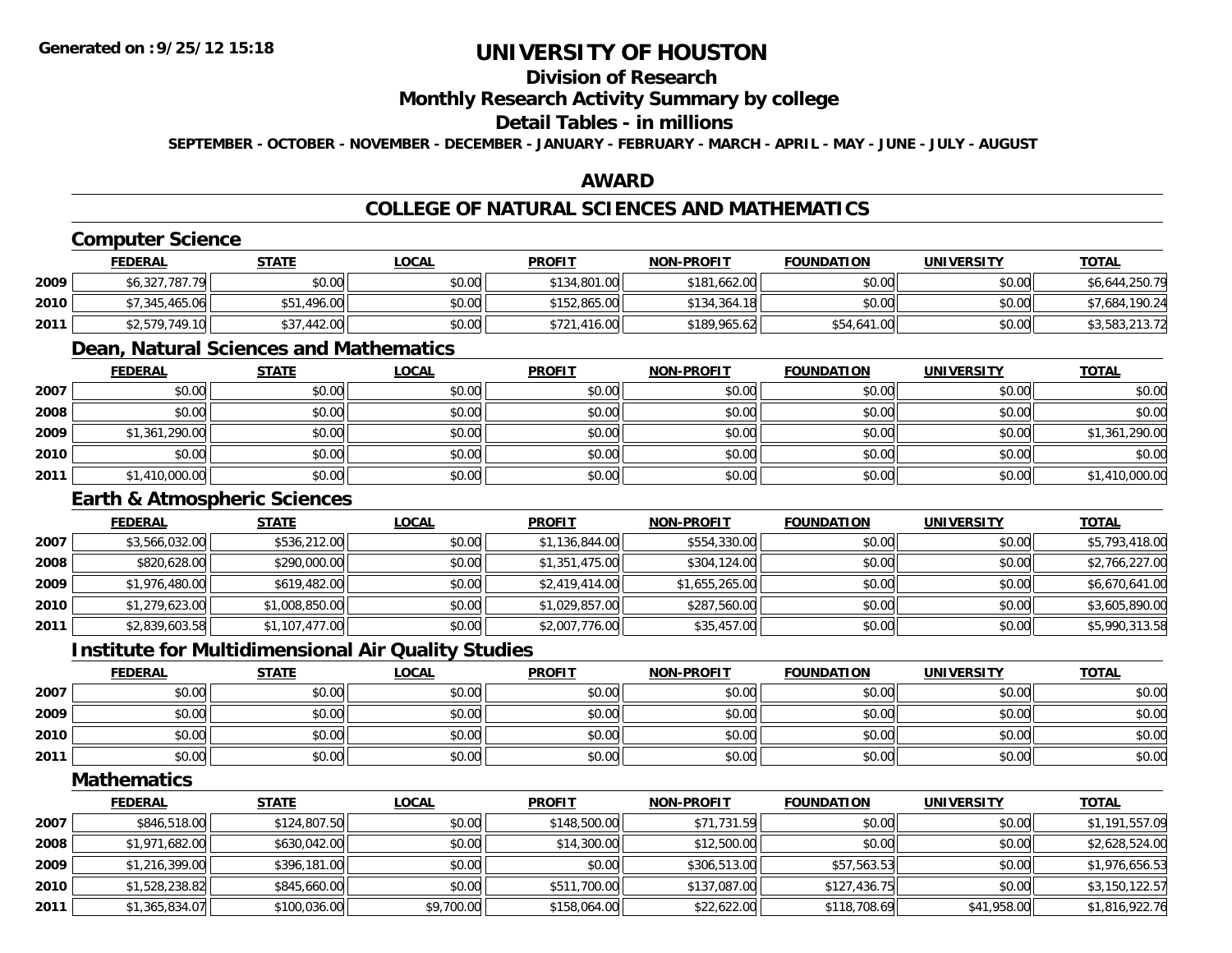#### **Division of Research**

**Monthly Research Activity Summary by college**

#### **Detail Tables - in millions**

**SEPTEMBER - OCTOBER - NOVEMBER - DECEMBER - JANUARY - FEBRUARY - MARCH - APRIL - MAY - JUNE - JULY - AUGUST**

#### **AWARD**

### **COLLEGE OF NATURAL SCIENCES AND MATHEMATICS**

|       | <b>Physics</b>   |                 |              |                 |                   |                   |                   |                  |
|-------|------------------|-----------------|--------------|-----------------|-------------------|-------------------|-------------------|------------------|
|       | <b>FEDERAL</b>   | <b>STATE</b>    | <b>LOCAL</b> | <b>PROFIT</b>   | <b>NON-PROFIT</b> | <b>FOUNDATION</b> | <b>UNIVERSITY</b> | <b>TOTAL</b>     |
| 2007  | \$1,718,076.60   | \$0.00          | \$0.00       | \$906,187.00    | \$366,174.00      | \$320,000.00      | \$0.00            | \$3,310,437.60   |
| 2008  | \$2,053,683.50   | \$141,000.00    | \$0.00       | \$1,203,093.60  | \$103,234.35      | \$315,000.00      | \$0.00            | \$3,816,011.45   |
| 2009  | \$1,341,025.45   | \$0.00          | \$0.00       | \$1,501,800.00  | \$178,481.02      | \$300,000.00      | \$0.00            | \$3,321,306.47   |
| 2010  | \$2,615,398.25   | \$0.00          | \$0.00       | \$1,620,719.88  | \$69,704.10       | \$260,000.00      | \$0.00            | \$4,565,822.23   |
| 2011  | \$4,408,444.03   | \$0.00          | \$0.00       | \$1,220,550.00  | \$5,333.00        | \$210,000.00      | \$0.00            | \$5,844,327.03   |
| Total | \$101,831,852.69 | \$20,308,503.25 | \$9,700.00   | \$17,461,950.88 | \$8,403,614.97    | \$9,722,339.67    | \$754,005.88      | \$158,491,967.34 |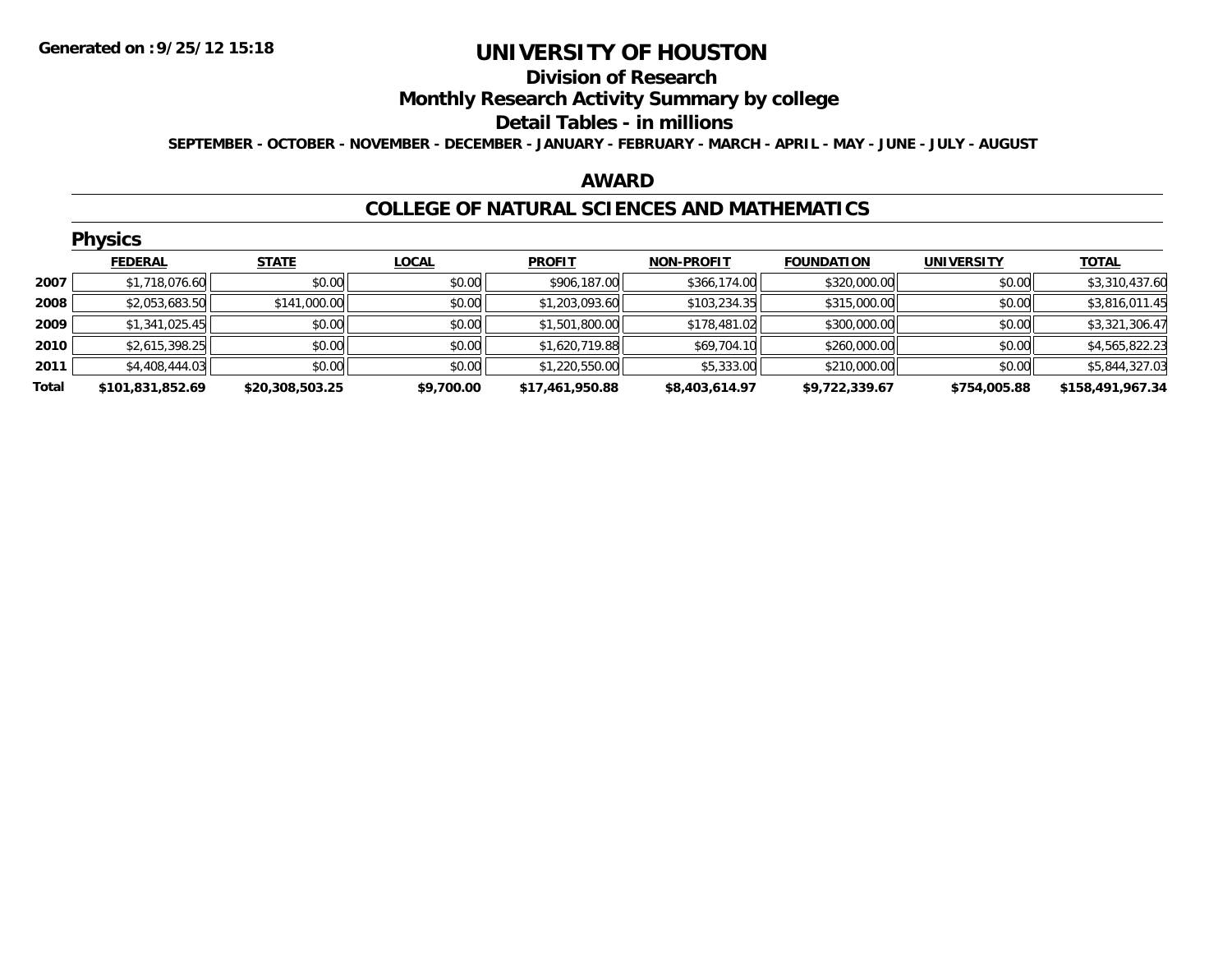## **Division of Research**

**Monthly Research Activity Summary by college**

#### **Detail Tables - in millions**

**SEPTEMBER - OCTOBER - NOVEMBER - DECEMBER - JANUARY - FEBRUARY - MARCH - APRIL - MAY - JUNE - JULY - AUGUST**

### **AWARD**

#### **COLLEGE OF OPTOMETRY**

## **Optometry, Community**

|       | ___             |              |              |                |                   |                   |                   |                 |
|-------|-----------------|--------------|--------------|----------------|-------------------|-------------------|-------------------|-----------------|
|       | <b>FEDERAL</b>  | <b>STATE</b> | <b>LOCAL</b> | <b>PROFIT</b>  | <b>NON-PROFIT</b> | <b>FOUNDATION</b> | <b>UNIVERSITY</b> | <b>TOTAL</b>    |
| 2007  | \$3,795,511.50  | \$0.00       | \$0.00       | \$352,836.00   | \$0.00            | \$10,000.00       | \$221,602.68      | \$4,379,950.18  |
| 2008  | \$3,400,671.30  | \$300,000.00 | \$0.00       | \$352,523.00   | \$90,000.00       | \$10,000.00       | \$252,499.68      | \$4,405,693.98  |
| 2009  | \$5,158,482.47  | \$73,714.00  | \$0.00       | \$287,995.00   | \$21,563.00       | \$40,000.00       | \$153,622.86      | \$5,735,377.33  |
| 2010  | \$5,210,268.46  | \$0.00       | \$0.00       | \$588,211.00   | \$4,200.00        | \$0.00            | \$302,194.48      | \$6,104,873.94  |
| 2011  | \$4,106,199.00  | \$0.00       | \$0.00       | \$644,503.22   | \$10,500.00       | \$20,000.00       | \$398,380.00      | \$5,179,582.22  |
| Total | \$21,671,132.73 | \$373,714.00 | \$0.00       | \$2,226,068.22 | \$126,263.00      | \$80,000.00       | \$1,328,299.70    | \$25,805,477.65 |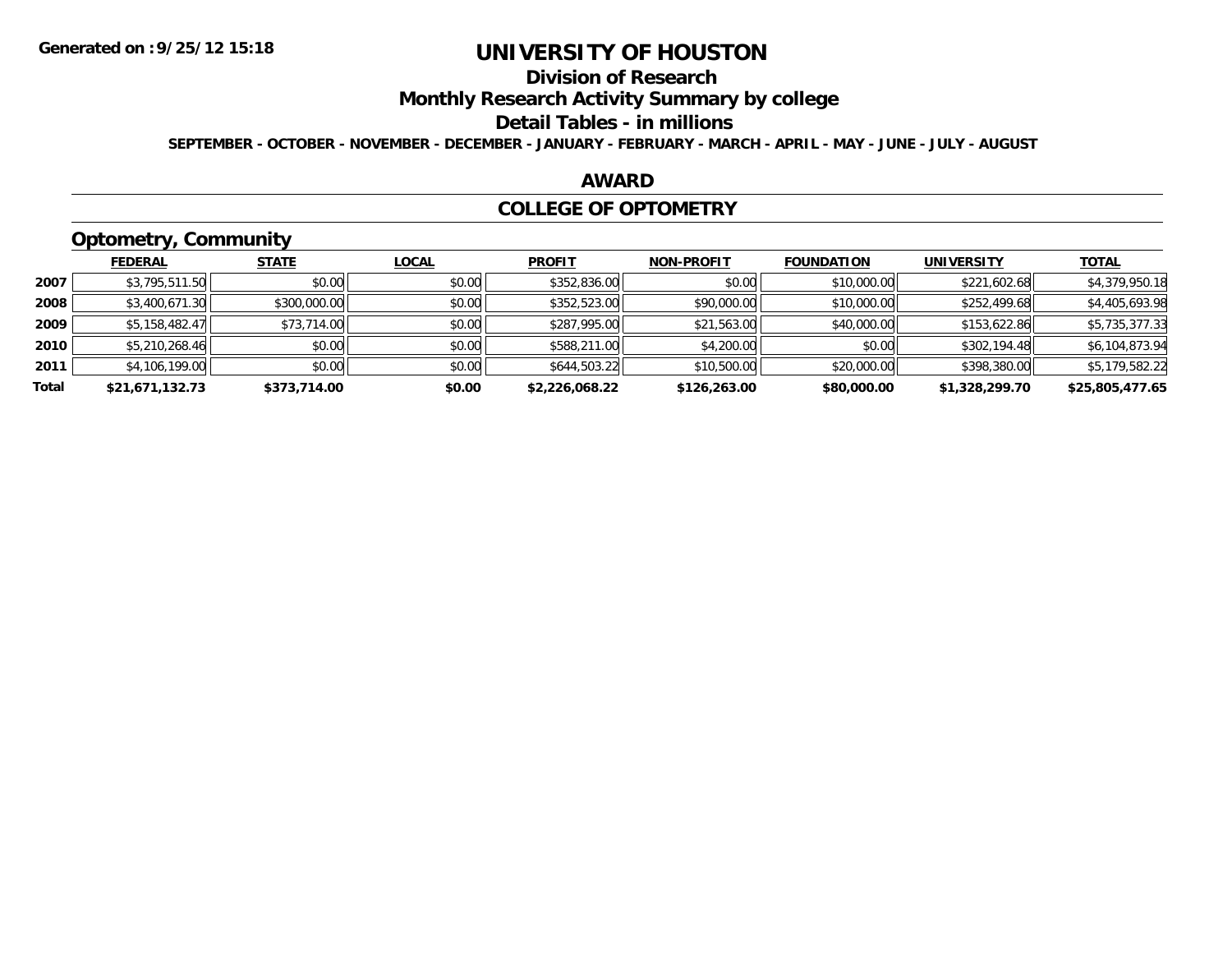## **Division of Research**

**Monthly Research Activity Summary by college**

## **Detail Tables - in millions**

**SEPTEMBER - OCTOBER - NOVEMBER - DECEMBER - JANUARY - FEBRUARY - MARCH - APRIL - MAY - JUNE - JULY - AUGUST**

## **AWARD**

## **COLLEGE OF PHARMACY**

## **Clinical Sciences and Administration**

|      | <b>FEDERAL</b> | <b>STATE</b> | <u>LOCAL</u> | <b>PROFIT</b> | <b>NON-PROFIT</b> | <b>FOUNDATION</b> | <b>UNIVERSITY</b> | <u>TOTAL</u>   |
|------|----------------|--------------|--------------|---------------|-------------------|-------------------|-------------------|----------------|
| 2007 | \$303,424.00   | \$0.00       | \$0.00       | \$641,892.12  | \$80,000.00       | \$120,902.00      | \$0.00            | \$1,146,218.12 |
| 2008 | \$572,657.00   | \$0.00       | \$0.00       | \$434,029.00  | \$25,000.00       | \$0.00            | \$0.00            | \$1,031,686.00 |
| 2009 | \$82,966.00    | \$0.00       | \$0.00       | \$347,802.00  | \$438,160.00      | \$0.00            | \$1,485.00        | \$870,413.00   |
| 2010 | \$305,908.85   | \$0.00       | \$0.00       | \$652,105.25  | \$66,001.00       | \$0.00            | \$0.00            | \$1,024,015.10 |
| 2011 | \$73,572.60    | \$25,886.00  | \$0.00       | \$370,250.64  | \$413,568.00      | \$25,000.00       | \$0.00            | \$908,277.24   |

## **Dean, Pharmacy**

|      | <b>FEDERAL</b> | <b>STATE</b> | <u>LOCAL</u> | <b>PROFIT</b> | <b>NON-PROFIT</b> | <b>FOUNDATION</b> | <b>UNIVERSITY</b> | <b>TOTAL</b> |
|------|----------------|--------------|--------------|---------------|-------------------|-------------------|-------------------|--------------|
| 2007 | \$0.00         | \$0.00       | \$0.00       | \$0.00        | \$0.00            | \$0.00            | \$0.00            | \$0.00       |
| 2008 | \$0.00         | \$0.00       | \$0.00       | \$0.00        | \$0.00            | \$0.00            | \$0.00            | \$0.00       |
| 2009 | \$0.00         | \$0.00       | \$0.00       | \$0.00        | \$0.00            | \$0.00            | \$0.00            | \$0.00       |
| 2010 | \$0.00         | \$0.00       | \$0.00       | \$0.00        | \$0.00            | \$0.00            | \$0.00            | \$0.00       |
| 2011 | \$0.00         | \$0.00       | \$0.00       | \$0.00        | \$0.00            | \$0.00            | \$0.00            | \$0.00       |

## **Pharmacological and Pharmaceutical Sciences**

|       | <b>FEDERAL</b>  | <b>STATE</b> | <b>LOCAL</b> | <b>PROFIT</b>  | <b>NON-PROFIT</b> | <b>FOUNDATION</b> | <b>UNIVERSITY</b> | <b>TOTAL</b>    |
|-------|-----------------|--------------|--------------|----------------|-------------------|-------------------|-------------------|-----------------|
| 2007  | \$1,949,282.00  | \$0.00       | \$0.00       | \$130,000.00   | \$350,000.00      | \$97,500.00       | \$0.00            | \$2,526,782.00  |
| 2008  | \$2,048,457.05  | \$299,234.00 | \$0.00       | \$70,836.00    | \$145,336.38      | \$60,000.00       | \$0.00            | \$2,623,863.43  |
| 2009  | \$2,633,306.76  | \$0.00       | \$0.00       | \$142,616.00   | \$176,970.00      | \$91,700.00       | \$0.00            | \$3,044,592.76  |
| 2010  | \$4,733,899.40  | \$0.00       | \$0.00       | \$19,200.00    | \$147,000.00      | \$75,000.00       | \$0.00            | \$4,975,099.40  |
| 2011  | \$2,686,663.40  | \$0.00       | \$0.00       | \$25,760.00    | \$0.00            | \$187,793.00      | \$0.00            | \$2,900,216.40  |
| Total | \$15,390,137.06 | \$325,120.00 | \$0.00       | \$2,834,491.01 | \$1,842,035.38    | \$657,895.00      | \$1,485.00        | \$21,051,163.45 |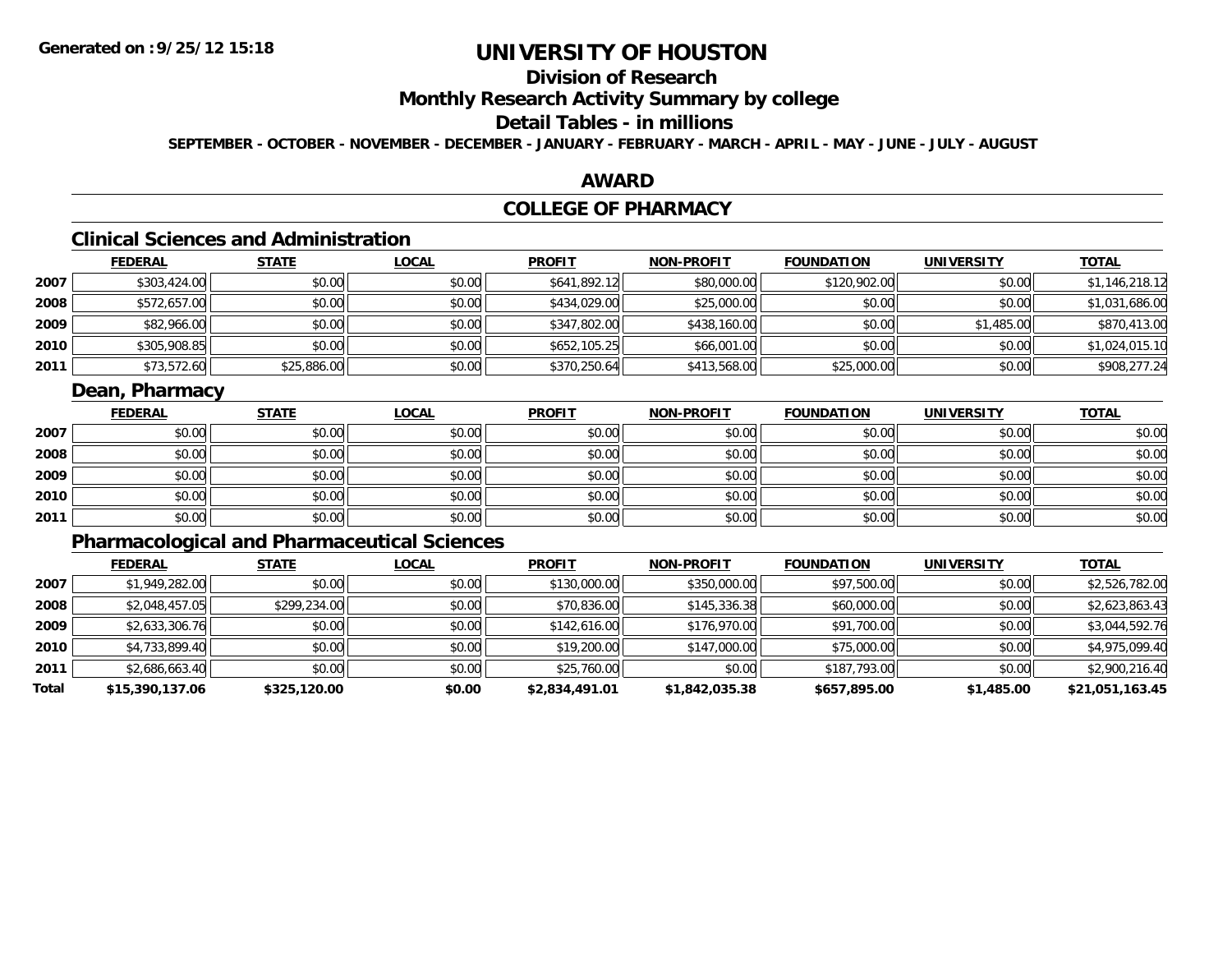**2008**

**2009**

**2010**

## **UNIVERSITY OF HOUSTON**

## **Division of Research**

**Monthly Research Activity Summary by college**

#### **Detail Tables - in millions**

**SEPTEMBER - OCTOBER - NOVEMBER - DECEMBER - JANUARY - FEBRUARY - MARCH - APRIL - MAY - JUNE - JULY - AUGUST**

### **AWARD**

## **COLLEGE OF TECHNOLOGY**

|      | <b>Center for Life Sciences Technology</b>    |              |              |               |                   |                   |                   |                |
|------|-----------------------------------------------|--------------|--------------|---------------|-------------------|-------------------|-------------------|----------------|
|      | <b>FEDERAL</b>                                | <b>STATE</b> | <b>LOCAL</b> | <b>PROFIT</b> | <b>NON-PROFIT</b> | <b>FOUNDATION</b> | <b>UNIVERSITY</b> | <b>TOTAL</b>   |
| 2007 | \$0.00                                        | \$0.00       | \$0.00       | \$0.00        | \$0.00            | \$0.00            | \$0.00            | \$0.00         |
| 2009 | \$0.00                                        | \$0.00       | \$0.00       | \$0.00        | \$0.00            | \$0.00            | \$0.00            | \$0.00         |
| 2011 | \$0.00                                        | \$0.00       | \$0.00       | \$0.00        | \$0.00            | \$0.00            | \$0.00            | \$0.00         |
|      | <b>Center for Technology Literacy</b>         |              |              |               |                   |                   |                   |                |
|      | <b>FEDERAL</b>                                | <b>STATE</b> | <b>LOCAL</b> | <b>PROFIT</b> | <b>NON-PROFIT</b> | <b>FOUNDATION</b> | <b>UNIVERSITY</b> | <b>TOTAL</b>   |
| 2007 | \$0.00                                        | \$0.00       | \$0.00       | \$0.00        | \$0.00            | \$0.00            | \$0.00            | \$0.00         |
| 2008 | \$0.00                                        | \$0.00       | \$0.00       | \$0.00        | \$0.00            | \$0.00            | \$0.00            | \$0.00         |
| 2010 | \$2,516,704.00                                | \$0.00       | \$0.00       | \$0.00        | \$0.00            | \$0.00            | \$0.00            | \$2,516,704.00 |
| 2011 | \$118,880.00                                  | \$0.00       | \$0.00       | \$0.00        | \$0.00            | \$0.00            | \$0.00            | \$118,880.00   |
|      | Dean, Technology                              |              |              |               |                   |                   |                   |                |
|      | <b>FEDERAL</b>                                | <b>STATE</b> | <b>LOCAL</b> | <b>PROFIT</b> | <b>NON-PROFIT</b> | <b>FOUNDATION</b> | <b>UNIVERSITY</b> | <b>TOTAL</b>   |
| 2007 | \$521,741.00                                  | \$0.00       | \$0.00       | \$0.00        | \$0.00            | \$0.00            | \$0.00            | \$521,741.00   |
| 2008 | \$736,051.00                                  | \$0.00       | \$0.00       | \$0.00        | \$0.00            | \$0.00            | \$0.00            | \$736,051.00   |
| 2009 | \$470,639.00                                  | \$0.00       | \$0.00       | \$0.00        | \$0.00            | \$0.00            | \$0.00            | \$470,639.00   |
| 2010 | \$429,651.10                                  | \$0.00       | \$0.00       | \$0.00        | \$0.00            | \$0.00            | \$0.00            | \$429,651.10   |
| 2011 | \$359,736.00                                  | \$0.00       | \$0.00       | \$0.00        | \$0.00            | \$0.00            | \$0.00            | \$359,736.00   |
|      | <b>Engineering Technology</b>                 |              |              |               |                   |                   |                   |                |
|      | <b>FEDERAL</b>                                | <b>STATE</b> | <b>LOCAL</b> | <b>PROFIT</b> | <b>NON-PROFIT</b> | <b>FOUNDATION</b> | <b>UNIVERSITY</b> | <b>TOTAL</b>   |
| 2007 | \$1,998,810.27                                | \$0.00       | \$0.00       | \$38,611.50   | \$5,010.00        | \$0.00            | \$12,000.00       | \$2,054,431.77 |
| 2008 | \$584,632.20                                  | \$0.00       | \$0.00       | \$17,256.00   | \$30,000.00       | \$0.00            | \$26,400.00       | \$658,288.20   |
| 2009 | \$804,044.79                                  | \$0.00       | \$0.00       | \$71,000.00   | \$55,603.00       | \$80,975.00       | \$0.00            | \$1,011,622.79 |
| 2010 | \$650,060.70                                  | \$0.00       | \$0.00       | \$111,000.00  | \$0.00            | \$0.00            | \$0.00            | \$761,060.70   |
| 2011 | \$754,871.50                                  | \$183.93     | \$0.00       | \$36,195.00   | \$45,434.00       | \$54,853.00       | \$0.00            | \$891,537.43   |
|      | <b>Human Development and Consumer Science</b> |              |              |               |                   |                   |                   |                |
|      | <b>FEDERAL</b>                                | <b>STATE</b> | <b>LOCAL</b> | <b>PROFIT</b> | <b>NON-PROFIT</b> | <b>FOUNDATION</b> | <b>UNIVERSITY</b> | <b>TOTAL</b>   |
| 2007 | \$31,993.10                                   | \$107,152.00 | \$0.00       | \$10,500.00   | \$0.00            | \$0.00            | \$0.00            | \$149,645.10   |

8 \$64,421.20 \$53,304.00 \$53,304.00 \$0.00 \$0.00 \$0.00 \$0.00 \$0.00 \$0.00 \$0.00 \$0.00 \$0.00 \$117,725.20

\$0.00 \$0.00 \$0.00 \$10,000.00 \$0.00 \$0.00 \$0.00 \$10,000.00

\$7,319.00 \$0.00 \$0.00 \$75,704.00 \$0.00 \$0.00 \$0.00 \$83,023.00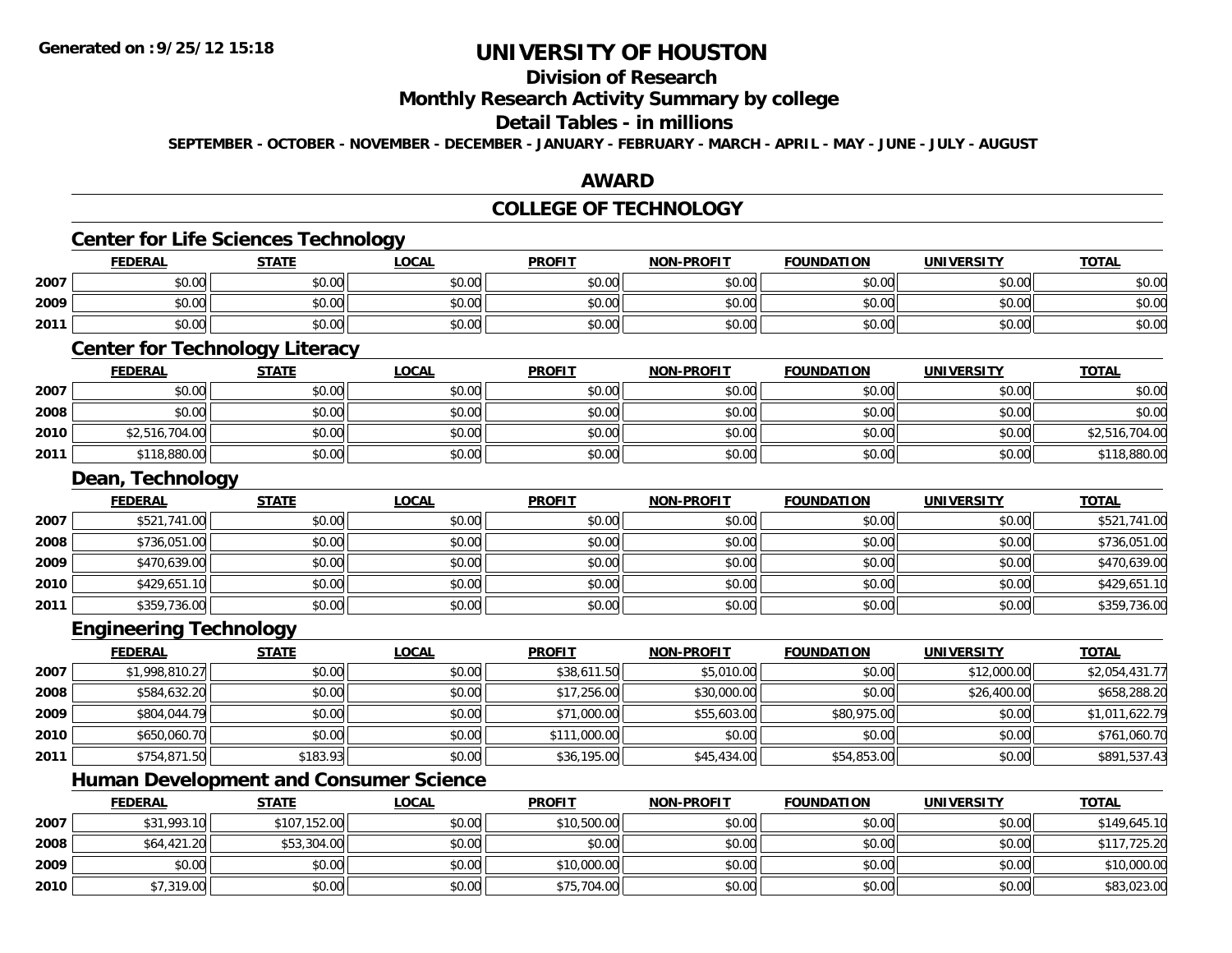## **Division of Research**

**Monthly Research Activity Summary by college**

#### **Detail Tables - in millions**

**SEPTEMBER - OCTOBER - NOVEMBER - DECEMBER - JANUARY - FEBRUARY - MARCH - APRIL - MAY - JUNE - JULY - AUGUST**

### **AWARD**

### **COLLEGE OF TECHNOLOGY**

## **Information & Logistics Technology**

|      | <b>FEDERAL</b> | <b>STATE</b> | <u>LOCAL</u> | <b>PROFIT</b> | <b>NON-PROFIT</b> | <b>FOUNDATION</b> | <b>UNIVERSITY</b> | <b>TOTAL</b> |
|------|----------------|--------------|--------------|---------------|-------------------|-------------------|-------------------|--------------|
| 2007 | \$85,871.73    | \$0.00       | \$0.00       | \$0.00        | \$0.00            | \$0.00            | \$0.00            | \$85,871.73  |
| 2008 | \$0.00         | \$17,768.00  | \$0.00       | \$1,500.00    | \$0.00            | \$0.00            | \$0.00            | \$19,268.00  |
| 2009 | \$199,117.20   | \$0.00       | \$0.00       | \$0.00        | \$20,094.00       | \$0.00            | \$0.00            | \$219,211.20 |
| 2010 | \$121,248.00   | \$0.00       | \$0.00       | \$0.00        | \$3,400.00        | \$0.00            | \$0.00            | \$124,648.00 |
| 2011 | \$183,880.00   | \$0.00       | \$0.00       | \$0.00        | \$5,100.00        | \$0.00            | \$0.00            | \$188,980.00 |

## **Texas Manufacturing Assistance Center**

|       | <b>FEDERAL</b>  | <b>STATE</b> | <u>LOCAL</u> | <b>PROFIT</b> | <b>NON-PROFIT</b> | <b>FOUNDATION</b> | <b>UNIVERSITY</b> | <b>TOTAL</b>    |
|-------|-----------------|--------------|--------------|---------------|-------------------|-------------------|-------------------|-----------------|
| 2007  | \$0.00          | \$0.00       | \$0.00       | \$0.00        | \$0.00            | \$0.00            | \$0.00            | \$0.00          |
| 2008  | \$0.00          | \$0.00       | \$0.00       | \$0.00        | \$0.00            | \$0.00            | \$0.00            | \$0.00          |
| 2009  | \$0.00          | \$0.00       | \$0.00       | \$0.00        | \$0.00            | \$0.00            | \$0.00            | \$0.00          |
| 2010  | \$0.00          | \$0.00       | \$0.00       | \$0.00        | \$0.00            | \$0.00            | \$0.00            | \$0.00          |
| 2011  | \$0.00          | \$0.00       | \$0.00       | \$0.00        | \$0.00            | \$0.00            | \$0.00            | \$0.00          |
| Total | \$10,639,671.79 | \$178,407.93 | \$0.00       | \$371,766.50  | \$164,641.00      | \$135,828.00      | \$38,400.00       | \$11,528,715.22 |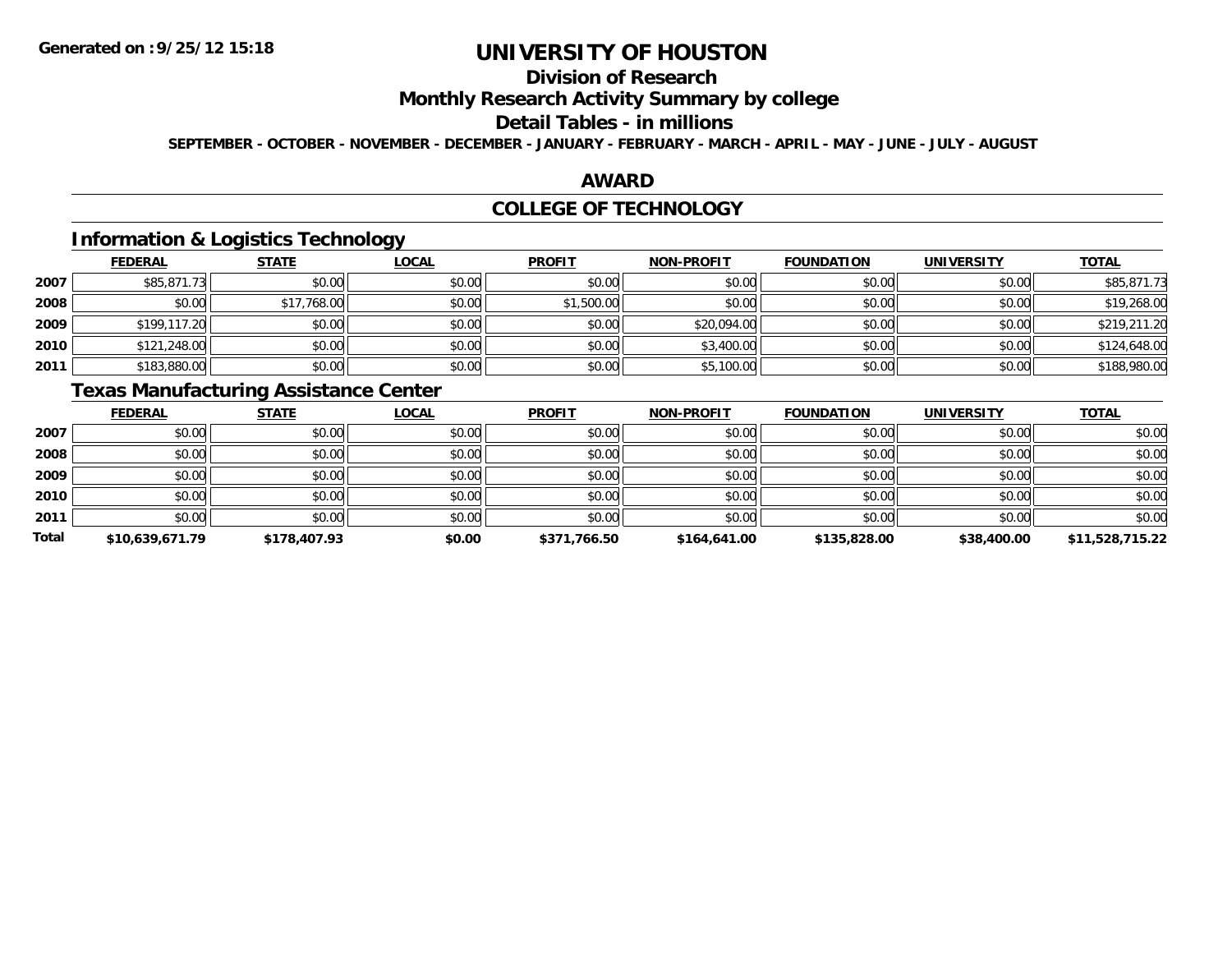**2010**

**2011**

## **UNIVERSITY OF HOUSTON**

## **Division of Research**

## **Monthly Research Activity Summary by college**

#### **Detail Tables - in millions**

**SEPTEMBER - OCTOBER - NOVEMBER - DECEMBER - JANUARY - FEBRUARY - MARCH - APRIL - MAY - JUNE - JULY - AUGUST**

### **AWARD**

## **CULLEN COLLEGE OF ENGINEERING**

|      | <b>Biomedical Engineering</b>                            |                |              |                |                   |                   |                   |                 |
|------|----------------------------------------------------------|----------------|--------------|----------------|-------------------|-------------------|-------------------|-----------------|
|      | <b>FEDERAL</b>                                           | <b>STATE</b>   | <b>LOCAL</b> | <b>PROFIT</b>  | <b>NON-PROFIT</b> | <b>FOUNDATION</b> | <b>UNIVERSITY</b> | <b>TOTAL</b>    |
| 2007 | \$82,165.00                                              | \$0.00         | \$0.00       | \$0.00         | \$0.00            | \$0.00            | \$0.00            | \$82,165.00     |
| 2008 | \$99,839.00                                              | \$0.00         | \$0.00       | \$0.00         | \$0.00            | \$114,406.00      | \$0.00            | \$214,245.00    |
| 2009 | \$597,924.48                                             | \$0.00         | \$0.00       | \$0.00         | \$100,000.00      | \$0.00            | \$0.00            | \$697,924.48    |
| 2010 | \$515,585.00                                             | \$0.00         | \$0.00       | \$0.00         | \$0.00            | \$4,594.00        | \$0.00            | \$520,179.00    |
| 2011 | \$468,126.00                                             | \$0.00         | \$0.00       | \$0.00         | \$0.00            | \$0.00            | \$0.00            | \$468,126.00    |
|      | <b>Center for Innovative Grouting Materials and Tech</b> |                |              |                |                   |                   |                   |                 |
|      | <b>FEDERAL</b>                                           | <b>STATE</b>   | <b>LOCAL</b> | <b>PROFIT</b>  | <b>NON-PROFIT</b> | <b>FOUNDATION</b> | <b>UNIVERSITY</b> | <b>TOTAL</b>    |
| 2010 | \$0.00                                                   | \$0.00         | \$0.00       | \$0.00         | \$0.00            | \$0.00            | \$0.00            | \$0.00          |
| 2011 | \$0.00                                                   | \$0.00         | \$0.00       | \$0.00         | \$0.00            | \$0.00            | \$0.00            | \$0.00          |
|      | <b>Chemical Engineering</b>                              |                |              |                |                   |                   |                   |                 |
|      | <b>FEDERAL</b>                                           | <b>STATE</b>   | <b>LOCAL</b> | <b>PROFIT</b>  | <b>NON-PROFIT</b> | <b>FOUNDATION</b> | <b>UNIVERSITY</b> | <b>TOTAL</b>    |
| 2007 | \$2,873,877.66                                           | \$110,336.00   | \$412,488.00 | \$362,060.88   | \$140,000.00      | \$162,420.00      | \$0.00            | \$4,061,182.54  |
| 2008 | \$1,942,655.56                                           | \$3,948,950.62 | \$392,238.00 | \$1,053,208.68 | \$15,000.00       | \$163,570.00      | \$0.00            | \$7,515,622.86  |
| 2009 | \$2,266,723.79                                           | \$9,395,446.89 | \$100,000.00 | \$322,140.00   | \$40,000.00       | \$119,499.84      | \$160,200.00      | \$12,404,010.52 |
| 2010 | \$8,413,600.95                                           | \$289,970.00   | \$95,588.00  | \$611,766.79   | \$0.00            | \$112,200.00      | \$41,818.00       | \$9,564,943.74  |
| 2011 | \$5,009,963.61                                           | \$301,766.25   | \$70,000.00  | \$983,953.00   | \$800.00          | \$160,900.00      | \$114,642.00      | \$6,642,024.86  |
|      | <b>Civil Engineering</b>                                 |                |              |                |                   |                   |                   |                 |
|      | <b>FEDERAL</b>                                           | <b>STATE</b>   | <b>LOCAL</b> | <b>PROFIT</b>  | <b>NON-PROFIT</b> | <b>FOUNDATION</b> | <b>UNIVERSITY</b> | <b>TOTAL</b>    |
| 2007 | \$1,240,526.60                                           | \$875,827.00   | \$226,220.00 | \$100,000.00   | \$0.00            | \$0.00            | \$0.00            | \$2,442,573.60  |
| 2008 | \$1,672,572.98                                           | \$594,987.50   | \$0.00       | \$66,000.00    | \$75,752.00       | \$100,000.00      | \$0.00            | \$2,509,312.48  |
| 2009 | \$1,677,155.70                                           | \$581,409.73   | \$0.00       | \$104,000.00   | \$75,752.00       | \$150,250.00      | \$20,000.00       | \$2,608,567.43  |
| 2010 | \$3,393,556.22                                           | \$678,715.81   | \$0.00       | \$30,359.20    | \$13,000.00       | \$50,250.00       | \$0.00            | \$4,165,881.23  |
| 2011 | \$3,043,772.98                                           | \$573,794.98   | \$100,000.00 | \$214,311.80   | \$75,623.00       | \$0.00            | \$65,000.00       | \$4,072,502.76  |
|      | <b>Composites Engineering and Applications Center</b>    |                |              |                |                   |                   |                   |                 |
|      | <b>FEDERAL</b>                                           | <b>STATE</b>   | <b>LOCAL</b> | <b>PROFIT</b>  | <b>NON-PROFIT</b> | <b>FOUNDATION</b> | <b>UNIVERSITY</b> | <b>TOTAL</b>    |
| 2007 | \$0.00                                                   | \$0.00         | \$0.00       | \$0.00         | \$0.00            | \$0.00            | \$0.00            | \$0.00          |

0 \$0.00 \$0.00 \$0.00 \$0.00 \$0.00 \$0.00 \$0.00 \$0.00 \$0.00 \$0.00 \$0.00 \$0.00 \$0.00 \$0.00 \$0.00 \$0.00 \$0.00

\$0.00 \$0.00 \$0.00 \$0.00 \$0.00 \$0.00 \$0.00 \$0.00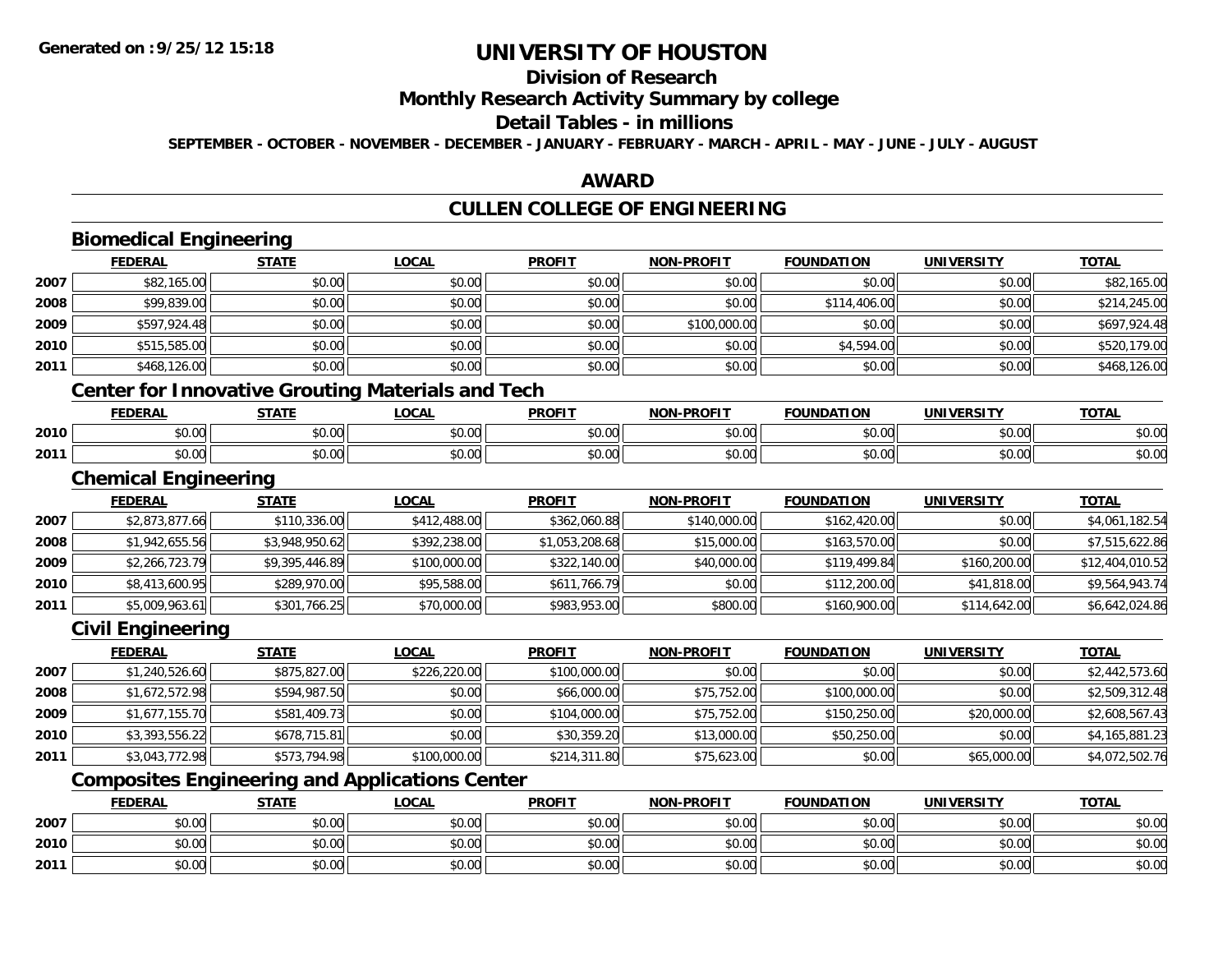## **Division of Research**

### **Monthly Research Activity Summary by college**

## **Detail Tables - in millions**

**SEPTEMBER - OCTOBER - NOVEMBER - DECEMBER - JANUARY - FEBRUARY - MARCH - APRIL - MAY - JUNE - JULY - AUGUST**

## **AWARD**

## **CULLEN COLLEGE OF ENGINEERING**

## **Dean, Engineering**

|      | <b>FEDERAL</b> | <b>STATE</b> | <b>LOCAL</b> | <b>PROFIT</b> | <b>NON-PROFIT</b> | <b>FOUNDATION</b> | <b>UNIVERSITY</b> | <b>TOTAL</b> |
|------|----------------|--------------|--------------|---------------|-------------------|-------------------|-------------------|--------------|
| 2007 | \$0.00         | \$0.00       | \$0.00       | \$0.00        | \$200.00          | \$21,278.14       | \$0.00            | \$21,478.14  |
| 2008 | \$239,570.40   | \$49,700.00  | \$0.00       | \$0.00        | \$0.00            | \$185.19          | \$0.00            | \$289,455.59 |
| 2009 | \$445,707.30   | \$0.00       | \$0.00       | \$0.00        | \$0.00            | \$0.00            | \$0.00            | \$445,707.30 |
| 2010 | \$0.00         | \$0.00       | \$0.00       | \$0.00        | \$0.00            | \$0.00            | \$0.00            | \$0.00       |
| 2011 | \$39,999.10    | \$0.00       | \$0.00       | \$0.00        | \$0.00            | \$0.00            | \$0.00            | \$39,999.10  |

## **Electrical & Computer Engineering**

|      | <u>FEDERAL</u> | <u>STATE</u> | <b>LOCAL</b> | <b>PROFIT</b> | <b>NON-PROFIT</b> | <b>FOUNDATION</b> | <b>UNIVERSITY</b> | <b>TOTAL</b>   |
|------|----------------|--------------|--------------|---------------|-------------------|-------------------|-------------------|----------------|
| 2007 | \$1,928,618.64 | \$416,500.00 | \$0.00       | \$108,488,00  | \$184,667.00      | \$0.00            | \$28,000.00       | \$2,666,273.64 |
| 2008 | \$3,542,869.78 | \$687,192.00 | \$0.00       | \$485,583.40  | \$317,780.00      | \$0.00            | \$61,600.00       | \$5,095,025.18 |
| 2009 | \$4,665,561.93 | \$63,485.00  | \$0.00       | \$530,625,00  | \$267,012.28      | \$0.00            | \$19,800.00       | \$5,546,484.22 |
| 2010 | \$4,428,701.59 | \$349,324.51 | \$0.00       | \$393,000.00  | \$131,500.00      | \$50,000.00       | \$9,000.00        | \$5,361,526.10 |
| 2011 | \$6,431,825.00 | \$63,391.24  | \$0.00       | \$430,198.00  | \$0.00            | \$50,000.00       | \$0.00            | \$6,975,414.24 |

## **Industrial Engineering**

|      | <b>FEDERAL</b> | <b>STATE</b> | <u>LOCAL</u> | <b>PROFIT</b> | <b>NON-PROFIT</b> | <b>FOUNDATION</b> | <b>UNIVERSITY</b> | <b>TOTAL</b>   |
|------|----------------|--------------|--------------|---------------|-------------------|-------------------|-------------------|----------------|
| 2007 | \$11,584.30    | \$1,500.00   | \$0.00       | \$0.00        | \$0.00            | \$0.00            | \$0.00            | \$13,084.30    |
| 2008 | \$285,327.32   | \$0.00       | \$7,804.62   | \$0.00        | \$0.00            | \$0.00            | \$0.00            | \$293,131.94   |
| 2009 | \$260,381.00   | \$50,685.00  | \$10,000.00  | \$0.00        | \$0.00            | \$0.00            | \$0.00            | \$321,066.00   |
| 2010 | \$589,680.00   | \$144,351.00 | \$431,266.00 | \$0.00        | \$0.00            | \$0.00            | \$0.00            | \$1,165,297.00 |
| 2011 | \$301,276.00   | \$16,828.00  | \$0.00       | \$0.00        | \$0.00            | \$0.00            | \$0.00            | \$318,104.00   |

### **Mechanical Engineering**

|      | <b>FEDERAL</b> | <b>STATE</b>   | <b>LOCAL</b> | <b>PROFIT</b>  | <b>NON-PROFIT</b> | <b>FOUNDATION</b> | <b>UNIVERSITY</b> | <b>TOTAL</b>   |
|------|----------------|----------------|--------------|----------------|-------------------|-------------------|-------------------|----------------|
| 2007 | \$2,228,883.30 | \$36,000.00    | \$0.00       | \$423,972.00   | \$19,936.00       | \$0.00            | \$0.00            | \$2,708,791.30 |
| 2008 | \$1,945,468.97 | \$146,000.00   | \$0.00       | \$357,021.00   | \$144,607.00      | \$0.00            | \$35,191.00       | \$2,628,287.97 |
| 2009 | \$3,626,973.71 | \$0.00         | \$0.00       | \$340,873.00   | \$242,796.00      | \$0.00            | \$44,809.00       | \$4,255,451.71 |
| 2010 | \$5,472,756.55 | \$2,213,784.00 | \$0.00       | \$1,083,162.80 | \$127,965.00      | \$9,900.00        | \$0.00            | \$8,907,568.35 |
| 2011 | \$2,843,021.30 | \$122,500.00   | \$0.00       | \$546,708.20   | \$83,987.00       | \$13,200.00       | \$0.00            | \$3,609,416.50 |

## **National Wind Energy Center**

|      | EEDEDAI<br>LI\ <i>r</i>  | <b>STATE</b>                 | .OCAI          | <b>PROFIT</b>     | MON DDOEIT                              | <b>FOUNDATION</b> | <b>UNIVERSITY</b>    | <b>TATA</b>          |
|------|--------------------------|------------------------------|----------------|-------------------|-----------------------------------------|-------------------|----------------------|----------------------|
| 2010 | $\circ$ $\circ$<br>DU.UU | $\uparrow$ $\uparrow$<br>ט.ט | 50.00<br>DU.UU | 0000<br>JU.UU     | $\sim$ $\sim$<br>pu.uu                  | \$0.00            | 0.001<br>JU.UU       | ሶስ ሰሰ<br>JU.UU       |
| 2011 | ልስ ባህ<br>DU.UU           | $\sim$<br>טט.טע              | 0.00<br>vv.vv  | $\cdots$<br>JU.UU | $\uparrow$ $\wedge$ $\uparrow$<br>JU.UU | 40.00<br>DU.UU    | 0000<br><b>JU.UU</b> | 0000<br><b>JU.UU</b> |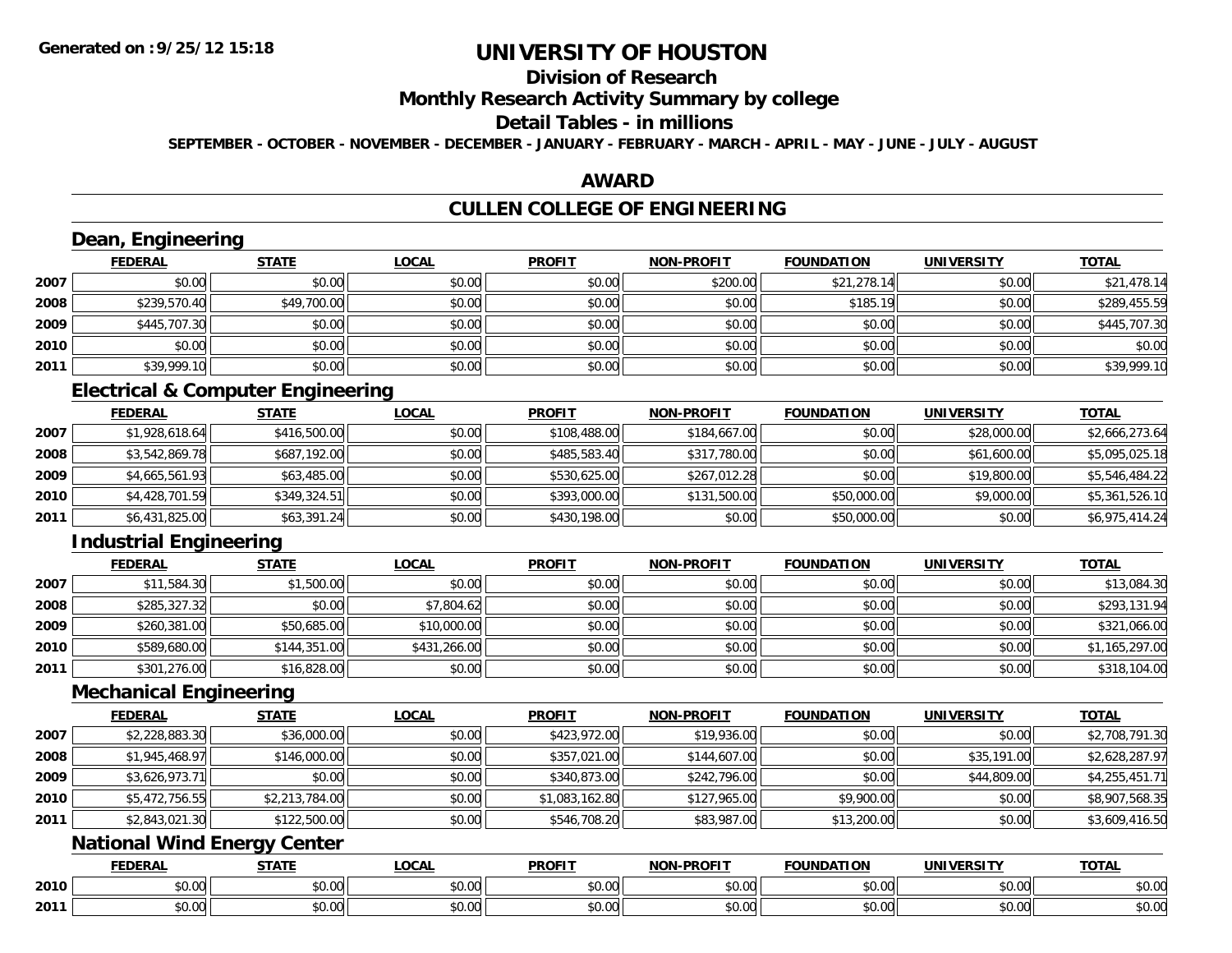## **Division of Research**

**Monthly Research Activity Summary by college**

#### **Detail Tables - in millions**

**SEPTEMBER - OCTOBER - NOVEMBER - DECEMBER - JANUARY - FEBRUARY - MARCH - APRIL - MAY - JUNE - JULY - AUGUST**

### **AWARD**

## **CULLEN COLLEGE OF ENGINEERING**

## **SW Public Safety Technology Center**

|              | <u>FEDERAL</u>  | <b>STATE</b>    | <u>LOCAL</u>   | <b>PROFIT</b>  | <b>NON-PROFIT</b> | <b>FOUNDATION</b> | <b>UNIVERSITY</b> | <b>TOTAL</b>     |
|--------------|-----------------|-----------------|----------------|----------------|-------------------|-------------------|-------------------|------------------|
| 2007         | \$0.00          | \$0.00          | \$0.00         | \$0.00         | \$0.00            | \$0.00            | \$0.00            | \$0.00           |
| 2009         | \$0.00          | \$0.00          | \$0.00         | \$0.00         | \$0.00            | \$0.00            | \$0.00            | \$0.00           |
| 2010         | \$0.00          | \$0.00          | \$0.00         | \$0.00         | \$0.00            | \$0.00            | \$0.00            | \$0.00           |
| <b>Total</b> | \$72,586,251.72 | \$21,712,445.53 | \$1,845,604.62 | \$8,547,431.75 | \$2,056,377.28    | \$1,282,653.17    | \$600,060.00      | \$108,630,824.07 |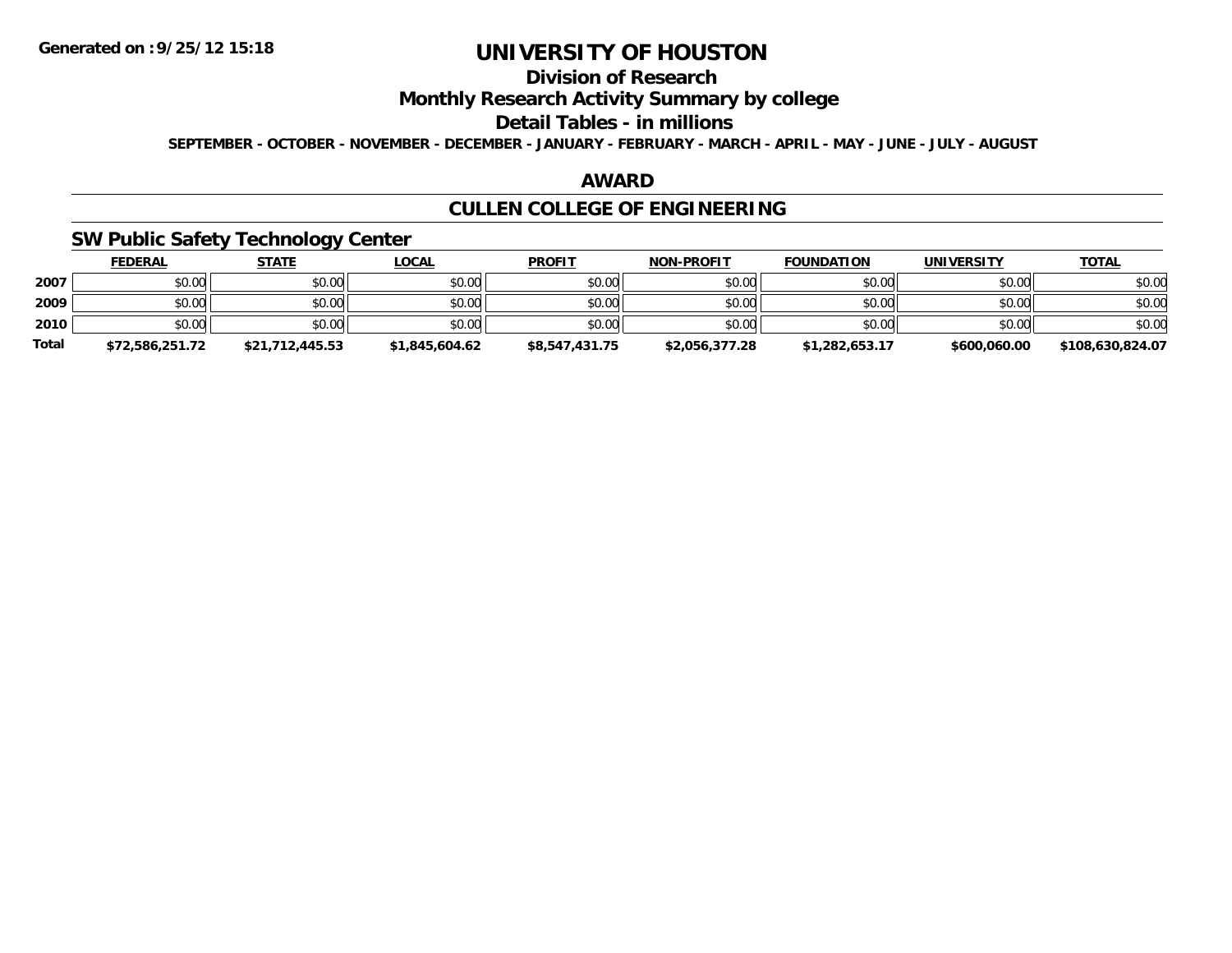## **Division of Research**

### **Monthly Research Activity Summary by college**

### **Detail Tables - in millions**

**SEPTEMBER - OCTOBER - NOVEMBER - DECEMBER - JANUARY - FEBRUARY - MARCH - APRIL - MAY - JUNE - JULY - AUGUST**

## **AWARD**

## **DIVISION OF RESEARCH**

### **Center for Advanced Materials**

|      | <u>FEDERAL</u> | <b>STATE</b> | <u>LOCAL</u> | <b>PROFIT</b> | <b>NON-PROFIT</b> | <b>FOUNDATION</b> | <b>UNIVERSITY</b> | <b>TOTAL</b> |
|------|----------------|--------------|--------------|---------------|-------------------|-------------------|-------------------|--------------|
| 2007 | \$72,000.00    | \$0.00       | \$0.00       | \$0.00        | \$0.00            | \$0.00            | \$0.00            | \$72,000.00  |
| 2008 | \$0.00         | \$0.00       | \$0.00       | \$18,000.00   | \$0.00            | \$0.00            | \$0.00            | \$18,000.00  |
| 2009 | \$0.00         | \$0.00       | \$0.00       | \$0.00        | \$0.00            | \$0.00            | \$0.00            | \$0.00       |
| 2010 | \$30,000.00    | \$68,153.35  | \$0.00       | \$10,000.00   | \$0.00            | \$0.00            | \$0.00            | \$108,153.35 |
| 2011 | \$66,098.50    | \$2,229.90   | \$0.00       | \$0.00        | \$0.00            | \$0.00            | \$0.00            | \$68,328.40  |

## **Center for Biomedical & Environmental Genomics**

|      | <u>FEDERAL</u> | <u>STATE</u> | <u>LOCAL</u> | <b>PROFIT</b> | <b>NON-PROFIT</b> | <b>FOUNDATION</b> | <b>UNIVERSITY</b> | <b>TOTAL</b> |
|------|----------------|--------------|--------------|---------------|-------------------|-------------------|-------------------|--------------|
| 2007 | \$0.00         | \$0.00       | \$0.00       | \$0.00        | \$0.00            | \$0.00            | \$0.00            | \$0.00       |
| 2008 | \$0.00         | \$0.00       | \$0.00       | \$0.00        | \$0.00            | \$0.00            | \$0.00            | \$0.00       |
| 2009 | \$0.00         | \$0.00       | \$0.00       | \$0.00        | \$0.00            | \$0.00            | \$0.00            | \$0.00       |
| 2010 | \$0.00         | \$0.00       | \$0.00       | \$0.00        | \$0.00            | \$0.00            | \$0.00            | \$0.00       |
| 2011 | \$0.00         | \$0.00       | \$0.00       | \$0.00        | \$0.00            | \$0.00            | \$0.00            | \$0.00       |

## **Center for Industrial Partnerships**

|      | <b>FEDERAL</b>    | <b>STATE</b> | <b>LOCAL</b> | <b>PROFIT</b> | <b>NON-PROFIT</b> | <b>FOUNDATION</b> | UNIVERSITY | <u>TOTAL</u>      |
|------|-------------------|--------------|--------------|---------------|-------------------|-------------------|------------|-------------------|
| 2008 | 0.899.00<br>\$237 | \$0.00       | \$0.00       | \$60,825.72   | \$0.00            | \$0.00            | \$0.00     | \$298,724.72      |
| 2009 | \$249,000.00      | \$0.00       | \$0.00       | \$50,250.00   | \$0.00            | \$0.00            | \$0.00     | \$299,250.00      |
| 2010 | \$232,190.00      | \$0.00       | \$0.00       | \$44,000.00   | \$0.00            | \$0.00            | \$0.00     | ,190.00<br>\$276, |

#### **Center for Neuromotor & Biomechanics Research**

|      | <b>FEDERAL</b>                        | <b>STATE</b> | <b>LOCAL</b> | <b>PROFIT</b> | <b>NON-PROFIT</b> | <b>FOUNDATION</b> | UNIVERSITY        | <b>TOTAL</b> |
|------|---------------------------------------|--------------|--------------|---------------|-------------------|-------------------|-------------------|--------------|
| 2008 | \$0.00                                | \$0.00       | \$0.00       | \$0.00        | \$0.00            | \$0.00            | \$0.00            | \$0.00       |
| 2009 | \$0.00                                | \$0.00       | \$0.00       | \$0.00        | \$0.00            | \$0.00            | \$0.00            | \$0.00       |
| 2010 | \$0.00                                | \$0.00       | \$0.00       | \$0.00        | \$0.00            | \$0.00            | \$0.00            | \$0.00       |
|      | <b>Division of Research</b>           |              |              |               |                   |                   |                   |              |
|      | <b>FEDERAL</b>                        | <b>STATE</b> | <b>LOCAL</b> | <b>PROFIT</b> | <b>NON-PROFIT</b> | <b>FOUNDATION</b> | <b>UNIVERSITY</b> | <b>TOTAL</b> |
| 2009 | \$49,134.96                           | \$0.00       | \$0.00       | \$0.00        | \$0.00            | \$0.00            | \$0.00            | \$49,134.96  |
|      | <b>Institute for Molecular Design</b> |              |              |               |                   |                   |                   |              |
|      | <b>FEDERAL</b>                        | <b>STATE</b> | <b>LOCAL</b> | <b>PROFIT</b> | <b>NON-PROFIT</b> | <b>FOUNDATION</b> | <b>UNIVERSITY</b> | <b>TOTAL</b> |
| 2011 | \$0.00                                | \$0.00       | \$0.00       | \$0.00        | \$0.00            | \$0.00            | \$0.00            | \$0.00       |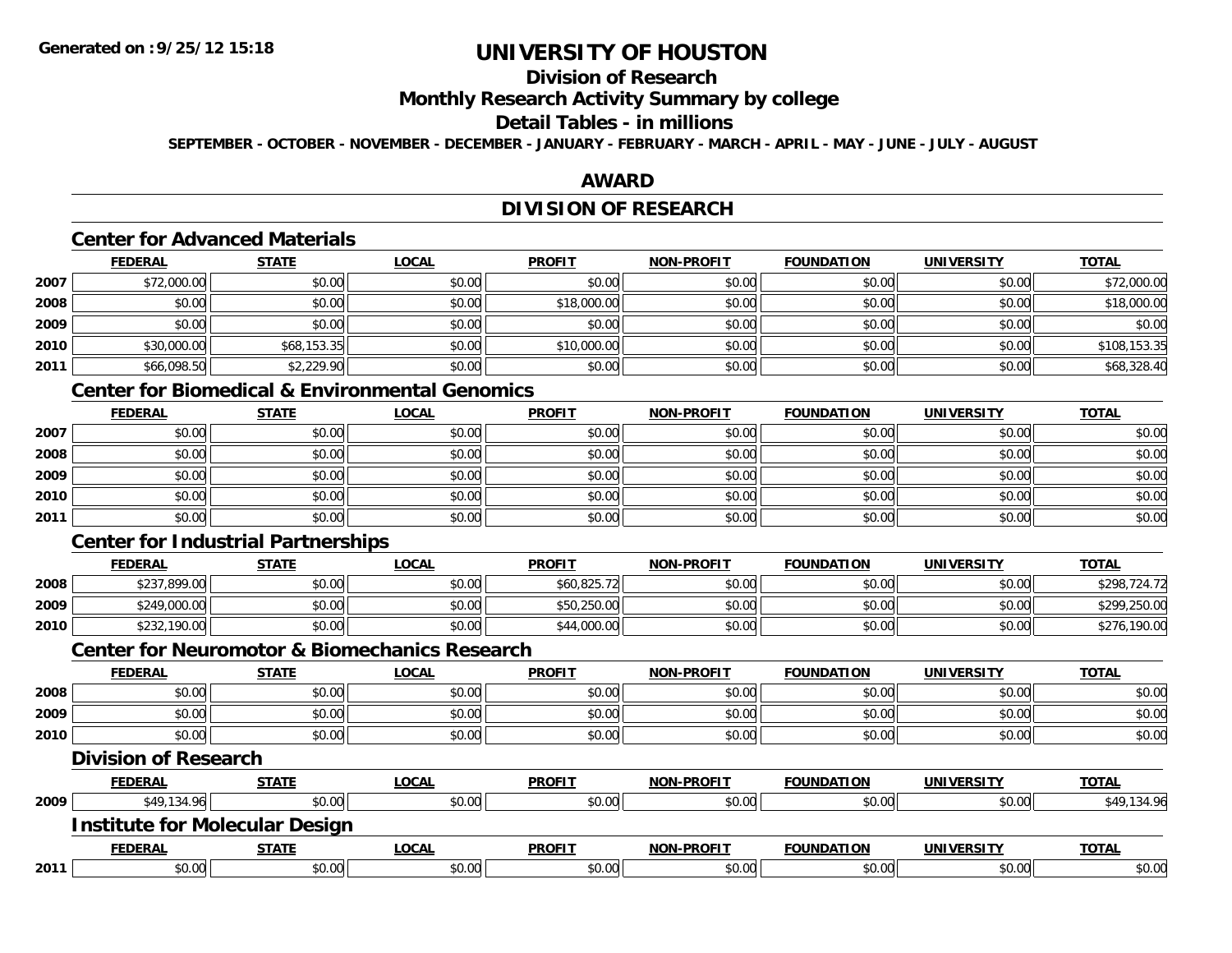## **Division of Research**

**Monthly Research Activity Summary by college**

#### **Detail Tables - in millions**

**SEPTEMBER - OCTOBER - NOVEMBER - DECEMBER - JANUARY - FEBRUARY - MARCH - APRIL - MAY - JUNE - JULY - AUGUST**

### **AWARD**

## **DIVISION OF RESEARCH**

|      | <b>Institute for Nanoenergy</b>       |                |              |               |                   |                   |                   |                |
|------|---------------------------------------|----------------|--------------|---------------|-------------------|-------------------|-------------------|----------------|
|      | <b>FEDERAL</b>                        | <b>STATE</b>   | <b>LOCAL</b> | <b>PROFIT</b> | NON-PROFIT        | <b>FOUNDATION</b> | <b>UNIVERSITY</b> | <b>TOTAL</b>   |
| 2008 | \$0.00                                | \$0.00         | \$0.00       | \$0.00        | \$0.00            | \$0.00            | \$0.00            | \$0.00         |
| 2011 | \$0.00                                | \$0.00         | \$0.00       | \$0.00        | \$0.00            | \$0.00            | \$0.00            | \$0.00         |
|      | <b>Office of Contracts and Grants</b> |                |              |               |                   |                   |                   |                |
|      | <b>FEDERAL</b>                        | <b>STATE</b>   | <b>LOCAL</b> | <b>PROFIT</b> | NON-PROFIT        | <b>FOUNDATION</b> | <b>UNIVERSITY</b> | <b>TOTAL</b>   |
| 2007 | \$0.00                                | \$0.00         | \$0.00       | \$0.00        | \$0.00            | \$808,827.88      | \$0.00            | \$808,827.88   |
| 2008 | \$0.00                                | \$0.00         | \$0.00       | \$0.00        | \$0.00            | \$661,535.78      | \$0.00            | \$661,535.78   |
| 2009 | \$0.00                                | \$0.00         | \$0.00       | \$0.00        | \$0.00            | \$596,817.99      | \$0.00            | \$596,817.99   |
| 2010 | \$0.00                                | \$0.00         | \$0.00       | \$0.00        | \$0.00            | \$767,050.25      | \$0.00            | \$767,050.25   |
| 2011 | \$0.00                                | \$0.00         | \$0.00       | \$0.00        | \$0.00            | \$542,609.00      | \$0.00            | \$542,609.00   |
|      | <b>Research Financial Services</b>    |                |              |               |                   |                   |                   |                |
|      | <b>FEDERAL</b>                        | <b>STATE</b>   | <b>LOCAL</b> | <b>PROFIT</b> | <b>NON-PROFIT</b> | <b>FOUNDATION</b> | <b>UNIVERSITY</b> | <b>TOTAL</b>   |
| 2007 | \$121,500.00                          | \$0.00         | \$0.00       | \$0.00        | \$0.00            | \$0.00            | \$0.00            | \$121,500.00   |
| 2008 | \$0.00                                | \$5,000,000.00 | \$0.00       | \$0.00        | \$0.00            | \$0.00            | \$0.00            | \$5,000,000.00 |
| 2009 | \$0.00                                | \$0.00         | \$0.00       | \$0.00        | \$0.00            | \$0.00            | \$0.00            | \$0.00         |
| 2010 | \$0.00                                | \$0.00         | \$0.00       | \$0.00        | \$0.00            | \$0.00            | \$0.00            | \$0.00         |
| 2011 | \$0.00                                | \$0.00         | \$0.00       | \$0.00        | \$0.00            | \$0.00            | \$0.00            | \$0.00         |
|      | <b>Research Information Center</b>    |                |              |               |                   |                   |                   |                |
|      | <b>FEDERAL</b>                        | <b>STATE</b>   | <b>LOCAL</b> | <b>PROFIT</b> | <b>NON-PROFIT</b> | <b>FOUNDATION</b> | <b>UNIVERSITY</b> | <b>TOTAL</b>   |
| 2008 | \$0.00                                | \$0.00         | \$0.00       | \$0.00        | \$0.00            | \$0.00            | \$0.00            | \$0.00         |
|      | <b>TcSAM</b>                          |                |              |               |                   |                   |                   |                |
|      | <b>FEDERAL</b>                        | <b>STATE</b>   | <b>LOCAL</b> | <b>PROFIT</b> | NON-PROFIT        | <b>FOUNDATION</b> | <b>UNIVERSITY</b> | <b>TOTAL</b>   |
| 2007 | \$0.00                                | \$0.00         | \$0.00       | \$0.00        | \$0.00            | \$0.00            | \$0.00            | \$0.00         |
| 2008 | \$0.00                                | \$0.00         | \$0.00       | \$0.00        | \$0.00            | \$0.00            | \$0.00            | \$0.00         |
| 2009 | \$0.00                                | \$0.00         | \$0.00       | \$0.00        | \$0.00            | \$0.00            | \$0.00            | \$0.00         |
| 2010 | \$0.00                                | \$0.00         | \$0.00       | \$0.00        | \$0.00            | \$0.00            | \$0.00            | \$0.00         |
|      | <b>TcSUH</b>                          |                |              |               |                   |                   |                   |                |
|      | <b>FEDERAL</b>                        | <b>STATE</b>   | <b>LOCAL</b> | <b>PROFIT</b> | <b>NON-PROFIT</b> | <b>FOUNDATION</b> | <b>UNIVERSITY</b> | <b>TOTAL</b>   |
| 2007 | \$89,977.00                           | \$0.00         | \$0.00       | \$0.00        | \$0.00            | \$0.00            | \$0.00            | \$89,977.00    |
| 2008 | \$181,937.50                          | \$0.00         | \$0.00       | \$0.00        | \$0.00            | \$0.00            | \$0.00            | \$181,937.50   |
| 2009 | \$121,469.00                          | \$0.00         | \$0.00       | \$206,938.00  | \$35,780.00       | \$0.00            | \$0.00            | \$364,187.00   |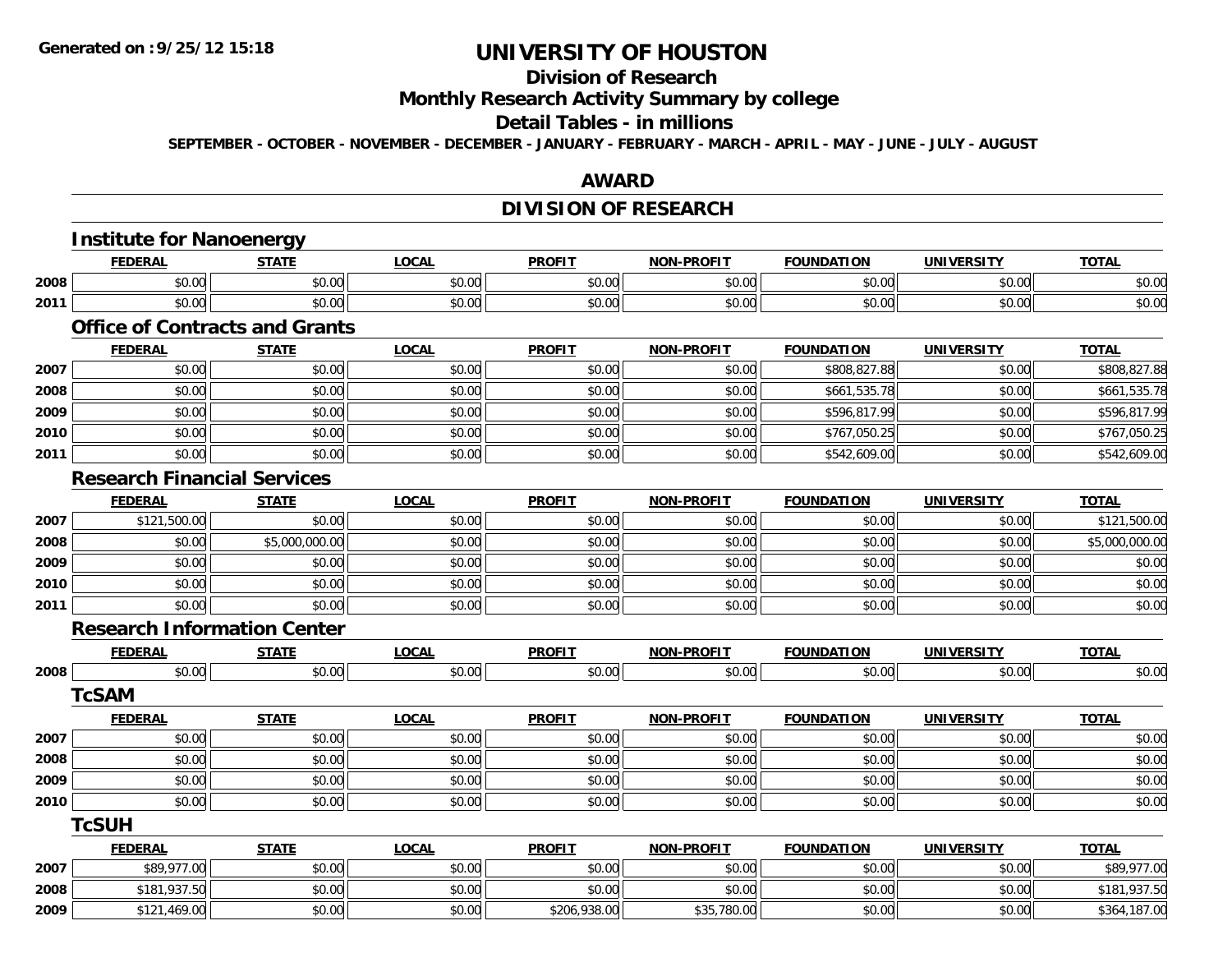#### **Division of Research**

## **Monthly Research Activity Summary by college**

#### **Detail Tables - in millions**

**SEPTEMBER - OCTOBER - NOVEMBER - DECEMBER - JANUARY - FEBRUARY - MARCH - APRIL - MAY - JUNE - JULY - AUGUST**

#### **AWARD**

## **DIVISION OF RESEARCH**

|       | <b>TcSUH</b>    |                                          |              |               |                   |                   |                   |                 |
|-------|-----------------|------------------------------------------|--------------|---------------|-------------------|-------------------|-------------------|-----------------|
|       | <b>FEDERAL</b>  | <b>STATE</b>                             | <b>LOCAL</b> | <b>PROFIT</b> | <b>NON-PROFIT</b> | <b>FOUNDATION</b> | <b>UNIVERSITY</b> | <b>TOTAL</b>    |
| 2010  | \$70,000.00     | \$0.00                                   | \$0.00       | \$22,000.00   | \$0.00            | \$0.00            | \$0.00            | \$92,000.00     |
| 2011  | \$40,000.00     | \$60,000.00                              | \$0.00       | \$248,562.00  | \$0.00            | \$0.00            | \$0.00            | \$348,562.00    |
|       |                 | <b>Texas Learning/Computation Center</b> |              |               |                   |                   |                   |                 |
|       | <b>FEDERAL</b>  | <b>STATE</b>                             | <b>LOCAL</b> | <b>PROFIT</b> | <b>NON-PROFIT</b> | <b>FOUNDATION</b> | <b>UNIVERSITY</b> | <b>TOTAL</b>    |
| 2007  | \$0.00          | \$0.00                                   | \$0.00       | \$0.00        | \$0.00            | \$0.00            | \$0.00            | \$0.00          |
| 2008  | \$0.00          | \$0.00                                   | \$0.00       | \$0.00        | \$0.00            | \$0.00            | \$0.00            | \$0.00          |
| 2009  | \$0.00          | \$0.00                                   | \$0.00       | \$0.00        | \$0.00            | \$0.00            | \$0.00            | \$0.00          |
| 2010  | \$0.00          | \$0.00                                   | \$0.00       | \$0.00        | \$0.00            | \$0.00            | \$0.00            | \$0.00          |
| 2011  | \$38,806.50     | \$0.00                                   | \$0.00       | \$0.00        | \$0.00            | \$0.00            | \$0.00            | \$38,806.50     |
|       |                 | <b>Texas Obesity Research Center</b>     |              |               |                   |                   |                   |                 |
|       | <b>FEDERAL</b>  | <b>STATE</b>                             | <b>LOCAL</b> | <b>PROFIT</b> | <b>NON-PROFIT</b> | <b>FOUNDATION</b> | <b>UNIVERSITY</b> | <b>TOTAL</b>    |
| 2010  | \$0.00          | \$0.00                                   | \$0.00       | \$0.00        | \$0.00            | \$0.00            | \$0.00            | \$0.00          |
| 2011  | \$0.00          | \$0.00                                   | \$0.00       | \$0.00        | \$0.00            | \$0.00            | \$0.00            | \$0.00          |
|       | <b>TIMES</b>    |                                          |              |               |                   |                   |                   |                 |
|       | <b>FEDERAL</b>  | <b>STATE</b>                             | <b>LOCAL</b> | <b>PROFIT</b> | <b>NON-PROFIT</b> | <b>FOUNDATION</b> | <b>UNIVERSITY</b> | <b>TOTAL</b>    |
| 2007  | \$3,795,039.68  | \$0.00                                   | \$0.00       | \$0.00        | \$10,617.00       | \$0.00            | \$0.00            | \$3,805,656.68  |
| 2008  | \$3,542,682.94  | \$4,864,952.70                           | \$0.00       | \$0.00        | \$0.00            | \$0.00            | \$13,392.00       | \$8,421,027.64  |
| 2009  | \$2,889,915.26  | \$3,833,789.45                           | \$0.00       | \$0.00        | \$0.00            | \$0.00            | \$45,259.00       | \$6,768,963.71  |
| 2010  | \$4,744,226.75  | \$212,544.00                             | \$0.00       | \$0.00        | \$0.00            | \$0.00            | \$0.00            | \$4,956,770.75  |
| 2011  | \$3,572,902.54  | \$8,000.00                               | \$0.00       | \$0.00        | \$0.00            | \$0.00            | \$0.00            | \$3,580,902.54  |
| Total | \$20,144,779.63 | \$14,049,669.40                          | \$0.00       | \$660,575.72  | \$46,397.00       | \$3,376,840.90    | \$58,651.00       | \$38,336,913.65 |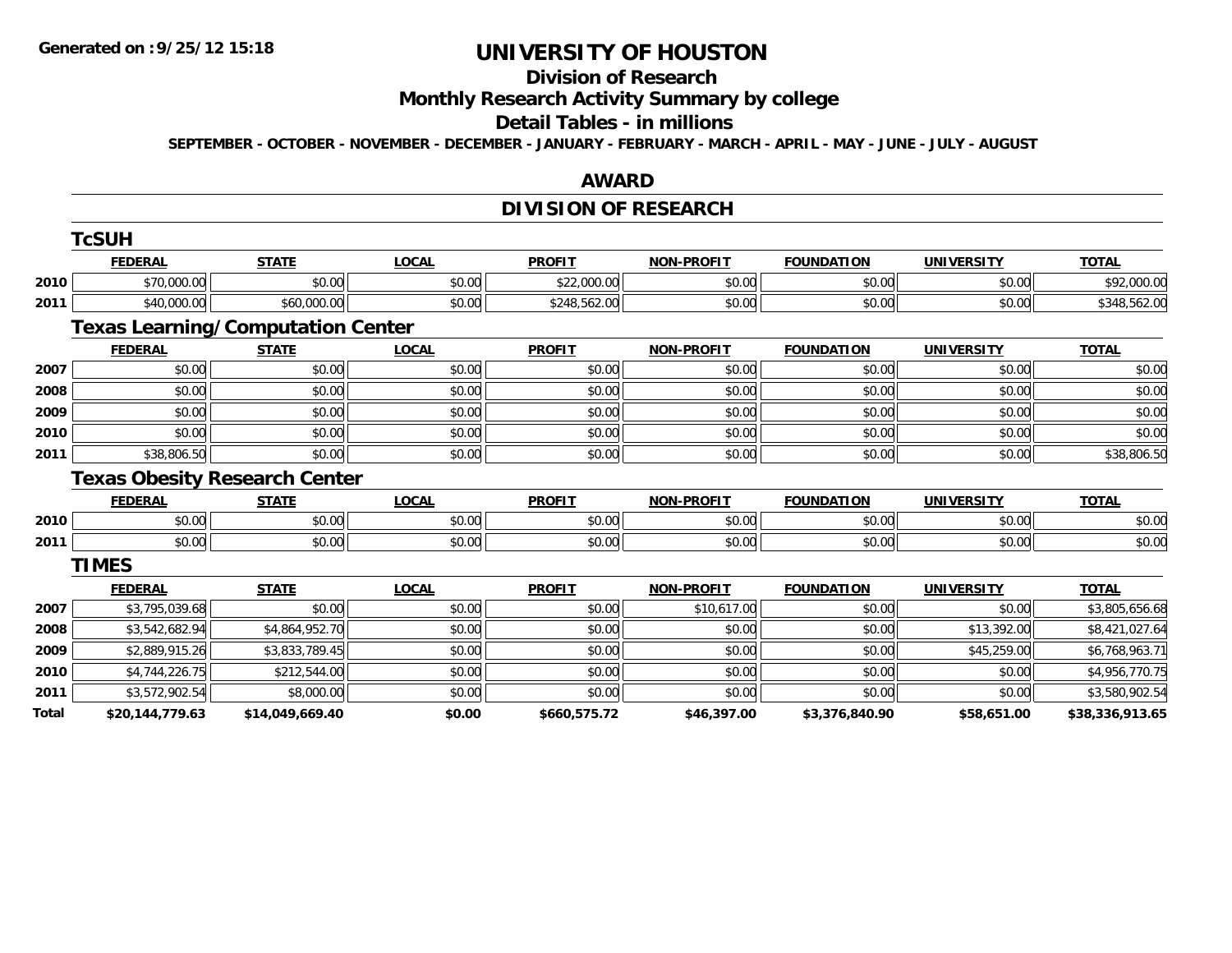## **Division of Research**

### **Monthly Research Activity Summary by college**

### **Detail Tables - in millions**

**SEPTEMBER - OCTOBER - NOVEMBER - DECEMBER - JANUARY - FEBRUARY - MARCH - APRIL - MAY - JUNE - JULY - AUGUST**

### **AWARD**

## **GRADUATE COLLEGE OF SOCIAL WORK**

## **Child & Family for Innovative Research**

|      | <b>FEDERAL</b> | <b>STATE</b> | <u>LOCAL</u> | <b>PROFIT</b> | <b>NON-PROFIT</b> | <b>FOUNDATION</b> | <b>UNIVERSITY</b> | <b>TOTAL</b> |
|------|----------------|--------------|--------------|---------------|-------------------|-------------------|-------------------|--------------|
| 2007 | \$25,000.00    | \$0.00       | \$0.00       | \$0.00        | \$20,000.00       | \$0.00            | \$0.00            | \$45,000.00  |
| 2008 | \$25,000.00    | \$349,613.00 | \$0.00       | \$0.00        | \$53,740.00       | \$0.00            | \$0.00            | \$428,353.00 |
| 2009 | \$39,595.15    | \$0.00       | \$0.00       | \$0.00        | \$32,073.00       | \$0.00            | \$0.00            | \$71,668.15  |
| 2010 | \$25,000.00    | \$0.00       | \$0.00       | \$0.00        | \$17,000.00       | \$0.00            | \$0.00            | \$42,000.00  |
| 2011 | \$25,000.00    | \$0.00       | \$0.00       | \$0.00        | \$0.00            | \$0.00            | \$0.00            | \$25,000.00  |

### **Community Projects - Social Work**

|      | <u>FEDERAL</u> | <b>STATE</b> | <u>LOCAL</u> | <b>PROFIT</b> | <b>NON-PROFIT</b> | <b>FOUNDATION</b> | <b>UNIVERSITY</b> | <b>TOTAL</b> |
|------|----------------|--------------|--------------|---------------|-------------------|-------------------|-------------------|--------------|
| 2007 | \$214,472.00   | \$0.00       | \$0.00       | \$0.00        | \$49,491.08       | \$0.00            | \$0.00            | \$263,963.08 |
| 2008 | \$248,092.00   | \$0.00       | \$0.00       | \$0.00        | \$207.06          | \$0.00            | \$0.00            | \$248,299.06 |
| 2009 | \$36,900.00    | \$0.00       | \$0.00       | \$0.00        | \$0.00            | \$0.00            | \$0.00            | \$36,900.00  |
| 2010 | \$0.00         | \$0.00       | \$0.00       | \$0.00        | \$0.00            | \$0.00            | \$0.00            | \$0.00       |
| 2011 | \$0.00         | \$0.00       | \$0.00       | \$0.00        | \$0.00            | \$0.00            | \$0.00            | \$0.00       |

## **Dean, Social Work**

|      | <b>FEDERAL</b> | <b>STATE</b> | <b>LOCAL</b> | <b>PROFIT</b> | <b>NON-PROFIT</b> | <b>FOUNDATION</b> | <b>UNIVERSITY</b> | <b>TOTAL</b>   |
|------|----------------|--------------|--------------|---------------|-------------------|-------------------|-------------------|----------------|
| 2007 | \$2,951,895.16 | \$0.00       | \$0.00       | \$0.00        | \$312.44          | \$0.00            | \$0.00            | \$2,952,207.60 |
| 2008 | \$1,699,362.92 | \$990,852.89 | \$0.00       | \$0.00        | \$0.00            | \$0.00            | \$0.00            | \$2,690,215.81 |
| 2009 | \$3,253,102.65 | \$788,888.96 | \$0.00       | \$0.00        | \$0.00            | \$2,593.60        | \$31,117.00       | \$4,075,702.21 |
| 2010 | \$2,806,163.51 | \$728,648.89 | \$0.00       | \$0.00        | \$0.00            | \$124,880.00      | \$0.00            | \$3,659,692.40 |
| 2011 | \$2,970,343.42 | \$0.00       | \$0.00       | \$0.00        | \$0.00            | \$1,146.30        | \$4,000.00        | \$2,975,489.72 |

### **Drug and Social Policy Research**

|      | <b>FEDERAL</b> | <b>STATE</b> | <b>LOCAL</b> | <b>PROFIT</b> | <b>NON-PROFIT</b> | <b>FOUNDATION</b> | <b>UNIVERSITY</b> | <b>TOTAL</b> |
|------|----------------|--------------|--------------|---------------|-------------------|-------------------|-------------------|--------------|
| 2007 | \$0.00         | \$0.00       | \$0.00       | \$0.00        | \$0.00            | \$0.00            | \$0.00            | \$0.00       |
| 2008 | \$0.00         | \$0.00       | \$0.00       | \$0.00        | \$0.00            | \$0.00            | \$0.00            | \$0.00       |
| 2009 | \$0.00         | \$0.00       | \$0.00       | \$0.00        | \$0.00            | \$0.00            | \$0.00            | \$0.00       |
| 2010 | \$0.00         | \$0.00       | \$0.00       | \$0.00        | \$0.00            | \$0.00            | \$0.00            | \$0.00       |
| 2011 | \$0.00         | \$0.00       | \$0.00       | \$0.00        | \$0.00            | \$0.00            | \$0.00            | \$0.00       |

## **Office for Drug SPR**

|      | <b>CENEDAI</b><br>-NA | <b>CTATE</b>         | $\sim$ $\sim$ $\sim$<br>. | <b>PROFIT</b>                                         | <b>DDAEIT</b><br><b>NION</b> | $\sim$<br>NΠΔ<br>10B                   | . <i>.</i><br>JN.    | <b>TOTAL</b>                                          |
|------|-----------------------|----------------------|---------------------------|-------------------------------------------------------|------------------------------|----------------------------------------|----------------------|-------------------------------------------------------|
| 2007 | ۰^<br>30.01           | $\sim$ $\sim$<br>ט.ט | ሶስ ሰሰ<br>vv.vv            | $\uparrow$ $\uparrow$ $\uparrow$<br>pu.uu             | 0.00<br>vv.vv                | $\overline{a}$ $\overline{a}$<br>40.00 | 0000<br><b>PU.UU</b> | $\cdots$<br>JU.UU                                     |
| 2008 | $\sim$<br>ט.ט         | $\sim$ 00<br>ט.טע    | $\sim$ $\sim$<br>JU.UU    | $\mathbf{A} \cap \mathbf{A} \cap \mathbf{A}$<br>JU.UU | 0.00<br>JU.UU                | JU.UU                                  | 0000<br>JU.UU        | $\mathsf{A} \cap \mathsf{A} \cap \mathsf{A}$<br>JU.UU |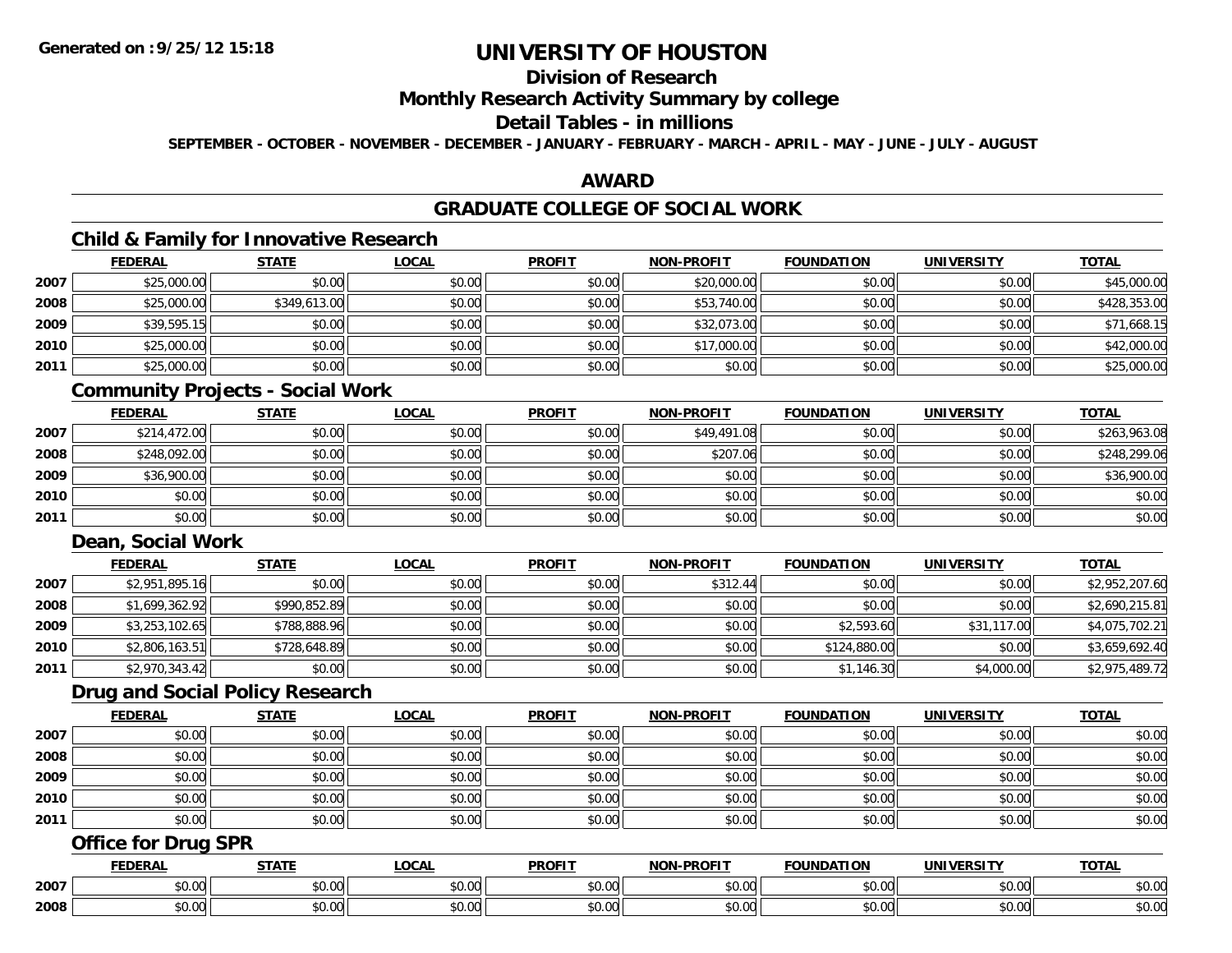## **Division of Research**

## **Monthly Research Activity Summary by college**

#### **Detail Tables - in millions**

**SEPTEMBER - OCTOBER - NOVEMBER - DECEMBER - JANUARY - FEBRUARY - MARCH - APRIL - MAY - JUNE - JULY - AUGUST**

### **AWARD**

### **GRADUATE COLLEGE OF SOCIAL WORK**

## **Office for Drug SPR**

|              | <b>FEDERAL</b>  | <u>STATE</u>   | <u>LOCAL</u> | <b>PROFIT</b> | <b>NON-PROFIT</b> | <b>FOUNDATION</b> | <b>UNIVERSITY</b> | <b>TOTAL</b>    |
|--------------|-----------------|----------------|--------------|---------------|-------------------|-------------------|-------------------|-----------------|
| 2009         | \$0.00          | \$0.00         | \$0.00       | \$0.00        | \$0.00            | \$0.00            | \$0.00            | \$0.00          |
| 2010         | \$0.00          | \$0.00         | \$0.00       | \$0.00        | \$0.00            | \$0.00            | \$0.00            | \$0.00          |
| 2011         | \$0.00          | \$0.00         | \$0.00       | \$0.00        | \$0.00            | \$0.00            | \$0.00            | \$0.00          |
| <b>Total</b> | \$14,319,926.81 | \$2,858,003.74 | \$0.00       | \$0.00        | \$172,823.58      | \$128,619.90      | \$35,117.00       | \$17,514,491.03 |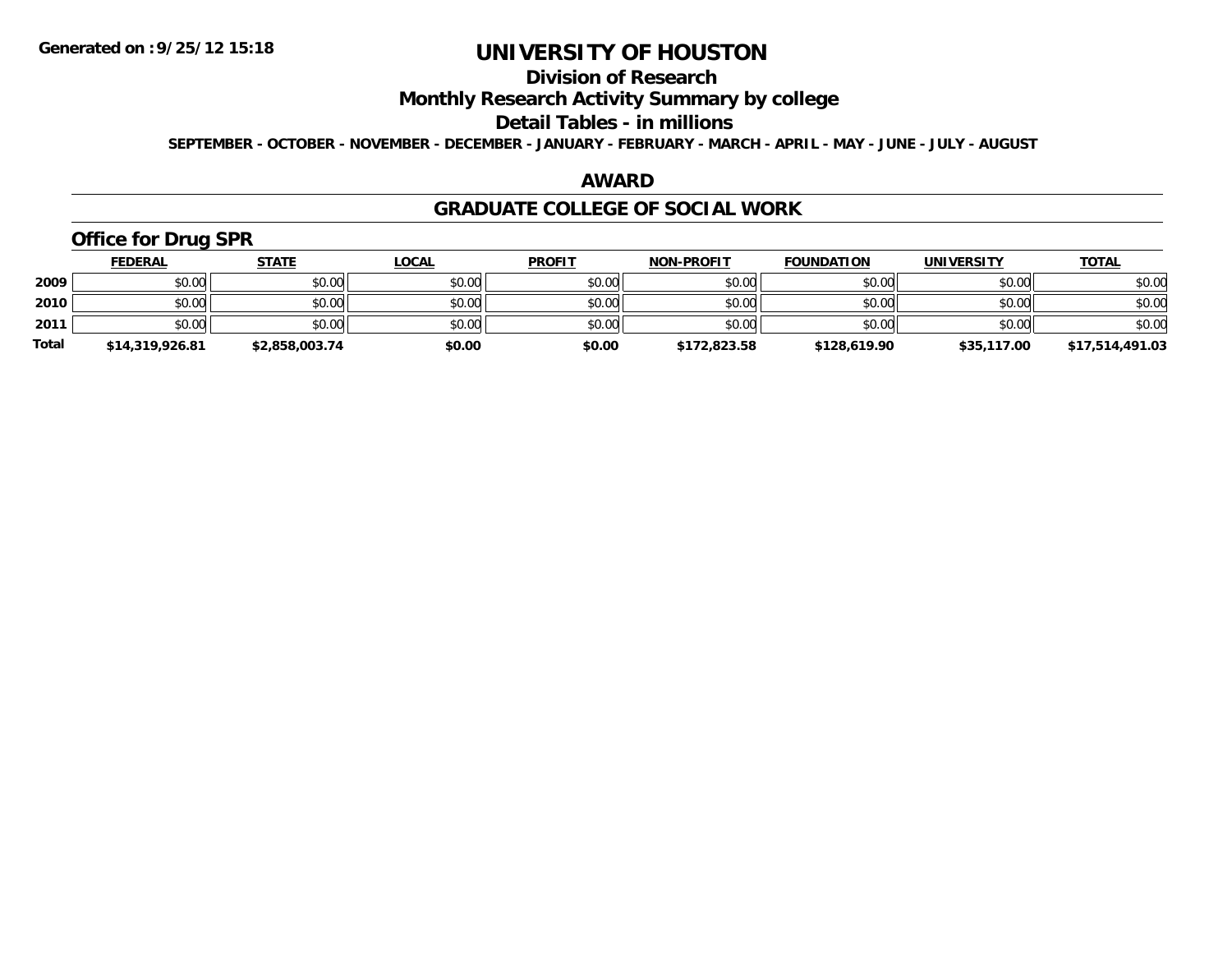## **Division of Research**

## **Monthly Research Activity Summary by college**

#### **Detail Tables - in millions**

**SEPTEMBER - OCTOBER - NOVEMBER - DECEMBER - JANUARY - FEBRUARY - MARCH - APRIL - MAY - JUNE - JULY - AUGUST**

### **AWARD**

### **HILTON COLLEGE OF HOTEL AND RESTAURANT MANAGEMENT**

### **Hotel and Restaurant Management**

|       | <b>FEDERAL</b> | <u>STATE</u> | <b>LOCAL</b> | <b>PROFIT</b> | <b>NON-PROFIT</b> | <b>FOUNDATION</b> | <b>UNIVERSITY</b> | <u>TOTAL</u> |
|-------|----------------|--------------|--------------|---------------|-------------------|-------------------|-------------------|--------------|
| 2007  | \$0.00         | \$298,900.00 | \$0.00       | \$0.00        | \$0.00            | \$0.00            | \$0.00            | \$298,900.00 |
| 2009  | \$60,000.00    | \$0.00       | \$0.00       | \$9,047.50    | \$0.00            | \$0.00            | \$0.00            | \$69,047.50  |
| 2010  | \$70,000.00    | \$0.00       | \$0.00       | \$0.00        | \$82,548.00       | \$0.00            | \$0.00            | \$152,548.00 |
| 2011  | \$173,995.00   | \$0.00       | \$0.00       | \$25,600.00   | \$27,280.00       | \$0.00            | \$0.00            | \$226,875.00 |
| Total | \$303,995.00   | \$298,900.00 | \$0.00       | \$34,647.50   | \$109,828.00      | \$0.00            | \$0.00            | \$747,370.50 |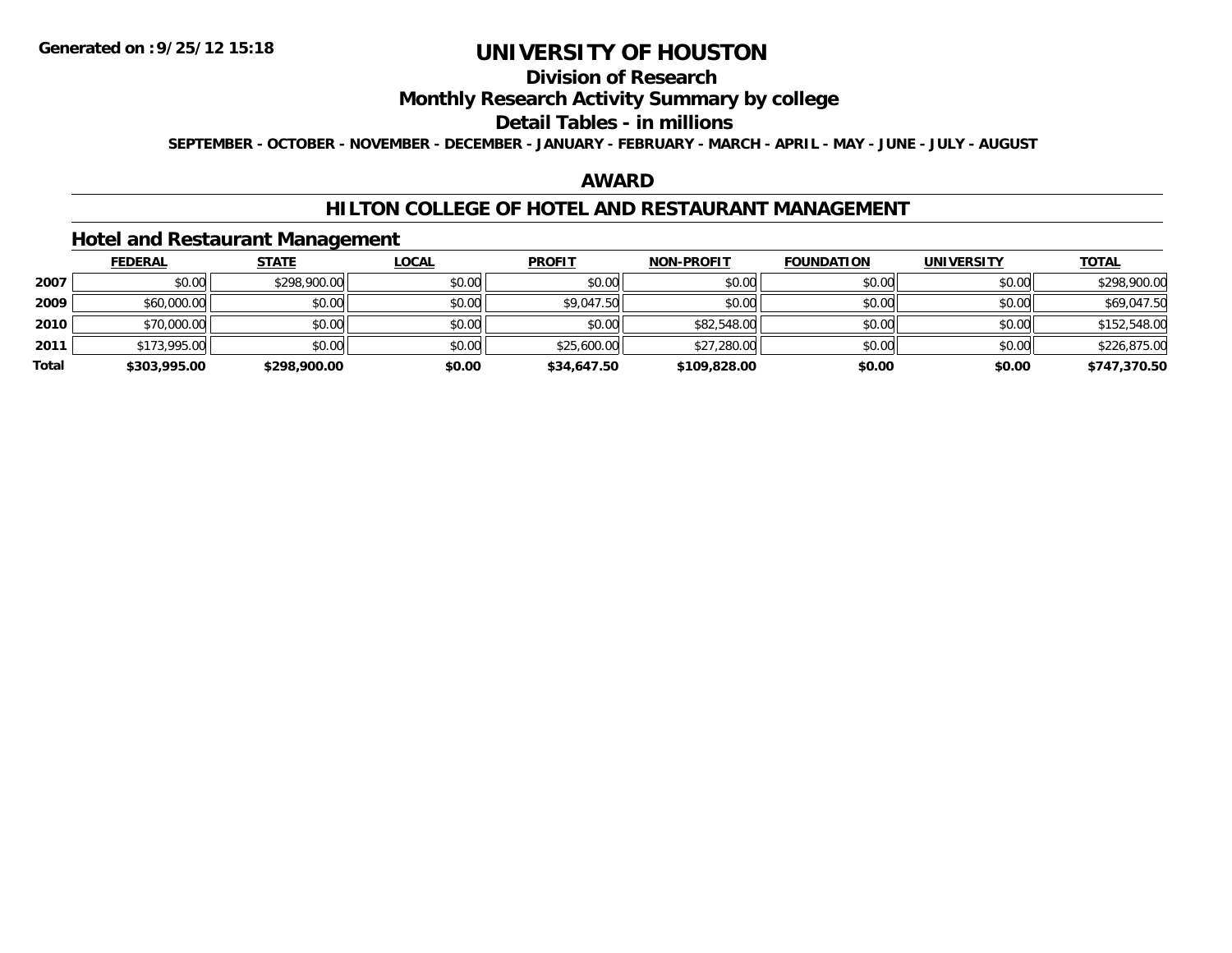## **Division of Research**

**Monthly Research Activity Summary by college**

#### **Detail Tables - in millions**

**SEPTEMBER - OCTOBER - NOVEMBER - DECEMBER - JANUARY - FEBRUARY - MARCH - APRIL - MAY - JUNE - JULY - AUGUST**

### **AWARD**

#### **HONORS COLLEGE**

#### **Houston Teachers Institute**

|              | <b>FEDERAL</b> | STATE  | <u>LOCAL</u> | <b>PROFIT</b> | <b>NON-PROFIT</b> | <b>FOUNDATION</b> | <b>UNIVERSITY</b> | <b>TOTAL</b>     |
|--------------|----------------|--------|--------------|---------------|-------------------|-------------------|-------------------|------------------|
| 2009         | \$138,000.00   | \$0.00 | \$0.00       | \$0.00        | \$0.00            | \$0.00            | \$0.00            | \$138,000.00     |
| 2011         | \$0.00         | \$0.00 | \$0.00       | \$0.00        | \$53,185.50       | \$0.00            | \$0.00            | \$53,185.50      |
| <b>Total</b> | \$138,000.00   | \$0.00 | \$0.00       | \$0.00        | \$53,185.50       | \$0.00            | \$0.00            | ,185.50<br>\$191 |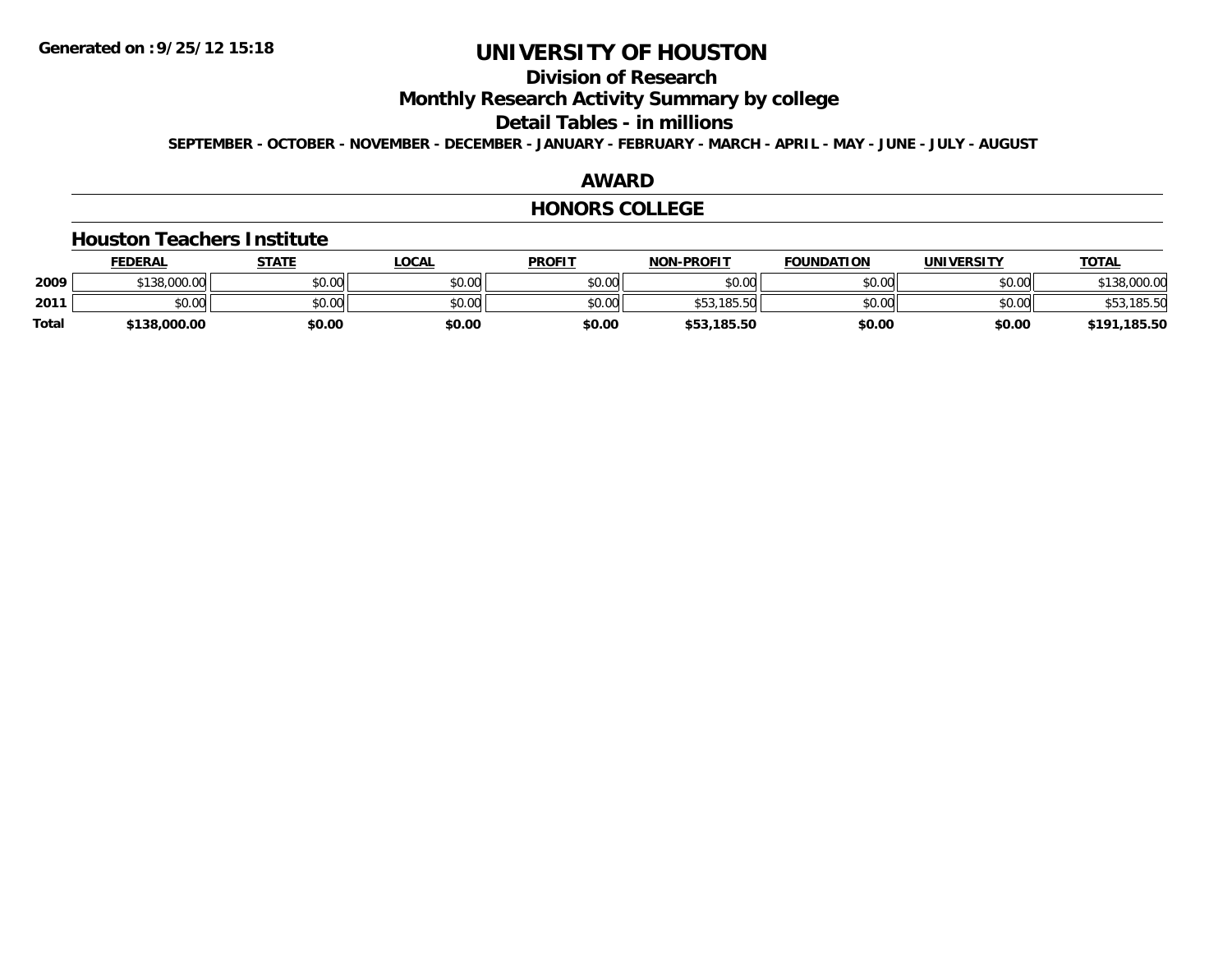## **Division of Research**

**Monthly Research Activity Summary by college**

**Detail Tables - in millions**

**SEPTEMBER - OCTOBER - NOVEMBER - DECEMBER - JANUARY - FEBRUARY - MARCH - APRIL - MAY - JUNE - JULY - AUGUST**

## **AWARD**

#### **INSTITUTIONAL**

#### **Associate Vice Chancellor**

|              | <b>EDERAL</b> | <b>CTATE</b> | <b>OCAL</b> | <b>PROFIT</b> | -PROFIT<br>NON-I | FOUNDATION   | <b>UNIVERSITY</b> | <b>TOTA</b>                  |
|--------------|---------------|--------------|-------------|---------------|------------------|--------------|-------------------|------------------------------|
| 2010         | 72.30         | \$0.00       | JU.UU       | \$0.00        | ልስ ስስ<br>JU.UU   | 0000<br>ט.טע | 0.001<br>PU.UU    | $\mathcal{L}$<br>.92.30<br>՝ |
| <b>Total</b> | 1022<br>92.30 | \$0.00       | \$0.00      | \$0.00        | \$0.00           | \$0.00       | \$0.00            | 492.36                       |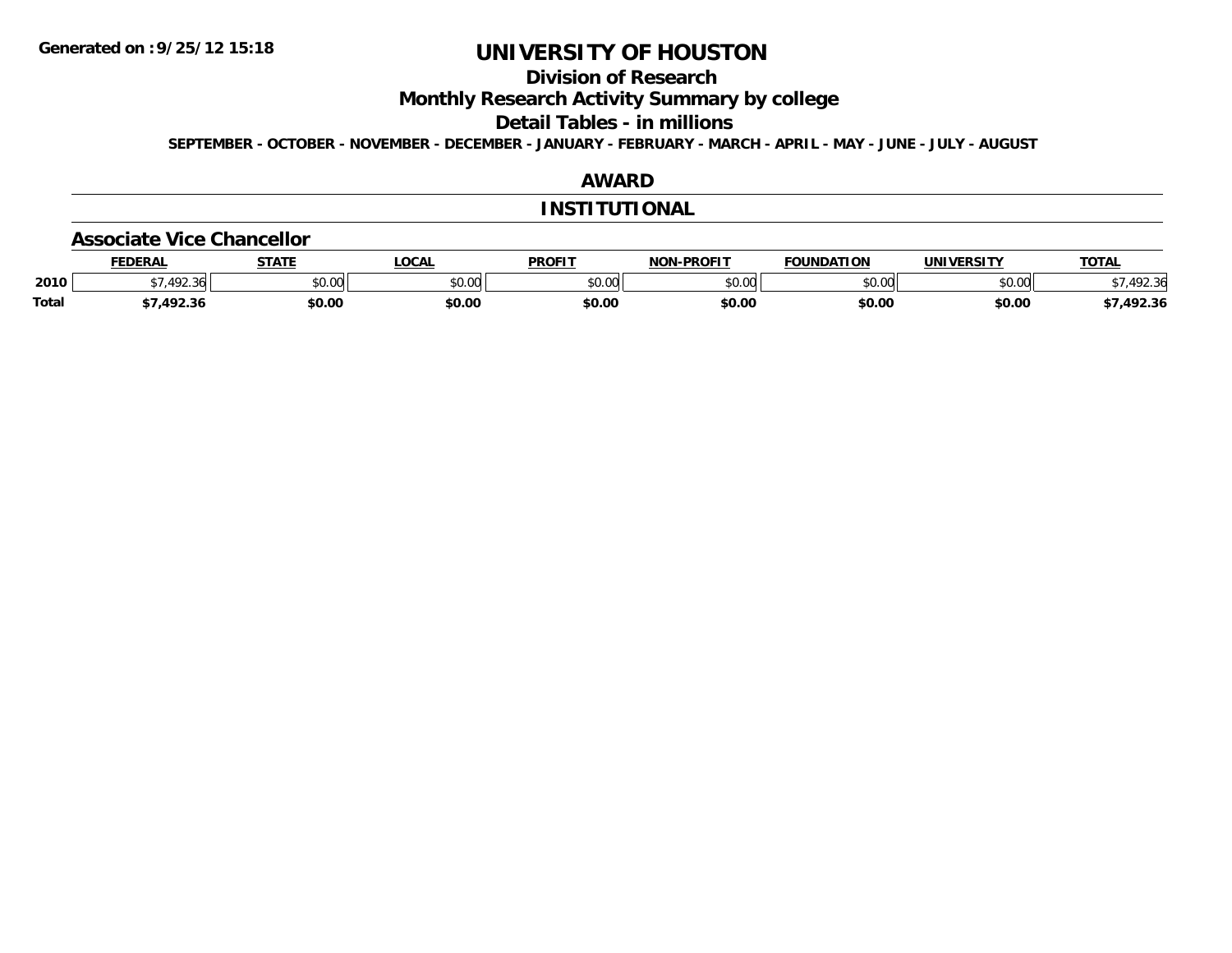## **Division of Research**

**Monthly Research Activity Summary by college**

#### **Detail Tables - in millions**

**SEPTEMBER - OCTOBER - NOVEMBER - DECEMBER - JANUARY - FEBRUARY - MARCH - APRIL - MAY - JUNE - JULY - AUGUST**

### **AWARD**

#### **LIBRARY**

## **Administration, Library**

|       | <b>FEDERAL</b> | <b>STATE</b> | <u>LOCAL</u> | <b>PROFIT</b> | <b>NON-PROFIT</b> | <b>FOUNDATION</b> | <b>UNIVERSITY</b> | <b>TOTAL</b> |
|-------|----------------|--------------|--------------|---------------|-------------------|-------------------|-------------------|--------------|
| 2008  | \$32,755.00    | \$0.00       | \$0.00       | \$0.00        | \$0.00            | \$0.00            | \$0.00            | \$32,755.00  |
| 2009  | \$33,605.00    | \$0.00       | \$0.00       | \$0.00        | \$0.00            | \$0.00            | \$0.00            | \$33,605.00  |
| 2010  | \$34,475.00    | \$0.00       | \$0.00       | \$0.00        | \$0.00            | \$0.00            | \$0.00            | \$34,475.00  |
| 2011  | \$19,863.00    | \$0.00       | \$0.00       | \$0.00        | \$0.00            | \$0.00            | \$0.00            | \$19,863.00  |
| Total | \$120,698.00   | \$0.00       | \$0.00       | \$0.00        | \$0.00            | \$0.00            | \$0.00            | \$120,698.00 |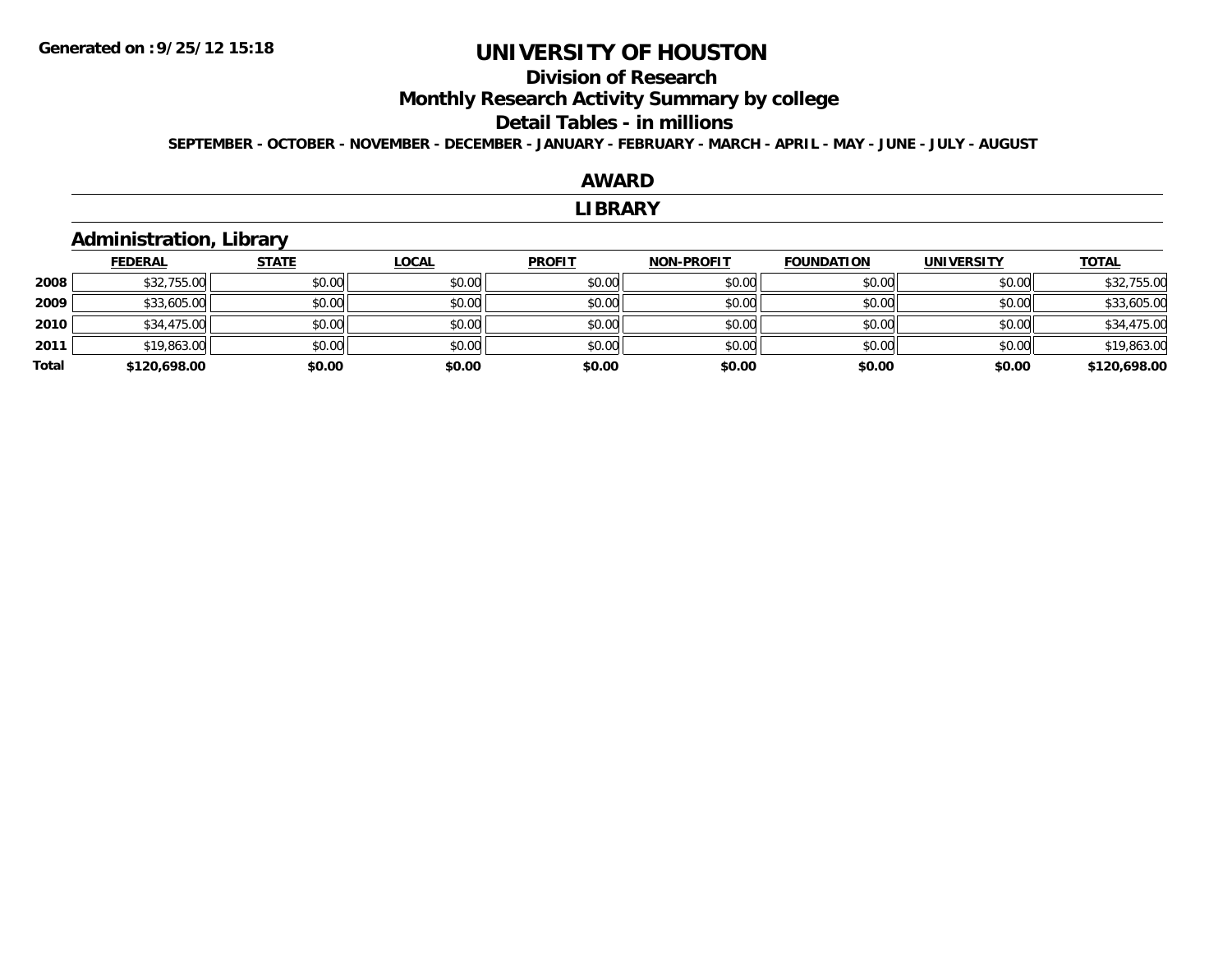## **Division of Research**

**Monthly Research Activity Summary by college**

#### **Detail Tables - in millions**

**SEPTEMBER - OCTOBER - NOVEMBER - DECEMBER - JANUARY - FEBRUARY - MARCH - APRIL - MAY - JUNE - JULY - AUGUST**

### **AWARD**

#### **PRESIDENT**

#### **Office of the President**

|              | <b>FEDERAL</b> | <b>STATE</b> | <u>LOCAL</u> | <b>PROFIT</b> | <b>NON-PROFIT</b> | <b>FOUNDATION</b> | <b>UNIVERSITY</b> | <b>TOTAL</b> |
|--------------|----------------|--------------|--------------|---------------|-------------------|-------------------|-------------------|--------------|
| 2009         | \$0.00         | \$0.00       | \$0.00       | \$0.00        | \$0.00            | \$0.00            | \$0.00            | \$0.00       |
| 2011         | 0.00<br>งบ.บบ  | \$0.00       | \$0.00       | \$0.00        | \$0.00            | \$0.00            | \$0.00            | \$0.00       |
| <b>Total</b> | \$0.00         | \$0.00       | \$0.00       | \$0.00        | \$0.00            | \$0.00            | \$0.00            | \$0.00       |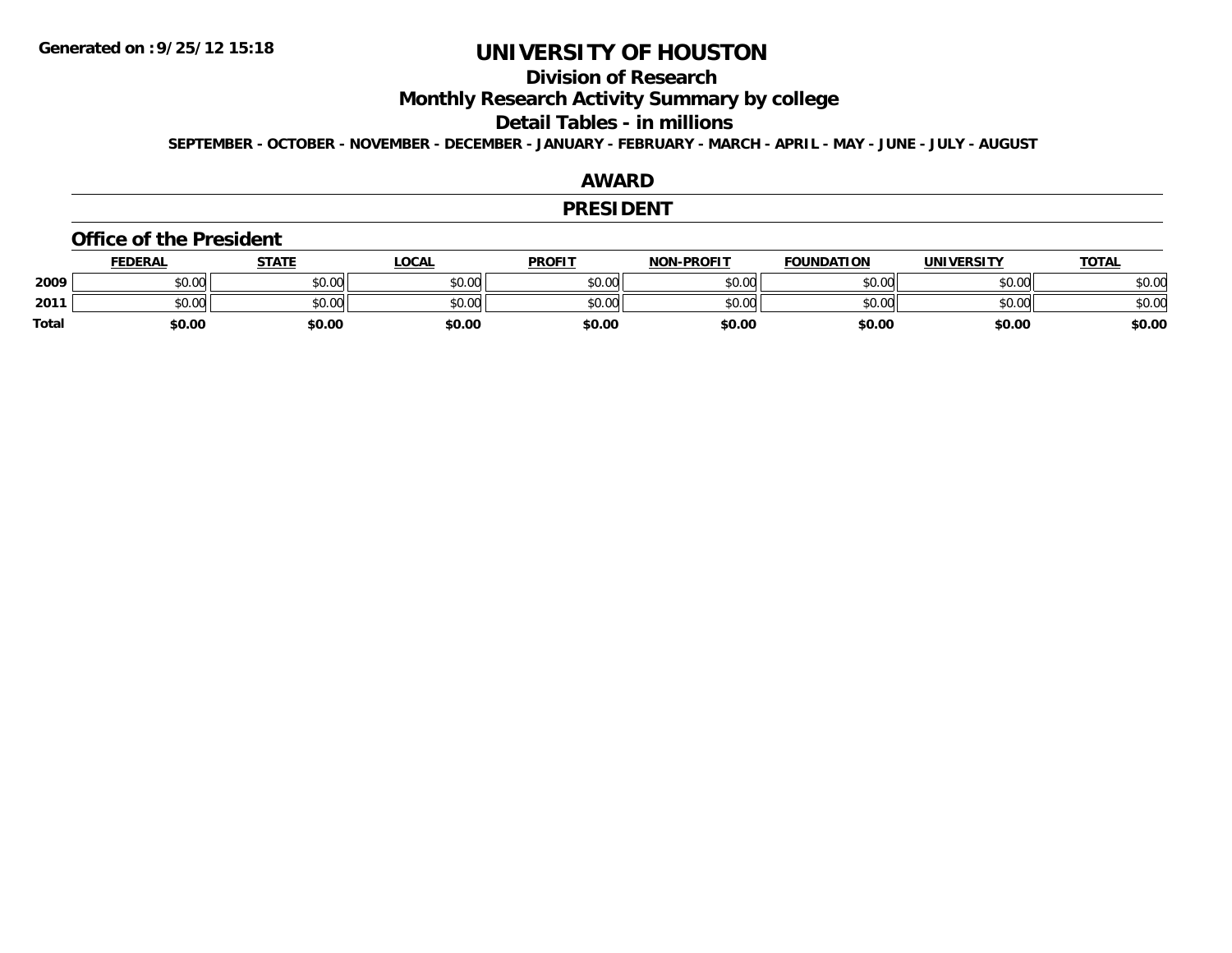## **Division of Research**

## **Monthly Research Activity Summary by college**

#### **Detail Tables - in millions**

**SEPTEMBER - OCTOBER - NOVEMBER - DECEMBER - JANUARY - FEBRUARY - MARCH - APRIL - MAY - JUNE - JULY - AUGUST**

## **AWARD**

### **SENIOR V.P. FOR ACADEMIC AFFAIRS AND PROVOST**

|      | <b>KUHF - Radio</b>                     |              |              |               |                   |                   |                   |                         |
|------|-----------------------------------------|--------------|--------------|---------------|-------------------|-------------------|-------------------|-------------------------|
|      | <b>FEDERAL</b>                          | <b>STATE</b> | <b>LOCAL</b> | <b>PROFIT</b> | <b>NON-PROFIT</b> | <b>FOUNDATION</b> | <b>UNIVERSITY</b> | <b>TOTAL</b>            |
| 2007 | \$0.00                                  | \$0.00       | \$0.00       | \$0.00        | \$465,065.00      | \$0.00            | \$0.00            | \$465,065.00            |
| 2008 | \$0.00                                  | \$0.00       | \$0.00       | \$0.00        | \$467,947.00      | \$0.00            | \$0.00            | \$467,947.00            |
| 2009 | \$38,352.00                             | \$0.00       | \$0.00       | \$0.00        | \$455,086.00      | \$40,000.00       | \$0.00            | \$533,438.00            |
| 2010 | \$0.00                                  | \$12,500.00  | \$0.00       | \$0.00        | \$654,309.46      | \$0.00            | \$0.00            | \$666,809.46            |
| 2011 | \$38,616.00                             | \$12,500.00  | \$0.00       | \$0.00        | \$623,146.00      | \$0.00            | \$0.00            | \$674,262.00            |
|      | <b>Learning and Assessment Services</b> |              |              |               |                   |                   |                   |                         |
|      | <b>FEDERAL</b>                          | <b>STATE</b> | <b>LOCAL</b> | <b>PROFIT</b> | <b>NON-PROFIT</b> | <b>FOUNDATION</b> | <b>UNIVERSITY</b> | <b>TOTAL</b>            |
| 2007 | \$286,897.00                            | \$114,327.00 | \$0.00       | \$0.00        | \$68,856.00       | \$16,000.00       | \$0.00            | \$486,080.00            |
| 2008 | \$286,897.00                            | \$127,630.00 | \$0.00       | \$0.00        | \$67,500.00       | \$0.00            | \$0.00            | \$482,027.00            |
| 2009 | \$301,959.00                            | \$140,895.00 | \$0.00       | \$0.00        | \$67,500.00       | \$4,000.00        | \$0.00            | \$514,354.00            |
| 2010 | \$227,609.00                            | \$296,056.00 | \$0.00       | \$0.00        | \$67,500.00       | \$10,000.00       | \$0.00            | \$601,165.00            |
| 2011 | \$311,018.00                            | \$12,000.00  | \$0.00       | \$0.00        | \$75,759.00       | \$0.00            | \$0.00            | \$398,777.00            |
|      | <b>Learning Support Services</b>        |              |              |               |                   |                   |                   |                         |
|      | <b>FEDERAL</b>                          | <b>STATE</b> | <b>LOCAL</b> | <b>PROFIT</b> | <b>NON-PROFIT</b> | <b>FOUNDATION</b> | <b>UNIVERSITY</b> | <b>TOTAL</b>            |
| 2007 | \$25,500.00                             | \$0.00       | \$0.00       | \$0.00        | \$0.00            | \$0.00            | \$0.00            | \$25,500.00             |
| 2008 | \$37,501.00                             | \$0.00       | \$0.00       | \$0.00        | \$0.00            | \$0.00            | \$0.00            | \$37,501.00             |
| 2009 | \$124,000.00                            | \$0.00       | \$0.00       | \$0.00        | \$0.00            | \$0.00            | \$0.00            | \$124,000.00            |
|      | <b>Office of Admissions</b>             |              |              |               |                   |                   |                   |                         |
|      | <b>FEDERAL</b>                          | <b>STATE</b> | <b>LOCAL</b> | <b>PROFIT</b> | <b>NON-PROFIT</b> | <b>FOUNDATION</b> | <b>UNIVERSITY</b> | <b>TOTAL</b>            |
| 2011 | \$0.00                                  | \$0.00       | \$0.00       | \$0.00        | \$0.00            | \$0.00            | \$0.00            | \$0.00                  |
|      | <b>UH Charter School</b>                |              |              |               |                   |                   |                   |                         |
|      | <b>FEDERAL</b>                          | <b>STATE</b> | <b>LOCAL</b> | <b>PROFIT</b> | <b>NON-PROFIT</b> | <b>FOUNDATION</b> | <b>UNIVERSITY</b> | <b>TOTAL</b>            |
| 2011 | \$44,864.00                             | \$0.00       | \$0.00       | \$0.00        | \$0.00            | \$0.00            | \$0.00            | $\overline{$44,864.00}$ |
|      | <b>Undergraduate Scholars</b>           |              |              |               |                   |                   |                   |                         |
|      | <b>FEDERAL</b>                          | <b>STATE</b> | <b>LOCAL</b> | <b>PROFIT</b> | <b>NON-PROFIT</b> | <b>FOUNDATION</b> | <b>UNIVERSITY</b> | <b>TOTAL</b>            |
| 2007 | \$0.00                                  | \$15,000.00  | \$0.00       | \$0.00        | \$0.00            | \$0.00            | \$0.00            | \$15,000.00             |
| 2008 | \$0.00                                  | \$15,000.00  | \$0.00       | \$0.00        | \$0.00            | \$0.00            | \$0.00            | \$15,000.00             |
| 2009 | \$0.00                                  | \$15,000.00  | \$0.00       | \$0.00        | \$0.00            | \$0.00            | \$0.00            | \$15,000.00             |
| 2010 | \$0.00                                  | \$15,000.00  | \$0.00       | \$0.00        | \$0.00            | \$0.00            | \$0.00            | \$15,000.00             |
| 2011 | \$0.00                                  | \$29,456.00  | \$0.00       | \$0.00        | \$0.00            | \$0.00            | \$0.00            | \$29,456.00             |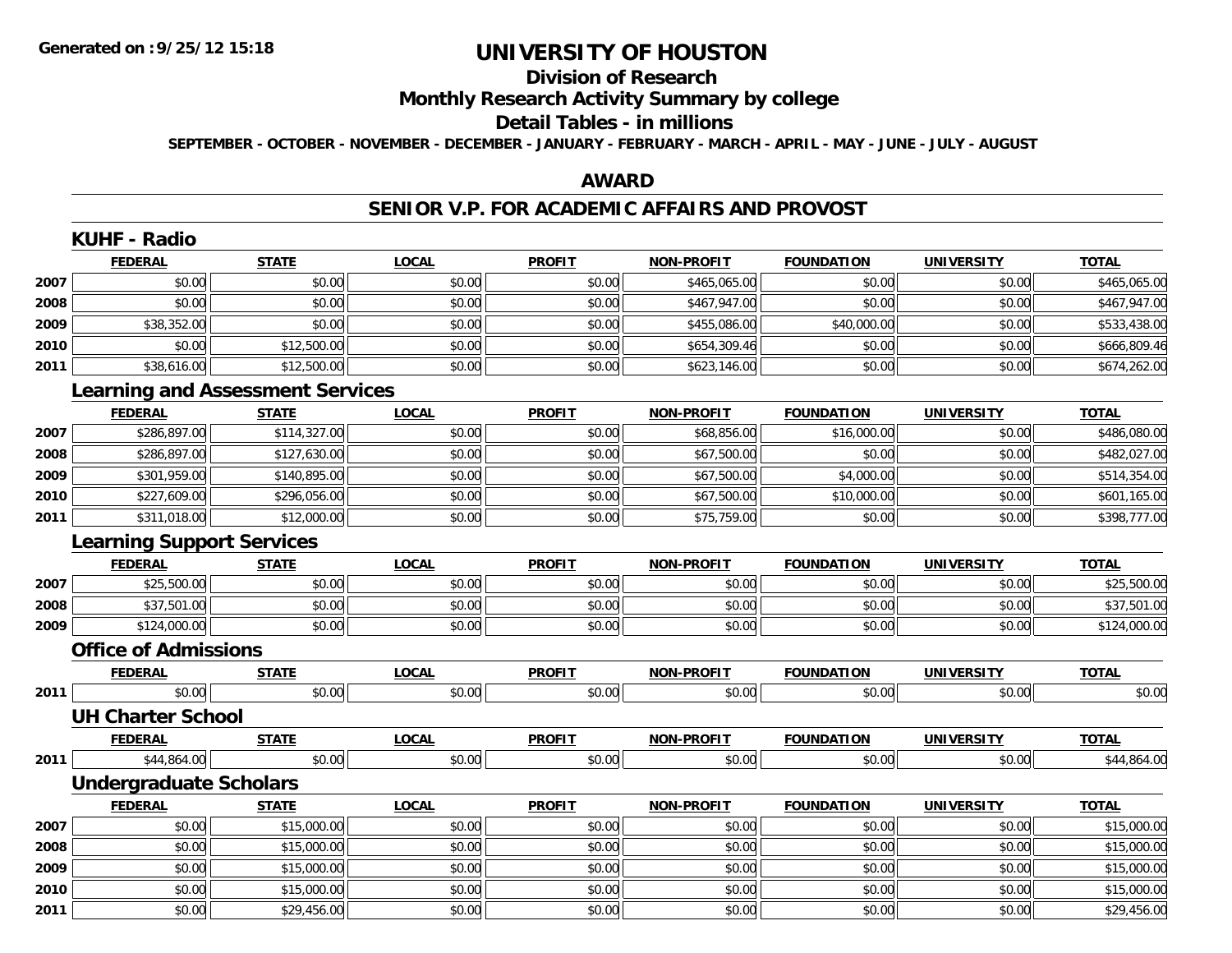## **Division of Research**

## **Monthly Research Activity Summary by college**

#### **Detail Tables - in millions**

**SEPTEMBER - OCTOBER - NOVEMBER - DECEMBER - JANUARY - FEBRUARY - MARCH - APRIL - MAY - JUNE - JULY - AUGUST**

### **AWARD**

### **SENIOR V.P. FOR ACADEMIC AFFAIRS AND PROVOST**

## **Undergraduate Studies**

|              | <b>FEDERAL</b> | <u>STATE</u>   | <u>LOCAL</u> | <b>PROFIT</b> | <b>NON-PROFIT</b> | <b>FOUNDATION</b> | <b>UNIVERSITY</b> | <b>TOTAL</b>   |
|--------------|----------------|----------------|--------------|---------------|-------------------|-------------------|-------------------|----------------|
| 2009         | \$0.00         | \$45,000.00    | \$0.00       | \$0.00        | \$0.00            | \$0.00            | \$0.00            | \$45,000.00    |
| 2010         | \$0.00         | \$210,000.00   | \$0.00       | \$0.00        | \$0.00            | \$28,750.00       | \$0.00            | \$238,750.00   |
| 2011         | \$0.00         | \$260,500.00   | \$0.00       | \$0.00        | \$0.00            | \$0.00            | \$0.00            | \$260,500.00   |
| <b>Total</b> | \$1,723,213.00 | \$1,320,864.00 | \$0.00       | \$0.00        | \$3,012,668.46    | \$98,750.00       | \$0.00            | \$6,155,495.46 |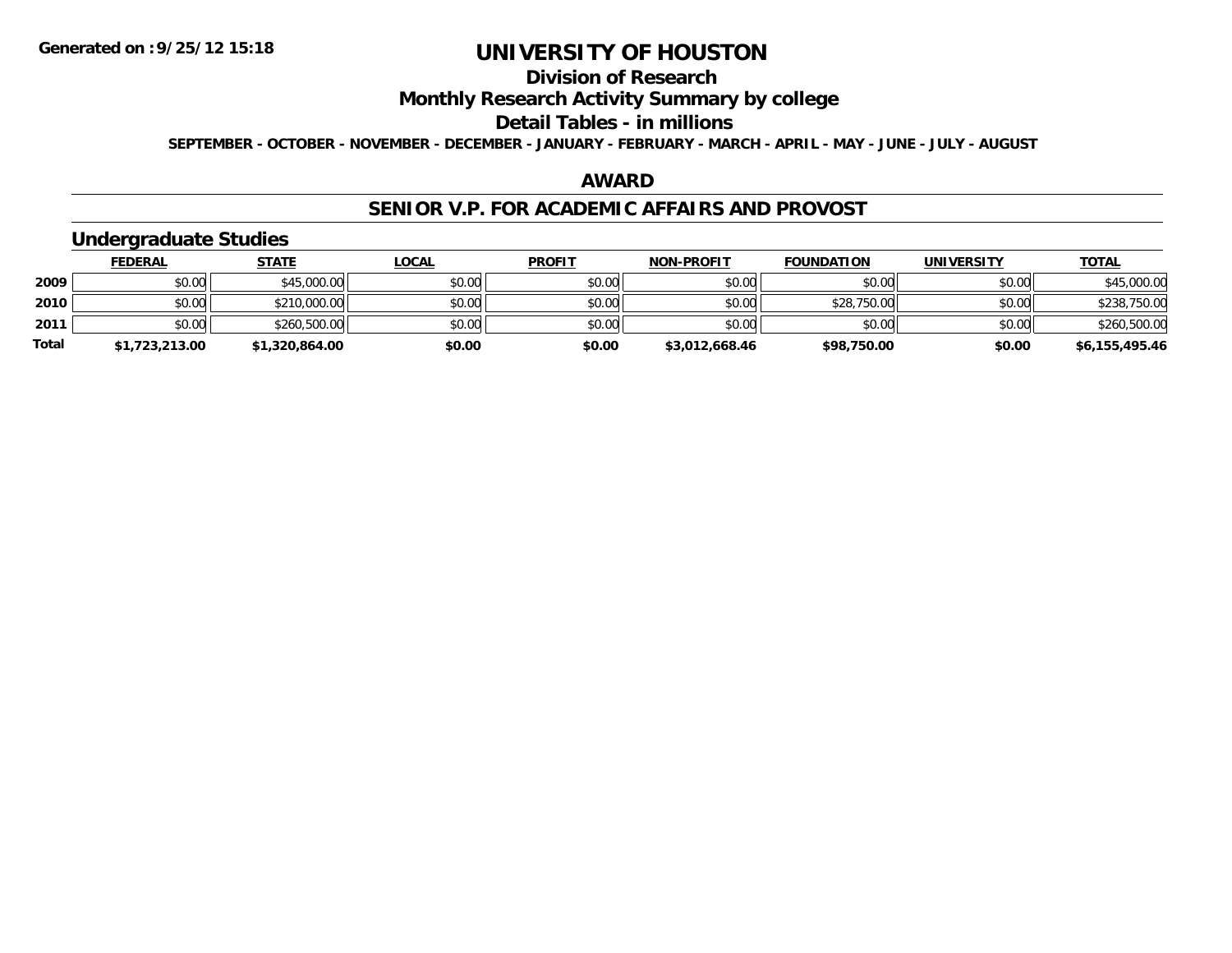## **Division of Research**

**Monthly Research Activity Summary by college**

#### **Detail Tables - in millions**

**SEPTEMBER - OCTOBER - NOVEMBER - DECEMBER - JANUARY - FEBRUARY - MARCH - APRIL - MAY - JUNE - JULY - AUGUST**

# **AWARD**

#### **UH LAW CENTER**

|       | Dean, Law      |              |              |               |                   |                   |                   |                |
|-------|----------------|--------------|--------------|---------------|-------------------|-------------------|-------------------|----------------|
|       | <b>FEDERAL</b> | <b>STATE</b> | <b>LOCAL</b> | <b>PROFIT</b> | <b>NON-PROFIT</b> | <b>FOUNDATION</b> | <b>UNIVERSITY</b> | <b>TOTAL</b>   |
| 2009  | \$564,427.00   | \$0.00       | \$0.00       | \$0.00        | \$0.00            | \$0.00            | \$0.00            | \$564,427.00   |
|       | <b>Law-UH</b>  |              |              |               |                   |                   |                   |                |
|       | <b>FEDERAL</b> | <b>STATE</b> | <b>LOCAL</b> | <b>PROFIT</b> | <b>NON-PROFIT</b> | <b>FOUNDATION</b> | <b>UNIVERSITY</b> | <b>TOTAL</b>   |
| 2007  | \$0.00         | \$65,000.00  | \$0.00       | \$0.00        | \$0.00            | \$85.49           | \$0.00            | \$65,085.49    |
| 2008  | \$100,079.00   | \$44,955.00  | \$0.00       | \$0.00        | \$0.00            | \$84.50           | \$0.00            | \$145,118.50   |
| 2009  | \$10,704.00    | \$245,717.00 | \$0.00       | \$0.00        | \$0.00            | \$70.78           | \$0.00            | \$256,491.78   |
| 2010  | \$20,000.00    | \$200,000.00 | \$0.00       | \$0.00        | \$0.00            | \$90,455.72       | \$0.00            | \$310,455.72   |
| 2011  | \$78,170.00    | \$50,000.00  | \$0.00       | \$0.00        | \$0.00            | \$188,634.00      | \$0.00            | \$316,804.00   |
| Total | \$773,380.00   | \$605,672.00 | \$0.00       | \$0.00        | \$0.00            | \$279,330.49      | \$0.00            | \$1,658,382.49 |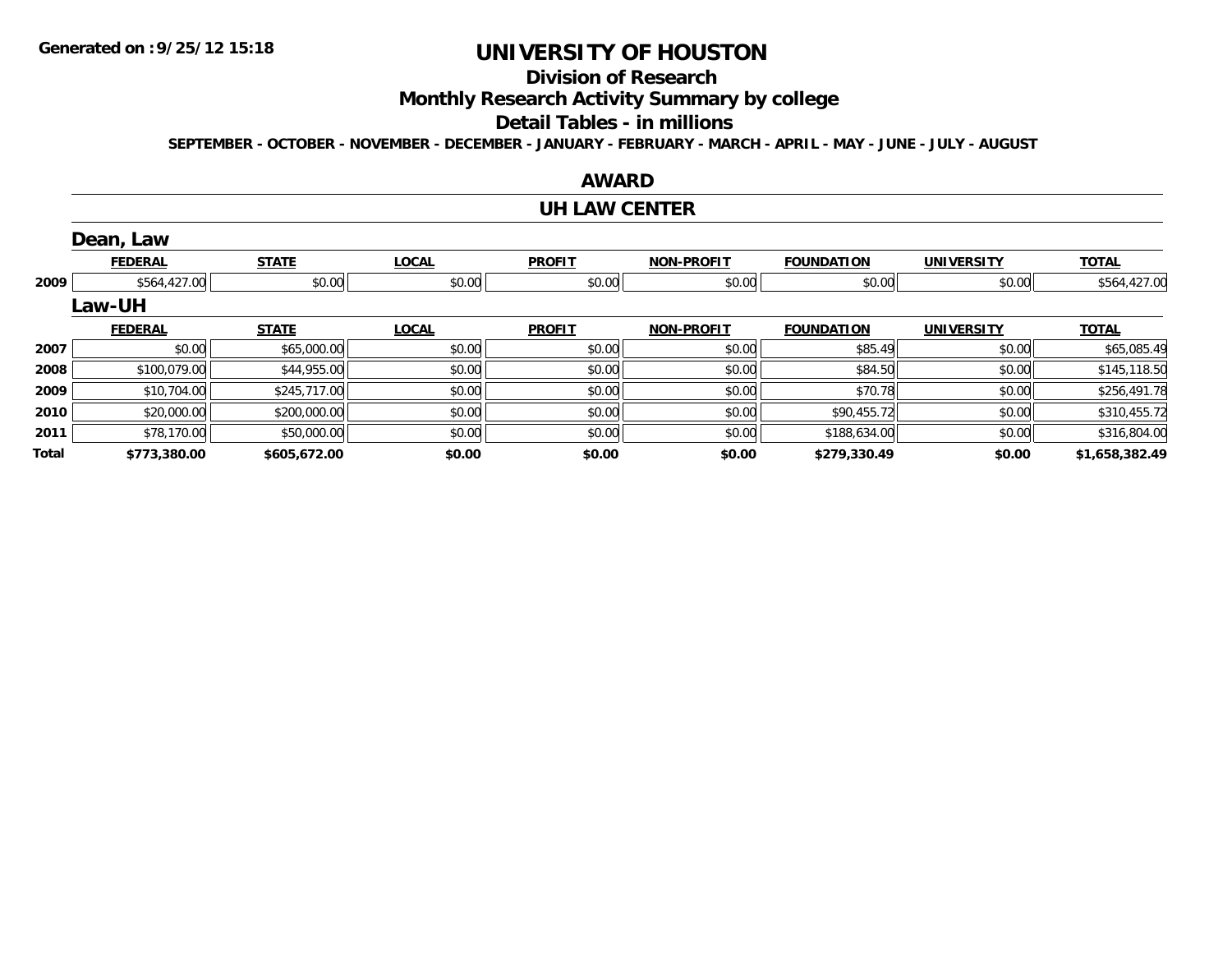#### **Division of Research**

**Monthly Research Activity Summary by college**

#### **Detail Tables - in millions**

**SEPTEMBER - OCTOBER - NOVEMBER - DECEMBER - JANUARY - FEBRUARY - MARCH - APRIL - MAY - JUNE - JULY - AUGUST**

### **AWARD**

### **UH SYSTEM**

|       | <b>KUHT-TV</b> |              |              |               |                   |                   |                   |                |
|-------|----------------|--------------|--------------|---------------|-------------------|-------------------|-------------------|----------------|
|       | <b>FEDERAL</b> | <b>STATE</b> | <b>LOCAL</b> | <b>PROFIT</b> | <b>NON-PROFIT</b> | <b>FOUNDATION</b> | <b>UNIVERSITY</b> | <b>TOTAL</b>   |
| 2007  | \$333,436.00   | \$0.00       | \$0.00       | \$0.00        | \$1,369,963.00    | \$0.00            | \$0.00            | \$1,703,399.00 |
| 2008  | \$0.00         | \$0.00       | \$0.00       | \$0.00        | \$1,810,104.00    | \$0.00            | \$0.00            | \$1,810,104.00 |
| 2009  | \$0.00         | \$0.00       | \$0.00       | \$0.00        | \$1,701,386.00    | \$0.00            | \$0.00            | \$1,701,386.00 |
| 2010  | \$0.00         | \$0.00       | \$0.00       | \$0.00        | \$1,483,936.12    | \$0.00            | \$0.00            | \$1,483,936.12 |
| 2011  | \$0.00         | \$0.00       | \$0.00       | \$0.00        | \$1,606,903.00    | \$0.00            | \$0.00            | \$1,606,903.00 |
| Total | \$333,436.00   | \$0.00       | \$0.00       | \$0.00        | \$7,972,292.12    | \$0.00            | \$0.00            | \$8,305,728.12 |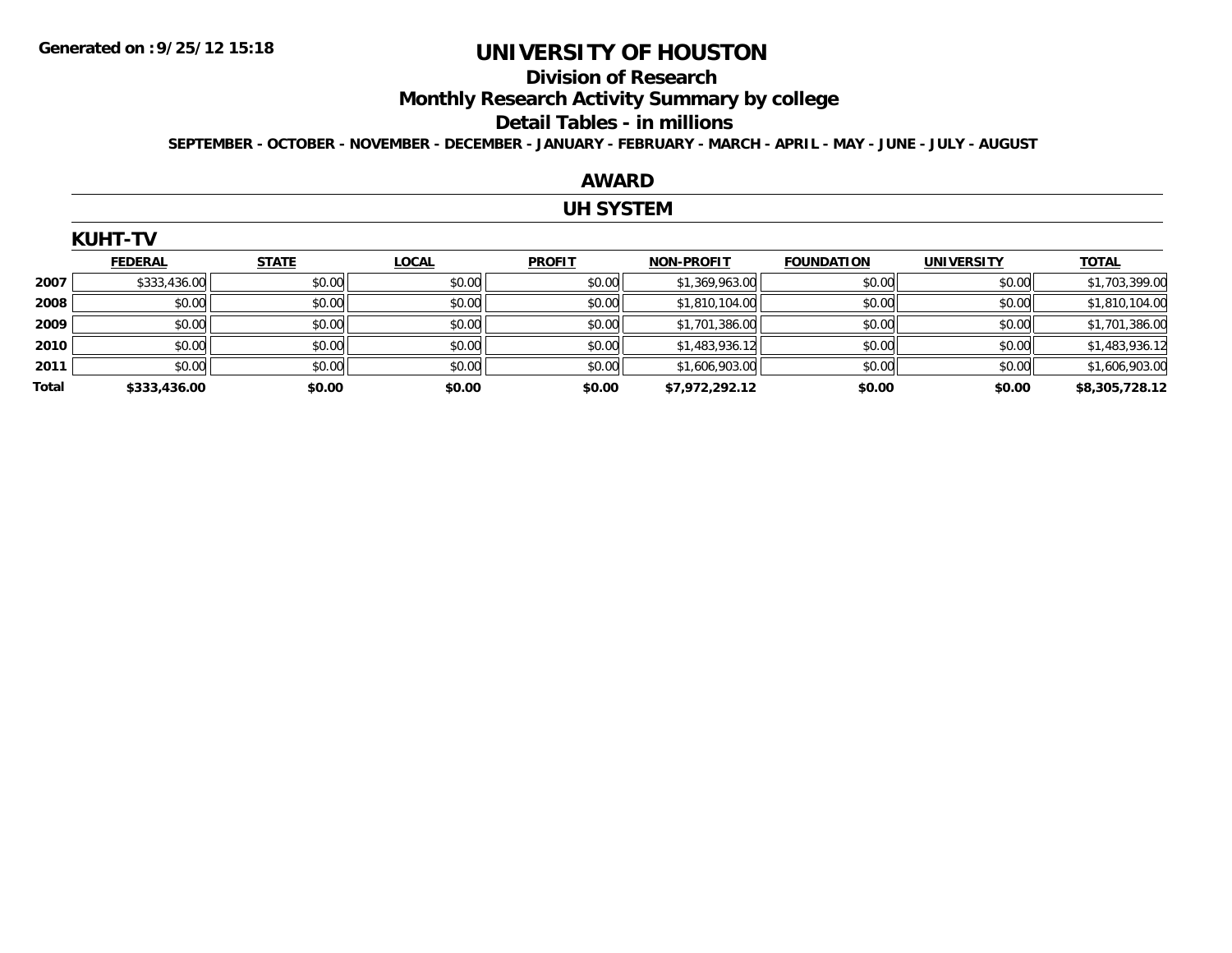## **Division of Research**

**Monthly Research Activity Summary by college**

#### **Detail Tables - in millions**

**SEPTEMBER - OCTOBER - NOVEMBER - DECEMBER - JANUARY - FEBRUARY - MARCH - APRIL - MAY - JUNE - JULY - AUGUST**

### **AWARD**

#### **UKNOWN COLLEGE**

## **Unknown Department**

|       | <b>FEDERAL</b> | <b>STATE</b> | <b>LOCAL</b> | <b>PROFIT</b> | <b>NON-PROFIT</b> | <b>FOUNDATION</b> | <b>UNIVERSITY</b> | <b>TOTAL</b> |
|-------|----------------|--------------|--------------|---------------|-------------------|-------------------|-------------------|--------------|
| 2007  | \$0.00         | \$0.00       | \$0.00       | \$0.00        | \$0.00            | \$0.00            | \$0.00            | \$0.00       |
| 2008  | \$166,210.00   | \$0.00       | \$0.00       | \$0.00        | \$0.00            | \$0.00            | \$0.00            | \$166,210.00 |
| 2009  | \$0.00         | \$0.00       | \$0.00       | \$0.00        | \$0.00            | \$0.00            | \$0.00            | \$0.00       |
| 2010  | \$150,000.00   | \$0.00       | \$0.00       | \$0.00        | \$0.00            | \$0.00            | \$0.00            | \$150,000.00 |
| 2011  | \$17,500.00    | \$0.00       | \$0.00       | \$0.00        | \$0.00            | \$0.00            | \$0.00            | \$17,500.00  |
| Total | \$333,710.00   | \$0.00       | \$0.00       | \$0.00        | \$0.00            | \$0.00            | \$0.00            | \$333,710.00 |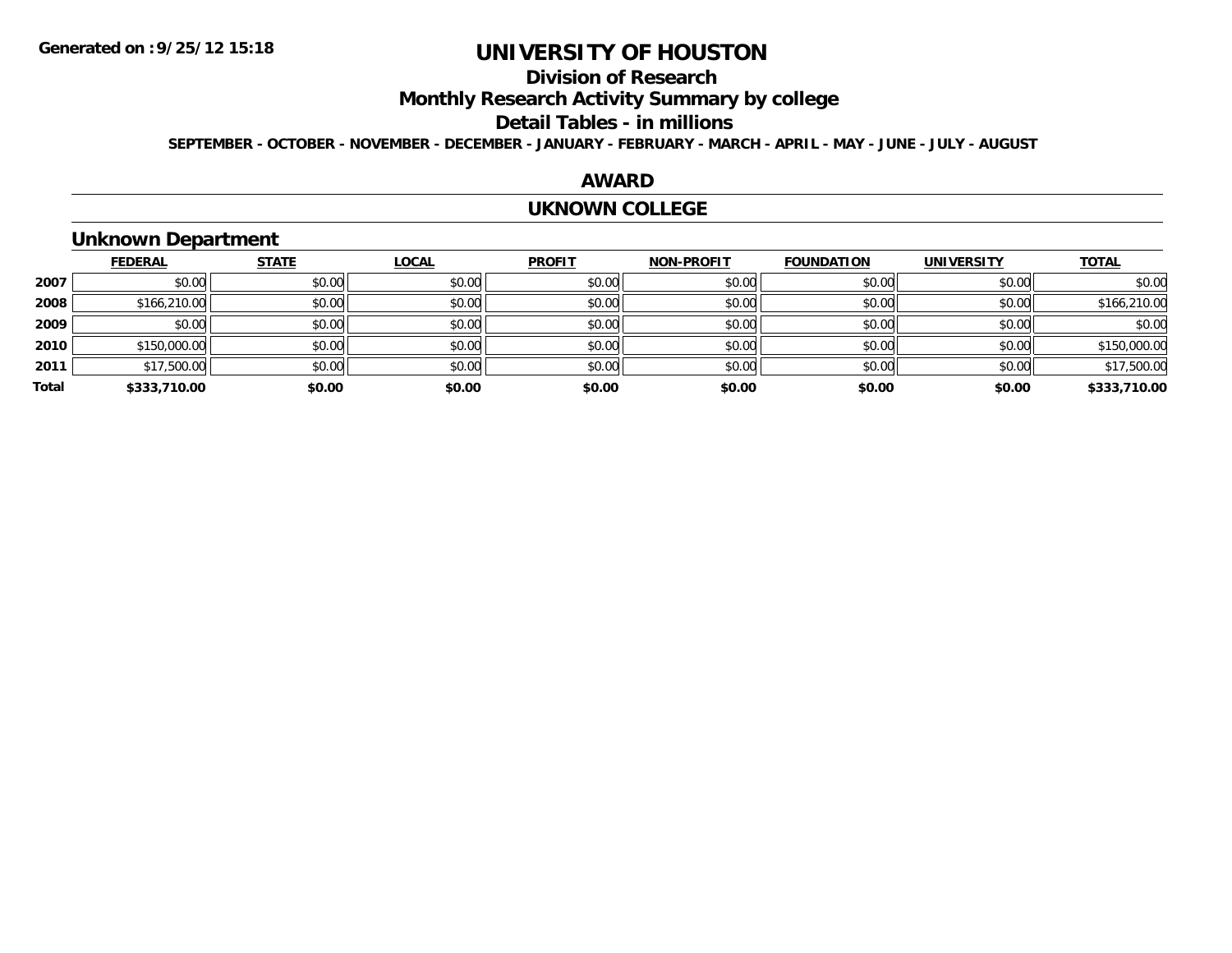## **Division of Research**

## **Monthly Research Activity Summary by college**

#### **Detail Tables - in millions**

**SEPTEMBER - OCTOBER - NOVEMBER - DECEMBER - JANUARY - FEBRUARY - MARCH - APRIL - MAY - JUNE - JULY - AUGUST**

### **AWARD**

## **VICE PRESIDENT FOR ADMINISTRATION**

## **UH Police Department**

|       | FEDERAI | <b>CTATE</b>                 | LOCAI         | <b>PROFIT</b>         | <b>J-PROFIT</b><br>NON | <b>FOUNDATION</b> | UNIVERSITY | <b>TOTAL</b>   |
|-------|---------|------------------------------|---------------|-----------------------|------------------------|-------------------|------------|----------------|
| 2009  | \$0.00  | $\sim$<br>$\alpha$<br>100.00 | 0000<br>JU.UU | <b>¢∩ ∩∩</b><br>JU.UU | 0000<br>vu.uu -        | \$0.00            | \$0.00     | 0000<br>uuu.uu |
| Total | \$0.00  | .000.00                      | \$0.OC        | \$0.00                | \$0.00                 | \$0.00            | \$0.00     | ,000.00        |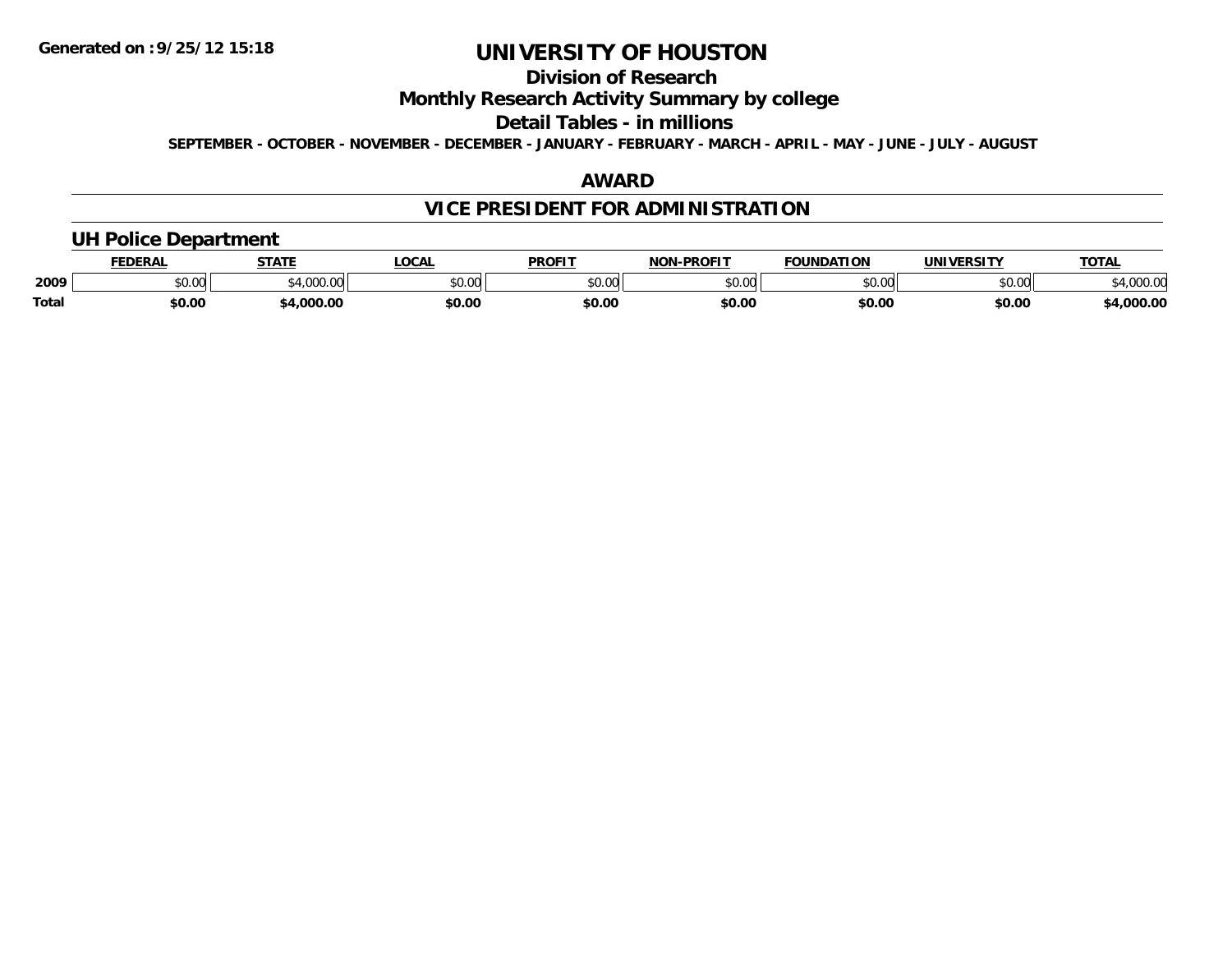## **Division of Research**

## **Monthly Research Activity Summary by college**

#### **Detail Tables - in millions**

**SEPTEMBER - OCTOBER - NOVEMBER - DECEMBER - JANUARY - FEBRUARY - MARCH - APRIL - MAY - JUNE - JULY - AUGUST**

## **AWARD**

### **VICE PRESIDENT FOR STUDENT AFFAIRS**

## **Dean, Student Affairs**

|      | <b>FEDERAI</b>                              | C T A T T            | $\sim$<br>UUNL          | <b>PROFIT</b> | <b>LDDOFIT</b><br>NON | <b>FOUNDATION</b>      | IINIIVEDCITV       | <b>TOTAL</b>     |
|------|---------------------------------------------|----------------------|-------------------------|---------------|-----------------------|------------------------|--------------------|------------------|
| 2008 | ሶስ ሰሰ<br>JU.UU                              | 0000<br><b>JU.UU</b> | 0 <sub>0</sub><br>JU.UU | 0000<br>JU.UU | \$0.00                | $\sim$ $\sim$<br>JU.UU | 0.00<br>JU.UU      | $\sim$<br>\$U.UU |
| 2010 | <b>¢100.</b><br>$\sim$<br>∘ I O`<br>,uuu.uu | 0000<br><b>JU.UU</b> | 0000<br>JU.UU           | 0000<br>JU.UU | \$0.00                | ሐሴ ሴሮ<br>JU.UU         | $\sim$ 00<br>JU.UU | ю<br>,,,,,,,,    |

## **Vice President, Student Affairs**

|              | <b>FEDERAL</b> | <b>STATE</b> | <b>LOCAL</b> | <b>PROFIT</b> | <b>NON-PROFIT</b> | <b>FOUNDATION</b> | <b>UNIVERSITY</b> | <b>TOTAL</b>   |
|--------------|----------------|--------------|--------------|---------------|-------------------|-------------------|-------------------|----------------|
| 2007         | \$236,300.00   | \$0.00       | \$0.00       | \$0.00        | \$0.00            | \$0.00            | \$0.00            | \$236,300.00   |
| 2008         | \$52,000.00    | \$0.00       | \$0.00       | \$0.00        | \$0.00            | \$0.00            | \$0.00            | \$52,000.00    |
| 2009         | \$236,300.00   | \$0.00       | \$0.00       | \$0.00        | \$0.00            | \$0.00            | \$0.00            | \$236,300.00   |
| 2010         | \$236,300.00   | \$0.00       | \$0.00       | \$0.00        | \$0.00            | \$0.00            | \$0.00            | \$236,300.00   |
| 2011         | \$236,300.00   | \$0.00       | \$0.00       | \$0.00        | \$0.00            | \$0.00            | \$0.00            | \$236,300.00   |
| <b>Total</b> | \$1,186,200.00 | \$0.00       | \$0.00       | \$0.00        | \$0.00            | \$0.00            | \$0.00            | \$1,186,200.00 |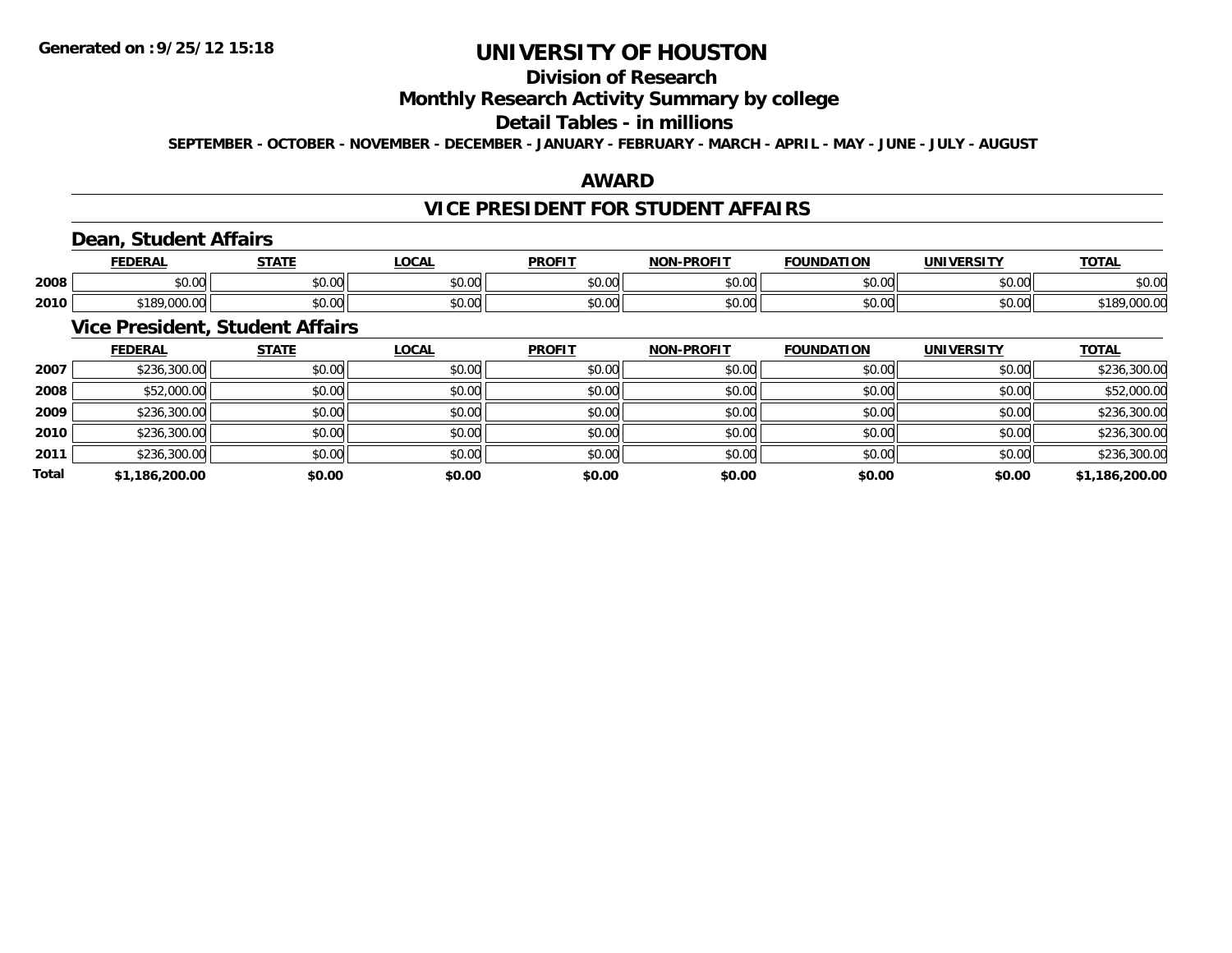## **Division of Research**

## **Monthly Research Activity Summary by college**

#### **Detail Tables - in millions**

**SEPTEMBER - OCTOBER - NOVEMBER - DECEMBER - JANUARY - FEBRUARY - MARCH - APRIL - MAY - JUNE - JULY - AUGUST**

## **TOTAL EXPENDITURE**

### **C.T. BAUER COLLEGE OF BUSINESS**

### **Decision and Information Sciences**

|       | <b>FEDERAL</b>                            | <b>STATE</b> | <b>LOCAL</b> | <b>PROFIT</b> | <b>NON-PROFIT</b> | <b>FOUNDATION</b> | <b>UNIVERSITY</b> | <b>TOTAL</b>    |
|-------|-------------------------------------------|--------------|--------------|---------------|-------------------|-------------------|-------------------|-----------------|
| 2008  | \$24,556.03                               | \$0.00       | \$0.00       | \$0.00        | \$0.00            | \$0.00            | \$0.00            | \$24,556.03     |
|       | <b>Finance</b>                            |              |              |               |                   |                   |                   |                 |
|       | <b>FEDERAL</b>                            | <b>STATE</b> | <b>LOCAL</b> | <b>PROFIT</b> | <b>NON-PROFIT</b> | <b>FOUNDATION</b> | <b>UNIVERSITY</b> | <b>TOTAL</b>    |
| 2007  | \$8,491.35                                | \$0.00       | \$0.00       | \$0.00        | \$0.00            | \$0.00            | \$0.00            | \$8,491.35      |
| 2008  | \$276,797.83                              | \$0.00       | \$0.00       | \$0.00        | \$0.00            | \$0.00            | \$0.00            | \$276,797.83    |
| 2009  | \$446,027.52                              | \$0.00       | \$0.00       | \$0.00        | \$0.00            | \$0.00            | \$0.00            | \$446,027.52    |
| 2010  | \$304,205.10                              | \$0.00       | \$0.00       | \$0.00        | \$0.00            | \$0.00            | \$0.00            | \$304,205.10    |
| 2011  | \$237,034.47                              | \$0.00       | \$0.00       | \$0.00        | \$0.00            | \$0.00            | \$0.00            | \$237,034.47    |
|       | <b>Global Energy Management Institute</b> |              |              |               |                   |                   |                   |                 |
|       | <b>FEDERAL</b>                            | <b>STATE</b> | <b>LOCAL</b> | <b>PROFIT</b> | NON-PROFIT        | <b>FOUNDATION</b> | <b>UNIVERSITY</b> | <b>TOTAL</b>    |
| 2008  | \$0.00                                    | \$0.00       | \$0.00       | (\$67.50)     | \$0.00            | \$0.00            | \$0.00            | (\$67.50)       |
|       | Management                                |              |              |               |                   |                   |                   |                 |
|       | <b>FEDERAL</b>                            | <b>STATE</b> | <b>LOCAL</b> | <b>PROFIT</b> | <b>NON-PROFIT</b> | <b>FOUNDATION</b> | <b>UNIVERSITY</b> | <b>TOTAL</b>    |
| 2009  | \$0.00                                    | \$0.00       | \$0.00       | \$0.00        | \$0.00            | \$0.00            | \$0.00            | \$0.00          |
| 2010  | \$0.00                                    | \$0.00       | \$0.00       | \$0.00        | \$0.00            | \$0.00            | \$0.00            | \$0.00          |
| 2011  | \$0.00                                    | \$0.00       | \$0.00       | \$0.00        | \$0.00            | \$0.00            | \$0.00            | \$0.00          |
|       | <b>Marketing</b>                          |              |              |               |                   |                   |                   |                 |
|       | <b>FEDERAL</b>                            | <b>STATE</b> | <b>LOCAL</b> | <b>PROFIT</b> | <b>NON-PROFIT</b> | <b>FOUNDATION</b> | <b>UNIVERSITY</b> | <b>TOTAL</b>    |
| 2007  | (\$0.04)                                  | \$0.00       | \$0.00       | \$0.00        | \$0.00            | \$0.00            | \$0.00            | (\$0.04)        |
|       | <b>Small Business Development Center</b>  |              |              |               |                   |                   |                   |                 |
|       | <b>FEDERAL</b>                            | <b>STATE</b> | <b>LOCAL</b> | <b>PROFIT</b> | <b>NON-PROFIT</b> | <b>FOUNDATION</b> | <b>UNIVERSITY</b> | <b>TOTAL</b>    |
| 2007  | \$1,697,717.54                            | (\$50.00)    | \$0.00       | (\$102.20)    | \$0.00            | \$0.00            | \$0.00            | \$1,697,565.34  |
| 2008  | \$1,978,013.47                            | \$0.00       | \$0.00       | \$0.00        | \$0.00            | \$0.00            | \$0.00            | \$1,978,013.47  |
| 2009  | \$2,323,729.59                            | \$0.00       | \$0.00       | \$0.00        | \$0.00            | \$0.00            | \$0.00            | \$2,323,729.59  |
| 2010  | \$2,950,964.25                            | \$0.00       | \$0.00       | \$0.00        | \$0.00            | \$0.00            | \$0.00            | \$2,950,964.25  |
| 2011  | \$3,144,932.43                            | \$42,560.19  | \$0.00       | \$0.00        | \$0.00            | \$0.00            | \$0.00            | \$3,187,492.62  |
| Total | \$13,392,469.54                           | \$42,510.19  | \$0.00       | (\$169.70)    | \$0.00            | \$0.00            | \$0.00            | \$13,434,810.03 |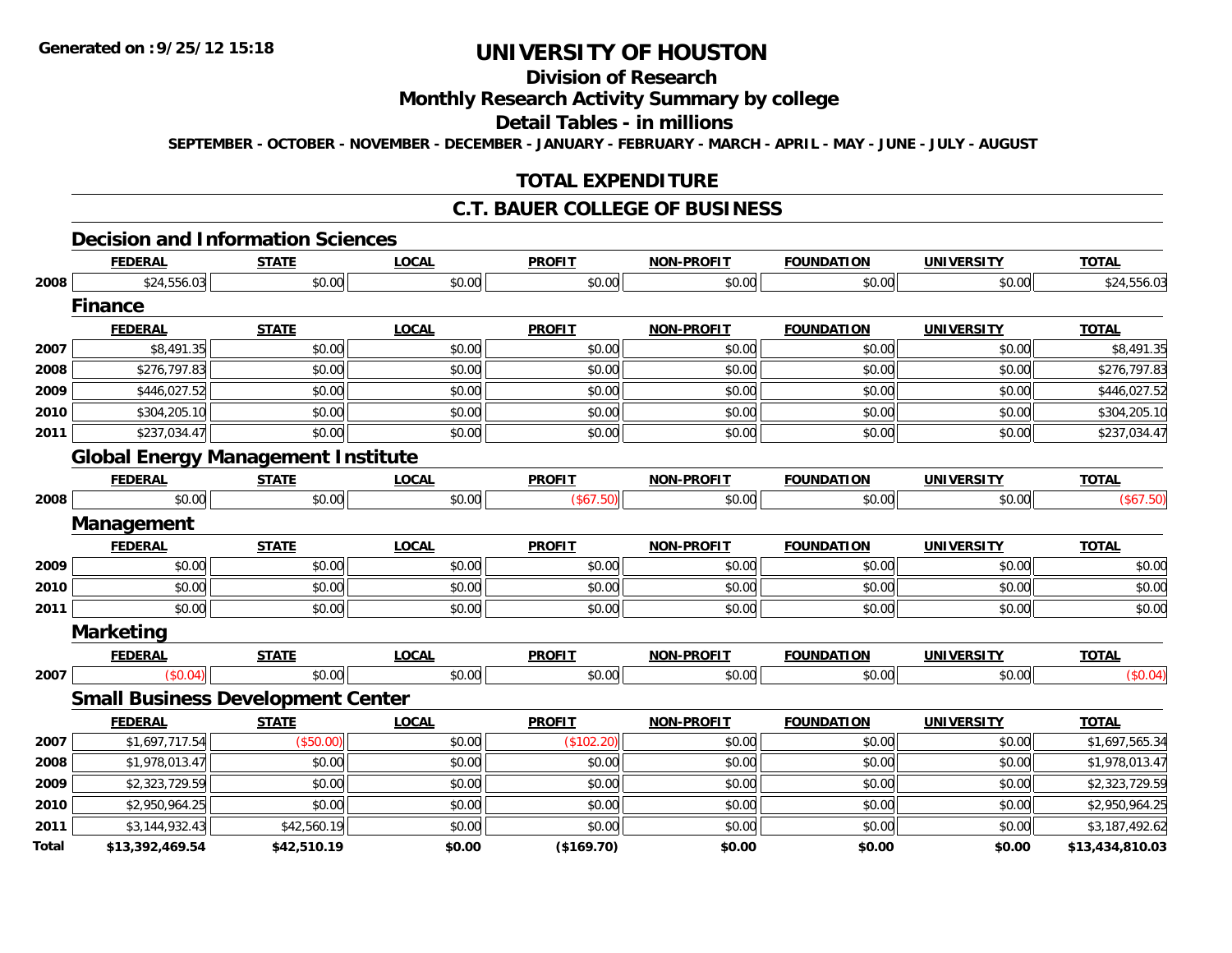## **Division of Research**

## **Monthly Research Activity Summary by college**

#### **Detail Tables - in millions**

**SEPTEMBER - OCTOBER - NOVEMBER - DECEMBER - JANUARY - FEBRUARY - MARCH - APRIL - MAY - JUNE - JULY - AUGUST**

## **TOTAL EXPENDITURE**

### **COLLEGE OF ARCHITECTURE**

### **Architecture**

|      | <b>FEDERAL</b> | <b>STATE</b> | <u>LOCAL</u> | <b>PROFIT</b> | <b>NON-PROFIT</b> | <b>FOUNDATION</b> | <b>UNIVERSITY</b> | <b>TOTAL</b> |
|------|----------------|--------------|--------------|---------------|-------------------|-------------------|-------------------|--------------|
| 2008 | \$0.00         | \$52.        | \$0.00       | \$57,288.75   | \$0.00            | \$0.00            | \$0.00            | \$57,236.56  |
| 2009 | \$12,129.35    | \$0.00       | \$0.00       | \$39,974.90   | \$0.00            | \$0.00            | \$0.00            | \$52,104.25  |
| 2010 | \$7,870.65     | \$0.00       | \$0.00       | \$0.00        | \$0.00            | \$30,237.29       | \$0.00            | \$38,107.94  |
| 2011 | \$9,011.21     | \$52.        | \$0.00       | \$0.00        | \$0.00            | \$20,349.71       | \$0.00            | \$29,308.73  |

### **Dean, Architecture**

|              | <b>FEDERAL</b> | <b>STATE</b>  | .OCAL                | <b>PROFIT</b> | <b>NON-PROFIT</b> | <b>FOUNDATION</b> | UNIVERSITY | <b>TOTAL</b> |
|--------------|----------------|---------------|----------------------|---------------|-------------------|-------------------|------------|--------------|
| 2007         | ሶስ ስስ<br>DU.UU | \$0.00        | 0000<br><b>JU.UU</b> | \$0.00        | \$4,300.00        | \$0.00            | \$0.00     | .300.00      |
| <b>Total</b> | \$29,011.21    | $($ \$104.38) | \$0.00               | \$97,263.65   | 4.300.00          | \$50,586.99       | \$0.00     | \$181,057.47 |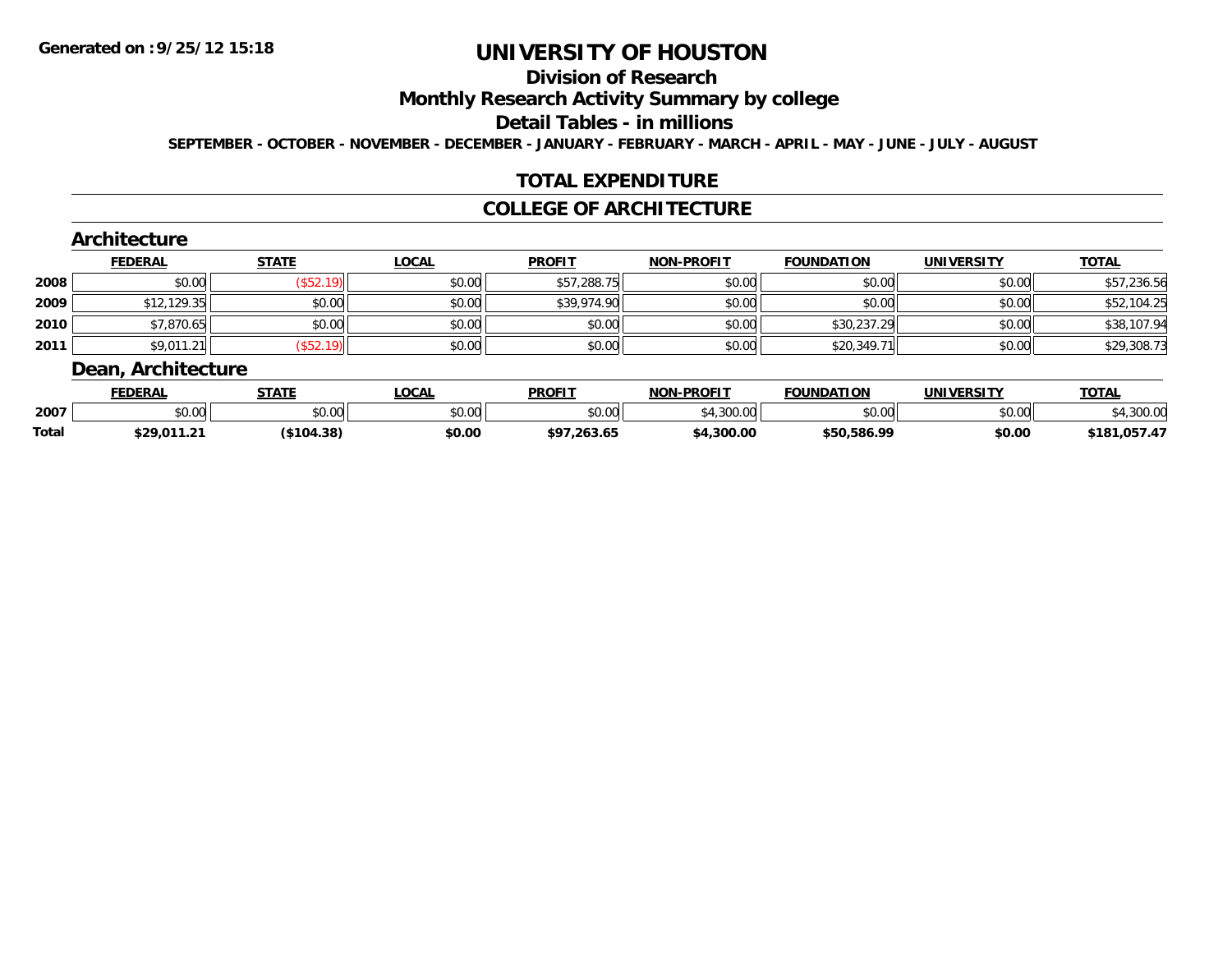# **Division of Research**

#### **Monthly Research Activity Summary by college**

#### **Detail Tables - in millions**

**SEPTEMBER - OCTOBER - NOVEMBER - DECEMBER - JANUARY - FEBRUARY - MARCH - APRIL - MAY - JUNE - JULY - AUGUST**

## **TOTAL EXPENDITURE**

### **COLLEGE OF EDUCATION**

## **Consistency Mgmt and Coop Disc**

|      |                 | 27.77                  | <b>OCAL</b>                                      | <b>PROFI</b>            | ------<br><b>NION</b>  | מרוו<br>1 W            |                | $-0$<br>OIL            |
|------|-----------------|------------------------|--------------------------------------------------|-------------------------|------------------------|------------------------|----------------|------------------------|
| 2010 | * ^<br>JU.UU    | $\sim$ $\sim$<br>JU.UU | $\mathfrak{g} \cap \mathfrak{g}$<br><b>JU.UU</b> | 0 <sub>0</sub><br>JU.UV | $\sim$ 00<br>DU.UU     | JU.UU                  | ሶስ ሰሰ<br>JU.UU | $\sim$<br>งบ.บบ        |
| 2011 | $\sim$<br>JU.UU | ሐሴ ሰሰ<br>JU.UU         | $n \cap \neg$<br><b>JU.UU</b>                    | 0000<br>30.UU           | $\sim$ $\sim$<br>₽U.UU | $\sim$ $\sim$<br>JU.UU | ሰሰ ሰሰ<br>JU.UU | $\sim$ $\sim$<br>งบ.บบ |

## **Curriculum and Instruction**

|      | <b>FEDERAL</b> | <u>STATE</u> | <b>LOCAL</b> | <b>PROFIT</b> | <b>NON-PROFIT</b> | <b>FOUNDATION</b> | <b>UNIVERSITY</b> | <u>TOTAL</u>   |
|------|----------------|--------------|--------------|---------------|-------------------|-------------------|-------------------|----------------|
| 2007 | \$1,248,887.20 | \$98,421.63  | \$124,728.85 | (\$5,145.73)  | \$795,307.14      | \$0.00            | \$0.00            | \$2,262,199.09 |
| 2008 | \$1,628,872.67 | \$50,572.73  | (\$46.18)    | \$0.00        | \$857,433.74      | (\$9.56)          | \$0.00            | \$2,536,823.40 |
| 2009 | \$1,536,113.41 | \$69,356.88  | \$22.714.43  | \$0.00        | \$638,398.13      | \$14,447.04       | \$0.00            | \$2,281,029.89 |
| 2010 | \$1,078,513.13 | \$50,630.72  | \$18,489.17  | \$56.36       | \$641.727.45      | \$201,674.74      | \$0.00            | \$1,991,091.57 |
| 2011 | \$1,292,056.50 | \$64,039.80  | \$0.00       | \$1,792.18    | \$229,611.80      | \$553,038.11      | \$0.00            | \$2,140,538.39 |

#### **Dean, Education**

|      | <b>FEDERAL</b> | <b>STATE</b> | <b>LOCAL</b> | <b>PROFIT</b> | <b>NON-PROFIT</b> | <b>FOUNDATION</b> | <b>UNIVERSITY</b> | <b>TOTAL</b> |
|------|----------------|--------------|--------------|---------------|-------------------|-------------------|-------------------|--------------|
| 2007 | \$0.00         | \$0.00       | \$0.00       | \$0.00        | (\$43.86)         | \$0.00            | \$0.00            | (\$43.86)    |
| 2008 | \$0.00         | \$0.00       | \$0.00       | \$0.00        | \$3.99            | \$0.00            | \$0.00            | \$3.99       |
| 2009 | \$0.00         | \$0.00       | \$0.00       | \$0.00        | \$0.00            | \$0.00            | \$0.00            | \$0.00       |
| 2010 | \$0.00         | \$0.00       | \$0.00       | \$0.00        | \$0.00            | \$0.00            | \$0.00            | \$0.00       |
| 2011 | \$0.00         | \$0.00       | \$0.00       | \$0.00        | \$0.00            | \$0.00            | \$0.00            | \$0.00       |

### **Educational Leadership & Cultural Studies**

|      | <u>FEDERAL</u> | <b>STATE</b> | <b>LOCAL</b> | <b>PROFIT</b> | <b>NON-PROFIT</b> | <b>FOUNDATION</b> | <b>UNIVERSITY</b> | <b>TOTAL</b> |
|------|----------------|--------------|--------------|---------------|-------------------|-------------------|-------------------|--------------|
| 2007 | \$5.25         | \$108,421.32 | \$0.00       | \$0.00        | \$18,704.17       | \$0.00            | \$0.00            | \$127,130.74 |
| 2008 | (\$15,371.08)  | \$0.00       | \$0.00       | \$0.00        | \$13,533.33       | (\$1,834.90)      | \$0.00            | \$3,672.65   |
| 2009 | \$32,648.51    | \$0.00       | \$0.00       | \$0.00        | \$0.00            | \$0.00            | \$0.00            | \$32,648.51  |
| 2010 | \$0.00         | $$35.28$ )   | \$0.00       | \$0.00        | \$0.00            | \$0.00            | \$0.00            | (\$35.28)    |
| 2011 | \$0.00         | \$153.53     | \$0.00       | \$0.00        | \$0.00            | \$0.00            | \$0.00            | ( \$153.53)  |

## **Educational Psychology**

|      | <b>FEDERAL</b> | <u>STATE</u> | <b>LOCAL</b> | <b>PROFIT</b> | <b>NON-PROFIT</b> | <b>FOUNDATION</b> | <b>UNIVERSITY</b> | <b>TOTAL</b> |
|------|----------------|--------------|--------------|---------------|-------------------|-------------------|-------------------|--------------|
| 2007 | \$254,750.11   | \$308,449.33 | \$0.00       | \$0.00        | \$0.00            | \$0.00            | \$0.00            | \$563,199.44 |
| 2008 | \$291,227.96   | \$174,911.01 | (\$10.22)    | \$0.00        | \$3,078.45        | \$148,973.61      | \$0.00            | \$618,180.81 |
| 2009 | \$59,971.21    | \$46,466.04  | \$0.00       | \$0.00        | \$0.00            | \$184,505.56      | \$0.00            | \$290,942.81 |
| 2010 | \$35,407.20    | \$72,317.09  | \$0.00       | \$0.00        | \$10,231.26       | \$109,609.27      | \$0.00            | \$227,564.82 |
| 2011 | \$55,980.18    | \$191,188.55 | \$0.00       | \$0.00        | \$1,243.67        | \$115,375.16      | \$0.00            | \$363,787.56 |

<u> 1989 - Johann Stoff, amerikansk politiker (d. 1989)</u>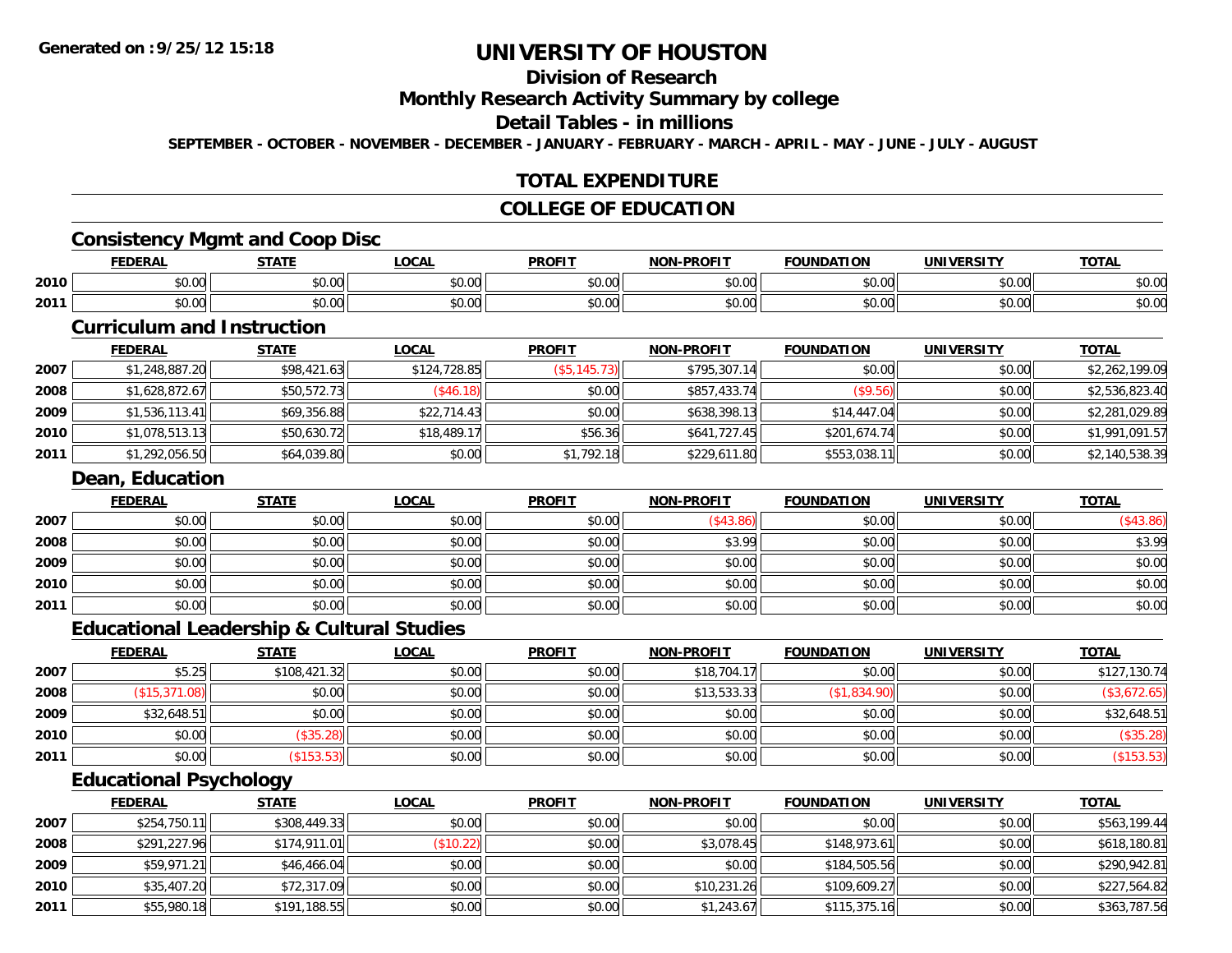# **Division of Research**

**Monthly Research Activity Summary by college**

#### **Detail Tables - in millions**

**SEPTEMBER - OCTOBER - NOVEMBER - DECEMBER - JANUARY - FEBRUARY - MARCH - APRIL - MAY - JUNE - JULY - AUGUST**

#### **TOTAL EXPENDITURE**

## **COLLEGE OF EDUCATION**

#### **Institute for Urban Education**

|       | <b>FEDERAL</b> | <b>STATE</b>   | <b>LOCAL</b> | <b>PROFIT</b> | <b>NON-PROFIT</b> | <b>FOUNDATION</b> | <b>UNIVERSITY</b> | <b>TOTAL</b>    |
|-------|----------------|----------------|--------------|---------------|-------------------|-------------------|-------------------|-----------------|
| 2007  | \$0.00         | \$0.00         | \$0.00       | \$0.00        | \$0.00            | \$0.00            | \$0.00            | \$0.00          |
| 2008  | \$0.00         | \$0.00         | \$0.00       | \$0.00        | \$0.00            | \$0.00            | \$0.00            | \$0.00          |
| 2009  | \$0.00         | \$0.00         | \$0.00       | \$0.00        | \$0.00            | \$0.00            | \$0.00            | \$0.00          |
| 2010  | \$0.00         | \$0.00         | \$0.00       | \$0.00        | \$0.00            | \$0.00            | \$0.00            | \$0.00          |
| 2011  | \$0.00         | \$0.00         | \$0.00       | \$0.00        | \$0.00            | \$0.00            | \$0.00            | \$0.00          |
| Total | \$7,499,062.24 | \$1,234,586.28 | \$165,876.05 | (\$3,297.19)  | \$3,209,229.27    | \$1,325,779.03    | \$0.00            | \$13,431,235.68 |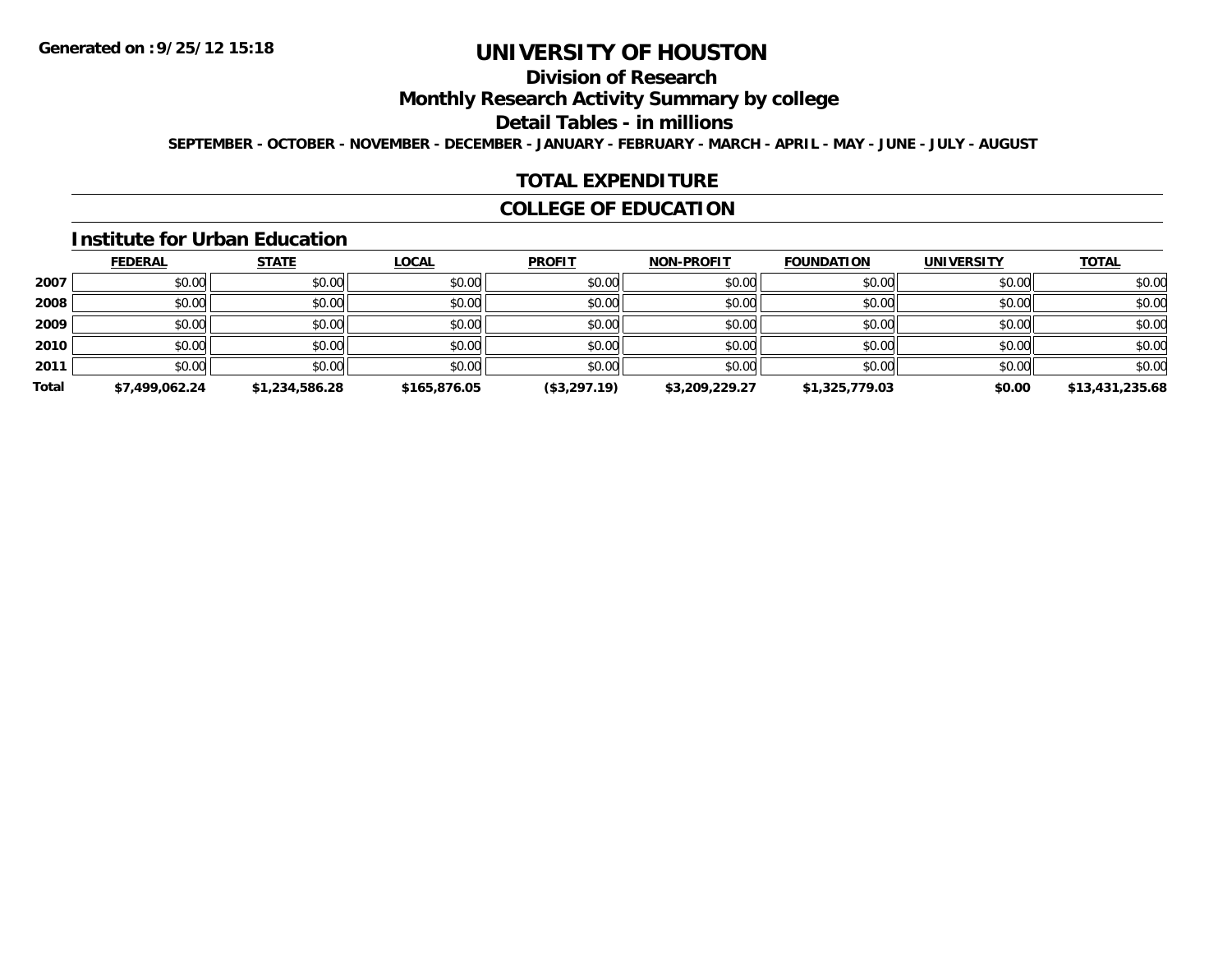# **Division of Research**

## **Monthly Research Activity Summary by college**

#### **Detail Tables - in millions**

**SEPTEMBER - OCTOBER - NOVEMBER - DECEMBER - JANUARY - FEBRUARY - MARCH - APRIL - MAY - JUNE - JULY - AUGUST**

## **TOTAL EXPENDITURE**

#### **COLLEGE OF LIBERAL ARTS AND SOCIAL SCIENCES**

|      | Art                                 |              |              |               |                   |                   |                   |              |
|------|-------------------------------------|--------------|--------------|---------------|-------------------|-------------------|-------------------|--------------|
|      | <b>FEDERAL</b>                      | <b>STATE</b> | <b>LOCAL</b> | <b>PROFIT</b> | <b>NON-PROFIT</b> | <b>FOUNDATION</b> | <b>UNIVERSITY</b> | <b>TOTAL</b> |
| 2009 | \$0.00                              | \$0.00       | \$0.00       | \$0.00        | \$8,272.99        | \$0.00            | \$0.00            | \$8,272.99   |
|      | <b>Arte Publico Press</b>           |              |              |               |                   |                   |                   |              |
|      | <b>FEDERAL</b>                      | <b>STATE</b> | <b>LOCAL</b> | <b>PROFIT</b> | <b>NON-PROFIT</b> | <b>FOUNDATION</b> | <b>UNIVERSITY</b> | <b>TOTAL</b> |
| 2007 | \$21,908.52                         | \$0.00       | \$0.00       | \$0.00        | \$75,304.71       | \$126,522.75      | \$0.00            | \$223,735.98 |
| 2008 | \$0.00                              | \$0.00       | \$0.00       | \$0.00        | \$107,346.32      | \$16,732.22       | \$0.00            | \$124,078.54 |
| 2009 | \$19,546.90                         | \$0.00       | \$0.00       | \$0.00        | \$29,448.97       | \$26,813.94       | \$0.00            | \$75,809.81  |
| 2010 | \$55,869.21                         | \$0.00       | \$0.00       | \$0.00        | \$51,200.00       | \$168,325.38      | \$0.00            | \$275,394.59 |
| 2011 | \$26,537.68                         | \$9,500.00   | \$0.00       | \$0.00        | \$56,600.00       | \$279,860.68      | \$0.00            | \$372,498.36 |
|      | <b>Blaffer Gallery</b>              |              |              |               |                   |                   |                   |              |
|      | <b>FEDERAL</b>                      | <b>STATE</b> | <b>LOCAL</b> | <b>PROFIT</b> | <b>NON-PROFIT</b> | <b>FOUNDATION</b> | <b>UNIVERSITY</b> | <b>TOTAL</b> |
| 2007 | \$31,728.19                         | \$4,099.00   | \$0.00       | \$0.00        | \$40,710.00       | \$0.00            | \$0.00            | \$76,537.19  |
| 2008 | \$43,396.61                         | \$0.00       | \$0.00       | \$0.00        | \$43,800.00       | \$0.00            | \$0.00            | \$87,196.61  |
| 2009 | \$33,289.03                         | \$4,007.00   | \$0.00       | \$0.00        | \$64,400.00       | \$0.00            | \$0.00            | \$101,696.03 |
| 2010 | \$122,559.13                        | \$8,140.00   | \$0.00       | \$0.00        | \$67,300.00       | \$0.00            | \$0.00            | \$197,999.13 |
| 2011 | \$9,352.22                          | \$10,295.75  | \$0.00       | \$0.00        | \$70,114.00       | \$0.00            | \$0.00            | \$89,761.97  |
|      | <b>Communication Disorders</b>      |              |              |               |                   |                   |                   |              |
|      | <b>FEDERAL</b>                      | <b>STATE</b> | <b>LOCAL</b> | <b>PROFIT</b> | <b>NON-PROFIT</b> | <b>FOUNDATION</b> | <b>UNIVERSITY</b> | <b>TOTAL</b> |
| 2007 | \$75,309.73                         | \$0.00       | \$0.00       | \$0.00        | \$236,188.02      | \$0.00            | \$0.00            | \$311,497.75 |
| 2008 | \$50,700.37                         | \$0.00       | \$679.95     | \$0.00        | \$239,514.54      | \$0.00            | \$11,803.07       | \$302,697.93 |
| 2009 | \$149.63                            | \$0.00       | \$0.00       | \$0.00        | \$197,725.65      | \$0.00            | \$65,301.05       | \$263,176.33 |
| 2010 | \$24,903.80                         | \$0.00       | \$0.00       | \$0.00        | \$335,937.42      | \$4,590.00        | \$0.00            | \$365,431.22 |
| 2011 | \$21,906.20                         | \$0.00       | (\$259.55)   | (\$7,078.90)  | \$95,691.28       | \$0.00            | \$0.00            | \$110,259.03 |
|      | <b>Comparative Cultural Studies</b> |              |              |               |                   |                   |                   |              |
|      | <b>FEDERAL</b>                      | <b>STATE</b> | <b>LOCAL</b> | <b>PROFIT</b> | <b>NON-PROFIT</b> | <b>FOUNDATION</b> | <b>UNIVERSITY</b> | <b>TOTAL</b> |
| 2007 | \$21,180.15                         | \$0.00       | \$0.00       | \$0.00        | \$9,395.00        | \$0.00            | \$0.00            | \$30,575.15  |
| 2008 | \$10,006.26                         | \$0.00       | \$0.00       | \$0.00        | \$0.00            | \$0.00            | \$0.00            | \$10,006.26  |
| 2009 | \$0.00                              | \$0.00       | \$0.00       | \$0.00        | (\$1,891.44)      | \$0.00            | \$0.00            | (\$1,891.44) |
| 2010 | \$0.00                              | \$0.00       | \$0.00       | \$0.00        | (\$88.94)         | \$0.00            | \$0.00            | (\$88.94)    |
| 2011 | \$0.00                              | \$0.00       | \$0.00       | (\$125.65)    | \$0.00            | \$0.00            | \$0.00            | (\$125.65)   |
|      |                                     |              |              |               |                   |                   |                   |              |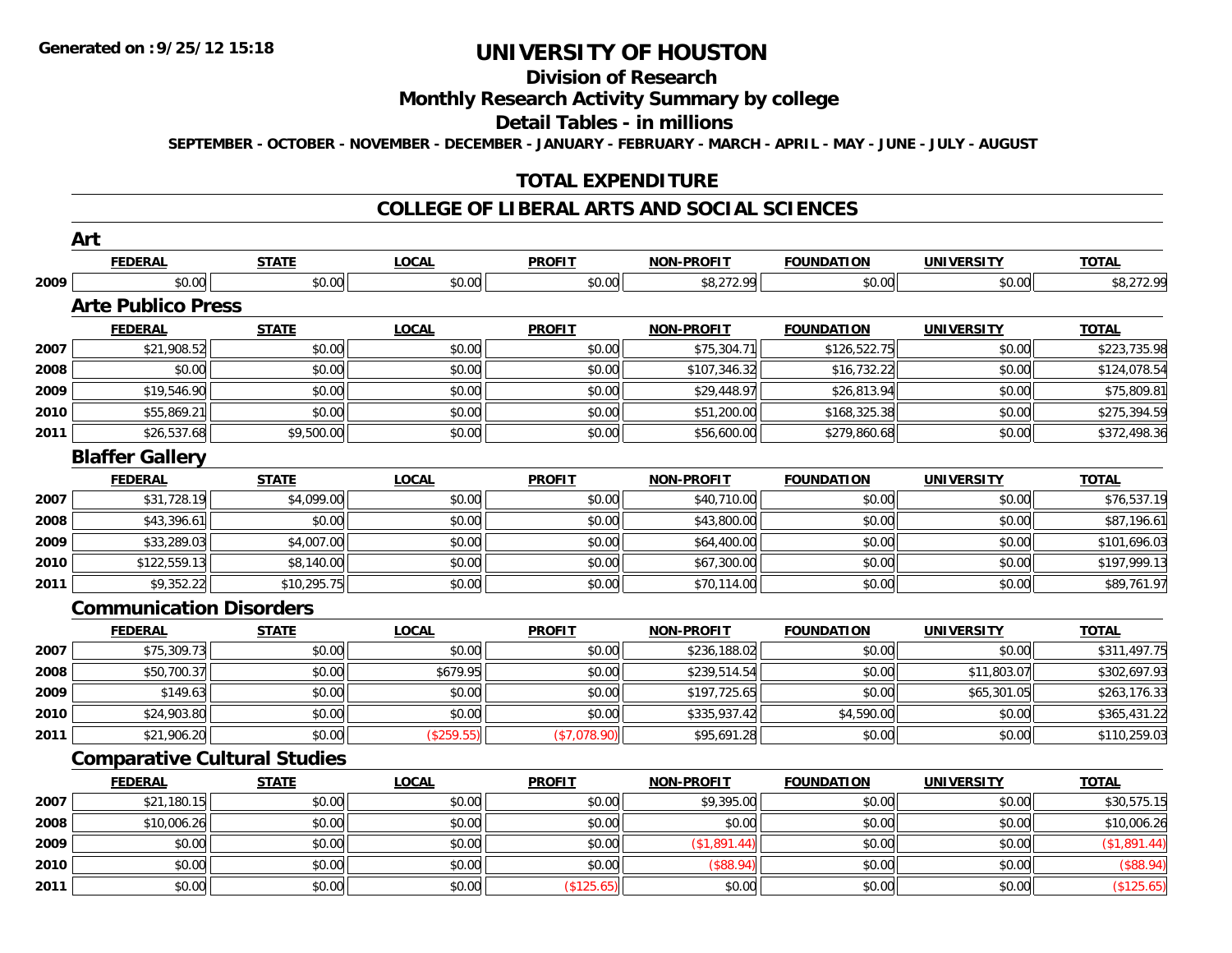# **Division of Research**

## **Monthly Research Activity Summary by college**

#### **Detail Tables - in millions**

**SEPTEMBER - OCTOBER - NOVEMBER - DECEMBER - JANUARY - FEBRUARY - MARCH - APRIL - MAY - JUNE - JULY - AUGUST**

# **TOTAL EXPENDITURE**

#### **COLLEGE OF LIBERAL ARTS AND SOCIAL SCIENCES**

# **Cynthia Woods Mitchell Center for the Arts**

|      | <b>FEDERAL</b>   | <b>STATE</b>                           | <b>LOCAL</b> | <b>PROFIT</b> | <b>NON-PROFIT</b> | <b>FOUNDATION</b> | <b>UNIVERSITY</b> | <b>TOTAL</b>   |
|------|------------------|----------------------------------------|--------------|---------------|-------------------|-------------------|-------------------|----------------|
| 2011 | \$0.00           | \$0.00                                 | \$0.00       | \$0.00        | \$15,000.00       | \$0.00            | \$0.00            | \$15,000.00    |
|      |                  | Dean, Liberal Arts and Social Sciences |              |               |                   |                   |                   |                |
|      | <b>FEDERAL</b>   | <b>STATE</b>                           | <b>LOCAL</b> | <b>PROFIT</b> | <b>NON-PROFIT</b> | <b>FOUNDATION</b> | <b>UNIVERSITY</b> | <b>TOTAL</b>   |
| 2008 | \$46,615.72      | \$0.00                                 | \$0.00       | \$0.00        | \$0.00            | \$0.00            | \$0.00            | \$46,615.72    |
| 2009 | \$112,820.24     | \$0.00                                 | \$0.00       | \$0.00        | \$0.00            | \$0.00            | \$0.00            | \$112,820.24   |
| 2010 | \$4,858.19       | \$0.00                                 | \$0.00       | \$0.00        | \$0.00            | \$0.00            | \$0.00            | \$4,858.19     |
| 2011 | (\$481.13)       | \$0.00                                 | \$0.00       | \$0.00        | \$0.00            | \$0.00            | \$0.00            | (\$481.13)     |
|      | <b>Economics</b> |                                        |              |               |                   |                   |                   |                |
|      | <b>FEDERAL</b>   | <b>STATE</b>                           | <b>LOCAL</b> | <b>PROFIT</b> | <b>NON-PROFIT</b> | <b>FOUNDATION</b> | <b>UNIVERSITY</b> | <b>TOTAL</b>   |
| 2007 | \$214,330.11     | \$0.00                                 | \$0.00       | \$0.00        | \$0.00            | \$2,270.00        | \$0.00            | \$216,600.11   |
| 2008 | \$22,399.43      | \$0.00                                 | \$0.00       | (\$67.50)     | \$0.00            | \$2,230.00        | \$0.00            | \$24,561.93    |
| 2009 | \$60,580.02      | \$0.00                                 | \$0.00       | \$0.00        | \$0.00            | \$0.00            | \$0.00            | \$60,580.02    |
| 2010 | \$31,643.44      | \$0.00                                 | \$0.00       | \$0.00        | \$0.00            | \$0.00            | \$0.00            | \$31,643.44    |
| 2011 | (\$2,023.11)     | \$0.00                                 | \$0.00       | \$53,060.82   | \$45,145.33       | \$24,978.62       | \$0.00            | \$121,161.66   |
|      | English          |                                        |              |               |                   |                   |                   |                |
|      | <b>FEDERAL</b>   | <b>STATE</b>                           | <b>LOCAL</b> | <b>PROFIT</b> | <b>NON-PROFIT</b> | <b>FOUNDATION</b> | <b>UNIVERSITY</b> | <b>TOTAL</b>   |
| 2007 | \$1,223.25       | (\$237.31)                             | \$0.00       | \$0.00        | \$22,787.50       | \$0.00            | \$0.00            | \$23,773.44    |
| 2008 | \$0.00           | \$0.00                                 | \$0.00       | \$0.00        | \$432.09          | \$0.00            | \$0.00            | \$432.09       |
| 2009 | \$7,500.00       | \$0.00                                 | \$0.00       | \$0.00        | \$0.00            | \$0.00            | \$0.00            | \$7,500.00     |
| 2010 | \$1,051.76       | \$0.00                                 | \$0.00       | \$0.00        | \$0.00            | \$0.00            | \$0.00            | \$1,051.76     |
| 2011 | $($ \$51.76)     | (\$0.09)                               | \$0.00       | \$0.00        | (\$287.50)        | \$0.00            | \$0.00            | (\$339.35)     |
|      |                  | <b>Health and Human Performance</b>    |              |               |                   |                   |                   |                |
|      | <b>FEDERAL</b>   | <b>STATE</b>                           | <b>LOCAL</b> | <b>PROFIT</b> | <b>NON-PROFIT</b> | <b>FOUNDATION</b> | <b>UNIVERSITY</b> | <b>TOTAL</b>   |
| 2007 | \$1,291,700.77   | \$0.00                                 | \$0.00       | \$57,475.99   | (\$198.93)        | \$135,835.43      | \$0.00            | \$1,484,813.26 |
| 2008 | \$1,784,573.27   | \$0.00                                 | \$0.00       | \$149,397.86  | \$23.81           | \$19,359.25       | \$0.00            | \$1,953,354.19 |
| 2009 | \$1,787,993.74   | \$0.00                                 | \$0.00       | \$31,983.96   | \$0.00            | \$24,372.92       | \$0.00            | \$1,844,350.63 |
| 2010 | \$1,466,391.00   | \$0.00                                 | \$0.00       | \$53,272.79   | \$0.00            | \$13,471.32       | \$800.00          | \$1,533,935.10 |
| 2011 | \$902,433.37     | \$0.00                                 | \$0.00       | \$348,362.43  | \$0.00            | \$37,174.30       | \$0.00            | \$1,287,970.10 |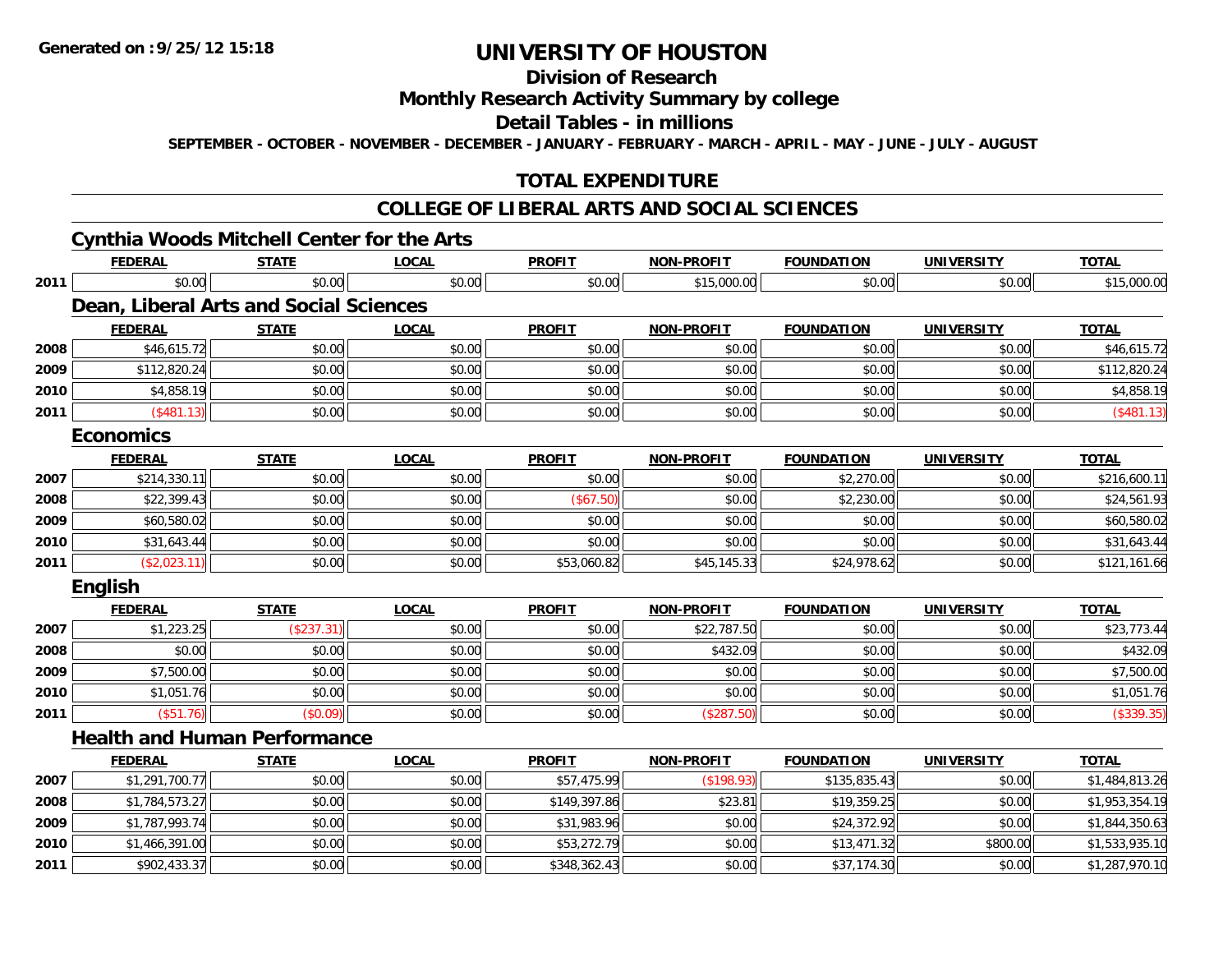# **Division of Research**

## **Monthly Research Activity Summary by college**

#### **Detail Tables - in millions**

**SEPTEMBER - OCTOBER - NOVEMBER - DECEMBER - JANUARY - FEBRUARY - MARCH - APRIL - MAY - JUNE - JULY - AUGUST**

## **TOTAL EXPENDITURE**

#### **COLLEGE OF LIBERAL ARTS AND SOCIAL SCIENCES**

|      | <b>Hispanic Studies</b>               |              |              |               |                   |                   |                   |              |
|------|---------------------------------------|--------------|--------------|---------------|-------------------|-------------------|-------------------|--------------|
|      | <b>FEDERAL</b>                        | <b>STATE</b> | <b>LOCAL</b> | <b>PROFIT</b> | <b>NON-PROFIT</b> | <b>FOUNDATION</b> | <b>UNIVERSITY</b> | <b>TOTAL</b> |
| 2011 | \$0.00                                | \$0.00       | \$0.00       | \$0.00        | \$0.00            | \$18,607.66       | \$0.00            | \$18,607.66  |
|      | <b>History</b>                        |              |              |               |                   |                   |                   |              |
|      | <b>FEDERAL</b>                        | <b>STATE</b> | <b>LOCAL</b> | <b>PROFIT</b> | <b>NON-PROFIT</b> | <b>FOUNDATION</b> | <b>UNIVERSITY</b> | <b>TOTAL</b> |
| 2007 | \$35,426.84                           | \$0.00       | \$0.00       | \$118,895.96  | \$145,005.65      | \$0.00            | \$34,911.58       | \$334,240.03 |
| 2008 | \$6,756.75                            | \$0.00       | \$0.00       | \$99,658.17   | \$13,435.64       | \$0.00            | \$0.00            | \$119,850.56 |
| 2009 | \$0.00                                | \$0.00       | \$0.00       | \$76,911.35   | \$0.00            | \$0.00            | \$0.00            | \$76,911.35  |
| 2010 | \$16,967.51                           | \$0.00       | \$0.00       | \$99,240.65   | \$0.00            | \$68,750.00       | \$0.00            | \$184,958.16 |
| 2011 | \$9,791.14                            | \$0.00       | \$0.00       | \$26,061.54   | \$0.00            | \$55,000.00       | \$0.00            | \$90,852.68  |
|      | <b>Hobby Center for Public Policy</b> |              |              |               |                   |                   |                   |              |
|      | <b>FEDERAL</b>                        | <b>STATE</b> | <b>LOCAL</b> | <b>PROFIT</b> | <b>NON-PROFIT</b> | <b>FOUNDATION</b> | <b>UNIVERSITY</b> | <b>TOTAL</b> |
| 2009 | \$24,449.11                           | \$0.00       | \$0.00       | \$0.00        | \$0.00            | \$0.00            | \$0.00            | \$24,449.11  |
| 2010 | \$46,251.53                           | \$0.00       | \$0.00       | \$0.00        | \$0.00            | \$0.00            | \$0.00            | \$46,251.53  |
| 2011 | \$34,620.80                           | \$0.00       | \$0.00       | \$0.00        | \$0.00            | \$0.00            | \$0.00            | \$34,620.80  |
|      | <b>Modern/Classical Languages</b>     |              |              |               |                   |                   |                   |              |
|      | <b>FEDERAL</b>                        | <b>STATE</b> | <b>LOCAL</b> | <b>PROFIT</b> | <b>NON-PROFIT</b> | <b>FOUNDATION</b> | <b>UNIVERSITY</b> | <b>TOTAL</b> |
| 2008 | \$39,994.25                           | \$0.00       | \$0.00       | \$0.00        | \$0.00            | \$0.00            | \$0.00            | \$39,994.25  |
| 2011 | \$0.00                                | \$0.00       | \$0.00       | \$0.00        | \$0.00            | \$0.00            | \$0.00            | \$0.00       |
|      | Philosophy                            |              |              |               |                   |                   |                   |              |
|      | <b>FEDERAL</b>                        | <b>STATE</b> | <b>LOCAL</b> | <b>PROFIT</b> | <b>NON-PROFIT</b> | <b>FOUNDATION</b> | <b>UNIVERSITY</b> | <b>TOTAL</b> |
| 2007 | \$0.00                                | \$0.00       | \$0.00       | \$0.00        | \$0.00            | \$0.00            | \$0.00            | \$0.00       |
| 2008 | \$0.00                                | \$0.00       | \$0.00       | \$0.00        | \$0.00            | \$0.00            | \$0.00            | \$0.00       |
| 2009 | \$0.00                                | \$0.00       | \$0.00       | \$0.00        | \$0.00            | \$0.00            | \$0.00            | \$0.00       |
| 2010 | \$0.00                                | \$0.00       | \$0.00       | \$0.00        | \$0.00            | \$0.00            | \$0.00            | \$0.00       |
| 2011 | \$0.00                                | \$0.00       | \$0.00       | \$0.00        | \$0.00            | \$0.00            | \$0.00            | \$0.00       |
|      | <b>Political Science</b>              |              |              |               |                   |                   |                   |              |
|      | <b>FEDERAL</b>                        | <b>STATE</b> | <b>LOCAL</b> | <b>PROFIT</b> | <b>NON-PROFIT</b> | <b>FOUNDATION</b> | <b>UNIVERSITY</b> | <b>TOTAL</b> |
| 2007 | \$238,574.98                          | \$0.00       | \$0.00       | (\$909.87)    | \$0.00            | \$0.00            | \$0.00            | \$237,665.11 |
| 2008 | \$4,311.69                            | \$0.00       | \$0.00       | \$0.00        | \$0.00            | \$0.00            | \$28,001.01       | \$32,312.70  |
| 2009 | \$271,238.72                          | \$0.00       | \$0.00       | \$0.00        | \$0.00            | \$0.00            | \$26,965.11       | \$298,203.83 |
| 2010 | \$4,227.71                            | \$0.00       | \$0.00       | \$0.00        | \$0.00            | \$0.00            | \$0.00            | \$4,227.71   |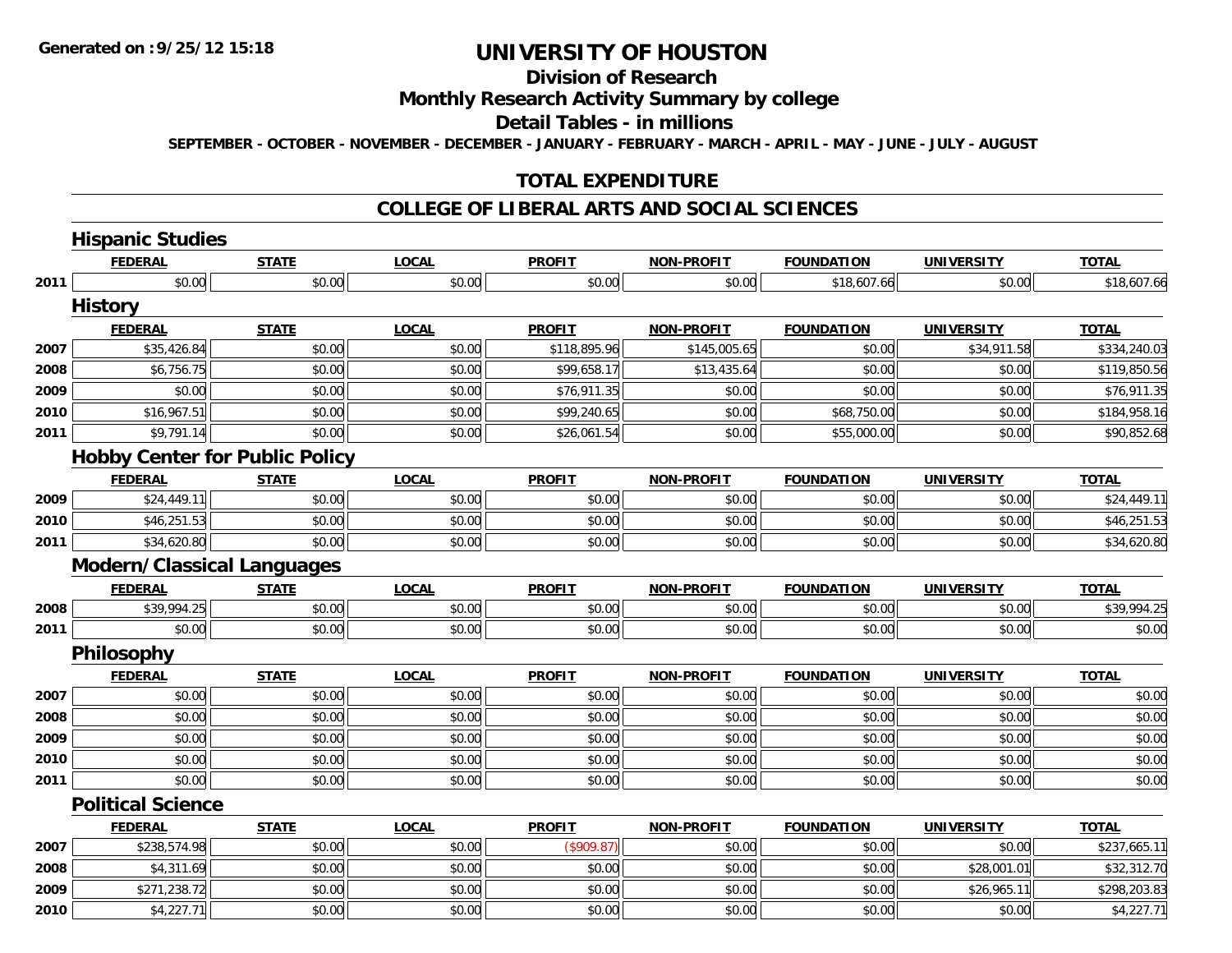# **Division of Research**

## **Monthly Research Activity Summary by college**

#### **Detail Tables - in millions**

**SEPTEMBER - OCTOBER - NOVEMBER - DECEMBER - JANUARY - FEBRUARY - MARCH - APRIL - MAY - JUNE - JULY - AUGUST**

## **TOTAL EXPENDITURE**

#### **COLLEGE OF LIBERAL ARTS AND SOCIAL SCIENCES**

#### **Political Science**

|      | <b>FEDERAL</b>                 | <b>STATE</b>   | <b>LOCAL</b> | <b>PROFIT</b> | <b>NON-PROFIT</b> | <b>FOUNDATION</b> | <b>UNIVERSITY</b> | <b>TOTAL</b>    |
|------|--------------------------------|----------------|--------------|---------------|-------------------|-------------------|-------------------|-----------------|
| 2011 | \$9,430.81                     | $(*637.93)$    | \$0.00       | (\$179.60)    | \$2,685.76        | (\$6,487.17)      | \$0.00            | \$4,811.87      |
|      | <b>Psychology</b>              |                |              |               |                   |                   |                   |                 |
|      | <b>FEDERAL</b>                 | <b>STATE</b>   | <b>LOCAL</b> | <b>PROFIT</b> | <b>NON-PROFIT</b> | <b>FOUNDATION</b> | <b>UNIVERSITY</b> | <b>TOTAL</b>    |
| 2007 | \$5,751,469.38                 | \$4,778,929.93 | \$0.00       | \$110,854.12  | \$109,548.42      | \$0.00            | \$60,770.21       | \$10,811,572.06 |
| 2008 | \$7,220,001.96                 | \$3,006,238.58 | \$3,449.88   | \$140,104.95  | \$51,725.58       | \$36,554.63       | \$49,040.18       | \$10,507,115.75 |
| 2009 | \$4,117,806.21                 | \$678,349.30   | \$1,690.44   | \$156,000.23  | \$78,391.09       | \$50,875.31       | \$90,831.83       | \$5,173,944.41  |
| 2010 | \$4,551,180.45                 | \$491,918.18   | \$0.00       | \$189,614.87  | \$176,713.80      | \$29,647.48       | \$67,929.59       | \$5,507,004.37  |
| 2011 | \$5,150,187.30                 | \$529,325.21   | \$0.00       | \$115,056.78  | \$228,142.03      | \$225,124.60      | \$13,735.80       | \$6,261,571.72  |
|      | <b>School of Communication</b> |                |              |               |                   |                   |                   |                 |
|      | <b>FEDERAL</b>                 | <b>STATE</b>   | <b>LOCAL</b> | <b>PROFIT</b> | <b>NON-PROFIT</b> | <b>FOUNDATION</b> | <b>UNIVERSITY</b> | <b>TOTAL</b>    |
| 2007 | \$0.00                         | \$0.00         | \$0.00       | \$0.00        | \$0.00            | \$10,000.00       | \$0.00            | \$10,000.00     |
| 2009 | \$0.00                         | \$0.00         | \$0.00       | \$0.00        | \$0.00            | \$0.00            | \$0.00            | \$0.00          |
| 2010 | \$0.00                         | \$0.00         | \$0.00       | \$0.00        | \$0.00            | \$0.00            | \$0.00            | \$0.00          |
| 2011 | \$0.00                         | \$0.00         | \$0.00       | \$0.00        | \$0.00            | \$0.00            | \$0.00            | \$0.00          |
|      | <b>School of Music</b>         |                |              |               |                   |                   |                   |                 |
|      | <b>FEDERAL</b>                 | <b>STATE</b>   | <b>LOCAL</b> | <b>PROFIT</b> | <b>NON-PROFIT</b> | <b>FOUNDATION</b> | <b>UNIVERSITY</b> | <b>TOTAL</b>    |
| 2007 | \$2,611.00                     | \$0.00         | \$0.00       | \$0.00        | \$0.00            | \$0.00            | \$0.00            | \$2,611.00      |
| 2008 | \$0.00                         | \$0.00         | \$0.00       | \$0.00        | \$6,199.95        | \$0.00            | \$0.00            | \$6,199.95      |
| 2010 | \$14,500.00                    | \$0.00         | \$0.00       | \$0.00        | \$40,900.00       | \$0.00            | \$0.00            | \$55,400.00     |
| 2011 | \$0.00                         | \$15,865.00    | \$0.00       | \$0.00        | (\$666.97)        | \$0.00            | \$0.00            | \$15,198.03     |
|      | Sociology                      |                |              |               |                   |                   |                   |                 |
|      | <b>FEDERAL</b>                 | <b>STATE</b>   | <b>LOCAL</b> | <b>PROFIT</b> | <b>NON-PROFIT</b> | <b>FOUNDATION</b> | <b>UNIVERSITY</b> | <b>TOTAL</b>    |
| 2007 | \$56,257.00                    | \$13,552.67    | \$44,953.82  | \$0.00        | \$0.00            | \$3,155.52        | \$0.00            | \$117,919.01    |
| 2008 | \$92,021.95                    | \$0.00         | \$50,675.08  | \$0.00        | \$1,493.53        | \$0.00            | \$26,240.66       | \$170,431.22    |
| 2009 | \$155,864.23                   | \$0.00         | \$65,006.53  | \$0.00        | \$11,574.34       | \$0.00            | \$0.00            | \$232,445.10    |
| 2010 | \$224,785.49                   | \$0.00         | \$5,405.91   | \$0.00        | \$20,181.63       | \$0.00            | \$0.00            | \$250,373.03    |
| 2011 | \$165,825.90                   | \$0.00         | \$0.00       | \$0.00        | \$3,500.00        | \$0.00            | \$0.00            | \$169,325.90    |
|      | <b>Theatre</b>                 |                |              |               |                   |                   |                   |                 |
|      | <b>FEDERAL</b>                 | <b>STATE</b>   | <b>LOCAL</b> | <b>PROFIT</b> | <b>NON-PROFIT</b> | <b>FOUNDATION</b> | <b>UNIVERSITY</b> | <b>TOTAL</b>    |
| 2007 | \$0.00                         | \$0.00         | \$0.00       | \$0.00        | \$4,879.75        | \$0.00            | \$0.00            | \$4,879.75      |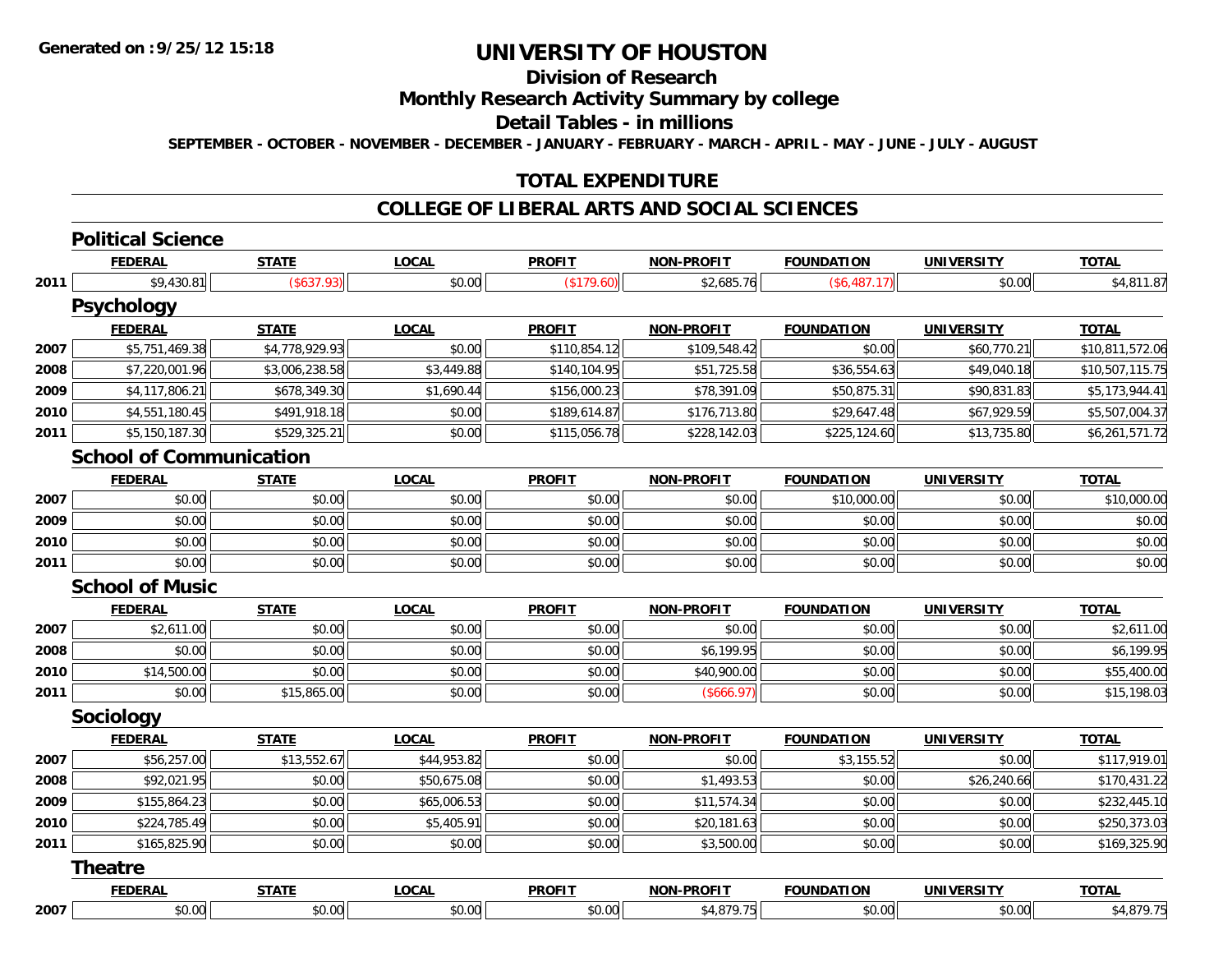#### **Division of Research**

**Monthly Research Activity Summary by college**

**Detail Tables - in millions**

**SEPTEMBER - OCTOBER - NOVEMBER - DECEMBER - JANUARY - FEBRUARY - MARCH - APRIL - MAY - JUNE - JULY - AUGUST**

#### **TOTAL EXPENDITURE**

#### **COLLEGE OF LIBERAL ARTS AND SOCIAL SCIENCES**

|       | Theatre         |                |              |                |                   |                   |                   |                 |
|-------|-----------------|----------------|--------------|----------------|-------------------|-------------------|-------------------|-----------------|
|       | <b>FEDERAL</b>  | <b>STATE</b>   | <b>LOCAL</b> | <b>PROFIT</b>  | <b>NON-PROFIT</b> | <b>FOUNDATION</b> | <b>UNIVERSITY</b> | <b>TOTAL</b>    |
| 2008  | \$0.00          | \$0.00         | \$0.00       | \$0.00         | \$91,719.16       | \$0.00            | \$0.00            | \$91,719.16     |
| 2010  | \$0.00          | \$0.00         | \$0.00       | \$0.00         | \$46,537.16       | (\$819.30)        | \$0.00            | \$45,717.86     |
| 2011  | \$0.00          | \$0.00         | \$0.00       | \$83,010.37    | (\$962.31)        | (S45.63)          | \$0.00            | \$82,002.43     |
| Total | \$36,546,454.64 | \$9,549,345.27 | \$171,602.06 | \$1,900,601.32 | \$2,840,875.03    | \$1,372,899.91    | \$476,330.09      | \$52,858,108.33 |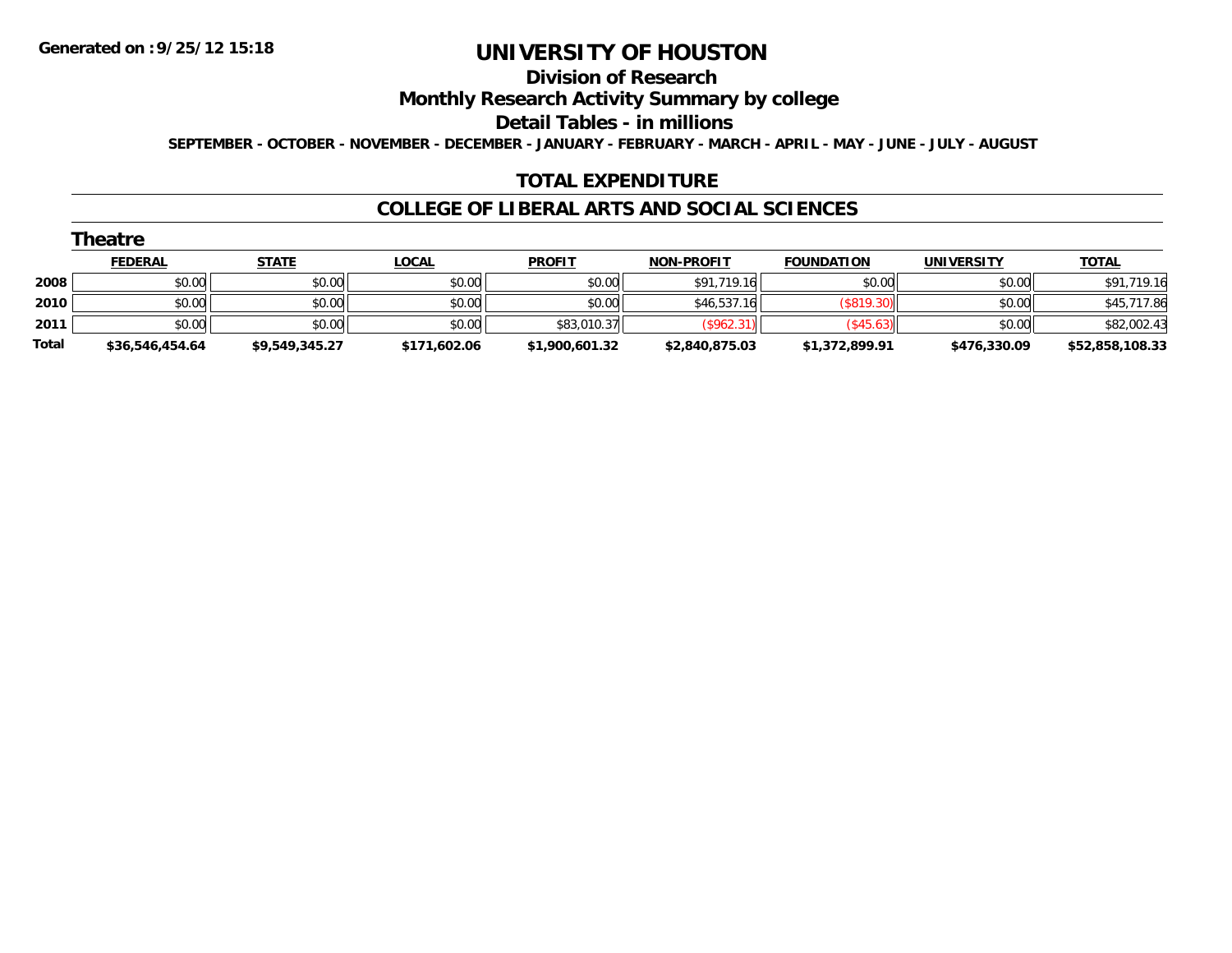# **Division of Research**

## **Monthly Research Activity Summary by college**

#### **Detail Tables - in millions**

**SEPTEMBER - OCTOBER - NOVEMBER - DECEMBER - JANUARY - FEBRUARY - MARCH - APRIL - MAY - JUNE - JULY - AUGUST**

# **TOTAL EXPENDITURE**

## **COLLEGE OF NATURAL SCIENCES AND MATHEMATICS**

### **Allied Geophysical Laboratories**

|      | <b>FEDERAL</b>                                         | <b>STATE</b>   | <b>LOCAL</b> | <b>PROFIT</b> | <b>NON-PROFIT</b> | <b>FOUNDATION</b> | <b>UNIVERSITY</b> | <b>TOTAL</b>   |
|------|--------------------------------------------------------|----------------|--------------|---------------|-------------------|-------------------|-------------------|----------------|
| 2011 | \$0.00                                                 | \$0.00         | \$0.00       | \$25,313.28   | \$0.00            | \$0.00            | \$0.00            | \$25,313.28    |
|      | <b>Biology/Biochemistry</b>                            |                |              |               |                   |                   |                   |                |
|      | <b>FEDERAL</b>                                         | <b>STATE</b>   | <b>LOCAL</b> | <b>PROFIT</b> | <b>NON-PROFIT</b> | <b>FOUNDATION</b> | <b>UNIVERSITY</b> | <b>TOTAL</b>   |
| 2007 | \$3,963,346.36                                         | \$41,370.68    | \$0.00       | \$0.00        | \$84,720.69       | \$367,737.87      | \$0.00            | \$4,457,175.60 |
| 2008 | \$3,025,775.15                                         | \$40,260.18    | \$0.00       | (\$69.55)     | \$148,617.22      | \$436,859.72      | \$6,455.43        | \$3,657,898.16 |
| 2009 | \$2,614,748.31                                         | \$141,915.05   | \$0.00       | \$0.00        | \$76,788.80       | \$642,811.35      | \$0.00            | \$3,476,263.51 |
| 2010 | \$4,202,381.91                                         | \$132,115.59   | \$0.00       | \$0.00        | \$568,022.25      | \$215,439.99      | \$0.00            | \$5,117,959.74 |
| 2011 | \$4,346,666.28                                         | \$527,999.22   | \$0.00       | \$0.00        | \$814,759.12      | \$246,647.35      | \$0.00            | \$5,936,071.97 |
|      | <b>Center for Applied Geoscience Excellence</b>        |                |              |               |                   |                   |                   |                |
|      | <b>FEDERAL</b>                                         | <b>STATE</b>   | <b>LOCAL</b> | <b>PROFIT</b> | <b>NON-PROFIT</b> | <b>FOUNDATION</b> | <b>UNIVERSITY</b> | <b>TOTAL</b>   |
| 2007 | \$0.00                                                 | \$0.00         | \$0.00       | \$0.00        | \$0.00            | \$0.00            | \$0.00            | \$0.00         |
| 2008 | \$0.00                                                 | \$0.00         | \$0.00       | \$0.00        | \$0.00            | \$0.00            | \$0.00            | \$0.00         |
| 2009 | \$0.00                                                 | \$0.00         | \$0.00       | \$0.00        | \$0.00            | \$0.00            | \$0.00            | \$0.00         |
| 2010 | \$0.00                                                 | \$0.00         | \$0.00       | \$0.00        | \$0.00            | \$0.00            | \$0.00            | \$0.00         |
|      | <b>Center for Nuclear Receptors and Cell Signaling</b> |                |              |               |                   |                   |                   |                |
|      | <b>FEDERAL</b>                                         | <b>STATE</b>   | <b>LOCAL</b> | <b>PROFIT</b> | <b>NON-PROFIT</b> | <b>FOUNDATION</b> | <b>UNIVERSITY</b> | <b>TOTAL</b>   |
| 2007 | \$0.00                                                 | \$0.00         | \$0.00       | \$0.00        | \$0.00            | \$0.00            | \$0.00            | \$0.00         |
| 2008 | \$0.00                                                 | \$0.00         | \$0.00       | \$0.00        | \$0.00            | \$0.00            | \$0.00            | \$0.00         |
| 2009 | \$0.00                                                 | \$36,046.50    | \$0.00       | \$0.00        | \$0.00            | \$0.00            | \$0.00            | \$36,046.50    |
| 2010 | \$925,854.73                                           | \$1,313,618.87 | \$0.00       | \$0.00        | \$0.00            | \$157,603.01      | \$0.00            | \$2,397,076.60 |
| 2011 | \$1,721,565.95                                         | \$250,897.81   | \$0.00       | \$15,047.03   | \$99,550.87       | \$94,777.63       | \$0.00            | \$2,181,839.29 |
|      | Chemistry                                              |                |              |               |                   |                   |                   |                |
|      | <b>FEDERAL</b>                                         | <b>STATE</b>   | <b>LOCAL</b> | <b>PROFIT</b> | <b>NON-PROFIT</b> | <b>FOUNDATION</b> | <b>UNIVERSITY</b> | <b>TOTAL</b>   |
| 2007 | \$5,325,293.78                                         | \$0.00         | \$0.00       | \$39,088.78   | \$89,581.72       | \$1,530,198.03    | \$0.00            | \$6,984,162.31 |
| 2008 | \$5,010,194.47                                         | \$43,998.33    | \$0.00       | \$33,929.63   | \$311,667.73      | \$1,339,810.89    | \$26.78           | \$6,739,627.83 |
| 2009 | \$5,067,659.39                                         | \$170,970.49   | \$0.00       | \$109,363.97  | \$264,109.39      | \$1,336,248.53    | \$185,779.64      | \$7,134,131.40 |
| 2010 | \$4,970,649.09                                         | \$1,670,072.07 | \$0.00       | \$121,263.56  | \$56,901.79       | \$1,249,973.32    | \$215,963.68      | \$8,284,823.50 |
| 2011 | \$3,434,667.27                                         | \$1,168,991.17 | \$0.00       | \$61,125.29   | \$71,546.52       | \$1,985,133.49    | \$123,348.39      | \$6,844,812.12 |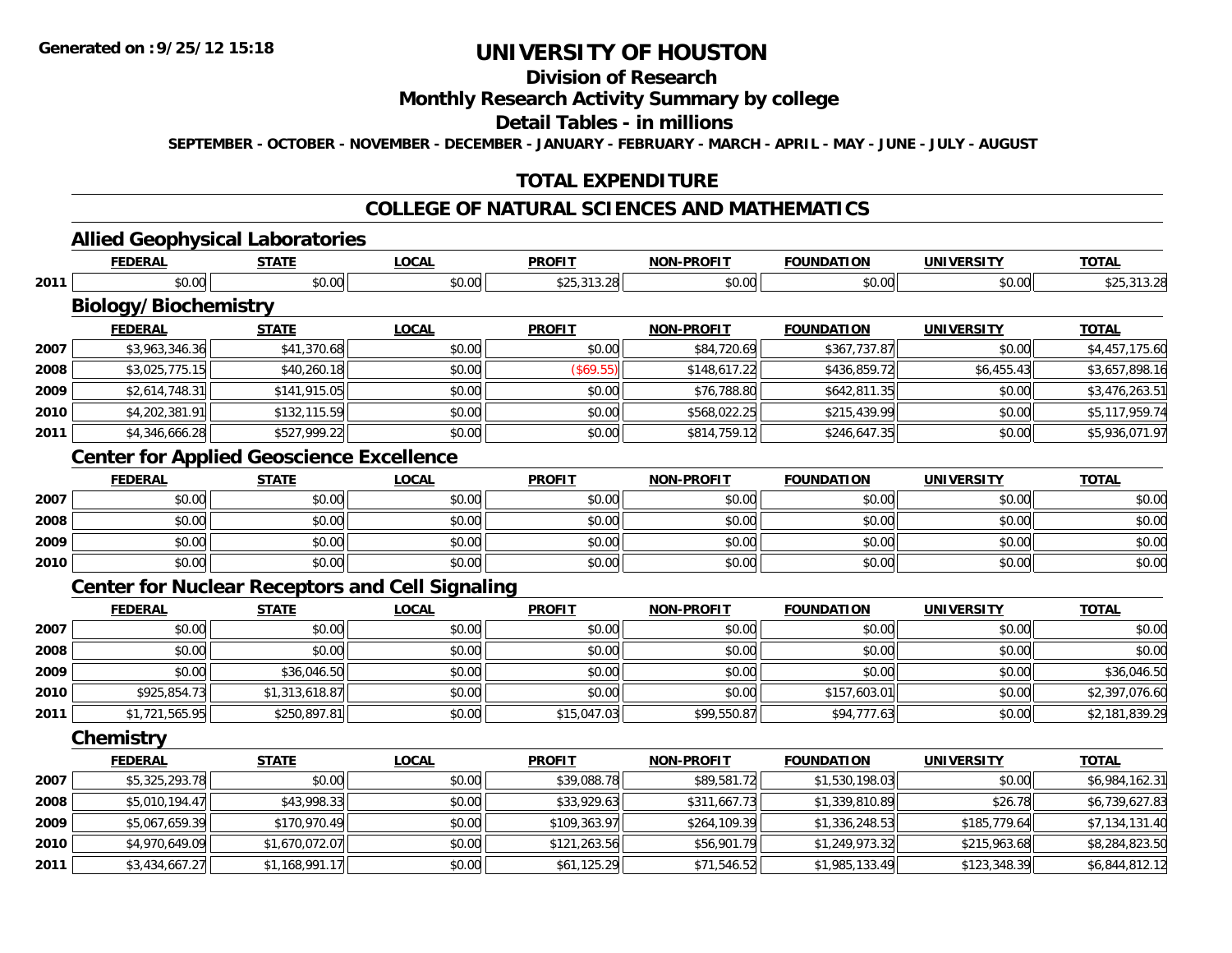# **Division of Research**

#### **Monthly Research Activity Summary by college**

#### **Detail Tables - in millions**

**SEPTEMBER - OCTOBER - NOVEMBER - DECEMBER - JANUARY - FEBRUARY - MARCH - APRIL - MAY - JUNE - JULY - AUGUST**

## **TOTAL EXPENDITURE**

## **COLLEGE OF NATURAL SCIENCES AND MATHEMATICS**

# **Computer Science**

|      | <b>FEDERAL</b> | <b>STATE</b> | <u>LOCAL</u> | <b>PROFIT</b> | <b>NON-PROFIT</b> | <b>FOUNDATION</b> | <b>UNIVERSITY</b> | <b>TOTAL</b>   |
|------|----------------|--------------|--------------|---------------|-------------------|-------------------|-------------------|----------------|
| 2007 | \$3,678,638.51 | \$181,122.88 | \$0.00       | \$54,568.48   | \$0.00            | \$0.00            | (\$1,000.00)      | \$3,913,329.87 |
| 2008 | \$3,234,350.83 | \$286,574.78 | \$0.00       | \$94,652.12   | \$104,332.53      | \$0.00            | (\$10,260.00)     | \$3,709,650.26 |
| 2009 | \$4,071,592.40 | \$213,481.89 | \$0.00       | \$188,256.89  | \$187,078.47      | \$0.00            | \$0.00            | \$4,660,409.65 |
| 2010 | \$4,933,502.82 | \$97,235.96  | \$0.00       | \$110,761.95  | \$155,326.23      | \$0.00            | \$0.00            | \$5,296,826.95 |
| 2011 | \$5,322,475.26 | \$87,028.41  | \$0.00       | \$366,863.27  | \$113,800.85      | \$0.00            | (\$769.35)        | \$5,889,398.44 |

# **Dean, Natural Sciences and Mathematics**

|      | <u>FEDERAL</u> | <b>STATE</b> | <u>LOCAL</u> | <b>PROFIT</b> | <b>NON-PROFIT</b> | <b>FOUNDATION</b> | <b>UNIVERSITY</b> | <b>TOTAL</b> |
|------|----------------|--------------|--------------|---------------|-------------------|-------------------|-------------------|--------------|
| 2007 | \$0.00         | \$0.00       | \$0.00       | \$0.00        | \$0.00            | \$0.00            | \$0.00            | \$0.00       |
| 2008 | \$0.00         | \$0.00       | \$0.00       | \$0.00        | \$0.00            | \$0.00            | \$0.00            | \$0.00       |
| 2009 | \$0.00         | \$0.00       | \$0.00       | \$0.00        | \$0.00            | \$0.00            | \$0.00            | \$0.00       |
| 2010 | \$440,754.38   | \$0.00       | \$0.00       | \$0.00        | \$0.00            | \$0.00            | \$0.00            | \$440,754.38 |
| 2011 | \$710,206.72   | \$0.00       | \$0.00       | \$0.00        | \$0.00            | \$0.00            | \$0.00            | \$710,206.72 |

## **Earth & Atmospheric Sciences**

|      | <b>FEDERAL</b> | <b>STATE</b>   | <b>LOCAL</b> | <b>PROFIT</b>  | <b>NON-PROFIT</b> | <b>FOUNDATION</b> | <b>UNIVERSITY</b> | <b>TOTAL</b>   |
|------|----------------|----------------|--------------|----------------|-------------------|-------------------|-------------------|----------------|
| 2007 | \$1,273,744.74 | \$376,927.86   | \$0.00       | \$966,401.87   | \$497,466.64      | \$0.00            | \$56,061.69       | \$3,170,602.80 |
| 2008 | \$1,743,042.50 | \$275,666.76   | \$0.00       | \$942,761.32   | \$96,281.57       | \$0.00            | \$22,930.53       | \$3,080,682.67 |
| 2009 | \$1,823,857.21 | \$490,266.42   | \$0.00       | \$1,513,683.01 | \$1,195,418.15    | \$0.00            | \$52.00           | \$5,023,276.79 |
| 2010 | \$1,883,172.57 | \$570,760.66   | \$0.00       | \$1,891,483.54 | \$715,650.66      | \$0.00            | \$0.00            | \$5,061,067.43 |
| 2011 | \$2,087,745.24 | \$1,432,247.02 | \$0.00       | \$1,537,800.34 | \$192,299.71      | \$0.00            | \$0.00            | \$5,250,092.31 |

## **Institute for Multidimensional Air Quality Studies**

|      | <b>FEDERAL</b> | <u>STATE</u> | <u>LOCAL</u> | <b>PROFIT</b> | <b>NON-PROFIT</b> | <b>FOUNDATION</b> | <b>UNIVERSITY</b> | <b>TOTAL</b> |
|------|----------------|--------------|--------------|---------------|-------------------|-------------------|-------------------|--------------|
| 2007 | \$0.00         | \$0.00       | \$0.00       | \$0.00        | \$0.00            | \$0.00            | \$0.00            | \$0.00       |
| 2008 | \$0.00         | \$0.00       | \$0.00       | \$0.00        | \$0.00            | \$0.00            | \$0.00            | \$0.00       |
| 2009 | \$0.00         | \$0.00       | \$0.00       | \$0.00        | \$0.00            | \$0.00            | \$0.00            | \$0.00       |
| 2010 | \$0.00         | \$0.00       | \$0.00       | \$0.00        | \$0.00            | \$0.00            | \$0.00            | \$0.00       |
| 2011 | \$0.00         | \$0.00       | \$0.00       | \$0.00        | \$0.00            | \$0.00            | \$0.00            | \$0.00       |

#### **Mathematics**

|      | <b>FEDERAL</b>                                                         | <u>STATE</u>    | LOCAI  | <b>PROFIT</b>                          | <b>NON-PROFIT</b> | <b>FOUNDATION</b> | <b>UNIVERSITY</b> | <b>TOTAL</b>                          |
|------|------------------------------------------------------------------------|-----------------|--------|----------------------------------------|-------------------|-------------------|-------------------|---------------------------------------|
| 2007 | $\sim$ $\sim$ $\sim$ $\sim$<br>$\sim$<br>$^{\star}$<br>, 1,263,870.271 | \$99,697.00     | \$0.00 | $+100$<br>1011<br>14<br>- 14<br>, טעוי | \$89,262.90       | \$0.00            | \$0.00            | , JUU                                 |
| 2008 | 0.57.70<br>**<br>$\cdots$ UJI<br>ت ک تاب سا                            | 793.57<br>\$459 | \$0.00 | $1.056.26$ <sup>1</sup><br>ມມ          | \$28,645.20       | \$0.00            | \$0.00            | O <sub>A</sub><br>.044 ، .<br>.JJZ.OZ |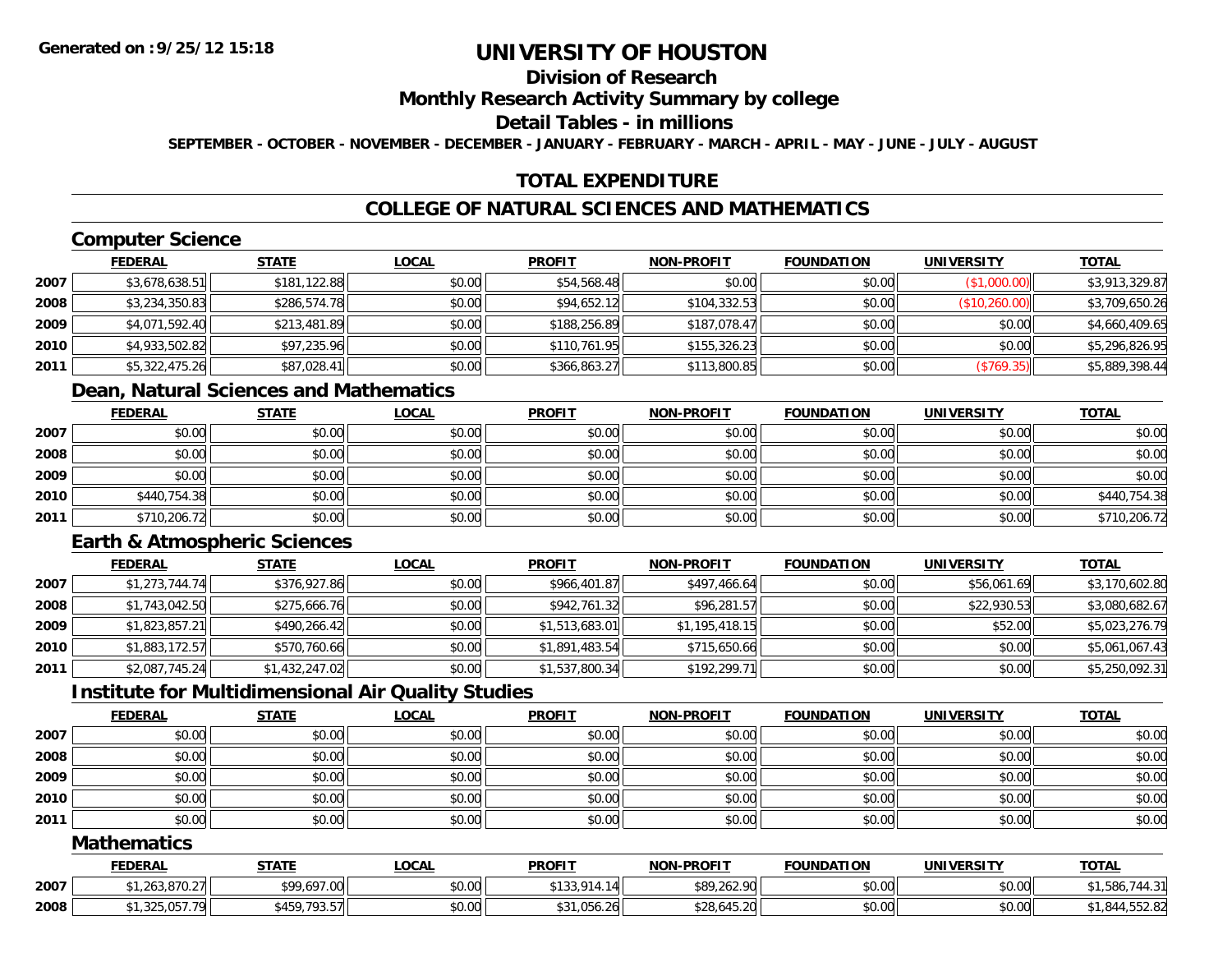## **Division of Research**

## **Monthly Research Activity Summary by college**

#### **Detail Tables - in millions**

**SEPTEMBER - OCTOBER - NOVEMBER - DECEMBER - JANUARY - FEBRUARY - MARCH - APRIL - MAY - JUNE - JULY - AUGUST**

## **TOTAL EXPENDITURE**

#### **COLLEGE OF NATURAL SCIENCES AND MATHEMATICS**

#### **Mathematics**

|      | <b>FEDERAL</b> | <b>STATE</b> | <u>LOCAL</u> | <b>PROFIT</b> | <b>NON-PROFIT</b> | <b>FOUNDATION</b> | UNIVERSITY  | <b>TOTAL</b>   |
|------|----------------|--------------|--------------|---------------|-------------------|-------------------|-------------|----------------|
| 2009 | \$1,190,740.23 | \$520,194.91 | \$0.00       | ,438.19)      | \$166,309.21      | \$39,374.72       | \$0.00      | 1,907,180.88   |
| 2010 | \$1,599,903.86 | \$499,968.70 | \$0.00       | \$170,557.32  | \$154,297.93      | \$121,188.93      | \$0.00      | \$2,545,916.74 |
| 2011 | \$1,366,863.30 | \$323,188.48 | \$1,214.93   | \$201,384.69  | \$120,362.08      | \$105,494.54      | \$10,000.00 | \$2,128,508.03 |

#### **Physics**

|       | <b>FEDERAL</b>  | <b>STATE</b>    | <u>LOCAL</u> | <b>PROFIT</b>   | <b>NON-PROFIT</b> | <b>FOUNDATION</b> | <b>UNIVERSITY</b> | <b>TOTAL</b>     |
|-------|-----------------|-----------------|--------------|-----------------|-------------------|-------------------|-------------------|------------------|
| 2007  | \$2,722,890.92  | \$8,345.42      | \$0.00       | \$936,489.01    | \$163,546.05      | \$316,896.60      | \$0.00            | \$4,148,168.00   |
| 2008  | \$2,034,623.97  | \$11,131.38     | \$0.00       | \$750,331.33    | \$230,546.36      | \$287,240.51      | \$0.00            | \$3,313,873.54   |
| 2009  | \$1,790,931.97  | \$64,109.55     | \$0.00       | \$1,360,883.31  | \$183,687.09      | \$325,972.69      | \$0.00            | \$3,725,584.61   |
| 2010  | \$2,110,355.45  | \$50,990.65     | \$0.00       | \$1,499,126.49  | \$64,850.78       | \$244,081.05      | \$0.00            | \$3,969,404.42   |
| 2011  | \$3,038,270.59  | \$16,134.98     | \$0.00       | \$1,405,505.68  | \$30,938.22       | \$236,885.94      | \$0.00            | \$4,727,735.40   |
| Total | \$94,255,394.20 | \$11,603,123.21 | \$1,214.93   | \$14,552,104.81 | \$7,076,366.74    | \$11,280,376.16   | \$608,588.79      | \$139,377,168.84 |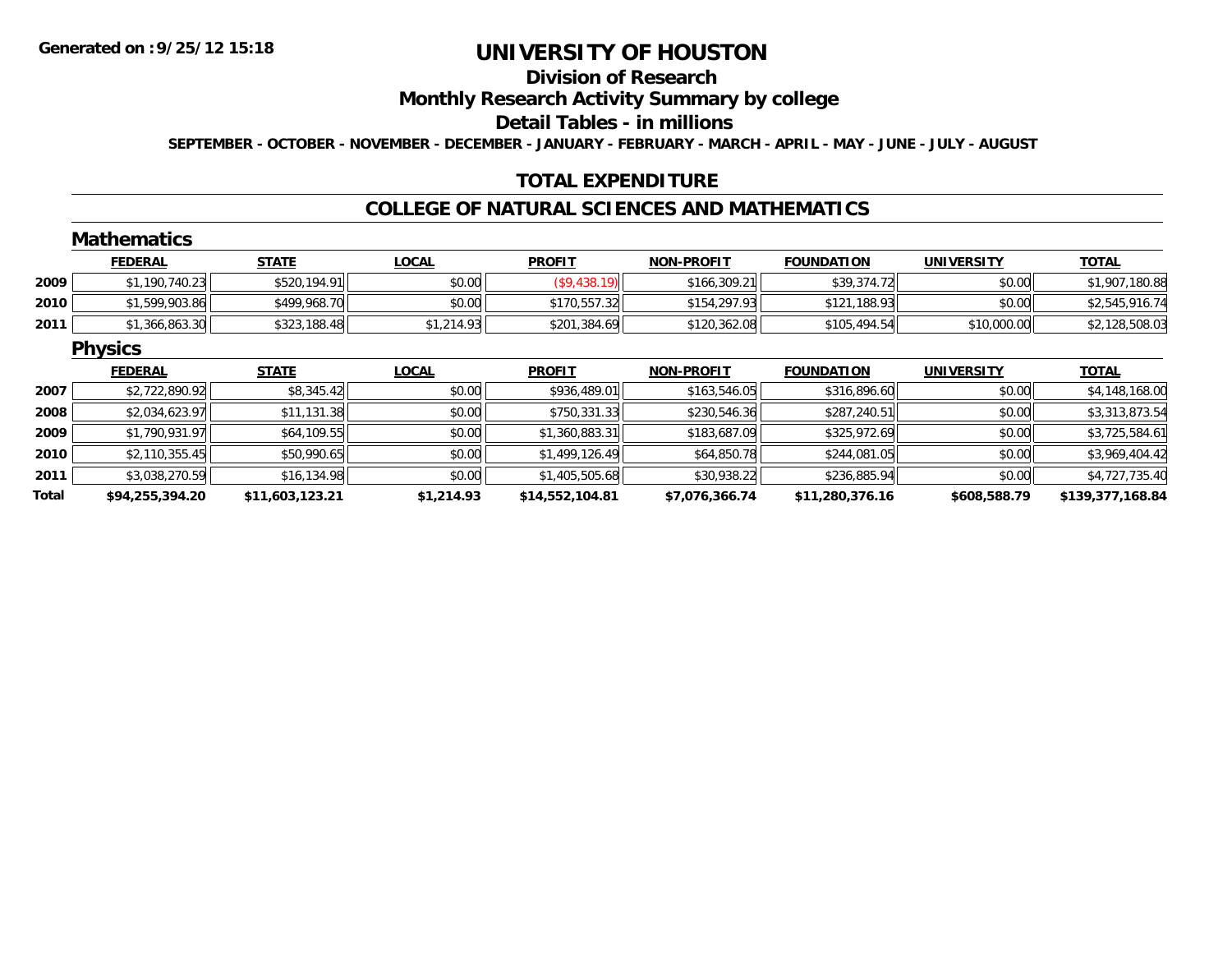# **Division of Research**

**Monthly Research Activity Summary by college**

**Detail Tables - in millions**

**SEPTEMBER - OCTOBER - NOVEMBER - DECEMBER - JANUARY - FEBRUARY - MARCH - APRIL - MAY - JUNE - JULY - AUGUST**

#### **TOTAL EXPENDITURE**

#### **COLLEGE OF OPTOMETRY**

# **Optometry, Community**

|       | .               |               |              |                |                   |                   |                   |                 |
|-------|-----------------|---------------|--------------|----------------|-------------------|-------------------|-------------------|-----------------|
|       | <b>FEDERAL</b>  | <b>STATE</b>  | <b>LOCAL</b> | <b>PROFIT</b>  | <b>NON-PROFIT</b> | <b>FOUNDATION</b> | <b>UNIVERSITY</b> | <u>TOTAL</u>    |
| 2007  | \$3,745,477.72  | (\$20,984.02) | \$0.00       | \$309,528.74   | \$26,272.87       | \$25,668.28       | \$164,746.87      | \$4,250,710.46  |
| 2008  | \$3,993,478.27  | \$30,437.95   | \$0.00       | \$272,433.22   | \$93,939.77       | \$35,040.14       | \$194,002.20      | \$4,619,331.55  |
| 2009  | \$3,864,479.90  | \$153,770.79  | \$0.00       | \$211,108.60   | \$5,967.06        | \$20,253.40       | \$262,252.20      | \$4,517,831.95  |
| 2010  | \$4,861,488.06  | \$148,593.92  | \$0.00       | \$494,238.83   | \$16, 179.25      | \$29,746.15       | \$144,043.72      | \$5,694,289.93  |
| 2011  | \$4,210,546.67  | \$39,371.78   | \$0.00       | \$288,984.06   | \$10,501.10       | \$206.78          | \$200,406.07      | \$4,750,016.46  |
| Total | \$20,675,470.62 | \$351,190.43  | \$0.00       | \$1,576,293.45 | \$152,860.05      | \$110,914.75      | \$965,451.06      | \$23,832,180.35 |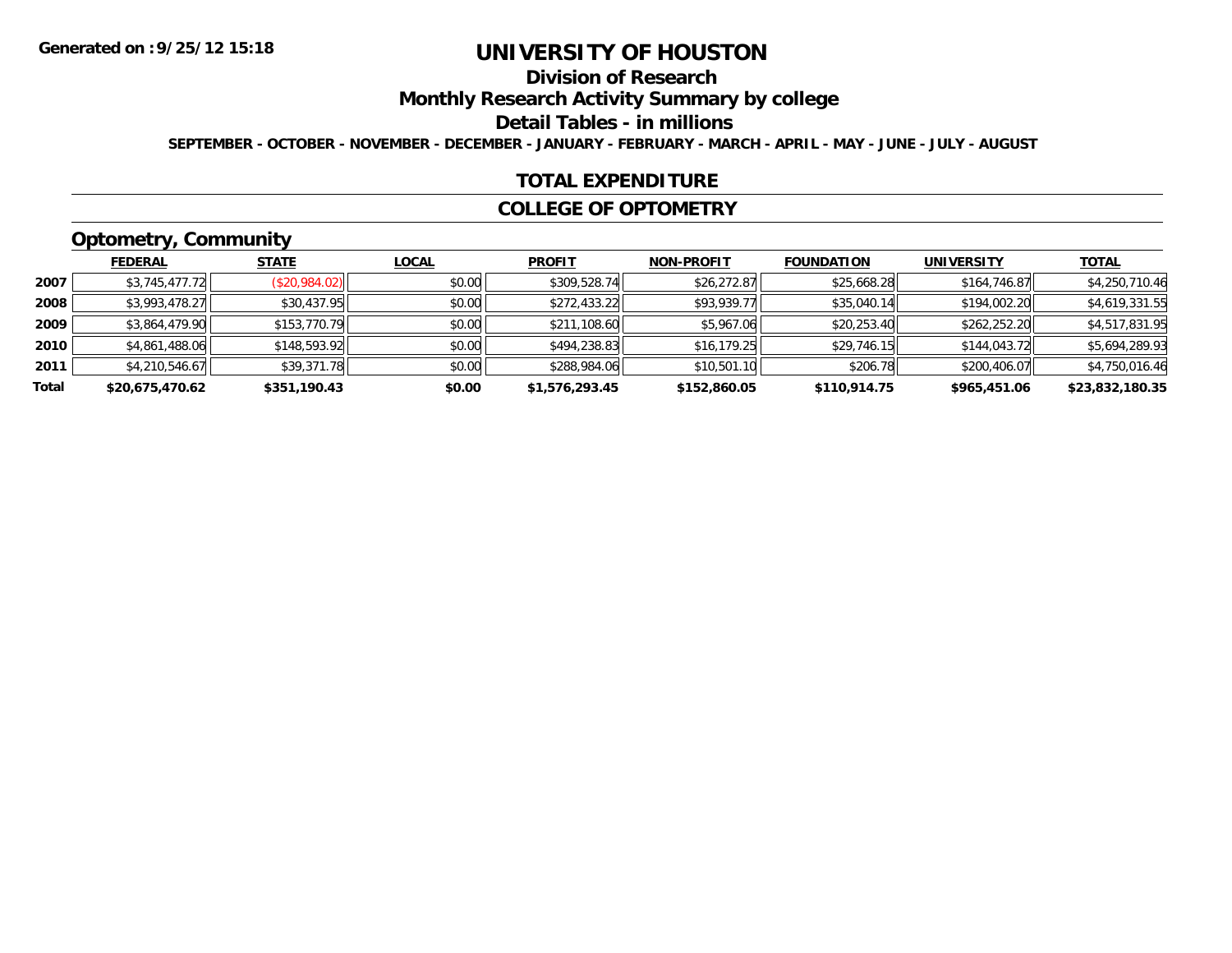# **Division of Research**

## **Monthly Research Activity Summary by college**

## **Detail Tables - in millions**

**SEPTEMBER - OCTOBER - NOVEMBER - DECEMBER - JANUARY - FEBRUARY - MARCH - APRIL - MAY - JUNE - JULY - AUGUST**

#### **TOTAL EXPENDITURE**

#### **COLLEGE OF PHARMACY**

# **Clinical Sciences and Administration**

|      | <b>FEDERAL</b> | <u>STATE</u> | <b>LOCAL</b> | <b>PROFIT</b> | <b>NON-PROFIT</b> | <b>FOUNDATION</b> | <b>UNIVERSITY</b> | <b>TOTAL</b> |
|------|----------------|--------------|--------------|---------------|-------------------|-------------------|-------------------|--------------|
| 2007 | \$666,418.20   | \$0.00       | \$0.00       | \$222,652.74  | \$30,230.57       | \$3,500.95        | (\$1,398.70)      | \$921,403.76 |
| 2008 | \$214,986.61   | \$0.00       | \$0.00       | \$340,475.78  | \$41,219.05       | \$59,978.61       | \$0.00            | \$656,660.05 |
| 2009 | \$284,986.84   | \$0.00       | \$0.00       | \$465,604.12  | \$109,660.01      | \$52,934.29       | \$360.86          | \$913,546.12 |
| 2010 | \$142,265.26   | \$1,395.30   | \$0.00       | \$402,781.61  | \$229,695.82      | \$4,319.59        | \$1,061.43        | \$781,519.01 |
| 2011 | \$165,907.11   | \$4,027.14   | \$0.00       | \$414,382.31  | \$292,329.88      | \$0.00            | \$24.85           | \$876,671.29 |

## **Dean, Pharmacy**

|      | <b>FEDERAL</b> | <b>STATE</b> | <u>LOCAL</u> | <b>PROFIT</b> | <b>NON-PROFIT</b> | <b>FOUNDATION</b> | <b>UNIVERSITY</b> | <b>TOTAL</b> |
|------|----------------|--------------|--------------|---------------|-------------------|-------------------|-------------------|--------------|
| 2007 | \$0.00         | \$0.00       | \$0.00       | \$0.00        | \$0.00            | \$0.00            | \$0.00            | \$0.00       |
| 2008 | \$0.00         | \$0.00       | \$0.00       | \$0.00        | \$0.00            | \$0.00            | \$0.00            | \$0.00       |
| 2009 | \$0.00         | \$0.00       | \$0.00       | \$0.00        | \$0.00            | \$0.00            | \$0.00            | \$0.00       |
| 2010 | \$0.00         | \$0.00       | \$0.00       | \$0.00        | \$0.00            | \$0.00            | \$0.00            | \$0.00       |
| 2011 | \$0.00         | \$0.00       | \$0.00       | \$0.00        | \$0.00            | \$0.00            | \$0.00            | \$0.00       |

# **Pharmacological and Pharmaceutical Sciences**

|       | <b>FEDERAL</b>  | <b>STATE</b> | <b>LOCAL</b> | <b>PROFIT</b>  | <b>NON-PROFIT</b> | <b>FOUNDATION</b> | <b>UNIVERSITY</b> | <b>TOTAL</b>    |
|-------|-----------------|--------------|--------------|----------------|-------------------|-------------------|-------------------|-----------------|
| 2007  | \$1,460,475.45  | (\$455.50)   | \$0.00       | \$138,509.51   | \$225,769.38      | \$13,108.79       | \$0.00            | \$1,837,407.63  |
| 2008  | \$2,096,048.87  | \$1,309.00   | \$0.00       | \$116,527.58   | \$160,854.28      | \$64,753.87       | \$0.00            | \$2,439,493.60  |
| 2009  | \$2,010,960.49  | \$85,233.73  | \$0.00       | \$120,400.59   | \$198,187.65      | \$88,861.35       | \$0.00            | \$2,503,643.81  |
| 2010  | \$3,043,726.59  | \$146,971.76 | \$0.00       | \$27,890.62    | \$182,142.85      | \$60,757.69       | \$0.00            | \$3,461,489.51  |
| 2011  | \$3,502,087.60  | \$65,471.27  | \$0.00       | \$24,140.06    | \$164,258.09      | \$33,141.83       | \$0.00            | \$3,789,098.85  |
| Total | \$13,587,863.02 | \$303,952.70 | \$0.00       | \$2,273,364.92 | \$1,634,347.58    | \$381,356.97      | \$48.44           | \$18,180,933.63 |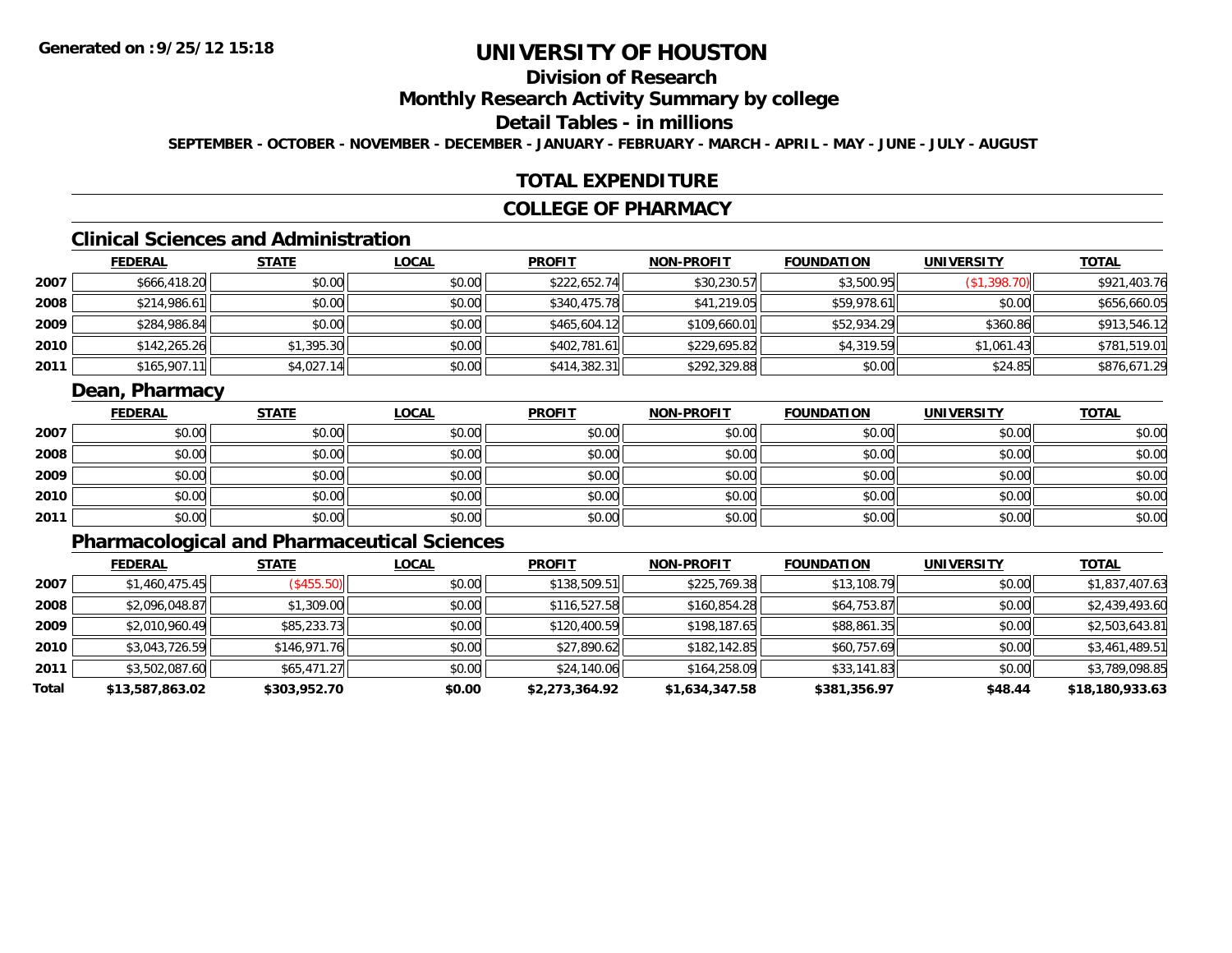# **Division of Research**

#### **Monthly Research Activity Summary by college**

#### **Detail Tables - in millions**

**SEPTEMBER - OCTOBER - NOVEMBER - DECEMBER - JANUARY - FEBRUARY - MARCH - APRIL - MAY - JUNE - JULY - AUGUST**

## **TOTAL EXPENDITURE**

## **COLLEGE OF TECHNOLOGY**

## **Center for Life Sciences Technology**

|      | <b>FEDERAL</b> | <b>STATE</b> | <u>LOCAL</u> | <b>PROFIT</b> | <b>NON-PROFIT</b> | <b>FOUNDATION</b> | <b>UNIVERSITY</b> | <b>TOTAL</b> |
|------|----------------|--------------|--------------|---------------|-------------------|-------------------|-------------------|--------------|
| 2008 | \$0.00         | \$0.00       | \$0.00       | \$0.00        | \$0.00            | \$0.00            | \$0.00            | \$0.00       |
| 2009 | \$0.00         | \$0.00       | \$0.00       | \$0.00        | \$0.00            | \$0.00            | \$0.00            | \$0.00       |
| 2010 | \$0.00         | \$0.00       | \$0.00       | \$0.00        | \$0.00            | \$0.00            | \$0.00            | \$0.00       |
| 2011 | \$0.00         | \$0.00       | \$0.00       | \$0.00        | \$0.00            | \$0.00            | \$0.00            | \$0.00       |
|      | $\sim$         | ___<br>____  |              |               |                   |                   |                   |              |

#### **Center for Technology Literacy**

|      | <u>FEDERAL</u> | STATE  | <u>LOCAL</u> | <b>PROFIT</b> | <b>NON-PROFIT</b> | <b>FOUNDATION</b> | <b>UNIVERSITY</b> | <b>TOTAL</b> |
|------|----------------|--------|--------------|---------------|-------------------|-------------------|-------------------|--------------|
| 2008 | \$0.00         | \$0.00 | \$0.00       | \$0.00        | \$0.00            | \$0.00            | \$0.00            | \$0.00       |
| 2009 | \$0.00         | \$0.00 | \$0.00       | \$0.00        | \$0.00            | \$0.00            | \$0.00            | \$0.00       |
| 2010 | \$106,738.80   | \$0.00 | \$0.00       | \$0.00        | \$0.00            | \$0.00            | \$0.00            | \$106,738.80 |
| 2011 | \$777,293.88   | \$0.00 | \$0.00       | \$0.00        | \$0.00            | \$0.00            | \$0.00            | \$777,293.88 |

#### **Dean, Technology**

|      | <b>FEDERAL</b> | <u>STATE</u> | <u>LOCAL</u> | <b>PROFIT</b> | <b>NON-PROFIT</b> | <b>FOUNDATION</b> | <b>UNIVERSITY</b> | <b>TOTAL</b> |
|------|----------------|--------------|--------------|---------------|-------------------|-------------------|-------------------|--------------|
| 2007 | \$487,525.90   | (\$864.00)   | \$0.00       | \$0.00        | \$0.00            | \$0.00            | \$0.00            | \$486,661.90 |
| 2008 | \$494,200.36   | \$0.00       | \$0.00       | \$0.00        | \$0.00            | \$0.00            | \$0.00            | \$494,200.36 |
| 2009 | \$476,289.59   | \$0.00       | \$0.00       | \$0.00        | \$0.00            | \$0.00            | \$0.00            | \$476,289.59 |
| 2010 | \$277,112.54   | \$0.00       | \$0.00       | \$0.00        | \$0.00            | \$0.00            | \$0.00            | \$277,112.54 |
| 2011 | \$285,123.67   | \$0.00       | \$0.00       | \$0.00        | \$0.00            | \$0.00            | \$0.00            | \$285,123.67 |

#### **Engineering Technology**

|      | <b>FEDERAL</b> | <b>STATE</b>              | <u>LOCAL</u> | <b>PROFIT</b> | <b>NON-PROFIT</b> | <b>FOUNDATION</b> | <b>UNIVERSITY</b> | <b>TOTAL</b>   |
|------|----------------|---------------------------|--------------|---------------|-------------------|-------------------|-------------------|----------------|
| 2007 | \$1,029,298.58 | $($ \$416.97) $\parallel$ | \$0.00       | \$24,611.75   | \$0.00            | \$0.00            | \$13,266.86       | \$1,066,760.22 |
| 2008 | \$1,245,665.59 | \$0.00                    | \$0.00       | \$13,364.81   | \$12,904.60       | \$0.00            | \$3,212.87        | \$1,275,147.88 |
| 2009 | \$697,781.24   | (\$1,064.78)              | \$0.00       | \$38,373.27   | \$54,491.41       | \$0.00            | \$21,667.40       | \$811,248.53   |
| 2010 | \$820,693.31   | \$0.00                    | \$0.00       | \$43,992.81   | \$11,072.17       | \$49,988.25       | \$229.32          | \$925,975.86   |
| 2011 | \$686,131.76   | \$183.93                  | \$0.00       | \$41,909.59   | \$25,150.36       | \$29,969.81       | \$0.00            | \$783,345.45   |

<u> 1980 - Johann Barbara, martxa alemaniar amerikan basar da a</u>

# **Human Development and Consumer Science**

|      | <b>FEDERAL</b> | <u>STATE</u> | <u>LOCAL</u> | <b>PROFIT</b> | <b>NON-PROFIT</b> | <b>FOUNDATION</b> | UNIVERSITY | <b>TOTAL</b> |
|------|----------------|--------------|--------------|---------------|-------------------|-------------------|------------|--------------|
| 2007 | \$109,651.36   | \$20,784.97  | \$0.00       | \$11,749.91   | (\$1.82)          | \$0.00            | \$0.00     | \$142,184.42 |
| 2008 | \$37,445.03    | \$83,716.15  | \$0.00       | \$6,256.77    | \$0.00            | \$0.00            | \$0.00     | \$127,417.96 |
| 2009 | \$63,423.90    | \$12,127.96  | \$0.00       | \$2,036.28    | \$0.00            | \$0.00            | \$0.00     | \$77,588.14  |
| 2010 | \$9,215.50     | \$0.00       | \$0.00       | \$59,416.24   | \$0.00            | \$0.00            | \$0.00     | \$68,631.74  |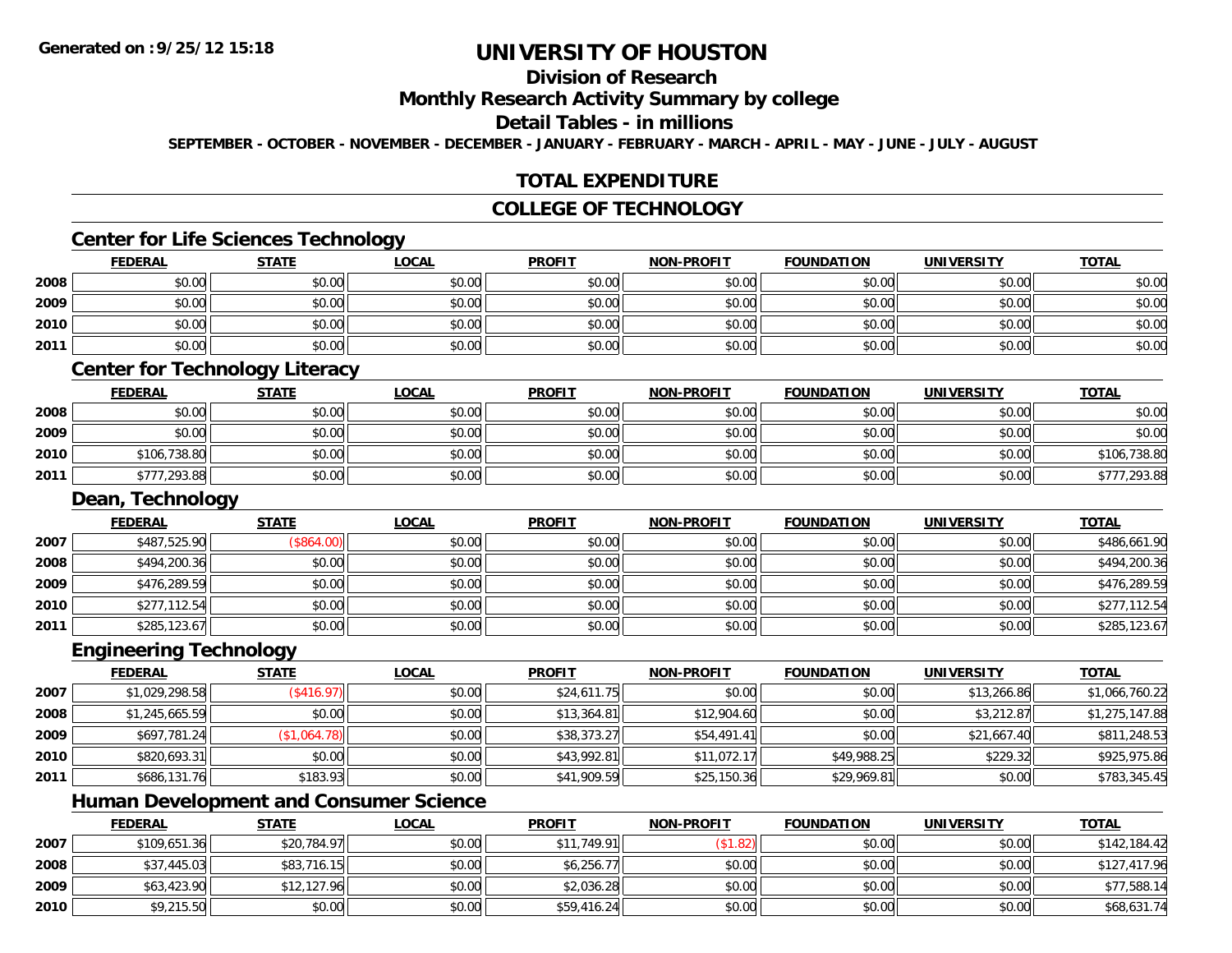# **Division of Research**

## **Monthly Research Activity Summary by college**

#### **Detail Tables - in millions**

**SEPTEMBER - OCTOBER - NOVEMBER - DECEMBER - JANUARY - FEBRUARY - MARCH - APRIL - MAY - JUNE - JULY - AUGUST**

## **TOTAL EXPENDITURE**

#### **COLLEGE OF TECHNOLOGY**

## **Human Development and Consumer Science**

|      | <b>FEDERAL</b> | <b>STATE</b>                                  | <b>LOCAL</b> | <b>PROFIT</b> | <b>NON-PROFIT</b> | <b>FOUNDATION</b> | <b>UNIVERSITY</b> | <b>TOTAL</b> |
|------|----------------|-----------------------------------------------|--------------|---------------|-------------------|-------------------|-------------------|--------------|
| 2011 | \$5,614.85     | \$0.00                                        | \$0.00       | \$8,843.72    | \$0.00            | \$0.00            | \$0.00            | \$14,458.57  |
|      |                | <b>Information &amp; Logistics Technology</b> |              |               |                   |                   |                   |              |
|      | <b>FEDERAL</b> | <b>STATE</b>                                  | <b>LOCAL</b> | <b>PROFIT</b> | <b>NON-PROFIT</b> | <b>FOUNDATION</b> | <b>UNIVERSITY</b> | <b>TOTAL</b> |
| 2007 | \$216,625.95   | (\$0.45)                                      | \$0.00       | \$0.00        | \$0.00            | \$0.00            | \$0.00            | \$216,625.50 |
| 2008 | \$98,947.94    | \$12,693.41                                   | \$0.00       | \$0.00        | \$0.00            | \$0.00            | \$0.00            | \$111,641.35 |
| 2009 | \$183,471.49   | \$4,042.65                                    | \$0.00       | \$404.00      | \$15,003.83       | \$0.00            | \$0.00            | \$202,921.96 |
| 2010 | \$70,229.71    | \$0.00                                        | \$0.00       | \$0.00        | \$4,620.48        | \$0.00            | \$0.00            | \$74,850.19  |
| 2011 | \$65,405.51    | \$0.00                                        | \$0.00       | \$0.00        | \$5,096.70        | \$0.00            | \$0.00            | \$70,502.21  |
|      |                | Toyce Manufacturing Acciotanos Contor         |              |               |                   |                   |                   |              |

#### **Texas Manufacturing Assistance Center**

|       | <u>FEDERAL</u> | <b>STATE</b> | <b>LOCAL</b> | <b>PROFIT</b> | <b>NON-PROFIT</b> | <b>FOUNDATION</b> | <b>UNIVERSITY</b> | <b>TOTAL</b>   |
|-------|----------------|--------------|--------------|---------------|-------------------|-------------------|-------------------|----------------|
| 2008  | \$0.00         | \$0.00       | \$0.00       | \$0.00        | \$0.00            | \$0.00            | \$0.00            | \$0.00         |
| 2009  | \$0.00         | \$0.00       | \$0.00       | \$0.00        | \$0.00            | \$0.00            | \$0.00            | \$0.00         |
| 2010  | \$0.00         | \$0.00       | \$0.00       | \$0.00        | \$0.00            | \$0.00            | \$0.00            | \$0.00         |
| 2011  | \$0.00         | \$0.00       | \$0.00       | \$0.00        | \$0.00            | \$0.00            | \$0.00            | \$0.00         |
| Total | \$8,243,886.46 | \$131,202.87 | \$0.00       | \$250,959.15  | \$128,337.72      | \$79,958.06       | \$38,376.45       | \$8,872,720.70 |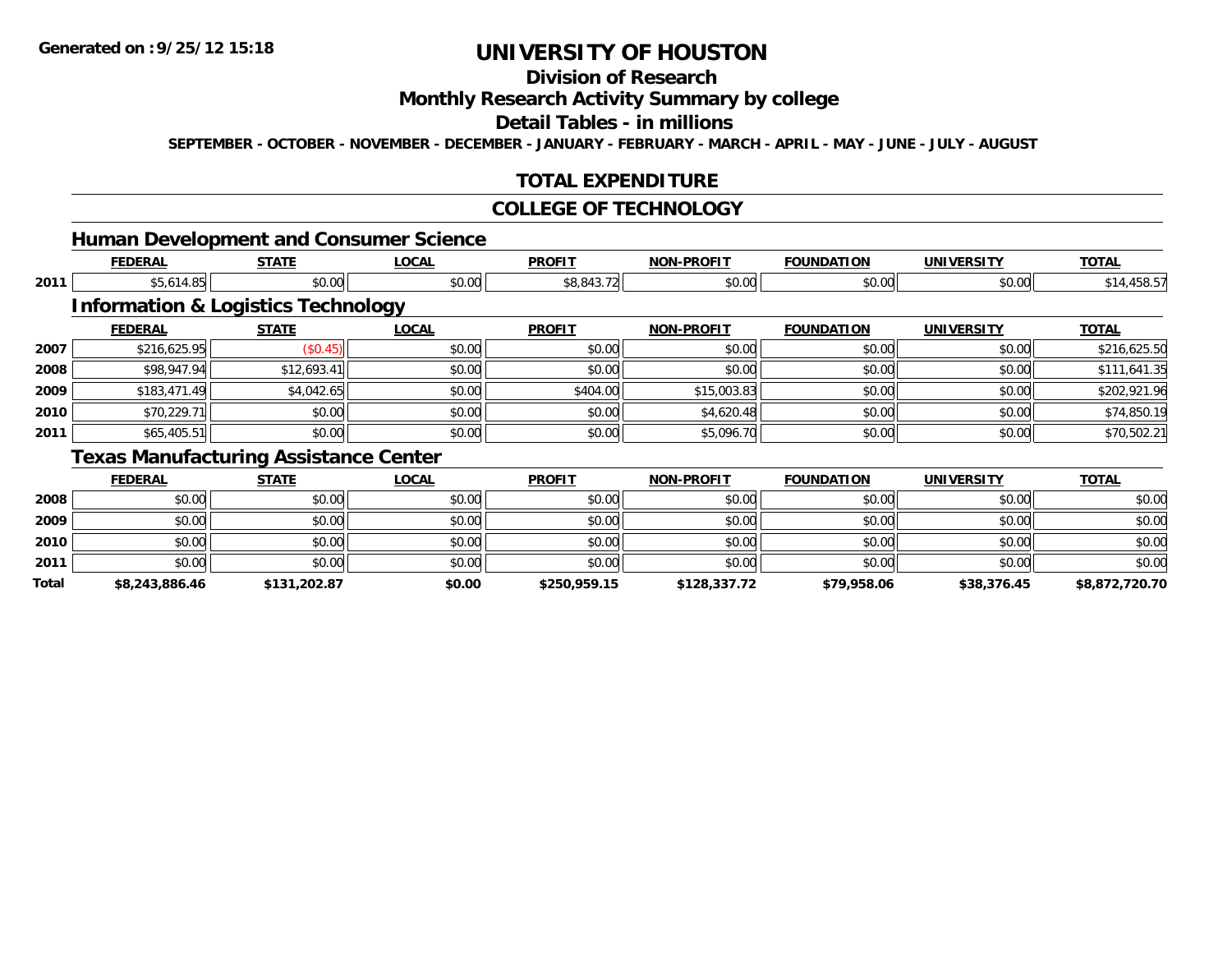# **Division of Research**

### **Monthly Research Activity Summary by college**

#### **Detail Tables - in millions**

**SEPTEMBER - OCTOBER - NOVEMBER - DECEMBER - JANUARY - FEBRUARY - MARCH - APRIL - MAY - JUNE - JULY - AUGUST**

## **TOTAL EXPENDITURE**

## **CULLEN COLLEGE OF ENGINEERING**

# **Biomedical Engineering**

**2010**

**2011**

|      | <b>FEDERAL</b>              | <b>STATE</b>   | <b>LOCAL</b>                                             | <b>PROFIT</b> | <b>NON-PROFIT</b> | <b>FOUNDATION</b> | <b>UNIVERSITY</b> | <b>TOTAL</b>    |
|------|-----------------------------|----------------|----------------------------------------------------------|---------------|-------------------|-------------------|-------------------|-----------------|
| 2007 | \$0.00                      | \$0.00         | \$0.00                                                   | \$0.00        | \$0.00            | \$82,552.49       | \$0.00            | \$82,552.49     |
| 2008 | \$126,935.19                | \$0.00         | \$0.00                                                   | \$0.00        | \$0.00            | \$126,745.67      | \$0.00            | \$253,680.86    |
| 2009 | \$403,712.65                | \$0.00         | \$0.00                                                   | \$0.00        | \$41,144.04       | \$3,268.70        | \$0.00            | \$448,125.39    |
| 2010 | \$439,706.48                | \$0.00         | \$0.00                                                   | \$0.00        | \$33,065.95       | (\$158.11)        | \$0.00            | \$472,614.32    |
| 2011 | \$266,272.00                | \$0.00         | \$0.00                                                   | \$0.00        | \$0.00            | \$0.00            | \$0.00            | \$266,272.00    |
|      |                             |                | <b>Center for Innovative Grouting Materials and Tech</b> |               |                   |                   |                   |                 |
|      | <b>FEDERAL</b>              | <b>STATE</b>   | <b>LOCAL</b>                                             | <b>PROFIT</b> | <b>NON-PROFIT</b> | <b>FOUNDATION</b> | <b>UNIVERSITY</b> | <b>TOTAL</b>    |
| 2010 | \$0.00                      | \$0.00         | \$0.00                                                   | \$0.00        | \$0.00            | \$0.00            | \$0.00            | \$0.00          |
| 2011 | \$0.00                      | \$0.00         | \$0.00                                                   | \$0.00        | \$0.00            | \$0.00            | \$0.00            | \$0.00          |
|      | <b>Chemical Engineering</b> |                |                                                          |               |                   |                   |                   |                 |
|      | <b>FEDERAL</b>              | <b>STATE</b>   | <b>LOCAL</b>                                             | <b>PROFIT</b> | <b>NON-PROFIT</b> | <b>FOUNDATION</b> | <b>UNIVERSITY</b> | <b>TOTAL</b>    |
| 2007 | \$1,848,921.72              | \$144,696.56   | \$566,699.84                                             | \$59,810.55   | \$59,526.63       | \$163,754.27      | (\$246.83)        | \$2,843,162.74  |
| 2008 | \$2,125,390.61              | \$1,755,492.81 | \$453,453.33                                             | \$528,059.87  | \$67,215.78       | \$159,414.51      | \$0.00            | \$5,089,026.90  |
| 2009 | \$2,131,538.99              | \$7,622,383.16 | \$46,174.60                                              | \$712,863.09  | \$45,734.20       | \$157,874.11      | \$47,550.08       | \$10,764,118.23 |
| 2010 | \$4,170,313.34              | \$2,403,190.62 | \$16,824.61                                              | \$325,642.68  | \$0.00            | \$99,285.75       | \$163,838.23      | \$7,179,095.23  |
| 2011 | \$5,130,208.15              | \$664,611.66   | \$6,838.80                                               | \$868,627.52  | \$0.00            | \$142,029.63      | \$125,157.83      | \$6,937,473.58  |
|      | <b>Civil Engineering</b>    |                |                                                          |               |                   |                   |                   |                 |
|      | <b>FEDERAL</b>              | <b>STATE</b>   | <b>LOCAL</b>                                             | <b>PROFIT</b> | <b>NON-PROFIT</b> | <b>FOUNDATION</b> | <b>UNIVERSITY</b> | <b>TOTAL</b>    |
| 2007 | \$1,095,710.66              | \$833,683.74   | \$25,500.93                                              | \$30,730.14   | (\$27,359.20)     | \$0.00            | \$0.00            | \$1,958,266.26  |
| 2008 | \$1,870,400.32              | \$612,208.88   | \$41,354.84                                              | \$22,428.56   | \$63,034.67       | \$38,122.23       | \$0.00            | \$2,647,549.49  |
| 2009 | \$1,786,914.85              | \$571,214.73   | \$82,456.36                                              | \$3,470.77    | \$61,181.91       | \$103,086.64      | \$0.00            | \$2,608,325.25  |

# **Composites Engineering and Applications Center**

|      | <b>FEDERAL</b> | <b>STATE</b> | <u>LOCAL</u> | <b>PROFIT</b> | <b>NON-PROFIT</b> | <b>FOUNDATION</b> | <b>UNIVERSITY</b> | <b>TOTAL</b> |
|------|----------------|--------------|--------------|---------------|-------------------|-------------------|-------------------|--------------|
| 2007 | \$0.00         | \$0.00       | \$0.00       | \$0.00        | \$0.00            | \$0.00            | \$0.00            | \$0.00       |
| 2008 | \$0.00         | \$0.00       | \$0.00       | \$0.00        | \$0.00            | \$0.00            | \$0.00            | \$0.00       |
| 2010 | \$0.00         | \$0.00       | \$0.00       | \$0.00        | \$0.00            | \$0.00            | \$0.00            | \$0.00       |
| 2011 | \$0.00         | \$0.00       | \$0.00       | \$0.00        | \$0.00            | \$0.00            | \$0.00            | \$0.00       |

**0** \$1,573,074.70 \$558,122.05 \$558,122.05 \$66,621.85 \$43,12.42 \$43,885.10 \$43,885.10 \$120,181.98 \$4,003.24 \$2,482,001.34

\$1,985,767.22 \$525,026.62 \$40,219.05 \$296,458.96 \$80,430.40 \$41,316.07 \$81,388.14 \$3,050,606.45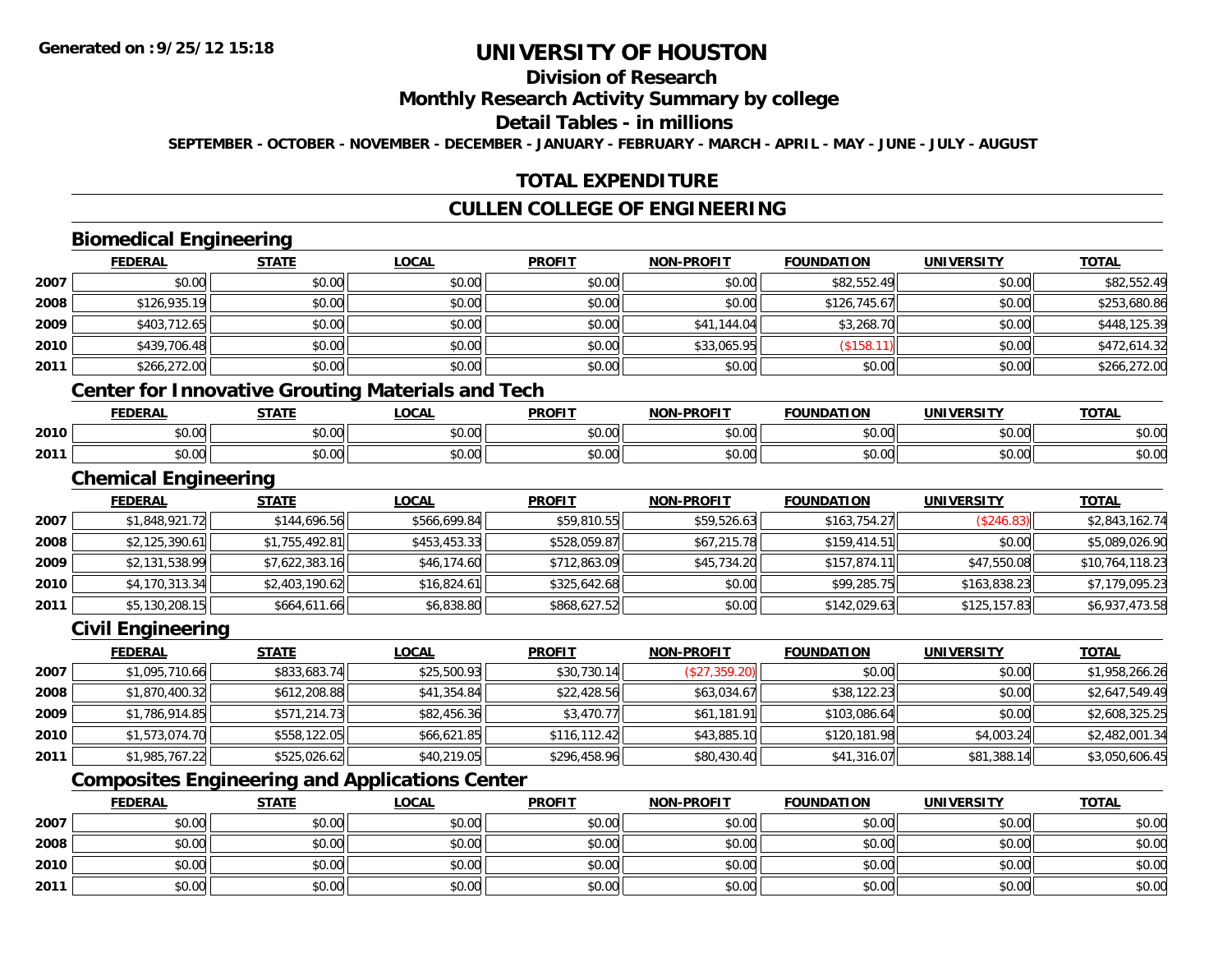# **Division of Research**

#### **Monthly Research Activity Summary by college**

## **Detail Tables - in millions**

**SEPTEMBER - OCTOBER - NOVEMBER - DECEMBER - JANUARY - FEBRUARY - MARCH - APRIL - MAY - JUNE - JULY - AUGUST**

## **TOTAL EXPENDITURE**

## **CULLEN COLLEGE OF ENGINEERING**

# **Dean, Engineering**

|      | <b>FEDERAL</b> | <b>STATE</b>     | <u>LOCAL</u> | <b>PROFIT</b> | <b>NON-PROFIT</b> | <b>FOUNDATION</b> | <b>UNIVERSITY</b> | <b>TOTAL</b> |
|------|----------------|------------------|--------------|---------------|-------------------|-------------------|-------------------|--------------|
| 2007 | \$3,620.71     | \$34,862.53      | \$0.00       | \$0.00        | \$429.55          | \$17,330.62       | \$0.00            | \$56,243.41  |
| 2008 | \$6,915.60     | \$25,883.34      | \$0.00       | \$0.00        | \$0.00            | \$3,805.90        | \$0.00            | \$36,604.84  |
| 2009 | \$47,997.52    | $($ \$48.96) $ $ | \$0.00       | \$0.00        | \$0.00            | \$0.00            | \$0.00            | \$47,948.56  |
| 2010 | \$132,968.08   | \$0.00           | \$0.00       | \$0.00        | \$0.00            | \$0.00            | \$0.00            | \$132,968.08 |
| 2011 | \$152,391.17   | \$0.00           | \$0.00       | \$0.00        | \$0.00            | \$0.00            | \$0.00            | \$152,391.17 |

## **Electrical & Computer Engineering**

|      | <b>FEDERAL</b> | <b>STATE</b> | <b>LOCAL</b> | <b>PROFIT</b> | <b>NON-PROFIT</b> | <b>FOUNDATION</b> | <b>UNIVERSITY</b> | <b>TOTAL</b>   |
|------|----------------|--------------|--------------|---------------|-------------------|-------------------|-------------------|----------------|
| 2007 | \$3,369,828.90 | \$801,310.96 | \$0.00       | \$105,311.04  | \$65,509.67       | \$39,252.03       | \$30,956.00       | \$4,412,168.60 |
| 2008 | \$2,790,881.56 | \$556,604.50 | \$0.00       | \$242,834.27  | \$133,733.45      | (\$12.12)         | \$7,496.71        | \$3,731,538.38 |
| 2009 | \$2,918,520.04 | \$251,814.48 | \$0.00       | \$461.125.53  | \$336,305.67      | \$0.00            | \$70,374.16       | \$4,038,139.88 |
| 2010 | \$3,318,469.34 | \$320,286.60 | \$0.00       | \$576,496.89  | \$308,372.77      | \$6,394.00        | \$465.12          | \$4,530,484.72 |
| 2011 | \$4,934,729.85 | \$152,379.79 | \$0.00       | \$278,809.22  | \$83,289.29       | \$33,564.35       | \$8,999.79        | \$5,491,772.29 |

# **Industrial Engineering**

|      | <u>FEDERAL</u> | <b>STATE</b> | <b>LOCAL</b> | <b>PROFIT</b> | <b>NON-PROFIT</b> | <b>FOUNDATION</b> | <b>UNIVERSITY</b> | <b>TOTAL</b> |
|------|----------------|--------------|--------------|---------------|-------------------|-------------------|-------------------|--------------|
| 2007 | \$85,651.53    | \$496.38     | \$0.00       | (\$909.87)    | \$0.00            | \$550.09          | \$0.00            | \$85,788.13  |
| 2008 | \$112,455.48   | \$0.00       | \$4,373.30   | \$0.00        | \$0.00            | \$0.00            | \$0.00            | \$116,828.78 |
| 2009 | \$226.161.17   | \$13,505.26  | \$0.00       | \$2,158.44    | \$0.00            | \$0.00            | \$0.00            | \$241,824.87 |
| 2010 | \$220,726.78   | \$30,189.05  | \$0.00       | \$0.00        | \$0.00            | \$0.00            | \$0.00            | \$250,915.83 |
| 2011 | \$256,548.70   | \$39,596.15  | \$93,827.45  | \$0.00        | \$0.00            | \$0.00            | \$0.00            | \$389,972.30 |

#### **Mechanical Engineering**

|      | <b>FEDERAL</b> | <b>STATE</b> | <b>LOCAL</b> | <b>PROFIT</b> | <b>NON-PROFIT</b> | <b>FOUNDATION</b> | <b>UNIVERSITY</b> | <b>TOTAL</b>   |
|------|----------------|--------------|--------------|---------------|-------------------|-------------------|-------------------|----------------|
| 2007 | \$741,796.13   | \$75,820.82  | \$0.00       | \$293,833.05  | \$56,129.38       | \$0.00            | \$0.00            | \$1,167,579.37 |
| 2008 | \$1,385,730.66 | \$55,103.08  | \$0.00       | \$313,718.00  | \$47,702.27       | \$0.00            | \$2,983.36        | \$1,805,237.37 |
| 2009 | \$1,682,668.96 | \$75,399.23  | \$0.00       | \$406.247.44  | \$124,093.92      | \$0.00            | \$53,502.39       | \$2,341,911.94 |
| 2010 | \$2,812,616.60 | \$276,082.76 | \$0.00       | \$273,250.22  | \$204,920.76      | \$0.00            | \$23,108.57       | \$3,589,978.91 |
| 2011 | \$3,925,265.46 | \$975,724.27 | \$0.00       | \$599,481.22  | \$130,180.03      | \$0.00            | (\$77.37)         | \$5,630,573.60 |

# **National Wind Energy Center**

|      | <b>FEDERAL</b> | <b>STATE</b>    | LOCAL              | <b>PROFIT</b> | <b>NON-DDOEIT</b> | <b>FOUNDATION</b> | UNIVERSITY            | <b>TOTA</b><br>UINI   |
|------|----------------|-----------------|--------------------|---------------|-------------------|-------------------|-----------------------|-----------------------|
| 2010 | 0000<br>DU.UU  | ሖጣ<br>טט.       | $\sim$ 00<br>JU.UU | 0000<br>JU.UU | 0.00<br>DU.UU     | \$0.00            | 0.001<br><b>DU.UG</b> | 0000<br><b>JU.UU</b>  |
| 2011 | \$0.00         | $\sim$<br>טט.טע | $\sim$ 00<br>JU.UU | 0000<br>PO.OO | 0.00<br>JU.UU     | \$0.00            | 0000<br>JU.UU         | ልስ ሰሰ<br><b>JU.UU</b> |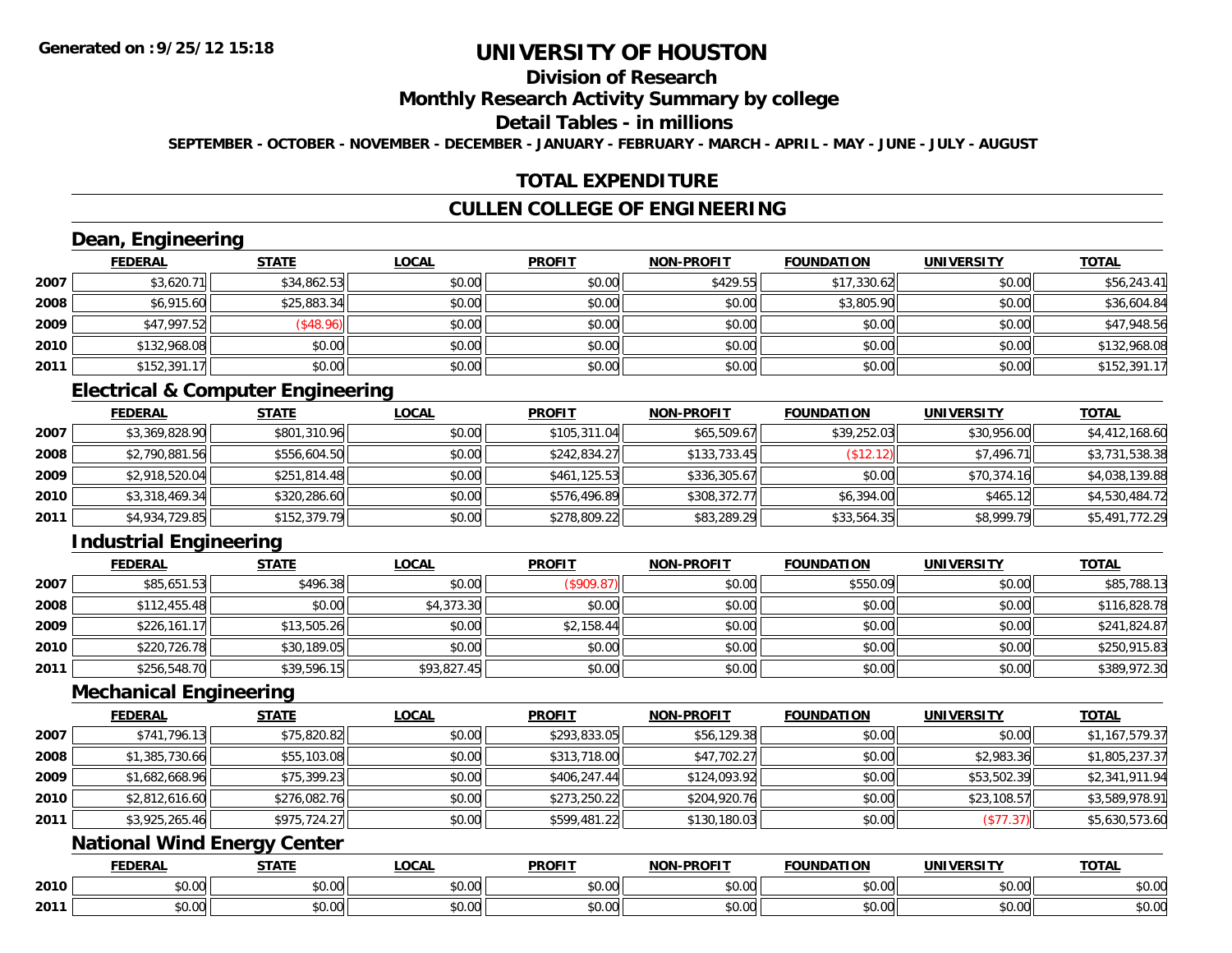# **Division of Research**

## **Monthly Research Activity Summary by college**

#### **Detail Tables - in millions**

**SEPTEMBER - OCTOBER - NOVEMBER - DECEMBER - JANUARY - FEBRUARY - MARCH - APRIL - MAY - JUNE - JULY - AUGUST**

## **TOTAL EXPENDITURE**

## **CULLEN COLLEGE OF ENGINEERING**

## **SW Public Safety Technology Center**

|       | <b>FEDERAL</b>  | <b>STATE</b>    | <b>LOCAL</b>   | <b>PROFIT</b>  | <b>NON-PROFIT</b> | <b>FOUNDATION</b> | <b>UNIVERSITY</b> | <b>TOTAL</b>    |
|-------|-----------------|-----------------|----------------|----------------|-------------------|-------------------|-------------------|-----------------|
| 2007  | \$0.00          | \$0.00          | \$0.00         | \$0.00         | \$0.00            | \$0.00            | \$0.00            | \$0.00          |
| 2008  | \$0.00          | \$0.00          | \$0.00         | \$0.00         | \$0.00            | \$0.00            | \$0.00            | \$0.00          |
| 2009  | \$0.00          | \$0.00          | \$0.00         | \$0.00         | \$0.00            | \$0.00            | \$0.00            | \$0.00          |
| 2010  | \$0.00          | \$0.00          | \$0.00         | \$0.00         | \$0.00            | \$0.00            | \$0.00            | \$0.00          |
| Total | \$54,080,811.12 | \$19,375,641.03 | \$1,444,344.96 | \$6,516,559.99 | \$1,958,526.24    | \$1,338,358.82    | \$619,499.42      | \$85,333,741.59 |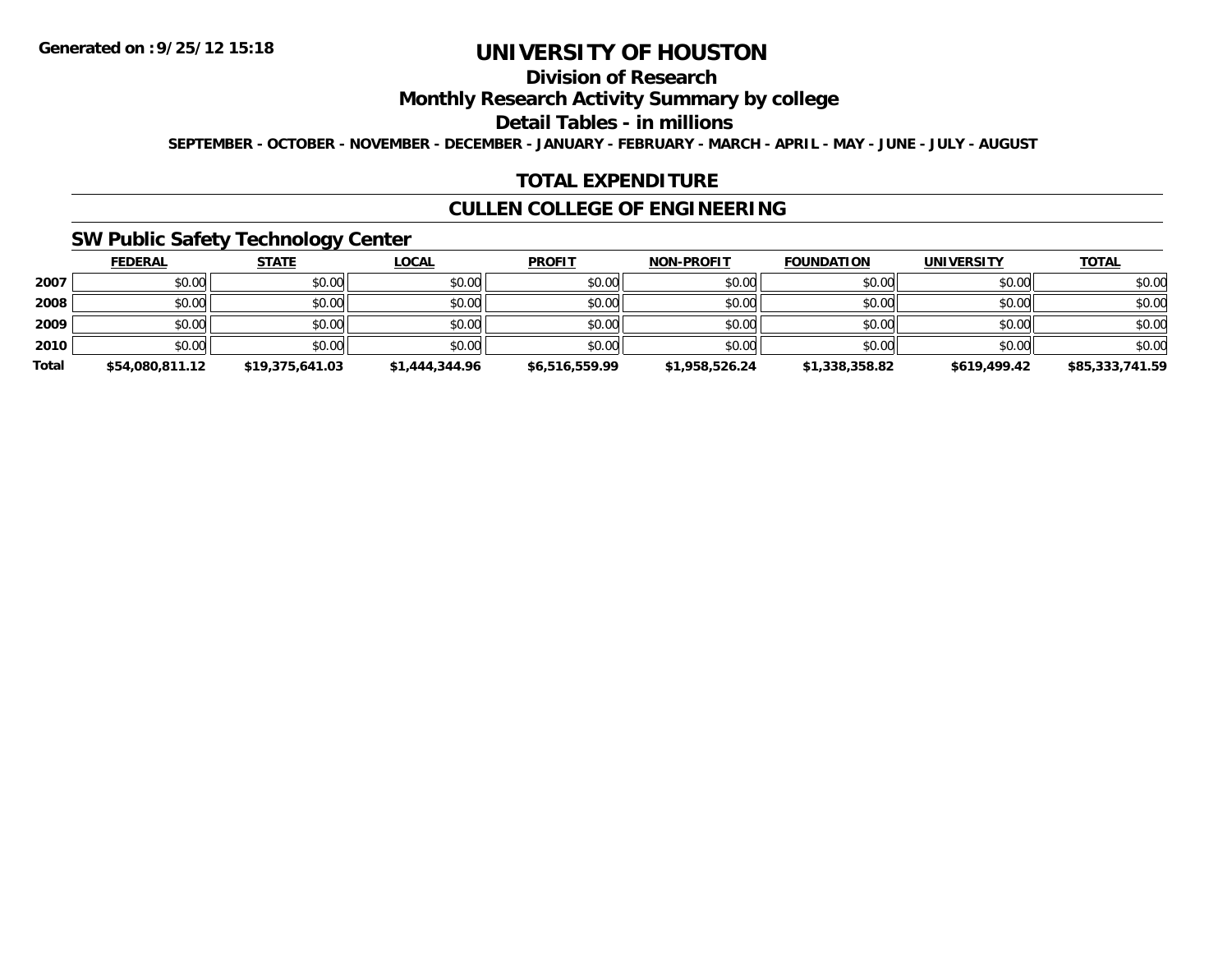# **Division of Research**

#### **Monthly Research Activity Summary by college**

#### **Detail Tables - in millions**

**SEPTEMBER - OCTOBER - NOVEMBER - DECEMBER - JANUARY - FEBRUARY - MARCH - APRIL - MAY - JUNE - JULY - AUGUST**

## **TOTAL EXPENDITURE**

#### **DIVISION OF RESEARCH**

## **Center for Advanced Materials**

|        | <b>FEDERAL</b> | <b>STATE</b> | <b>LOCAL</b> | <b>PROFIT</b> | <b>NON-PROFIT</b> | <b>FOUNDATION</b> | <b>UNIVERSITY</b> | <b>TOTAL</b> |
|--------|----------------|--------------|--------------|---------------|-------------------|-------------------|-------------------|--------------|
| 2007   | \$3,331.90     | \$0.00       | \$0.00       | \$0.00        | \$0.00            | \$0.00            | \$0.00            | \$3,331.90   |
| 2008   | \$30,286.46    | \$0.00       | \$0.00       | \$0.00        | \$0.00            | \$0.00            | \$0.00            | \$30,286.46  |
| 2009   | \$38,376.93    | \$0.00       | \$0.00       | \$4,935.22    | \$0.00            | \$0.00            | \$0.00            | \$43,312.15  |
| ا 2010 | \$17,196.29    | \$45,004.28  | \$0.00       | \$1,454.10    | \$0.00            | \$0.00            | \$0.00            | \$63,654.67  |
| 2011   | \$58,842.50    | \$25,146.09  | \$0.00       | \$8,418.81    | \$0.00            | \$0.00            | \$0.00            | \$92,407.40  |

# **Center for Biomedical & Environmental Genomics**

|      | <u>FEDERAL</u> | <u>STATE</u> | <u>LOCAL</u> | <b>PROFIT</b> | <b>NON-PROFIT</b> | <b>FOUNDATION</b> | <b>UNIVERSITY</b> | <b>TOTAL</b> |
|------|----------------|--------------|--------------|---------------|-------------------|-------------------|-------------------|--------------|
| 2007 | \$0.00         | \$0.00       | \$0.00       | \$0.00        | \$0.00            | \$0.00            | \$0.00            | \$0.00       |
| 2008 | \$0.00         | \$0.00       | \$0.00       | \$0.00        | \$0.00            | \$0.00            | \$0.00            | \$0.00       |
| 2009 | \$0.00         | \$0.00       | \$0.00       | \$0.00        | \$0.00            | \$0.00            | \$0.00            | \$0.00       |
| 2010 | \$0.00         | \$0.00       | \$0.00       | \$0.00        | \$0.00            | \$0.00            | \$0.00            | \$0.00       |
| 2011 | \$0.00         | \$0.00       | \$0.00       | \$0.00        | \$0.00            | \$0.00            | \$0.00            | \$0.00       |

## **Center for Industrial Partnerships**

|      | <b>FEDERAL</b> | STATE  | <u>LOCAL</u> | <b>PROFIT</b> | <b>NON-PROFIT</b> | <b>FOUNDATION</b> | <b>UNIVERSITY</b> | <b>TOTAL</b> |
|------|----------------|--------|--------------|---------------|-------------------|-------------------|-------------------|--------------|
| 2008 | \$5,230.10     | \$0.00 | \$0.00       | \$20,314.16   | \$0.00            | \$0.00            | \$0.00            | \$25,544.26  |
| 2009 | \$126,672.54   | \$0.00 | \$0.00       | \$25,748.13   | \$0.00            | \$0.00            | \$0.00            | \$152,420.67 |
| 2010 | \$265,763.79   | \$0.00 | \$0.00       | \$5,916.93    | \$0.00            | \$0.00            | \$0.00            | \$271,680.72 |
| 2011 | \$262,992.95   | \$0.00 | \$0.00       | \$62,079.02   | \$0.00            | \$0.00            | \$0.00            | \$325,071.97 |

#### **Center for Neuromotor & Biomechanics Research**

|      | <b>FEDERAL</b> | <b>STATE</b> | <u>LOCAL</u> | <b>PROFIT</b> | <b>NON-PROFIT</b> | <b>FOUNDATION</b> | <b>UNIVERSITY</b> | <u>TOTAL</u> |
|------|----------------|--------------|--------------|---------------|-------------------|-------------------|-------------------|--------------|
| 2008 | \$0.00         | \$0.00       | \$0.00       | \$0.00        | \$0.00            | \$0.00            | \$0.00            | \$0.00       |
| 2009 | \$0.00         | \$0.00       | \$0.00       | \$0.00        | \$0.00            | \$0.00            | \$0.00            | \$0.00       |
| 2010 | \$0.00         | \$0.00       | \$0.00       | \$0.00        | \$0.00            | \$0.00            | \$0.00            | \$0.00       |
| 2011 | \$0.00         | \$0.00       | \$0.00       | \$0.00        | \$0.00            | \$0.00            | \$0.00            | \$0.00       |

## **Division of Research**

|      | <b>FEDERAL</b>     | <b>STATE</b> | LOCAL         | <b>PROFIT</b> | <b>NON-PROFIT</b> | <b>FOUNDATION</b> | UNIVERSITY | <b>TOTAL</b> |
|------|--------------------|--------------|---------------|---------------|-------------------|-------------------|------------|--------------|
| 2009 | \$18,062.64        | \$0.00       | 0000<br>DU.UG | \$0.00        | \$0.00            | \$0.00            | \$0.00     | \$18,062.64  |
| 2010 | <b>\$32.330.78</b> | \$0.00       | \$0.00        | \$0.00        | \$0.00            | \$0.00            | \$0.00     | \$32,339.78  |
| 2011 | 7 ت∠.              | \$0.00       | \$0.00        | \$0.00        | \$0.00            | \$0.00            | \$0.00     |              |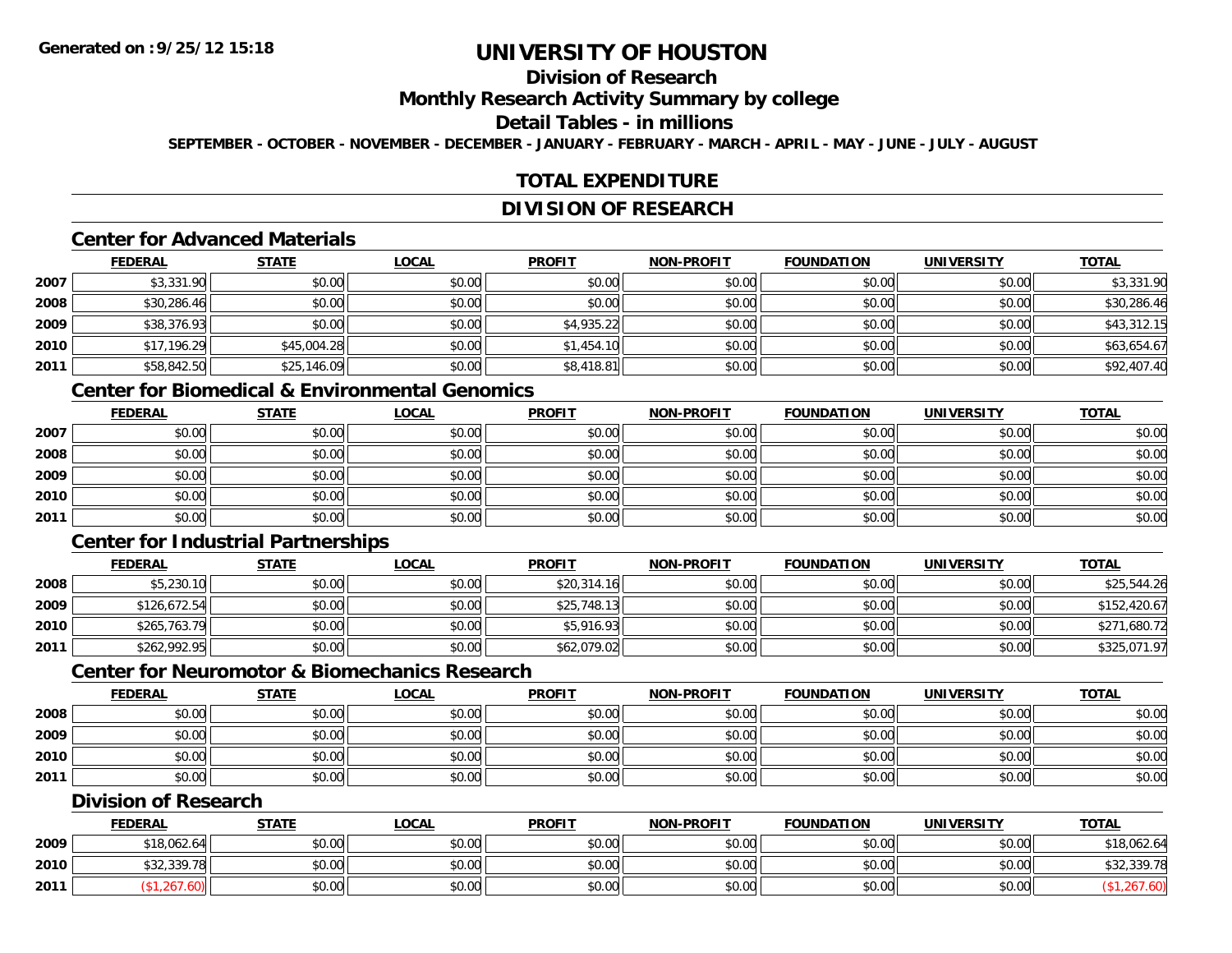# **Division of Research**

**Monthly Research Activity Summary by college**

**Detail Tables - in millions**

**SEPTEMBER - OCTOBER - NOVEMBER - DECEMBER - JANUARY - FEBRUARY - MARCH - APRIL - MAY - JUNE - JULY - AUGUST**

## **TOTAL EXPENDITURE**

## **DIVISION OF RESEARCH**

|      | <b>Energy Laboratory</b>              |              |              |               |                   |                   |                   |              |  |  |
|------|---------------------------------------|--------------|--------------|---------------|-------------------|-------------------|-------------------|--------------|--|--|
|      | <b>FEDERAL</b>                        | <b>STATE</b> | <b>LOCAL</b> | <b>PROFIT</b> | <b>NON-PROFIT</b> | <b>FOUNDATION</b> | <b>UNIVERSITY</b> | <b>TOTAL</b> |  |  |
| 2007 | \$1,023.96                            | \$0.00       | \$0.00       | \$0.00        | \$0.00            | \$0.00            | \$0.00            | \$1,023.96   |  |  |
|      | <b>Institute for Molecular Design</b> |              |              |               |                   |                   |                   |              |  |  |
|      | <b>FEDERAL</b>                        | <b>STATE</b> | <b>LOCAL</b> | <b>PROFIT</b> | <b>NON-PROFIT</b> | <b>FOUNDATION</b> | <b>UNIVERSITY</b> | <b>TOTAL</b> |  |  |
| 2011 | \$0.00                                | \$0.00       | \$0.00       | \$0.00        | \$0.00            | \$0.00            | \$0.00            | \$0.00       |  |  |
|      | <b>Institute for Nanoenergy</b>       |              |              |               |                   |                   |                   |              |  |  |
|      | <b>FEDERAL</b>                        | <b>STATE</b> | <b>LOCAL</b> | <b>PROFIT</b> | <b>NON-PROFIT</b> | <b>FOUNDATION</b> | <b>UNIVERSITY</b> | <b>TOTAL</b> |  |  |
| 2008 | \$0.00                                | \$0.00       | \$0.00       | \$0.00        | \$0.00            | \$0.00            | \$0.00            | \$0.00       |  |  |
| 2009 | \$0.00                                | \$0.00       | \$0.00       | \$0.00        | \$0.00            | \$0.00            | \$0.00            | \$0.00       |  |  |
| 2010 | \$0.00                                | \$0.00       | \$0.00       | \$0.00        | \$0.00            | \$0.00            | \$0.00            | \$0.00       |  |  |
| 2011 | \$0.00                                | \$0.00       | \$0.00       | \$0.00        | \$0.00            | \$0.00            | \$0.00            | \$0.00       |  |  |
|      | <b>Office of Contracts and Grants</b> |              |              |               |                   |                   |                   |              |  |  |
|      | <b>FEDERAL</b>                        | <b>STATE</b> | <b>LOCAL</b> | <b>PROFIT</b> | <b>NON-PROFIT</b> | <b>FOUNDATION</b> | <b>UNIVERSITY</b> | <b>TOTAL</b> |  |  |
| 2007 | \$0.00                                | \$0.00       | \$0.00       | \$0.00        | \$0.00            | \$0.00            | \$0.00            | \$0.00       |  |  |
| 2008 | \$0.00                                | \$0.00       | \$0.00       | \$0.00        | \$0.00            | \$0.00            | \$0.00            | \$0.00       |  |  |
| 2009 | \$0.00                                | \$0.00       | \$0.00       | \$0.00        | \$0.00            | \$0.00            | \$0.00            | \$0.00       |  |  |
| 2010 | \$0.00                                | \$0.00       | \$0.00       | \$0.00        | \$0.00            | \$0.00            | \$0.00            | \$0.00       |  |  |
| 2011 | \$702.69                              | \$0.00       | \$0.00       | \$0.00        | \$0.00            | \$0.00            | \$0.00            | \$702.69     |  |  |
|      | <b>Research Financial Services</b>    |              |              |               |                   |                   |                   |              |  |  |
|      | <b>FEDERAL</b>                        | <b>STATE</b> | <b>LOCAL</b> | <b>PROFIT</b> | <b>NON-PROFIT</b> | <b>FOUNDATION</b> | <b>UNIVERSITY</b> | <b>TOTAL</b> |  |  |
| 2008 | \$0.00                                | \$0.00       | \$0.00       | \$0.00        | \$0.00            | \$0.00            | \$0.00            | \$0.00       |  |  |
| 2009 | \$0.00                                | \$0.00       | \$0.00       | \$0.00        | \$0.00            | \$0.00            | \$0.00            | \$0.00       |  |  |
| 2010 | \$0.00                                | \$0.00       | \$0.00       | \$0.00        | \$0.00            | \$0.00            | \$0.00            | \$0.00       |  |  |
| 2011 | \$0.00                                | \$0.00       | \$0.00       | \$0.00        | \$0.00            | \$0.00            | \$0.00            | \$0.00       |  |  |
|      | <b>Research Information Center</b>    |              |              |               |                   |                   |                   |              |  |  |
|      | <b>FEDERAL</b>                        | <b>STATE</b> | <b>LOCAL</b> | <b>PROFIT</b> | <b>NON-PROFIT</b> | <b>FOUNDATION</b> | <b>UNIVERSITY</b> | <b>TOTAL</b> |  |  |
| 2008 | \$0.00                                | \$0.00       | \$0.00       | \$0.00        | \$0.00            | \$0.00            | \$0.00            | \$0.00       |  |  |
|      | <b>TcSAM</b>                          |              |              |               |                   |                   |                   |              |  |  |
|      | <b>FEDERAL</b>                        | <b>STATE</b> | <b>LOCAL</b> | <b>PROFIT</b> | <b>NON-PROFIT</b> | <b>FOUNDATION</b> | <b>UNIVERSITY</b> | <b>TOTAL</b> |  |  |
| 2007 | \$0.00                                | \$0.00       | \$0.00       | \$0.00        | \$0.00            | \$0.00            | \$0.00            | \$0.00       |  |  |
| 2008 | \$0.00                                | \$0.00       | \$0.00       | \$0.00        | \$0.00            | \$0.00            | \$0.00            | \$0.00       |  |  |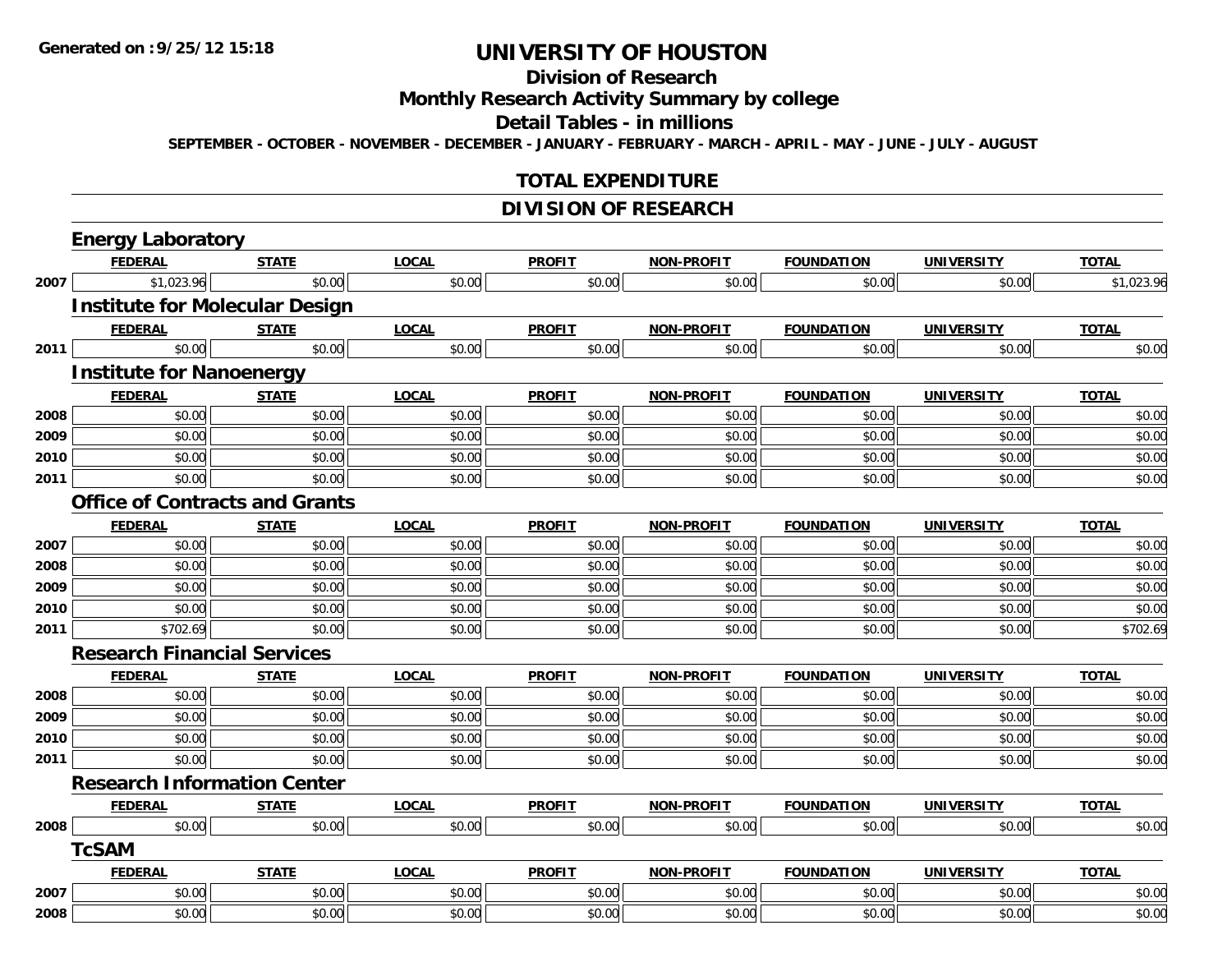# **Division of Research**

#### **Monthly Research Activity Summary by college**

#### **Detail Tables - in millions**

**SEPTEMBER - OCTOBER - NOVEMBER - DECEMBER - JANUARY - FEBRUARY - MARCH - APRIL - MAY - JUNE - JULY - AUGUST**

#### **TOTAL EXPENDITURE**

## **DIVISION OF RESEARCH**

|       | <b>TcSAM</b>                             |                |              |               |                   |                   |                   |                 |
|-------|------------------------------------------|----------------|--------------|---------------|-------------------|-------------------|-------------------|-----------------|
|       | <b>FEDERAL</b>                           | <b>STATE</b>   | <b>LOCAL</b> | <b>PROFIT</b> | <b>NON-PROFIT</b> | <b>FOUNDATION</b> | <b>UNIVERSITY</b> | <b>TOTAL</b>    |
| 2009  | \$0.00                                   | \$0.00         | \$0.00       | \$0.00        | \$0.00            | \$0.00            | \$0.00            | \$0.00          |
| 2010  | \$0.00                                   | \$0.00         | \$0.00       | \$0.00        | \$0.00            | \$0.00            | \$0.00            | \$0.00          |
| 2011  | \$0.00                                   | \$0.00         | \$0.00       | \$0.00        | \$0.00            | \$0.00            | \$0.00            | \$0.00          |
|       | <b>TcSUH</b>                             |                |              |               |                   |                   |                   |                 |
|       | <b>FEDERAL</b>                           | <b>STATE</b>   | <b>LOCAL</b> | <b>PROFIT</b> | <b>NON-PROFIT</b> | <b>FOUNDATION</b> | <b>UNIVERSITY</b> | <b>TOTAL</b>    |
| 2007  | \$166,676.14                             | \$0.00         | \$0.00       | ( \$288.95)   | \$0.00            | \$63,246.88       | \$0.00            | \$229,634.07    |
| 2008  | \$196,609.30                             | \$0.00         | \$0.00       | (\$554.47)    | \$0.00            | \$98,132.65       | \$0.00            | \$294,187.48    |
| 2009  | \$106,339.28                             | \$0.00         | \$0.00       | \$28,281.23   | \$35,773.32       | \$1,957.79        | \$0.00            | \$172,351.62    |
| 2010  | \$66,405.55                              | \$0.00         | \$0.00       | \$179,832.73  | \$0.00            | \$0.00            | \$0.00            | \$246,238.28    |
| 2011  | \$50,100.01                              | \$22,083.88    | \$0.00       | \$148,312.88  | \$0.00            | \$0.00            | \$0.00            | \$220,496.77    |
|       | <b>Texas Learning/Computation Center</b> |                |              |               |                   |                   |                   |                 |
|       | <b>FEDERAL</b>                           | <b>STATE</b>   | <b>LOCAL</b> | <b>PROFIT</b> | <b>NON-PROFIT</b> | <b>FOUNDATION</b> | <b>UNIVERSITY</b> | <b>TOTAL</b>    |
| 2007  | \$0.00                                   | \$0.00         | \$0.00       | \$0.00        | \$0.00            | \$0.00            | \$0.00            | \$0.00          |
| 2008  | \$0.00                                   | \$0.00         | \$0.00       | \$0.00        | \$0.00            | \$0.00            | \$0.00            | \$0.00          |
| 2009  | \$0.00                                   | \$0.00         | \$0.00       | \$0.00        | \$0.00            | \$0.00            | \$0.00            | \$0.00          |
| 2010  | \$0.00                                   | \$0.00         | \$0.00       | \$0.00        | \$0.00            | \$0.00            | \$0.00            | \$0.00          |
| 2011  | \$32,165.27                              | \$0.00         | \$0.00       | \$0.00        | \$0.00            | \$0.00            | \$0.00            | \$32,165.27     |
|       | <b>Texas Obesity Research Center</b>     |                |              |               |                   |                   |                   |                 |
|       | <b>FEDERAL</b>                           | <b>STATE</b>   | <b>LOCAL</b> | <b>PROFIT</b> | <b>NON-PROFIT</b> | <b>FOUNDATION</b> | <b>UNIVERSITY</b> | <b>TOTAL</b>    |
| 2010  | \$0.00                                   | \$0.00         | \$0.00       | \$0.00        | \$0.00            | \$0.00            | \$0.00            | \$0.00          |
| 2011  | \$0.00                                   | \$0.00         | \$0.00       | \$0.00        | \$0.00            | \$0.00            | \$0.00            | \$0.00          |
|       | <b>TIMES</b>                             |                |              |               |                   |                   |                   |                 |
|       | <b>FEDERAL</b>                           | <b>STATE</b>   | <b>LOCAL</b> | <b>PROFIT</b> | <b>NON-PROFIT</b> | <b>FOUNDATION</b> | <b>UNIVERSITY</b> | <b>TOTAL</b>    |
| 2007  | \$2,591,568.33                           | \$0.00         | \$0.00       | \$0.00        | \$0.00            | \$0.00            | \$0.00            | \$2,591,568.33  |
| 2008  | \$4,777,997.82                           | \$4,317,172.79 | \$0.00       | \$0.00        | \$0.00            | \$0.00            | \$13,392.61       | \$9,108,563.23  |
| 2009  | \$3,106,546.60                           | \$2,682,484.94 | \$0.00       | \$0.00        | \$0.00            | \$0.00            | \$45,760.64       | \$5,834,792.18  |
| 2010  | \$3,993,238.61                           | \$1,503,113.63 | \$0.00       | \$0.00        | \$0.00            | \$0.00            | (\$530.24)        | \$5,495,822.01  |
| 2011  | \$2,619,913.05                           | (\$33,120.31)  | \$0.00       | \$0.00        | \$0.00            | \$0.00            | \$0.00            | \$2,586,792.74  |
| Total | \$18,567,114.89                          | \$8,561,885.31 | \$0.00       | \$484,449.79  | \$35,773.32       | \$163,337.32      | \$58,623.01       | \$27,871,183.65 |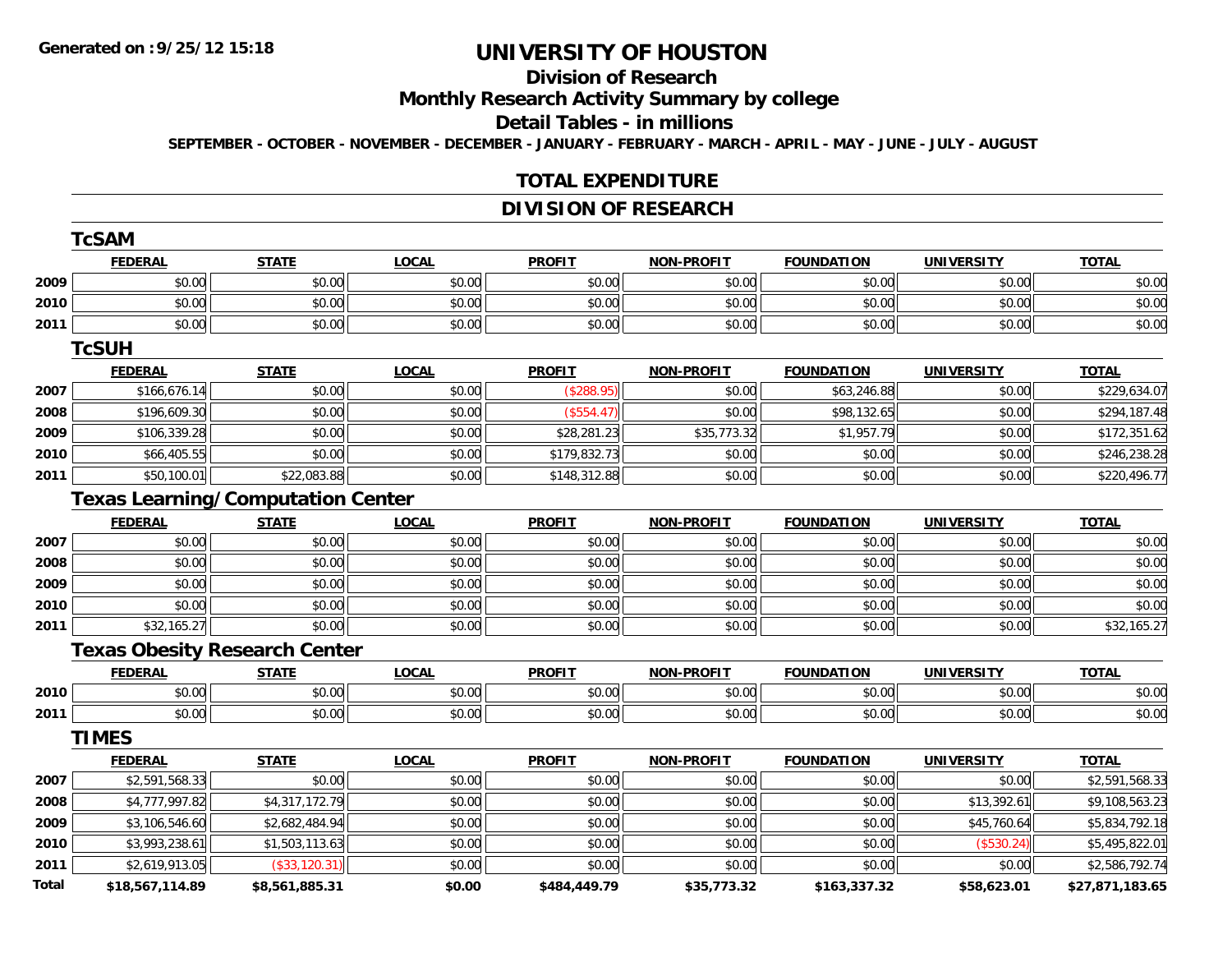# **Division of Research**

#### **Monthly Research Activity Summary by college**

#### **Detail Tables - in millions**

**SEPTEMBER - OCTOBER - NOVEMBER - DECEMBER - JANUARY - FEBRUARY - MARCH - APRIL - MAY - JUNE - JULY - AUGUST**

## **TOTAL EXPENDITURE**

## **GRADUATE COLLEGE OF SOCIAL WORK**

# **Child & Family for Innovative Research**

|      | <b>FEDERAL</b> | <b>STATE</b> | <b>LOCAL</b> | <b>PROFIT</b> | <b>NON-PROFIT</b> | <b>FOUNDATION</b> | <b>UNIVERSITY</b> | <b>TOTAL</b> |
|------|----------------|--------------|--------------|---------------|-------------------|-------------------|-------------------|--------------|
| 2007 | \$21,402.18    | \$0.00       | \$0.00       | \$0.00        | \$61,944.80       | \$0.00            | \$0.00            | \$83,346.98  |
| 2008 | \$23,090.62    | \$82,976.51  | \$0.00       | \$0.00        | \$74,253.02       | \$0.00            | \$0.00            | \$180,320.15 |
| 2009 | \$26,477.23    | \$230,214.83 | \$0.00       | \$0.00        | \$54,620.43       | \$0.00            | \$0.00            | \$311,312.49 |
| 2010 | \$36,695.84    | \$10,648.79  | \$0.00       | \$0.00        | \$19,073.78       | \$0.00            | \$0.00            | \$66,418.41  |
| 2011 | \$24,581.86    | \$0.00       | \$0.00       | \$0.00        | (\$461.81)        | \$0.00            | \$0.00            | \$24,120.05  |

#### **Community Projects - Social Work**

|      | <u>FEDERAL</u> | <u>STATE</u> | <u>LOCAL</u> | <b>PROFIT</b> | <b>NON-PROFIT</b> | <b>FOUNDATION</b> | <b>UNIVERSITY</b> | <b>TOTAL</b> |
|------|----------------|--------------|--------------|---------------|-------------------|-------------------|-------------------|--------------|
| 2007 | \$204,548.86   | \$0.00       | \$0.00       | \$0.00        | \$24,565.25       | \$0.00            | \$0.00            | \$229,114.11 |
| 2008 | \$204,725.76   | \$0.00       | \$0.00       | \$0.00        | \$12,768.67       | \$0.00            | \$0.00            | \$217,494.43 |
| 2009 | \$78,655.94    | \$0.00       | \$0.00       | \$0.00        | \$528.41          | \$0.00            | \$0.00            | \$79,184.35  |
| 2010 | \$0.00         | \$0.00       | \$0.00       | \$0.00        | \$0.00            | \$0.00            | \$0.00            | \$0.00       |
| 2011 | \$0.00         | \$2,280.14)  | \$0.00       | \$0.00        | \$440.00          | \$12.48           | \$0.00            | (\$2,732.62) |

## **Dean, Social Work**

|      | <b>FEDERAL</b> | <b>STATE</b> | <u>LOCAL</u> | <b>PROFIT</b> | <b>NON-PROFIT</b> | <b>FOUNDATION</b> | <b>UNIVERSITY</b> | <b>TOTAL</b>   |
|------|----------------|--------------|--------------|---------------|-------------------|-------------------|-------------------|----------------|
| 2007 | \$2,108,563.44 | \$289,382.98 | \$0.00       | \$0.00        | \$62,706.31       | \$0.00            | \$0.00            | \$2,460,652.73 |
| 2008 | \$1,740,286.24 | \$751,579.37 | \$0.00       | \$0.00        | \$22,178.80       | \$0.00            | \$0.00            | \$2,514,044.41 |
| 2009 | \$1,851,234.70 | \$939,822.88 | \$0.00       | \$0.00        | \$2,225.57        | \$498.32          | \$23,338.02       | \$2,817,119.49 |
| 2010 | \$2,702,659.68 | \$653,959.82 | \$0.00       | \$0.00        | \$0.00            | \$1,737.86        | \$0.00            | \$3,358,357.36 |
| 2011 | \$2,928,610.55 | \$13,797.90  | \$0.00       | \$0.00        | \$0.00            | \$40,407.64       | \$0.00            | \$2,982,816.09 |

#### **Drug and Social Policy Research**

|      | <b>FEDERAL</b> | <b>STATE</b> | <u>LOCAL</u> | <b>PROFIT</b> | <b>NON-PROFIT</b> | <b>FOUNDATION</b> | <b>UNIVERSITY</b> | <b>TOTAL</b> |
|------|----------------|--------------|--------------|---------------|-------------------|-------------------|-------------------|--------------|
| 2007 | \$0.00         | \$0.00       | \$0.00       | \$0.00        | \$0.00            | \$0.00            | \$0.00            | \$0.00       |
| 2008 | \$0.00         | \$0.00       | \$0.00       | \$0.00        | \$0.00            | \$0.00            | \$0.00            | \$0.00       |
| 2009 | \$0.00         | \$0.00       | \$0.00       | \$0.00        | \$0.00            | \$0.00            | \$0.00            | \$0.00       |
| 2010 | \$0.00         | \$0.00       | \$0.00       | \$0.00        | \$0.00            | \$0.00            | \$0.00            | \$0.00       |
| 2011 | \$0.00         | \$0.00       | \$0.00       | \$0.00        | \$0.00            | \$0.00            | \$0.00            | \$0.00       |

## **Office for Drug SPR**

|      | <b>CENEDAI</b><br>-NA | <b>CTATE</b>         | $\sim$ $\sim$ $\sim$<br>. | <b>PROFIT</b>                                         | <b>DDAEIT</b><br><b>NION</b> | $\sim$<br>NΠA<br>10B                   | . <i>.</i><br>JN.    | <b>TOTAL</b>                                          |
|------|-----------------------|----------------------|---------------------------|-------------------------------------------------------|------------------------------|----------------------------------------|----------------------|-------------------------------------------------------|
| 2007 | ۰^<br>30.01           | $\sim$ $\sim$<br>ט.ט | ሶስ ሰሰ<br>vv.vv            | $\uparrow$ $\uparrow$ $\uparrow$<br>pu.uu             | 0.00<br>vv.vv                | $\overline{a}$ $\overline{a}$<br>40.00 | 0000<br><b>PU.UU</b> | $\cdots$<br>JU.UU                                     |
| 2008 | $\sim$<br>ט.ט         | $\sim$ 00<br>ט.טע    | $\sim$ $\sim$<br>JU.UU    | $\mathbf{A} \cap \mathbf{A} \cap \mathbf{A}$<br>JU.UU | 0.00<br>JU.UU                | JU.UU                                  | 0000<br>JU.UU        | $\mathsf{A} \cap \mathsf{A} \cap \mathsf{A}$<br>JU.UU |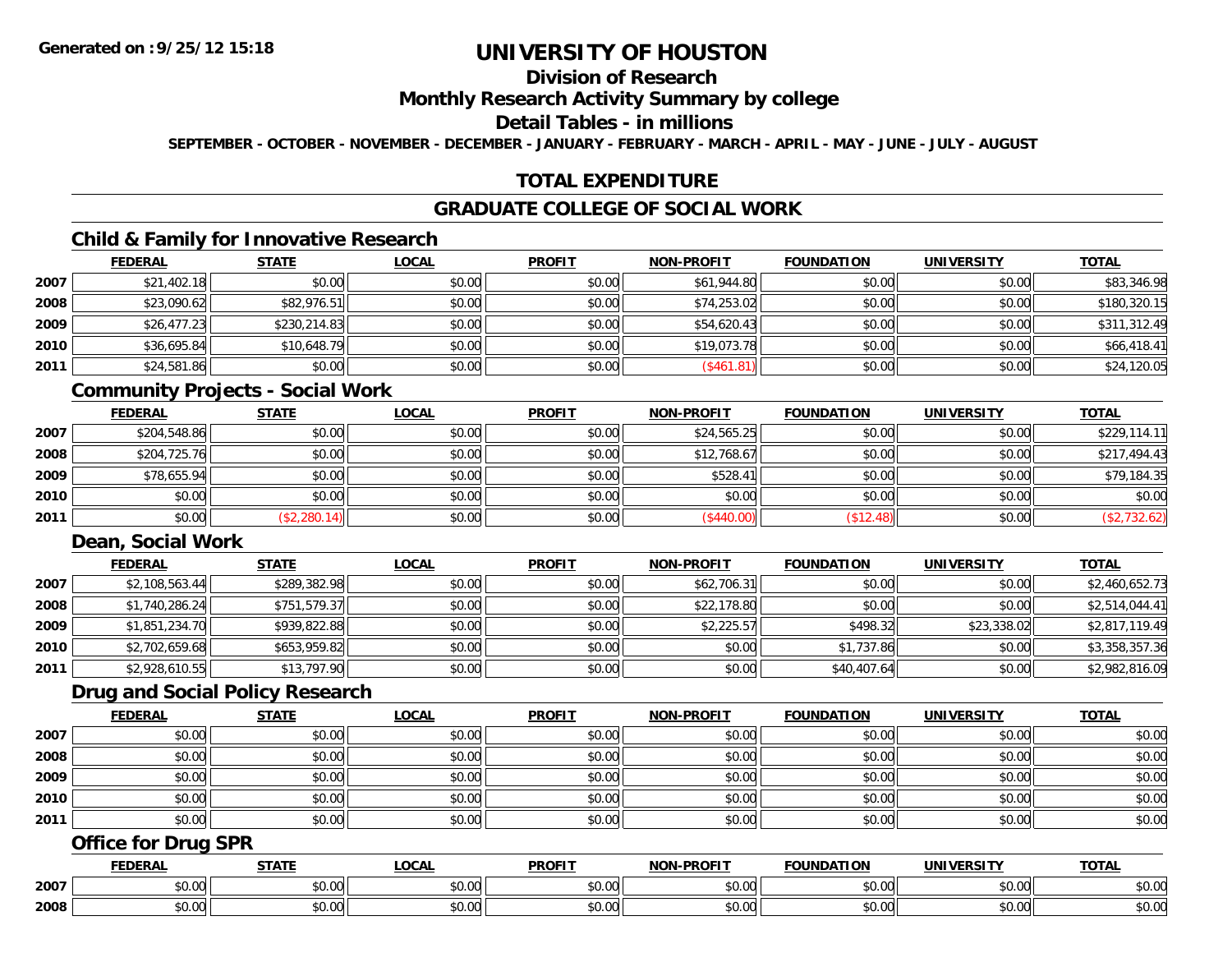# **Division of Research**

**Monthly Research Activity Summary by college**

**Detail Tables - in millions**

**SEPTEMBER - OCTOBER - NOVEMBER - DECEMBER - JANUARY - FEBRUARY - MARCH - APRIL - MAY - JUNE - JULY - AUGUST**

#### **TOTAL EXPENDITURE**

#### **GRADUATE COLLEGE OF SOCIAL WORK**

# **Office for Drug SPR**

|              | <b>FEDERAL</b>  | <b>STATE</b>   | <u>LOCAL</u> | <b>PROFIT</b> | <b>NON-PROFIT</b> | <b>FOUNDATION</b> | <b>UNIVERSITY</b> | <b>TOTAL</b>    |
|--------------|-----------------|----------------|--------------|---------------|-------------------|-------------------|-------------------|-----------------|
| 2009         | \$0.00          | \$0.00         | \$0.00       | \$0.00        | \$0.00            | \$0.00            | \$0.00            | \$0.00          |
| 2010         | \$0.00          | \$0.00         | \$0.00       | \$0.00        | \$0.00            | \$0.00            | \$0.00            | \$0.00          |
| 2011         | \$0.00          | \$0.00         | \$0.00       | \$0.00        | \$0.00            | \$0.00            | \$0.00            | \$0.00          |
| <b>Total</b> | \$11,951,532.91 | \$2,970,102.94 | \$0.00       | \$0.00        | \$333,963.23      | \$42,631.34       | \$23,338.02       | \$15,321,568.43 |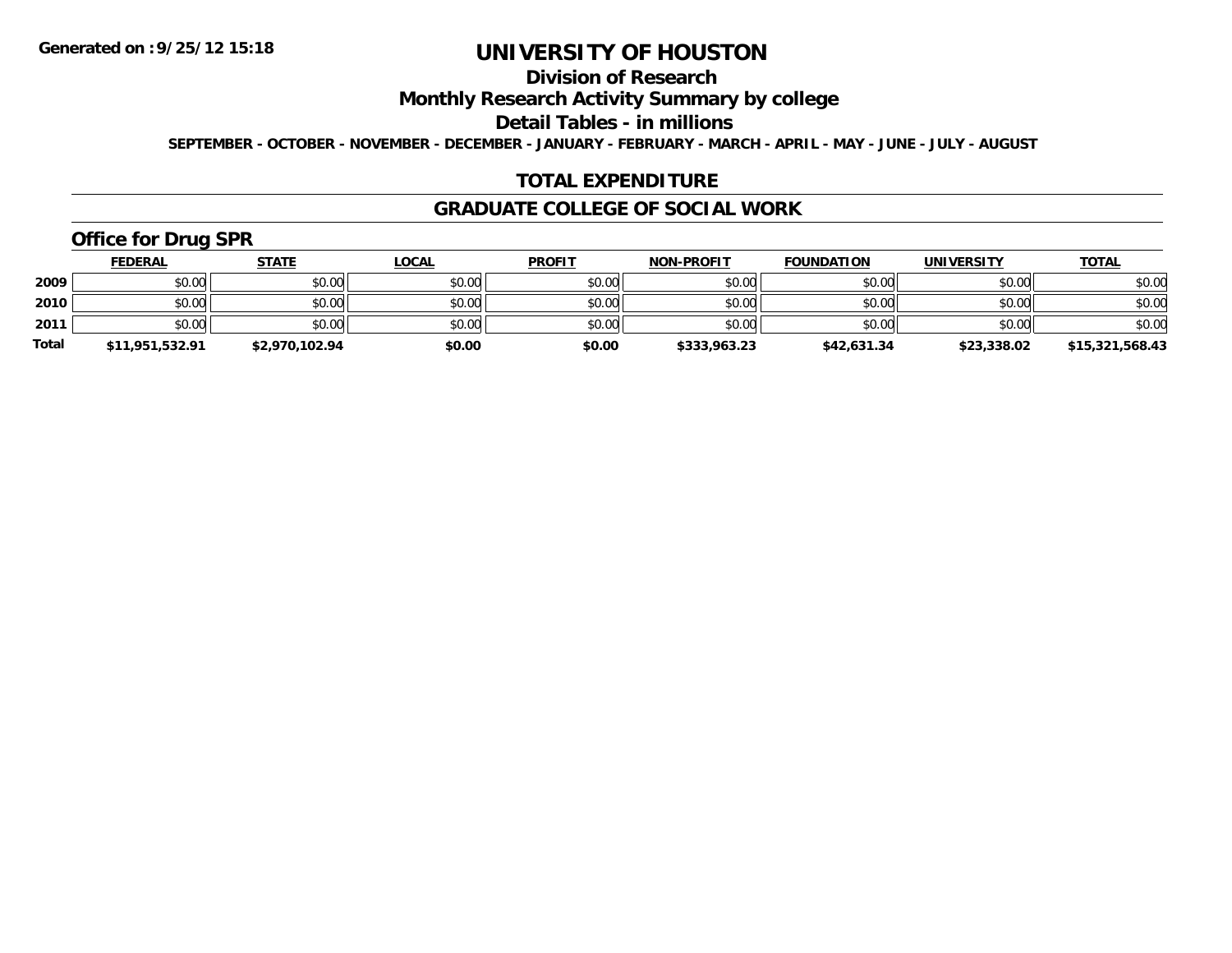## **Division of Research**

## **Monthly Research Activity Summary by college**

#### **Detail Tables - in millions**

**SEPTEMBER - OCTOBER - NOVEMBER - DECEMBER - JANUARY - FEBRUARY - MARCH - APRIL - MAY - JUNE - JULY - AUGUST**

## **TOTAL EXPENDITURE**

#### **HILTON COLLEGE OF HOTEL AND RESTAURANT MANAGEMENT**

## **Hotel and Restaurant Management**

|       | <b>FEDERAL</b> | <b>STATE</b> | <b>LOCAL</b> | <b>PROFIT</b> | <b>NON-PROFIT</b> | <b>FOUNDATION</b> | <b>UNIVERSITY</b> | <b>TOTAL</b> |
|-------|----------------|--------------|--------------|---------------|-------------------|-------------------|-------------------|--------------|
| 2007  | \$0.00         | \$293,702.38 | \$0.00       | \$0.00        | \$0.00            | \$0.00            | \$0.00            | \$293,702.38 |
| 2008  | \$0.00         | \$3,865.31   | \$0.00       | \$0.00        | \$0.00            | \$0.00            | \$0.00            | \$3,865.31   |
| 2009  | \$17,843.20    | \$0.00       | \$0.00       | \$1,730.27    | \$0.00            | \$0.00            | \$0.00            | \$19,573.47  |
| 2010  | \$57,193.94    | \$0.00       | \$0.00       | \$0.00        | \$48,506.61       | \$0.00            | \$0.00            | \$105,700.55 |
| 2011  | \$76,026.41    | \$0.00       | \$0.00       | \$0.00        | \$23,588.83       | \$0.00            | \$0.00            | \$99,615.24  |
| Total | \$151,063.55   | \$297,567.69 | \$0.00       | \$1,730.27    | \$72.095.44       | \$0.00            | \$0.00            | \$522,456.95 |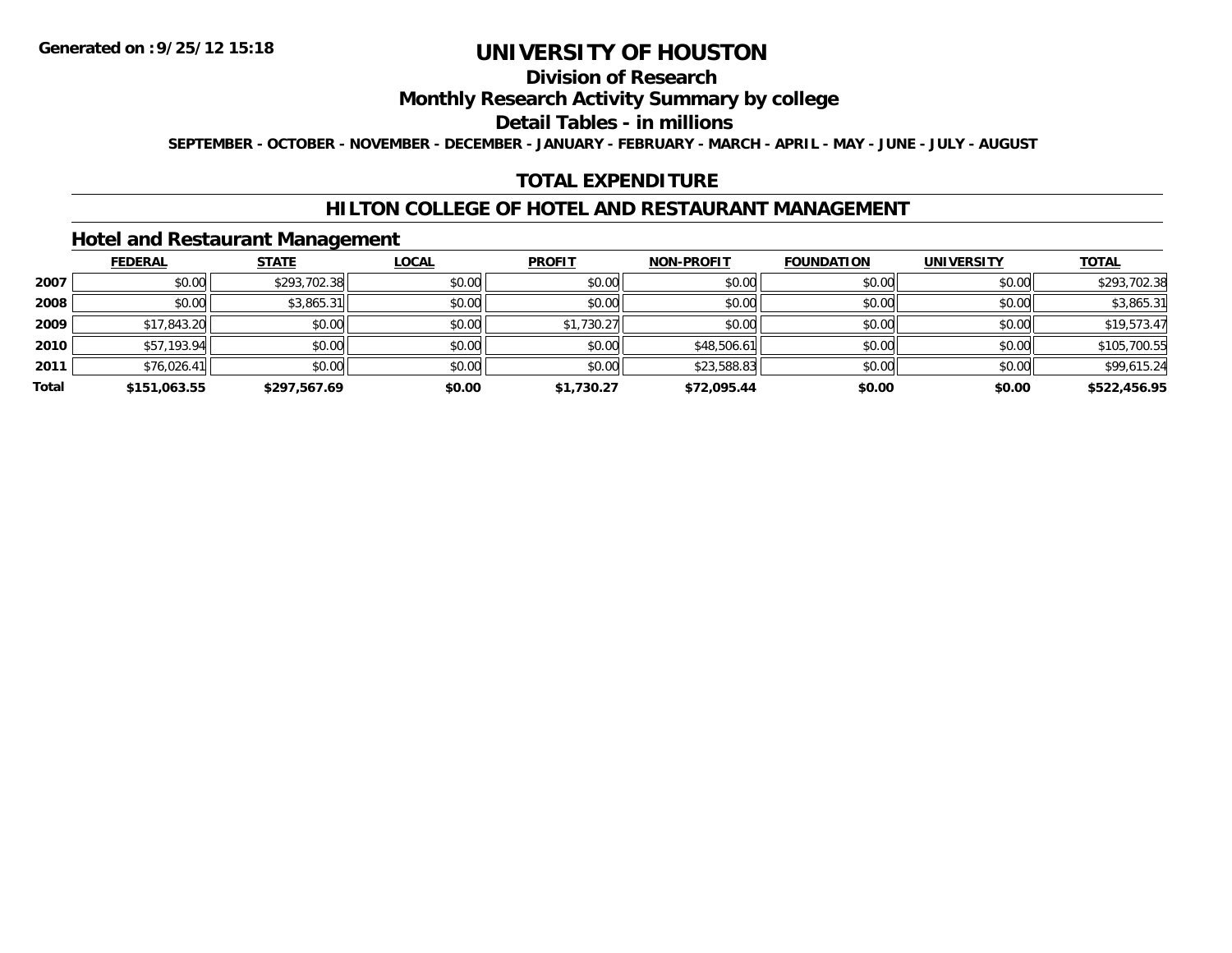# **Division of Research**

**Monthly Research Activity Summary by college**

**Detail Tables - in millions**

**SEPTEMBER - OCTOBER - NOVEMBER - DECEMBER - JANUARY - FEBRUARY - MARCH - APRIL - MAY - JUNE - JULY - AUGUST**

#### **TOTAL EXPENDITURE**

#### **HONORS COLLEGE**

#### **Houston Teachers Institute**

|       | <b>FEDERAL</b> | <u>STATE</u> | <u>LOCAL</u> | <b>PROFIT</b> | <b>NON-PROFIT</b> | <b>FOUNDATION</b> | <b>UNIVERSITY</b> | <b>TOTAL</b> |
|-------|----------------|--------------|--------------|---------------|-------------------|-------------------|-------------------|--------------|
| 2009  | \$32,005.28    | \$0.00       | \$0.00       | \$0.00        | \$0.00            | \$0.00            | \$0.00            | \$32,005.28  |
| 2010  | \$54,670.05    | \$0.00       | \$0.00       | \$0.00        | \$0.00            | \$0.00            | \$0.00            | \$54,670.05  |
| 2011  | \$30,185.88    | \$0.00       | \$0.00       | \$0.00        | \$8,517.57        | \$0.00            | \$0.00            | \$38,703.45  |
| Total | \$116,861.21   | \$0.00       | \$0.00       | \$0.00        | \$8,517.57        | \$0.00            | \$0.00            | \$125,378.78 |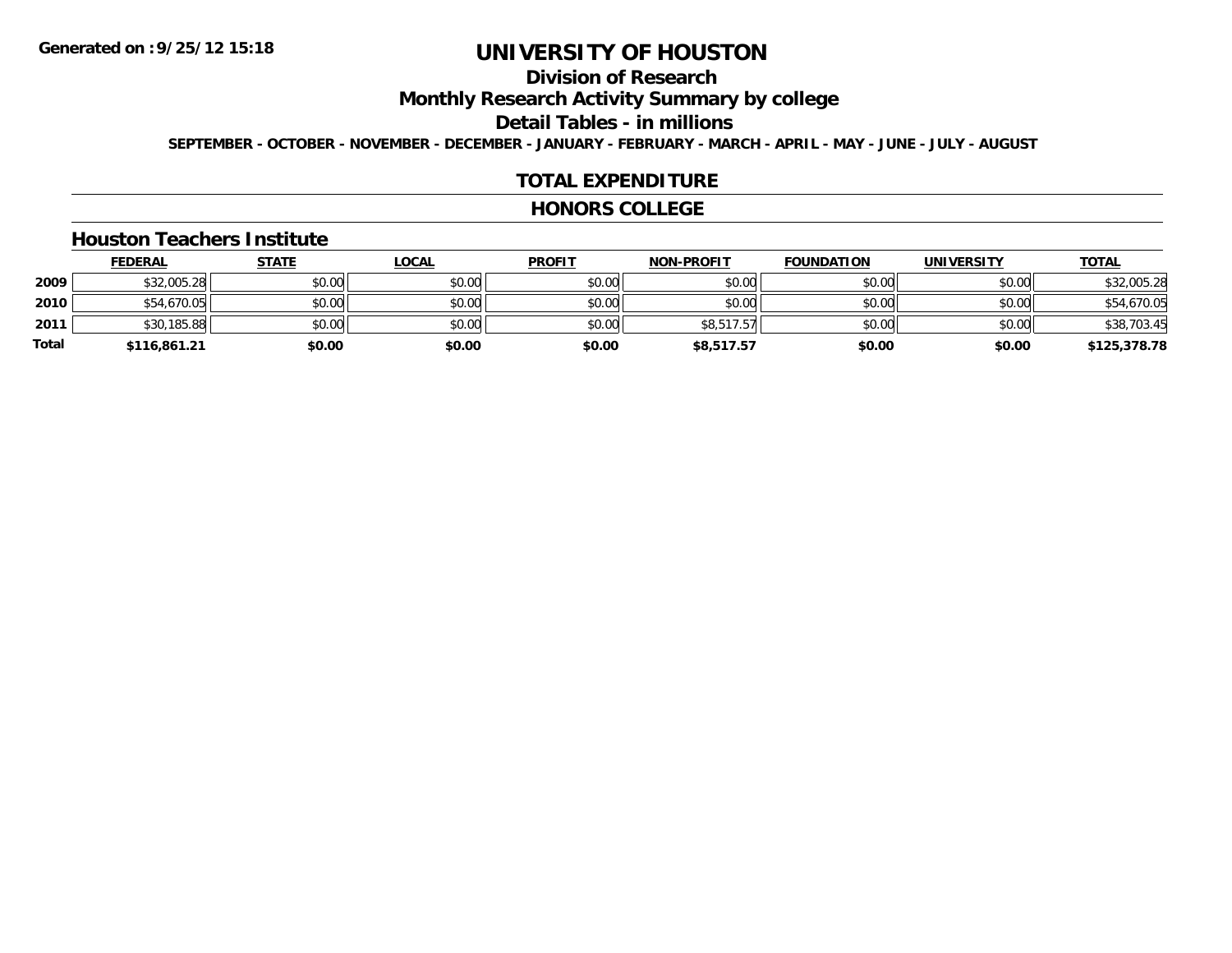# **Division of Research**

**Monthly Research Activity Summary by college**

#### **Detail Tables - in millions**

**SEPTEMBER - OCTOBER - NOVEMBER - DECEMBER - JANUARY - FEBRUARY - MARCH - APRIL - MAY - JUNE - JULY - AUGUST**

#### **TOTAL EXPENDITURE**

#### **LIBRARY**

## **Administration, Library**

|       | <b>FEDERAL</b> | <b>STATE</b> | <u>LOCAL</u> | <b>PROFIT</b> | <b>NON-PROFIT</b> | <b>FOUNDATION</b> | <b>UNIVERSITY</b> | <b>TOTAL</b> |
|-------|----------------|--------------|--------------|---------------|-------------------|-------------------|-------------------|--------------|
| 2008  | \$29,705.25    | \$0.00       | \$0.00       | \$0.00        | \$0.00            | \$0.00            | \$0.00            | \$29,705.25  |
| 2009  | \$33,452.92    | \$0.00       | \$0.00       | \$0.00        | \$0.00            | \$0.00            | \$0.00            | \$33,452.92  |
| 2010  | \$31,645.24    | \$0.00       | \$0.00       | \$0.00        | \$0.00            | \$0.00            | \$0.00            | \$31,645.24  |
| 2011  | \$21,624.75    | \$0.00       | \$0.00       | \$0.00        | \$0.00            | \$0.00            | \$0.00            | \$21,624.75  |
| Total | \$116,428.16   | \$0.00       | \$0.00       | \$0.00        | \$0.00            | \$0.00            | \$0.00            | \$116,428.16 |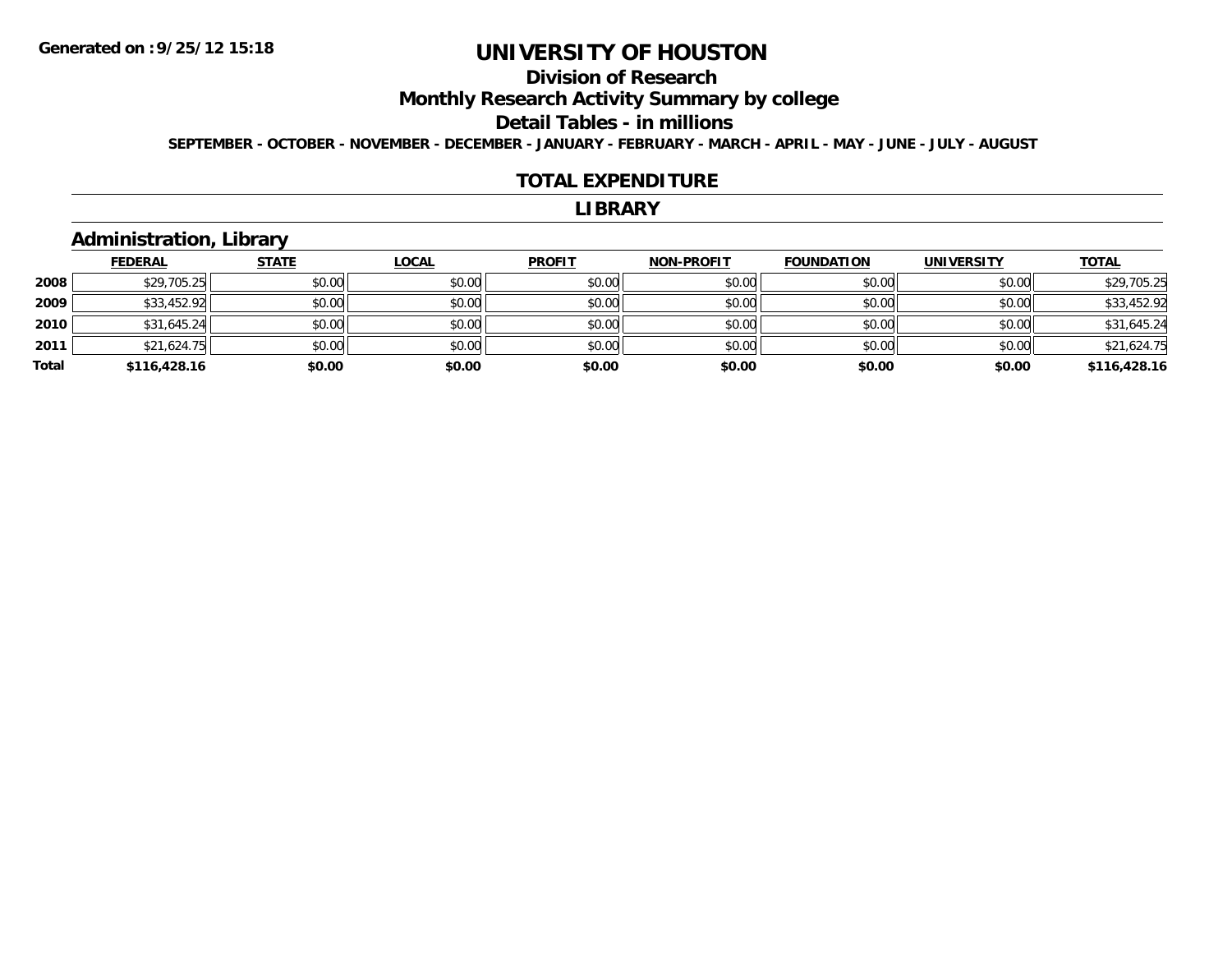# **Division of Research**

**Monthly Research Activity Summary by college**

**Detail Tables - in millions**

**SEPTEMBER - OCTOBER - NOVEMBER - DECEMBER - JANUARY - FEBRUARY - MARCH - APRIL - MAY - JUNE - JULY - AUGUST**

#### **TOTAL EXPENDITURE**

#### **PRESIDENT**

#### **Office of the President**

|              | <b>FEDERAL</b> | <b>STATE</b> | LOCAL  | <b>PROFIT</b> | <b>NON-PROFIT</b> | <b>FOUNDATION</b> | UNIVERSITY | <b>TOTAL</b> |
|--------------|----------------|--------------|--------|---------------|-------------------|-------------------|------------|--------------|
| 2010         | ቀስ ስስ<br>DU.U¢ | \$0.00       | \$0.00 | \$0.00        | \$0.00            | \$0.00            | \$0.00     | \$0.00       |
| 2011         | \$0.00         | \$0.00       | \$0.00 | \$0.00        | \$0.00            | \$0.00            | \$0.00     | \$0.00       |
| <b>Total</b> | \$0.00         | \$0.00       | \$0.00 | \$0.00        | \$0.00            | \$0.00            | \$0.00     | \$0.00       |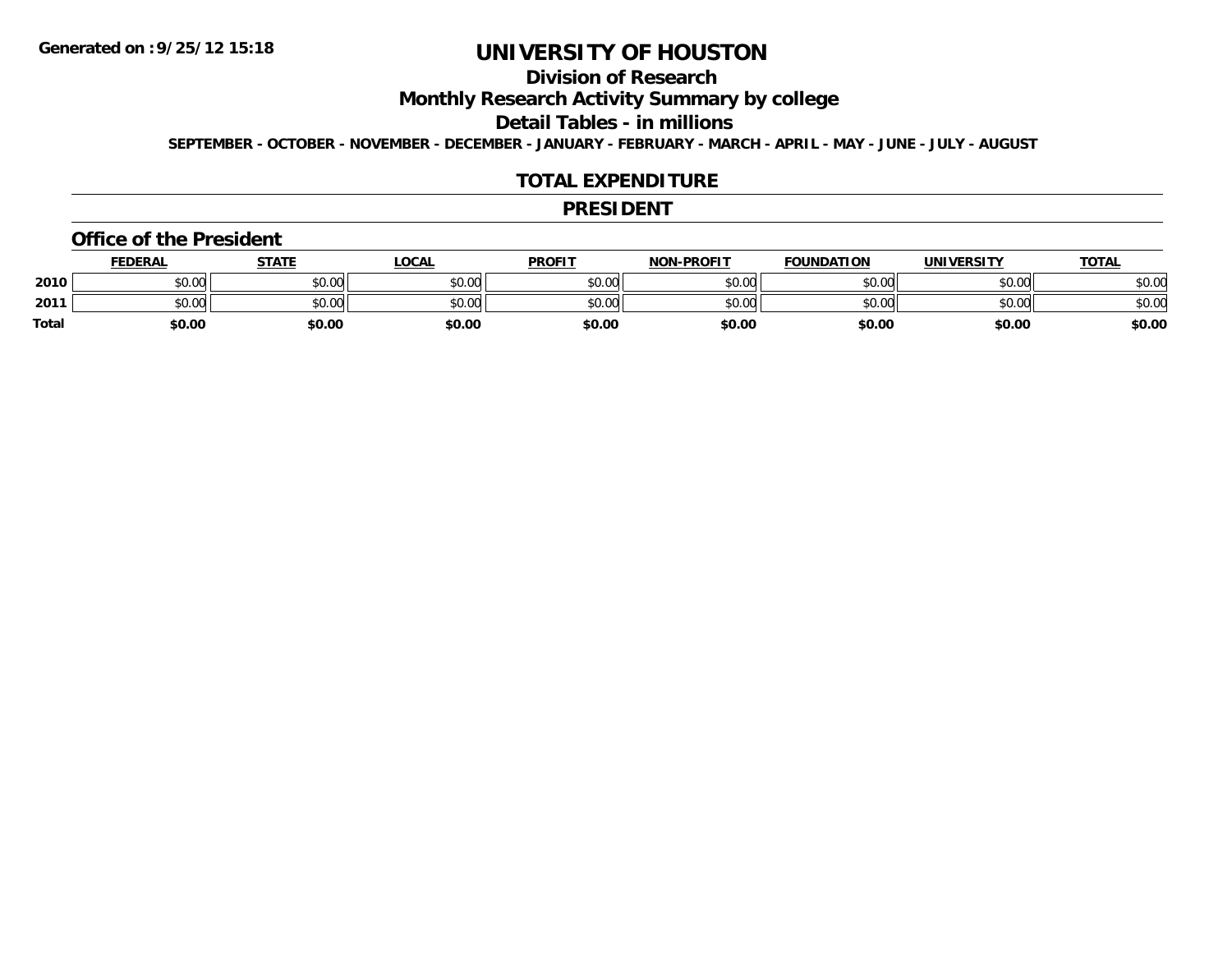# **Division of Research**

#### **Monthly Research Activity Summary by college**

#### **Detail Tables - in millions**

**SEPTEMBER - OCTOBER - NOVEMBER - DECEMBER - JANUARY - FEBRUARY - MARCH - APRIL - MAY - JUNE - JULY - AUGUST**

## **TOTAL EXPENDITURE**

#### **SENIOR V.P. FOR ACADEMIC AFFAIRS AND PROVOST**

# **Continuing Education**

|      | <b>FEDERAL</b>                          | <b>STATE</b> | <b>LOCAL</b>                                 | <b>PROFIT</b> | <b>NON-PROFIT</b> | <b>FOUNDATION</b> | <b>UNIVERSITY</b> | <b>TOTAL</b> |
|------|-----------------------------------------|--------------|----------------------------------------------|---------------|-------------------|-------------------|-------------------|--------------|
| 2011 | \$0.00                                  | \$1,068.06   | \$0.00                                       | \$0.00        | \$0.00            | \$0.00            | \$0.00            | \$1,068.06   |
|      | <b>KUHF - Radio</b>                     |              |                                              |               |                   |                   |                   |              |
|      | <b>FEDERAL</b>                          | <b>STATE</b> | <b>LOCAL</b>                                 | <b>PROFIT</b> | <b>NON-PROFIT</b> | <b>FOUNDATION</b> | <b>UNIVERSITY</b> | <b>TOTAL</b> |
| 2007 | \$0.00                                  | \$0.00       | \$0.00                                       | \$0.00        | \$465,065.00      | \$0.00            | \$0.00            | \$465,065.00 |
| 2008 | \$0.00                                  | \$0.00       | \$0.00                                       | \$0.00        | \$467,947.00      | \$0.00            | \$0.00            | \$467,947.00 |
| 2009 | \$19,800.00                             | \$0.00       | \$0.00                                       | \$0.00        | \$459,585.99      | \$40,000.00       | \$0.00            | \$519,385.99 |
| 2010 | \$11,640.00                             | \$12,500.00  | \$0.00                                       | \$0.00        | \$647,923.46      | \$0.00            | \$0.00            | \$672,063.46 |
| 2011 | \$6,272.82                              | \$2,500.00   | \$0.00                                       | \$0.00        | \$623,379.11      | \$0.00            | \$0.00            | \$632,151.93 |
|      | <b>Learning and Assessment Services</b> |              |                                              |               |                   |                   |                   |              |
|      | <b>FEDERAL</b>                          | <b>STATE</b> | <b>LOCAL</b>                                 | <b>PROFIT</b> | <b>NON-PROFIT</b> | <b>FOUNDATION</b> | <b>UNIVERSITY</b> | <b>TOTAL</b> |
| 2007 | \$272,123.30                            | \$110,261.62 | \$0.00                                       | \$0.00        | \$69,012.60       | \$2,359.25        | \$0.00            | \$453,756.77 |
| 2008 | \$273,854.16                            | \$124,237.23 | \$0.00                                       | \$0.00        | \$66,961.95       | \$12,583.56       | \$0.00            | \$477,636.90 |
| 2009 | \$279,690.53                            | \$127,599.06 | \$0.00                                       | \$0.00        | \$64,300.28       | \$2,835.34        | \$0.00            | \$474,425.21 |
| 2010 | \$320,596.77                            | \$129,725.31 | \$0.00                                       | \$0.00        | \$64,517.99       | \$5,252.76        | \$0.00            | \$520,092.83 |
| 2011 | \$297,521.99                            | \$136,811.91 | \$0.00                                       | \$0.00        | \$74,006.95       | \$6,633.24        | \$0.00            | \$514,974.09 |
|      | <b>Learning Support Services</b>        |              |                                              |               |                   |                   |                   |              |
|      | <b>FEDERAL</b>                          | <b>STATE</b> | <b>LOCAL</b>                                 | <b>PROFIT</b> | <b>NON-PROFIT</b> | <b>FOUNDATION</b> | <b>UNIVERSITY</b> | <b>TOTAL</b> |
| 2008 | \$20,764.81                             | \$0.00       | \$0.00                                       | \$0.00        | \$0.00            | \$0.00            | \$0.00            | \$20,764.81  |
| 2009 | \$88,538.95                             | \$0.00       | \$0.00                                       | \$0.00        | \$0.00            | \$0.00            | \$0.00            | \$88,538.95  |
| 2010 | \$51,452.22                             | \$0.00       | \$0.00                                       | \$0.00        | \$0.00            | \$0.00            | \$0.00            | \$51,452.22  |
|      |                                         |              | Senior V.P. for Academic Affairs and Provost |               |                   |                   |                   |              |
|      | <b>FEDERAL</b>                          | <b>STATE</b> | <b>LOCAL</b>                                 | <b>PROFIT</b> | <b>NON-PROFIT</b> | <b>FOUNDATION</b> | <b>UNIVERSITY</b> | <b>TOTAL</b> |
| 2007 | \$150,000.00                            | \$0.00       | \$0.00                                       | \$0.00        | \$0.00            | \$0.00            | \$0.00            | \$150,000.00 |
| 2008 | \$30.24                                 | \$0.00       | \$0.00                                       | \$0.00        | \$0.00            | \$0.00            | \$0.00            | \$30.24      |
| 2009 | (\$110.11)                              | \$0.00       | \$0.00                                       | \$0.00        | \$0.00            | \$0.00            | \$0.00            | (\$110.11)   |
|      | <b>UH Charter School</b>                |              |                                              |               |                   |                   |                   |              |
|      | <b>FEDERAL</b>                          | <b>STATE</b> | <b>LOCAL</b>                                 | <b>PROFIT</b> | <b>NON-PROFIT</b> | <b>FOUNDATION</b> | <b>UNIVERSITY</b> | <b>TOTAL</b> |
| 2011 | \$20,843.00                             | \$0.00       | \$0.00                                       | \$0.00        | \$0.00            | \$0.00            | \$0.00            | \$20,843.00  |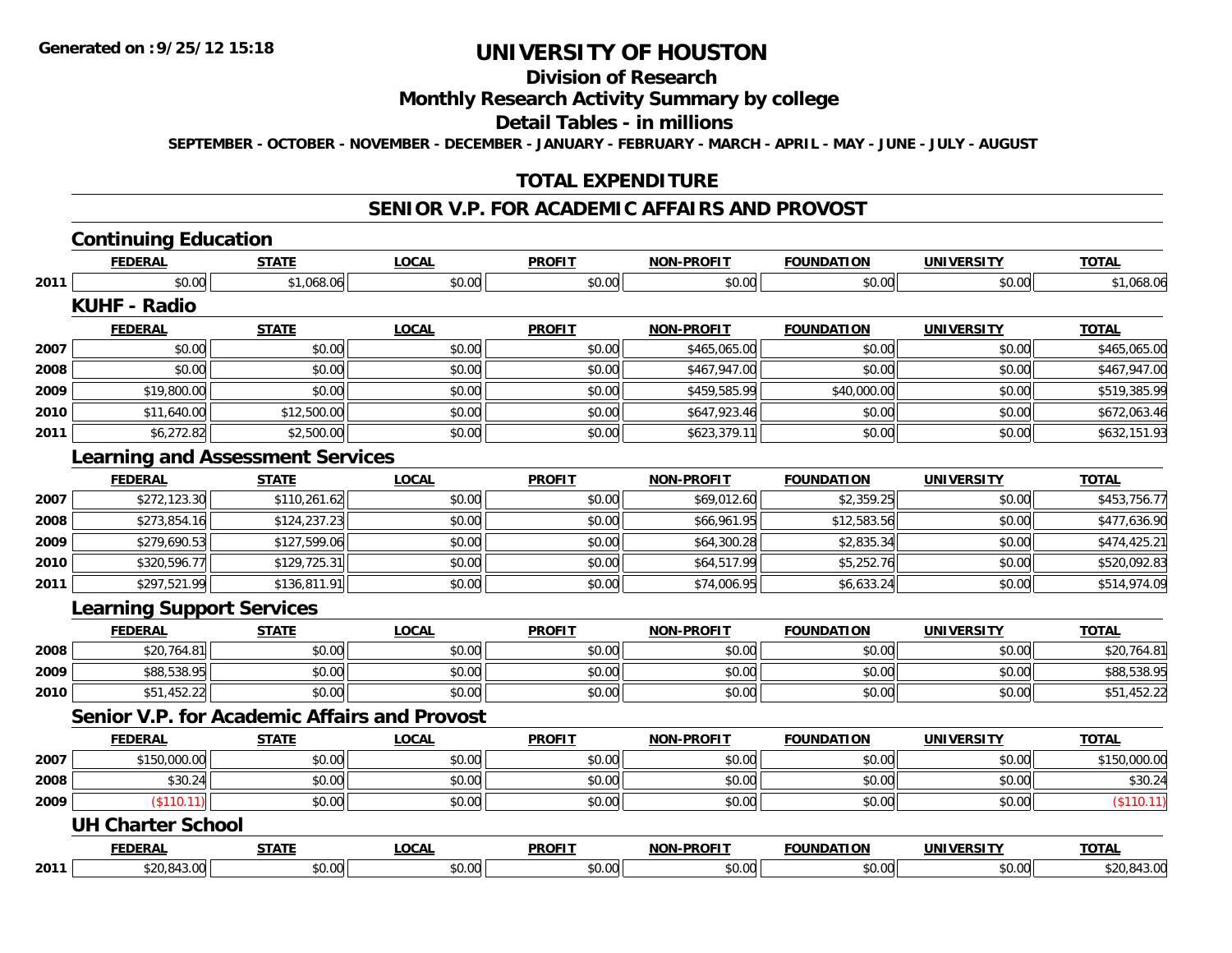## **Division of Research**

## **Monthly Research Activity Summary by college**

#### **Detail Tables - in millions**

**SEPTEMBER - OCTOBER - NOVEMBER - DECEMBER - JANUARY - FEBRUARY - MARCH - APRIL - MAY - JUNE - JULY - AUGUST**

## **TOTAL EXPENDITURE**

#### **SENIOR V.P. FOR ACADEMIC AFFAIRS AND PROVOST**

## **Undergraduate Scholars**

|      | <b>FEDERAL</b> | <b>STATE</b> | <u>LOCAL</u> | <b>PROFIT</b> | <b>NON-PROFIT</b> | <b>FOUNDATION</b> | <b>UNIVERSITY</b> | <b>TOTAL</b> |
|------|----------------|--------------|--------------|---------------|-------------------|-------------------|-------------------|--------------|
| 2007 | \$0.00         | \$4,780.95   | \$0.00       | \$0.00        | \$0.00            | \$0.00            | \$0.00            | \$4,780.95   |
| 2008 | \$0.00         | \$93.78      | \$0.00       | \$0.00        | \$0.00            | \$0.00            | \$0.00            | \$93.78      |
| 2009 | \$0.00         | \$8,599.79   | \$0.00       | \$0.00        | \$0.00            | \$0.00            | \$0.00            | \$8,599.79   |
| 2010 | \$0.00         | \$5,691.97   | \$0.00       | \$0.00        | \$0.00            | \$0.00            | \$0.00            | \$5,691.97   |
| 2011 | \$0.00         | \$26,253.07  | \$0.00       | \$0.00        | \$0.00            | \$0.00            | \$0.00            | \$26,253.07  |

## **Undergraduate Studies**

|              | <b>FEDERAL</b> | <u>STATE</u> | <u>LOCAL</u> | <b>PROFIT</b> | <b>NON-PROFIT</b> | <b>FOUNDATION</b> | UNIVERSITY | <b>TOTAL</b>   |
|--------------|----------------|--------------|--------------|---------------|-------------------|-------------------|------------|----------------|
| 2009         | \$0.00         | \$11,441.40  | \$0.00       | \$0.00        | \$0.00            | \$0.00            | \$0.00     | \$11,441.40    |
| 2010         | \$0.00         | \$102,974.03 | \$0.00       | \$0.00        | \$0.00            | \$23,215.29       | \$0.00     | \$126,189.32   |
| 2011         | \$0.00         | \$149,501.09 | \$0.00       | \$0.00        | \$0.00            | \$0.00            | \$0.00     | \$149,501.09   |
| <b>Total</b> | \$1,813,018.68 | \$954,039.27 | \$0.00       | \$0.00        | \$3,002,700.33    | \$92,879.44       | \$0.00     | \$5,862,637.72 |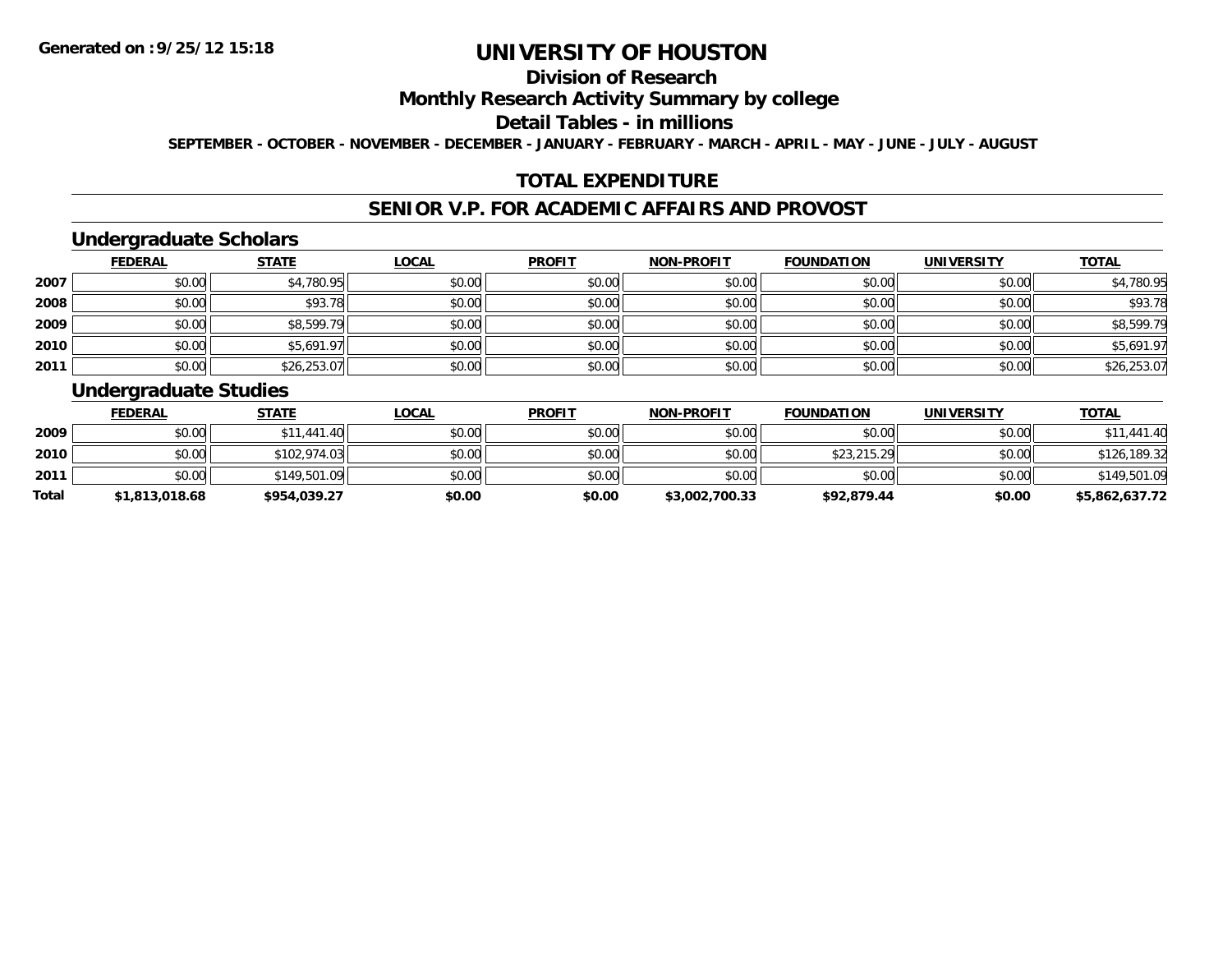# **Division of Research**

# **Monthly Research Activity Summary by college**

#### **Detail Tables - in millions**

**SEPTEMBER - OCTOBER - NOVEMBER - DECEMBER - JANUARY - FEBRUARY - MARCH - APRIL - MAY - JUNE - JULY - AUGUST**

#### **TOTAL EXPENDITURE**

#### **UH LAW CENTER**

|       | Dean, Law          |              |              |               |                   |                   |                   |                |
|-------|--------------------|--------------|--------------|---------------|-------------------|-------------------|-------------------|----------------|
|       | <b>FEDERAL</b>     | <b>STATE</b> | <b>LOCAL</b> | <b>PROFIT</b> | <b>NON-PROFIT</b> | <b>FOUNDATION</b> | <b>UNIVERSITY</b> | <b>TOTAL</b>   |
| 2009  | \$67,126.72        | \$0.00       | \$0.00       | \$0.00        | \$0.00            | \$0.00            | \$0.00            | \$67,126.72    |
| 2010  | \$206,320.72       | \$0.00       | \$0.00       | \$0.00        | \$0.00            | \$0.00            | \$0.00            | \$206,320.72   |
| 2011  | \$34,816.75        | \$0.00       | \$0.00       | \$0.00        | \$0.00            | \$0.00            | \$0.00            | \$34,816.75    |
|       | <b>Law Library</b> |              |              |               |                   |                   |                   |                |
|       | <b>FEDERAL</b>     | <b>STATE</b> | <b>LOCAL</b> | <b>PROFIT</b> | <b>NON-PROFIT</b> | <b>FOUNDATION</b> | <b>UNIVERSITY</b> | <b>TOTAL</b>   |
| 2009  | (\$1.62)           | \$0.00       | \$0.00       | \$0.00        | \$0.00            | \$0.00            | \$0.00            | (\$1.62)       |
|       | Law-UH             |              |              |               |                   |                   |                   |                |
|       | <b>FEDERAL</b>     | <b>STATE</b> | <b>LOCAL</b> | <b>PROFIT</b> | <b>NON-PROFIT</b> | <b>FOUNDATION</b> | <b>UNIVERSITY</b> | <b>TOTAL</b>   |
| 2007  | \$0.00             | \$257,588.64 | \$0.00       | \$0.00        | \$0.00            | \$0.00            | \$0.00            | \$257,588.64   |
| 2008  | \$36,595.44        | \$44,759.60  | \$0.00       | \$0.00        | \$0.00            | \$0.00            | \$0.00            | \$81,355.04    |
| 2009  | \$70,777.84        | \$45,597.07  | \$0.00       | \$0.00        | \$0.00            | \$0.00            | \$0.00            | \$116,374.91   |
| 2010  | \$709.58           | \$197,954.06 | \$0.00       | \$0.00        | \$0.00            | \$25,376.73       | \$0.00            | \$224,040.37   |
| 2011  | \$67,983.70        | \$128,221.02 | \$0.00       | \$0.00        | \$0.00            | \$93,871.20       | \$0.00            | \$290,075.92   |
| Total | \$484,329.13       | \$674,120.39 | \$0.00       | \$0.00        | \$0.00            | \$119,247.93      | \$0.00            | \$1,277,697.45 |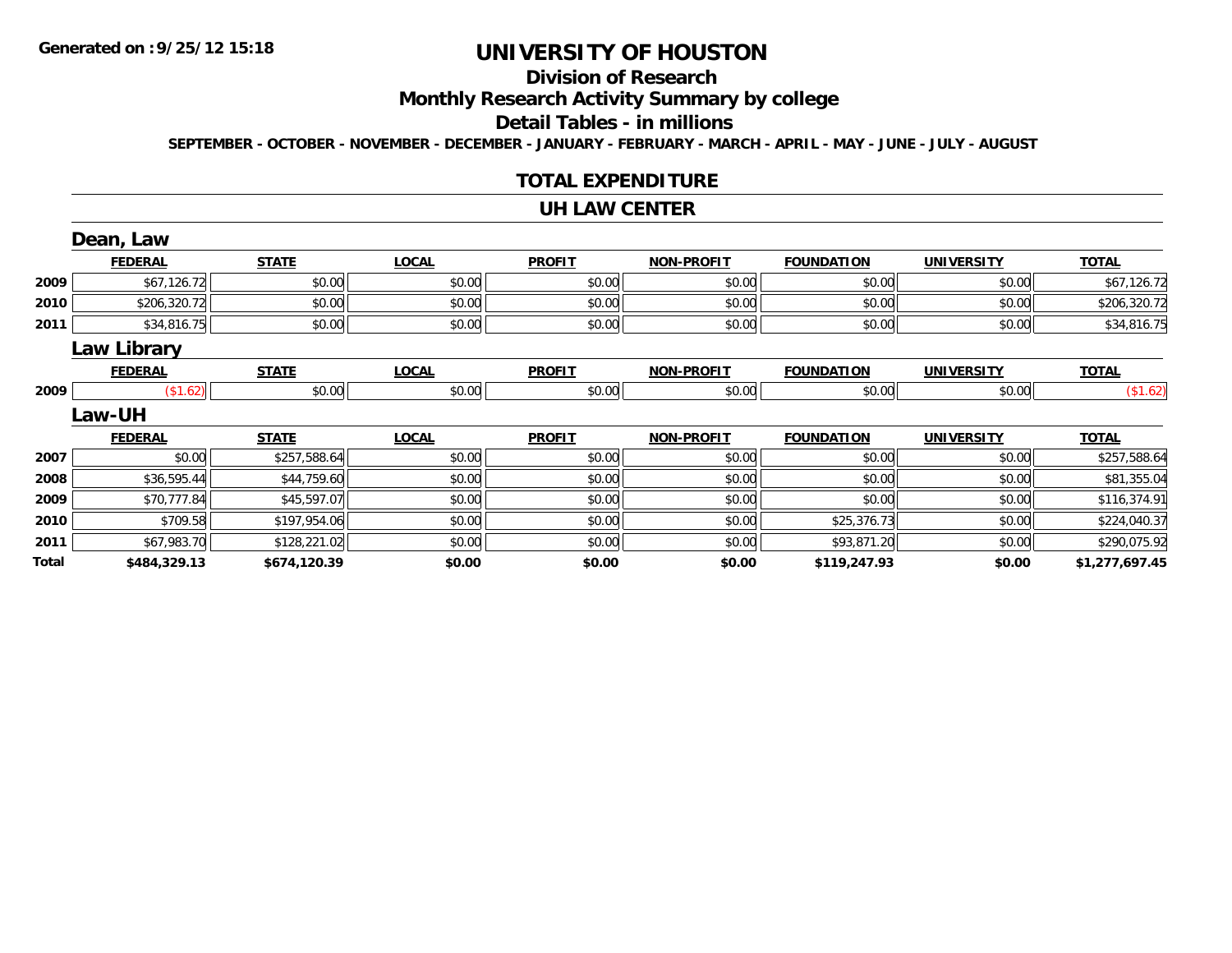#### **Division of Research**

**Monthly Research Activity Summary by college**

#### **Detail Tables - in millions**

**SEPTEMBER - OCTOBER - NOVEMBER - DECEMBER - JANUARY - FEBRUARY - MARCH - APRIL - MAY - JUNE - JULY - AUGUST**

#### **TOTAL EXPENDITURE**

## **UH SYSTEM**

|  | ΙН | r | J |
|--|----|---|---|
|  |    |   |   |

|              | <b>FEDERAL</b> | <b>STATE</b> | LOCAL  | <b>PROFIT</b> | <b>NON-PROFIT</b> | <b>FOUNDATION</b> | <b>UNIVERSITY</b> | <b>TOTAL</b>   |
|--------------|----------------|--------------|--------|---------------|-------------------|-------------------|-------------------|----------------|
| 2007         | \$27,962.61    | \$0.00       | \$0.00 | \$0.00        | \$1,650,148.67    | \$0.00            | \$0.00            | \$1,678,111.28 |
| 2008         | \$0.00         | \$0.00       | \$0.00 | \$0.00        | \$1,408,830.94    | \$0.00            | \$0.00            | \$1,408,830.94 |
| 2009         | \$314,371.74   | \$0.00       | \$0.00 | \$0.00        | \$1,612,951.12    | \$0.00            | \$0.00            | \$1,927,322.86 |
| 2010         | (\$2,503.85)   | \$0.00       | \$0.00 | \$0.00        | \$1,477,398.87    | \$0.00            | \$0.00            | \$1,474,895.02 |
| 2011         | (\$4,505.73)   | \$0.00       | \$0.00 | \$0.00        | \$1,921,728.98    | \$0.00            | \$0.00            | \$1,917,223.25 |
| <b>Total</b> | \$335,324.77   | \$0.00       | \$0.00 | \$0.00        | \$8,071,058.58    | \$0.00            | \$0.00            | \$8,406,383.35 |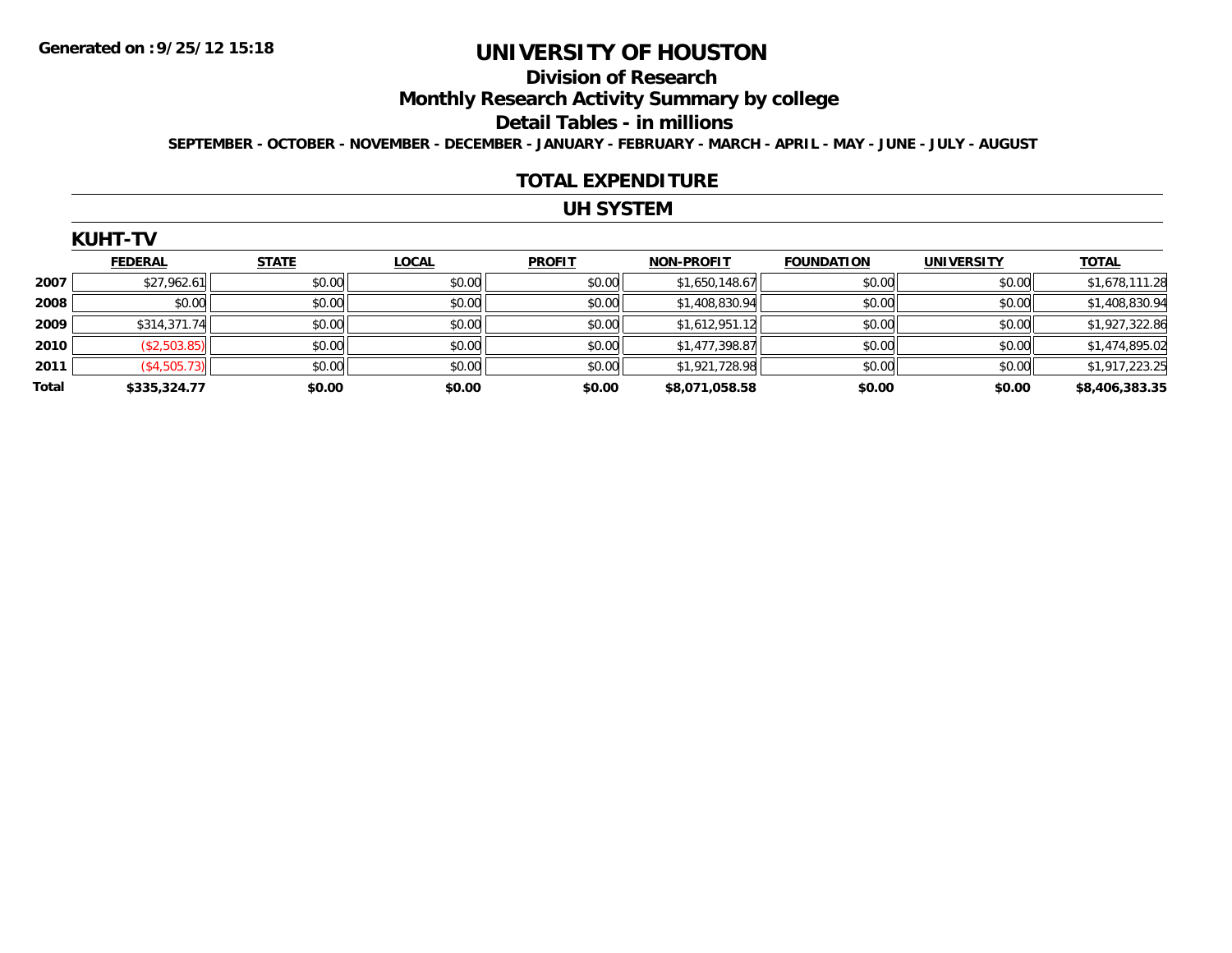# **Division of Research**

**Monthly Research Activity Summary by college**

#### **Detail Tables - in millions**

**SEPTEMBER - OCTOBER - NOVEMBER - DECEMBER - JANUARY - FEBRUARY - MARCH - APRIL - MAY - JUNE - JULY - AUGUST**

#### **TOTAL EXPENDITURE**

#### **UKNOWN COLLEGE**

### **Unknown Department**

|       | <b>FEDERAL</b> | <b>STATE</b> | <b>LOCAL</b> | <b>PROFIT</b> | <b>NON-PROFIT</b> | <b>FOUNDATION</b> | <b>UNIVERSITY</b> | <b>TOTAL</b> |
|-------|----------------|--------------|--------------|---------------|-------------------|-------------------|-------------------|--------------|
| 2007  | \$0.05         | (\$4,846.29) | \$0.00       | \$0.00        | \$0.00            | \$0.00            | \$0.00            | (\$4,846.34) |
| 2008  | \$21,198.10    | \$0.00       | \$0.00       | (\$4.00)      | \$0.00            | \$0.00            | \$0.00            | \$21,194.10  |
| 2009  | \$0.00         | \$0.00       | \$0.00       | \$0.00        | \$0.00            | \$0.00            | \$0.00            | \$0.00       |
| 2010  | \$55,725.86    | \$0.00       | \$0.00       | \$0.00        | \$0.00            | \$0.00            | \$0.00            | \$55,725.86  |
| 2011  | \$45,286.48    | \$0.00       | \$0.00       | \$0.00        | \$0.00            | \$0.00            | \$0.00            | \$45,286.48  |
| Total | \$122,210.39   | (\$4,846.29) | \$0.00       | (\$4.00)      | \$0.00            | \$0.00            | \$0.00            | \$117,360.10 |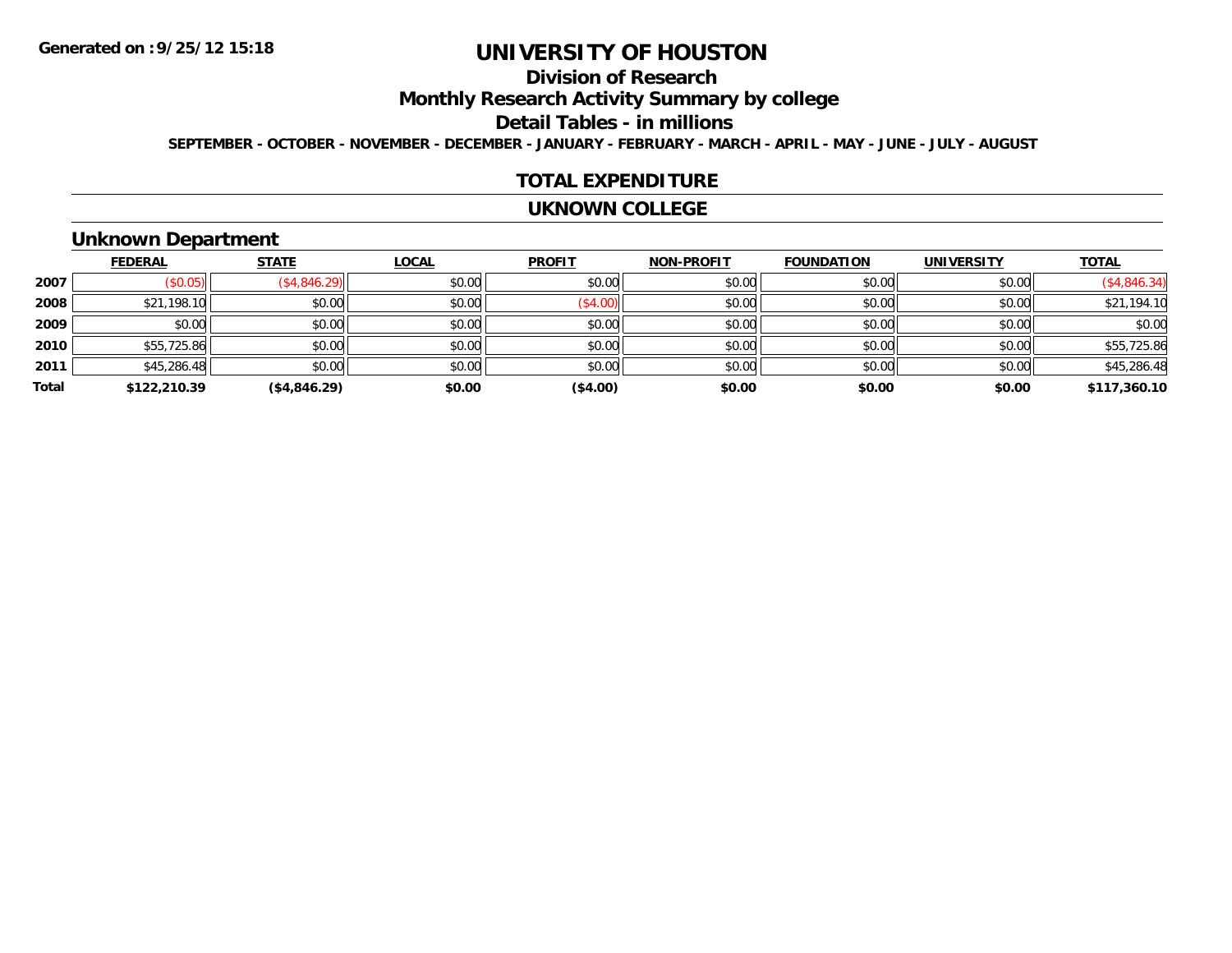# **Division of Research**

## **Monthly Research Activity Summary by college**

**Detail Tables - in millions**

**SEPTEMBER - OCTOBER - NOVEMBER - DECEMBER - JANUARY - FEBRUARY - MARCH - APRIL - MAY - JUNE - JULY - AUGUST**

## **TOTAL EXPENDITURE**

## **VICE PRESIDENT FOR ADMINISTRATION**

## **UH Police Department**

|       | <b>FEDERAI</b> | <b>STATE</b>                     | .OCA               | <b>PROFIT</b> | -PROFIT<br><b>NON</b> | <b>FOUNDATION</b> | <b>UNIVERSITY</b> | TOTA.      |
|-------|----------------|----------------------------------|--------------------|---------------|-----------------------|-------------------|-------------------|------------|
| 2009  | 0000<br>JU.UU  | $\sim$<br>ູູ⊶ ⊤ ,∪∪∪,∪\ <i>⊥</i> | $\sim$ 00<br>DU.UU | \$0.00        | ልስ ሀህ<br>,u.uu        | 0.00٪             | \$0.00            | ,4,000.00  |
| Total | \$0.00         | .000.0                           | \$0.00             | \$0.00        | \$0.00                | \$0.00            | \$0.00            | $+0.00000$ |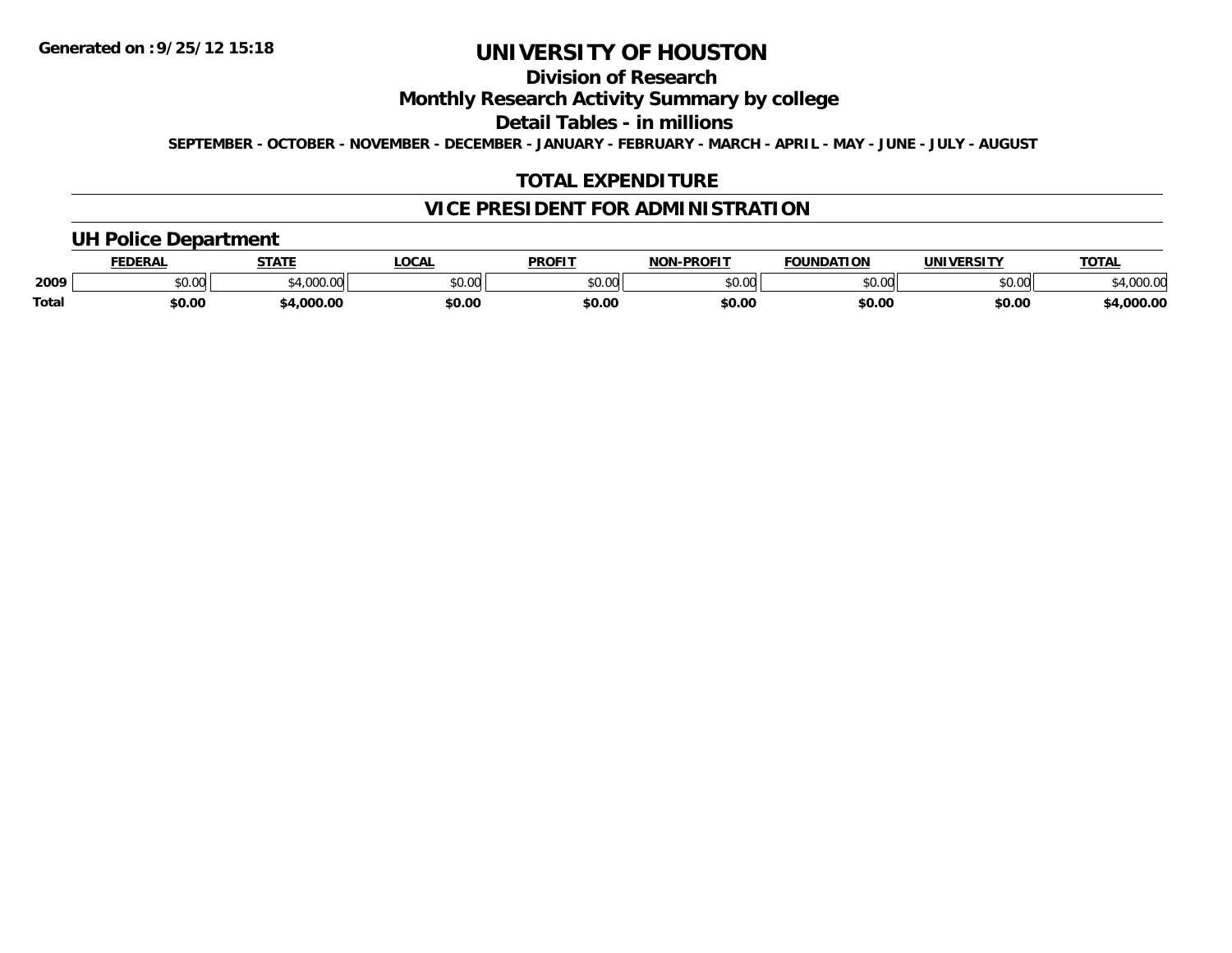# **Division of Research**

#### **Monthly Research Activity Summary by college**

#### **Detail Tables - in millions**

**SEPTEMBER - OCTOBER - NOVEMBER - DECEMBER - JANUARY - FEBRUARY - MARCH - APRIL - MAY - JUNE - JULY - AUGUST**

## **TOTAL EXPENDITURE**

#### **VICE PRESIDENT FOR STUDENT AFFAIRS**

## **Dean, Student Affairs**

|      | <b>FEDERAL</b> | <b>STATE</b> | <u>LOCAL</u> | <b>PROFIT</b> | <b>NON-PROFIT</b> | <b>FOUNDATION</b> | <b>UNIVERSITY</b> | <b>TOTAL</b> |
|------|----------------|--------------|--------------|---------------|-------------------|-------------------|-------------------|--------------|
| 2008 | \$0.00         | \$0.00       | \$0.00       | \$0.00        | \$0.00            | \$0.00            | \$0.00            | \$0.00       |
| 2009 | \$0.00         | \$0.00       | \$0.00       | \$0.00        | \$0.00            | \$0.00            | \$0.00            | \$0.00       |
| 2010 | \$334.71       | \$0.00       | \$0.00       | \$0.00        | \$0.00            | \$0.00            | \$0.00            | \$334.71     |
| 2011 | \$88,304.65    | \$0.00       | \$0.00       | \$0.00        | \$0.00            | \$0.00            | \$0.00            | \$88,304.65  |

#### **Vice President, Student Affairs**

|       | <b>FEDERAL</b> | <u>STATE</u> | <b>LOCAL</b> | <b>PROFIT</b> | <b>NON-PROFIT</b> | <b>FOUNDATION</b> | <b>UNIVERSITY</b> | <b>TOTAL</b>   |
|-------|----------------|--------------|--------------|---------------|-------------------|-------------------|-------------------|----------------|
| 2008  | \$252,957.41   | \$0.00       | \$0.00       | \$0.00        | \$0.00            | \$0.00            | \$0.00            | \$252,957.41   |
| 2009  | \$252,167.40   | \$0.00       | \$0.00       | \$0.00        | \$0.00            | \$0.00            | \$0.00            | \$252,167.40   |
| 2010  | \$216,519.28   | \$0.00       | \$0.00       | \$0.00        | \$0.00            | \$0.00            | \$0.00            | \$216,519.28   |
| 2011  | \$243,400.41   | \$0.00       | \$0.00       | \$0.00        | \$0.00            | \$0.00            | \$0.00            | \$243,400.41   |
| Total | \$1,053,683.86 | \$0.00       | \$0.00       | \$0.00        | \$0.00            | \$0.00            | \$0.00            | \$1,053,683.86 |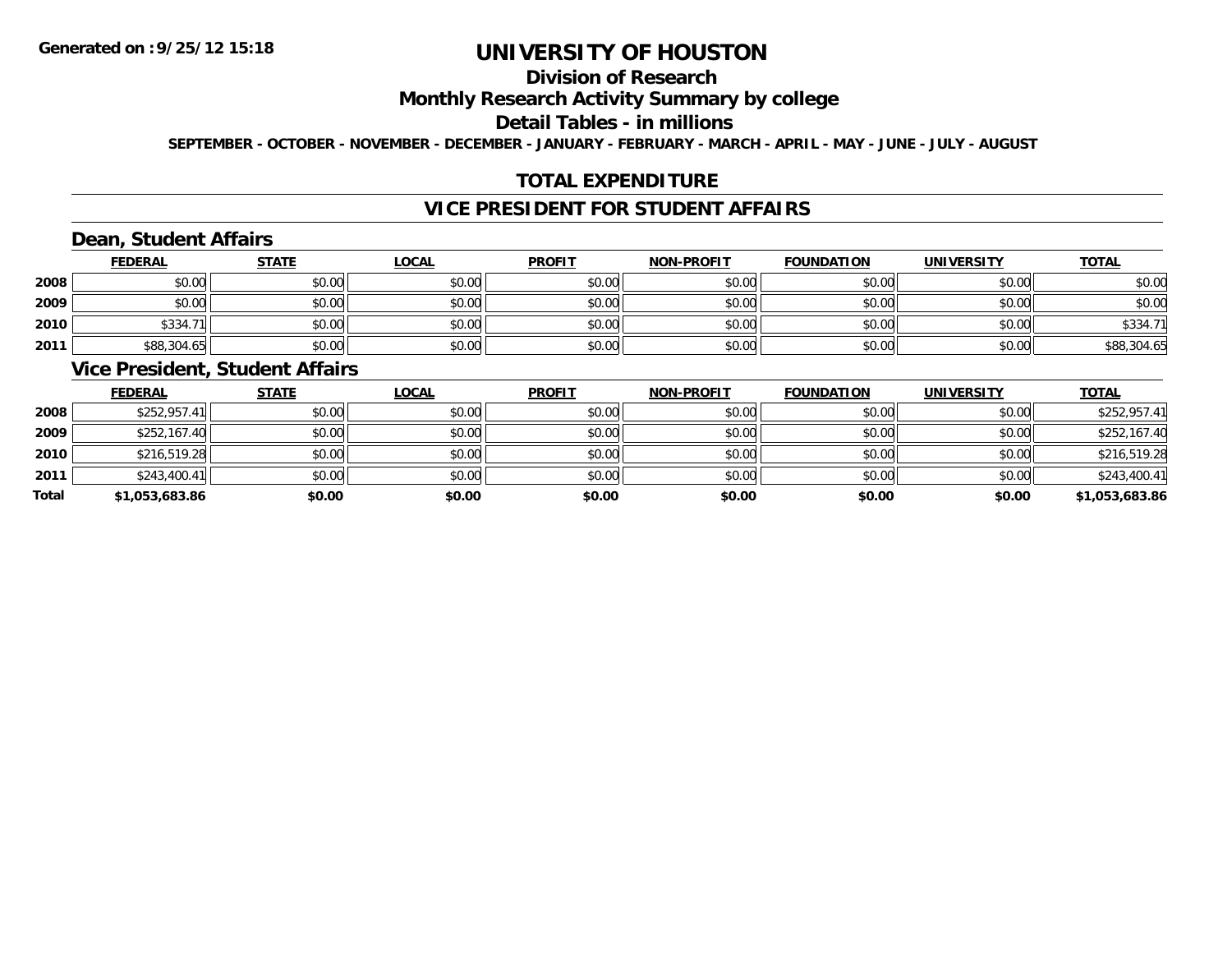# **Division of Research**

## **Monthly Research Activity Summary by college**

#### **Detail Tables - in millions**

**SEPTEMBER - OCTOBER - NOVEMBER - DECEMBER - JANUARY - FEBRUARY - MARCH - APRIL - MAY - JUNE - JULY - AUGUST**

#### **IDC RECOVERY**

# **C.T. BAUER COLLEGE OF BUSINESS**

# **Decision and Information Sciences**

|              | <b>FEDERAL</b>                           | <b>STATE</b> | <b>LOCAL</b> | <b>PROFIT</b> | <b>NON-PROFIT</b> | <b>FOUNDATION</b> | <b>UNIVERSITY</b> | <b>TOTAL</b> |
|--------------|------------------------------------------|--------------|--------------|---------------|-------------------|-------------------|-------------------|--------------|
| 2008         | \$8,075.48                               | \$0.00       | \$0.00       | \$0.00        | \$0.00            | \$0.00            | \$0.00            | \$8,075.48   |
|              | <b>Finance</b>                           |              |              |               |                   |                   |                   |              |
|              | <b>FEDERAL</b>                           | <b>STATE</b> | <b>LOCAL</b> | <b>PROFIT</b> | <b>NON-PROFIT</b> | <b>FOUNDATION</b> | <b>UNIVERSITY</b> | <b>TOTAL</b> |
| 2007         | \$2,792.45                               | \$0.00       | \$0.00       | \$0.00        | \$0.00            | \$0.00            | \$0.00            | \$2,792.45   |
| 2008         | \$45,658.35                              | \$0.00       | \$0.00       | \$0.00        | \$0.00            | \$0.00            | \$0.00            | \$45,658.35  |
| 2009         | \$35,695.72                              | \$0.00       | \$0.00       | \$0.00        | \$0.00            | \$0.00            | \$0.00            | \$35,695.72  |
| 2010         | \$46,230.45                              | \$0.00       | \$0.00       | \$0.00        | \$0.00            | \$0.00            | \$0.00            | \$46,230.45  |
| 2011         | \$12,563.43                              | \$0.00       | \$0.00       | \$0.00        | \$0.00            | \$0.00            | \$0.00            | \$12,563.43  |
|              | Management                               |              |              |               |                   |                   |                   |              |
|              | <b>FEDERAL</b>                           | <b>STATE</b> | <b>LOCAL</b> | <b>PROFIT</b> | <b>NON-PROFIT</b> | <b>FOUNDATION</b> | <b>UNIVERSITY</b> | <b>TOTAL</b> |
| 2009         | \$0.00                                   | \$0.00       | \$0.00       | \$0.00        | \$0.00            | \$0.00            | \$0.00            | \$0.00       |
| 2010         | \$0.00                                   | \$0.00       | \$0.00       | \$0.00        | \$0.00            | \$0.00            | \$0.00            | \$0.00       |
| 2011         | \$0.00                                   | \$0.00       | \$0.00       | \$0.00        | \$0.00            | \$0.00            | \$0.00            | \$0.00       |
|              | <b>Marketing</b>                         |              |              |               |                   |                   |                   |              |
|              | <b>FEDERAL</b>                           | <b>STATE</b> | <b>LOCAL</b> | <b>PROFIT</b> | <b>NON-PROFIT</b> | <b>FOUNDATION</b> | <b>UNIVERSITY</b> | <b>TOTAL</b> |
| 2007         | (\$0.01)                                 | \$0.00       | \$0.00       | \$0.00        | \$0.00            | \$0.00            | \$0.00            | (\$0.01)     |
|              | <b>Small Business Development Center</b> |              |              |               |                   |                   |                   |              |
|              | <b>FEDERAL</b>                           | <b>STATE</b> | <b>LOCAL</b> | <b>PROFIT</b> | <b>NON-PROFIT</b> | <b>FOUNDATION</b> | <b>UNIVERSITY</b> | <b>TOTAL</b> |
| 2007         | \$47,391.99                              | \$0.00       | \$0.00       | \$0.00        | \$0.00            | \$0.00            | \$0.00            | \$47,391.99  |
| 2008         | \$86,850.75                              | \$0.00       | \$0.00       | \$0.00        | \$0.00            | \$0.00            | \$0.00            | \$86,850.75  |
| 2009         | \$82,567.30                              | \$0.00       | \$0.00       | \$0.00        | \$0.00            | \$0.00            | \$0.00            | \$82,567.30  |
| 2010         | \$92,026.32                              | \$0.00       | \$0.00       | \$0.00        | \$0.00            | \$0.00            | \$0.00            | \$92,026.32  |
| 2011         | \$116,480.38                             | \$0.00       | \$0.00       | \$0.00        | \$0.00            | \$0.00            | \$0.00            | \$116,480.38 |
| <b>Total</b> | \$576,332.61                             | \$0.00       | \$0.00       | \$0.00        | \$0.00            | \$0.00            | \$0.00            | \$576,332.61 |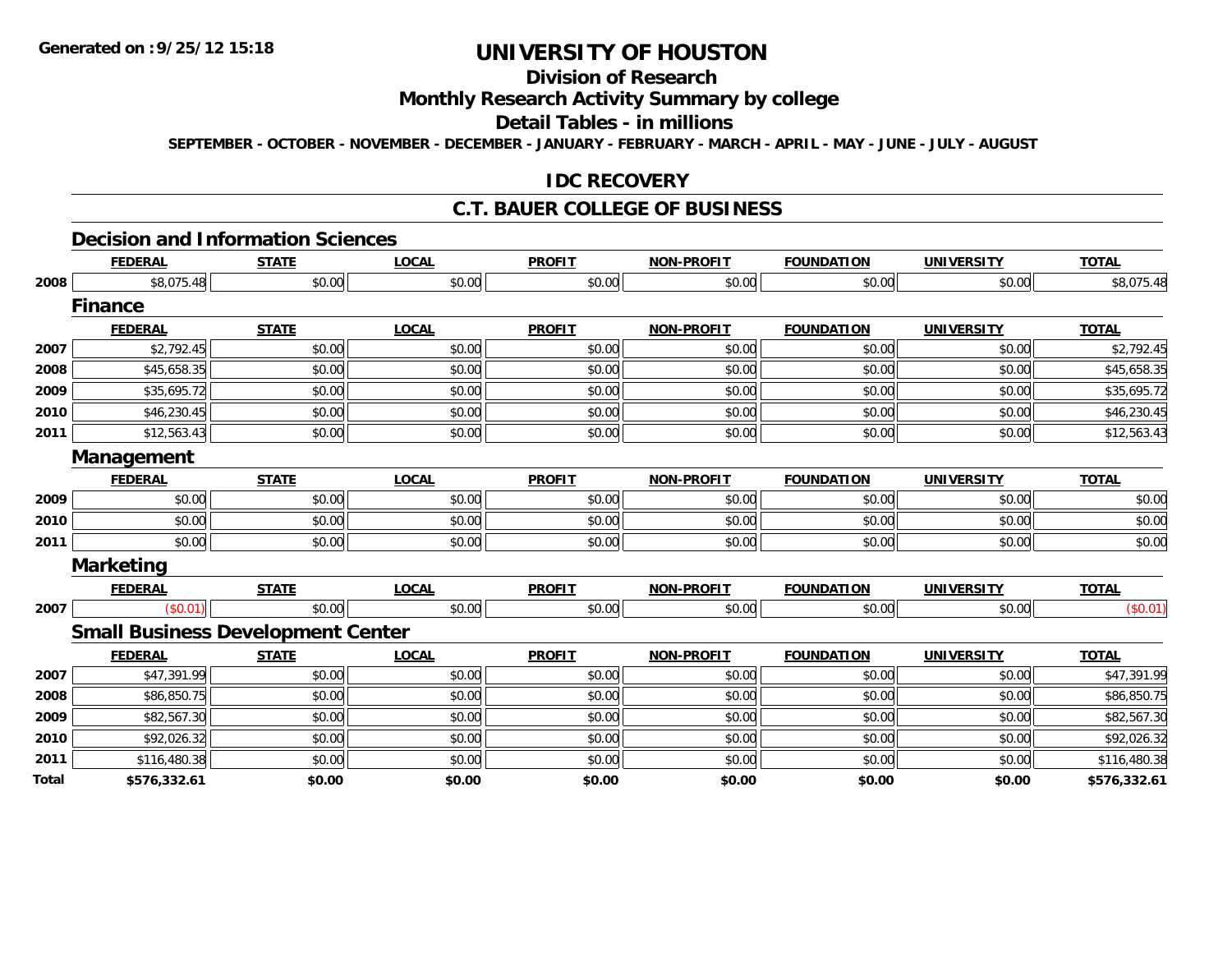# **Division of Research**

**Monthly Research Activity Summary by college**

**Detail Tables - in millions**

**SEPTEMBER - OCTOBER - NOVEMBER - DECEMBER - JANUARY - FEBRUARY - MARCH - APRIL - MAY - JUNE - JULY - AUGUST**

#### **IDC RECOVERY**

#### **COLLEGE OF ARCHITECTURE**

|              | Architecture   |              |              |               |                   |                   |                   |              |  |  |  |
|--------------|----------------|--------------|--------------|---------------|-------------------|-------------------|-------------------|--------------|--|--|--|
|              | <b>FEDERAL</b> | <b>STATE</b> | <u>LOCAL</u> | <b>PROFIT</b> | <b>NON-PROFIT</b> | <b>FOUNDATION</b> | <b>UNIVERSITY</b> | <b>TOTAL</b> |  |  |  |
| 2008         | \$0.00         | \$0.00       | \$0.00       | \$4,794.26    | \$0.00            | \$0.00            | \$0.00            | ,794.26      |  |  |  |
| 2009         | \$0.00         | \$0.00       | \$0.00       | \$11,939.66   | \$0.00            | \$0.00            | \$0.00            | \$11,939.66  |  |  |  |
| <b>Total</b> | \$0.00         | \$0.00       | \$0.00       | \$16,733.92   | \$0.00            | \$0.00            | \$0.00            | \$16,733.92  |  |  |  |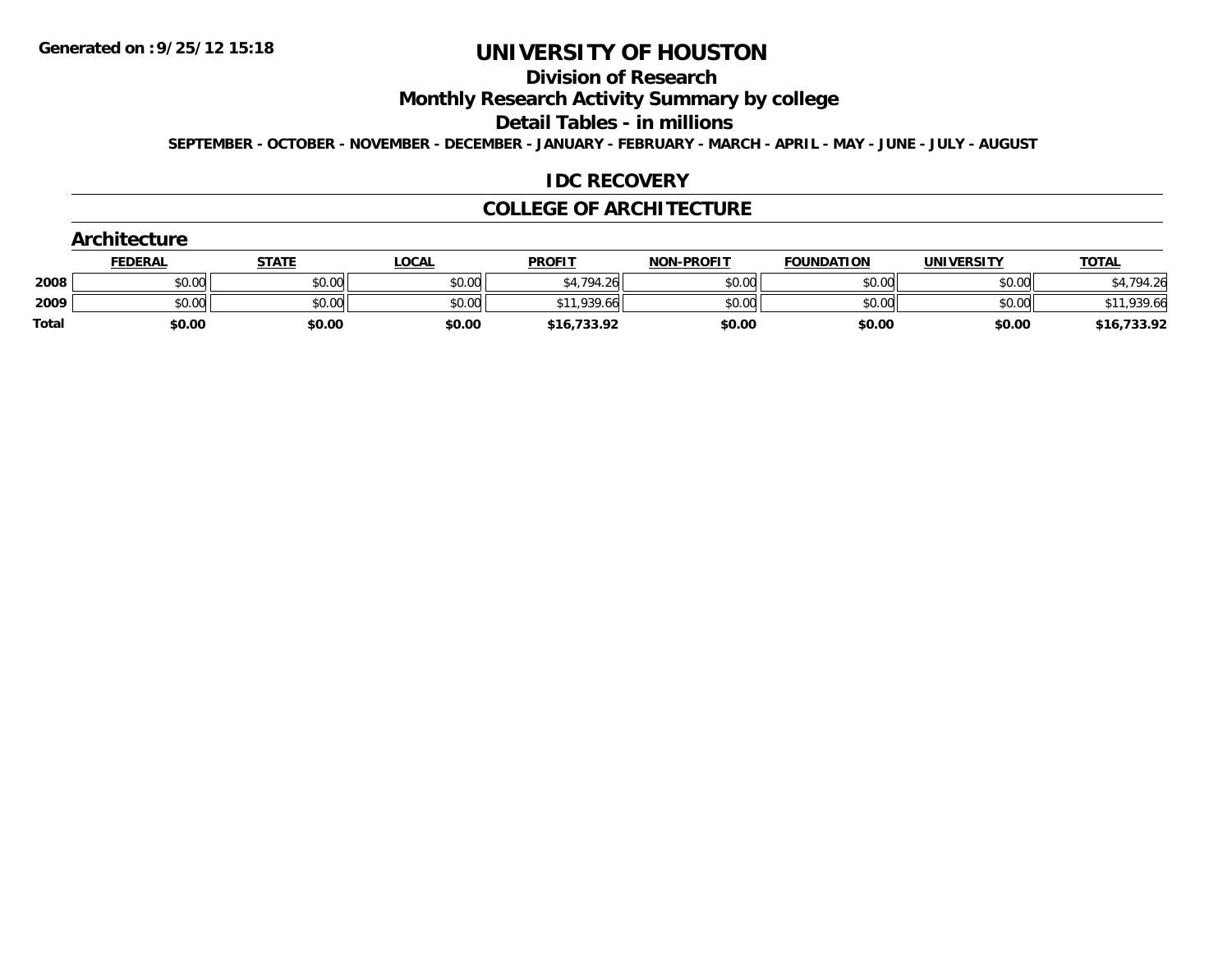# **Division of Research**

#### **Monthly Research Activity Summary by college**

#### **Detail Tables - in millions**

**SEPTEMBER - OCTOBER - NOVEMBER - DECEMBER - JANUARY - FEBRUARY - MARCH - APRIL - MAY - JUNE - JULY - AUGUST**

#### **IDC RECOVERY**

## **COLLEGE OF EDUCATION**

## **Consistency Mgmt and Coop Disc**

|      | `rna<br>╌              | 27.77          | <b>OCAL</b> | <b>PROFIT</b>                  | <b>DDQF17</b><br><b>NION</b> | $\cdots$<br>F∩I<br>NDA<br>ושו            | <b>IBIL</b>               | $T^{\sim}$<br>UIAL |
|------|------------------------|----------------|-------------|--------------------------------|------------------------------|------------------------------------------|---------------------------|--------------------|
| 2010 | $n \cap \neg$<br>DU.UU | ሶስ ሰሰ<br>JU.UU | \$0.00      | 0 <sup>0</sup><br><b>SU.UC</b> | 0000<br>JU.UU                | $\uparrow$ $\uparrow$<br>$\sim$<br>JU.UU | $\sim$ 00<br><b>JU.UU</b> | \$0.00             |
| 2011 | $n \cap \neg$<br>DU.UU | ሶስ ሰሰ<br>JU.UU | \$0.00      | 0000<br><b>SU.UC</b>           | 0000<br>PU.UU                | $\sim$ 00<br>JU.UU                       | $\sim$ 00<br><b>JU.UU</b> | \$0.00             |

## **Curriculum and Instruction**

|      | <b>FEDERAL</b> | <u>STATE</u> | <u>LOCAL</u> | <b>PROFIT</b> | <b>NON-PROFIT</b> | <b>FOUNDATION</b> | <b>UNIVERSITY</b> | <b>TOTAL</b> |
|------|----------------|--------------|--------------|---------------|-------------------|-------------------|-------------------|--------------|
| 2007 | \$109,720.34   | \$5,924.11   | \$802.92     | (\$46.40)     | \$55,552.74       | \$0.00            | \$0.00            | \$171,953.70 |
| 2008 | \$144.193.43   | \$2,718.96   | \$0.04       | \$0.00        | \$57,338.06       | (S0.77)           | \$0.00            | \$204,249.72 |
| 2009 | \$128,854.56   | \$0.00       | \$1,682.56   | \$0.00        | \$40,638.82       | \$687.95          | \$0.00            | \$171,863.89 |
| 2010 | \$51,849.26    | \$0.00       | \$1,369.56   | \$0.00        | \$33,690.92       | \$9,603.56        | \$0.00            | \$96,513.30  |
| 2011 | \$86,979.35    | \$1,195.26   | \$0.00       | \$0.00        | \$6,361.90        | \$26,335.16       | \$0.00            | \$120,871.67 |

## **Dean, Education**

|      | <b>FEDERAL</b> | <b>STATE</b> | <b>LOCAL</b> | <b>PROFIT</b> | <b>NON-PROFIT</b> | <b>FOUNDATION</b> | <b>UNIVERSITY</b> | <b>TOTAL</b> |
|------|----------------|--------------|--------------|---------------|-------------------|-------------------|-------------------|--------------|
| 2007 | \$0.00         | \$0.00       | \$0.00       | \$0.00        | (\$3.99)          | \$0.00            | \$0.00            | (\$3.99)     |
| 2008 | \$0.00         | \$0.00       | \$0.00       | \$0.00        | \$0.36            | \$0.00            | \$0.00            | \$0.36       |
| 2009 | \$0.00         | \$0.00       | \$0.00       | \$0.00        | \$0.00            | \$0.00            | \$0.00            | \$0.00       |
| 2010 | \$0.00         | \$0.00       | \$0.00       | \$0.00        | \$0.00            | \$0.00            | \$0.00            | \$0.00       |
| 2011 | \$0.00         | \$0.00       | \$0.00       | \$0.00        | \$0.00            | \$0.00            | \$0.00            | \$0.00       |

### **Educational Leadership & Cultural Studies**

|      | <b>FEDERAL</b>              | <b>STATE</b>                                            | <b>LOCAL</b>         | <b>PROFIT</b>                                            | <b>NON-PROFIT</b> | <b>FOUNDATION</b> | <b>UNIVERSITY</b> | <b>TOTAL</b> |
|------|-----------------------------|---------------------------------------------------------|----------------------|----------------------------------------------------------|-------------------|-------------------|-------------------|--------------|
| 2007 | $\sim$ $\sim$<br>9 U . J 71 | $\mathfrak{c}\cap\mathfrak{c}\cap\mathfrak{c}$<br>งบ.บบ | 0.00<br>JU.UU        | $\mathfrak{e}\cap\mathfrak{e}\cap$<br>$\psi \cup \ldots$ | \$0.00            | \$0.00            | \$0.00            | \$0.39       |
| 2008 |                             | \$0.00                                                  | 0000<br><b>DU.UU</b> | \$0.00                                                   | \$0.00            |                   | \$0.00            |              |
| 2011 | $\sim$ 00<br>DU.UU          | ט.ט.ט                                                   | \$0.00               | \$0.00                                                   | \$0.00            | \$0.00            | \$0.00            |              |

## **Educational Psychology**

|      | <b>FEDERAL</b> | <u>STATE</u> | <u>LOCAL</u> | <b>PROFIT</b> | <b>NON-PROFIT</b> | <b>FOUNDATION</b> | <b>UNIVERSITY</b> | <b>TOTAL</b> |
|------|----------------|--------------|--------------|---------------|-------------------|-------------------|-------------------|--------------|
| 2007 | \$18,253.71    | \$47,852.71  | \$0.00       | \$0.00        | \$0.00            | \$0.00            | \$0.00            | \$66,106.42  |
| 2008 | \$27,283.59    | \$28,701.86  | \$0.00       | \$0.00        | \$146.60          | \$26,090.05       | \$0.00            | \$82,222.10  |
| 2009 | \$8,282.87     | \$2,064.81   | \$0.00       | \$0.00        | \$0.00            | \$30,478.20       | \$0.00            | \$40,825.88  |
| 2010 | \$419.42       | \$3,356.95   | \$0.00       | \$0.00        | \$487.20          | \$20,331.28       | \$0.00            | \$24,594.85  |
| 2011 | \$8,374.06     | \$5,662.86   | \$0.00       | \$0.00        | \$59.22           | \$14,719.34       | \$0.00            | \$28,815.48  |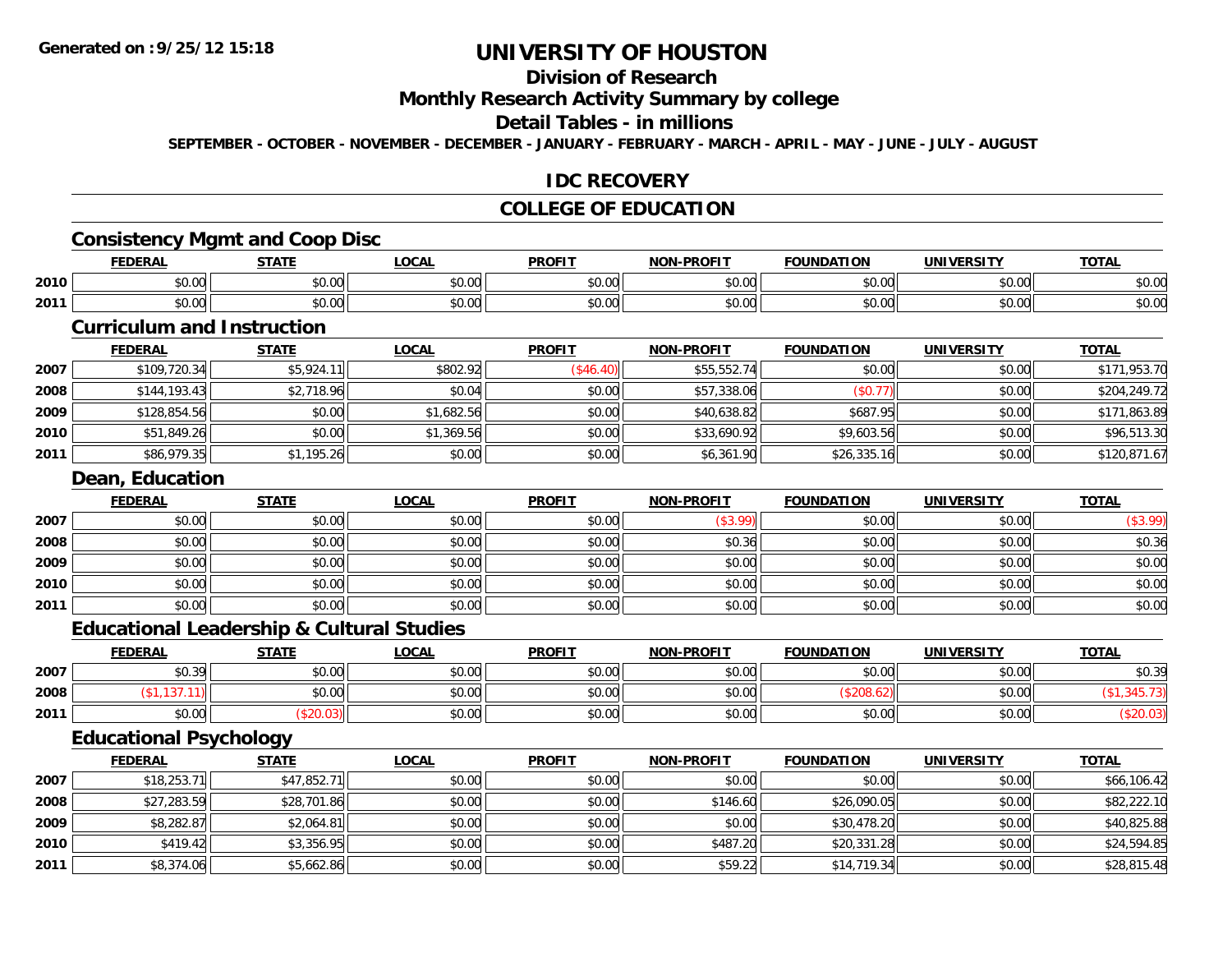# **Division of Research**

**Monthly Research Activity Summary by college**

#### **Detail Tables - in millions**

**SEPTEMBER - OCTOBER - NOVEMBER - DECEMBER - JANUARY - FEBRUARY - MARCH - APRIL - MAY - JUNE - JULY - AUGUST**

#### **IDC RECOVERY**

## **COLLEGE OF EDUCATION**

#### **Institute for Urban Education**

|       | <b>FEDERAL</b> | <b>STATE</b> | <b>LOCAL</b> | <b>PROFIT</b> | <b>NON-PROFIT</b> | <b>FOUNDATION</b> | <b>UNIVERSITY</b> | <b>TOTAL</b>   |
|-------|----------------|--------------|--------------|---------------|-------------------|-------------------|-------------------|----------------|
| 2007  | \$0.00         | \$0.00       | \$0.00       | \$0.00        | \$0.00            | \$0.00            | \$0.00            | \$0.00         |
| 2008  | \$0.00         | \$0.00       | \$0.00       | \$0.00        | \$0.00            | \$0.00            | \$0.00            | \$0.00         |
| 2009  | \$0.00         | \$0.00       | \$0.00       | \$0.00        | \$0.00            | \$0.00            | \$0.00            | \$0.00         |
| 2010  | \$0.00         | \$0.00       | \$0.00       | \$0.00        | \$0.00            | \$0.00            | \$0.00            | \$0.00         |
| 2011  | \$0.00         | \$0.00       | \$0.00       | \$0.00        | \$0.00            | \$0.00            | \$0.00            | \$0.00         |
| Total | \$583,073.86   | \$97,457.48  | \$3,855.08   | (\$46.40)     | \$194,271.83      | \$128,036.15      | \$0.00            | \$1,006,648.00 |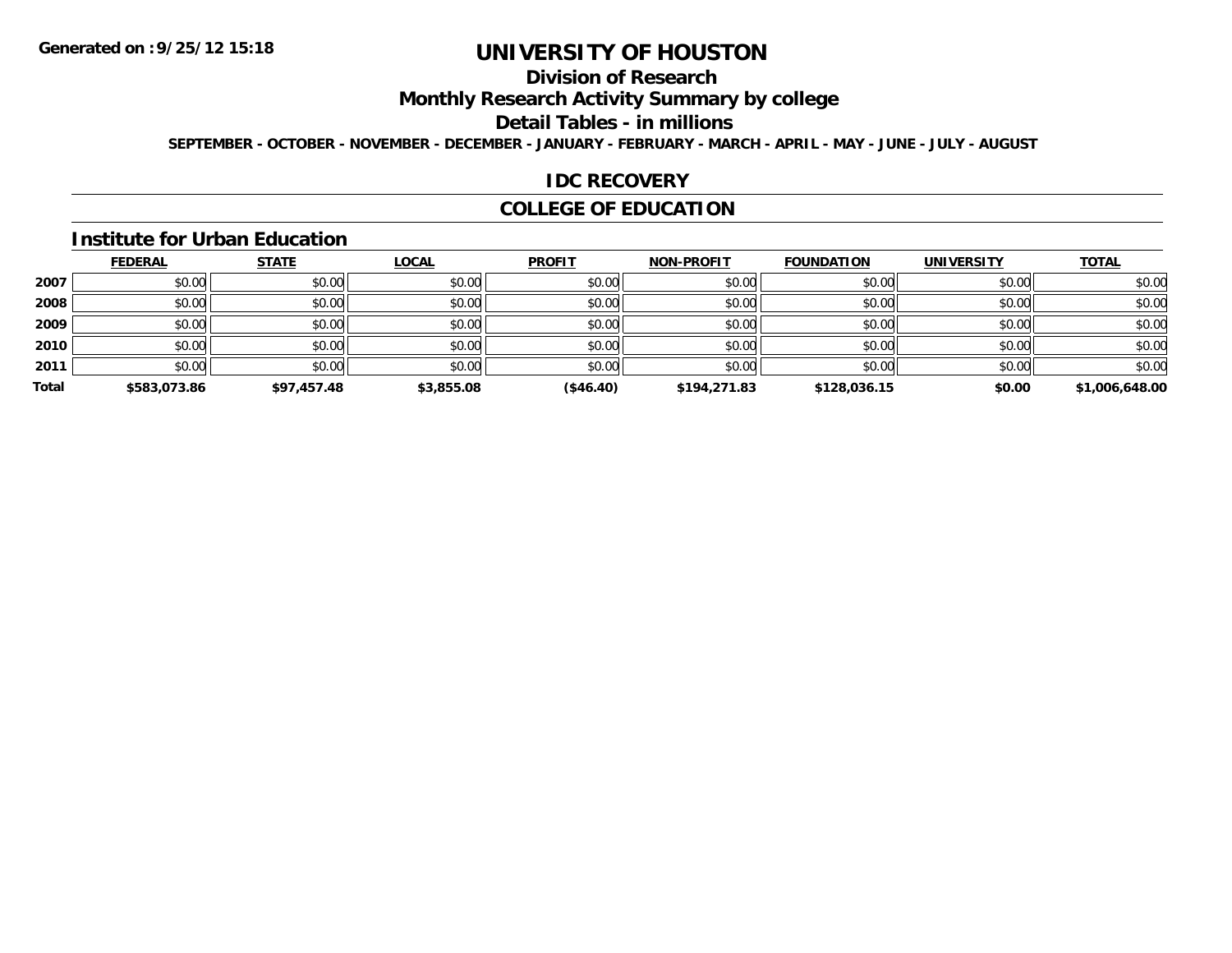# **Division of Research**

## **Monthly Research Activity Summary by college**

#### **Detail Tables - in millions**

**SEPTEMBER - OCTOBER - NOVEMBER - DECEMBER - JANUARY - FEBRUARY - MARCH - APRIL - MAY - JUNE - JULY - AUGUST**

#### **IDC RECOVERY**

#### **COLLEGE OF LIBERAL ARTS AND SOCIAL SCIENCES**

### **Arte Publico Press**

|      | <b>FEDERAL</b>                 | <b>STATE</b>                           | <b>LOCAL</b> | <b>PROFIT</b> | <b>NON-PROFIT</b> | <b>FOUNDATION</b> | <b>UNIVERSITY</b> | <b>TOTAL</b> |
|------|--------------------------------|----------------------------------------|--------------|---------------|-------------------|-------------------|-------------------|--------------|
| 2007 | \$745.73                       | \$0.00                                 | \$0.00       | \$0.00        | \$0.00            | \$11,277.92       | \$0.00            | \$12,023.65  |
| 2008 | \$0.00                         | \$0.00                                 | \$0.00       | \$0.00        | \$0.00            | \$1,328.87        | \$0.00            | \$1,328.87   |
| 2010 | \$0.00                         | \$0.00                                 | \$0.00       | \$0.00        | \$0.00            | \$0.00            | \$0.00            | \$0.00       |
| 2011 | \$0.00                         | \$0.00                                 | \$0.00       | \$0.00        | \$0.00            | \$6,735.00        | \$0.00            | \$6,735.00   |
|      | <b>Blaffer Gallery</b>         |                                        |              |               |                   |                   |                   |              |
|      | <b>FEDERAL</b>                 | <b>STATE</b>                           | <b>LOCAL</b> | <b>PROFIT</b> | <b>NON-PROFIT</b> | <b>FOUNDATION</b> | <b>UNIVERSITY</b> | <b>TOTAL</b> |
| 2007 | \$5,068.59                     | \$0.00                                 | \$0.00       | \$0.00        | \$0.00            | \$0.00            | \$0.00            | \$5,068.59   |
| 2008 | \$7,357.09                     | \$0.00                                 | \$0.00       | \$0.00        | \$0.00            | \$0.00            | \$0.00            | \$7,357.09   |
| 2009 | \$2,360.23                     | \$0.00                                 | \$0.00       | \$0.00        | \$0.00            | \$0.00            | \$0.00            | \$2,360.23   |
| 2010 | \$14,422.50                    | \$0.00                                 | \$0.00       | \$0.00        | \$0.00            | \$0.00            | \$0.00            | \$14,422.50  |
| 2011 | \$1,431.32                     | \$0.00                                 | \$0.00       | \$0.00        | \$0.00            | \$0.00            | \$0.00            | \$1,431.32   |
|      | <b>Communication Disorders</b> |                                        |              |               |                   |                   |                   |              |
|      | <b>FEDERAL</b>                 | <b>STATE</b>                           | <b>LOCAL</b> | <b>PROFIT</b> | <b>NON-PROFIT</b> | <b>FOUNDATION</b> | <b>UNIVERSITY</b> | <b>TOTAL</b> |
| 2007 | \$24,673.87                    | \$0.00                                 | \$0.00       | \$0.00        | \$0.00            | \$0.00            | \$0.00            | \$24,673.87  |
| 2008 | \$16,673.28                    | \$0.00                                 | \$0.00       | \$0.00        | \$0.00            | \$0.00            | \$0.00            | \$16,673.28  |
| 2009 | \$170.05                       | \$0.00                                 | \$0.00       | \$0.00        | \$0.00            | \$0.00            | \$0.00            | \$170.05     |
| 2010 | \$8,301.27                     | \$0.00                                 | \$0.00       | \$0.00        | \$0.00            | \$0.00            | \$0.00            | \$8,301.27   |
| 2011 | \$7,321.76                     | \$0.00                                 | \$0.00       | \$0.00        | \$0.00            | \$0.00            | \$0.00            | \$7,321.76   |
|      |                                | <b>Comparative Cultural Studies</b>    |              |               |                   |                   |                   |              |
|      | <b>FEDERAL</b>                 | <b>STATE</b>                           | <b>LOCAL</b> | <b>PROFIT</b> | <b>NON-PROFIT</b> | <b>FOUNDATION</b> | <b>UNIVERSITY</b> | <b>TOTAL</b> |
| 2007 | \$6,917.44                     | \$0.00                                 | \$0.00       | \$0.00        | \$0.00            | \$0.00            | \$0.00            | \$6,917.44   |
| 2008 | (\$171.27)                     | \$0.00                                 | \$0.00       | \$0.00        | \$0.00            | \$0.00            | \$0.00            | (\$171.27)   |
|      |                                |                                        |              |               |                   |                   |                   |              |
| 2011 | \$0.00                         | \$0.00                                 | \$0.00       | (\$25.13)     | \$0.00            | \$0.00            | \$0.00            | (\$25.13)    |
|      |                                | Dean, Liberal Arts and Social Sciences |              |               |                   |                   |                   |              |

|      | <b>FEDERAL</b> | <u>SIAIL</u> | <u>LUUAL</u> | PRUFII | <b>NUN-PRUFII</b> | <b>FUUNDATIUN</b> | UNIVERSIIY | <u>IUIAL</u> |
|------|----------------|--------------|--------------|--------|-------------------|-------------------|------------|--------------|
| 2008 | \$15,330.00    | \$0.00       | \$0.00       | \$0.00 | \$0.00            | \$0.00            | \$0.00     | \$15,330.00  |
| 2009 | \$35,657.64    | \$0.00       | \$0.00       | \$0.00 | \$0.00            | \$0.00            | \$0.00     | \$35,657.64  |
| 2010 | \$495.20       | \$0.00       | \$0.00       | \$0.00 | \$0.00            | \$0.00            | \$0.00     | \$495.20     |
| 2011 | \$705.83)      | \$0.00       | \$0.00       | \$0.00 | \$0.00            | \$0.00            | \$0.00     | \$705.83)    |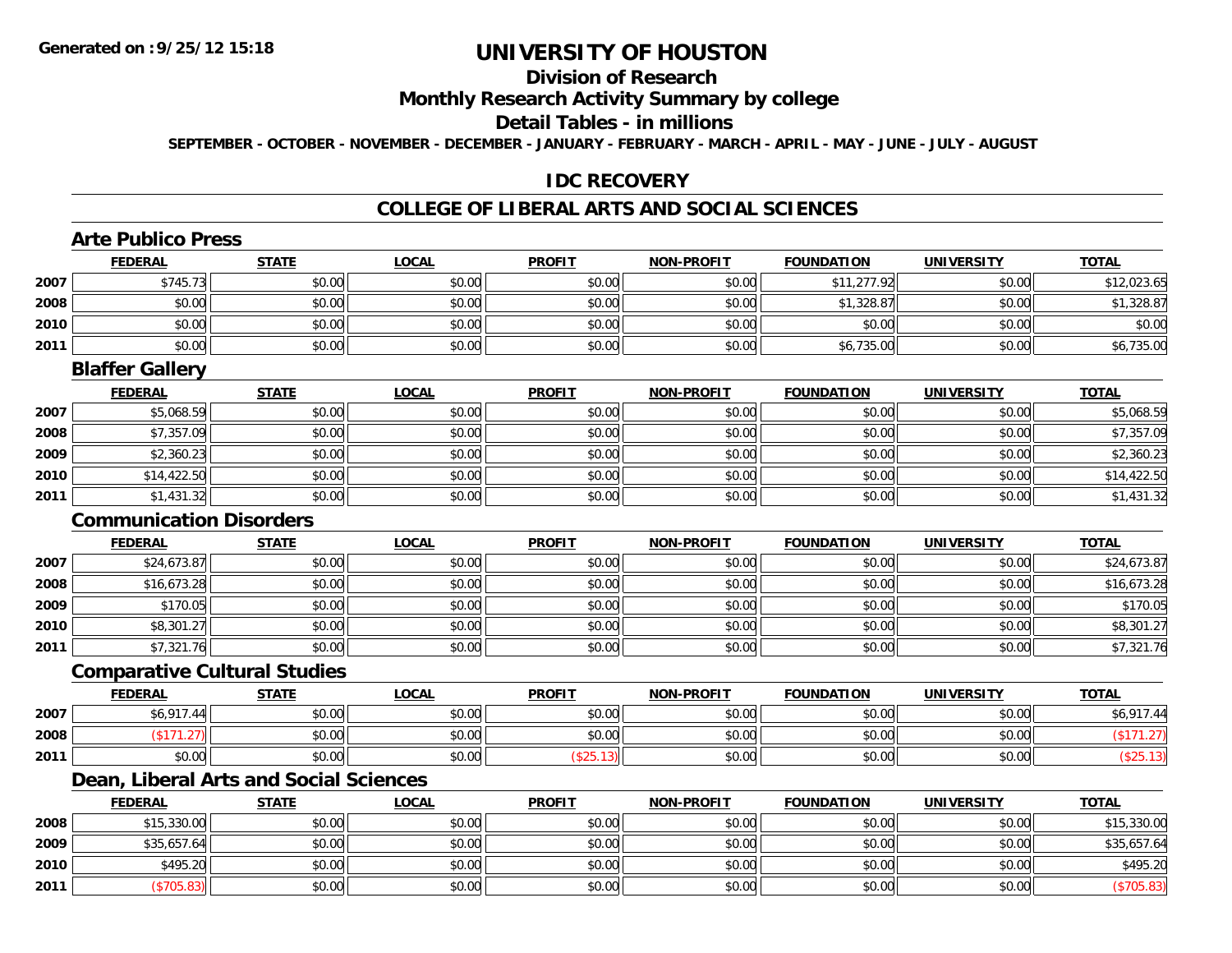# **Division of Research**

## **Monthly Research Activity Summary by college**

#### **Detail Tables - in millions**

**SEPTEMBER - OCTOBER - NOVEMBER - DECEMBER - JANUARY - FEBRUARY - MARCH - APRIL - MAY - JUNE - JULY - AUGUST**

#### **IDC RECOVERY**

#### **COLLEGE OF LIBERAL ARTS AND SOCIAL SCIENCES**

|      | <b>Economics</b>                      |              |              |               |                   |                   |                   |              |
|------|---------------------------------------|--------------|--------------|---------------|-------------------|-------------------|-------------------|--------------|
|      | <b>FEDERAL</b>                        | <b>STATE</b> | <b>LOCAL</b> | <b>PROFIT</b> | <b>NON-PROFIT</b> | <b>FOUNDATION</b> | <b>UNIVERSITY</b> | <b>TOTAL</b> |
| 2007 | \$69,555.50                           | \$0.00       | \$0.00       | \$0.00        | \$0.00            | \$0.00            | \$0.00            | \$69,555.50  |
| 2008 | \$7,236.52                            | \$0.00       | \$0.00       | \$0.00        | \$0.00            | \$0.00            | \$0.00            | \$7,236.52   |
| 2009 | \$19,950.03                           | \$0.00       | \$0.00       | \$0.00        | \$0.00            | \$0.00            | \$0.00            | \$19,950.03  |
| 2010 | \$10,334.73                           | \$0.00       | \$0.00       | \$0.00        | \$0.00            | \$0.00            | \$0.00            | \$10,334.73  |
| 2011 | (\$651.51)                            | \$0.00       | \$0.00       | \$6,920.98    | \$0.00            | \$0.00            | \$0.00            | \$6,269.47   |
|      | <b>English</b>                        |              |              |               |                   |                   |                   |              |
|      | <b>FEDERAL</b>                        | <b>STATE</b> | <b>LOCAL</b> | <b>PROFIT</b> | <b>NON-PROFIT</b> | <b>FOUNDATION</b> | <b>UNIVERSITY</b> | <b>TOTAL</b> |
| 2007 | \$0.00                                | \$0.00       | \$0.00       | \$0.00        | \$0.00            | \$0.00            | \$0.00            | \$0.00       |
| 2008 | \$0.00                                | \$0.00       | \$0.00       | \$0.00        | \$0.00            | \$0.00            | \$0.00            | \$0.00       |
| 2009 | \$0.00                                | \$0.00       | \$0.00       | \$0.00        | \$0.00            | \$0.00            | \$0.00            | \$0.00       |
| 2010 | \$0.00                                | \$0.00       | \$0.00       | \$0.00        | \$0.00            | \$0.00            | \$0.00            | \$0.00       |
| 2011 | \$0.00                                | \$0.00       | \$0.00       | \$0.00        | \$0.00            | \$0.00            | \$0.00            | \$0.00       |
|      | <b>Health and Human Performance</b>   |              |              |               |                   |                   |                   |              |
|      | <b>FEDERAL</b>                        | <b>STATE</b> | <b>LOCAL</b> | <b>PROFIT</b> | <b>NON-PROFIT</b> | <b>FOUNDATION</b> | <b>UNIVERSITY</b> | <b>TOTAL</b> |
| 2007 | \$354,272.11                          | \$0.00       | \$0.00       | \$12,188.73   | (\$23.81)         | \$11,215.77       | \$0.00            | \$377,652.80 |
| 2008 | \$556,495.11                          | \$0.00       | \$0.00       | \$38,939.29   | \$3.11            | \$1,913.22        | \$0.00            | \$597,350.73 |
| 2009 | \$544,863.45                          | \$0.00       | \$0.00       | \$9,727.35    | \$0.00            | \$2,496.72        | \$0.00            | \$557,087.52 |
| 2010 | \$475,416.59                          | \$0.00       | \$0.00       | \$14,848.29   | \$0.00            | \$1,443.36        | \$0.00            | \$491,708.24 |
| 2011 | \$287,110.61                          | \$0.00       | \$0.00       | \$65,963.70   | \$0.00            | \$966.70          | \$0.00            | \$354,041.00 |
|      | <b>History</b>                        |              |              |               |                   |                   |                   |              |
|      | <b>FEDERAL</b>                        | <b>STATE</b> | <b>LOCAL</b> | <b>PROFIT</b> | <b>NON-PROFIT</b> | <b>FOUNDATION</b> | <b>UNIVERSITY</b> | <b>TOTAL</b> |
| 2007 | \$11,570.39                           | \$0.00       | \$0.00       | \$0.00        | \$20,259.32       | \$0.00            | \$0.00            | \$31,829.71  |
| 2008 | \$2,206.75                            | \$0.00       | \$0.00       | \$0.00        | \$2,600.44        | \$0.00            | \$0.00            | \$4,807.19   |
| 2009 | \$0.00                                | \$0.00       | \$0.00       | \$0.00        | \$0.00            | \$0.00            | \$0.00            | \$0.00       |
| 2010 | \$0.00                                | \$0.00       | \$0.00       | \$0.00        | \$0.00            | \$0.00            | \$0.00            | \$0.00       |
|      | <b>Hobby Center for Public Policy</b> |              |              |               |                   |                   |                   |              |
|      | <b>FEDERAL</b>                        | <b>STATE</b> | <b>LOCAL</b> | <b>PROFIT</b> | <b>NON-PROFIT</b> | <b>FOUNDATION</b> | <b>UNIVERSITY</b> | <b>TOTAL</b> |
| 2009 | \$8,149.71                            | \$0.00       | \$0.00       | \$0.00        | \$0.00            | \$0.00            | \$0.00            | \$8,149.71   |
| 2010 | \$14,926.03                           | \$0.00       | \$0.00       | \$0.00        | \$0.00            | \$0.00            | \$0.00            | \$14,926.03  |
| 2011 | \$4,678.73                            | \$0.00       | \$0.00       | \$0.00        | \$0.00            | \$0.00            | \$0.00            | \$4,678.73   |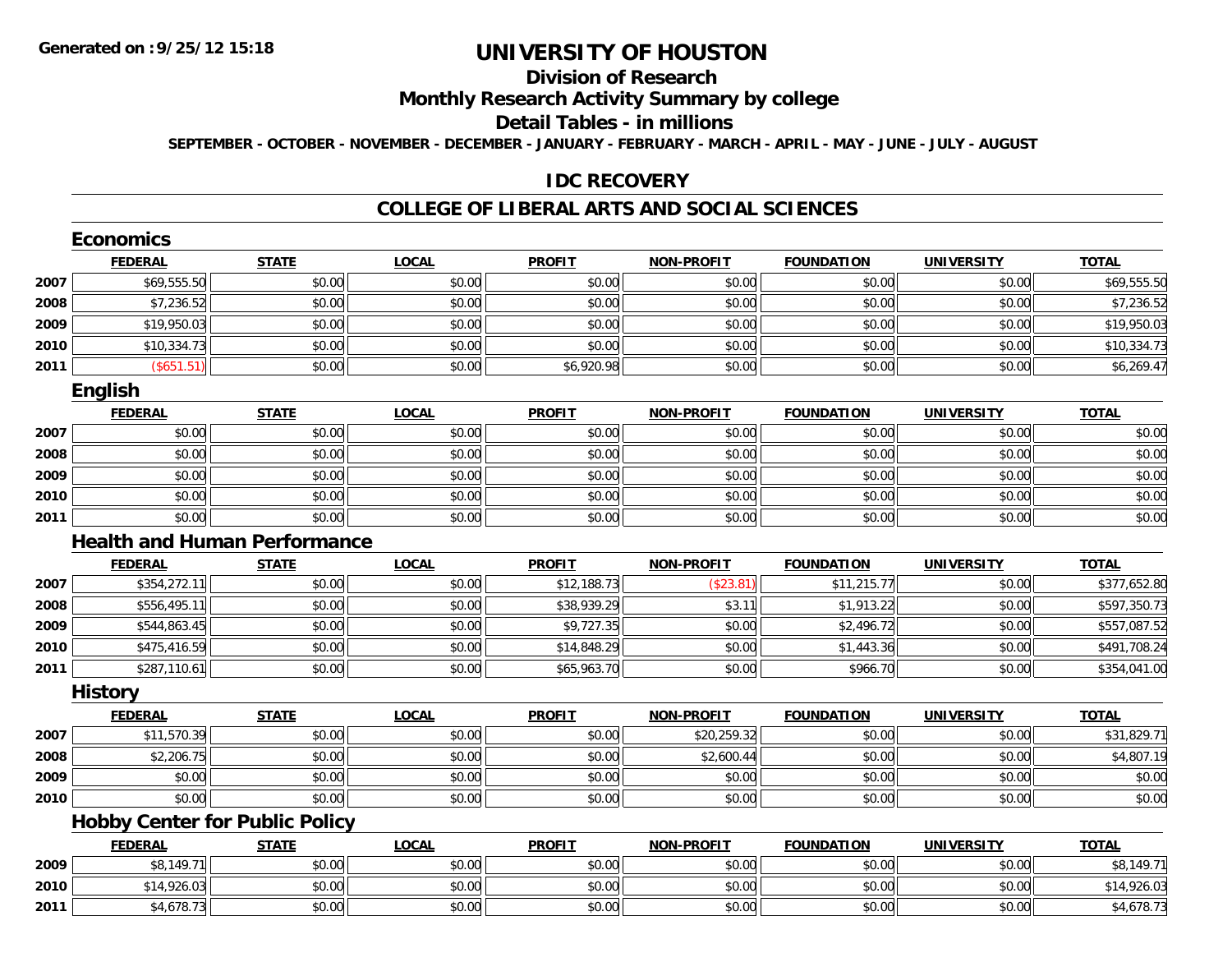**2010**

**2011**

# **UNIVERSITY OF HOUSTON**

# **Division of Research**

## **Monthly Research Activity Summary by college**

## **Detail Tables - in millions**

**SEPTEMBER - OCTOBER - NOVEMBER - DECEMBER - JANUARY - FEBRUARY - MARCH - APRIL - MAY - JUNE - JULY - AUGUST**

### **IDC RECOVERY**

#### **COLLEGE OF LIBERAL ARTS AND SOCIAL SCIENCES**

# **Modern/Classical Languages**

|      | <b>FEDERAL</b>                 | <b>STATE</b> | <b>LOCAL</b> | <b>PROFIT</b> | <b>NON-PROFIT</b> | <b>FOUNDATION</b> | <b>UNIVERSITY</b> | <b>TOTAL</b>   |
|------|--------------------------------|--------------|--------------|---------------|-------------------|-------------------|-------------------|----------------|
| 2008 | \$7,740.82                     | \$0.00       | \$0.00       | \$0.00        | \$0.00            | \$0.00            | \$0.00            | \$7,740.82     |
| 2011 | \$0.00                         | \$0.00       | \$0.00       | \$0.00        | \$0.00            | \$0.00            | \$0.00            | \$0.00         |
|      | Philosophy                     |              |              |               |                   |                   |                   |                |
|      | <b>FEDERAL</b>                 | <b>STATE</b> | <b>LOCAL</b> | <b>PROFIT</b> | <b>NON-PROFIT</b> | <b>FOUNDATION</b> | <b>UNIVERSITY</b> | <b>TOTAL</b>   |
| 2007 | \$0.00                         | \$0.00       | \$0.00       | \$0.00        | \$0.00            | \$0.00            | \$0.00            | \$0.00         |
| 2008 | \$0.00                         | \$0.00       | \$0.00       | \$0.00        | \$0.00            | \$0.00            | \$0.00            | \$0.00         |
| 2009 | \$0.00                         | \$0.00       | \$0.00       | \$0.00        | \$0.00            | \$0.00            | \$0.00            | \$0.00         |
| 2010 | \$0.00                         | \$0.00       | \$0.00       | \$0.00        | \$0.00            | \$0.00            | \$0.00            | \$0.00         |
| 2011 | \$0.00                         | \$0.00       | \$0.00       | \$0.00        | \$0.00            | \$0.00            | \$0.00            | \$0.00         |
|      | <b>Political Science</b>       |              |              |               |                   |                   |                   |                |
|      | <b>FEDERAL</b>                 | <b>STATE</b> | <b>LOCAL</b> | <b>PROFIT</b> | <b>NON-PROFIT</b> | <b>FOUNDATION</b> | <b>UNIVERSITY</b> | <b>TOTAL</b>   |
| 2007 | \$77,918.43                    | \$0.00       | \$0.00       | (\$341.50)    | \$0.00            | \$0.00            | \$0.00            | \$77,576.93    |
| 2008 | \$1,408.20                     | \$0.00       | \$0.00       | \$0.00        | \$0.00            | \$0.00            | \$3,652.31        | \$5,060.51     |
| 2009 | \$29,850.09                    | \$0.00       | \$0.00       | \$0.00        | \$0.00            | \$0.00            | \$3,517.19        | \$33,367.28    |
| 2010 | \$166.49                       | \$0.00       | \$0.00       | \$0.00        | \$0.00            | \$0.00            | \$0.00            | \$166.49       |
| 2011 | (\$2,423.40)                   | (\$91.29)    | \$0.00       | \$0.00        | \$0.00            | \$0.00            | \$0.00            | (\$2,514.69)   |
|      | <b>Psychology</b>              |              |              |               |                   |                   |                   |                |
|      | <b>FEDERAL</b>                 | <b>STATE</b> | <b>LOCAL</b> | <b>PROFIT</b> | <b>NON-PROFIT</b> | <b>FOUNDATION</b> | <b>UNIVERSITY</b> | <b>TOTAL</b>   |
| 2007 | \$806,742.42                   | \$423,904.91 | \$0.00       | \$5,278.76    | \$8,178.61        | \$0.00            | \$2,893.84        | \$1,246,998.54 |
| 2008 | \$1,501,053.11                 | \$224,789.10 | \$0.00       | \$6,378.74    | \$2,384.57        | \$4,768.00        | (\$0.07)          | \$1,739,373.45 |
| 2009 | \$369,766.02                   | \$42,750.95  | \$1,690.44   | \$14,357.90   | (\$2.14)          | \$3,807.45        | \$0.00            | \$432,370.61   |
| 2010 | \$637,719.06                   | \$32,596.90  | \$0.00       | \$13,978.26   | \$2,798.62        | \$3,225.17        | \$0.00            | \$690,318.01   |
| 2011 | \$1,041,592.91                 | \$43,805.07  | \$0.00       | \$11,600.76   | \$6,664.74        | \$26,933.59       | (\$166.49)        | \$1,130,430.59 |
|      | <b>School of Communication</b> |              |              |               |                   |                   |                   |                |
|      | <b>FEDERAL</b>                 | <b>STATE</b> | <b>LOCAL</b> | <b>PROFIT</b> | <b>NON-PROFIT</b> | <b>FOUNDATION</b> | <b>UNIVERSITY</b> | <b>TOTAL</b>   |
| 2009 | \$0.00                         | \$0.00       | \$0.00       | \$0.00        | \$0.00            | \$0.00            | \$0.00            | \$0.00         |

0 \$0.00 \$0.00 \$0.00 \$0.00 \$0.00 \$0.00 \$0.00 \$0.00 \$0.00 \$0.00 \$0.00 \$0.00 \$0.00 \$0.00 \$0.00 \$0.00 \$0.00 \$0.00

\$0.00 \$0.00 \$0.00 \$0.00 \$0.00 \$0.00 \$0.00 \$0.00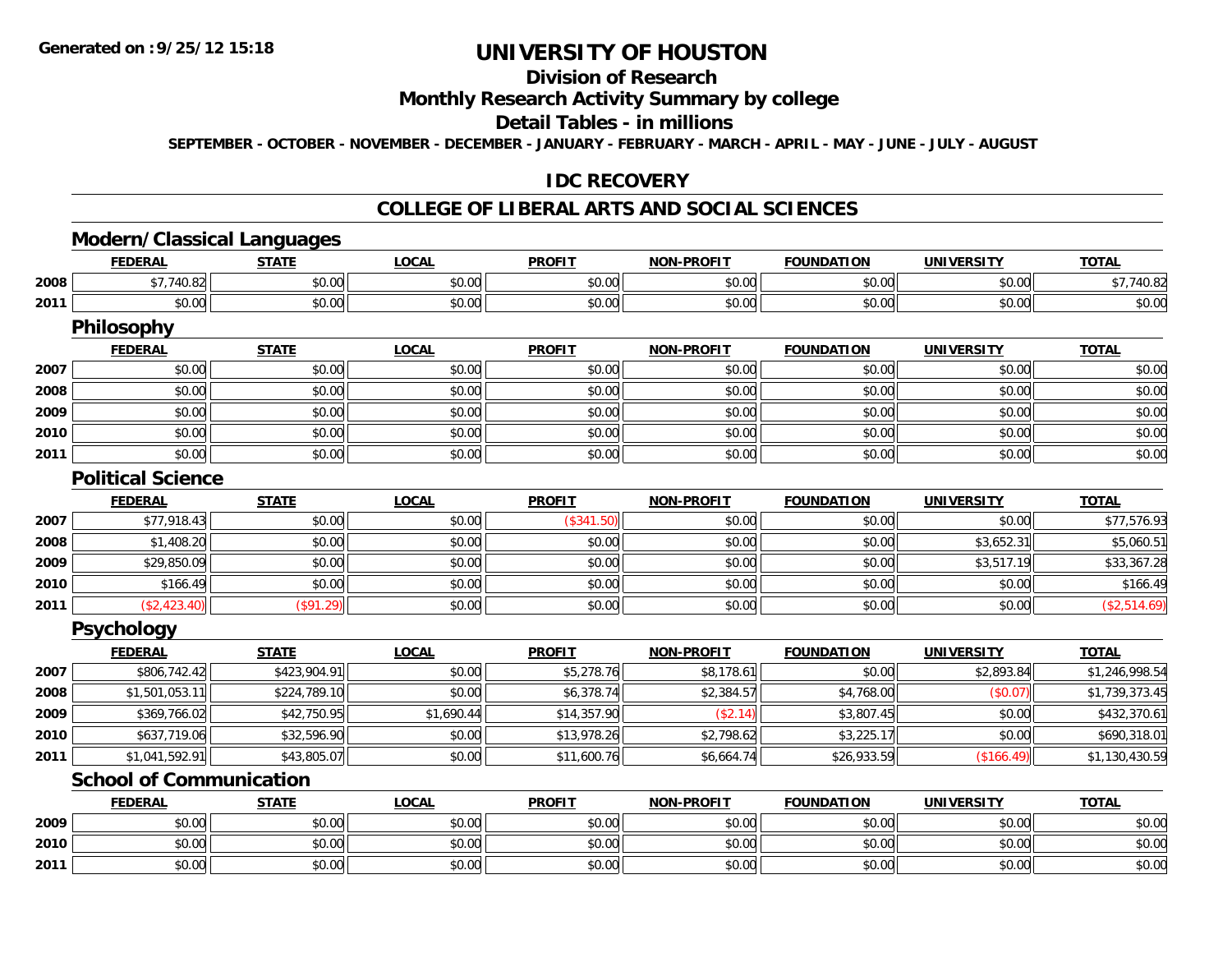#### **Division of Research**

## **Monthly Research Activity Summary by college**

#### **Detail Tables - in millions**

**SEPTEMBER - OCTOBER - NOVEMBER - DECEMBER - JANUARY - FEBRUARY - MARCH - APRIL - MAY - JUNE - JULY - AUGUST**

#### **IDC RECOVERY**

#### **COLLEGE OF LIBERAL ARTS AND SOCIAL SCIENCES**

|       | Sociology      |              |              |               |                   |                   |                   |                |  |  |  |  |  |
|-------|----------------|--------------|--------------|---------------|-------------------|-------------------|-------------------|----------------|--|--|--|--|--|
|       | <b>FEDERAL</b> | <b>STATE</b> | <b>LOCAL</b> | <b>PROFIT</b> | <b>NON-PROFIT</b> | <b>FOUNDATION</b> | <b>UNIVERSITY</b> | <b>TOTAL</b>   |  |  |  |  |  |
| 2007  | \$18,782.59    | \$0.00       | \$3,586.88   | \$0.00        | \$0.00            | \$0.00            | \$0.00            | \$22,369.47    |  |  |  |  |  |
| 2008  | \$30,131.27    | \$0.00       | \$4,055.90   | \$0.00        | \$0.00            | \$0.00            | \$0.00            | \$34,187.17    |  |  |  |  |  |
| 2009  | \$47,434.93    | \$0.00       | \$5,202.92   | \$0.00        | \$925.86          | \$0.00            | \$0.00            | \$53,563.71    |  |  |  |  |  |
| 2010  | \$71,329.79    | \$0.00       | \$432.67     | \$0.00        | \$1,615.28        | \$0.00            | \$0.00            | \$73,377.74    |  |  |  |  |  |
| 2011  | \$53,173.07    | \$0.00       | \$0.00       | \$0.00        | \$0.00            | \$0.00            | \$0.00            | \$53,173.07    |  |  |  |  |  |
| Total | \$7,204,549.39 | \$767,755.64 | \$14,968.81  | \$199,816.12  | \$45,404.60       | \$76,111.76       | \$9,896.78        | \$8,318,503.10 |  |  |  |  |  |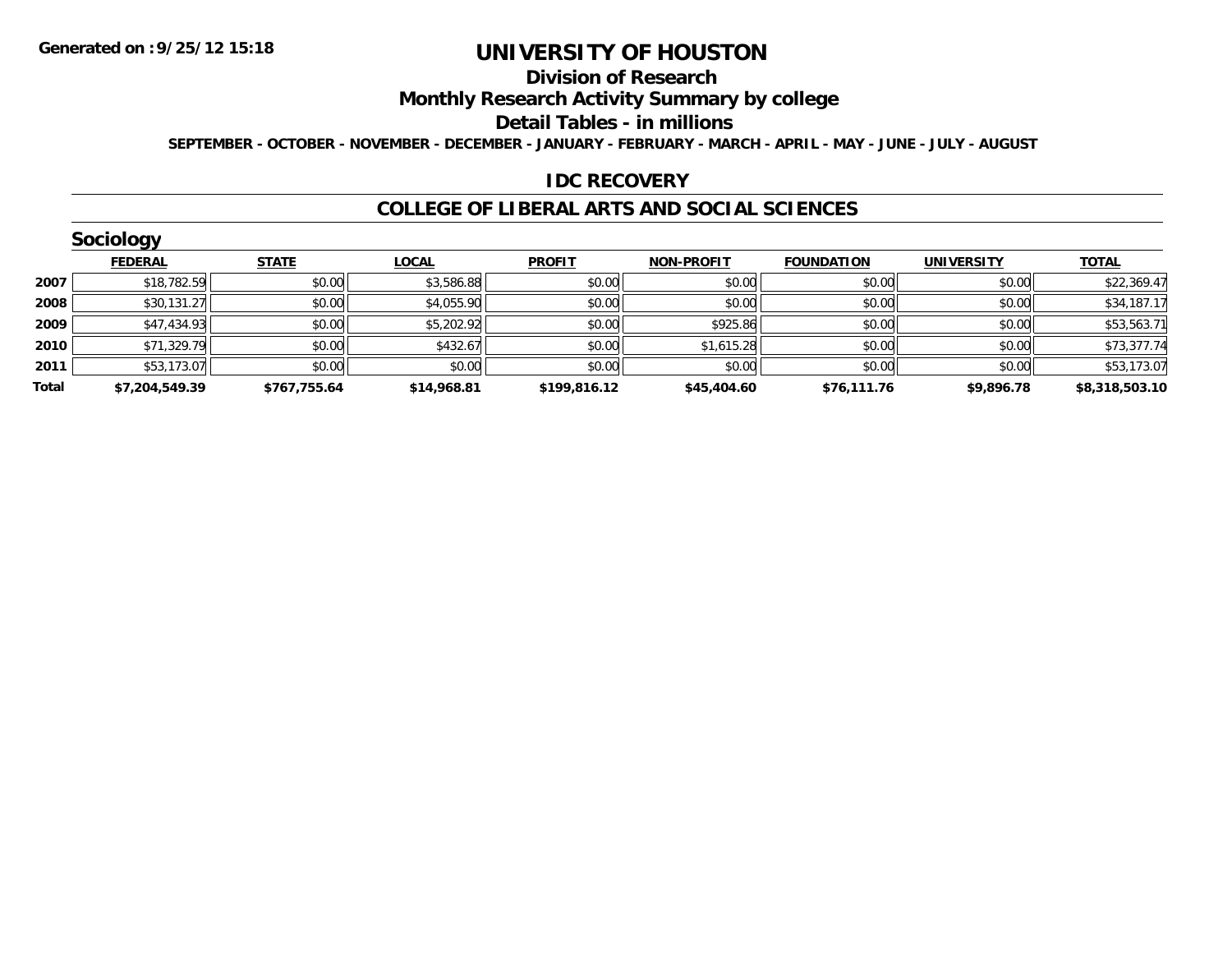**2011**

# **UNIVERSITY OF HOUSTON**

## **Division of Research**

## **Monthly Research Activity Summary by college**

#### **Detail Tables - in millions**

**SEPTEMBER - OCTOBER - NOVEMBER - DECEMBER - JANUARY - FEBRUARY - MARCH - APRIL - MAY - JUNE - JULY - AUGUST**

### **IDC RECOVERY**

#### **COLLEGE OF NATURAL SCIENCES AND MATHEMATICS**

# **Allied Geophysical Laboratories**

|      | <b>FEDERAL</b>              | <b>STATE</b>                                           | <b>LOCAL</b> | <b>PROFIT</b> | <b>NON-PROFIT</b> | <b>FOUNDATION</b> | <b>UNIVERSITY</b> | <b>TOTAL</b>   |
|------|-----------------------------|--------------------------------------------------------|--------------|---------------|-------------------|-------------------|-------------------|----------------|
| 2011 | \$0.00                      | \$0.00                                                 | \$0.00       | \$5,223.38    | \$0.00            | \$0.00            | \$0.00            | \$5,223.38     |
|      | <b>Biology/Biochemistry</b> |                                                        |              |               |                   |                   |                   |                |
|      | <b>FEDERAL</b>              | <b>STATE</b>                                           | <b>LOCAL</b> | <b>PROFIT</b> | <b>NON-PROFIT</b> | <b>FOUNDATION</b> | <b>UNIVERSITY</b> | <b>TOTAL</b>   |
| 2007 | \$1,153,154.36              | \$0.00                                                 | \$0.00       | \$0.00        | \$7,701.89        | (\$0.01)          | \$0.00            | \$1,160,856.24 |
| 2008 | \$920,100.65                | \$0.00                                                 | \$0.00       | \$0.00        | \$5,880.48        | \$4,306.85        | \$0.00            | \$930,287.98   |
| 2009 | \$755,708.16                | \$0.00                                                 | \$0.00       | \$0.00        | \$0.00            | \$7,298.85        | \$0.00            | \$763,007.01   |
| 2010 | \$1,189,678.16              | \$0.00                                                 | \$0.00       | \$0.00        | \$24,401.03       | \$1,346.49        | \$0.00            | \$1,215,425.68 |
| 2011 | \$1,244,057.48              | \$8,896.25                                             | \$0.00       | \$0.00        | \$41,217.05       | \$0.00            | \$0.00            | \$1,294,170.78 |
|      |                             | <b>Center for Applied Geoscience Excellence</b>        |              |               |                   |                   |                   |                |
|      | <b>FEDERAL</b>              | <b>STATE</b>                                           | <b>LOCAL</b> | <b>PROFIT</b> | <b>NON-PROFIT</b> | <b>FOUNDATION</b> | <b>UNIVERSITY</b> | <b>TOTAL</b>   |
| 2007 | \$0.00                      | \$0.00                                                 | \$0.00       | \$0.00        | \$0.00            | \$0.00            | \$0.00            | \$0.00         |
| 2008 | \$0.00                      | \$0.00                                                 | \$0.00       | \$0.00        | \$0.00            | \$0.00            | \$0.00            | \$0.00         |
| 2009 | \$0.00                      | \$0.00                                                 | \$0.00       | \$0.00        | \$0.00            | \$0.00            | \$0.00            | \$0.00         |
| 2010 | \$0.00                      | \$0.00                                                 | \$0.00       | \$0.00        | \$0.00            | \$0.00            | \$0.00            | \$0.00         |
|      |                             | <b>Center for Nuclear Receptors and Cell Signaling</b> |              |               |                   |                   |                   |                |
|      | <b>FEDERAL</b>              | <b>STATE</b>                                           | <b>LOCAL</b> | <b>PROFIT</b> | <b>NON-PROFIT</b> | <b>FOUNDATION</b> | <b>UNIVERSITY</b> | <b>TOTAL</b>   |
| 2007 | \$0.00                      | \$0.00                                                 | \$0.00       | \$0.00        | \$0.00            | \$0.00            | \$0.00            | \$0.00         |
| 2008 | \$0.00                      | \$0.00                                                 | \$0.00       | \$0.00        | \$0.00            | \$0.00            | \$0.00            | \$0.00         |
| 2009 | \$0.00                      | \$0.00                                                 | \$0.00       | \$0.00        | \$0.00            | \$0.00            | \$0.00            | \$0.00         |
| 2010 | \$285,618.13                | \$0.00                                                 | \$0.00       | \$0.00        | \$0.00            | \$0.00            | \$0.00            | \$285,618.13   |
| 2011 | \$391,205.58                | \$7,828.15                                             | \$0.00       | \$5,015.68    | \$0.00            | \$0.00            | \$0.00            | \$404,049.41   |
|      | Chemistry                   |                                                        |              |               |                   |                   |                   |                |
|      | <b>FEDERAL</b>              | <b>STATE</b>                                           | <b>LOCAL</b> | <b>PROFIT</b> | <b>NON-PROFIT</b> | <b>FOUNDATION</b> | <b>UNIVERSITY</b> | <b>TOTAL</b>   |
| 2007 | \$768,654.31                | \$0.00                                                 | \$0.00       | \$10,791.30   | \$5,126.03        | \$0.00            | \$0.00            | \$784,571.64   |
| 2008 | \$903,004.17                | (\$0.02)                                               | \$0.00       | \$8,490.84    | \$6,221.55        | \$0.00            | \$8.81            | \$917,725.36   |
| 2009 | \$647,136.49                | \$0.00                                                 | \$0.00       | \$27,501.12   | \$2,977.33        | \$0.00            | \$35,653.52       | \$713,268.46   |
| 2010 | \$931,270.02                | \$310.14                                               | \$0.00       | \$40,290.75   | (\$11.01)         | \$0.00            | \$70,910.61       | \$1,042,770.50 |

\$1,001,905.72 \$12,637.96 \$0.00 \$19,306.60 \$0.00 \$0.00 \$40,961.69 \$1,074,811.97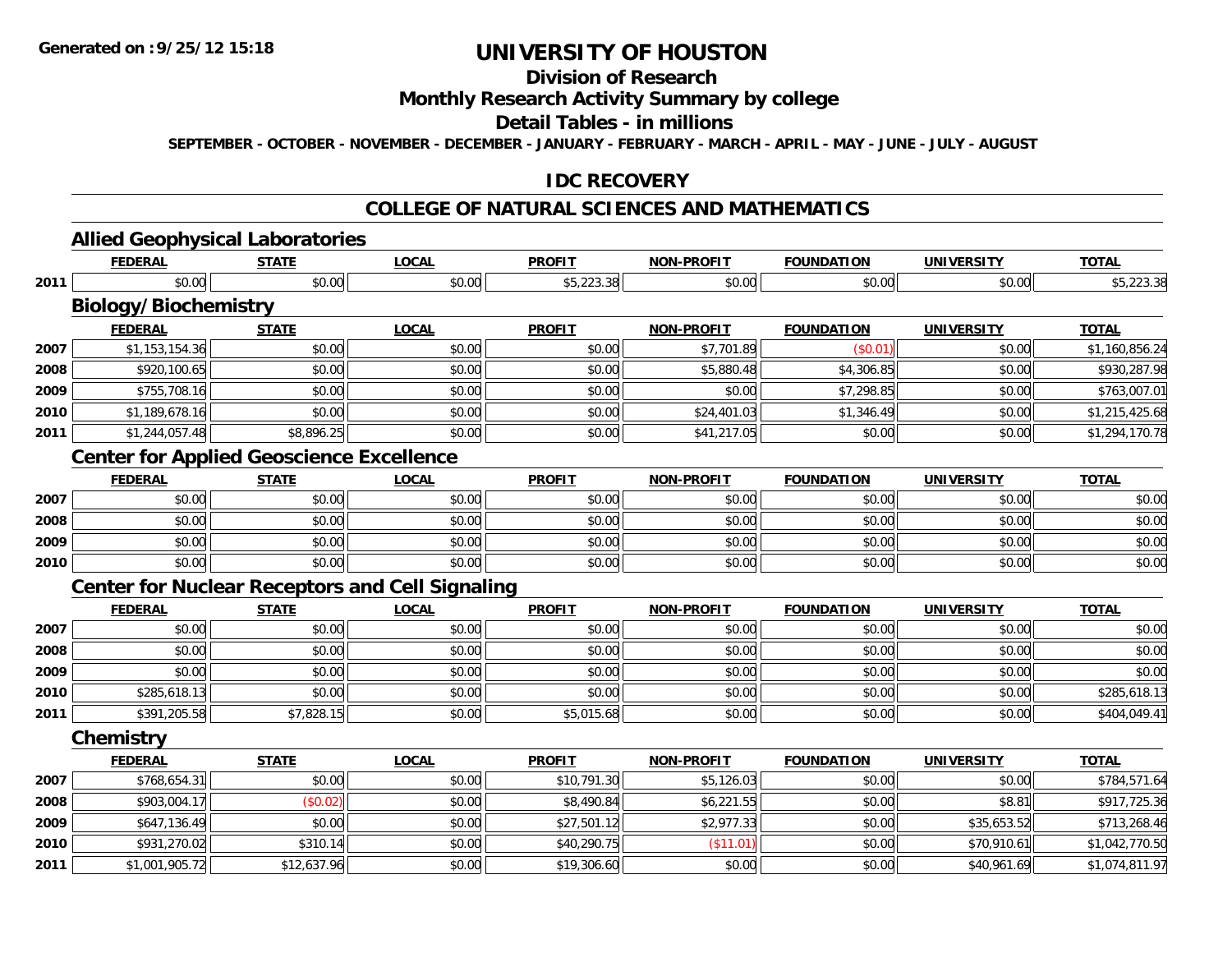# **Division of Research**

#### **Monthly Research Activity Summary by college**

#### **Detail Tables - in millions**

**SEPTEMBER - OCTOBER - NOVEMBER - DECEMBER - JANUARY - FEBRUARY - MARCH - APRIL - MAY - JUNE - JULY - AUGUST**

## **IDC RECOVERY**

# **COLLEGE OF NATURAL SCIENCES AND MATHEMATICS**

# **Computer Science**

|      | <b>FEDERAL</b> | <b>STATE</b> | <u>LOCAL</u> | <b>PROFIT</b> | <b>NON-PROFIT</b> | <b>FOUNDATION</b> | <b>UNIVERSITY</b> | <b>TOTAL</b>   |
|------|----------------|--------------|--------------|---------------|-------------------|-------------------|-------------------|----------------|
| 2007 | \$826,004.93   | \$0.00       | \$0.00       | \$19,620.47   | \$0.00            | \$0.00            | (\$1,000.00)      | \$844,625.40   |
| 2008 | \$872,670.46   | \$0.00       | \$0.00       | \$26,429.58   | \$0.00            | \$0.00            | (\$760.00)        | \$898,340.04   |
| 2009 | \$1,155,912.46 | \$0.00       | \$0.00       | \$61,909.99   | \$0.00            | \$0.00            | \$0.00            | \$1,217,822.45 |
| 2010 | \$1,367,009.68 | \$922.24     | \$0.00       | \$15,578.91   | \$0.00            | \$0.00            | \$0.00            | \$1,383,510.83 |
| 2011 | \$1,358,999.28 | \$3,742.34   | \$0.00       | \$27,633.46   | \$4,731.98        | \$0.00            | (\$247.76)        | \$1,394,859.30 |

# **Dean, Natural Sciences and Mathematics**

|      | <b>FEDERAL</b> | <b>STATE</b> | <b>LOCAL</b> | <b>PROFIT</b> | <b>NON-PROFIT</b> | <b>FOUNDATION</b> | <b>UNIVERSITY</b> | <b>TOTAL</b> |
|------|----------------|--------------|--------------|---------------|-------------------|-------------------|-------------------|--------------|
| 2007 | \$0.00         | \$0.00       | \$0.00       | \$0.00        | \$0.00            | \$0.00            | \$0.00            | \$0.00       |
| 2008 | \$0.00         | \$0.00       | \$0.00       | \$0.00        | \$0.00            | \$0.00            | \$0.00            | \$0.00       |
| 2009 | \$0.00         | \$0.00       | \$0.00       | \$0.00        | \$0.00            | \$0.00            | \$0.00            | \$0.00       |
| 2010 | \$0.00         | \$0.00       | \$0.00       | \$0.00        | \$0.00            | \$0.00            | \$0.00            | \$0.00       |
| 2011 | \$0.00         | \$0.00       | \$0.00       | \$0.00        | \$0.00            | \$0.00            | \$0.00            | \$0.00       |

## **Earth & Atmospheric Sciences**

|      | <b>FEDERAL</b> | <b>STATE</b> | <u>LOCAL</u> | <b>PROFIT</b> | <b>NON-PROFIT</b> | <b>FOUNDATION</b> | <b>UNIVERSITY</b> | <b>TOTAL</b> |
|------|----------------|--------------|--------------|---------------|-------------------|-------------------|-------------------|--------------|
| 2007 | \$334,281.16   | \$41,168.64  | \$0.00       | \$109,889.02  | \$28,164.01       | \$0.00            | \$5,096.51        | \$518,599.34 |
| 2008 | \$396,312.07   | \$26,265.90  | \$0.00       | \$110,875.21  | \$15,049.79       | \$0.00            | \$2,084.58        | \$550,587.55 |
| 2009 | \$382,519.63   | \$38,355.16  | \$0.00       | \$204,727.66  | \$105,701.58      | \$0.00            | \$0.00            | \$731,304.03 |
| 2010 | \$366,429.79   | \$47,206.94  | \$0.00       | \$360,444.74  | \$33,962.42       | \$0.00            | \$0.00            | \$808,043.89 |
| 2011 | \$495,386.04   | \$145,631.89 | \$0.00       | \$251,287.79  | \$38,397.92       | \$0.00            | \$0.00            | \$930,703.65 |

## **Institute for Multidimensional Air Quality Studies**

|      | <b>FEDERAL</b> | <u>STATE</u> | <u>LOCAL</u> | <b>PROFIT</b> | <b>NON-PROFIT</b> | <b>FOUNDATION</b> | <b>UNIVERSITY</b> | <b>TOTAL</b> |
|------|----------------|--------------|--------------|---------------|-------------------|-------------------|-------------------|--------------|
| 2007 | \$0.00         | \$0.00       | \$0.00       | \$0.00        | \$0.00            | \$0.00            | \$0.00            | \$0.00       |
| 2008 | \$0.00         | \$0.00       | \$0.00       | \$0.00        | \$0.00            | \$0.00            | \$0.00            | \$0.00       |
| 2009 | \$0.00         | \$0.00       | \$0.00       | \$0.00        | \$0.00            | \$0.00            | \$0.00            | \$0.00       |
| 2010 | \$0.00         | \$0.00       | \$0.00       | \$0.00        | \$0.00            | \$0.00            | \$0.00            | \$0.00       |
| 2011 | \$0.00         | \$0.00       | \$0.00       | \$0.00        | \$0.00            | \$0.00            | \$0.00            | \$0.00       |

### **Mathematics**

|      | <b>FEDERAL</b>                              | <b>STATE</b> | <b>LOCAL</b>                 | <b>PROFIT</b> | <b>NON-PROFIT</b>               | <b>FOUNDATION</b> | <b>UNIVERSITY</b> | <b>TOTAL</b>            |
|------|---------------------------------------------|--------------|------------------------------|---------------|---------------------------------|-------------------|-------------------|-------------------------|
| 2007 | $\sim$ $1010^{-1}$<br>\$306<br>. U<br>ט / ט | \$6,497      | ስ ለሰ<br>PU.UU                | \$1,961.81    | 0.220<br><u>, u</u><br>. 7.0211 | \$0.00            | \$0.00            | 2225<br>\$40.<br>5.427. |
| 2008 | \$384,956<br>$\sim$<br>900.UZ               | 2257<br>.    | <b>ተገ</b><br>$\cap$<br>JU.UU | .367          | $AD$ $A2$ $DA$                  | \$0.00            | \$0.00            | \$395,982.22            |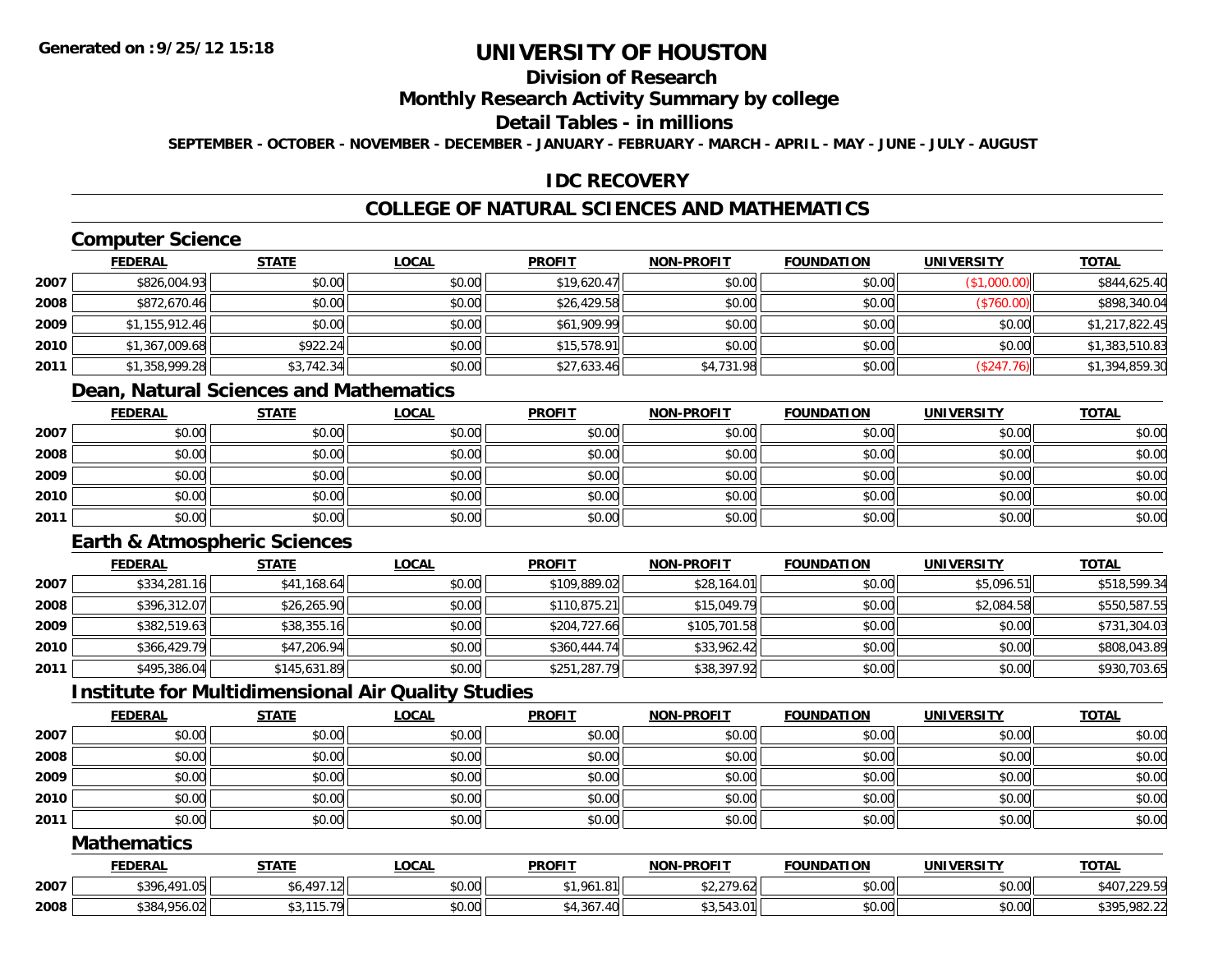#### **Division of Research**

#### **Monthly Research Activity Summary by college**

### **Detail Tables - in millions**

**SEPTEMBER - OCTOBER - NOVEMBER - DECEMBER - JANUARY - FEBRUARY - MARCH - APRIL - MAY - JUNE - JULY - AUGUST**

### **IDC RECOVERY**

### **COLLEGE OF NATURAL SCIENCES AND MATHEMATICS**

#### **MathematicsFEDERAL STATE LOCAL PROFIT NON-PROFIT FOUNDATION UNIVERSITY TOTALTOTAL 20099** \$355,538.73 \$0.00 \$0.00 \$0.00 \$0.00 \$0.00 \$1,618.15 \$1,618.15 \$0.00 \$0.00 \$0.00 \$0.00 \$0.00 \$357,156.88 **2010**0 \$460,124.06 \$100,00 \$0.00 \$0.00 \$0.00 \$0.00 \$0.00 \$39,199.71 \$0.00 \$0.00 \$0.00 \$0.00 \$0.00 \$499,323.77 **2011** \$403,636.16 \$12,850.66 \$0.00 \$56,052.88 \$32,306.04 \$252.50 \$0.00 \$505,098.24 **Physics FEDERAL STATE LOCAL PROFIT NON-PROFIT FOUNDATION UNIVERSITY TOTALTOTAL 20077** \$701,766.17 \$0.00 \$0.00 \$0.00 \$0.00 \$0.00 \$209,185.74 \$11,820.83 \$11,820.83 \$0.00 \$0.00 \$0.00 \$922,772.74 **2008**8 \$502,309.29 \$0.00 \$0.00 \$0.00 \$0.00 \$121,698.75 \$38,412.59 \$38,412.59 \$0.00 \$0.00 \$0.00 \$662,420.63 **20099** \$351,087.32 \$0.00 \$0.00 \$0.00 \$0.00 \$0.00 \$180,281.27 \$15,834.17 \$15,834.17 \$0.00 \$0.00 \$0.00 \$547,202.76 **2010** \$549,141.02 \$0.00 \$0.00 \$265,697.13 \$5,268.29 \$0.00 \$0.00 \$820,106.43 **2011** \$768,635.00 \$0.00 \$0.00 \$237,915.45 \$933.04 \$0.00 \$0.00 \$1,007,483.49 **Total\$22,620,703.55 \$355,429.16 \$0.00 \$2,422,994.77 \$429,919.65 \$13,204.68 \$152,707.96 \$25,994,959.77**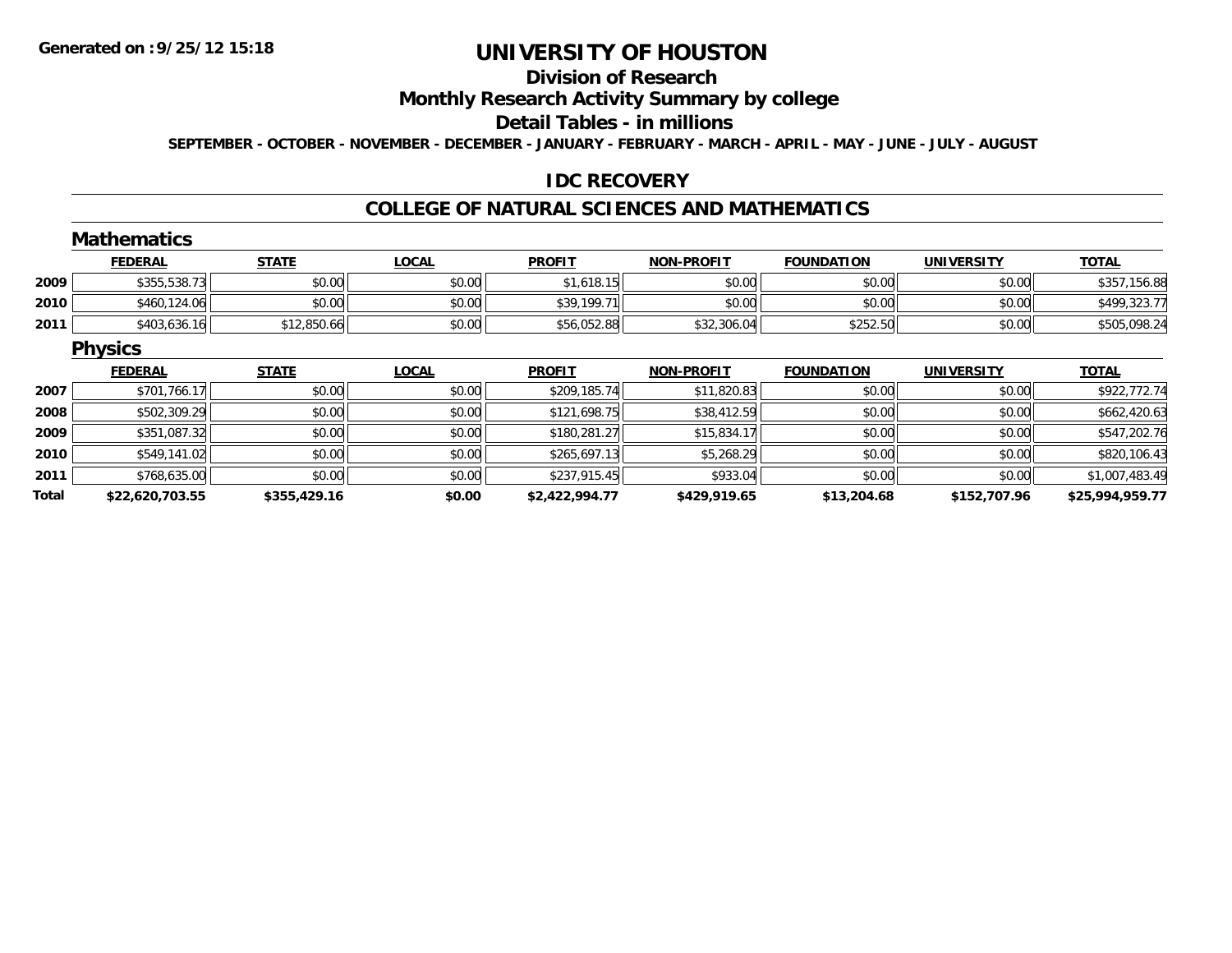# **Division of Research**

**Monthly Research Activity Summary by college**

#### **Detail Tables - in millions**

**SEPTEMBER - OCTOBER - NOVEMBER - DECEMBER - JANUARY - FEBRUARY - MARCH - APRIL - MAY - JUNE - JULY - AUGUST**

#### **IDC RECOVERY**

#### **COLLEGE OF OPTOMETRY**

# **Optometry, Community**

|       | .              |              |              |               |                   |                   |                   |                |
|-------|----------------|--------------|--------------|---------------|-------------------|-------------------|-------------------|----------------|
|       | <b>FEDERAL</b> | <b>STATE</b> | <b>LOCAL</b> | <b>PROFIT</b> | <b>NON-PROFIT</b> | <b>FOUNDATION</b> | <b>UNIVERSITY</b> | <b>TOTAL</b>   |
| 2007  | \$1,164,566.38 | (\$262.36)   | \$0.00       | \$62,719.83   | \$2,388.45        | $(\$6,417.38)$    | \$31,886.49       | \$1,254,881.41 |
| 2008  | \$1,053,611.88 | \$10.25      | \$0.00       | \$54,701.07   | \$351.63          | \$0.00            | \$37,548.81       | \$1,146,223.64 |
| 2009  | \$1,000,070.83 | \$2,734.39   | \$0.00       | \$39,461.29   | \$0.00            | \$0.00            | \$50,758.50       | \$1,093,025.00 |
| 2010  | \$1,297,572.06 | \$1,421.14   | \$0.00       | \$104,565.08  | \$0.00            | \$0.00            | \$27,879.42       | \$1,431,437.70 |
| 2011  | \$1,188,033.52 | \$0.00       | \$0.00       | \$61,103.69   | \$0.00            | \$0.00            | \$38,788.27       | \$1,287,925.48 |
| Total | \$5,703,854.67 | \$3,903.42   | \$0.00       | \$322,550.96  | \$2,740.08        | (\$6,417.38)      | \$186,861.49      | \$6,213,493.24 |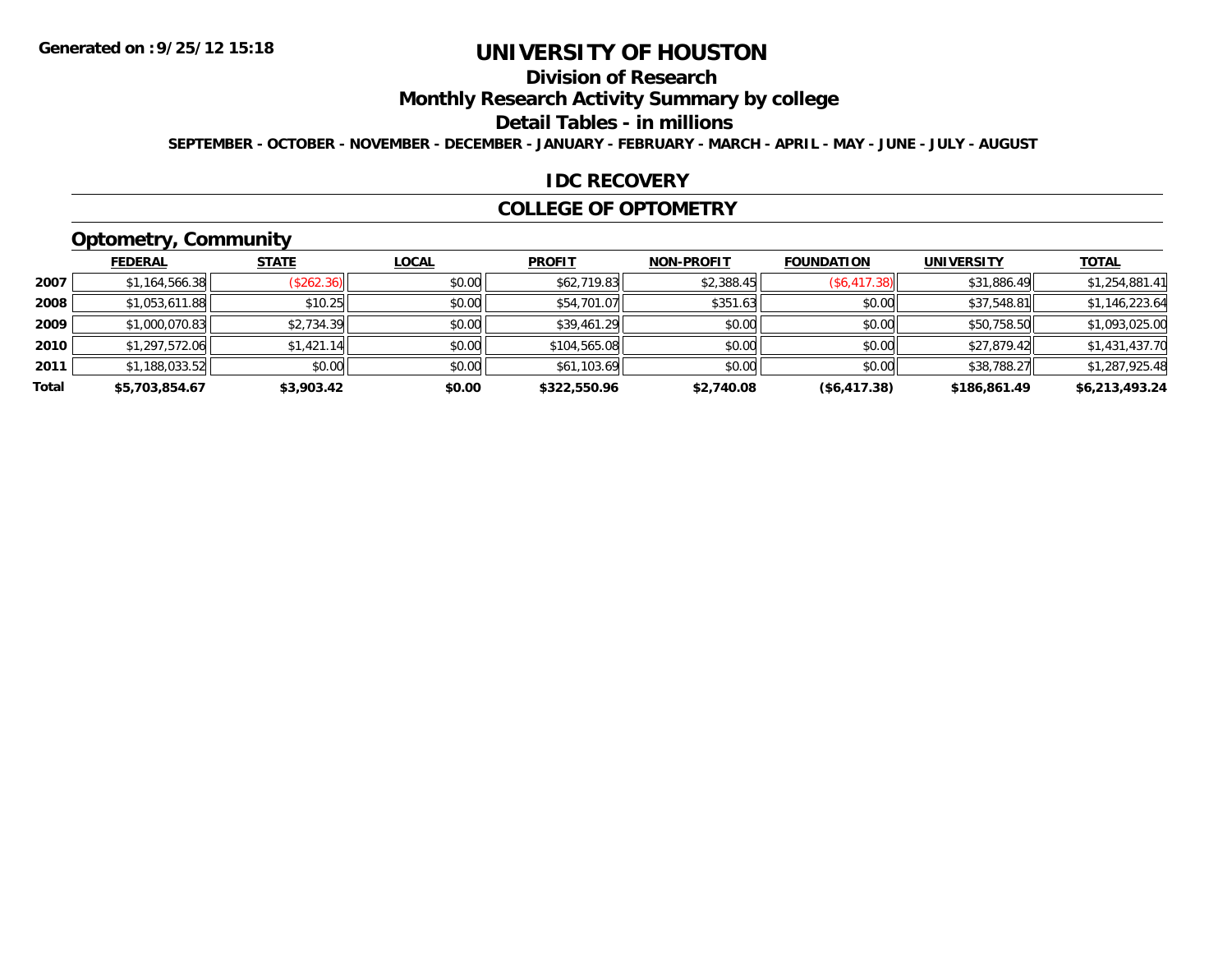# **Division of Research**

## **Monthly Research Activity Summary by college**

## **Detail Tables - in millions**

**SEPTEMBER - OCTOBER - NOVEMBER - DECEMBER - JANUARY - FEBRUARY - MARCH - APRIL - MAY - JUNE - JULY - AUGUST**

#### **IDC RECOVERY**

### **COLLEGE OF PHARMACY**

# **Clinical Sciences and Administration**

|      | <b>FEDERAL</b> | <b>STATE</b> | <b>LOCAL</b> | <b>PROFIT</b> | <b>NON-PROFIT</b> | <b>FOUNDATION</b> | <b>UNIVERSITY</b> | <b>TOTAL</b> |
|------|----------------|--------------|--------------|---------------|-------------------|-------------------|-------------------|--------------|
| 2007 | \$158,547.49   | \$0.00       | \$0.00       | \$42,567.96   | (\$100.00)        | \$259.33          | \$0.00            | \$201,274.78 |
| 2008 | \$43,627.01    | \$0.00       | \$0.00       | \$65,555.63   | \$0.00            | \$957.13          | \$0.00            | \$110,139.77 |
| 2009 | \$85,511.09    | \$0.00       | \$0.00       | \$82,924.64   | \$8,759.20        | \$105.38          | \$72.18           | \$177,372.49 |
| 2010 | \$46,816.26    | \$0.00       | \$0.00       | \$75,473.90   | \$16,332.26       | \$0.00            | \$212.43          | \$138,834.85 |
| 2011 | \$54,974.83    | \$0.00       | \$0.00       | \$74,398.57   | \$20,364.54       | \$0.00            | \$4.97            | \$149,742.91 |

## **Dean, Pharmacy**

|      | <b>FEDERAL</b> | <b>STATE</b> | <u>LOCAL</u> | <b>PROFIT</b> | <b>NON-PROFIT</b> | <b>FOUNDATION</b> | <b>UNIVERSITY</b> | <b>TOTAL</b> |
|------|----------------|--------------|--------------|---------------|-------------------|-------------------|-------------------|--------------|
| 2007 | \$0.00         | \$0.00       | \$0.00       | \$0.00        | \$0.00            | \$0.00            | \$0.00            | \$0.00       |
| 2008 | \$0.00         | \$0.00       | \$0.00       | \$0.00        | \$0.00            | \$0.00            | \$0.00            | \$0.00       |
| 2009 | \$0.00         | \$0.00       | \$0.00       | \$0.00        | \$0.00            | \$0.00            | \$0.00            | \$0.00       |
| 2010 | \$0.00         | \$0.00       | \$0.00       | \$0.00        | \$0.00            | \$0.00            | \$0.00            | \$0.00       |
| 2011 | \$0.00         | \$0.00       | \$0.00       | \$0.00        | \$0.00            | \$0.00            | \$0.00            | \$0.00       |

# **Pharmacological and Pharmaceutical Sciences**

|       | <b>FEDERAL</b> | <b>STATE</b> | <b>LOCAL</b> | <b>PROFIT</b> | <b>NON-PROFIT</b> | <b>FOUNDATION</b> | <b>UNIVERSITY</b> | <u>TOTAL</u>   |
|-------|----------------|--------------|--------------|---------------|-------------------|-------------------|-------------------|----------------|
| 2007  | \$444,202.06   | \$0.00       | \$0.00       | \$24,247.30   | \$11,528.20       | \$0.00            | \$0.00            | \$479,977.56   |
| 2008  | \$625,251.27   | \$0.00       | \$0.00       | \$21,238.43   | \$4,442.52        | \$0.00            | \$0.00            | \$650,932.22   |
| 2009  | \$555,844.05   | \$0.00       | \$0.00       | \$17,953.56   | \$10,779.94       | \$1,097.85        | \$0.00            | \$585,675.40   |
| 2010  | \$922,606.63   | \$0.00       | \$0.00       | \$1,945.93    | \$13,608.99       | \$1,783.97        | \$0.00            | \$939,945.52   |
| 2011  | \$982,608.66   | \$0.00       | \$0.00       | \$0.00        | \$14,932.57       | \$0.00            | \$0.00            | \$997,541.23   |
| Total | \$3,919,989.35 | \$0.00       | \$0.00       | \$406,305.92  | \$100,648.22      | \$4,203.66        | \$289.58          | \$4,431,436.73 |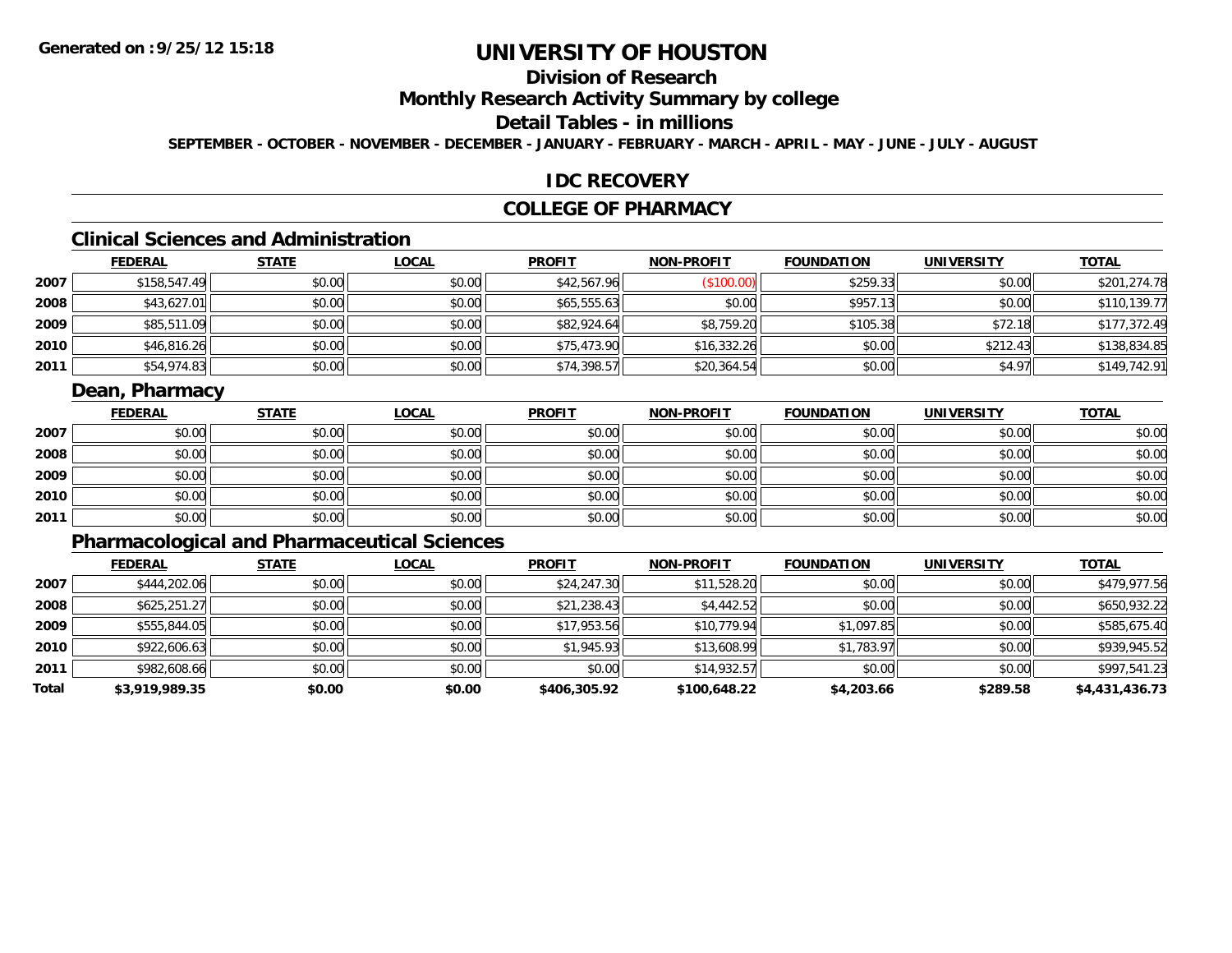**2010**

**2011**

# **UNIVERSITY OF HOUSTON**

### **Division of Research**

#### **Monthly Research Activity Summary by college**

#### **Detail Tables - in millions**

**SEPTEMBER - OCTOBER - NOVEMBER - DECEMBER - JANUARY - FEBRUARY - MARCH - APRIL - MAY - JUNE - JULY - AUGUST**

### **IDC RECOVERY**

#### **COLLEGE OF TECHNOLOGY**

#### **Center for Life Sciences Technology FEDERAL STATE LOCAL PROFIT NON-PROFIT FOUNDATION UNIVERSITY TOTALTOTAL 2008**8 \$0.00 \$0.00 \$0.00 \$0.00 \$0.00 \$0.00 \$0.00 \$0.00 \$0.00 \$0.00 \$0.00 \$0.00 \$0.00 \$0.00 \$0.00 \$0.00 \$0.00 \$0.00 **2009** \$0.00 \$0.00 \$0.00 \$0.00 \$0.00 \$0.00 \$0.00 \$0.00 **2010** $\, \mathsf{0} \, \vert \qquad \qquad \mathsf{0.00} \vert \qquad \qquad \mathsf{0.00} \vert \qquad \qquad \mathsf{0.00} \vert \qquad \qquad \mathsf{0.00} \vert \qquad \qquad \mathsf{0.00} \vert \qquad \qquad \mathsf{0.00} \vert \qquad \qquad \mathsf{0.00} \vert \qquad \qquad \mathsf{0.00} \vert \qquad \qquad \mathsf{0.00} \vert \qquad \qquad \mathsf{0.00} \vert \qquad \qquad \mathsf{0.01} \vert \qquad \qquad \mathsf{0.01} \vert \qquad \$ **Center for Technology Literacy FEDERAL STATE LOCAL PROFIT NON-PROFIT FOUNDATION UNIVERSITY TOTAL2010** $\textsf{[0]} \quad \textsf{[0]} \quad \textsf{[0]} \quad \textsf{[0]} \quad \textsf{[0]} \quad \textsf{[0]} \quad \textsf{[0]} \quad \textsf{[0]} \quad \textsf{[0]} \quad \textsf{[0]} \quad \textsf{[0]} \quad \textsf{[0]} \quad \textsf{[0]} \quad \textsf{[0]} \quad \textsf{[0]} \quad \textsf{[0]} \quad \textsf{[0]} \quad \textsf{[0]} \quad \textsf{[0]} \quad \textsf{[0]} \quad \textsf{[0]} \quad \textsf{[0]} \quad \textsf{[0]} \quad \textsf{[0]} \quad \textsf{$ **2011**1 \$189,530.64 \$0.00 \$0.00 \$0.00 \$0.00 \$0.00 \$0.00 \$0.00 \$0.00 \$0.00 \$0.00 \$189,530.64 **Dean, Technology FEDERAL STATE LOCAL PROFIT NON-PROFIT FOUNDATION UNIVERSITY TOTAL2007**7 | \$99,411.65|| (\$64.00)| \$0.00|| \$0.00|| \$0.00|| \$0.00|| \$0.00|| \$0.00|| \$99,347.65 **2008**8 \$162,522.55 \$162,522.55 \$0.00 \$0.00 \$0.00 \$0.00 \$0.00 \$0.00 \$0.00 \$0.00 \$162,522.55 **2009** \$156,953.78 \$0.00 \$0.00 \$0.00 \$0.00 \$0.00 \$0.00 \$156,953.78 **2010**0 \$86,562.00 \$0.00 \$0.00 \$0.00 \$0.00 \$0.00 \$0.00 \$0.00 \$0.00 \$0.00 \$0.00 \$0.00 \$0.00 \$0.00 \$86,562.00 **2011**1 \$92,179.47 \$0.00 \$0.00 \$0.00 \$0.00 \$0.00 \$0.00 \$0.00 \$0.00 \$0.00 \$0.00 \$0.00 \$0.00 \$92,179.47 **Engineering Technology FEDERAL STATE LOCAL PROFIT NON-PROFIT FOUNDATION UNIVERSITY TOTAL2007** \$180,133.61 \$0.00 \$0.00 \$2,035.40 \$0.00 \$0.00 \$2,211.14 \$184,380.16 **2008**8 \$128,915.26 \$0.00 \$0.00 \$0.00 \$0.00 \$0.00 \$989.97 \$0.00 \$0.00 \$0.00 \$0.00 \$535.48 \$535.48 \$130,440.71 **2009**9 \$10.00 \$75,914.56 \$0.00 \$0.00 \$0.00 \$0.00 \$0.00 \$410.86 \$410.86 \$2,361.19 \$0.00 \$3,611.23 \$82,297.84 **2010** \$81,601.53 \$0.00 \$0.00 \$810.82 \$0.00 \$16,439.09 \$38.22 \$98,889.66 **2011** $\texttt{[1]} \quad \texttt{[1]} \quad \texttt{[1]} \quad \texttt{[1]} \quad \texttt{[1]} \quad \texttt{[1]} \quad \texttt{[1]} \quad \texttt{[1]} \quad \texttt{[1]} \quad \texttt{[1]} \quad \texttt{[1]} \quad \texttt{[1]} \quad \texttt{[1]} \quad \texttt{[1]} \quad \texttt{[1]} \quad \texttt{[1]} \quad \texttt{[1]} \quad \texttt{[1]} \quad \texttt{[1]} \quad \texttt{[1]} \quad \texttt{[1]} \quad \texttt{[1]} \quad \texttt{[1]} \quad \texttt{[1]} \quad \texttt{$ **Human Development and Consumer Science FEDERAL STATE LOCAL PROFIT NON-PROFIT FOUNDATION UNIVERSITY TOTAL2007** \$13,493.91 \$1,218.96 \$0.00 \$2,062.68 \$0.00 \$0.00 \$0.00 \$16,775.55 **2008**8 \$6,788.69 \$4,668.39 \$4,668.39 \$0.00 \$1,163.15 \$1,163.15 \$0.00 \$0.00 \$0.00 \$0.00 \$12,620.23 **2009**9 \$20,327.23|| \$0.00| \$0.00|| \$394.12|| \$0.00| \$0.00| \$0.00|| \$20,721.35

\$2,134.83 \$0.00 \$0.00 \$5,955.14 \$0.00 \$0.00 \$0.00 \$8,089.97

\$1,716.26 \$0.00 \$0.00 \$985.96 \$0.00 \$0.00 \$0.00 \$2,702.22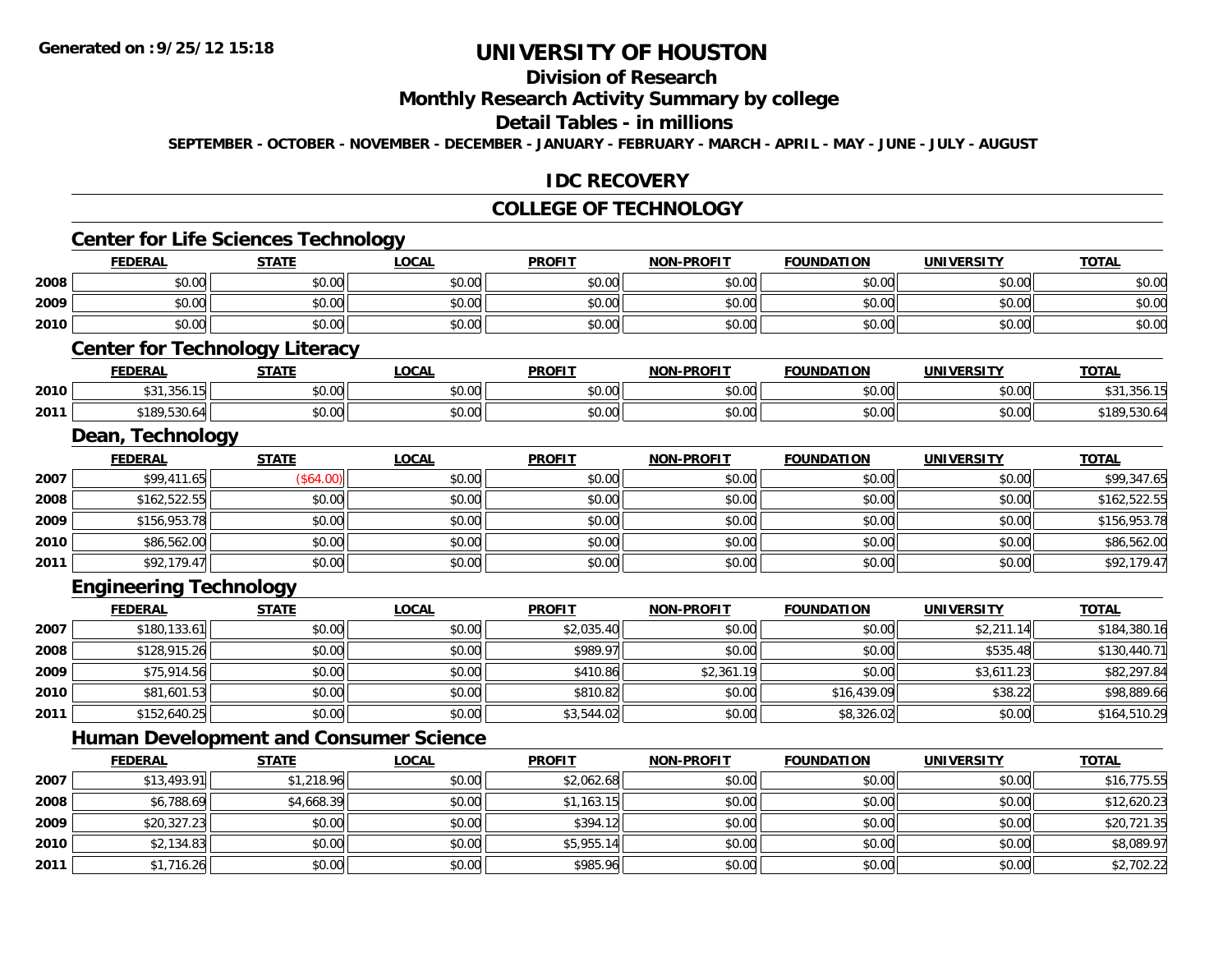# **Division of Research**

## **Monthly Research Activity Summary by college**

#### **Detail Tables - in millions**

**SEPTEMBER - OCTOBER - NOVEMBER - DECEMBER - JANUARY - FEBRUARY - MARCH - APRIL - MAY - JUNE - JULY - AUGUST**

## **IDC RECOVERY**

#### **COLLEGE OF TECHNOLOGY**

## **Information & Logistics Technology**

|      | <b>FEDERAL</b> | <b>STATE</b> | <b>LOCAL</b> | <b>PROFIT</b> | NON-PROFIT | <b>FOUNDATION</b> | <b>UNIVERSITY</b> | <b>TOTAL</b> |
|------|----------------|--------------|--------------|---------------|------------|-------------------|-------------------|--------------|
| 2007 | \$19,928.86    | \$0.45)      | \$0.00       | \$0.00        | \$0.00     | \$0.00            | \$0.00            | \$19,928.41  |
| 2008 | \$8,179.69     | \$40.99      | \$0.00       | \$0.00        | \$0.00     | \$0.00            | \$0.00            | \$8,138.70   |
| 2009 | \$26,653.33    | \$0.00       | \$0.00       | \$0.00        | \$0.00     | \$0.00            | \$0.00            | \$26,653.33  |
| 2010 | \$1,978.67     | \$0.00       | \$0.00       | \$0.00        | \$0.00     | \$0.00            | \$0.00            | \$1,978.67   |
| 2011 | \$3,035.88     | \$0.00       | \$0.00       | \$0.00        | \$0.00     | \$0.00            | \$0.00            | \$3,035.88   |

# **Texas Manufacturing Assistance Center**

|       | <b>FEDERAL</b> | <b>STATE</b> | <u>LOCAL</u> | <b>PROFIT</b> | <b>NON-PROFIT</b> | <b>FOUNDATION</b> | <b>UNIVERSITY</b> | <b>TOTAL</b>   |
|-------|----------------|--------------|--------------|---------------|-------------------|-------------------|-------------------|----------------|
| 2008  | \$0.00         | \$0.00       | \$0.00       | \$0.00        | \$0.00            | \$0.00            | \$0.00            | \$0.00         |
| 2009  | \$0.00         | \$0.00       | \$0.00       | \$0.00        | \$0.00            | \$0.00            | \$0.00            | \$0.00         |
| 2010  | \$0.00         | \$0.00       | \$0.00       | \$0.00        | \$0.00            | \$0.00            | \$0.00            | \$0.00         |
| 2011  | \$0.00         | \$0.00       | \$0.00       | \$0.00        | \$0.00            | \$0.00            | \$0.00            | \$0.00         |
| Total | \$1,541,958.78 | \$5,781.91   | \$0.00       | \$18,352.12   | \$2,361.19        | \$24,765.11       | \$6,396.08        | \$1,599,615.19 |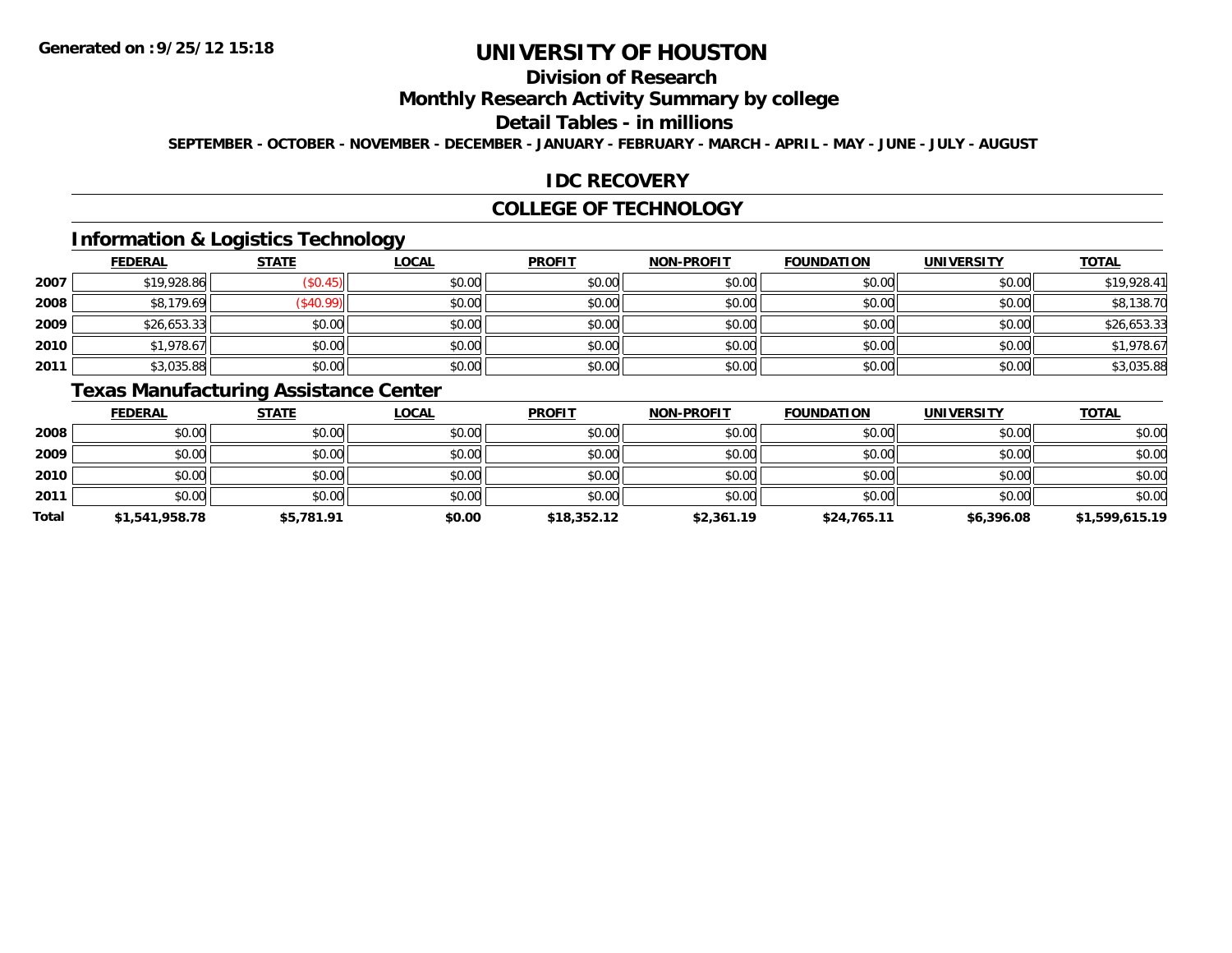# **Division of Research**

#### **Monthly Research Activity Summary by college**

## **Detail Tables - in millions**

**SEPTEMBER - OCTOBER - NOVEMBER - DECEMBER - JANUARY - FEBRUARY - MARCH - APRIL - MAY - JUNE - JULY - AUGUST**

#### **IDC RECOVERY**

# **CULLEN COLLEGE OF ENGINEERING**

# **Biomedical Engineering**

|      | <b>FEDERAL</b>                                           | <b>STATE</b>   | <b>LOCAL</b> | <b>PROFIT</b> | <b>NON-PROFIT</b> | <b>FOUNDATION</b> | <b>UNIVERSITY</b> | <b>TOTAL</b>   |
|------|----------------------------------------------------------|----------------|--------------|---------------|-------------------|-------------------|-------------------|----------------|
| 2007 | \$0.00                                                   | \$0.00         | \$0.00       | \$0.00        | \$0.00            | \$13,758.75       | \$0.00            | \$13,758.75    |
| 2008 | \$31,926.32                                              | \$0.00         | \$0.00       | \$0.00        | \$0.00            | \$20,065.94       | \$0.00            | \$51,992.26    |
| 2009 | \$39,925.67                                              | \$0.00         | \$0.00       | \$0.00        | \$0.00            | \$544.78          | \$0.00            | \$40,470.45    |
| 2010 | \$119,782.12                                             | \$0.00         | \$0.00       | \$0.00        | \$0.00            | (\$26.35)         | \$0.00            | \$119,755.77   |
| 2011 | \$50,504.42                                              | \$0.00         | \$0.00       | \$0.00        | \$0.00            | \$0.00            | \$0.00            | \$50,504.42    |
|      | <b>Center for Innovative Grouting Materials and Tech</b> |                |              |               |                   |                   |                   |                |
|      | <b>FEDERAL</b>                                           | <b>STATE</b>   | <b>LOCAL</b> | <b>PROFIT</b> | <b>NON-PROFIT</b> | <b>FOUNDATION</b> | <b>UNIVERSITY</b> | <b>TOTAL</b>   |
| 2010 | \$0.00                                                   | \$0.00         | \$0.00       | \$0.00        | \$0.00            | \$0.00            | \$0.00            | \$0.00         |
| 2011 | \$0.00                                                   | \$0.00         | \$0.00       | \$0.00        | \$0.00            | \$0.00            | \$0.00            | \$0.00         |
|      | <b>Chemical Engineering</b>                              |                |              |               |                   |                   |                   |                |
|      | <b>FEDERAL</b>                                           | <b>STATE</b>   | <b>LOCAL</b> | <b>PROFIT</b> | <b>NON-PROFIT</b> | <b>FOUNDATION</b> | <b>UNIVERSITY</b> | <b>TOTAL</b>   |
| 2007 | \$532,404.57                                             | \$448.81       | \$103,877.50 | \$16,727.30   | \$0.00            | \$6.95            | \$0.00            | \$653,465.13   |
| 2008 | \$642,363.26                                             | \$113,280.08   | \$44,553.22  | \$165,302.31  | \$0.00            | \$1,506.63        | \$0.00            | \$967,005.50   |
| 2009 | \$592,481.02                                             | \$690,087.94   | \$8,937.02   | \$184,458.16  | \$0.00            | \$3,596.76        | \$10,906.60       | \$1,490,467.50 |
| 2010 | \$969,239.03                                             | \$15,611.01    | \$4,997.25   | \$80,774.35   | \$0.00            | \$1,777.39        | \$56,165.29       | \$1,128,564.32 |
| 2011 | \$965,498.60                                             | (\$348,886.14) | \$1,411.18   | \$249,825.29  | \$0.00            | \$404.26          | \$41,719.29       | \$909,972.47   |
|      | <b>Civil Engineering</b>                                 |                |              |               |                   |                   |                   |                |
|      | <b>FEDERAL</b>                                           | <b>STATE</b>   | <b>LOCAL</b> | <b>PROFIT</b> | <b>NON-PROFIT</b> | <b>FOUNDATION</b> | <b>UNIVERSITY</b> | <b>TOTAL</b>   |
| 2007 | \$165,728.70                                             | \$60,715.25    | \$8,368.18   | \$10,534.89   | (\$3,711.25)      | \$0.00            | \$0.00            | \$241,635.78   |
| 2008 | \$222,528.19                                             | \$37,577.62    | \$13,599.92  | \$7,336.38    | \$20,704.34       | \$0.00            | \$0.00            | \$301,746.45   |
| 2009 | \$222,995.60                                             | \$36,417.69    | \$27,116.53  | \$1,138.88    | \$20,120.22       | \$0.00            | \$0.00            | \$307,788.92   |
| 2010 | \$301,810.21                                             | \$40,640.10    | \$21,909.20  | \$36,514.77   | \$12,792.94       | \$0.00            | \$1,316.50        | \$414,983.72   |
| 2011 | \$459,207.61                                             | \$31,705.89    | \$4,867.07   | \$73,027.21   | \$25,424.54       | \$0.00            | \$27,057.81       | \$621,290.13   |
|      | <b>Composites Engineering and Applications Center</b>    |                |              |               |                   |                   |                   |                |
|      | <b>FEDERAL</b>                                           | <b>STATE</b>   | <b>LOCAL</b> | <b>PROFIT</b> | <b>NON-PROFIT</b> | <b>FOUNDATION</b> | <b>UNIVERSITY</b> | <b>TOTAL</b>   |
| 2010 | \$0.00                                                   | \$0.00         | \$0.00       | \$0.00        | \$0.00            | \$0.00            | \$0.00            | \$0.00         |
| 2011 | \$0.00                                                   | \$0.00         | \$0.00       | \$0.00        | \$0.00            | \$0.00            | \$0.00            | \$0.00         |
|      | Dean, Engineering                                        |                |              |               |                   |                   |                   |                |
|      | <b>FEDERAL</b>                                           | <b>STATE</b>   | <b>LOCAL</b> | <b>PROFIT</b> | <b>NON-PROFIT</b> | <b>FOUNDATION</b> | <b>UNIVERSITY</b> | <b>TOTAL</b>   |
| 2009 | \$0.00                                                   | \$0.00         | \$0.00       | \$0.00        | \$0.00            | \$0.00            | \$0.00            | \$0.00         |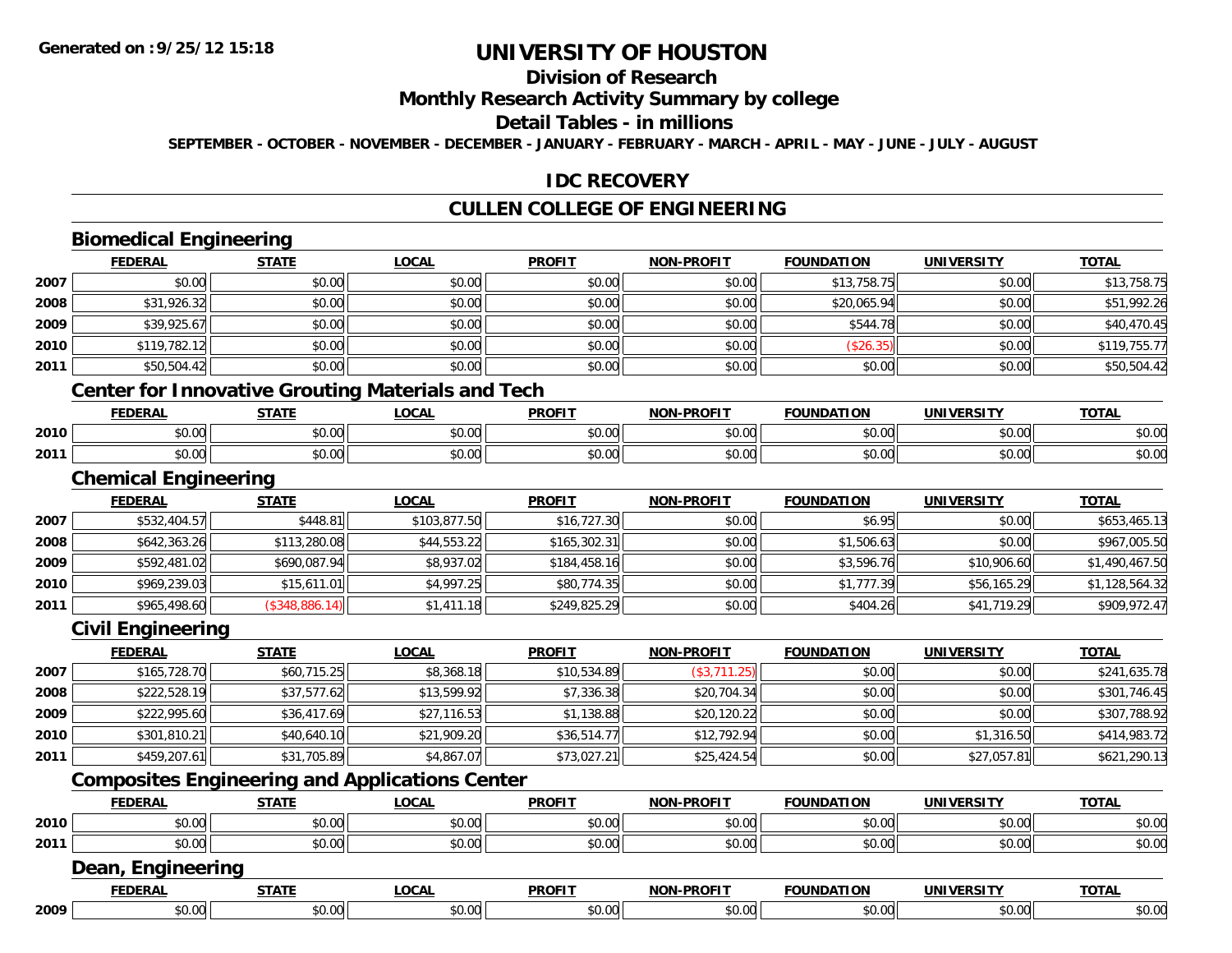# **Division of Research**

#### **Monthly Research Activity Summary by college**

#### **Detail Tables - in millions**

**SEPTEMBER - OCTOBER - NOVEMBER - DECEMBER - JANUARY - FEBRUARY - MARCH - APRIL - MAY - JUNE - JULY - AUGUST**

## **IDC RECOVERY**

# **CULLEN COLLEGE OF ENGINEERING**

## **Dean, Engineering**

|      | <b>ERAI</b>         | 27.77          | <b>OCAL</b>        | <b>PROFIT</b> | <b>M-PROF!</b><br>NON                  | וסו<br>DА              | IINIVE             | <b>TOTA</b> |
|------|---------------------|----------------|--------------------|---------------|----------------------------------------|------------------------|--------------------|-------------|
| 2010 | 45.901<br>7 U       | ሶስ ሰሰ<br>JU.UU | $\sim$ 00<br>vu.vu | 0000<br>vv.v  | $\sim$ 00<br>pu.uu                     | $\sim$ $\sim$<br>vv.vv | 0000<br>vv.vv      |             |
| 2011 | $- - - - -$<br>∠סכ. | 0000<br>vu.uu  | 0000<br>vv.vv      | 0000<br>vv.v  | $\mathbb{R}^n$ $\mathbb{R}^n$<br>vv.vv | $\sim$ 00<br>vv.vv     | $\sim$ 00<br>vu.vu |             |

<u> 1989 - Andrea Station Barbara, amerikan personal (h. 1989).</u>

<u> 1980 - Johann Barbara, martxa amerikan bashkar (</u>

# **Electrical & Computer Engineering**

|      | <b>FEDERAL</b> | <u>STATE</u> | <u>LOCAL</u> | <b>PROFIT</b> | <b>NON-PROFIT</b> | <b>FOUNDATION</b> | <b>UNIVERSITY</b> | <u>TOTAL</u>   |
|------|----------------|--------------|--------------|---------------|-------------------|-------------------|-------------------|----------------|
| 2007 | \$801,279.95   | \$44,375.58  | \$0.00       | \$28,873.64   | \$1,167.19        | \$0.00            | \$5,159.34        | \$880,855.70   |
| 2008 | \$636,453.22   | \$24,877.13  | \$0.00       | \$36,558.71   | \$2,461.26        | \$0.00            | \$1,249.45        | \$701,599.77   |
| 2009 | \$529,410.74   | \$14,463.76  | \$0.00       | \$85,240.81   | \$26,067.62       | \$0.00            | \$8,426.21        | \$663,609.14   |
| 2010 | \$697,833.76   | \$29,432.29  | \$0.00       | \$98,047.51   | \$27,523.48       | \$0.00            | \$89.18           | \$852,926.23   |
| 2011 | \$950,831.12   | \$15,490.80  | \$0.00       | \$51,548.29   | \$7,518.19        | \$0.00            | \$2,999.93        | \$1,028,388.34 |

#### **Industrial Engineering**

|      | <b>FEDERAL</b> | <b>STATE</b> | <u>LOCAL</u> | <b>PROFIT</b> | <b>NON-PROFIT</b> | <b>FOUNDATION</b> | <b>UNIVERSITY</b> | <b>TOTAL</b> |
|------|----------------|--------------|--------------|---------------|-------------------|-------------------|-------------------|--------------|
| 2007 | \$14,529.88    | \$0.00       | \$0.00       | \$341.50      | \$0.00            | \$550.09          | \$0.00            | \$14,738.47  |
| 2008 | \$31,348.95    | \$0.00       | \$1,438.20   | \$0.00        | \$0.00            | \$0.00            | \$0.00            | \$32,787.15  |
| 2009 | \$53,333.25    | \$1,227.75   | \$0.00       | \$2,158.44    | \$0.00            | \$0.00            | \$0.00            | \$56,719.44  |
| 2010 | \$41,380.95    | \$2,381.73   | \$0.00       | \$0.00        | \$0.00            | \$0.00            | \$0.00            | \$43,762.68  |
| 2011 | \$55,353.66    | \$1,517.54   | \$31,275.83  | \$0.00        | \$0.00            | \$0.00            | \$0.00            | \$88,147.03  |

#### **Mechanical Engineering**

|      | <b>FEDERAL</b> | <b>STATE</b> | <u>LOCAL</u> | <b>PROFIT</b> | <b>NON-PROFIT</b> | <b>FOUNDATION</b> | <b>UNIVERSITY</b> | <b>TOTAL</b>   |
|------|----------------|--------------|--------------|---------------|-------------------|-------------------|-------------------|----------------|
| 2007 | \$194,897.18   | \$0.00       | \$0.00       | \$47,557.18   | \$2,663.41        | \$0.00            | \$0.00            | \$245,117.77   |
| 2008 | \$329,301.13   | \$0.00       | \$0.00       | \$77,943.16   | \$4,026.14        | \$0.00            | \$0.00            | \$411,270.43   |
| 2009 | \$487,930.14   | \$0.00       | \$0.00       | \$121,172.84  | \$34,704.57       | \$0.00            | \$0.00            | \$643,807.55   |
| 2010 | \$777,160.24   | \$2,606.47   | \$0.00       | \$79.930.41   | \$38,056.33       | \$0.00            | \$0.00            | \$897,753.45   |
| 2011 | \$960,016.05   | \$32,339.84  | \$0.00       | \$171,633.73  | \$26,424.45       | \$0.00            | (\$24.92)         | \$1,190,389.15 |

## **National Wind Energy Center**

|      | <b>FEDERAL</b> | <b>CTATE</b><br>1. H   | .OCAI          | <b>PROFIT</b> | <b>-PROFIT</b><br><b>NION</b> | <b>FOUNDATION</b> | UNIVERSITY          | <b>TOTAL</b> |
|------|----------------|------------------------|----------------|---------------|-------------------------------|-------------------|---------------------|--------------|
| 2010 | 0000<br>טט.טע  | $\overline{a}$<br>וטט. | ሐሴ ሰሰ<br>JU.UU | 50.00         | $\sim$ $\sim$<br>JU.UL        | 0000<br>∪.∪∪      | $\sim$ 00<br>J.UUII | \$0.00       |
| 2011 | 0000<br>ט.טע   | $\sim$ 00<br>וטטוע     | ሶስ ሰሰ<br>JU.UU | \$0.00        | \$0.00                        | \$0.00            | \$0.00              | \$0.00       |

<u> 1989 - Johann Stoff, deutscher Stoffen und der Stoffen und der Stoffen und der Stoffen und der Stoffen und der</u>

#### **SW Public Safety Technology Center**

|      | <b>EENEDA</b>           | -----                 | $\sim$ $\sim$ $\sim$<br>ותי | <b>DDAEL</b> | .<br>הרוח | "NDA.      | 11                 | .<br>$\mathbf{v}$ |
|------|-------------------------|-----------------------|-----------------------------|--------------|-----------|------------|--------------------|-------------------|
| 2007 | 0 <sup>0</sup><br>JU.UV | $\sim$ $\sim$<br>ט.טע |                             |              | $\sim$    | $\sim$ 0.0 | $\sim$ 00<br>vv.vv | 0.00<br>JU.UU     |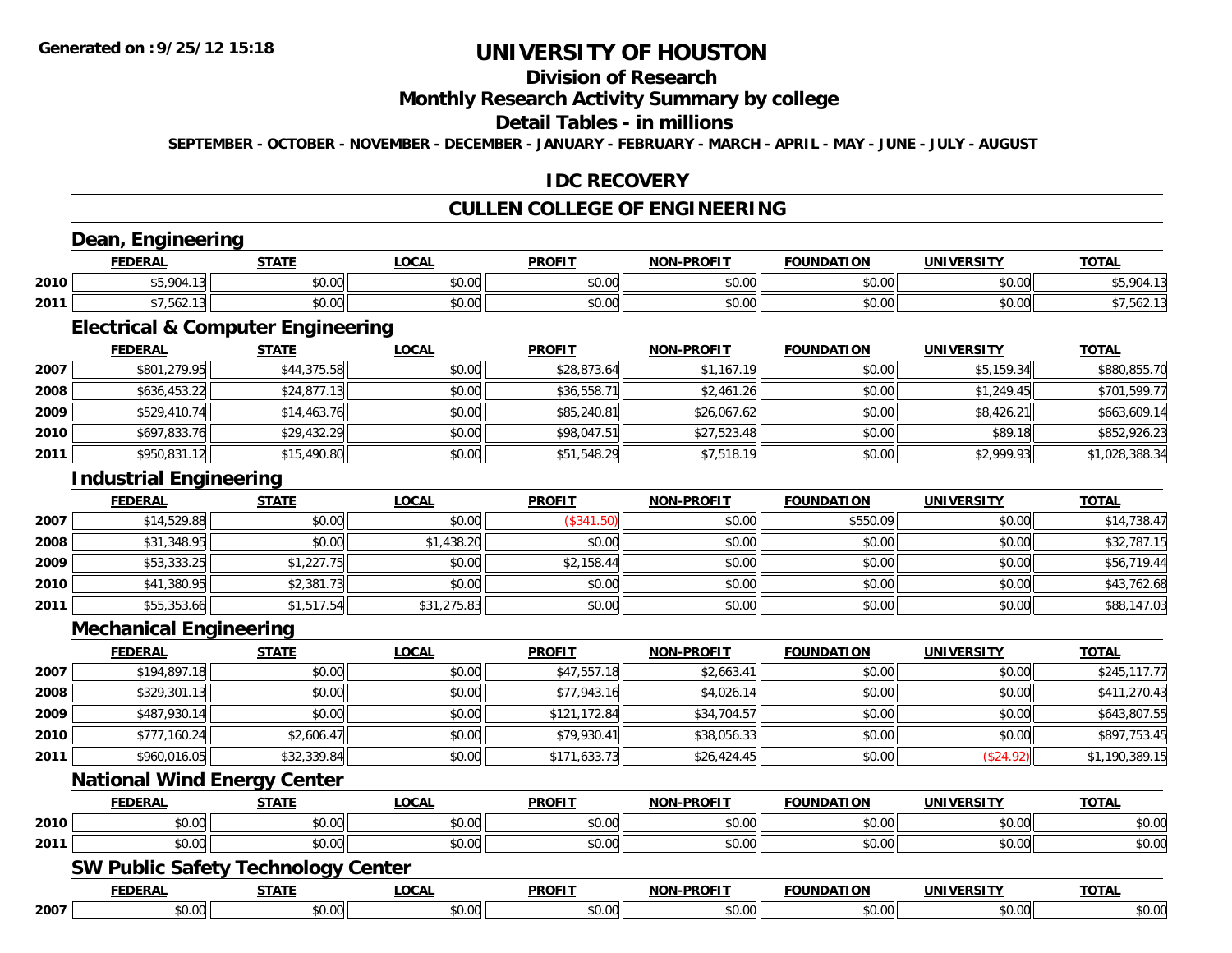# **Division of Research**

## **Monthly Research Activity Summary by college**

#### **Detail Tables - in millions**

**SEPTEMBER - OCTOBER - NOVEMBER - DECEMBER - JANUARY - FEBRUARY - MARCH - APRIL - MAY - JUNE - JULY - AUGUST**

## **IDC RECOVERY**

## **CULLEN COLLEGE OF ENGINEERING**

## **SW Public Safety Technology Center**

|              | <b>FEDERAL</b>  | <b>STATE</b> | <u>LOCAL</u> | <b>PROFIT</b>  | <b>NON-PROFIT</b> | <b>FOUNDATION</b> | <b>UNIVERSITY</b> | <b>TOTAL</b>    |
|--------------|-----------------|--------------|--------------|----------------|-------------------|-------------------|-------------------|-----------------|
| 2008         | \$0.00          | \$0.00       | \$0.00       | \$0.00         | \$0.00            | \$0.00            | \$0.00            | \$0.00          |
| 2009         | \$0.00          | \$0.00       | \$0.00       | \$0.00         | \$0.00            | \$0.00            | \$0.00            | \$0.00          |
| 2010         | \$0.00          | \$0.00       | \$0.00       | \$0.00         | \$0.00            | \$0.00            | \$0.00            | \$0.00          |
| <b>Total</b> | \$11,890,921.83 | \$846,311.14 | \$272,351.10 | \$1,625,962.77 | \$245,943.43      | \$42,185.20       | \$155,064.68      | \$15,078,740.15 |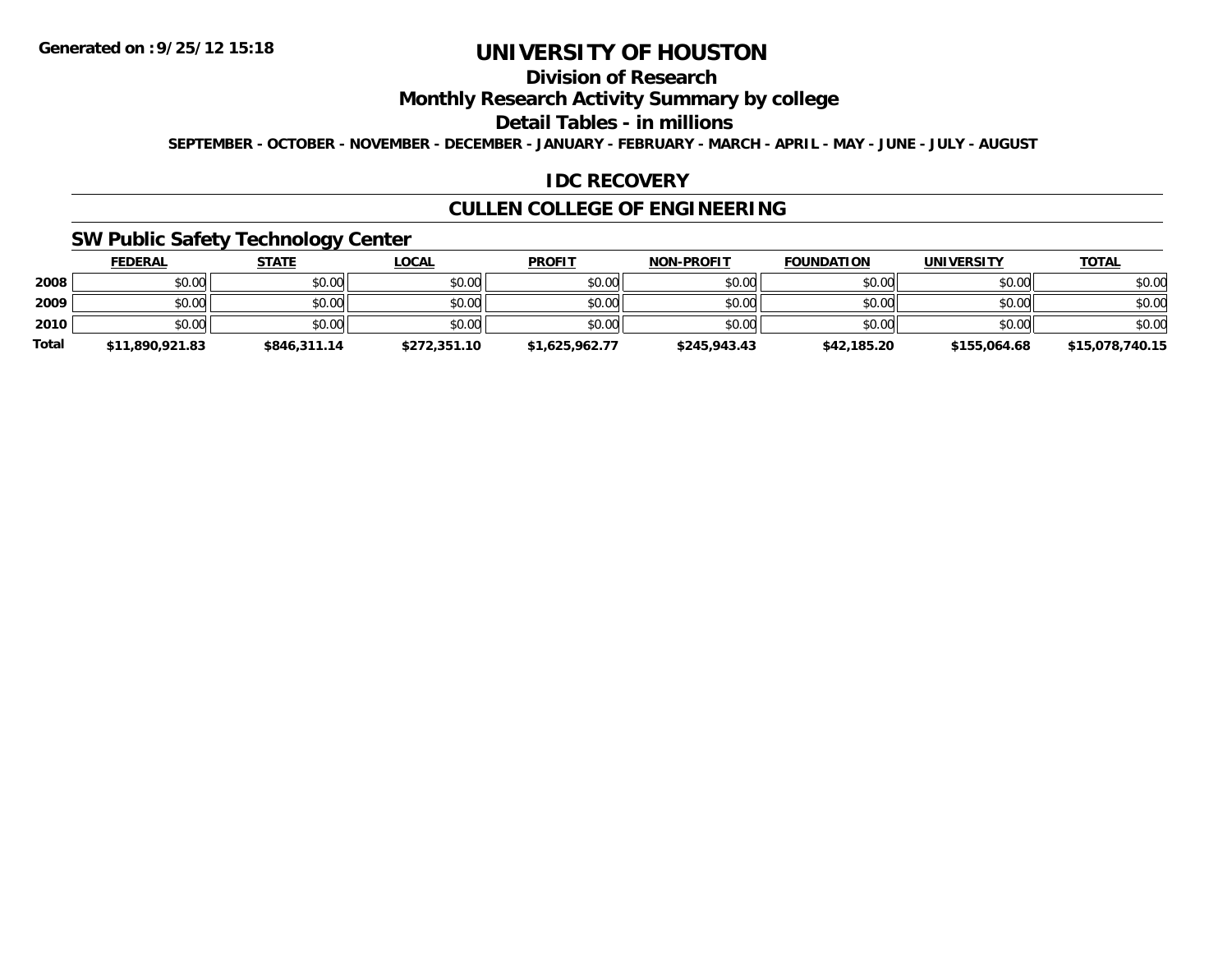# **Division of Research**

# **Monthly Research Activity Summary by college**

#### **Detail Tables - in millions**

**SEPTEMBER - OCTOBER - NOVEMBER - DECEMBER - JANUARY - FEBRUARY - MARCH - APRIL - MAY - JUNE - JULY - AUGUST**

## **IDC RECOVERY**

# **DIVISION OF RESEARCH**

## **Center for Advanced Materials**

|      | <b>FEDERAL</b> | <b>STATE</b> | <u>LOCAL</u> | <b>PROFIT</b> | <b>NON-PROFIT</b> | <b>FOUNDATION</b> | <b>UNIVERSITY</b> | <b>TOTAL</b> |
|------|----------------|--------------|--------------|---------------|-------------------|-------------------|-------------------|--------------|
| 2007 | \$1,088.20     | \$0.00       | \$0.00       | \$0.00        | \$0.00            | \$0.00            | \$0.00            | \$1,088.20   |
| 2008 | \$9,891.54     | \$0.00       | \$0.00       | \$0.00        | \$0.00            | \$0.00            | \$0.00            | \$9,891.54   |
| 2009 | \$12,533.88    | \$0.00       | \$0.00       | \$4,935.22    | \$0.00            | \$0.00            | \$0.00            | \$17,469.10  |
| 2010 | \$5,732.10     | \$12,084.76  | \$0.00       | \$484.70      | \$0.00            | \$0.00            | \$0.00            | \$18,301.57  |
| 2011 | \$19,614.1     | \$8,382.03   | \$0.00       | \$2,807.02    | \$0.00            | \$0.00            | \$0.00            | \$30,803.22  |

# **Center for Biomedical & Environmental Genomics**

|      | <u>FEDERAL</u> | <u>STATE</u> | <u>LOCAL</u> | <b>PROFIT</b> | <b>NON-PROFIT</b> | <b>FOUNDATION</b> | <b>UNIVERSITY</b> | <b>TOTAL</b> |
|------|----------------|--------------|--------------|---------------|-------------------|-------------------|-------------------|--------------|
| 2007 | \$0.00         | \$0.00       | \$0.00       | \$0.00        | \$0.00            | \$0.00            | \$0.00            | \$0.00       |
| 2008 | \$0.00         | \$0.00       | \$0.00       | \$0.00        | \$0.00            | \$0.00            | \$0.00            | \$0.00       |
| 2009 | \$0.00         | \$0.00       | \$0.00       | \$0.00        | \$0.00            | \$0.00            | \$0.00            | \$0.00       |
| 2010 | \$0.00         | \$0.00       | \$0.00       | \$0.00        | \$0.00            | \$0.00            | \$0.00            | \$0.00       |
| 2011 | \$0.00         | \$0.00       | \$0.00       | \$0.00        | \$0.00            | \$0.00            | \$0.00            | \$0.00       |

## **Center for Industrial Partnerships**

|      | <b>FEDERAL</b> | <u>STATE</u> | <b>LOCAL</b> | <b>PROFIT</b> | <b>NON-PROFIT</b> | <b>FOUNDATION</b> | <b>UNIVERSITY</b> | <b>TOTAL</b> |
|------|----------------|--------------|--------------|---------------|-------------------|-------------------|-------------------|--------------|
| 2008 | \$1,719.97     | \$0.00       | \$0.00       | \$3,931.      | \$0.00            | \$0.00            | \$0.00            | \$5,651.74   |
| 2009 | \$41,657.42    | \$0.00       | \$0.00       | \$5.095.32    | \$0.00            | \$0.00            | \$0.00            | \$46,752.74  |
| 2010 | \$87,398.83    | \$0.00       | \$0.00       | \$1,782.49    | \$0.00            | \$0.00            | \$0.00            | \$89,181.32  |
| 2011 | \$86,487.61    | \$0.00       | \$0.00       | \$10,086.17   | \$0.00            | \$0.00            | \$0.00            | \$96,573.78  |

## **Center for Neuromotor & Biomechanics Research**

|      | <b>FEDERAL</b> | <b>STATE</b> | <u>LOCAL</u> | <b>PROFIT</b> | <b>NON-PROFIT</b> | <b>FOUNDATION</b> | <b>UNIVERSITY</b> | <b>TOTAL</b> |
|------|----------------|--------------|--------------|---------------|-------------------|-------------------|-------------------|--------------|
| 2008 | \$0.00         | \$0.00       | \$0.00       | \$0.00        | \$0.00            | \$0.00            | \$0.00            | \$0.00       |
| 2009 | \$0.00         | \$0.00       | \$0.00       | \$0.00        | \$0.00            | \$0.00            | \$0.00            | \$0.00       |
| 2010 | \$0.00         | \$0.00       | \$0.00       | \$0.00        | \$0.00            | \$0.00            | \$0.00            | \$0.00       |
| 2011 | \$0.00         | \$0.00       | \$0.00       | \$0.00        | \$0.00            | \$0.00            | \$0.00            | \$0.00       |

## **Division of Research**

|      | <b>FEDERAL</b>       | <b>STATE</b> | <b>LOCAL</b>  | <b>PROFIT</b> | <b>NON-PROFIT</b> | <b>FOUNDATION</b> | <b>UNIVERSITY</b> | <u>TOTAL</u>          |
|------|----------------------|--------------|---------------|---------------|-------------------|-------------------|-------------------|-----------------------|
| 2009 | $$5$ 508 1<br>JUU.I. | \$0.00       | 0.00<br>ง∪.∪บ | \$0.00        | \$0.00            | \$0.00            | \$0.00            | $AT$ FOO 1<br>,800,04 |
| 2010 | \$8,802.85           | \$0.00       | \$0.00        | \$0.00        | \$0.00            | \$0.00            | \$0.00            | \$8,802.85            |
| 2011 |                      | \$0.00       | \$0.00        | \$0.00        | \$0.00            | \$0.00            | \$0.00            |                       |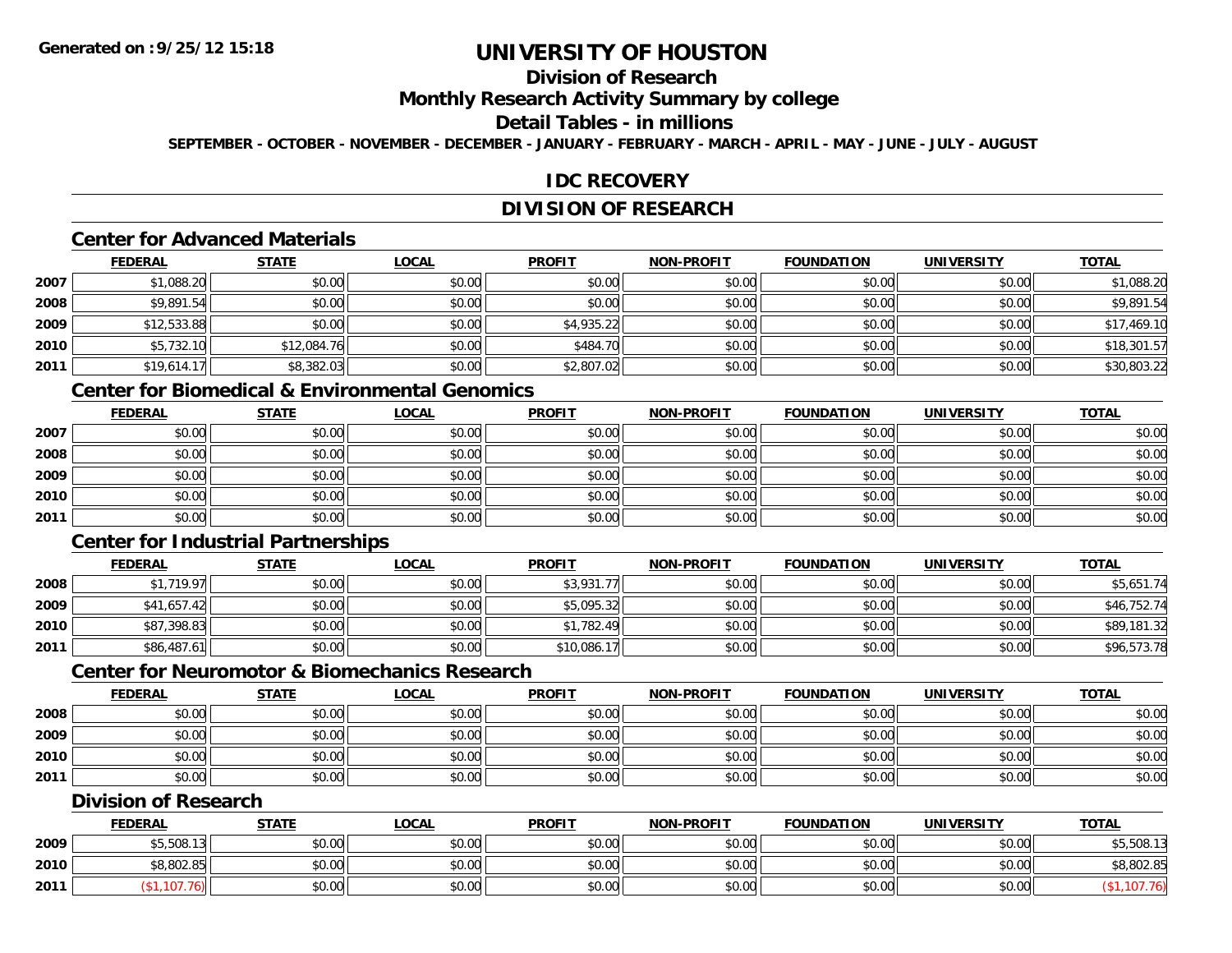# **Division of Research**

**Monthly Research Activity Summary by college**

#### **Detail Tables - in millions**

**SEPTEMBER - OCTOBER - NOVEMBER - DECEMBER - JANUARY - FEBRUARY - MARCH - APRIL - MAY - JUNE - JULY - AUGUST**

#### **IDC RECOVERY**

## **DIVISION OF RESEARCH**

|      | <b>Energy Laboratory</b>           |                                       |              |               |                   |                   |                   |              |
|------|------------------------------------|---------------------------------------|--------------|---------------|-------------------|-------------------|-------------------|--------------|
|      | <b>FEDERAL</b>                     | <b>STATE</b>                          | <b>LOCAL</b> | <b>PROFIT</b> | <b>NON-PROFIT</b> | <b>FOUNDATION</b> | <b>UNIVERSITY</b> | <b>TOTAL</b> |
| 2007 | \$198.18                           | \$0.00                                | \$0.00       | \$0.00        | \$0.00            | \$0.00            | \$0.00            | \$198.18     |
|      | <b>Institute for Nanoenergy</b>    |                                       |              |               |                   |                   |                   |              |
|      | <b>FEDERAL</b>                     | <b>STATE</b>                          | <b>LOCAL</b> | <b>PROFIT</b> | <b>NON-PROFIT</b> | <b>FOUNDATION</b> | <b>UNIVERSITY</b> | <b>TOTAL</b> |
| 2008 | \$0.00                             | \$0.00                                | \$0.00       | \$0.00        | \$0.00            | \$0.00            | \$0.00            | \$0.00       |
| 2009 | \$0.00                             | \$0.00                                | \$0.00       | \$0.00        | \$0.00            | \$0.00            | \$0.00            | \$0.00       |
| 2010 | \$0.00                             | \$0.00                                | \$0.00       | \$0.00        | \$0.00            | \$0.00            | \$0.00            | \$0.00       |
| 2011 | \$0.00                             | \$0.00                                | \$0.00       | \$0.00        | \$0.00            | \$0.00            | \$0.00            | \$0.00       |
|      |                                    | <b>Office of Contracts and Grants</b> |              |               |                   |                   |                   |              |
|      | <b>FEDERAL</b>                     | <b>STATE</b>                          | <b>LOCAL</b> | <b>PROFIT</b> | <b>NON-PROFIT</b> | <b>FOUNDATION</b> | <b>UNIVERSITY</b> | <b>TOTAL</b> |
| 2008 | \$0.00                             | \$0.00                                | \$0.00       | \$0.00        | \$0.00            | \$0.00            | \$0.00            | \$0.00       |
| 2009 | \$0.00                             | \$0.00                                | \$0.00       | \$0.00        | \$0.00            | \$0.00            | \$0.00            | \$0.00       |
| 2010 | \$0.00                             | \$0.00                                | \$0.00       | \$0.00        | \$0.00            | \$0.00            | \$0.00            | \$0.00       |
| 2011 | \$0.00                             | \$0.00                                | \$0.00       | \$0.00        | \$0.00            | \$0.00            | \$0.00            | \$0.00       |
|      | <b>Research Financial Services</b> |                                       |              |               |                   |                   |                   |              |
|      | <b>FEDERAL</b>                     | <b>STATE</b>                          | <b>LOCAL</b> | <b>PROFIT</b> | <b>NON-PROFIT</b> | <b>FOUNDATION</b> | <b>UNIVERSITY</b> | <b>TOTAL</b> |
| 2008 | \$0.00                             | \$0.00                                | \$0.00       | \$0.00        | \$0.00            | \$0.00            | \$0.00            | \$0.00       |
| 2009 | \$0.00                             | \$0.00                                | \$0.00       | \$0.00        | \$0.00            | \$0.00            | \$0.00            | \$0.00       |
| 2010 | \$0.00                             | \$0.00                                | \$0.00       | \$0.00        | \$0.00            | \$0.00            | \$0.00            | \$0.00       |
| 2011 | \$0.00                             | \$0.00                                | \$0.00       | \$0.00        | \$0.00            | \$0.00            | \$0.00            | \$0.00       |
|      | <b>Research Information Center</b> |                                       |              |               |                   |                   |                   |              |
|      | <b>FEDERAL</b>                     | <b>STATE</b>                          | <b>LOCAL</b> | <b>PROFIT</b> | <b>NON-PROFIT</b> | <b>FOUNDATION</b> | <b>UNIVERSITY</b> | <b>TOTAL</b> |
| 2008 | \$0.00                             | \$0.00                                | \$0.00       | \$0.00        | \$0.00            | \$0.00            | \$0.00            | \$0.00       |
|      | <b>TcSAM</b>                       |                                       |              |               |                   |                   |                   |              |
|      | <b>FEDERAL</b>                     | <b>STATE</b>                          | <b>LOCAL</b> | <b>PROFIT</b> | <b>NON-PROFIT</b> | <b>FOUNDATION</b> | <b>UNIVERSITY</b> | <b>TOTAL</b> |
| 2007 | \$0.00                             | \$0.00                                | \$0.00       | \$0.00        | \$0.00            | \$0.00            | \$0.00            | \$0.00       |
| 2008 | \$0.00                             | \$0.00                                | \$0.00       | \$0.00        | \$0.00            | \$0.00            | \$0.00            | \$0.00       |
| 2009 | \$0.00                             | \$0.00                                | \$0.00       | \$0.00        | \$0.00            | \$0.00            | \$0.00            | \$0.00       |
| 2010 | \$0.00                             | \$0.00                                | \$0.00       | \$0.00        | \$0.00            | \$0.00            | \$0.00            | \$0.00       |
| 2011 | \$0.00                             | \$0.00                                | \$0.00       | \$0.00        | \$0.00            | \$0.00            | \$0.00            | \$0.00       |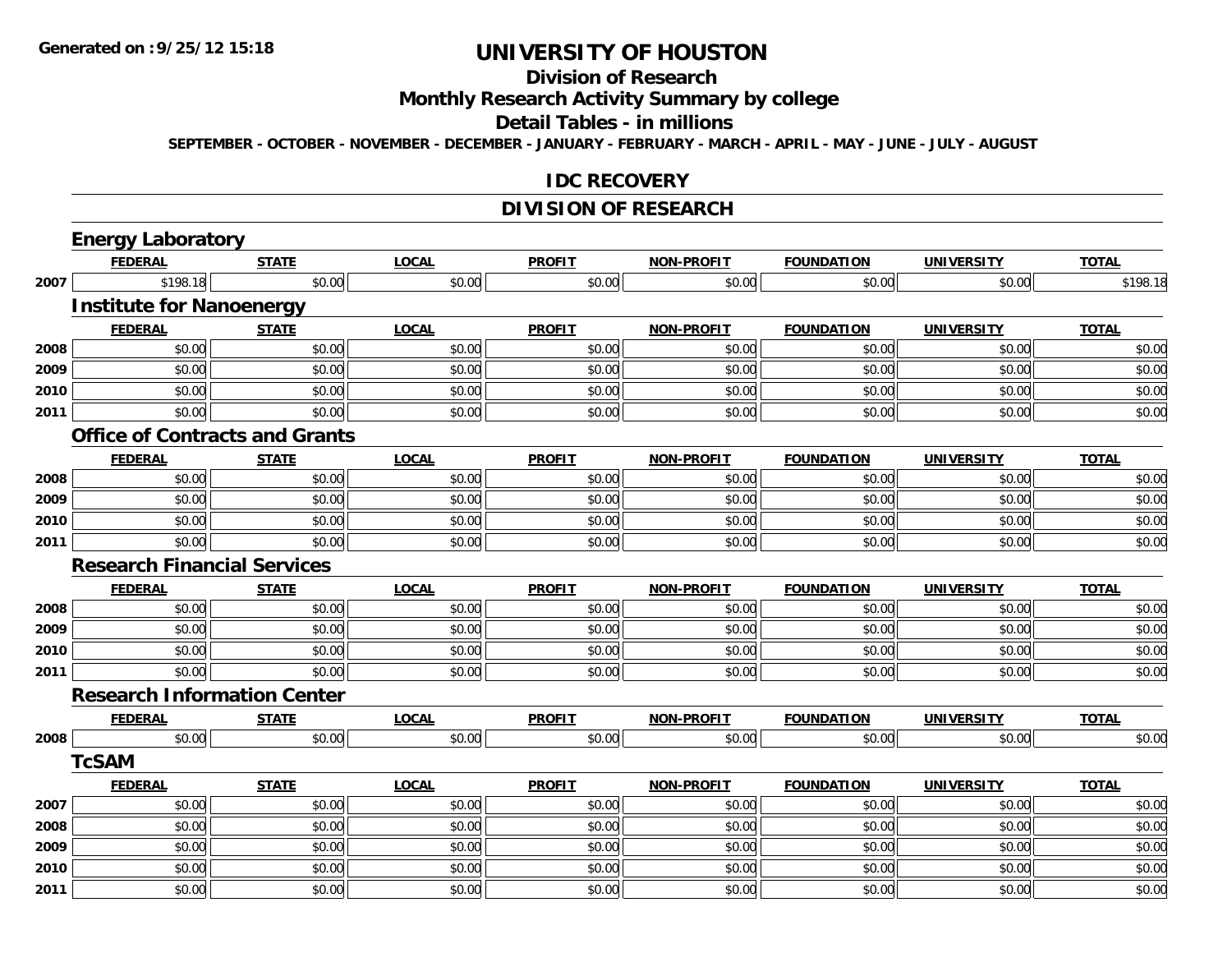# **Division of Research**

# **Monthly Research Activity Summary by college**

#### **Detail Tables - in millions**

**SEPTEMBER - OCTOBER - NOVEMBER - DECEMBER - JANUARY - FEBRUARY - MARCH - APRIL - MAY - JUNE - JULY - AUGUST**

#### **IDC RECOVERY**

## **DIVISION OF RESEARCH**

|       | TcSUH                                    |              |              |               |                   |                   |                   |                |
|-------|------------------------------------------|--------------|--------------|---------------|-------------------|-------------------|-------------------|----------------|
|       | <b>FEDERAL</b>                           | <b>STATE</b> | <b>LOCAL</b> | <b>PROFIT</b> | <b>NON-PROFIT</b> | <b>FOUNDATION</b> | <b>UNIVERSITY</b> | <b>TOTAL</b>   |
| 2007  | \$54,574.24                              | \$0.00       | \$0.00       | (\$288.95)    | \$0.00            | \$0.00            | \$0.00            | \$54,285.29    |
| 2008  | \$60,264.76                              | \$0.00       | \$0.00       | (\$181.08)    | \$0.00            | \$0.00            | \$0.00            | \$60,083.68    |
| 2009  | \$34,941.01                              | \$0.00       | \$0.00       | \$4,777.75    | \$0.00            | \$0.00            | \$0.00            | \$39,718.76    |
| 2010  | \$21,895.18                              | \$0.00       | \$0.00       | \$56,768.65   | \$0.00            | \$0.00            | \$0.00            | \$78,663.83    |
| 2011  | \$16,627.65                              | \$661.01     | \$0.00       | \$44,392.72   | \$0.00            | \$0.00            | \$0.00            | \$61,681.38    |
|       | <b>Texas Learning/Computation Center</b> |              |              |               |                   |                   |                   |                |
|       | <b>FEDERAL</b>                           | <b>STATE</b> | <b>LOCAL</b> | <b>PROFIT</b> | <b>NON-PROFIT</b> | <b>FOUNDATION</b> | <b>UNIVERSITY</b> | <b>TOTAL</b>   |
| 2007  | \$0.00                                   | \$0.00       | \$0.00       | \$0.00        | \$0.00            | \$0.00            | \$0.00            | \$0.00         |
| 2008  | \$0.00                                   | \$0.00       | \$0.00       | \$0.00        | \$0.00            | \$0.00            | \$0.00            | \$0.00         |
| 2009  | \$0.00                                   | \$0.00       | \$0.00       | \$0.00        | \$0.00            | \$0.00            | \$0.00            | \$0.00         |
| 2010  | \$0.00                                   | \$0.00       | \$0.00       | \$0.00        | \$0.00            | \$0.00            | \$0.00            | \$0.00         |
| 2011  | \$10,721.76                              | \$0.00       | \$0.00       | \$0.00        | \$0.00            | \$0.00            | \$0.00            | \$10,721.76    |
|       | <b>Texas Obesity Research Center</b>     |              |              |               |                   |                   |                   |                |
|       | <b>FEDERAL</b>                           | <b>STATE</b> | <b>LOCAL</b> | <b>PROFIT</b> | <b>NON-PROFIT</b> | <b>FOUNDATION</b> | <b>UNIVERSITY</b> | <b>TOTAL</b>   |
| 2010  | \$0.00                                   | \$0.00       | \$0.00       | \$0.00        | \$0.00            | \$0.00            | \$0.00            | \$0.00         |
| 2011  | \$0.00                                   | \$0.00       | \$0.00       | \$0.00        | \$0.00            | \$0.00            | \$0.00            | \$0.00         |
|       | <b>TIMES</b>                             |              |              |               |                   |                   |                   |                |
|       | <b>FEDERAL</b>                           | <b>STATE</b> | <b>LOCAL</b> | <b>PROFIT</b> | <b>NON-PROFIT</b> | <b>FOUNDATION</b> | <b>UNIVERSITY</b> | <b>TOTAL</b>   |
| 2007  | \$396,635.36                             | \$0.00       | \$0.00       | \$0.00        | \$0.00            | \$0.00            | \$0.00            | \$396,635.36   |
| 2008  | \$733,757.26                             | \$319,790.59 | \$0.00       | \$0.00        | \$0.00            | \$0.00            | \$0.00            | \$1,053,547.85 |
| 2009  | \$440,167.76                             | \$198,702.59 | \$0.00       | \$0.00        | \$0.00            | \$0.00            | \$9,171.09        | \$648,041.45   |
| 2010  | \$387,937.35                             | \$111,341.74 | \$0.00       | \$0.00        | \$0.00            | \$0.00            | \$162.29          | \$499,441.38   |
| 2011  | \$516,498.30                             | (\$1,733.32) | \$0.00       | \$0.00        | \$0.00            | \$0.00            | \$0.00            | \$514,764.98   |
| Total | \$2,953,545.74                           | \$649,229.41 | \$0.00       | \$134,591.78  | \$0.00            | \$0.00            | \$9,333.38        | \$3,746,700.31 |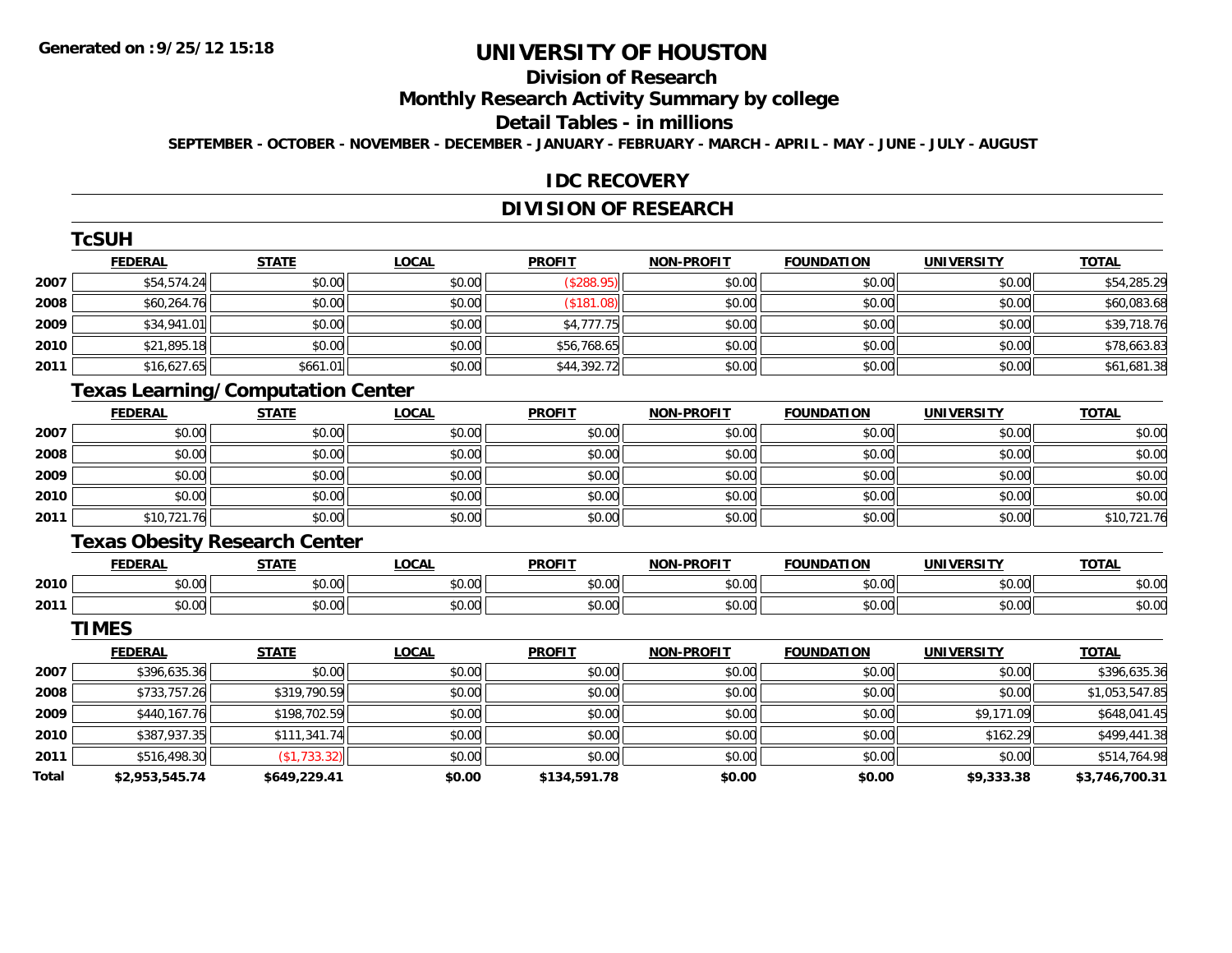# **Division of Research**

#### **Monthly Research Activity Summary by college**

#### **Detail Tables - in millions**

**SEPTEMBER - OCTOBER - NOVEMBER - DECEMBER - JANUARY - FEBRUARY - MARCH - APRIL - MAY - JUNE - JULY - AUGUST**

#### **IDC RECOVERY**

# **GRADUATE COLLEGE OF SOCIAL WORK**

# **Child & Family for Innovative Research**

|      | <b>FEDERAL</b> | <b>STATE</b> | <b>LOCAL</b> | <b>PROFIT</b> | <b>NON-PROFIT</b> | <b>FOUNDATION</b> | <b>UNIVERSITY</b> | <b>TOTAL</b> |
|------|----------------|--------------|--------------|---------------|-------------------|-------------------|-------------------|--------------|
| 2007 | \$0.00         | \$0.00       | \$0.00       | \$0.00        | \$2,398.93        | \$0.00            | \$0.00            | \$2,398.93   |
| 2008 | \$0.00         | \$7,543.33   | \$0.00       | \$0.00        | \$2,032.57        | \$0.00            | \$0.00            | \$9,575.90   |
| 2009 | \$674.83       | \$20,928.63  | \$0.00       | \$0.00        | \$2,144.05        | \$0.00            | \$0.00            | \$23,747.51  |
| 2010 | \$2,082.71     | \$965.71     | \$0.00       | \$0.00        | \$0.00            | \$0.00            | \$0.00            | \$3,048.42   |
| 2011 | \$352.45       | \$0.00       | \$0.00       | \$0.00        | \$0.00            | \$0.00            | \$0.00            | \$352.45     |

#### **Community Projects - Social Work**

|      | <u>FEDERAL</u> | <u>STATE</u>  | <u>LOCAL</u> | <b>PROFIT</b> | NON-PROFIT | <b>FOUNDATION</b> | <b>UNIVERSITY</b> | <b>TOTAL</b> |
|------|----------------|---------------|--------------|---------------|------------|-------------------|-------------------|--------------|
| 2007 | \$11,512.20    | \$0.00        | \$0.00       | \$0.00        | \$342.07   | \$0.00            | \$0.00            | \$11,854.27  |
| 2008 | \$16,471.25    | \$0.00        | \$0.00       | \$0.00        | \$1,160.79 | \$0.00            | \$0.00            | \$17,632.04  |
| 2009 | \$15,708.40    | \$0.00        | \$0.00       | \$0.00        | \$48.04    | \$0.00            | \$0.00            | \$15,756.44  |
| 2010 | \$0.00         | \$0.00        | \$0.00       | \$0.00        | \$0.00     | \$0.00            | \$0.00            | \$0.00       |
| 2011 | \$0.00         | $($ \$168.90) | \$0.00       | \$0.00        | \$0.00     | \$0.00            | \$0.00            | (\$168.90)   |

## **Dean, Social Work**

|      | <b>FEDERAL</b> | <b>STATE</b> | <u>LOCAL</u> | <b>PROFIT</b> | <b>NON-PROFIT</b> | <b>FOUNDATION</b> | <b>UNIVERSITY</b> | <b>TOTAL</b> |
|------|----------------|--------------|--------------|---------------|-------------------|-------------------|-------------------|--------------|
| 2007 | \$277,232.94   | \$21,435.78  | \$0.00       | \$0.00        | \$0.00            | \$0.00            | \$0.00            | \$298,668.72 |
| 2008 | \$320,930.88   | \$55,644.03  | \$0.00       | \$0.00        | \$0.00            | \$0.00            | \$0.00            | \$376,574.91 |
| 2009 | \$424,605.67   | \$71,466.20  | \$0.00       | \$0.00        | \$0.00            | \$53.39           | \$0.00            | \$496,125.26 |
| 2010 | \$536,777.72   | \$48,441.46  | \$0.00       | \$0.00        | \$0.00            | \$186.20          | \$0.00            | \$585,405.38 |
| 2011 | \$571,459.16   | \$1,023.85   | \$0.00       | \$0.00        | \$0.00            | \$161.12          | \$0.00            | \$572,644.13 |

### **Drug and Social Policy Research**

|      | <b>FEDERAL</b> | <b>STATE</b> | <u>LOCAL</u> | <b>PROFIT</b> | <b>NON-PROFIT</b> | <b>FOUNDATION</b> | <b>UNIVERSITY</b> | <b>TOTAL</b> |
|------|----------------|--------------|--------------|---------------|-------------------|-------------------|-------------------|--------------|
| 2007 | \$0.00         | \$0.00       | \$0.00       | \$0.00        | \$0.00            | \$0.00            | \$0.00            | \$0.00       |
| 2008 | \$0.00         | \$0.00       | \$0.00       | \$0.00        | \$0.00            | \$0.00            | \$0.00            | \$0.00       |
| 2009 | \$0.00         | \$0.00       | \$0.00       | \$0.00        | \$0.00            | \$0.00            | \$0.00            | \$0.00       |
| 2010 | \$0.00         | \$0.00       | \$0.00       | \$0.00        | \$0.00            | \$0.00            | \$0.00            | \$0.00       |
| 2011 | \$0.00         | \$0.00       | \$0.00       | \$0.00        | \$0.00            | \$0.00            | \$0.00            | \$0.00       |

## **Office for Drug SPR**

|      | <b>FEBER!</b><br>-n.e | $- - - -$                         | .OCAI                                      | <b>PROFIT</b>                 | <b>LDDOFIT</b><br><b>NON</b> | <b>INDA</b> | - IV. J'      | <b>TOTAL</b>                   |
|------|-----------------------|-----------------------------------|--------------------------------------------|-------------------------------|------------------------------|-------------|---------------|--------------------------------|
| 2007 | $\sim$ 00<br>ิ ∪ ∪ ∪  | $\sim$<br>$\sim$ $\sim$<br>90. UU | $\mathsf{A} \cap \mathsf{A} \cap$<br>PU.UU | $\sim$ $\sim$ $\sim$<br>pu.uu | \$0.00                       | JU.UU       | 0.00<br>vv.vv | 0000<br>\$U.UU                 |
| 2008 | ง∪.∪บ                 | $\uparrow$ $\uparrow$<br>ט.ט      | $\sim$ 00<br>PO.OO                         | $\sim$ 00<br>JU.UU            | \$0.00                       | vv.         | 0.00<br>JU.UU | 0 <sup>0</sup><br><b>JU.UU</b> |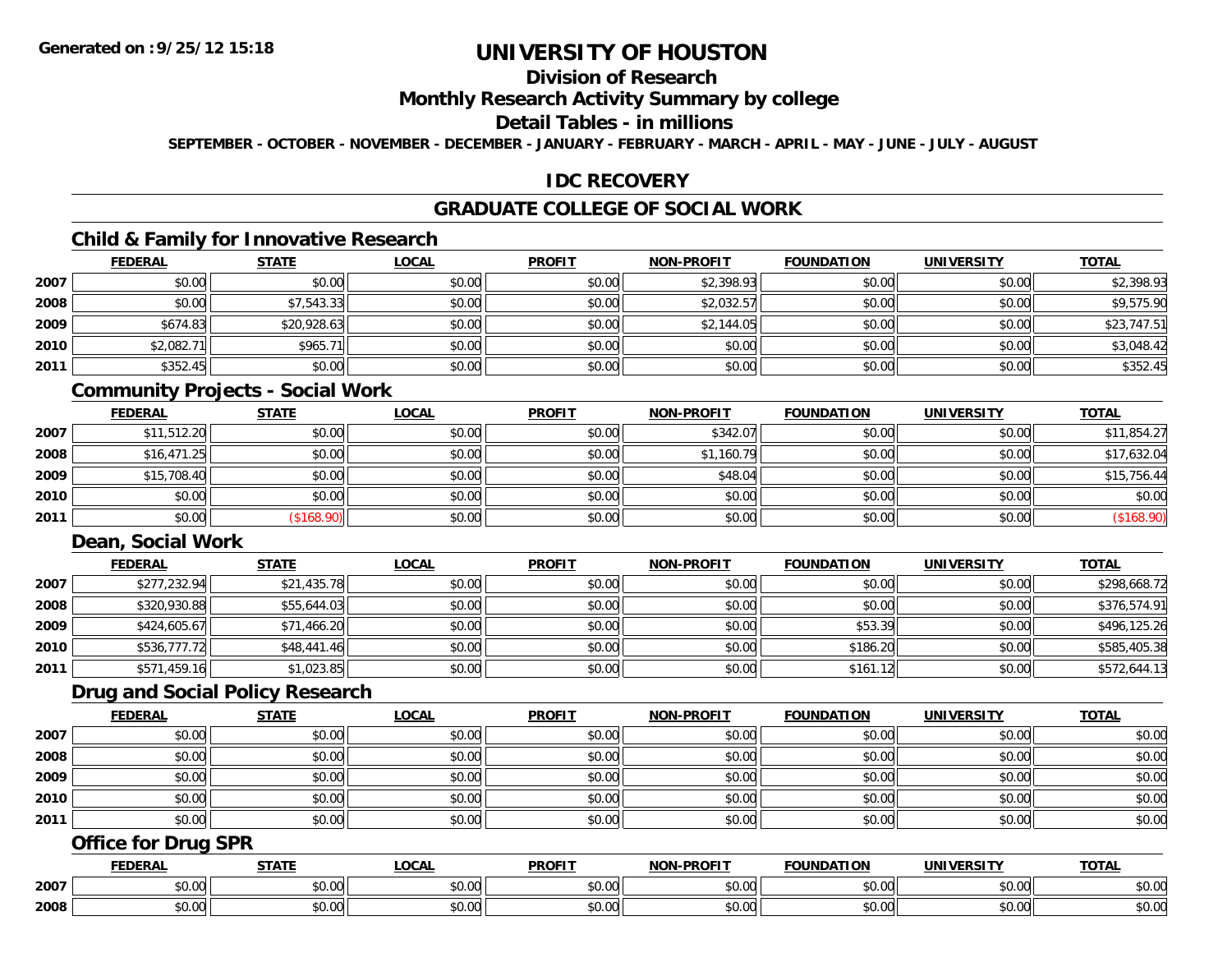# **Division of Research**

## **Monthly Research Activity Summary by college**

#### **Detail Tables - in millions**

**SEPTEMBER - OCTOBER - NOVEMBER - DECEMBER - JANUARY - FEBRUARY - MARCH - APRIL - MAY - JUNE - JULY - AUGUST**

#### **IDC RECOVERY**

#### **GRADUATE COLLEGE OF SOCIAL WORK**

# **Office for Drug SPR**

|              | <b>FEDERAL</b> | <u>STATE</u> | <u>LOCAL</u> | <b>PROFIT</b> | <b>NON-PROFIT</b> | <b>FOUNDATION</b> | <b>UNIVERSITY</b> | <b>TOTAL</b>   |
|--------------|----------------|--------------|--------------|---------------|-------------------|-------------------|-------------------|----------------|
| 2009         | \$0.00         | \$0.00       | \$0.00       | \$0.00        | \$0.00            | \$0.00            | \$0.00            | \$0.00         |
| 2010         | \$0.00         | \$0.00       | \$0.00       | \$0.00        | \$0.00            | \$0.00            | \$0.00            | \$0.00         |
| 2011         | \$0.00         | \$0.00       | \$0.00       | \$0.00        | \$0.00            | \$0.00            | \$0.00            | \$0.00         |
| <b>Total</b> | \$2,177,808.21 | \$227,280.09 | \$0.00       | \$0.00        | \$8,126.45        | \$400.71          | \$0.00            | \$2,413,615.46 |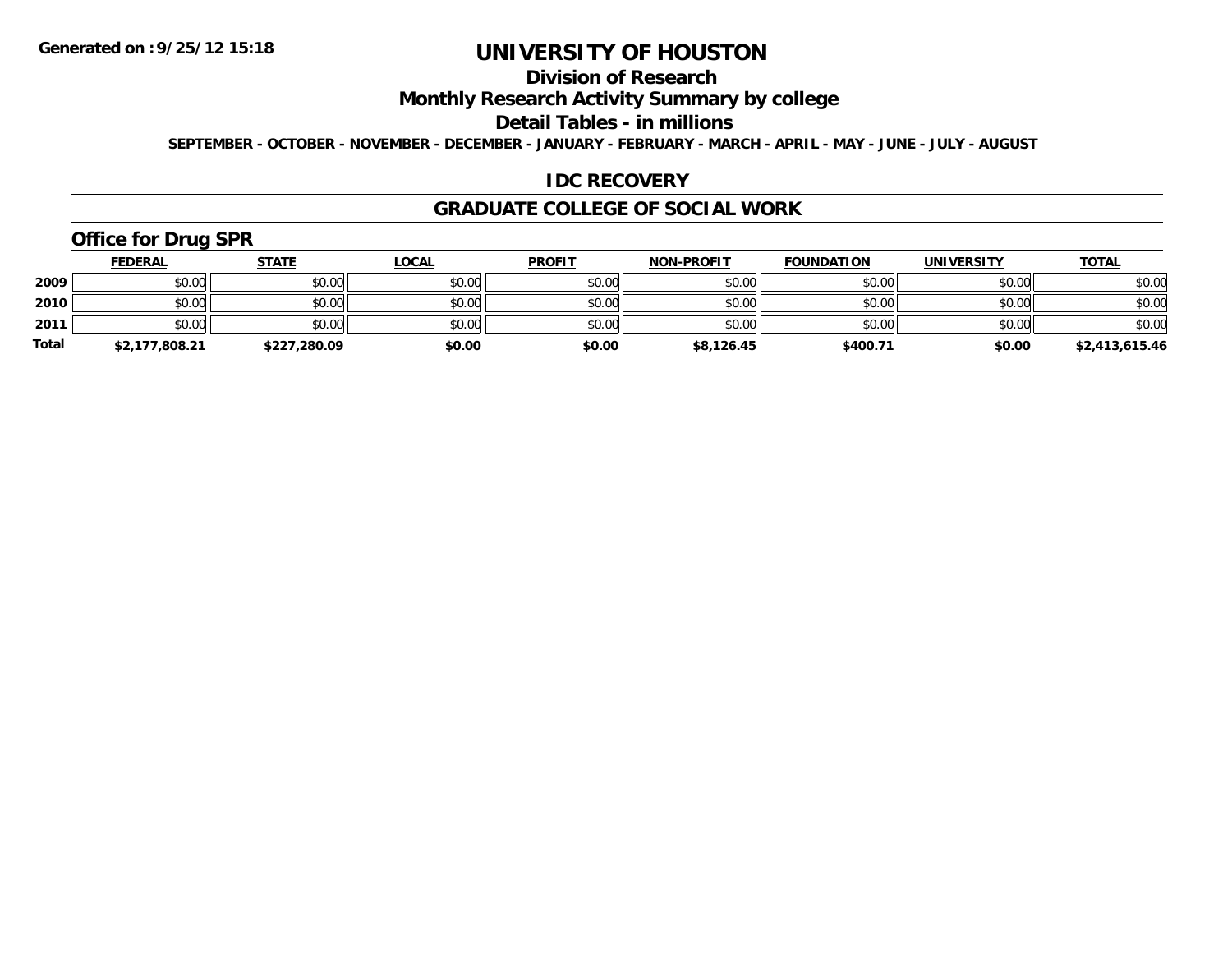# **Division of Research**

## **Monthly Research Activity Summary by college**

#### **Detail Tables - in millions**

**SEPTEMBER - OCTOBER - NOVEMBER - DECEMBER - JANUARY - FEBRUARY - MARCH - APRIL - MAY - JUNE - JULY - AUGUST**

#### **IDC RECOVERY**

#### **HILTON COLLEGE OF HOTEL AND RESTAURANT MANAGEMENT**

### **Hotel and Restaurant Management**

|       | <b>FEDERAL</b> | <b>STATE</b> | <b>LOCAL</b> | <b>PROFIT</b> | <b>NON-PROFIT</b> | <b>FOUNDATION</b> | <b>UNIVERSITY</b> | <b>TOTAL</b> |
|-------|----------------|--------------|--------------|---------------|-------------------|-------------------|-------------------|--------------|
| 2007  | \$0.00         | \$26,901.19  | \$0.00       | \$0.00        | \$0.00            | \$0.00            | \$0.00            | \$26,901.19  |
| 2008  | \$0.00         | \$360.60     | \$0.00       | \$0.00        | \$0.00            | \$0.00            | \$0.00            | \$360.60     |
| 2009  | \$2,937.86     | \$0.00       | \$0.00       | \$576.76      | \$0.00            | \$0.00            | \$0.00            | \$3,514.62   |
| 2010  | \$9,532.32     | \$0.00       | \$0.00       | \$0.00        | \$8,084.44        | \$0.00            | \$0.00            | \$17,616.76  |
| 2011  | \$14,843.97    | \$0.00       | \$0.00       | \$0.00        | \$7,685.41        | \$0.00            | \$0.00            | \$22,529.38  |
| Total | \$27,314.15    | \$27,261.79  | \$0.00       | \$576.76      | \$15,769.85       | \$0.00            | \$0.00            | \$70,922.55  |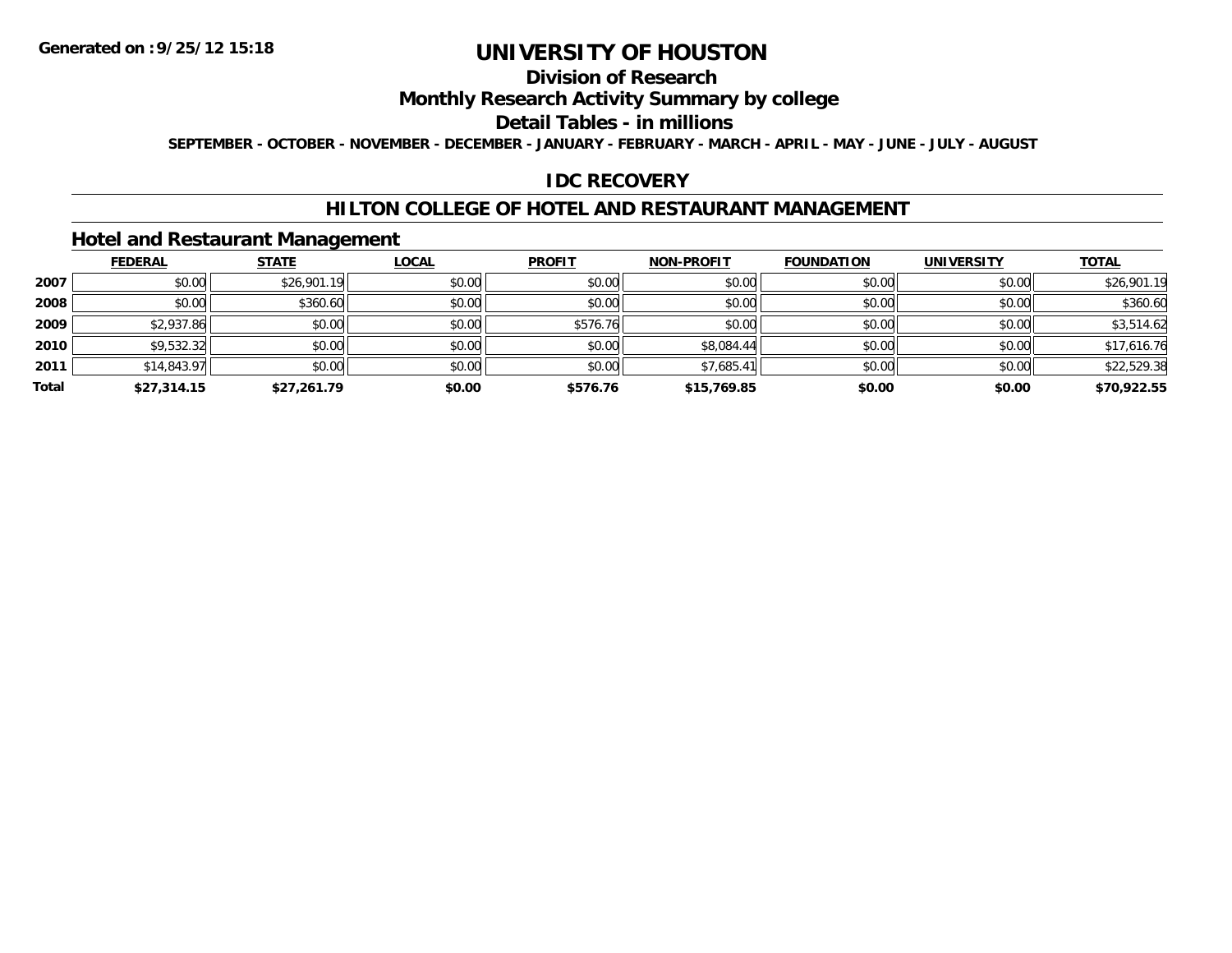# **Division of Research**

**Monthly Research Activity Summary by college**

#### **Detail Tables - in millions**

**SEPTEMBER - OCTOBER - NOVEMBER - DECEMBER - JANUARY - FEBRUARY - MARCH - APRIL - MAY - JUNE - JULY - AUGUST**

#### **IDC RECOVERY**

#### **HONORS COLLEGE**

#### **Houston Teachers Institute**

|       | <b>FEDERAL</b> | <u>STATE</u> | <b>LOCAL</b> | <b>PROFIT</b> | <b>NON-PROFIT</b> | <b>FOUNDATION</b> | <b>UNIVERSITY</b> | <b>TOTAL</b> |
|-------|----------------|--------------|--------------|---------------|-------------------|-------------------|-------------------|--------------|
| 2009  | \$10,525.23    | \$0.00       | \$0.00       | \$0.00        | \$0.00            | \$0.00            | \$0.00            | \$10,525.23  |
| 2010  | \$14,753.21    | \$0.00       | \$0.00       | \$0.00        | \$0.00            | \$0.00            | \$0.00            | \$14,753.21  |
| 2011  | \$11,607.42    | \$0.00       | \$0.00       | \$0.00        | \$2,839.19        | \$0.00            | \$0.00            | \$14,446.61  |
| Total | \$36,885.86    | \$0.00       | \$0.00       | \$0.00        | \$2,839.19        | \$0.00            | \$0.00            | \$39,725.05  |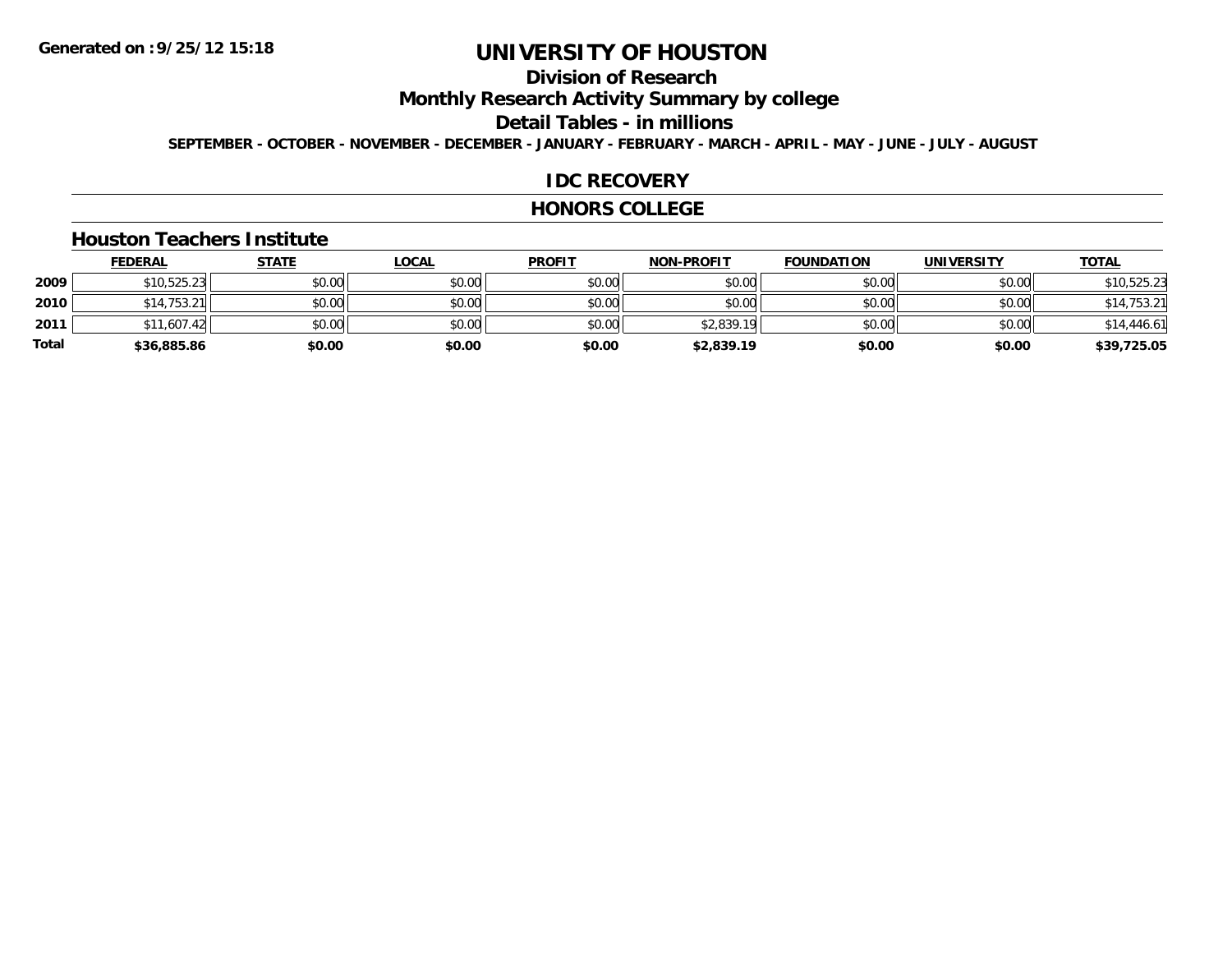# **Division of Research**

**Monthly Research Activity Summary by college**

#### **Detail Tables - in millions**

**SEPTEMBER - OCTOBER - NOVEMBER - DECEMBER - JANUARY - FEBRUARY - MARCH - APRIL - MAY - JUNE - JULY - AUGUST**

#### **IDC RECOVERY**

#### **LIBRARY**

## **Administration, Library**

|       | <b>FEDERAL</b> | <b>STATE</b> | <b>LOCAL</b> | <b>PROFIT</b> | <b>NON-PROFIT</b> | <b>FOUNDATION</b> | <b>UNIVERSITY</b> | <b>TOTAL</b> |
|-------|----------------|--------------|--------------|---------------|-------------------|-------------------|-------------------|--------------|
| 2008  | \$9,768.84     | \$0.00       | \$0.00       | \$0.00        | \$0.00            | \$0.00            | \$0.00            | \$9,768.84   |
| 2009  | \$11,001.31    | \$0.00       | \$0.00       | \$0.00        | \$0.00            | \$0.00            | \$0.00            | \$11,001.31  |
| 2010  | \$10,406.81    | \$0.00       | \$0.00       | \$0.00        | \$0.00            | \$0.00            | \$0.00            | \$10,406.81  |
| 2011  | \$718.08       | \$0.00       | \$0.00       | \$0.00        | \$0.00            | \$0.00            | \$0.00            | \$718.08     |
| Total | \$31,895.04    | \$0.00       | \$0.00       | \$0.00        | \$0.00            | \$0.00            | \$0.00            | \$31,895.04  |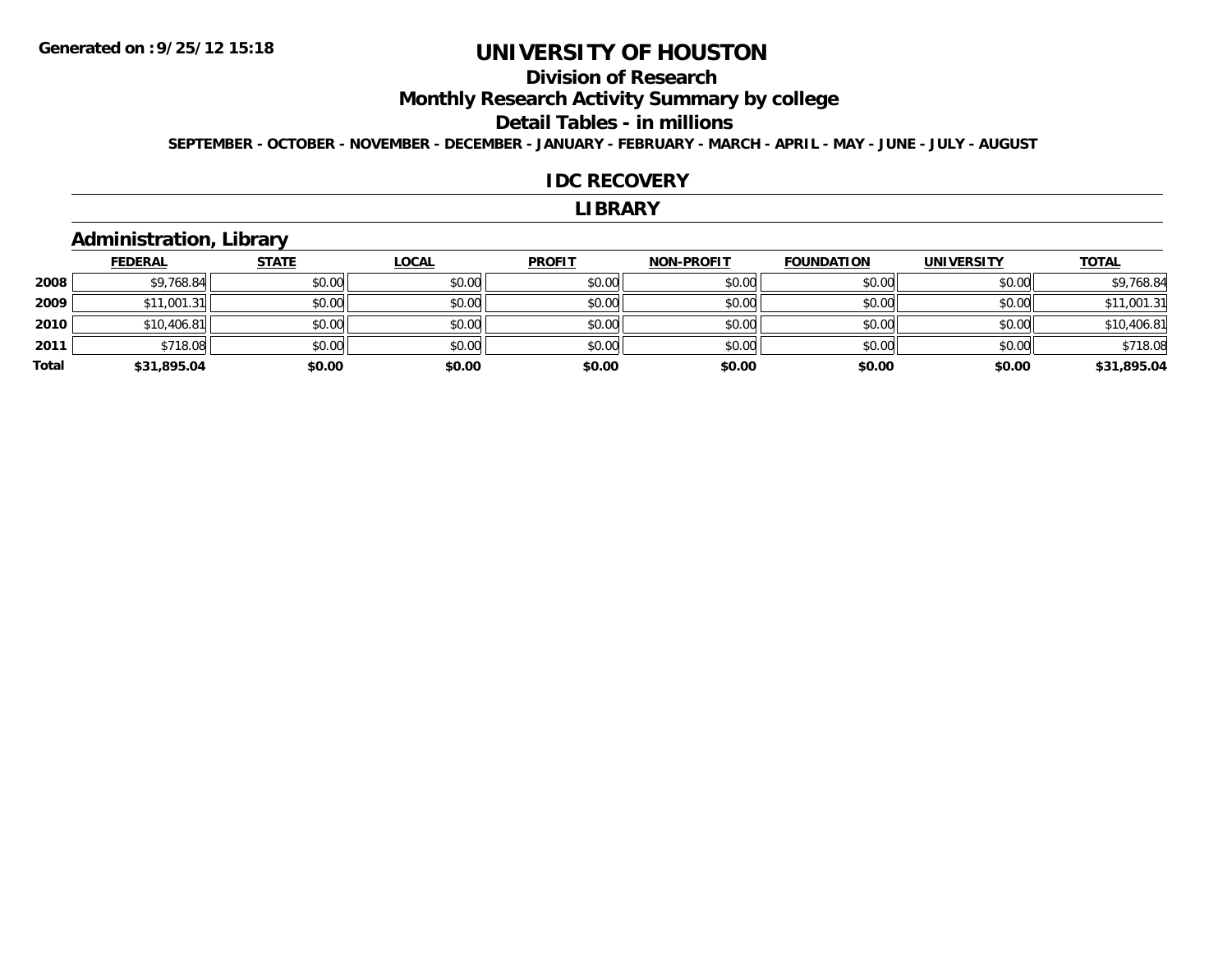## **Division of Research**

#### **Monthly Research Activity Summary by college**

#### **Detail Tables - in millions**

**SEPTEMBER - OCTOBER - NOVEMBER - DECEMBER - JANUARY - FEBRUARY - MARCH - APRIL - MAY - JUNE - JULY - AUGUST**

## **IDC RECOVERY**

## **SENIOR V.P. FOR ACADEMIC AFFAIRS AND PROVOST**

# **Continuing Education**

**Total**

|      | <b>FEDERAL</b>                               | <b>STATE</b> | <b>LOCAL</b> | <b>PROFIT</b> | <b>NON-PROFIT</b> | <b>FOUNDATION</b> | <b>UNIVERSITY</b> | <b>TOTAL</b> |
|------|----------------------------------------------|--------------|--------------|---------------|-------------------|-------------------|-------------------|--------------|
| 2011 | \$0.00                                       | \$79.12      | \$0.00       | \$0.00        | \$0.00            | \$0.00            | \$0.00            | \$79.12      |
|      | <b>Learning and Assessment Services</b>      |              |              |               |                   |                   |                   |              |
|      | <b>FEDERAL</b>                               | <b>STATE</b> | <b>LOCAL</b> | <b>PROFIT</b> | <b>NON-PROFIT</b> | <b>FOUNDATION</b> | <b>UNIVERSITY</b> | <b>TOTAL</b> |
| 2007 | \$20,157.27                                  | \$8,167.52   | \$0.00       | \$0.00        | \$0.00            | \$0.00            | \$0.00            | \$28,324.79  |
| 2008 | \$20,285.49                                  | \$9,202.76   | \$0.00       | \$0.00        | \$0.00            | \$0.00            | \$0.00            | \$29,488.25  |
| 2009 | \$20,717.80                                  | \$9,444.07   | \$0.00       | \$0.00        | \$0.00            | \$0.00            | \$0.00            | \$30,161.87  |
| 2010 | \$23,747.90                                  | \$9,609.27   | \$0.00       | \$0.00        | (\$2,450.69)      | \$0.00            | \$0.00            | \$30,906.48  |
| 2011 | \$22,038.66                                  | \$10,134.21  | \$0.00       | \$0.00        | (\$156.28)        | \$0.00            | \$0.00            | \$32,016.59  |
|      | <b>Learning Support Services</b>             |              |              |               |                   |                   |                   |              |
|      | <b>FEDERAL</b>                               | <b>STATE</b> | <b>LOCAL</b> | <b>PROFIT</b> | <b>NON-PROFIT</b> | <b>FOUNDATION</b> | <b>UNIVERSITY</b> | <b>TOTAL</b> |
| 2009 | \$11,459.73                                  | \$0.00       | \$0.00       | \$0.00        | \$0.00            | \$0.00            | \$0.00            | \$11,459.73  |
| 2010 | \$9,978.56                                   | \$0.00       | \$0.00       | \$0.00        | \$0.00            | \$0.00            | \$0.00            | \$9,978.56   |
|      | Senior V.P. for Academic Affairs and Provost |              |              |               |                   |                   |                   |              |
|      | <b>FEDERAL</b>                               | <b>STATE</b> | <b>LOCAL</b> | <b>PROFIT</b> | <b>NON-PROFIT</b> | <b>FOUNDATION</b> | <b>UNIVERSITY</b> | <b>TOTAL</b> |
| 2008 | \$2.24                                       | \$0.00       | \$0.00       | \$0.00        | \$0.00            | \$0.00            | \$0.00            | \$2.24       |
| 2009 | (\$35.46)                                    | \$0.00       | \$0.00       | \$0.00        | \$0.00            | \$0.00            | \$0.00            | (\$35.46)    |

 $\bm{9} \parallel \text{S} = \left( \text{\text{S35.46}} \right) \parallel \text{S} = \text{S} = \text{S} = \text{S} = \text{S} = \text{S} = \text{S} = \text{S} = \text{S} = \text{S} = \text{S} = \text{S} = \text{S} = \text{S} = \text{S} = \text{S} = \text{S} = \text{S} = \text{S} = \text{S} = \text{S} = \text{S} = \text{S} = \text{S} = \text{S} = \text{S} = \text{S} = \text{S} = \text{S} = \text{S} = \text{S} = \$ 

**\$128,352.19 \$46,636.95 \$0.00 \$0.00 (\$2,606.97) \$0.00 \$0.00 \$172,382.17**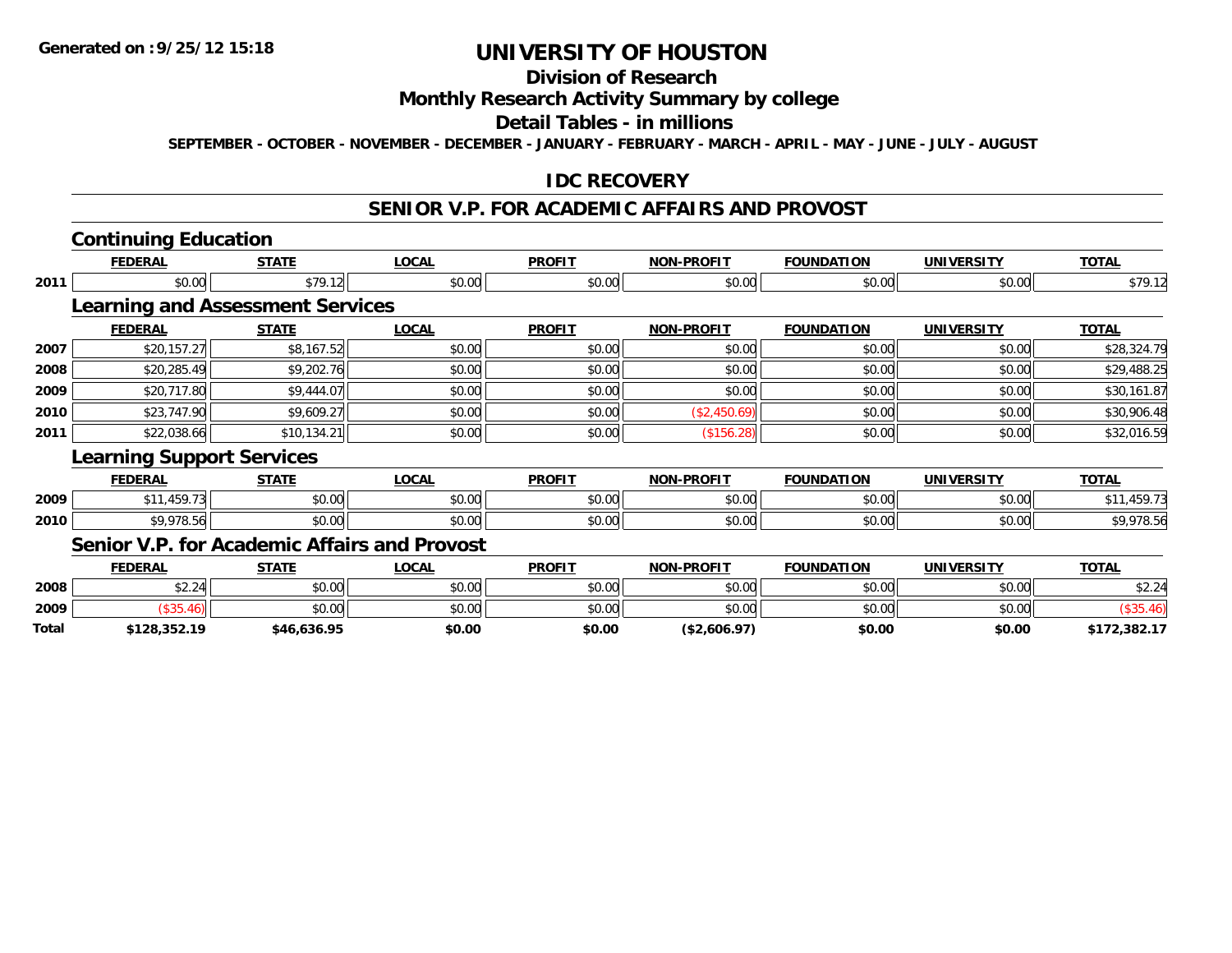#### **Division of Research**

**Monthly Research Activity Summary by college**

#### **Detail Tables - in millions**

**SEPTEMBER - OCTOBER - NOVEMBER - DECEMBER - JANUARY - FEBRUARY - MARCH - APRIL - MAY - JUNE - JULY - AUGUST**

#### **IDC RECOVERY**

#### **UH LAW CENTER**

|       | Dean, Law      |              |              |               |                   |                   |                   |              |
|-------|----------------|--------------|--------------|---------------|-------------------|-------------------|-------------------|--------------|
|       | <b>FEDERAL</b> | <b>STATE</b> | <b>LOCAL</b> | <b>PROFIT</b> | <b>NON-PROFIT</b> | <b>FOUNDATION</b> | <b>UNIVERSITY</b> | <b>TOTAL</b> |
| 2009  | \$19,064.46    | \$0.00       | \$0.00       | \$0.00        | \$0.00            | \$0.00            | \$0.00            | \$19,064.46  |
| 2010  | \$68,773.60    | \$0.00       | \$0.00       | \$0.00        | \$0.00            | \$0.00            | \$0.00            | \$68,773.60  |
| 2011  | \$11,605.60    | \$0.00       | \$0.00       | \$0.00        | \$0.00            | \$0.00            | \$0.00            | \$11,605.60  |
|       | Law Library    |              |              |               |                   |                   |                   |              |
|       | <b>FEDERAL</b> | <b>STATE</b> | <b>LOCAL</b> | <b>PROFIT</b> | <b>NON-PROFIT</b> | <b>FOUNDATION</b> | <b>UNIVERSITY</b> | <b>TOTAL</b> |
| 2009  | (\$0.29)       | \$0.00       | \$0.00       | \$0.00        | \$0.00            | \$0.00            | \$0.00            | (\$0.29)     |
|       | Law-UH         |              |              |               |                   |                   |                   |              |
|       | <b>FEDERAL</b> | <b>STATE</b> | <b>LOCAL</b> | <b>PROFIT</b> | <b>NON-PROFIT</b> | <b>FOUNDATION</b> | <b>UNIVERSITY</b> | <b>TOTAL</b> |
| 2008  | \$12,034.74    | \$0.00       | \$0.00       | \$0.00        | \$0.00            | \$0.00            | \$0.00            | \$12,034.74  |
| 2009  | \$20,889.11    | \$0.00       | \$0.00       | \$0.00        | \$0.00            | \$0.00            | \$0.00            | \$20,889.11  |
| 2010  | \$2,668.04     | \$0.00       | \$0.00       | \$0.00        | \$0.00            | \$2,306.98        | \$0.00            | \$4,975.02   |
| 2011  | \$21,040.99    | \$2,755.67   | \$0.00       | \$0.00        | \$0.00            | \$8,533.75        | \$0.00            | \$32,330.41  |
| Total | \$156,076.25   | \$2,755.67   | \$0.00       | \$0.00        | \$0.00            | \$10,840.73       | \$0.00            | \$169,672.65 |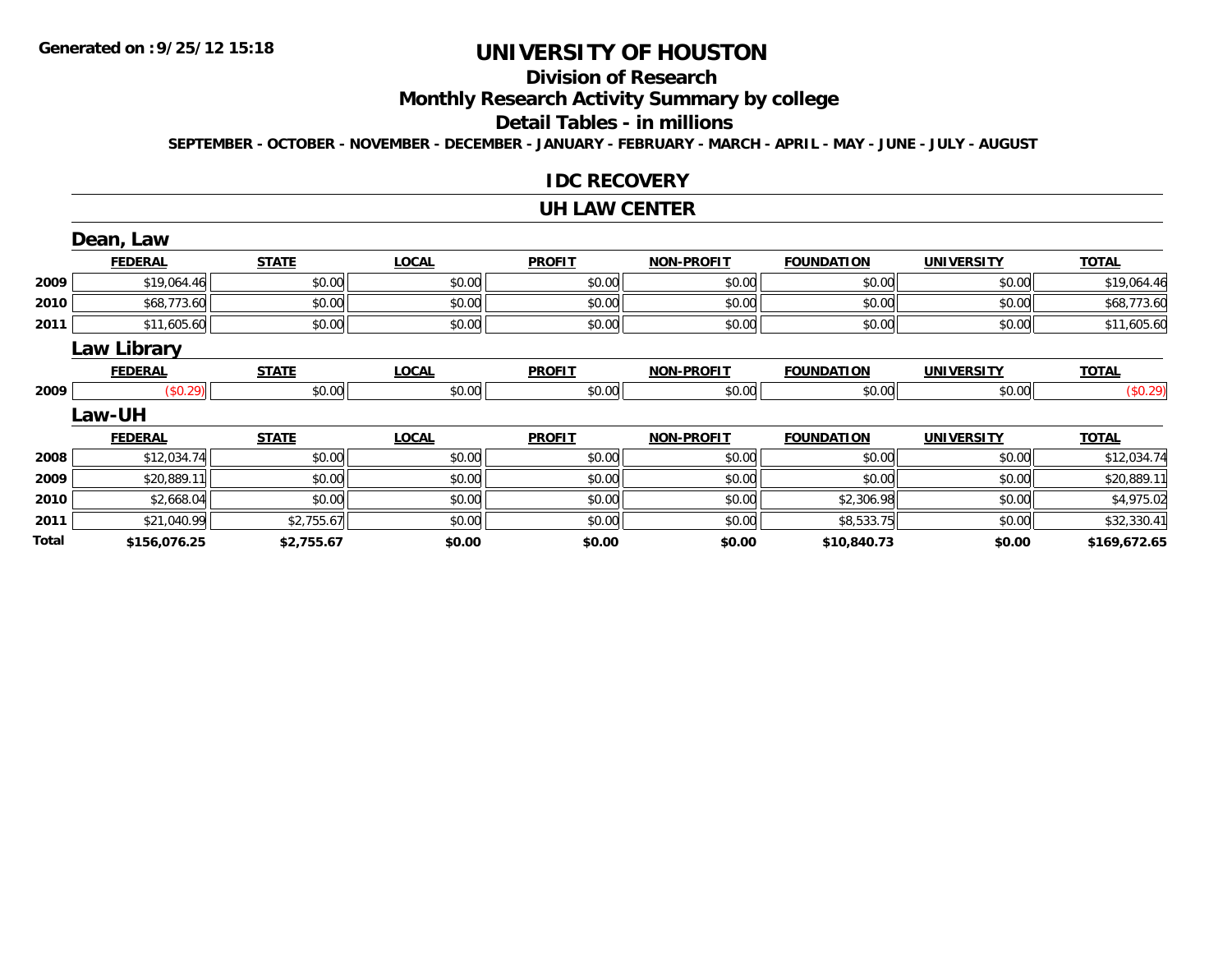#### **Division of Research**

**Monthly Research Activity Summary by college**

#### **Detail Tables - in millions**

**SEPTEMBER - OCTOBER - NOVEMBER - DECEMBER - JANUARY - FEBRUARY - MARCH - APRIL - MAY - JUNE - JULY - AUGUST**

#### **IDC RECOVERY**

## **UH SYSTEM**

| UHT<br>ζl<br>I<br>r |  |
|---------------------|--|
|---------------------|--|

|       | <b>FEDERAL</b> | <b>STATE</b> | <b>LOCAL</b> | <b>PROFIT</b> | <b>NON-PROFIT</b> | <b>FOUNDATION</b> | <b>UNIVERSITY</b> | <b>TOTAL</b> |
|-------|----------------|--------------|--------------|---------------|-------------------|-------------------|-------------------|--------------|
| 2009  | \$2,468.39     | \$0.00       | \$0.00       | \$0.00        | \$0.00            | \$0.00            | \$0.00            | \$2,468.39   |
| 2010  | \$2,503.85)    | \$0.00       | \$0.00       | \$0.00        | \$0.00            | \$0.00            | \$0.00            |              |
| 2011  | 1.00)<br>1.451 | \$0.00       | \$0.00       | \$0.00        | \$0.00            | \$0.00            | \$0.00            |              |
| Total | (\$1,486.46)   | \$0.00       | \$0.00       | \$0.00        | \$0.00            | \$0.00            | \$0.00            | (\$1,486.46) |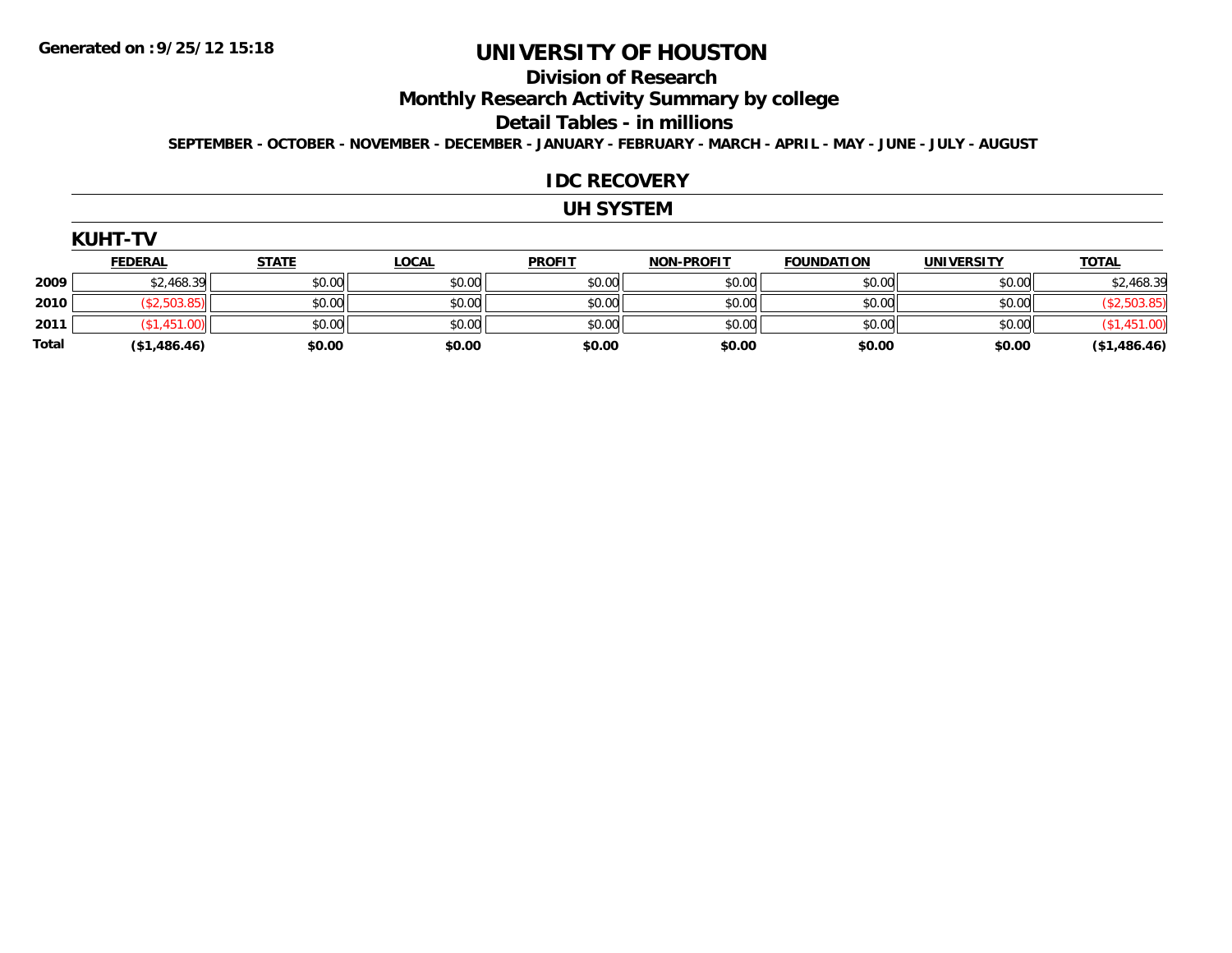# **Division of Research**

**Monthly Research Activity Summary by college**

#### **Detail Tables - in millions**

**SEPTEMBER - OCTOBER - NOVEMBER - DECEMBER - JANUARY - FEBRUARY - MARCH - APRIL - MAY - JUNE - JULY - AUGUST**

#### **IDC RECOVERY**

#### **UKNOWN COLLEGE**

## **Unknown Department**

|       | <b>FEDERAL</b> | <b>STATE</b> | <b>LOCAL</b> | <b>PROFIT</b> | <b>NON-PROFIT</b> | <b>FOUNDATION</b> | <b>UNIVERSITY</b> | <b>TOTAL</b> |
|-------|----------------|--------------|--------------|---------------|-------------------|-------------------|-------------------|--------------|
| 2007  | (S0.01)        | \$0.00       | \$0.00       | \$0.00        | \$0.00            | \$0.00            | \$0.00            | (\$0.01)     |
| 2008  | \$3,384.57     | \$0.00       | \$0.00       | \$0.00        | \$0.00            | \$0.00            | \$0.00            | \$3,384.57   |
| 2009  | \$0.00         | \$0.00       | \$0.00       | \$0.00        | \$0.00            | \$0.00            | \$0.00            | \$0.00       |
| 2010  | \$18,575.29    | \$0.00       | \$0.00       | \$0.00        | \$0.00            | \$0.00            | \$0.00            | \$18,575.29  |
| 2011  | \$15,095.50    | \$0.00       | \$0.00       | \$0.00        | \$0.00            | \$0.00            | \$0.00            | \$15,095.50  |
| Total | \$37,055.34    | \$0.00       | \$0.00       | \$0.00        | \$0.00            | \$0.00            | \$0.00            | \$37,055.34  |